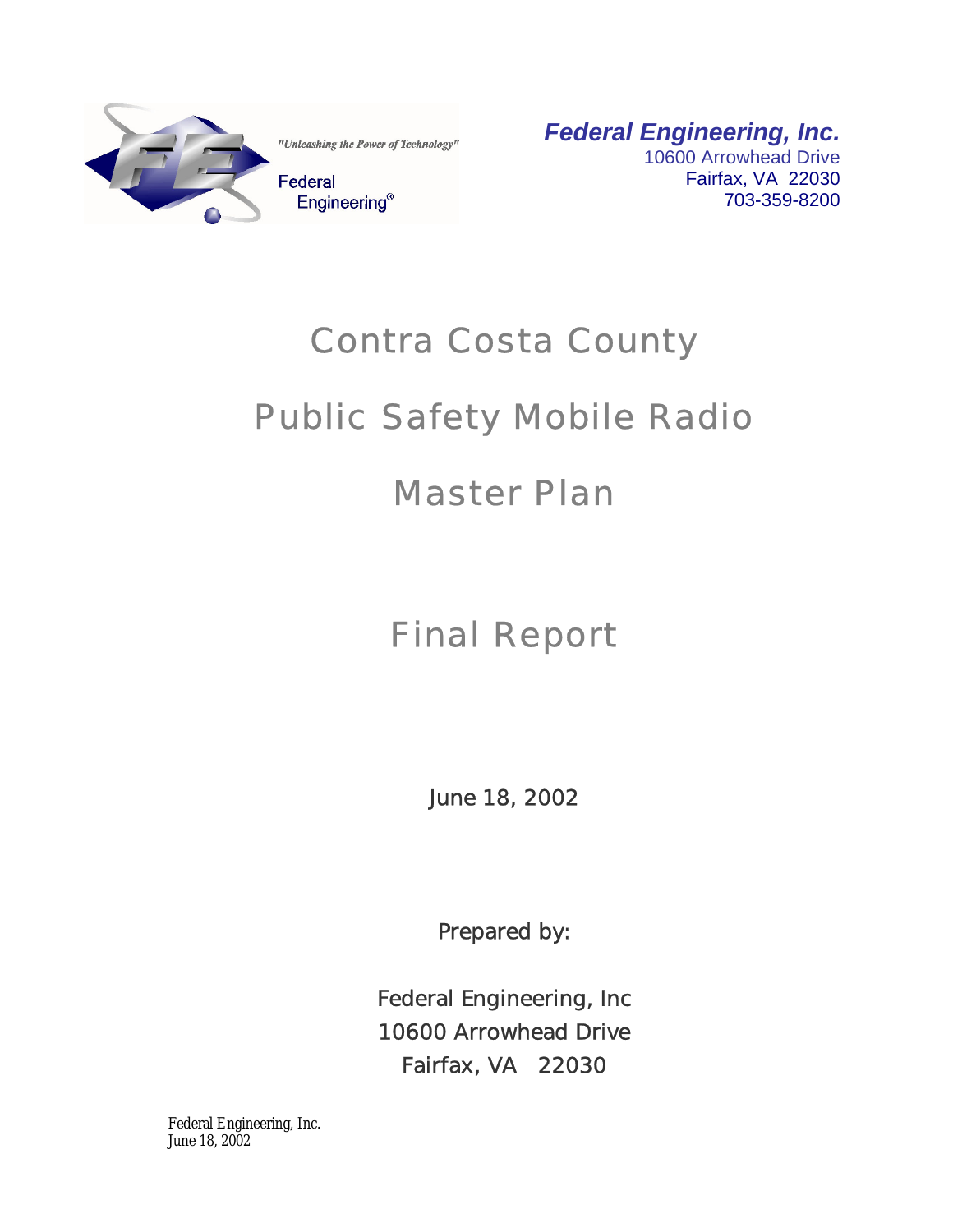Federal Engineering, Inc. June 18, 2002 Page 2 of 134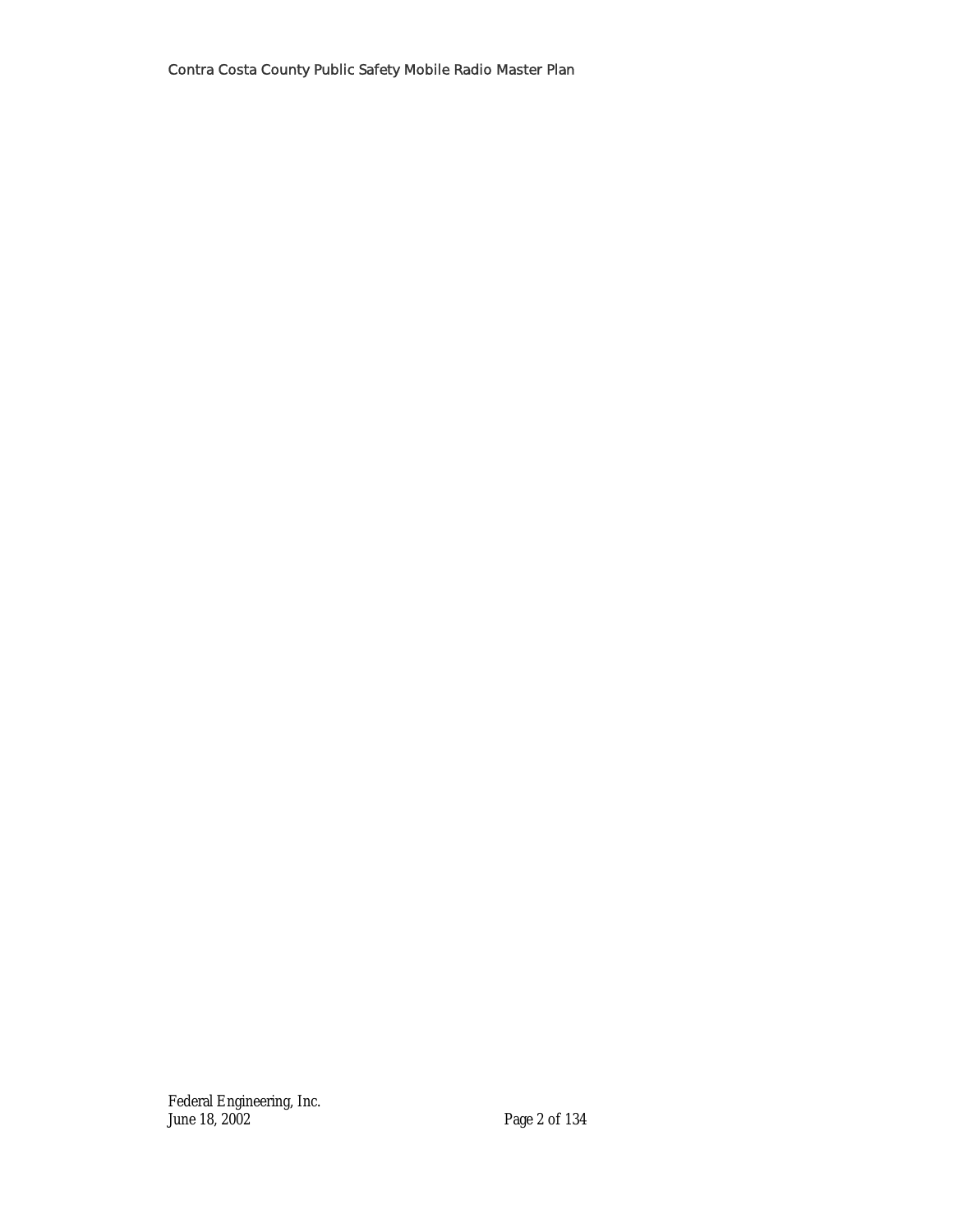# Table of Contents

| 1. Master Plan Overview & Executive Summary<br>Purpose of this Master Plan<br>Key Improvements to Public Safety Radio Communications<br>Key Action Items and Timetable<br>Major Benefits of Implementing this Plan<br>Index of Plan Elements<br><b>Explanation of Terms Used</b> | 3  |
|----------------------------------------------------------------------------------------------------------------------------------------------------------------------------------------------------------------------------------------------------------------------------------|----|
| 2. Situation Review                                                                                                                                                                                                                                                              | 10 |
| <b>Planning Goals</b>                                                                                                                                                                                                                                                            |    |
| <b>Current Status of Public Safety Communications</b>                                                                                                                                                                                                                            |    |
| Intra- and Inter-County Coordination and Interoperability                                                                                                                                                                                                                        |    |
| Radio Spectrum Alternatives                                                                                                                                                                                                                                                      |    |
| Other Frequency Band Selection Factors                                                                                                                                                                                                                                           |    |
| Coverage and Availability Standards                                                                                                                                                                                                                                              |    |
| 3. Public Safety Radio Improvement Plan<br><b>Challenges and Overall Approach</b><br>Short/Mid-Term Improvement Plan<br>Long-Term System Replacement Plan                                                                                                                        | 35 |
| 4. Implementation Plan                                                                                                                                                                                                                                                           | 51 |
| Steps to Optimize Existing County Systems                                                                                                                                                                                                                                        |    |
| Steps Toward a Unified Countywide System (UCS)                                                                                                                                                                                                                                   |    |
| Procurement and Performance Based Assessment                                                                                                                                                                                                                                     |    |
| <b>Implementation Timetable</b>                                                                                                                                                                                                                                                  |    |
| 5. Analysis of Benefits and Costs                                                                                                                                                                                                                                                | 63 |
| State-of-the-Art System                                                                                                                                                                                                                                                          |    |
| Phased and Optimized Costs                                                                                                                                                                                                                                                       |    |
| <b>Climate for Continued Development</b>                                                                                                                                                                                                                                         |    |
|                                                                                                                                                                                                                                                                                  |    |
| <b>Appendices</b>                                                                                                                                                                                                                                                                | 67 |
|                                                                                                                                                                                                                                                                                  |    |

Federal Engineering, Inc. June 18, 2002 Page 3 of 134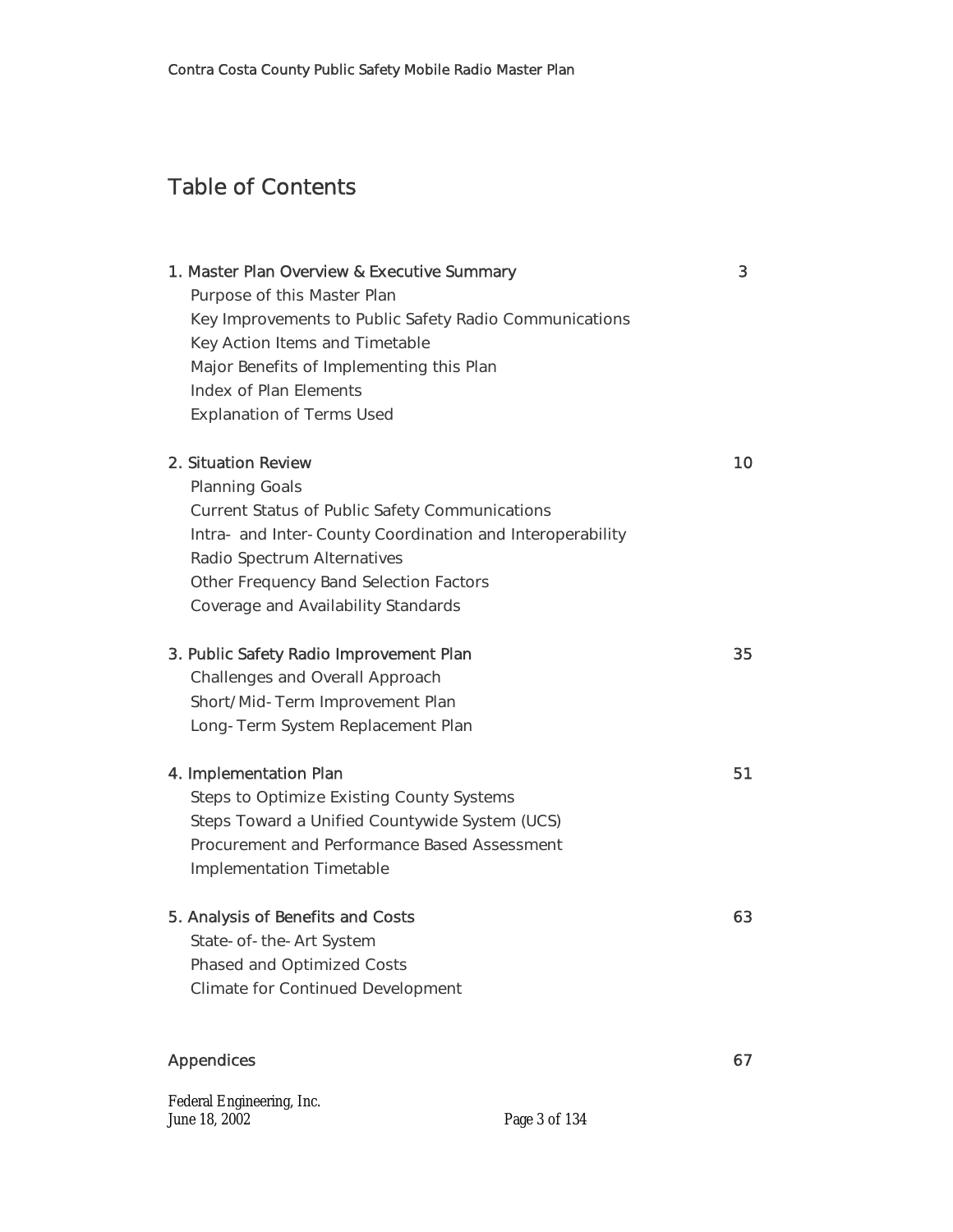- A. List of Municipal and Regional Public Safety Agencies in Contra Costa County
- B. Public Safety Agencies Holding Frequencies in Contra Costa County
- C. Roster of Public Safety Frequencies Licensed in Contra Costa County
- D. Channel Variety for Interoperability and Tactical Information
- E. Contra Costa County Public Safety Radio Needs Assessment Report, Federal Engineering, April 2000
- F. Letter from Steve Overacker to Terry Betts, August 27, 2001
- G. County-Owned Microwave Interconnect Diagrams (provided on CD-ROM)
- H. Analysis of Sheriff's Office Radio Traffic Statistics
- I. On-Line Survey Database (provided on CD-ROM)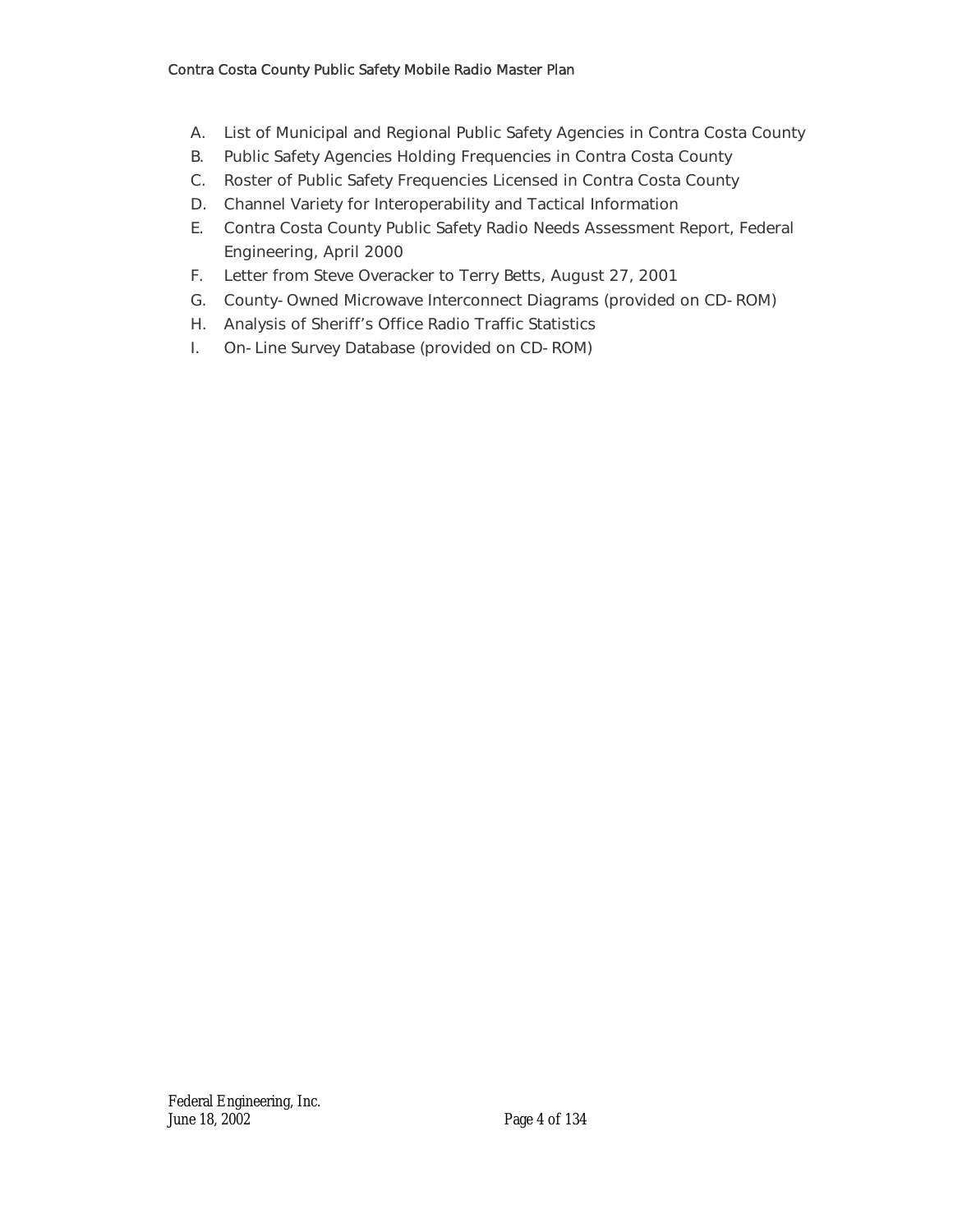# 1. Overview & Executive Summary

# Purpose of this Master Plan

Contra Costa County engaged Federal Engineering, Inc. in January 2002 to perform a needs assessment and prepare a public safety radio master plan. The Statement of Work for this project included the following language:

Contra Costa County (CCC) has identified the need to develop a Master Plan for its Public Safety Radio System and has awarded Federal Engineering, Inc. (FE) the opportunity to develop this plan on its behalf…The final plan…will address short- and medium-term and long-term strategies for implementation of the recommended Regional Public Safety Radio Communications System.

This Master Plan and a Needs Assessment report are the two written deliverables from the Federal Engineering project. Other deliverables include a database containing the results of an on-line survey, a study predicting coverage levels obtainable after completing recommended improvements to the existing countywide system, and a study of frequency use in all public safety frequency bands (see Appendix C).

This Master Plan provides a coherent framework within which technical, regulatory, and funding changes can occur without disrupting the overall plan. Section 2 presents a summary and detailed analysis of key requirements and reviews the current planning environment in Contra Costa County. Section 3 presents a series of specific Plan Elements, both Short/Mid-Term and Long-Term, that will significantly improve public safety communications in Contra Costa County. The implementation steps and resources needed for the Plan Elements appear in Section 4; and overall benefits are summarized in Section 5.

A summary of the major conclusions is presented below:

# Key Improvements to Public Safety Radio Communications

(The items below are numbered for reference only, not in priority sequence)

1. **Upgrade Existing County Radio Systems**. At the present time, there is no viable short-term way to implement a unified countywide system with capacity for all public safety agencies in Contra Costa. However, there is a countywide VHF radio system in place, which currently serves the Sheriff's Office and several other agencies and departments. Key short/mid term improvements are needed to expand coverage, capacity, and functionality. These will include adding new channels and other technical changes, e.g., simulcast operation. Realignment of the Sheriff's beat boundaries would

Page 5 of 134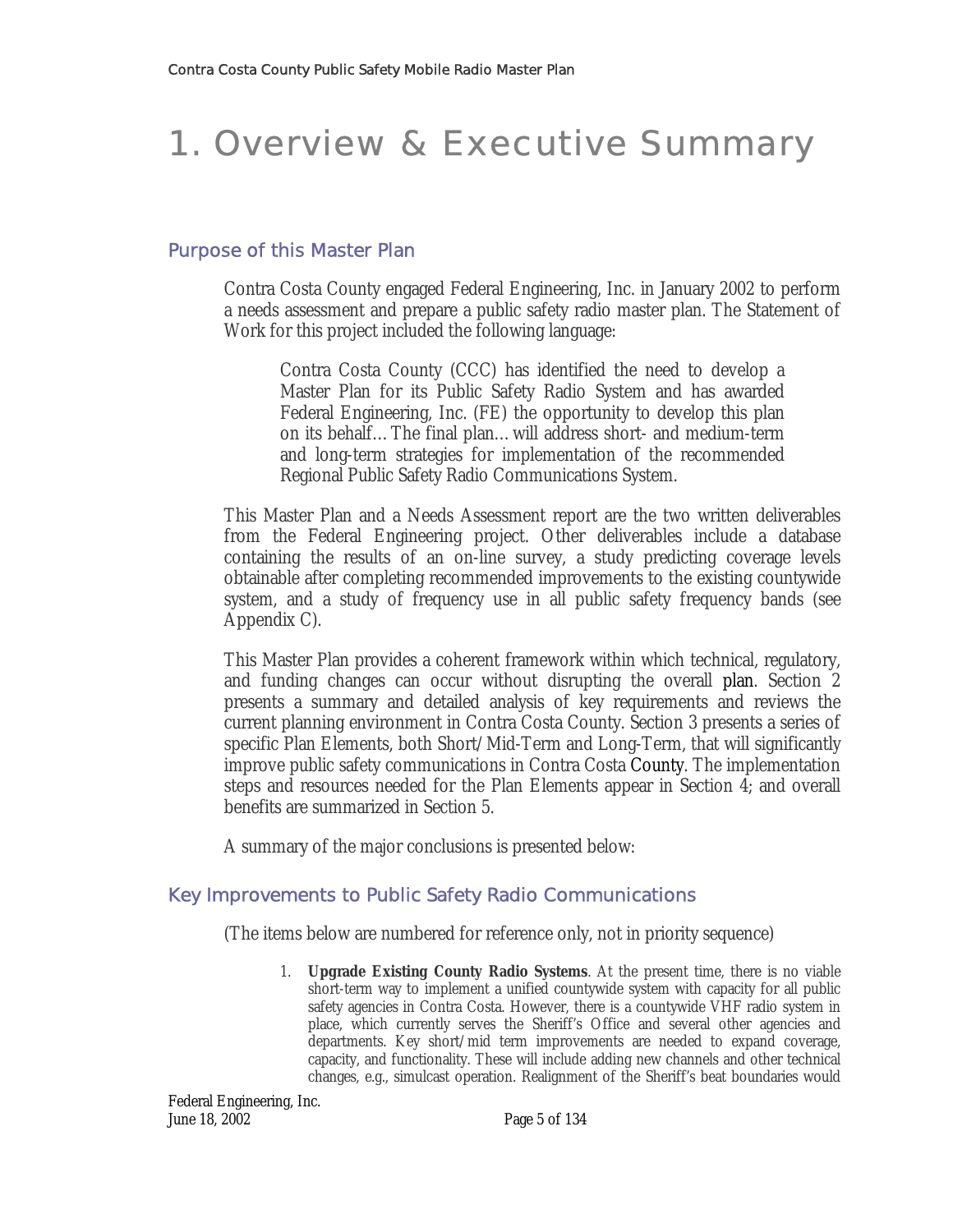add to the utility to these upgrades. Federal Engineering has provided a coverage study, in a separate report, to provide a baseline reference for these improvements.

- 2. **Initiate Long-Range System Replacement Program**. Opportunities are emerging to obtain sufficient frequencies to permit a unified countywide radio system (UCS). Taking advantage of these opportunities requires that planning and action begin now. These efforts must be undertaken with the joint and visible support of the County, municipal decision-makers, and the public safety community.
- 3. **Study and Improve Interoperability**. Interoperability is a priority concern in public safety today. Effective interoperability is very difficult within the fragmented systems currently in place in Contra Costa. Revising operational procedures can provide some limited improvements in interoperability. Meanwhile, specific interoperability requirements can be studied and defined so solutions can be developed. This additional information will guide new system planning and operations.
- 4. **Fully Deploy Mobile Data**. Public safety agencies in Contra Costa have implemented mobile data over the past decade. Leasing arrangements are in use that help control costs and provide to a degree for future changes in equipment. However, mobile data availability is not yet universal, so systems need to be expanded.

# Key Action Items and Timetable

- 1. **Adopt Master Plan**. Formal approval of this Master Plan is the first step in creating coordinated public safety communications.
- 2. **Create a Permanent Public Safety Radio Board**. The Radio Board should have ongoing responsibility for (1) countywide system planning; (2) spectrum coordination; and (3) technical and operational policy setting. The board should be comprised of County and municipal public safety officials.
- 3. **Create a Public Safety Radio Authority**. Vest this body with bonding capability to provide reliable, programmatic funding for radio system replacement, upgrade, and ongoing improvement and maintenance.
- 4. **Initiate Campaigns to Obtain Funding and Public Support**. Lack of consistent funding has delayed or prevented system expansions and improvements in the past. Widespread understanding of the benefits of a cohesive interoperable public safety radio system and approvals of required funding levels are critical to the implementation of this Master Plan.
- 5. **Complete and Test System Upgrades**. As soon as funding allows, system upgrades should be completed and performance testing performed immediately following the implementation of these upgrades.
- 6. **Collect System Design Requirements**. Specification development for a new unified countywide system (UCS) will require detailed information about user quantities, areas of operation, standard operating procedures, airtime usage patterns and volumes, and other facts.
- 7. **Participate Actively in FCC Regulatory Processes**. Unified participation is urgently required in regulatory proceedings that will determine future availability of 700 and/or 800 MHz channels. Also include monitoring activities at the State level.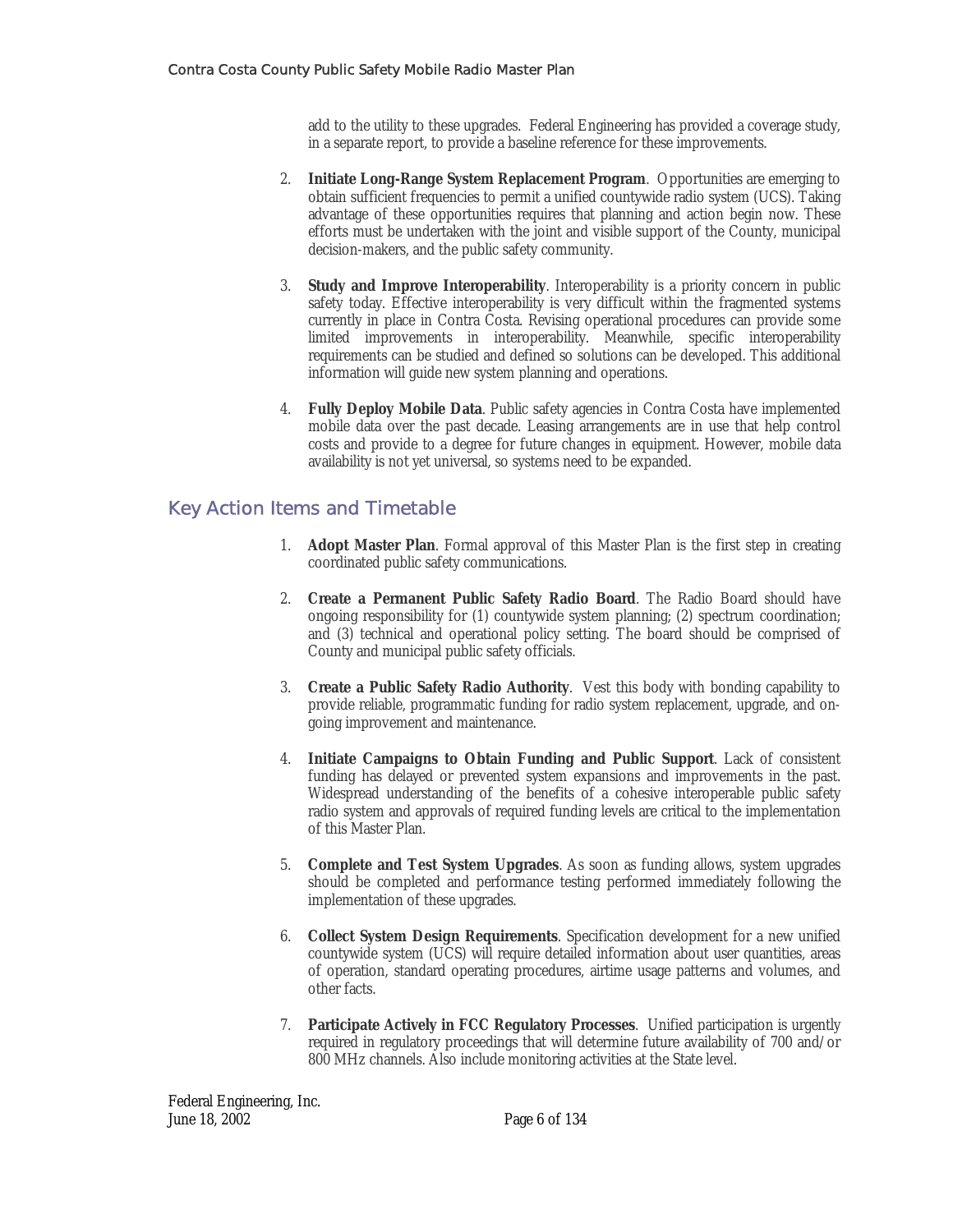8. **Proceed to System Procurement and Installation**. With the help of professional consultants, sufficient funding and frequency spectrum a countywide public safety radio system governed via the Radio Board will be able to specify, acquire, install and operate a unified, interoperable countywide system.

The summary timetable shown below, which is presented in more detail in Section 4 of this Plan, lays out an approximate timeline for the planned actions. This timetable is subject to change depending on a number of factors. Primary among these factors is the willingness of decision-makers to provide a rationalized funding mechanism both for the existing countywide system, and for the expanded replacement system.

| 2002 |         | 2003 |                                | 2004 |                                          | 2005 |  | 2006         | 2007 | 2008 |  |
|------|---------|------|--------------------------------|------|------------------------------------------|------|--|--------------|------|------|--|
|      |         |      |                                |      |                                          |      |  |              |      |      |  |
|      |         |      | <b>Revise Sheriff's Beats</b>  |      |                                          |      |  |              |      |      |  |
|      |         |      |                                |      | <b>Upgrade Existing Sheriff's System</b> |      |  |              |      |      |  |
|      | Budget- |      | ----------->> Public Awareness |      |                                          |      |  |              |      |      |  |
|      |         |      | New System Planning            |      |                                          |      |  |              |      |      |  |
|      |         |      |                                |      | Procurement                              |      |  |              |      |      |  |
|      |         |      |                                |      |                                          |      |  | Installation |      |      |  |
|      |         |      |                                |      | ->> Begin User Conversions               |      |  |              |      |      |  |
|      |         |      |                                |      |                                          |      |  |              |      |      |  |

# Major Benefits of Implementing this Plan

Implementation of the Plan Elements included in this Master Plan will result in:

- 1. **State-of-the-art radio communications** as required for fulfilling public safety missions. Today's systems are hard-pressed to keep up with the growth in the County, and may be unable to respond to emergencies, especially when interoperability among agencies is needed.
- 2. **Phased and optimized implementation and expenditures**. It would be difficult to replace all public safety systems within the county at once, and imprudent to abandon recent investments of tax dollars in the various systems now in use. By following the plan, the County can transition first to an upgraded countywide system replacing the existing Sheriff's Office system, and then add users as and when they are ready. Costs can thus be distributed over several funding cycles as well as among the various jurisdictions, and the total cost burden can be shared fairly by all participants.
- 3. **Preservation of local autonomy**. The formation of a Radio Board, populated by public safety officials from user communities, will ensure that the interests and concerns of all users are represented. The Board's job will be to establish policy and resolve conflicts, as well as taking joint action in regulatory processes and in relationships with State and Federal agencies. Individual public safety agencies will be freed of these burdens and better able to concentrate on local priorities.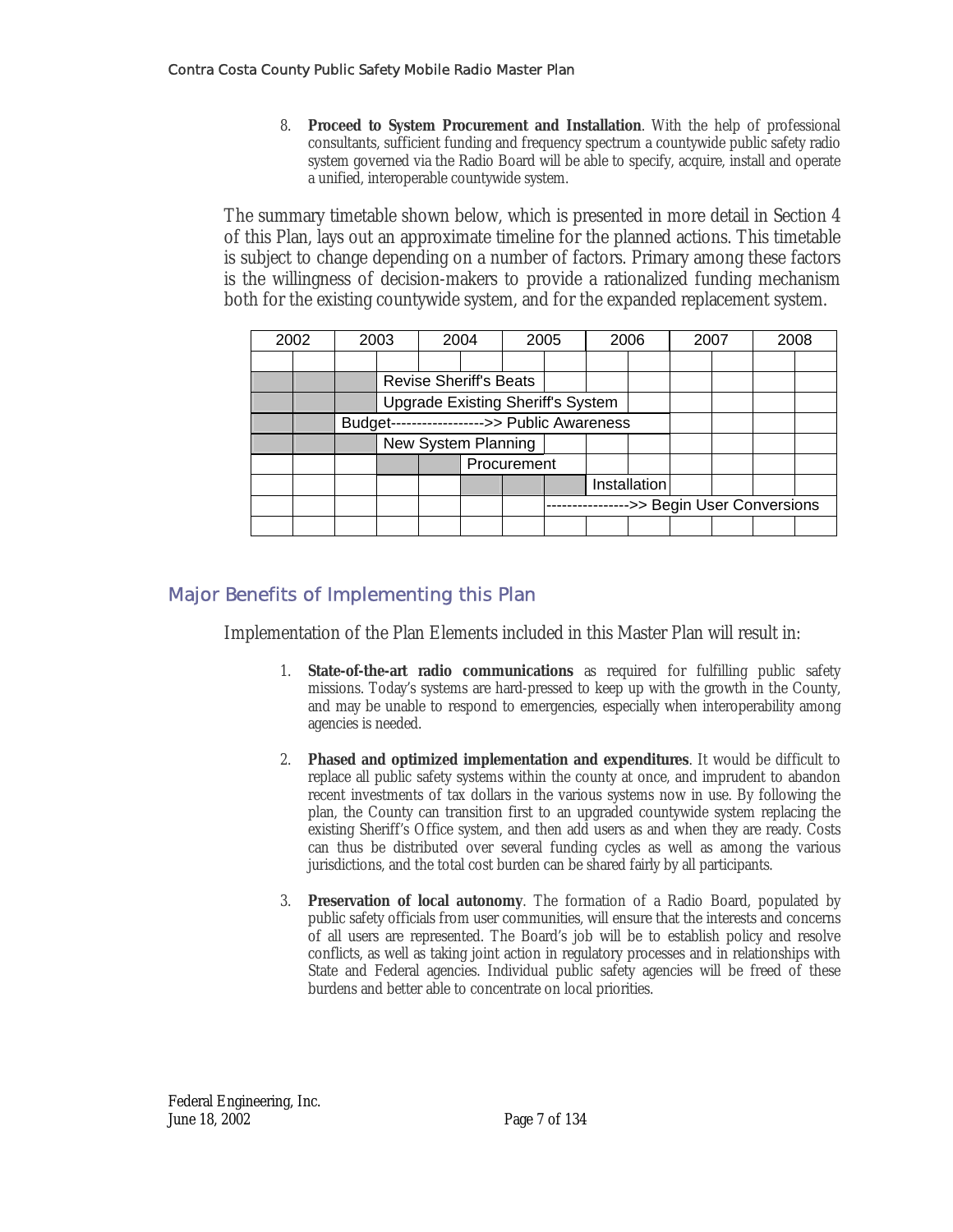# Index of Plan Elements

 $\overline{a}$ 

### Short/Mid-Term Improvement Plan

- ◆ Plan Element S-1<sup>1</sup>: Realign Sheriff's Beat Boundaries
- Plan Element S-2: Add Two VHF Channels
- ◆ Plan Element S-3: VHF System Simulcasting
- ◆ Plan Element S-4: System Microwave Interconnect
- ◆ Plan Element S-5: VHF System Coverage/Capacity Improvements
- ◆ Plan Element S-6: Interoperability Improvements
- Plan Element S-7: Rationalized Funding
- ◆ Plan Element S-8: Mobile Data Deployment
- ◆ Plan Element S-9: Legacy Low-band Systems
- ◆ Plan Element S-10: VHF Trunking, VHF Narrowband, and Project 25

### Long-Term System Replacement Plan

- ◆ Plan Element L-1[2:](#page-7-1) Permanent Contra Costa Public Safety Radio Board
- ◆ Plan Element L-2: Permanent Contra Costa Public Safety Authority
- ◆ Plan Element L-3: Active Spectrum Management & Participation
- ◆ Plan Element L-4: System Design Data Collection
- ◆ Plan Element L-5: System Technical Specifications
- Plan Element L-6: Operational Issues Resolution
- ◆ Plan Element L-7: Funding Mechanisms
- ◆ Plan Element L-8: Public Awareness Campaign

<span id="page-7-1"></span>Federal Engineering, Inc. Page 8 of 134

<span id="page-7-0"></span><sup>1</sup> In the following discussion and also in Section 3, Plan Elements are designated "S" for Short/Mid Term.  $2 \text{ In the following discussion and also in Section 4, Plan Elements are designated "L" for Long Term.}$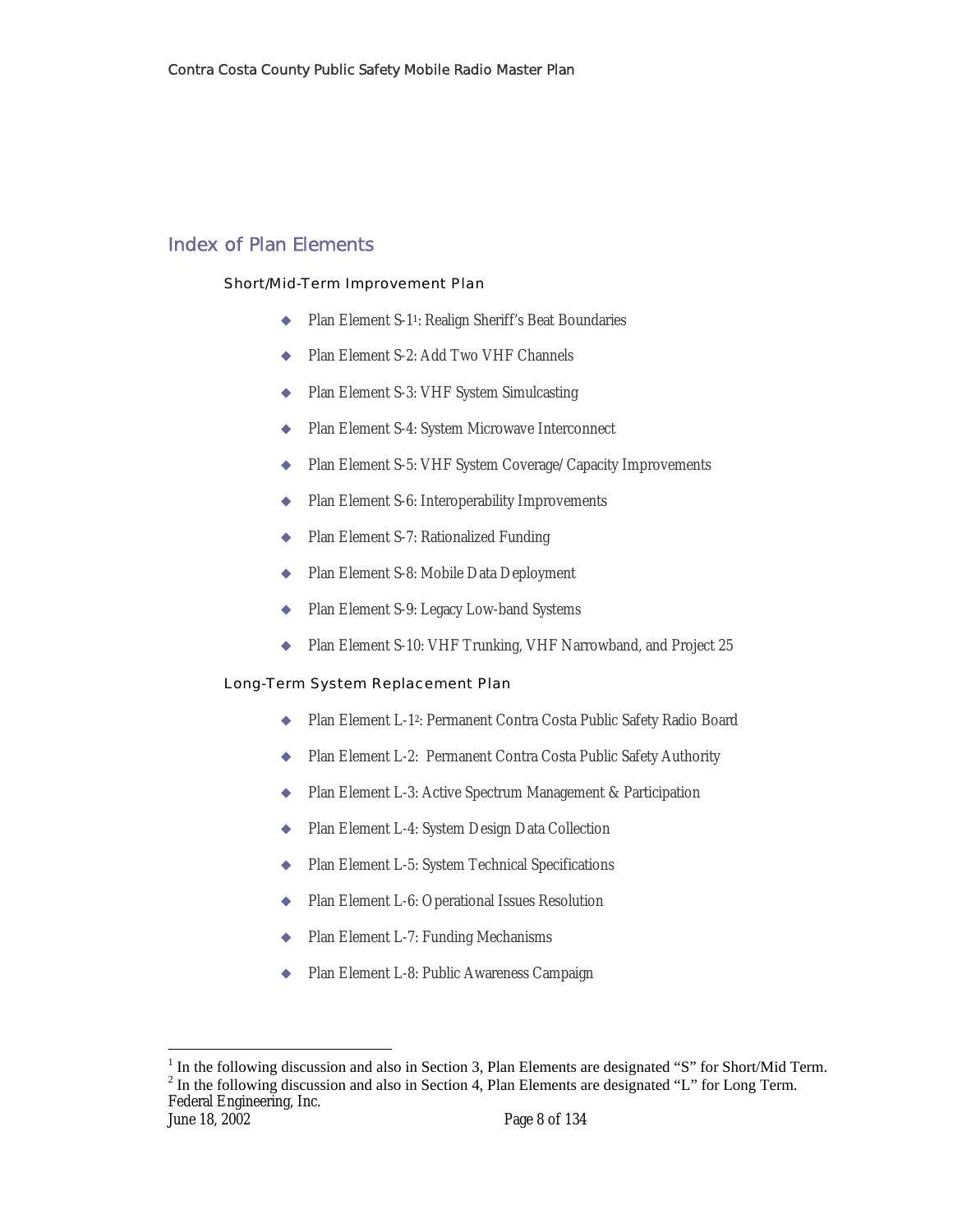# Explanation of Terms Used in this Plan

Although this Master Plan attempts to minimize technical terms and jargon, the definitions and acronyms below may be helpful:

| Analog                                       | A form of modulation in which information is encoded in its<br>natural, continuously varying state.                                                                                                                                                                                 |
|----------------------------------------------|-------------------------------------------------------------------------------------------------------------------------------------------------------------------------------------------------------------------------------------------------------------------------------------|
| <b>Attenuation</b>                           | Loss of energy during transmission.                                                                                                                                                                                                                                                 |
| <b>Bandwidth</b>                             | The capacity of a telecommunications pathway. Used to<br>measure the amount of information that can flow through a<br>channel in a given period. Measured in Hz for analog channels<br>and in bits per second (bps) for digital channels.                                           |
| <b>Cellular</b>                              | A type of wireless telephone service.                                                                                                                                                                                                                                               |
| <b>Channel</b>                               | A set of frequencies of sufficient width to allow a single radio<br>communication. Typically, when the term "channel" is used in<br>connection with land mobile radio (LMR) systems, it means a<br>pair of frequencies used together one for transmitting and one<br>for receiving. |
| Coverage                                     | The area reached by a communications medium.                                                                                                                                                                                                                                        |
| <b>Digital</b>                               | A form of modulation in which information is encoded as<br>variations between two states (0 and 1, on and off).                                                                                                                                                                     |
| DolT                                         | The County Department of Information Technology                                                                                                                                                                                                                                     |
| <b>Existing Countywide</b><br><b>Systems</b> | Radio systems operated various County agencies, and the system<br>operated by the Sheriff's Office, providing countywide coverage.                                                                                                                                                  |
| <b>FCC</b>                                   | Federal Communications Commission. The agency charged with<br>managing the radio frequency spectrum, issuing licenses for its<br>various uses, and mitigating interference issues.                                                                                                  |
| <b>FDMA</b>                                  | Frequency Division Multiple Access, one of several technologies<br>used to separate multiple conversation transmissions over a<br>finite frequency allocation over a finite over-the-air bandwidth.                                                                                 |
| <b>Frequency</b>                             | The number of repetitions (e.g., cycles per second) of a signal.                                                                                                                                                                                                                    |
| Ηz<br>kHz<br><b>MHz</b><br>GHz               | Hertz. Same as cycles per second. Unit of measurement of<br>frequency.<br>kHz means kilohertz, or 1000 Hz<br>MHz means megahertz, or 1,000,000 Hz<br>GHz means gigahertz, or 1,000,000,000 Hz                                                                                       |
| <b>Interference</b>                          | Disruption of a radio signal caused by any undesired source that<br>generates signals at the same or nearby frequency and along the<br>same path as the desired signal.                                                                                                             |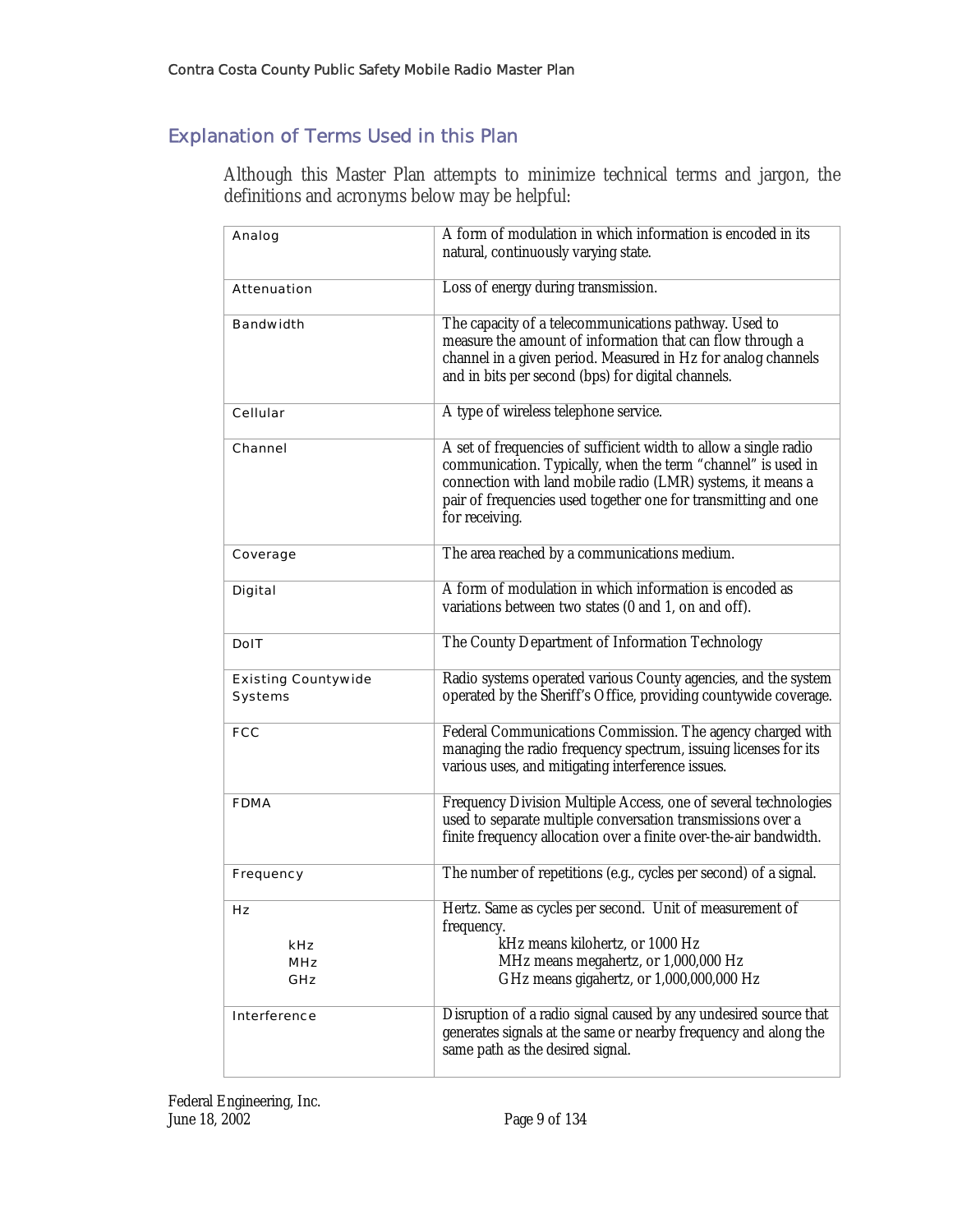| <b>Interoperability</b>   | The ability for radio users in different agencies to communicate.                                                                                                                                                                                                                                                                                                                                                                                                                                                                                                                                                                              |
|---------------------------|------------------------------------------------------------------------------------------------------------------------------------------------------------------------------------------------------------------------------------------------------------------------------------------------------------------------------------------------------------------------------------------------------------------------------------------------------------------------------------------------------------------------------------------------------------------------------------------------------------------------------------------------|
| <b>LMR</b>                | <b>Land Mobile Radio</b>                                                                                                                                                                                                                                                                                                                                                                                                                                                                                                                                                                                                                       |
| <b>MUX</b>                | Equipment which multiplexes information channels                                                                                                                                                                                                                                                                                                                                                                                                                                                                                                                                                                                               |
| <b>Narrowband</b>         | A strategy used to gain more channels and capacity by splitting<br>wideband channels into narrower bandwidth multiples.<br>However, the resulting narrow frequencies cannot be used to<br>form transmit/receive channels because of the need to separate<br>transmit frequencies from receive frequencies.                                                                                                                                                                                                                                                                                                                                     |
| <b>Noise</b>              | Unwanted electrical signals introduced into a communications<br>pathway.                                                                                                                                                                                                                                                                                                                                                                                                                                                                                                                                                                       |
| <b>NPSPAC</b>             | National Public Safety Planning Advisory Committee. This<br>committee established a nationwide plan for public safety use of<br>frequencies in the 800 MHz band. Each state has its own<br>NPSPAC plan.                                                                                                                                                                                                                                                                                                                                                                                                                                        |
| <b>PCS</b>                | A type of wireless telephone service.                                                                                                                                                                                                                                                                                                                                                                                                                                                                                                                                                                                                          |
| <b>PLMR</b>               | <b>Private Land Mobile Radio</b>                                                                                                                                                                                                                                                                                                                                                                                                                                                                                                                                                                                                               |
| Project 25                | Project 25 is the name of a set of technical standards endorsed<br>over the past decade by industry associations and adopted by<br>the FCC. The purpose of Project 25 standards is to facilitate<br>interoperability and optimize spectrum use. Project 25 systems<br>could use frequencies ranging from 100 to 1000 MHz, which<br>includes VHF, UHF, 700, and 800 MHz. They employ a<br>universal over-the-air protocol to foster competition in the<br>industry by making equipment from different manufacturers<br>compatible. Project 25 is a defacto standard for public safety<br>800 MHz and required for narrowband 700 MHz operation. |
| Project 39                | APCO recently initiated Project 39 to provide remedies to the<br>interference between public safety radio systems and wireless<br>telephone systems.                                                                                                                                                                                                                                                                                                                                                                                                                                                                                           |
| Propagation               | Radio signals travel from transmitting antenna to receiving<br>antenna through or along the surface of the earth, through the<br>atmosphere, or by reflection or scattering from natural or<br>artificial reflectors.                                                                                                                                                                                                                                                                                                                                                                                                                          |
| <b>Public Safety (PS)</b> | Generally includes law enforcement, fire protection, emergency<br>medical services, and on-going and emergency government<br>functions, as included in the Plan. Includes public service<br>functions in this plan.                                                                                                                                                                                                                                                                                                                                                                                                                            |
| <b>Receiver</b>           | The portion of a radio device that recovers audio, video, or data<br>from a radio signal.                                                                                                                                                                                                                                                                                                                                                                                                                                                                                                                                                      |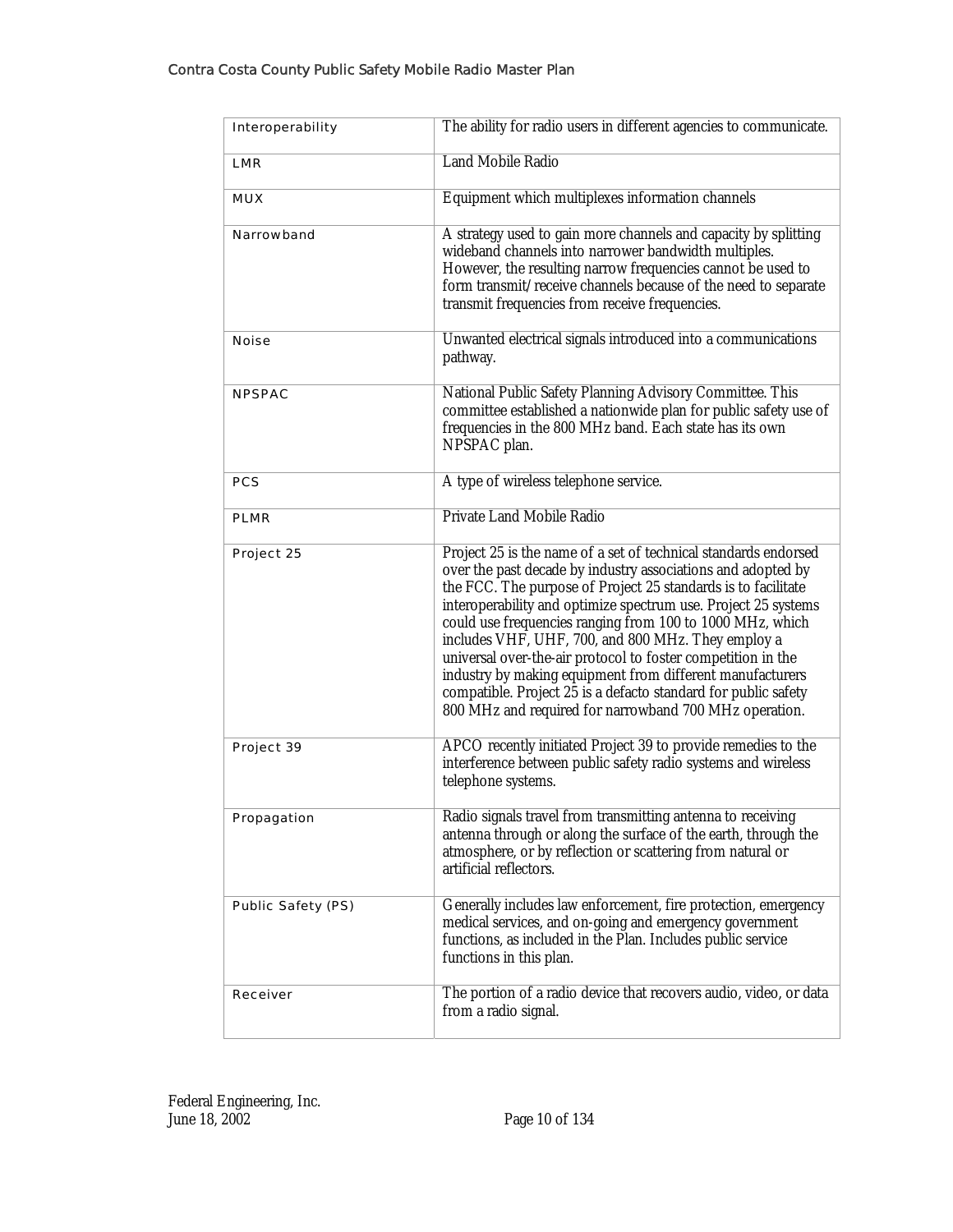| Refarming                                 | Reassignments of portions of radio frequency band<br>(narrowband channel usage) performed by the FCC in order to<br>promote efficient use of the spectrum.                                                                                           |
|-------------------------------------------|------------------------------------------------------------------------------------------------------------------------------------------------------------------------------------------------------------------------------------------------------|
| Repeater                                  | A transceiver that automatically receives and retransmits a radio<br>signal; used to extend the communications capability of mobile<br>and portable radios.                                                                                          |
| <b>Shortwave</b>                          | Frequencies between 6 and 25 MHz that are generally used for<br>international transmissions over long distances.                                                                                                                                     |
| <b>Simulcasting</b>                       | Transmitting the same information over two or more radio<br>transmitters located in contiguous areas.                                                                                                                                                |
| <b>Skip</b>                               | Unintended reception of distant transmissions outside the<br>normal system communications range.                                                                                                                                                     |
| <b>SMR</b>                                | Specialized Mobile Radio                                                                                                                                                                                                                             |
| <b>Subscriber Units</b>                   | Mobile and portable radios.                                                                                                                                                                                                                          |
| <b>Talk Group</b>                         | A feature of trunked radio in which selected subscriber units<br>may contact one-another without interfering with the operation<br>of the balance of the subscribers.                                                                                |
| <b>TDMA</b>                               | Time Division Multiple Access, one of several technologies used<br>to separate multiple conversation transmissions over a finite<br>frequency allocation over a finite over-the-air bandwidth.                                                       |
| <b>Transceiver</b>                        | A radio that transmits and receives information, having both<br>transmitter and receiver circuitry.                                                                                                                                                  |
| <b>Transmitter</b>                        | The device or portion of a radio device that sends out an RF<br>signal.                                                                                                                                                                              |
| <b>Trunking</b>                           | A system in which a number of radio channels are grouped<br>together. A controller allocates any free channel to a user, which<br>distributes traffic evenly on all trunks and maximizes the<br>amount of traffic the group of channels can support. |
| <b>UCS</b>                                | See Unified Countywide System.                                                                                                                                                                                                                       |
| <b>UHF</b>                                | Ultra High Frequency: the portion of the electromagnetic<br>spectrum between 300 and 3000 MHz                                                                                                                                                        |
| <b>Unified Countywide System</b><br>(UCS) | The radio system to be developed by following this Master Plan.<br>Also referred to in the Federal Engineering Statement of Work<br>as a "Regional Public Safety Radio Communications System."                                                       |
| <b>VHF</b>                                | Very High Frequency: the portion of the electromagnetic<br>spectrum between 30 and 300 MHz                                                                                                                                                           |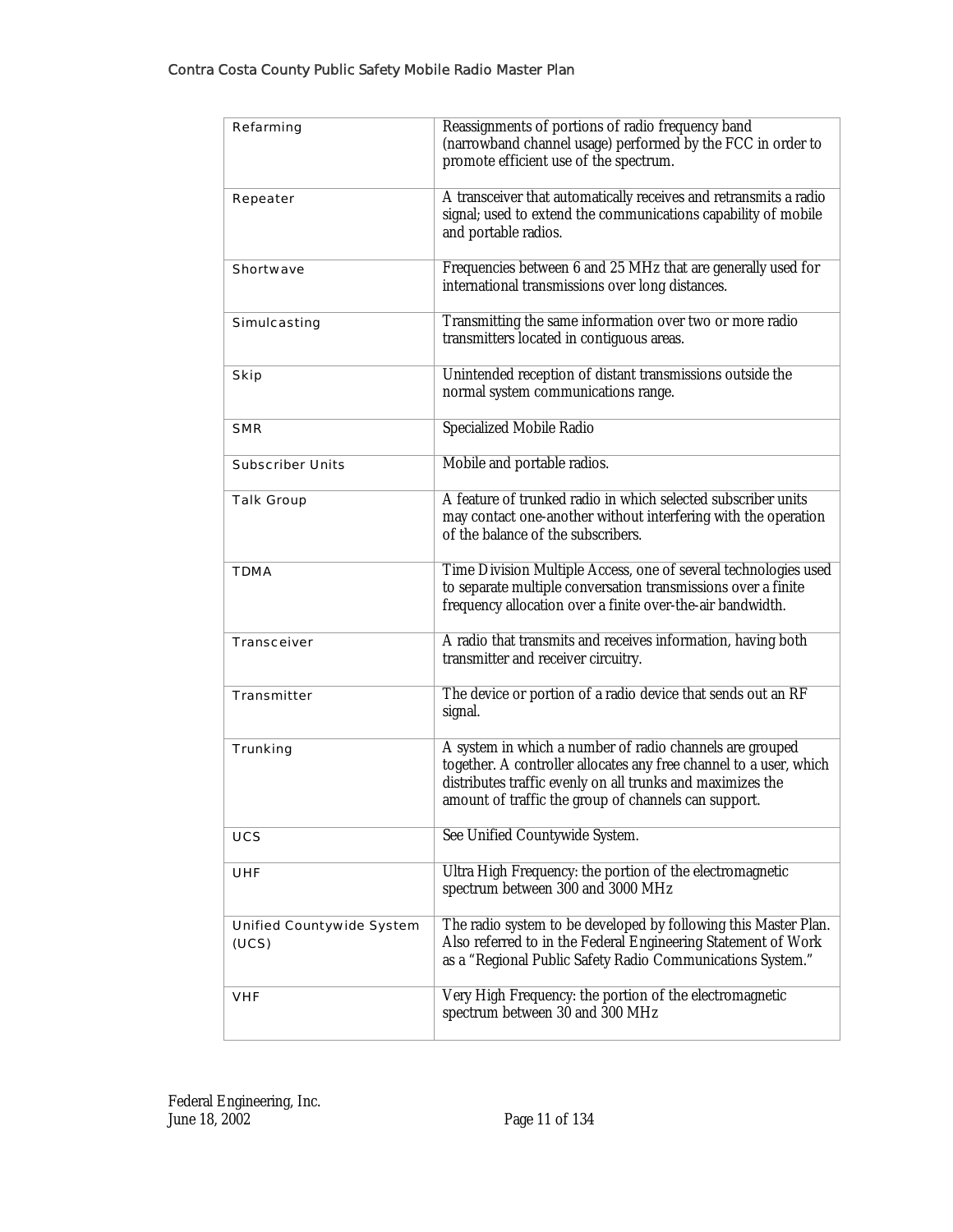Federal Engineering, Inc. June 18, 2002 Page 12 of 134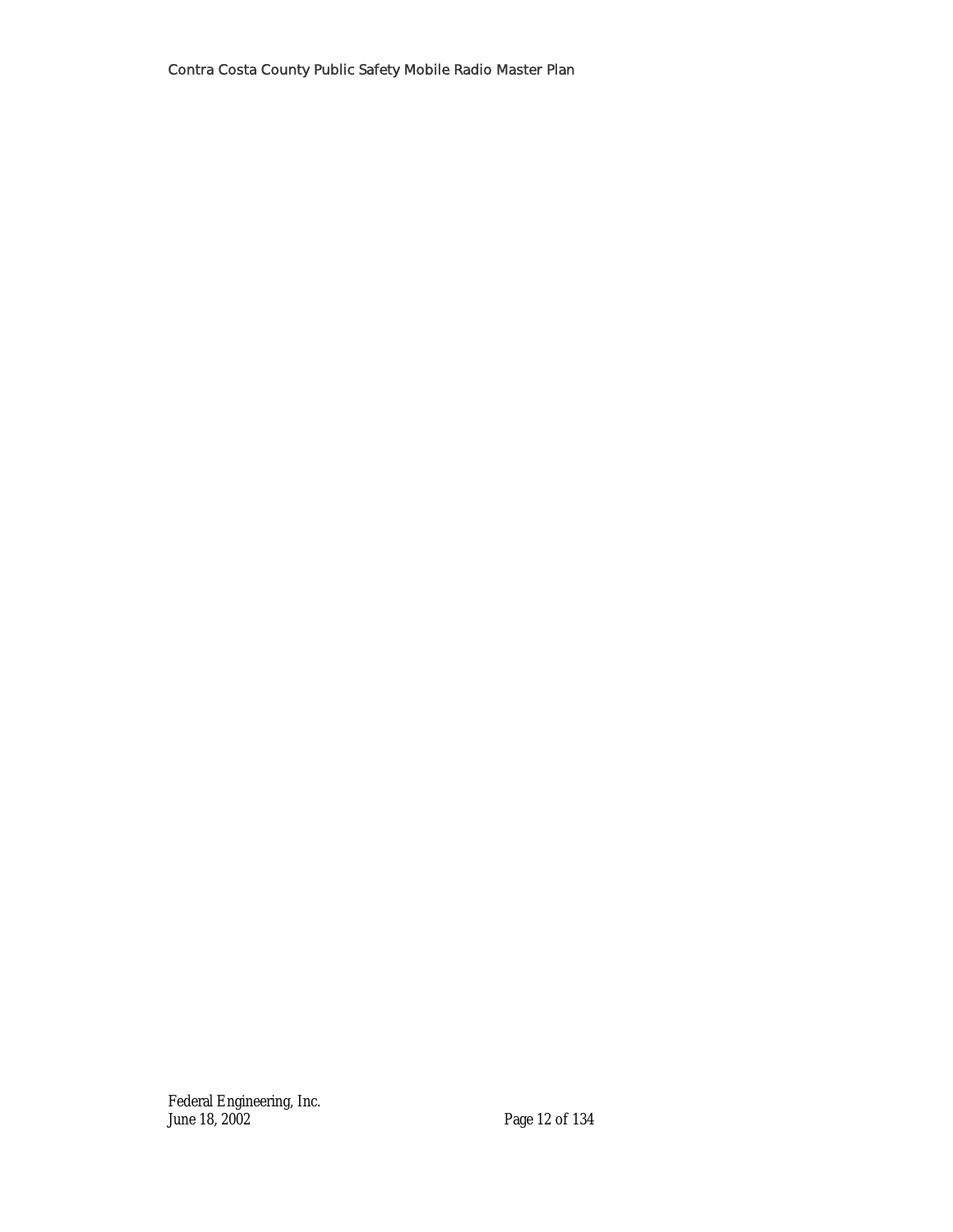# 2. Situation Review

Federal Engineering studied Contra Costa County's current public safety radio situation and future requirements and reported the findings in the Needs Assessment Report. This Section of the Master Plan presents an analysis of how well the existing systems used by Contra Costa County and other public safety agencies address their identified needs.

### Contents of Section 2

Planning Goals Current Status of Public Safety Communications Intra- and Inter-County Coordination and Interoperability Radio Spectrum Alternatives Coverage and Availability Standards

# Planning Goals

Public safety agencies in Contra Costa County share a common interest in ensuring the availability of cost-effective radio communications systems that provide maximum functionality and interoperability—a shared interest that forms the basis for this Plan. At the broadest level the goals of this Master Plan are as follows:

- Establish a frequency and technology platform that will meet the needs of public safety in Contra Costa County for the balance of the decade, and a migration strategy for the long term.
- Ensure that systems are capable of state-of-the-art functionality, are expandable, and provide the required coverage and capacity.
- Establish a fair and flexible framework for the members of the public safety community to work together.
- Chart a clear course so that administrators and funding authorities understand what decisions and expenditures are required to provide effective public safety communications.
- Maximize intercommunications among all public safety radio users within the County in a cost-efficient and service-oriented manner.
- Recognize today's economic realities and respect sunk existing system investments.
- Provide for autonomy for local jurisdictions while at the same time providing a common architecture.
- Build consensus among a wide range of disparate organizations of communities in order to move forward.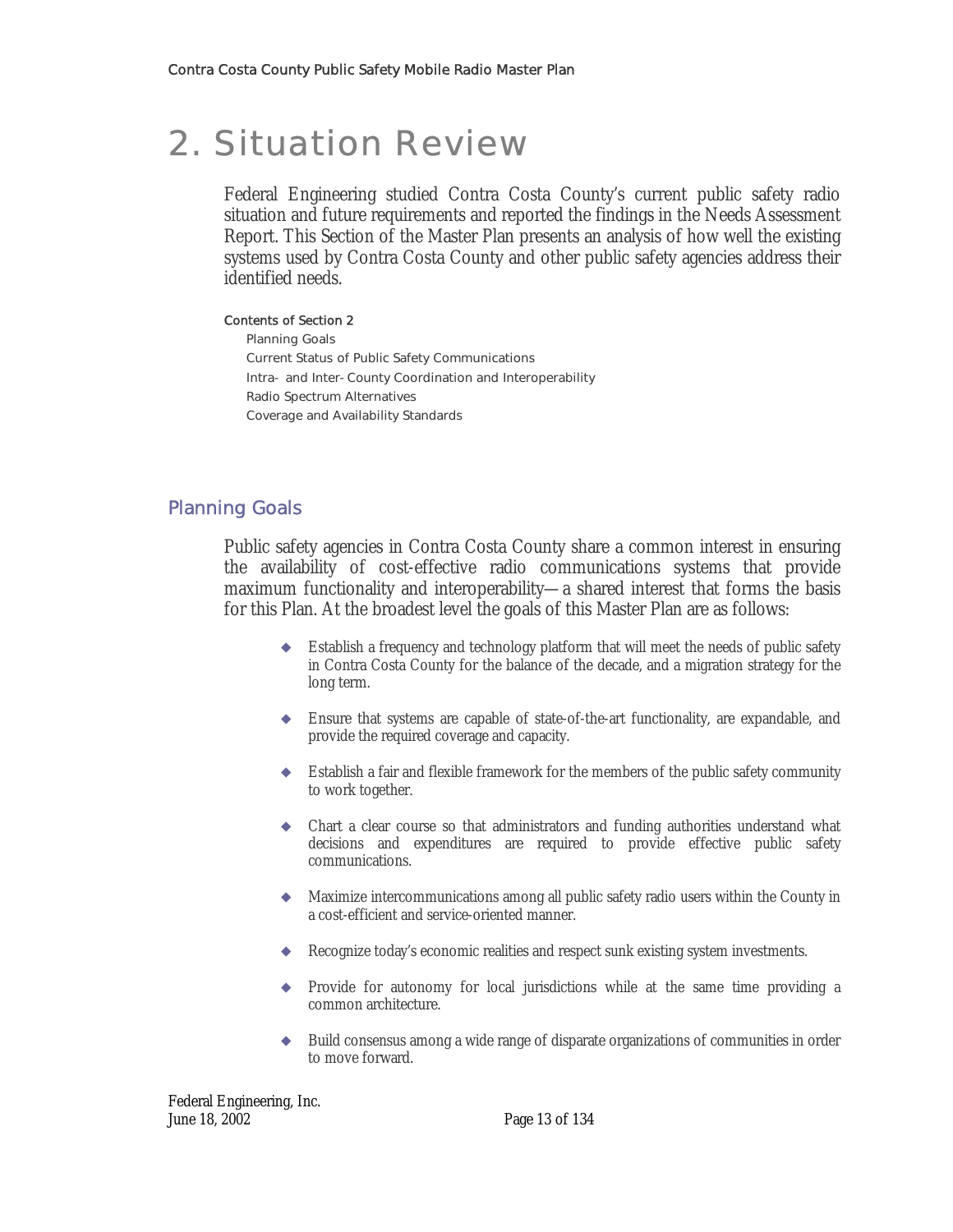In earlier decades, individual communities existed in relative isolation, and the need for public safety agencies to intercommunicate was only occasional. Law enforcement, fire departments, and other agencies usually owned and operated their own two-way radio systems. Today, County agencies and municipalities—with their rapid growth rates, dense population centers, and large daily and seasonal population fluctuations—have many common linkages, and public safety officials collaborate and coordinate their efforts on a daily basis.

Separate, fragmented radio systems that persist in many parts of the country no longer adequately serve public safety. As a result, many counties, states, and federal agencies are moving as rapidly as possible toward more integrated and highly functional radio systems. Especially in the light of recent major-scale disasters such as the attacks on the Oklahoma City Federal building, the Columbine shooting, and the World Trade Center and the Pentagon, the potential benefits for systems that allow users to easily interoperate in emergencies have become very clear.

At the same time, building and maintaining state-of-the-art radio infrastructures and systems has become very costly. Individual local agencies are increasingly hardpressed to fund common system elements. In addition, like other advanced technologies, radio systems require regular software upgrades, hardware equipment replacement, and ongoing training. This in turn requires not just occasional infusions of capital but continuous, ongoing investments. Furthermore, dollars spent must readily contribute both in reality *and in the public's perception* being most important among a community's competing priorities.

Amid the technical and financial pressures toward system consolidation, individual public safety agencies are rightly concerned about preserving the benefits of their strong ties to their local communities. Radio systems that do not support these relationships, do not present the desirable image, regardless of how technically advanced they are. The challenge is to accomplish both goals—integration and local autonomy—and to do so while minimizing the stranding of existing systems and the investments they represent.

In an earlier era, new spectrum inspired a general trend toward replacing older public safety systems with 800 MHz systems. Contra Costa's interest in this widespread trend, and the potential loss of any remaining 800 MHz frequencies should they be not used, initially motivated this Plan. A timely examination of the suitability of this technology for Contra Costa County was a fiscally responsible project goal. In addition, the County, the Sheriff's Office, and their advisers have repeatedly recognizedthe need for formal radio communications planning.<sup>3</sup> This Master Plan is, however, more comprehensive in scope than previous studies and intends to provide a path forward for all public safety agencies within the county.

<span id="page-13-0"></span>Federal Engineering, Inc.  $\overline{a}$ 3For example, recommendation #13 of the "2001 Study of Communications" was that the County develops a Master Plan covering the local government functions for which the County Board of Supervisors is administratively or fiscally responsible.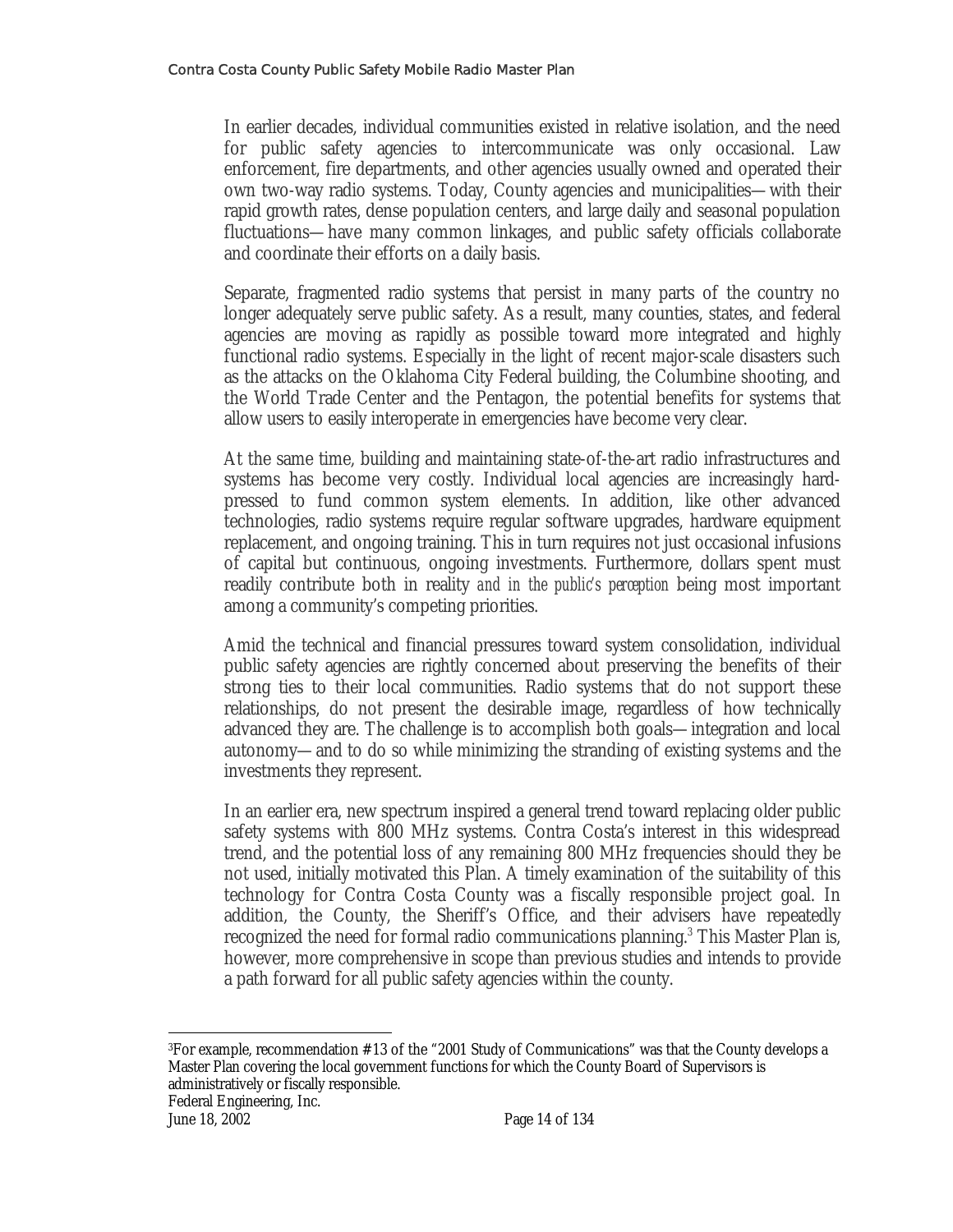# Current Status of Public Safety Communications

Public safety agencies in Contra Costa County currently use a variety of radio technologies, frequencies, and dispatching arrangements. Many of these are working successfully. At the same time, there are serious issues and concerns about coverage, capacity, interoperability, operational efficiency, funding, and interference.

Effective planning requires a realistic and balanced understanding of the current baseline. In the first part of this planning project, Contra Costa County identified a sample of 54 public safety related entities operating within County boundaries, and arranged for 41 consultant interviews. Many of these interviews included multiple agencies and representatives, such as a city manager, communications manager, and a police chief from the same municipality. All 18 of the municipalities with a population of 12,000 or more were included in the interview sample, along with a sample of County agencies, schools, transit authorities, and others.<sup>[4](#page-14-0)</sup>

In addition, County officials requested all agencies to complete an on-line survey. This survey had a twofold purpose: (1) to establish an inventory of existing radio systems; and (2) to capture information about agency concerns and comments. Since only 32 agencies responded to the survey, the information summarized below. The Needs Assessment report from the first phase of the consulting engagement presented these results<sup>[5](#page-14-1)</sup>. A summary of these results and additional information are presented below.

# Existing Sheriff's Office Radio System Technology

The existing system is conventional, analog and VHF. It uses three repeated, dispatched channels, plus various tactical channels. Figure 1 below shows the overall geographic coverage by "zones" of the three dispatched channels, which also correlate with Sheriff's patrol beats. Beats are further illustrated on the map in Figure 2.

Federal Engineering, Inc.

 $\overline{a}$ 

<span id="page-14-0"></span><sup>4</sup> A complete list of 77 municipal and regional entities, prepared by the County, appears in Appendix A: List of Municipal and Regional Public Safety Agencies in Contra Costa County. This list does not include any of the County departments or the Sheriff's Office.

<span id="page-14-1"></span><sup>5</sup> See Appendix E. Contra Costa County Public Safety Radio Needs Assessment Report, Federal Engineering, April 2002, Table of Contents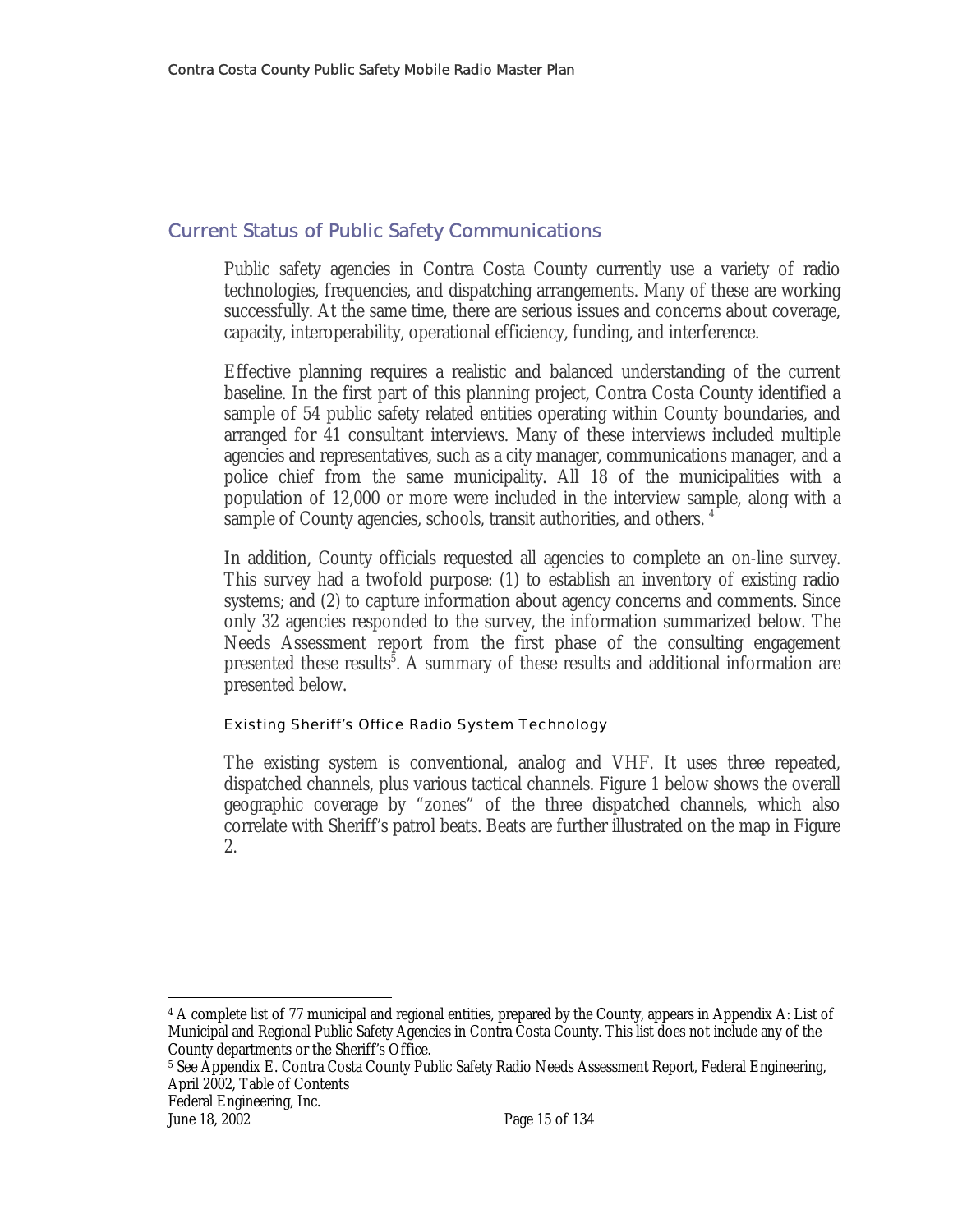| <b>Channel</b> | <b>Geographic Coverage</b>        | <b>Sheriff's Patrol Beats</b>                                      |
|----------------|-----------------------------------|--------------------------------------------------------------------|
| P <sub>1</sub> | West County, including Lafayette, | 1, 2, 3, 4, 5, and incorporated cities and                         |
|                | Moraga, and Orinda                | unincorporated areas of West County                                |
| P <sub>2</sub> | Central County, Martinez to San   | 11, 12, 13, 20, 21, 22, 23                                         |
|                | Ramon                             |                                                                    |
| P <sub>3</sub> | East County, east of Mt. Diablo   | All other beats in the eastern part of the<br>county and Pittsburg |

**Figure 1: Existing Countywide System Dispatch Channel Use** 



**Figure 2: Sheriff's Patrol Beats** 

Although it is somewhat difficult to see in the photograph above, many of the beats in the western and central portion of the County are seriously fragmented. The reason derives from the historical pattern of municipalities engulfing formerly unincorporated County areas, and Sheriff patrols following suit. Beats 11 and 12 are particularly troublesome: channel P2 needs to cover a considerable swath of the County from just a few radio sites. The sprawl of these legacy beat boundaries contributes significantly to some of the system's capacity and coverage problems.

Federal Engineering, Inc.

Page 16 of 134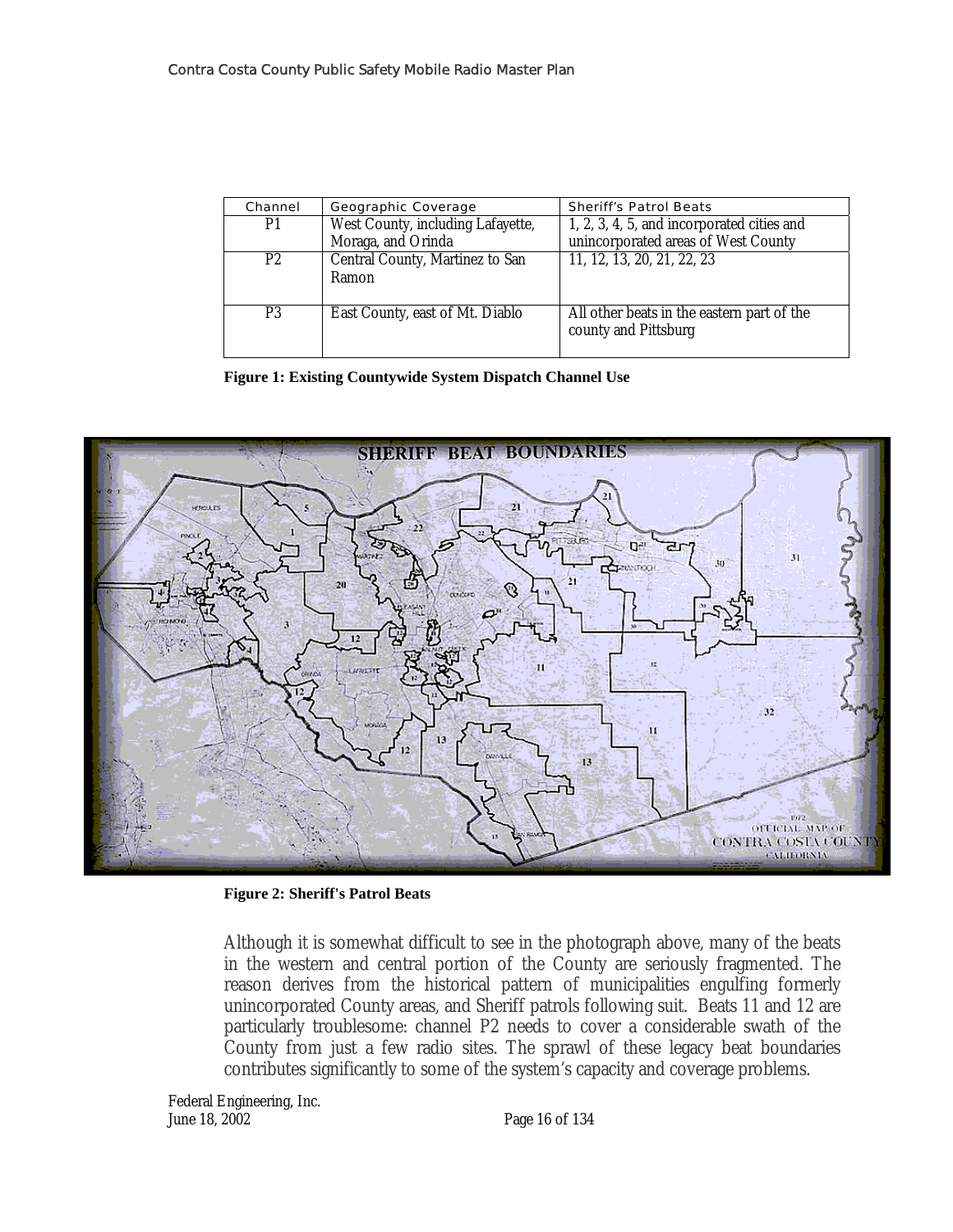Two dispatch practices appear to contribute to the perception of channel congestion: (1) Dispatchers re-broadcasting inbound mobile calls. Sheriff's Office officials defend this practice as necessary to distribute deputy status information to sergeants in the field. (2) Dispatchers verbally transmit messages after first dispatching via mobile data terminal. This practice has been justified by the concern that deputies may be on-foot away from their mobile data terminal, or in the vehicle but not attentive to the data terminal display. These redundancies, although viewed by the Sheriff's Office as essential, nonetheless enlarge traffic volume on dispatch channels and thereby exacerbate congestion.

## Microwave Infrastructure

Fixed microwave radio system equipment is installed at County-owned tower sites located on a series of high peaks around the area. The current microwave system is an original loop-protected analog configuration, which provides a capacity of 600 voice-channels.6 FCC rules permitted Pacific Bell Telephone (PacBell) to license the County's existing microwave frequencies in exchange for constructing an equivalent system in a different frequency band. PacBell was only required to replace the analog system; the County is responsible for upgrading the system to digital—an investment of about \$10 million—that is now taking place. Harris is the primary equipment supplier.

Even with the digital upgrade, the capacity of the new, soon to be activated system will be limited. The microwave network is used to serve the Sheriff's radio system, plus emergency backup telephone lines. Appendix G. County-Owned Microwave Interconnect contains three current diagrams (County provided) of the microwave network.

# Congestion and Coverage Concerns

The Sheriff's Office radio system has reportedly experienced channel overloading for several years. This is not surprising given the County's population growth. The system appears to serve more mobile and portable units than its design can apparently support, at least on certain channels. Anecdotal estimates indicate each of the three main Sheriff's Office channels supports up to 60 or 70 users per channel at any given time.

In an attempt to quantify traffic volumes, the Sheriff's Office made a tally of dispatcher microphone key actions for 187 consecutive days between October 2001 and April 2002. Figure 3 below presents a summary of this data.

<span id="page-16-0"></span>Federal Engineering, Inc. June 18, 2002 Page 17 of 134  $\overline{a}$ 6 Voice channels are 3 kHz analog or 56 kbps digital.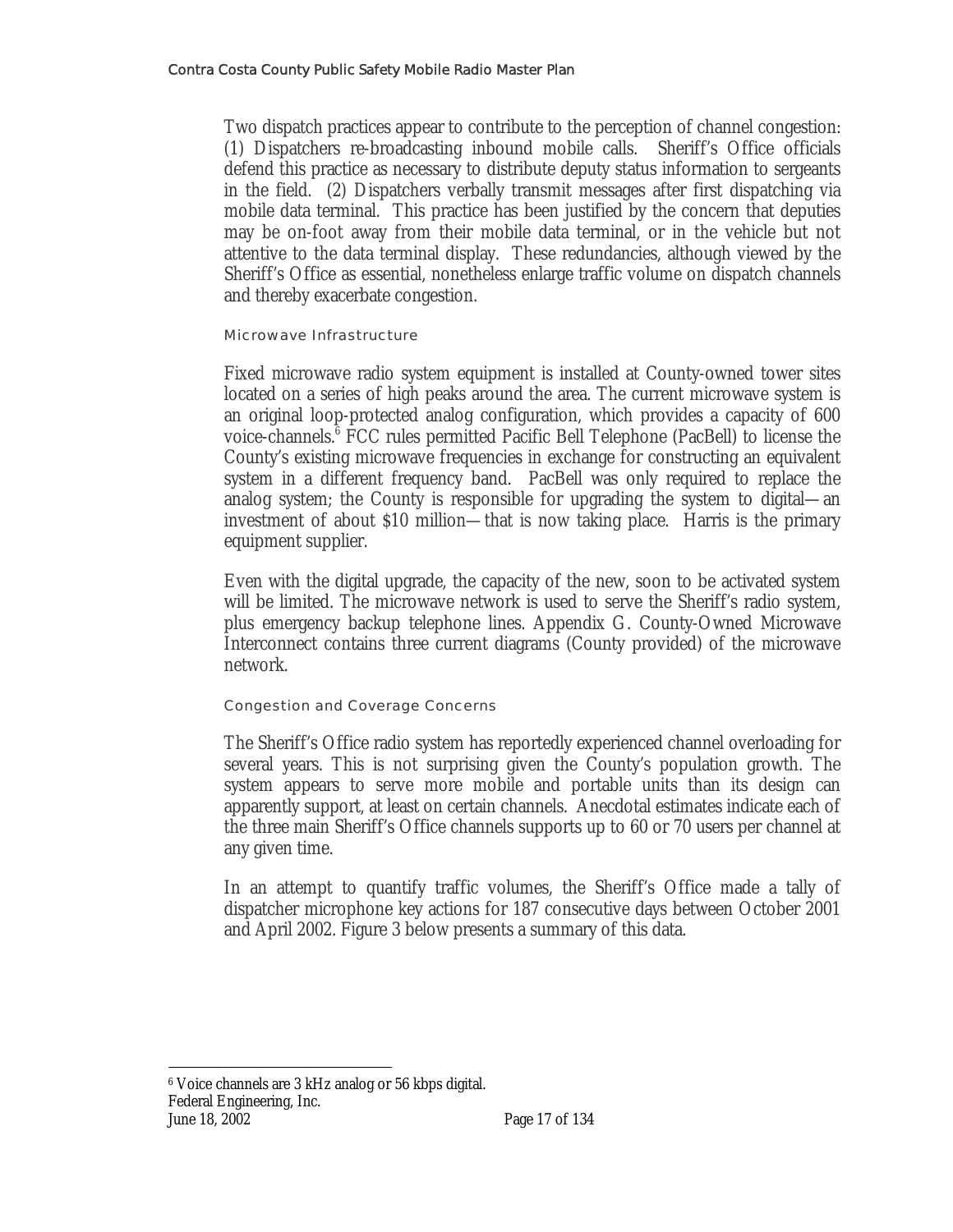| Channel | <b>Coverage Area</b>  | <b>Total Push-to-Talk</b> | <b>Average Per Day</b> |
|---------|-----------------------|---------------------------|------------------------|
|         | <b>West County</b>    | 439,437                   | 2,350                  |
| P2      | <b>Central County</b> | 523,692                   | 2,800                  |
| P3      | <b>East County</b>    | 538,178                   | 2,878                  |
| D7      | Pittsburg             | 409,126                   | 2,188                  |
|         | Total                 | 1,910,433                 | 10,216                 |
|         | Average               | 477,608                   | 2,554                  |

**Figure 3: Existing System Push-to-Talk Statistics** 

This data represents the relative volume of traffic dispatched on each channel and the total for the dispatch center on a very gross level. The counts for P3 and P7 are sometimes linked, and there are multiple counts per conversation. Channel loading cannot, however, be estimated from this data. The corresponding duration of the conversations is not available, nor is the quantity or duration of mobile unit traffic. Furthermore, no information is available about the urgency of the communications, the number of field units involved, the time to clear an incident, and other factors. However, this data is useful as a broad index of radio system activity.

Appendix H: Analysis of Sheriff's Office Radio Traffic Statistics, contains a full summary and analysis of these statistics. Traffic patterns are very consistent from channel-to-channel and day-to-day.

Most of the vehicles used by the Sheriff's Office and participating city police departments are equipped with mobile data terminals (MDT); universal deployment to all system users could reduce radio traffic and congestion. Except for the Sheriff's Office patrol cars, which use newer mobile data computers (MDC) exclusively, terminals elsewhere are generally older technology than the newer laptop-type computer. In addition, much of the system repeater and control equipment is very old, some dating from the original implementation of the system in the 1960s.

Coverage is notably inadequate in many valleys and canyons throughout the area and in other scattered areas as well. According to some reports, the existing countywide system provides overall coverage to approximately 70% of the county, although accurate statistics have not been collected.

# Radio Usage Reported In County

The table below shows the number of mobile, portable, and control station radios in use by various County and local agencies. These statistics would be useful as a datum for sizing any new countywide radio system. By inspection, the County Sheriff and Fire Protection District are the majority users of radio systems in the County.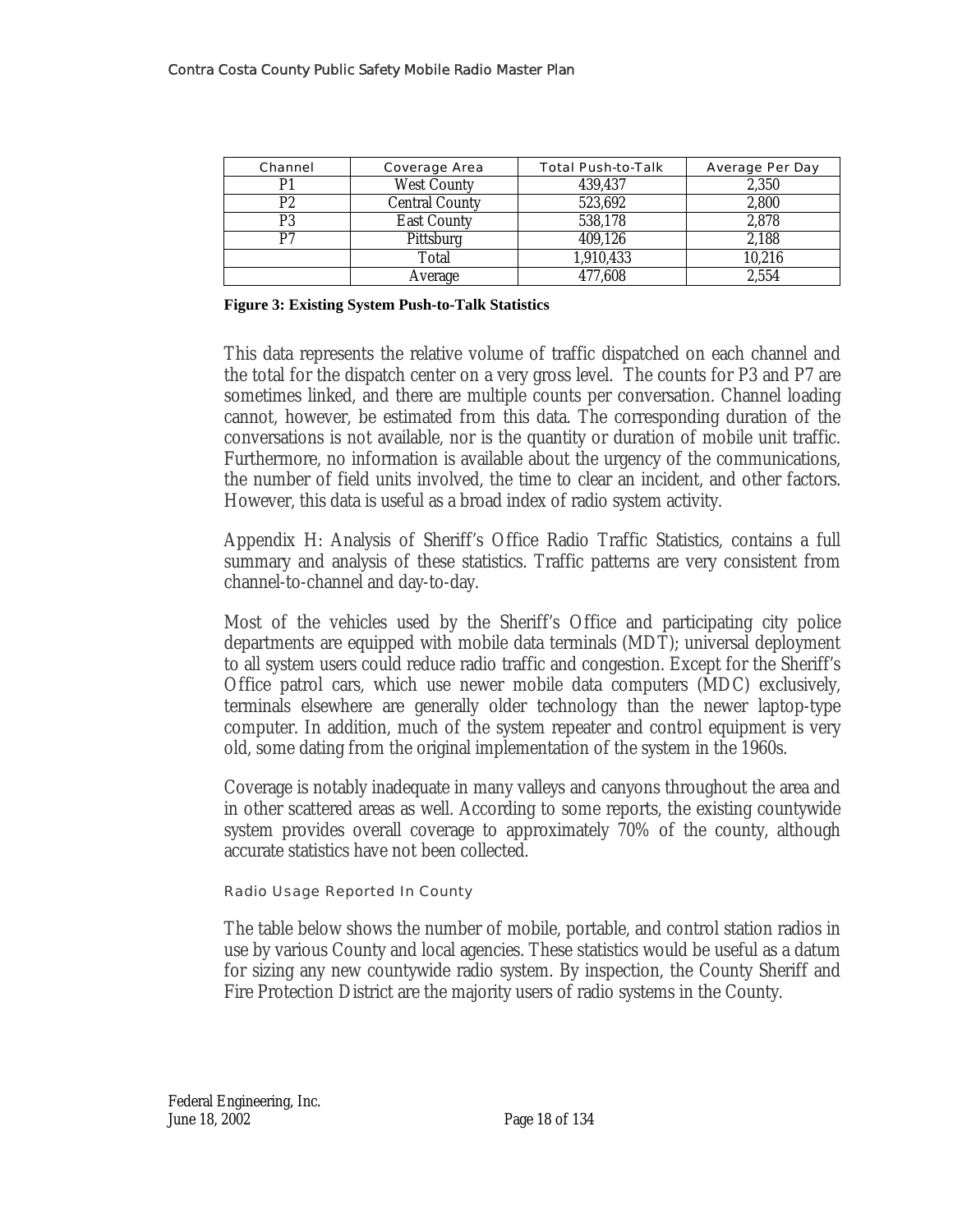| Agency                              | <b>Mobile Radio</b><br><b>Units</b> | <b>Portable Radio</b><br><b>Units</b> | <b>Control</b><br><b>Stations</b> |
|-------------------------------------|-------------------------------------|---------------------------------------|-----------------------------------|
| <b>County Radios:</b>               |                                     |                                       |                                   |
| <b>Sheriff's Office</b>             | 254                                 | 347                                   | 24                                |
| <b>Danville Police</b>              | 23                                  | 48                                    |                                   |
| <b>Lafayette Police</b>             | 8                                   | 16                                    |                                   |
| <b>Oakley Police</b>                | 12                                  | 10                                    |                                   |
| <b>Orinda Police</b>                | 10                                  | 12                                    |                                   |
| <b>San Ramon Police</b>             | 34                                  | 51                                    |                                   |
| <b>County Animal Heath</b>          | 12                                  | 9                                     |                                   |
| <b>County General Services</b>      | 50                                  | 12                                    |                                   |
| <b>County Public Works</b>          | 70                                  | 10                                    |                                   |
| <b>County Fire Protection Dist.</b> | 340                                 | 330                                   | 65                                |
| <b>Non-County Radios:</b>           |                                     |                                       |                                   |
| San Ramon Valley Fire Prot.         | 100                                 | 240                                   | 15                                |
| <b>Rio Vista</b>                    | 7                                   | 15                                    |                                   |
| <b>Antioch Police</b>               | 67                                  | 130                                   |                                   |
| Moraga Police (Disp. Only)          | 7                                   | 15                                    |                                   |
| Pittsburg Police (Disp. Only)       | 25                                  | 48                                    | 3                                 |
| <b>Totals</b>                       | 1019                                | 1293                                  | 118                               |

**Figure 4: Radio Units Reported In Use by Agency** 

## Summary of Radio System Concerns

Most agencies interviewed expressed several common concerns about their systems<sup>[7](#page-18-0)</sup>in addition to a few specific, localized issues. These common concerns are:

- Insufficient interagency operability, particularly between local police and fire agencies;
- Coverage gaps, i.e., areas in which the radios do not operate effectively within operational areas;
- Channel congestion, i.e., too much radio traffic on the system's radio frequencies;
- Dispatch performance issues, including length of dispatcher response time;
- Dispatch cost issues, reported by some agencies on a cost-per-call basis; and
- Preservation of local service flavor which might disappear if the agency were to transition to a countywide system.

Figure 5 summarizes information submitted by survey respondents regarding their overall concerns. Although survey responses were incomplete, and therefore do not support statistical analysis, these results likely present an accurate qualitative picture.

<span id="page-18-0"></span>Federal Engineering, Inc.  $\overline{a}$ 7 Previous consulting studies also found these concerns.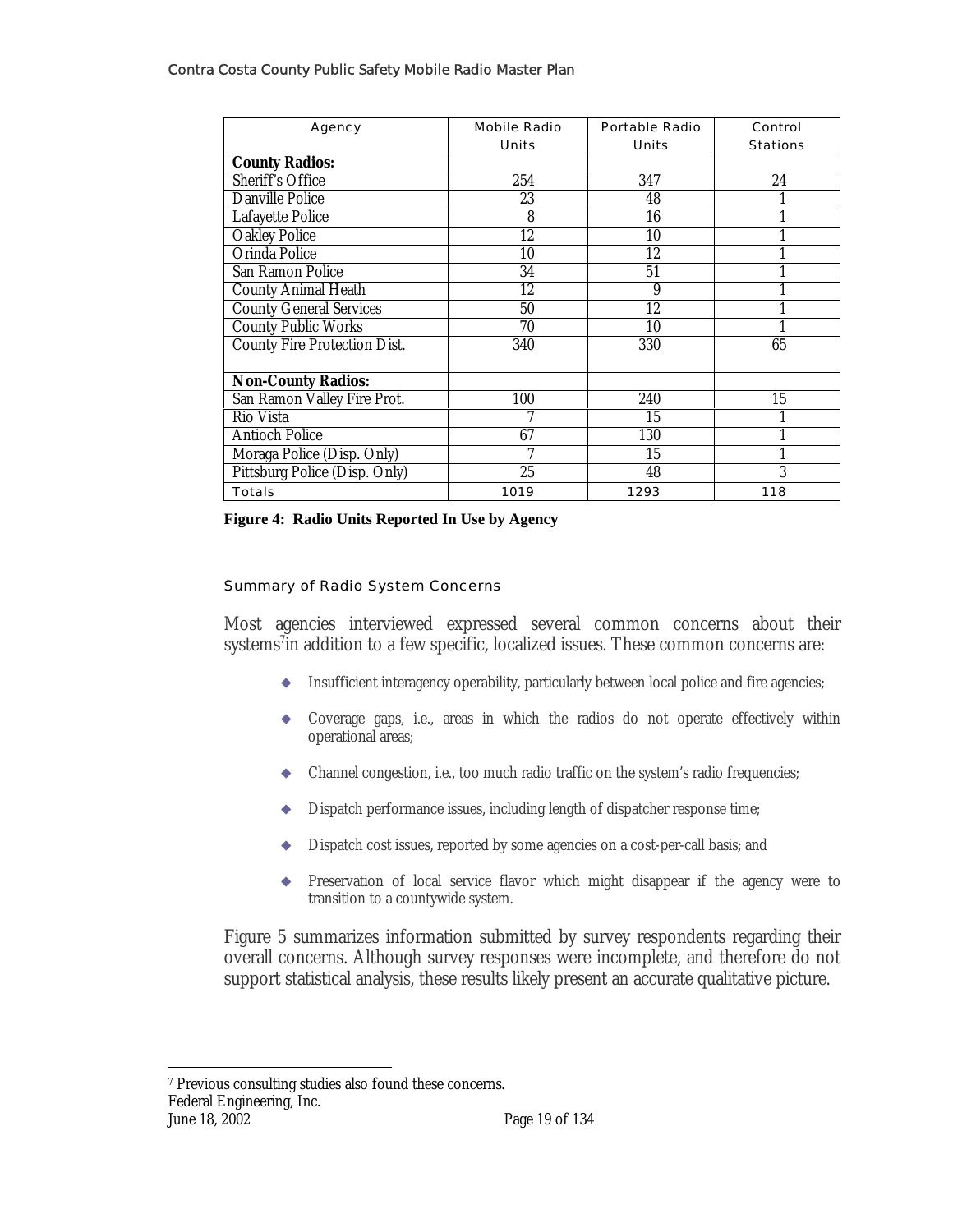| Frequency<br><b>Band</b> | Capacity <sup>8</sup><br><b>Congestion</b> | Coverage | Inter-<br>ference | Inter-<br>operability | <b>Reliability</b> |
|--------------------------|--------------------------------------------|----------|-------------------|-----------------------|--------------------|
| Low-band                 | 3.8                                        | 3.4      | 4.2               | 2.7                   | 2.8                |
| <b>VHF</b>               | 3.4                                        | 3.2      | 3.6               | 4.0                   | 3.6                |
| <b>UHF</b>               | 3.8                                        | 3.4      | 3.8               | 2.6                   | 4.2                |
| <b>800 MHz</b>           | 3.2                                        | 1.6      | 4.2               | 3.1                   | 2.6                |
| Average                  | 3.6                                        | 2.9      | 4.0               | 3.1                   | 3.3                |
| Ranking                  | 4                                          | 1        | $\mathbf 5$       | $\boldsymbol{2}$      | $\boldsymbol{3}$   |

**Figure 5: Common Concerns Reported by Survey Respondents: Scale of 1 (High) to 5 (Low)** 

# Common Radio System Needs

Surveys also requested information regarding specific current system requirements and future functional needs. Figures 6 and 7 summarize the results of these questions.

| System                 | <b>Current</b> | <b>Not</b>    |                         |                | <b>Total</b>     |
|------------------------|----------------|---------------|-------------------------|----------------|------------------|
| <b>Feature</b>         | <b>System</b>  | <b>Needed</b> | <b>Needed</b>           | <b>Planned</b> | <b>Responses</b> |
| Mobile Data            | Low-band       | 10            | 3                       | 1              | 14               |
| Deployment             | <b>VHF</b>     | 8             | $\overline{5}$          | 3              | 16               |
|                        | <b>UHF</b>     | 6             | $\overline{\mathbf{c}}$ | 0              | 8                |
|                        | <b>800 MHz</b> | 6             | 7                       |                | 14               |
|                        | Total          | 30            | 17                      | 5              |                  |
| Voice                  | Low-band       | 14            | $\bf{0}$                | $\mathbf{0}$   | 14               |
| Encryption             | <b>VHF</b>     | 16            | $\theta$                | 0              | 16               |
|                        | <b>UHF</b>     | 7             | 1                       | 0              | 8                |
|                        | <b>800 MHz</b> | 14            | $\mathbf{0}$            | 0              | 14               |
|                        | Total          | 51            | 1                       | 0              |                  |
| <b>Trunking</b>        | Low-band       | 14            | $\boldsymbol{0}$        | $\mathbf{0}$   | 14               |
|                        | <b>VHF</b>     | 14            |                         |                | 16               |
|                        | <b>UHF</b>     | 8             | $\boldsymbol{0}$        | 0              | 8                |
|                        | <b>800 MHz</b> | 11            | 3                       | 0              | 14               |
|                        | <b>Total</b>   | 47            | 4                       | 1              |                  |
| <b>Digital</b>         | Low-band       | 14            | $\bf{0}$                | $\mathbf{0}$   | 14               |
| Modulation             | <b>VHF</b>     | 16            | $\boldsymbol{0}$        | 0              | 16               |
|                        | <b>UHF</b>     | 7             | 1                       | 0              | 8                |
|                        | <b>800 MHz</b> | 13            |                         | 0              | 14               |
|                        | Total          | 50            | $\overline{c}$          | 0              |                  |
| Narrowband<br>Channels | Low-band       | 14            | $\bf{0}$                | 0              | 14               |

 $\overline{a}$ 8 Number of channels reported to be not adequate.

<span id="page-19-0"></span>Federal Engineering, Inc.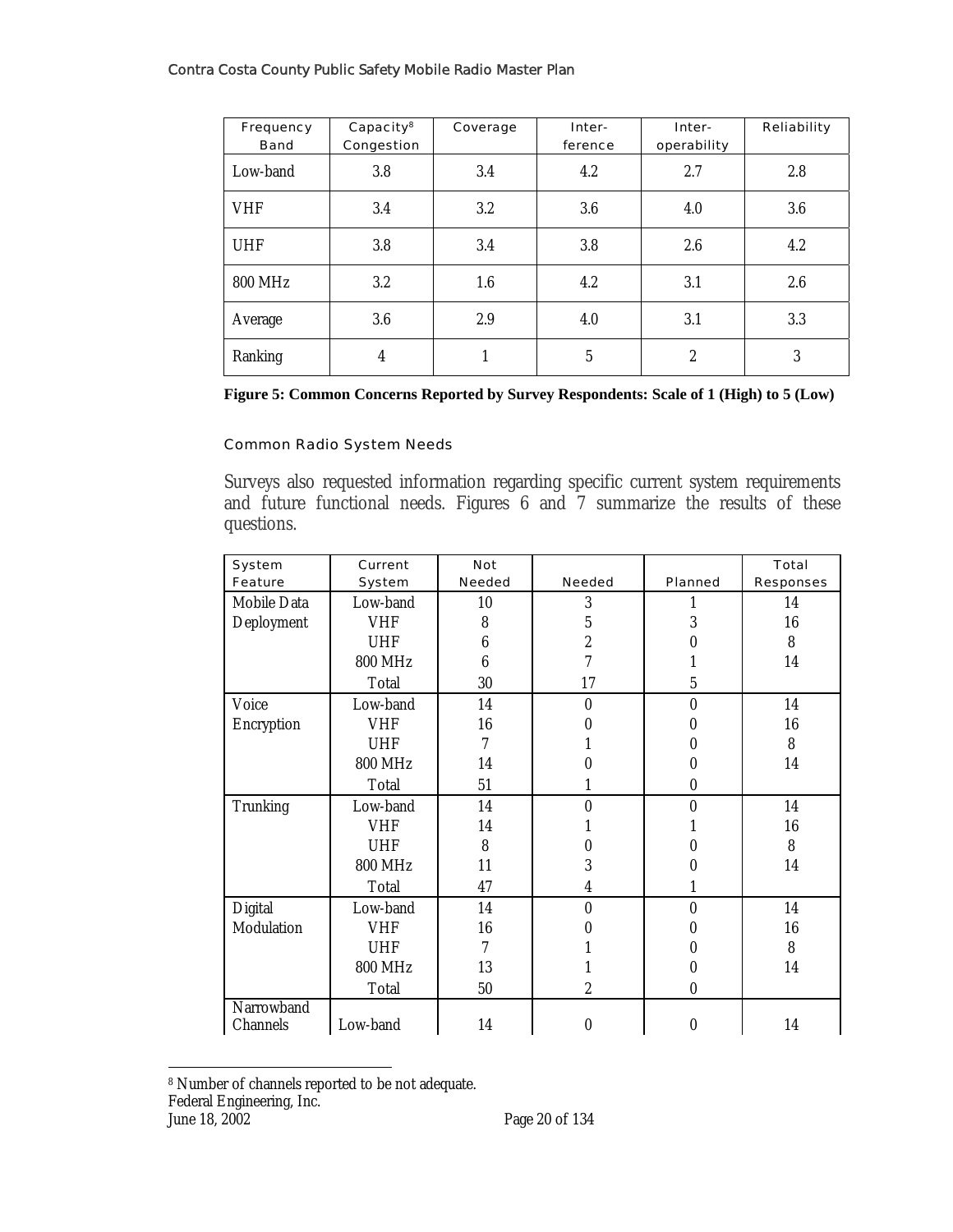| System         | Current        | <b>Not</b>    |               |                | <b>Total</b>     |
|----------------|----------------|---------------|---------------|----------------|------------------|
| <b>Feature</b> | System         | <b>Needed</b> | <b>Needed</b> | <b>Planned</b> | <b>Responses</b> |
|                | VHF            | 16            |               |                | 16               |
|                | <b>UHF</b>     |               |               |                |                  |
|                | <b>800 MHz</b> |               | ა             |                | 14               |
|                | Total          | 47            |               |                |                  |

**Figure 6: Unmet Current Needs Reported by Survey Respondents** 

| <b>Unmet</b><br><b>Feature</b> | High<br><b>Important</b> | <b>Medium</b><br><b>Importance</b> | Low<br><b>Importance</b> | <b>Totals</b> |
|--------------------------------|--------------------------|------------------------------------|--------------------------|---------------|
| Automatic<br>Vehicle Loc.      | $\boldsymbol{6}$         | 11                                 | 13                       | 30            |
| <b>Mobile Card</b><br>Swipe    | $\overline{5}$           | 10                                 | 15                       | 30            |
| Mobile<br>Data                 | 16                       | $\overline{\mathcal{U}}$           | $\overline{7}$           | 30            |
| Mobile<br>E-mail               | $\boldsymbol{6}$         | 14                                 | 10                       | 30            |
| Mobile<br>Identification       | 15                       | $\overline{7}$                     | 8                        | 30            |
| Mobile<br>Printing             | $\boldsymbol{4}$         | 10                                 | 16                       | 30            |
| Mobile<br>Video                | 5                        | $\boldsymbol{9}$                   | 16                       | 30            |
| <b>Mobile Voice</b><br>Mail    | $\overline{\mathbf{4}}$  | 10                                 | 16                       | 30            |
| Paging<br>Capacity             | $\overline{9}$           | 13                                 | 8                        | 30            |

**Figure 7: Future Feature Needs Reported by Survey Respondents** 

# Intra- and Inter-County Coordination and Interoperability

In the wake of many national emergencies and major incidents that require crossjurisdictional cooperation, it is not surprising that interoperability is the most hotly discussed issues in public safety communications today. In addition, interoperability includes any or all of the means by which public safety officials cooperate with each other in the public interest. This may include agreements among agencies about joint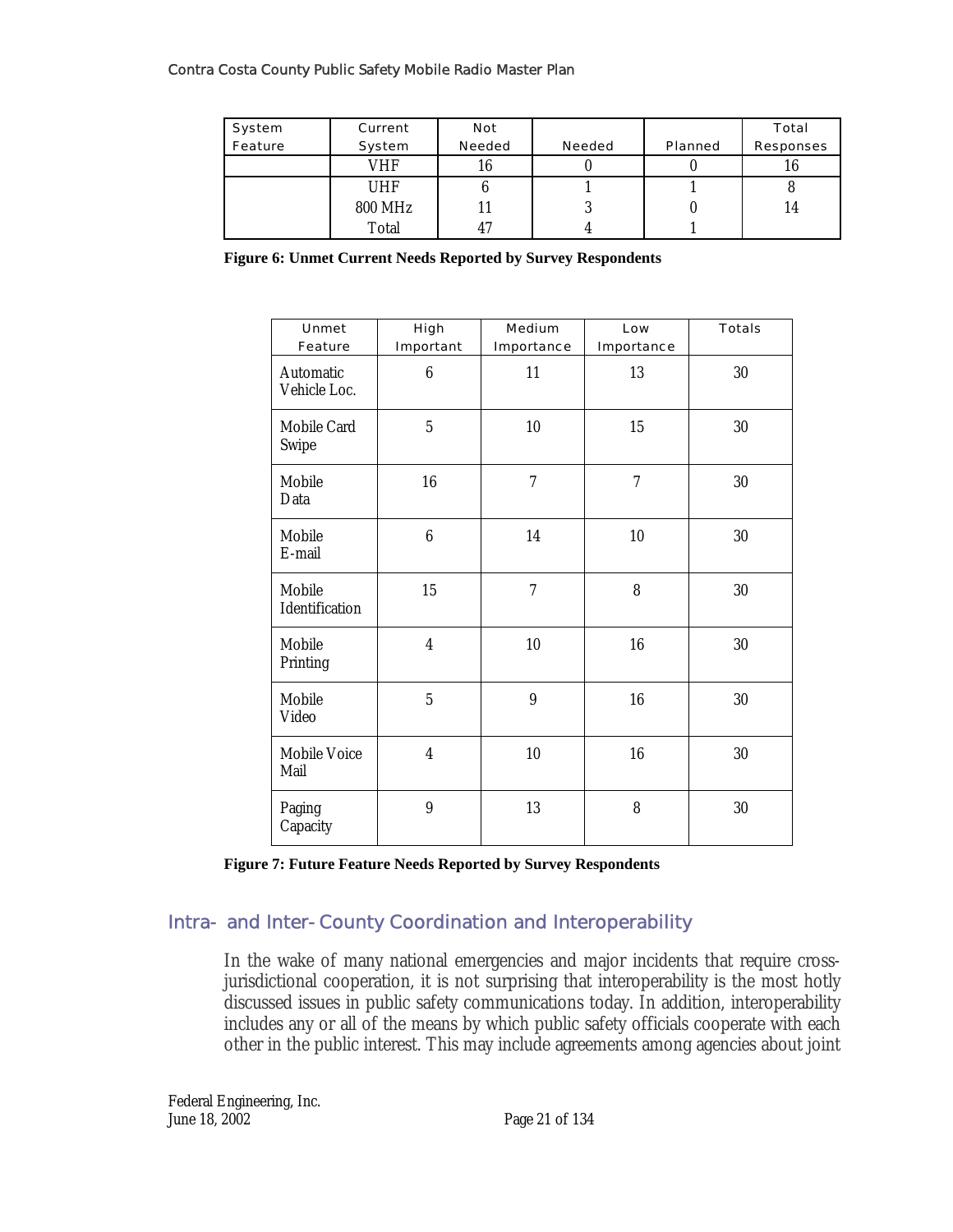tactical procedures, development of multi-jurisdictional information systems, joint funding authorizations and grant applications, and, of course, radio system sharing.

The FCC's takes the position that interoperability is essential when different public safety agencies respond to emergencies using otherwise-incompatible equipment. The Commission has long noted that the inability of different public safety agencies to efficiently communicate with one another was a concern for the public safety community, and believes establishing rules for the interoperability channels will help prevent a physical disaster from becoming a communications disaster.

## Perceived Need for Interoperability in Contra Costa County

Most participants in this project clearly recognize the importance of and requirement for interoperability among public safety agencies. County departments, for example, need direct field radio interoperability with many other jurisdictions, particularly during emergencies.

In terms of more routine operations, inter-system communications are needed between local police and fire departments; among local police, County deputies, California Highway Patrol, and Federal agencies; among local, County, State, and Federal fire agencies; and among various local and County administrative agencies. Police and fire departments require occasional communications with public service departments, such as public works and building inspection, and other public safety entities such as emergency medical and park authorities. School districts recognize the need for interoperability with field personnel, including transit authorities, County Health and HAZMAT personnel.

Many agencies provided specific interoperability requirements, which are summarized below in Figure 8.

| Antioch                       | All Contra Costa County agencies.                                |  |  |
|-------------------------------|------------------------------------------------------------------|--|--|
| <b>BART</b> Police            | Contra Costa, Alameda, San Francisco and San Mateo Counties      |  |  |
| Central Contra Costa          | Contra Costa Fire, San Ramon Fire, Contra Costa County Sheriff,  |  |  |
| <b>Sanitary District</b>      | cities in Central Contra Costa County.                           |  |  |
| <b>Concord Police Dept.</b>   | <b>Sheriff, Fire Department</b>                                  |  |  |
| <b>Contra Costa Community</b> | <b>West County Consolidated PD</b>                               |  |  |
| College Police Dept.          |                                                                  |  |  |
| <b>Contra Costa County</b>    | Sheriff, other law enforcement, Office of Emergency Services     |  |  |
| <b>County Public Works</b>    | OES, Sheriff, Fire, Building Inspection, Animal Control,         |  |  |
|                               | Environmental Health, Orinda and Lafayette Public Works          |  |  |
| <b>Contra Costa Sheriff</b>   | Alameda County, Sacramento County, CA Highway Patrol, East Bay   |  |  |
|                               | Regional Parks PD, all cities in the County on UHF.              |  |  |
| Danville Police Dept.         | Sheriff, EOC, CA Highway Patrol, East Bay Regional Parks Police, |  |  |
|                               | State Parks Police, San Ramon Valley Fire and EMS, and           |  |  |
|                               | <b>Consolidated Fire</b>                                         |  |  |
| Lafayette                     | BART, CA Highway Patrol, East Bay Regional Parks District        |  |  |
| Hercules Police Dept.         | Alameda and Contra Costa Agencies, BART Police, East Bay Parks   |  |  |
| <b>Martinez Police Dept.</b>  | It would be nice to be able to communicate with pubic works,     |  |  |

### Agency name Interoperability Requirements

Federal Engineering, Inc.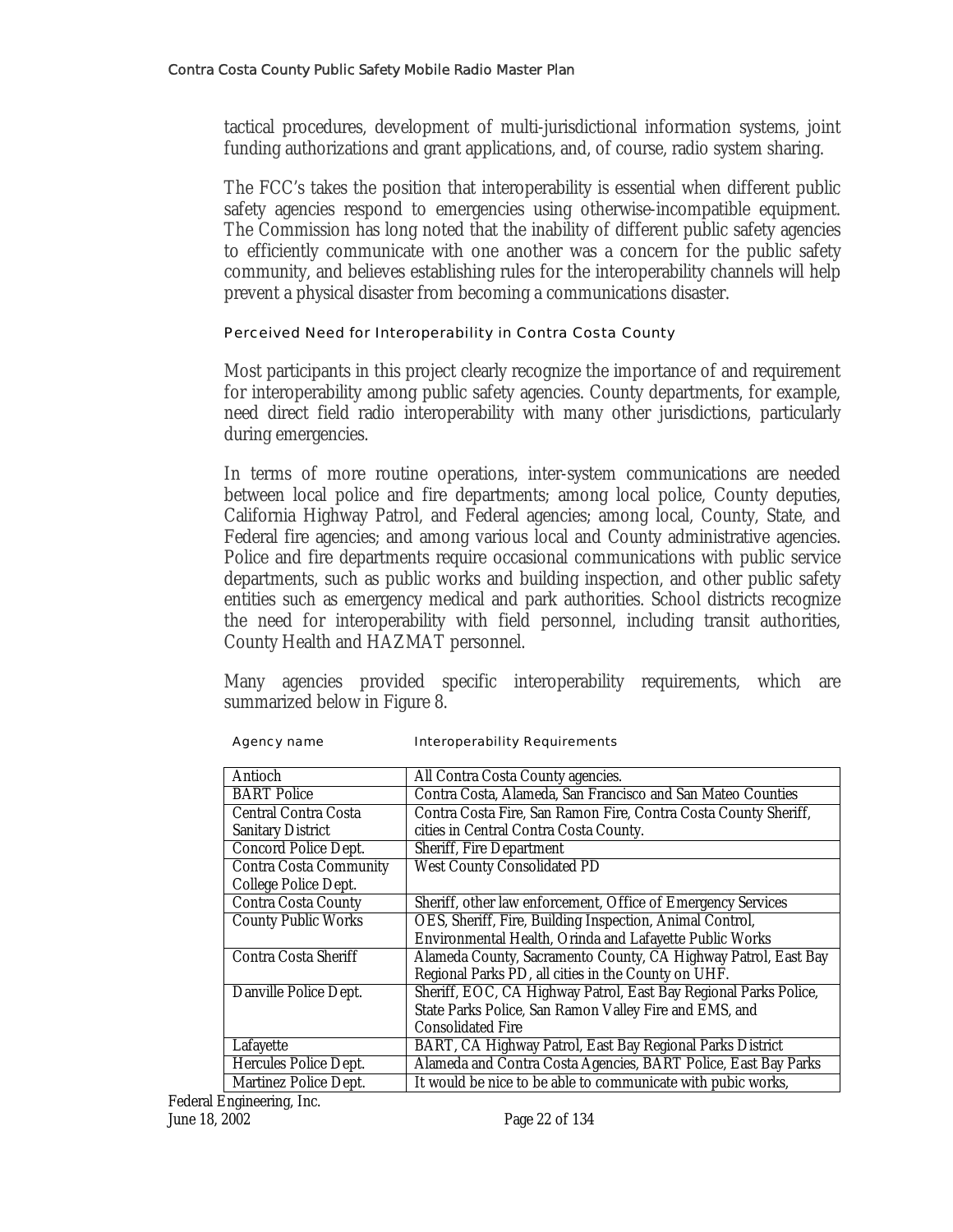|                              | Consolidated Fire Department, Pleasant Hill PD. Contra Costa      |  |  |
|------------------------------|-------------------------------------------------------------------|--|--|
|                              | County Sheriff's Department, Concord PD, Walnut Creek PD          |  |  |
| Moraga Orinda Fire           | All public safety agencies.                                       |  |  |
| <b>District</b>              |                                                                   |  |  |
| Moraga Police Dept.          | All agencies in Moraga, including Fire and Public Works, Other    |  |  |
|                              | Contra Costa Police Depts., especially Walnut Creek and Greater   |  |  |
|                              | Diablo Valley agencies.                                           |  |  |
| Orinda                       | Walnut Creek Police Dept., East Bay Regional Parks District, East |  |  |
|                              | Bay Municipal Utility District, BART                              |  |  |
| Pleasant Hill Police Dept.   | Sheriff, Consolidated Fire, CA Highway Patrol, All other Police   |  |  |
|                              | Depts., OES, DOJ                                                  |  |  |
| Rio Vista Police Dept.       | Agencies in Contra Costa County, Solano County, Sacramento        |  |  |
|                              | County and the Delta area.                                        |  |  |
| San Ramon Police Dept.       | San Ramon Fire, Dublin (in Alameda County)                        |  |  |
| <b>San Ramon Valley Fire</b> | San Ramon Police, Sheriff, City and County Public Works           |  |  |
| <b>District</b>              |                                                                   |  |  |
| <b>Walnut Creek Police</b>   | Fire Dept., all law enforcement agencies                          |  |  |
| Department                   |                                                                   |  |  |

Agency name Interoperability Requirements

# **Figure 8: Summary of Reported Interoperability Requirements**

Many agencies expressed concern over interoperability deficiencies and system overloading of the present systems. The specter of a major catastrophe only heightens these concerns. Some interviewed agencies doubted whether current systems would function at all in a major emergency.

Communities of interest also often form around similarity of mission. Of the 77 entities listed in Appendix C, Table 9 shows the population of agencies by type of function.

| <b>Type of Agency</b>                                                | <b>Number of</b><br><b>Agencies<sup>9</sup></b> | <b>Number</b><br><b>Interviewed</b> | <b>Number</b><br>Completing<br><b>Surveys</b> |
|----------------------------------------------------------------------|-------------------------------------------------|-------------------------------------|-----------------------------------------------|
| Law Enforcement                                                      | 19                                              | 18                                  | 15                                            |
| <b>Fire Departments</b>                                              | 13                                              | 9                                   | 6                                             |
| <b>School Districts</b>                                              | 19                                              | 4                                   | 3                                             |
| Other: Administrative,<br>Utilities, Transportation,<br><b>Parks</b> | 2610                                            | 10                                  | 8                                             |
| <b>Totals</b>                                                        | 77                                              | 41                                  | 32                                            |

**Figure 9: Population of Public Service Agencies by Type** 

 $\overline{a}$ 9 From List in Appendix C

<span id="page-22-1"></span><span id="page-22-0"></span><sup>&</sup>lt;sup>10</sup> City Governments

Federal Engineering, Inc.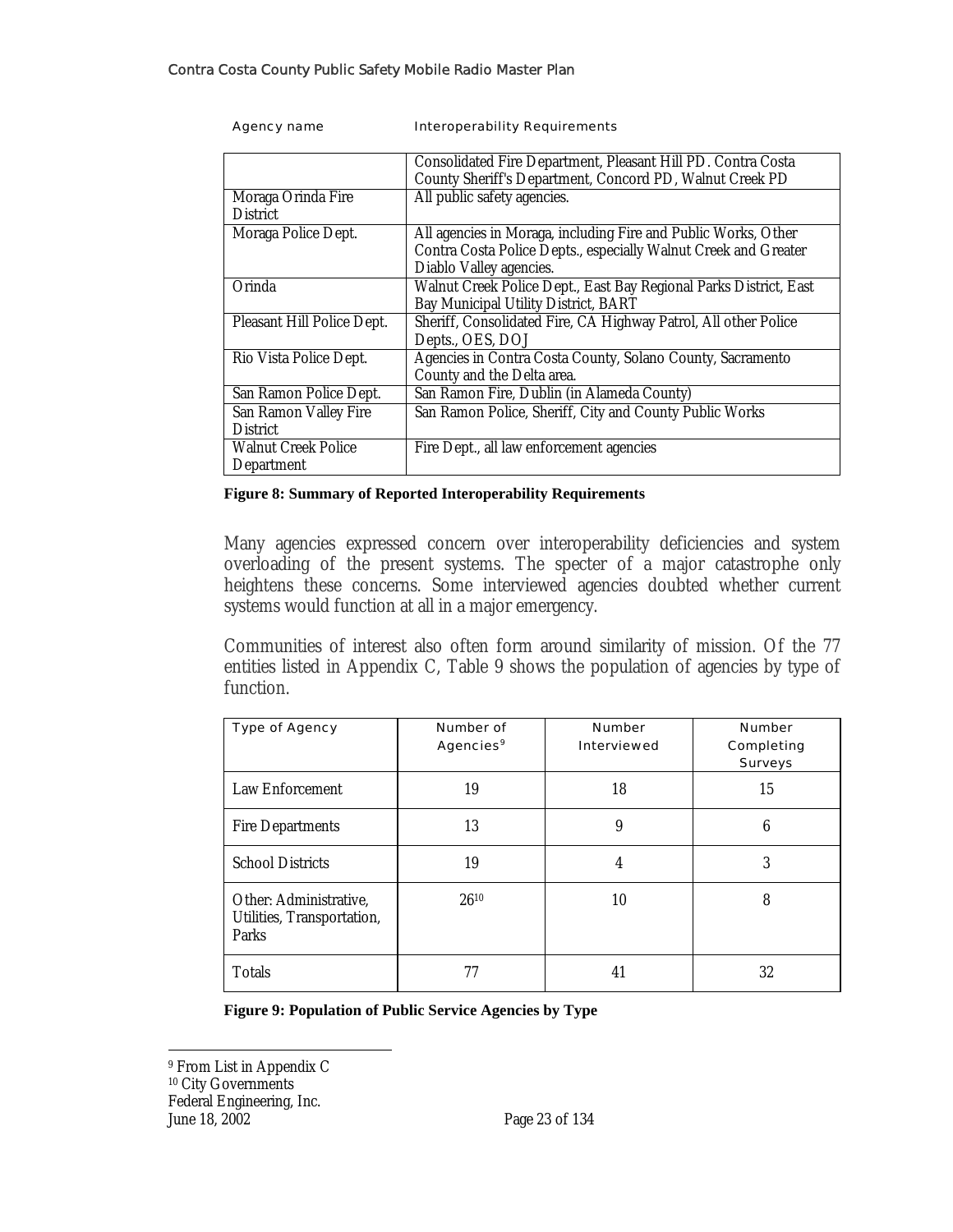# Challenges to Interoperability

Communications with adjacent counties is a general requirement for the County and many municipalities, especially those near county boundaries. This is a significant challenge in many cases, since so many different systems and protocols are in use. Even agencies with 800 MHz systems are not always able to interoperate easily: Alameda County, Sacramento County, and San Francisco all have 800 MHz Motorola systems, while the city of Oakland, the city of Richmond and its six shared users, and BART all have 800 MHz M/A-Com systems, and Marin County has a UHF system. None of these systems are directly compatible.

Channel overloading exaggerates interoperability problems by blocking even routine communications to some extent. Areas such as San Ramon experience massive daily fluctuations in population due to commuters working in the area and living elsewhere. Seasonal variations also affect many parts of the existing countywide system voice channels. This overloading has been somewhat mitigated using mobile data dispatch, which produces a burst of radio traffic that is considerably shorter than a voice call to accomplish the same task.<sup>11</sup> However, the use of data dispatch is not currently available to motorcycle patrols, emergency service personnel with portable radios, or universally to most users.

Given the level of concern both locally and nationally, interoperability should be urgently addressed in a coordinated manner. However, during the interviews conducted as part of this project, agencies reported the following mixed initial reactions to the concept of a single, unified countywide system: positive (22%), indifferent (54%), or opposed (24%). Earlier (February, 2001) users of existing countywide systems submitted letters of support, and included as part of a package directed toward the approving authorities for 800 MHz frequencies. These users remain largely supportive of upgrading the existing system.

A number of specific concerns accounted for the lack of widespread support, although many of these concerns appear to be based on misconceptions or misinformation regarding the design criteria and parameters of a unified countywide system (UCS). It is likely that the negative reactions do not pertain to the *concept* of a unified countywide system, but to the *specific* system recently proposed in the County.

The Needs Assessment study appears to show that if a new 800 MHz system were proposed, the Sheriff's Office, local municipalities that the Sheriff is currently supporting under contract, and a few other agencies indicated interest in participating. Clearly, a consensus must be built from a coalition of County and municipal decision makers as well as others in the public safety domain.

 $\overline{a}$ 

<span id="page-23-0"></span><sup>&</sup>lt;sup>11</sup> Officers with computers are also more efficient in other time-intensive and repetitive duties such as report generation and time logging.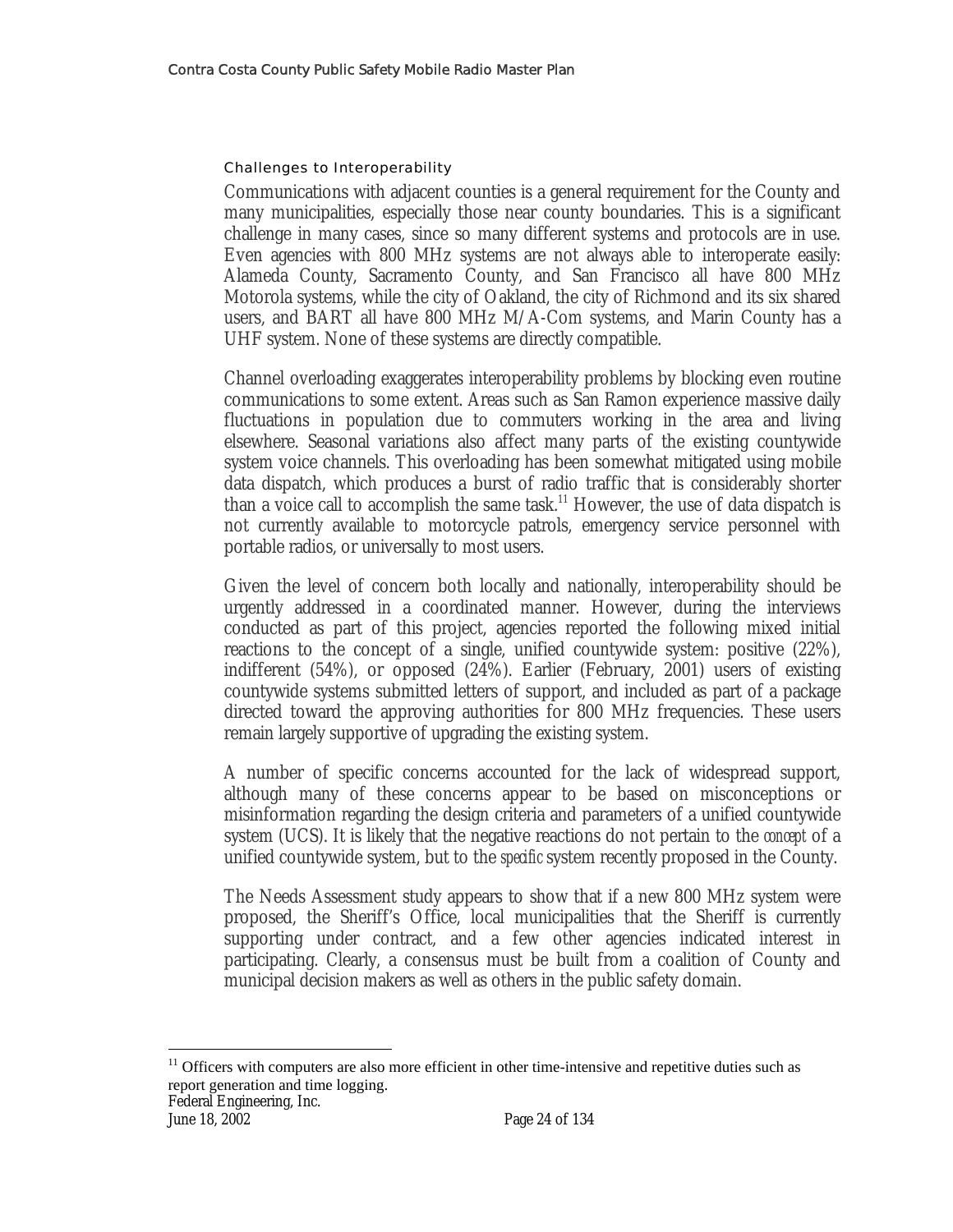## Existing Cooperative Agreements

The existing VHF countywide Sheriff system provides radio and/or dispatch services to several local police departments and County departments. Similarly, Richmond's 800 MHz system provides radio communications to six other police departments in the western end of the County. Unfortunately, these two systems cannot easily communicate with each other.

Several County departments provide contractual services to other jurisdictions both within and outside of Contra Costa County in addition to their County missions. The Building Inspection Department, for example, has 47 field units providing service to the County plus eight other municipalities. The Department of Animal Services serves the County plus 18 additional cities from 14 field offices. This department reports problems with their Low-band radio system including coverage "dead spots," "skip" interference from as far away as Florida, and channel traffic congestion. Because of these problems, and their inability to interoperate directly using radio with assisting law enforcement officers, Animal Services Department personnel are concerned about officer safety. Both departments rely heavily on wireless telephone services from Nextel.<sup>[12](#page-24-0)</sup>

The County Fire Protection District provides primary or secondary dispatching to all the Fire Protection Districts. In addition, Antioch Police dispatch and Concord Police dispatch each provide service to one other police department. Figure 10 illustrates the existing cooperative agreements:

 $\overline{a}$ 

<span id="page-24-0"></span><sup>&</sup>lt;sup>12</sup> Serious interference issues with Nextel are discussed elsewhere in this Plan. In addition, commercial services such as Nextel's are not appropriate for any type of emergency service, since they are among the first communications pathways to become blocked and unavailable at such times. Commercial services can be used successfully by public safety agencies that do not have adequate two-way radio, but only for routine/non-critical matters.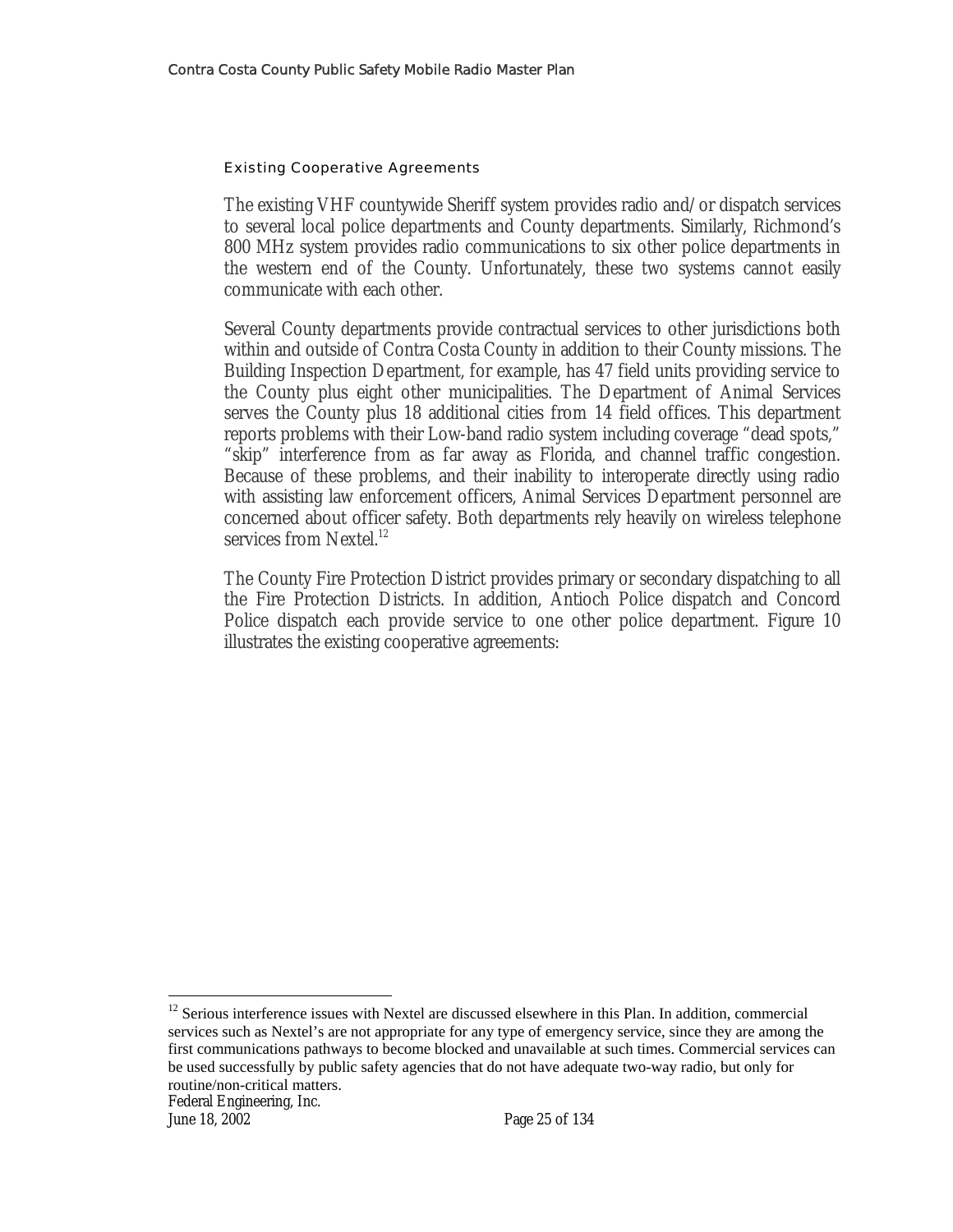

 **Figure 10: Existing Sharing Arrangements** 

# Strategies for Increasing Interoperability

Ideally, interoperability can be achieved by using a single, unified radio system, serving the entire public safety community. Such a system provides automatic interoperability, not limited by different frequency bands or even by manufacturer proprietary protocols in the same frequency band. Many unified systems have been built in the past decade or more in the 800 MHz band due to the early-on availability of channels and vendor equipment.

Fortunately, interoperability can be achieved through a variety of other solutions. One of the simplest forms is the use of mutual aid channels—channels designated for interoperability use only. The FCC has set aside a limited set of channels in each frequency band for these purposes. Agencies can establish their own mutual aid channels as well. This however, may require that some users have multiple radios in their vehicles. It is very common for agencies to have two, three, or even more separate radios in vehicles in order to talk to each other. This solution is expensive, causes critical crowding in vehicles, and does not help when portable radios are in use. In Contra Costa County, 13 of 32 survey respondents report using more than one frequency band, and therefore, more than one radio.

Another common and technically simple way of achieving a degree of interoperability is to use dispatcher services. Dispatchers can patch two radio channels together—if the technology in use can support this—or relay messages, often by telephone. Verbally relaying a message is the least preferred approach. At times, a message will need to go through two or more dispatchers, which is timeconsuming, very inefficient, and potentially inaccurate.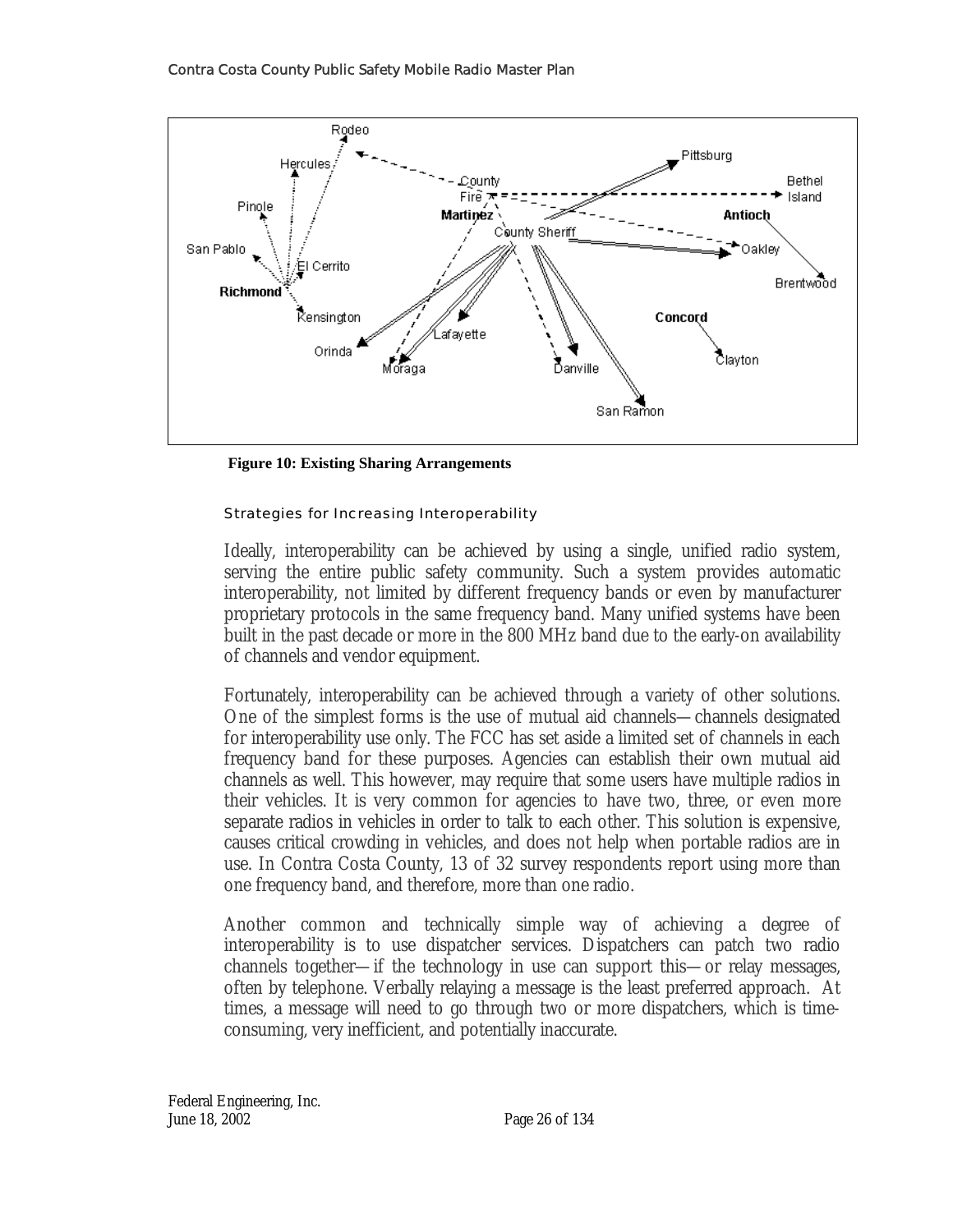Users of trunked radio systems (in which groups of channels are shared) have the option of establishing *talk groups* specifically for interoperability purposes. In order for this to occur, however, users must have access to the same or compatible radio equipment. In addition, compatible trunked systems can be easily linked to each other or to the public switched telephone network.

The use of standard protocols by different public safety radio systems can bring order to the interoperability scene. Project 25 is a leading standard that has been established in this country. Standards allow users of equipment from different manufacturers to interoperate provided they use the same radio frequency band.

A single, unified system serving the entire public safety community would achieve the best level of interoperability, provide the most features, and be the simplest to operate. A shared system can take many forms, but normally includes a common infrastructure and technology, even though channels, base stations, dispatching, and user equipment may be separately acquired and managed by different user agencies. A single system can be cost effective in the long run.

To work around the difficulties in establishing a single system, public safety agencies have been experimenting with tactical interconnects, over-the-air interfaces, and cross-band repeaters. The technologies to support these alternatives are becoming increasingly available. However, at this point in time these alternatives have their limits and are not a viable long-term solution.

Given the variety of strategies to support intercommunications, it seems that solutions would be easy to find. Such is not the case, however. There are many barriers to radio system interoperability, including age and condition of systems, incompatible technologies, proprietary protocols, the use of many different frequency bands, mission and political differences, operating policy differences, funding differences, and user resistance to change. So many different systems and procedures have proliferated over the years that a variety of solutions are required to fill all the gaps.[13](#page-26-0) Systems of all types, technologies, ages, and frequency bands are in use at this time. This fact alone accounts for much of the urgency with which improvements are being sought. Without both short-term and long-term solutions to the problem of multiple, uncoordinated systems, the capacity to jointly respond to emergencies cannot be accomplished.

Contra Costa County has a number of channels designated for interoperability. For example, Appendix D shows the variety of channels programmed into Search and Rescue radios for use during incidents, including NOAA Weather Channels. For the most part, however, public safety agencies in the County rely on dispatchers and multiple radios.

 $\overline{a}$ 

<span id="page-26-0"></span>Federal Engineering, Inc. <sup>13</sup> The Needs Assessment Report described the variety of systems currently in use throughout the County.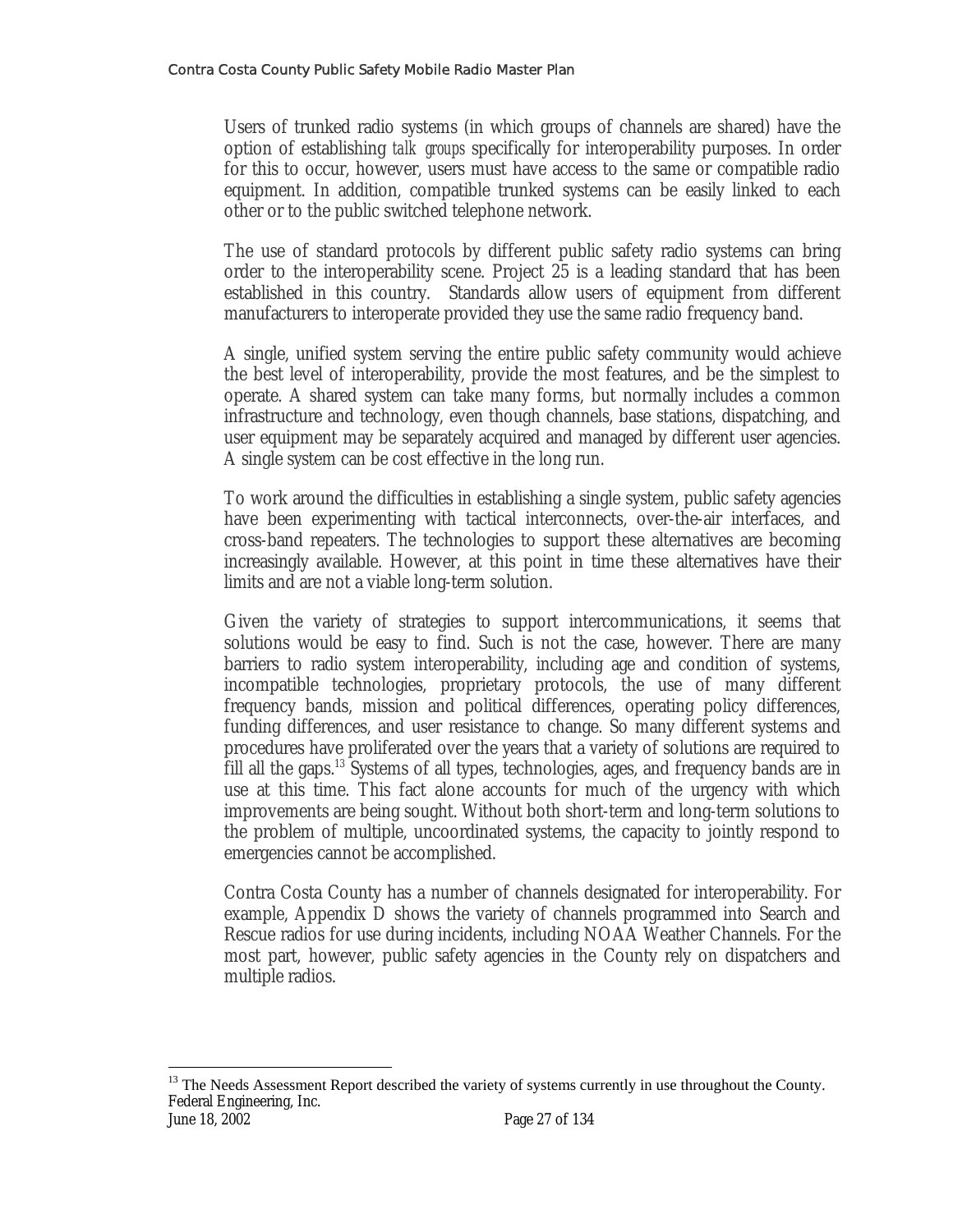# Radio Spectrum Alternatives

The key consideration for the planning of shared-use public safety radio systems is the selection of spectrum or frequency band. Sufficient capacity, requirements for coverage, building penetration, interference, and interoperability should influence selection of the appropriate frequency band. Antenna size may also be a factor, especially if portable radio units are extensively used. In practice, the availability of frequencies for licensure may narrow the options considerably, and the availability or non-availability of commercial off-the-shelf equipment may preclude some choices.

Overall, the electromagnetic spectrum available for radio communications is about 30 kHz to 300 GHz (or more). Current Private Land Mobile Radio (PLMR) frequencies are located mostly below 1 GHz. Several different frequency bands accommodate the needs of the public safety sector within this range. Appendix B: Public Safety Agencies Holding Frequencies in Contra Costa County, lists the public safety entities that hold licenses in each public safety frequency band. A combination of databases provided by the County and the Federal Communications Commission sources for information in Appendix B (this information was not taken from the online survey).

In addition, Appendix C: Roster of Public Safety Frequencies Licensed in Contra Costa County contains a detailed list of public safety frequencies in each frequency band licensed to public safety users.

Four frequency bands make suitable candidates for a unified countywide radio system in Contra Costa County. Each is discussed briefly below.

# VHF High-band (150 MHz)

General Issues and Characteristics of VHF

- Propagation: Of the four choices considered in this section, VHF High-band provides the best propagation at any given power level. Therefore, High-band systems require fewer tower/transmitter sites to cover a given area.
- Building Penetration: High-band systems provide poorer penetration of buildings in comparison with higher frequency systems due to lesser capability of the relatively longer High-band wavelengths to penetrate structural openings, and higher absorption by building materials.
- Interference: Longer High-band radio waves suffer less attenuation or loss of volume during transmission than higher frequencies. Factors such as absorption, reflection, diffusion, scattering, deflection or scattering cause attenuation. VHF is subject to skip interference periodically, but to a lesser degree than experienced on Low-band.

# Issues and Characteristics of VHF for Public Safety Radio

 Availability of Frequencies: High-band frequencies are scarce in the Contra Costa County area. However, Federal Engineering was able to assist the County in identifying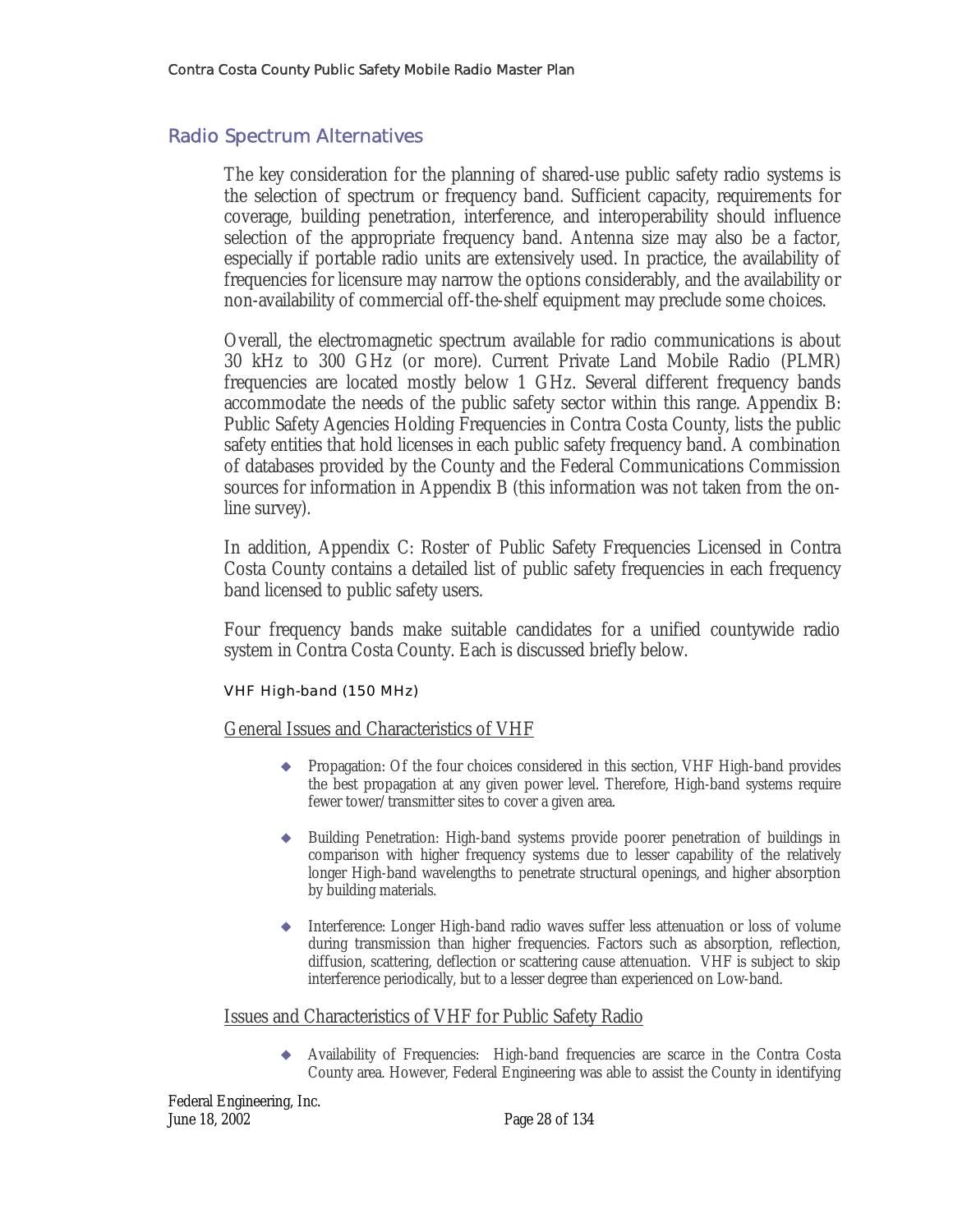two channels for addition in the short term. Section 3 of this Plan provides details. Furthermore, splitting existing frequencies from wideband (25 kHz) to narrowband (12.5 kHz) use potentially doubles the available channels and clears the path to take advantage of new narrowband equipment features and technologies. Additional frequencies may become available in the future through negotiations with other jurisdictions that currently hold VHF licenses.

- Radio Standards Supported and Planned: High-band is the primary frequency band used by most federal government agencies, as well as being very widely used by states and counties. Standards have been upgraded in recent years to include, for example, trunking, narrowbanding, digital transmission and encryption. Many federal agencies and a number of states have implemented a suite of Project 25 standards for High-band. These upgraded standards are positive in that they provide for increased interoperability.
- Number of Manufacturers: The large number of current users ensures continuing supplies of a wide range of state-of-the-art High-band equipment from all major manufacturers such as: Motorola, M/A-Com, Datron, Racal, Kenwood, and Johnson.
- Data Applications and Bandwidth: Older wideband channels permit 9.6 kbps data transmission; new narrowband channels provide varying bandwidths depending on the modulation and the compression used.
- ◆ Commercial Wireless Telephone Provider Interference: Does not apply.

# Issues and Characteristics of VHF for Contra Costa County

- Number of Current Users: Of the 32 agencies submitting surveys, 15 report using Highband.
- $\blacklozenge$  Number of Licenses: 42 currently held by public safety agencies in the county
- The number of High-band channels potentially available for use with a countywide radio system could be expanded through pooling of many channels used by municipalities throughout the County and the introduction of trunking to improve channel use efficiency.

# UHF (450 MHz)

General Issues and Characteristics of UHF

- Propagation: UHF signals cover a smaller footprint than VHF, although larger than 800 MHz. Nationwide, many public safety agencies and medical users such as hospitals have upgraded from Low-band to UHF because it is less subject to various kinds of interference such as skip.
- Building Penetration: The ability of UHF to penetrate buildings better than lower frequencies is widely recognized.
- Interference: Interference is not significant due to proper frequency coordination and the absence of skip.

# Issues and Characteristics of UHF for Public Safety Radio

Federal Engineering, Inc.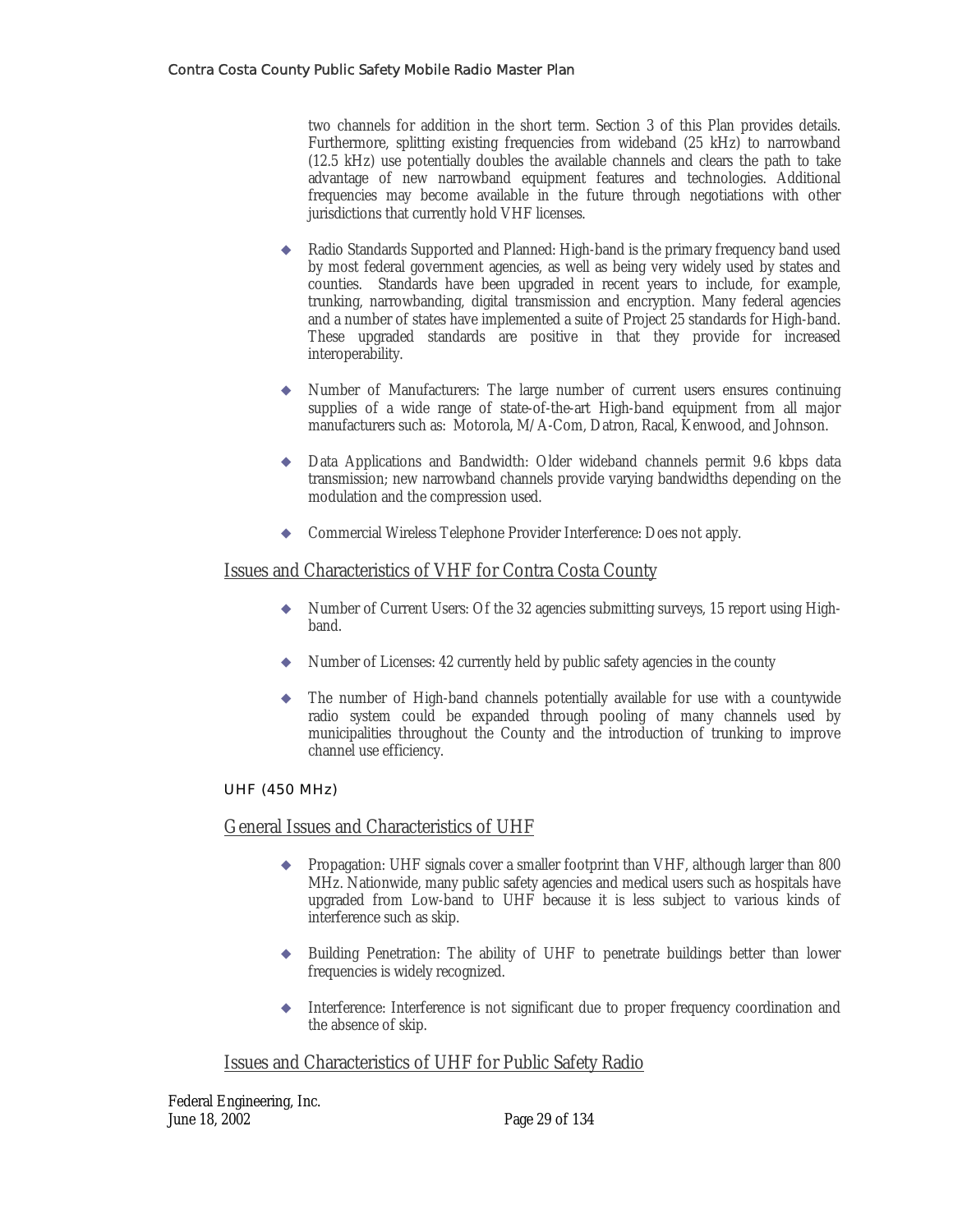- Availability of Frequencies: Sufficient UHF frequencies for a countywide system are not readily available. As mentioned earlier, the FCC in 1998 established measures to promote interoperability among frequencies under 512 MHz. Five channels have been set aside in the VHF band and four in the UHF band for this purpose.
- Radio Standards Supported and Planned: There are several channels set aside in the UHF band for medical use such as ambulance-to-hospital and helicopter-to-base communications
- Number of Manufacturers: Several leading manufacturers supply this market. UHF mobile repeaters, which provide vehicle-to-portable pathways for use at emergency sites, are a common application for public safety users. Manufactures include Motorola, M/A-Com, Kenwood, and Johnson.
- Data Applications and Bandwidth: 25 kHz channels are generally limited to 9.6 kbps.
- Commercial Wireless Telephone Provider Interference: Does not apply

# Issues and Characteristics of UHF for Contra Costa County

- Number of Current Users: Of the 32 agencies submitting surveys, 8 report using UHF.
- Number of Licenses: 33 currently held by public safety agencies in the county

### 700 MHz

# General Issues and Characteristics of 700 MHz

- Propagation: Laws of physics predict that the propagation characteristics of 700 MHz would be similar to 800 MHz. The use of this band is still somewhat experimental, so its behavior is not fully documented. However, documentation of 800 MHz systems indicates this band will be quite effective. 800 MHz propagation is generally described as Line-of-Sight.
- Building Penetration: Should provide very good building penetration characteristics. Ample data from actual user field experience is lacking.
- Interference: Similar to 800 MHz in that it should be immune to interference given proper frequency coordination.

# Issues and Characteristics of 700 MHz for Public Safety Radio

- Availability of Frequencies: The 700 MHz band has yet to be allocated so the potential for sufficient quantities of frequencies exists. Northern California (Region 6) is just now beginning its planning process for use of this band. It is expected that a window of opportunity will exist for obtaining licenses once plans are finalized. When the FCC reallocated this band from television to mobile radio, each State was allowed to apply for up to 2.4 MHz for public safety use. California did apply by the required deadline of December 31, 2001, but much work remains.
- Radio Standards Supported and Planned: A total of 24 MHz of radio spectrum in the 700 MHz band was reallocated to private land mobile radio in 1998 by the FCC. These frequencies were previously assigned to television broadcasters. Both narrowband and wideband (up to 150 kHz) applications are allowed. The FCC, in establishing the 700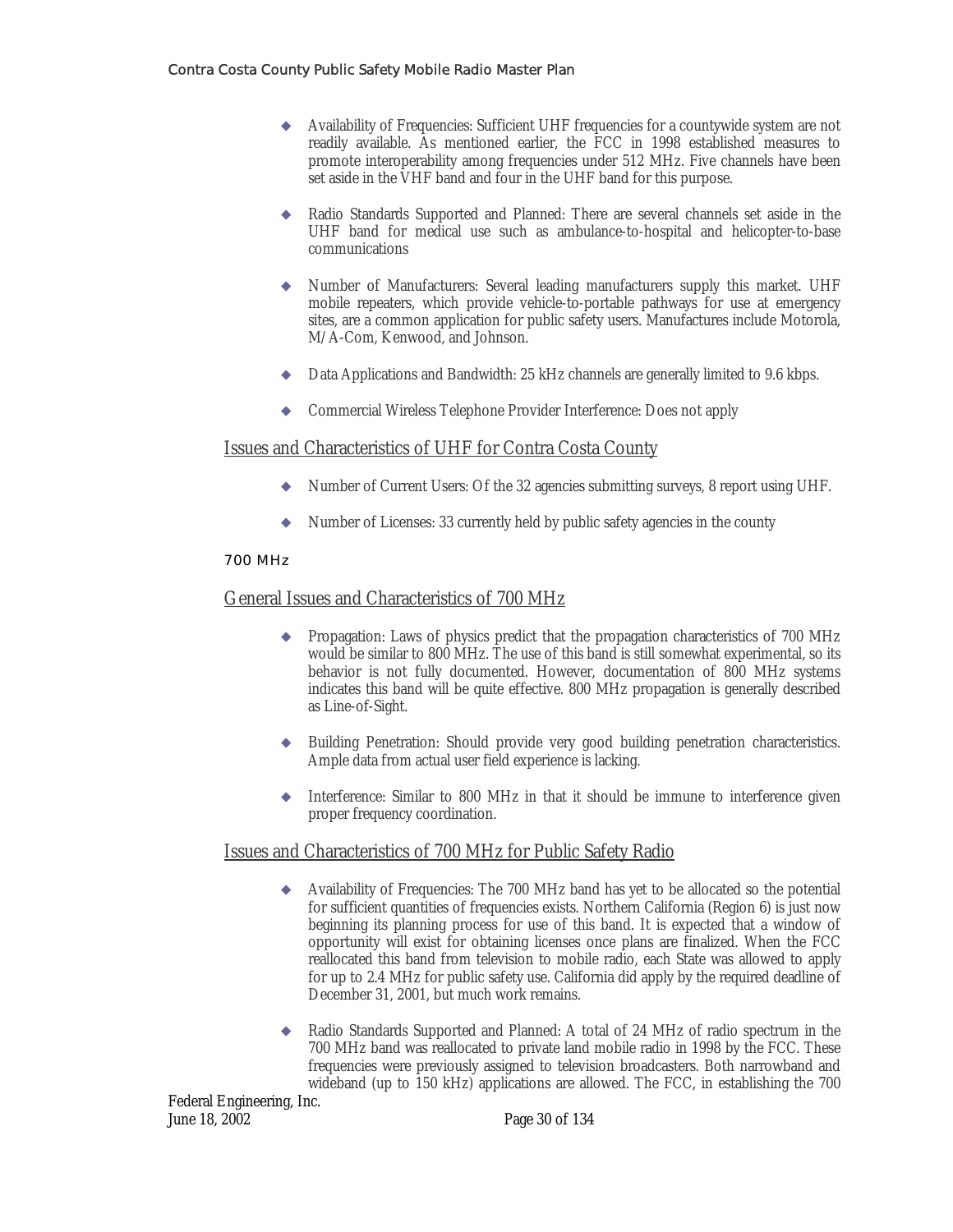MHz public safety band, stated its intention to satisfy public safety communications needs "into the 21st century", and to provide for nationwide interoperability. It set aside 2.4 MHz (10% of the band) for interoperable channels to be under the coordination of the states. In 2001, the FCC also adopted a suite of Project 25 standards for both voice and data. This move should ensure that equipment developed by different manufacturers would be largely compatible and interoperable.

- Number of Manufacturers: The FCC is specifically encouraging radio manufacturers to design and produce radios capable of operating in both the 700 and 800 MHz bands. Motorola is reportedly offering a 700/800 Mhz portable currently, with mobiles and repeaters shipping next year.
- More spectrum than all other public safety bands combined.
- Data Applications and Bandwidth: The 700 MHz band plan allows combining contiguous channels for wideband applications, such video, image, multimedia, and high-speed data—up to 691.2 kbps.
- Commercial Wireless Telephone Provider Interference: unknown at this time, but adopting 700 MHz should greatly reduce the interference problems currently experienced at 800 MHz from commercial carriers. There is no interleaving of PSMR and CMRS services, and wide guardbands are planned.

# Issues and Characteristics of 700 MHz for Contra Costa County

- Number of Current Users: None
- Number of Licenses: None known at this time. In addition, there are a number of low power television broadcasters (channels 60-69) in the region that will need to vacate the 700 MHz band prior to this band being truly viable. Currently broadcaster relocation is set to occur by 2006, or when the majority of television viewers in the area have adopted HDTV, whichever is earlier.

Previously authorized television broadcasters will have a transition period to move their licenses. This transition is by no means complete, and it is uncertain exactly how long it will take existing stations to vacate, since the FCC has discretion in granting extensions.

### 800 MHz

# General Issues and Characteristics of 800 MHz

- Propagation: Line-of-Sight, earth and man-made obstacles decrease propagation significantly.
- ◆ Building Penetration: Superior to lower bands.
- Interference: Not significant. Skip is not an operative factor. While most interference within the service allocation is not a factor given proper frequency coordination, 800 MHz suffers from interference from adjacent commercial carriers such as Nextel—a significant issue now with the public safety community. Quick resolution is unlikely. The FCC is currently reviewing Nextel's proposed solution.

# Issues and Characteristics of 800 MHz for Public Safety Radio

Federal Engineering, Inc.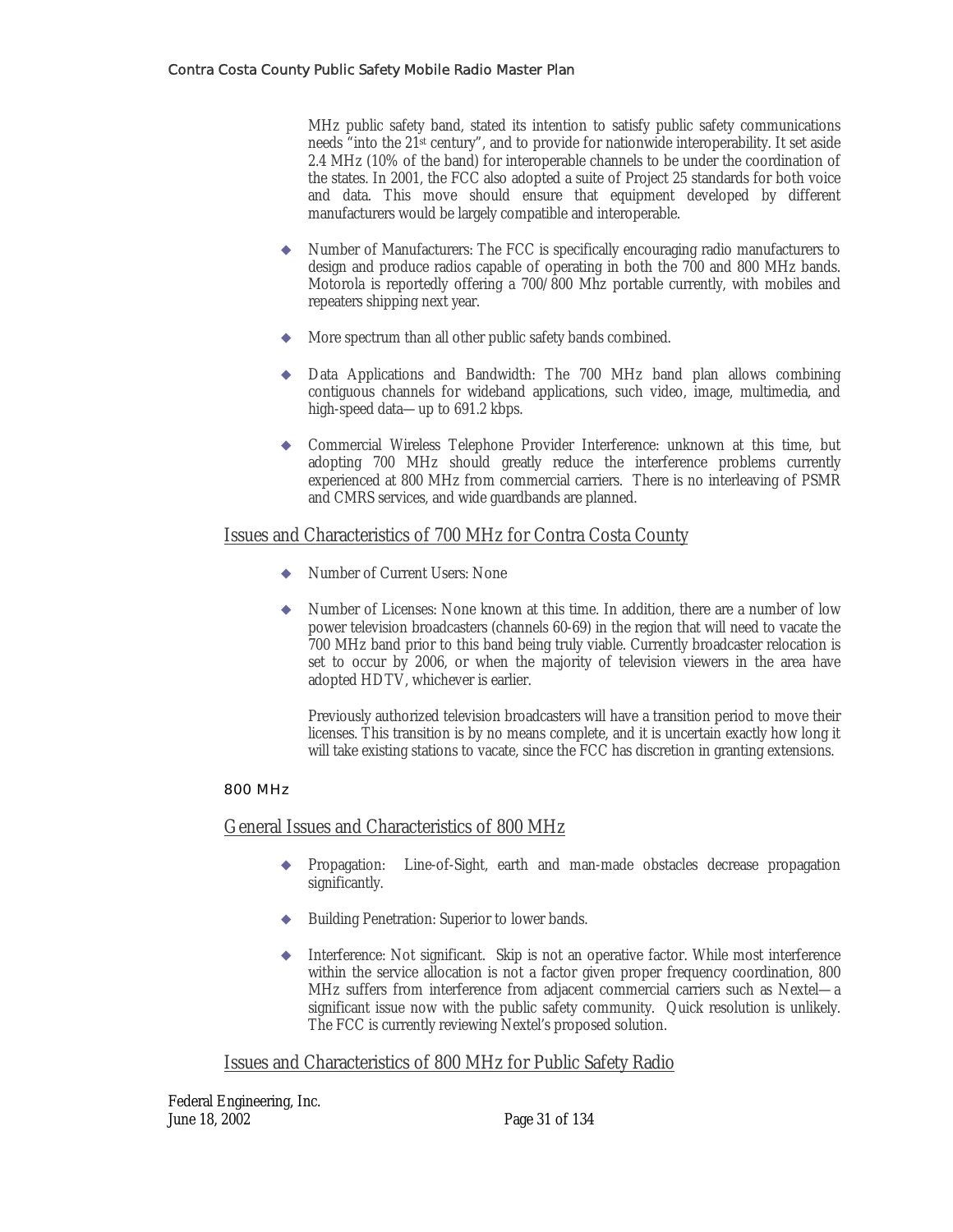Availability of Frequencies: NPSPAC channels available in Region 6 (Northern California) have been heavily used by adjacent counties that have implemented systems in previous years. Approximately 13 channels (frequency pairs) currently remain which could provide limited coverage (see Section 3.0 for details).

When the FCC originally allocated 800 MHz frequencies for public safety, they allowed each State to apply for the number of channels it needed if it developed a unified plan for all public safety users. The National Public Safety Planning Advisory Committee or NPSPAC formulated the plans. Most such plans set aside certain frequencies for statewide use and others for local and regional use.

- Radio Standards Supported and Planned: Project 25 and various mutually incompatible vendor proprietary technologies.
- Number of Manufacturers: 800 MHz equipment is supplied by many radio system manufacturers: Motorola, M/A-Com, Kenwood, and Johnson.
- Data Applications and Bandwidth: Wideband channels only at 806-821 MHz; higher frequency assignments limited to 9.6 kbps.
- Commercial Wireless Telephone Provider Interference: Serious concern: see discussion below.

# Issues and Characteristics of 800 MHz for Contra Costa

- Number of Current Users: Of the 32 agencies submitting surveys, 15 report using 800 MHz.
- Number of Licenses: 15 currently held by public safety agencies in the county

Three additional frequency bands available for public safety deserve mention, although they are not viable alternatives for a unified countywide system.

# VHF Low-band (30-50 MHz)

Low-band frequencies are at the lower end of the Very High Frequency (VHF) band. Since there is an inverse relationship between frequency and propagation at a given power level, Low-band systems have the widest "footprint" around their transmitter sites.

Low-band spectrum exists just above the short-wave band. Paging, television channels 2 through 6, the military, and other communications interests around the world effectively use Low-band. It is particularly adept at ground wave fill-in of valleys of the type found in the County. Just a few Low-band transmitters can cover an entire state. Smaller fire, emergency medical and miscellaneous local agencies also use Low-band successfully.

There is nothing inherently inferior about Low-band radio systems; they suffer an undeservedly poor reputation for mainly economic reasons. Failure to maintain these once state-of-art systems of 25 years ago allowed them to deteriorate to the point of unreliability. Two distinct drawbacks to Low-band operation are the lack of currently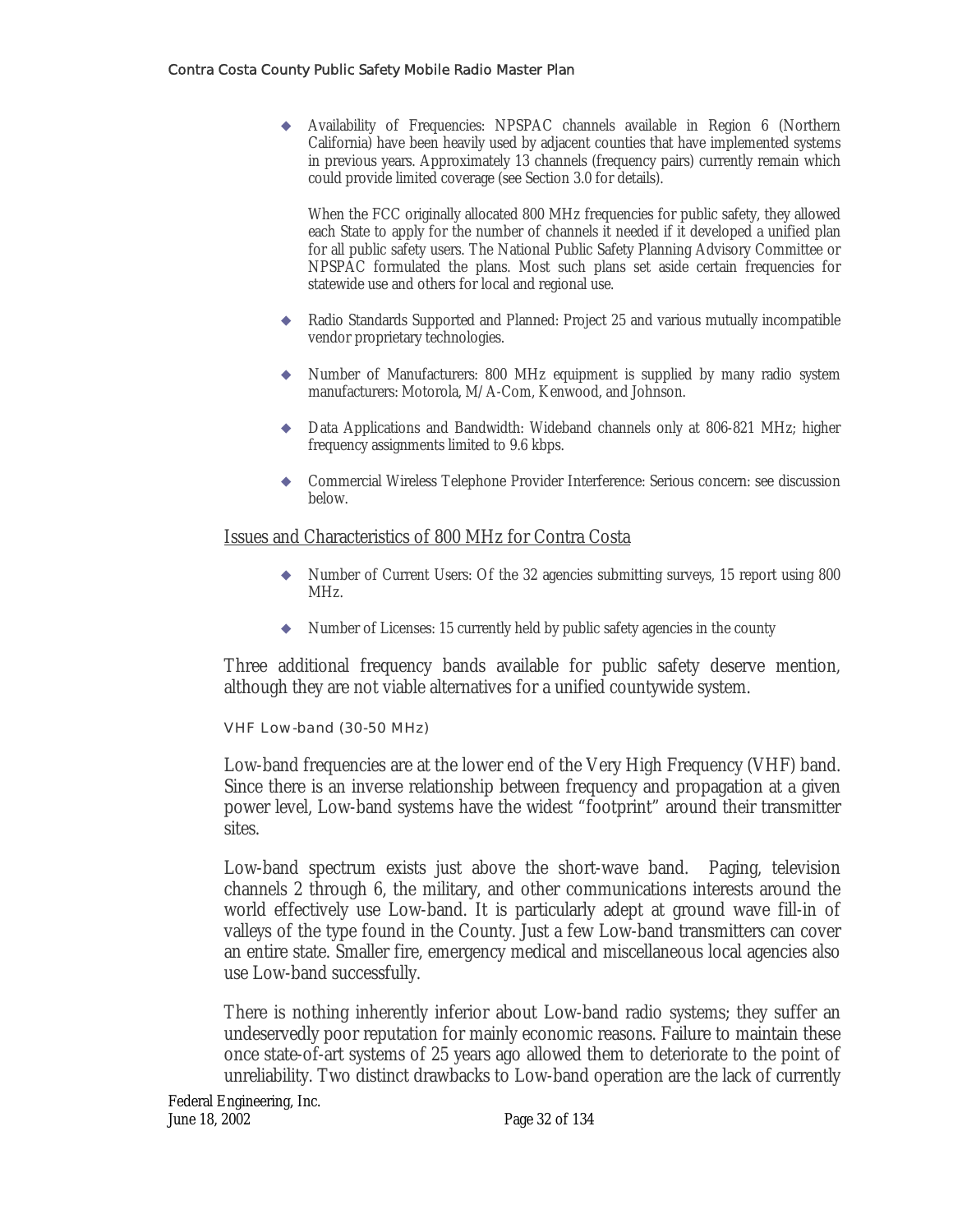manufactured base station equipment and atmospheric interference. This interference or skip is the unintentional importation of distant signals. The skip problem ebbs and flows with the 11-year sunspot cycle. It can be mitigated *somewhat* with judicious use of squelch tones, directional antennas and other technology, but cannot be totally eliminated.

There is a dearth of recently manufactured base station equipment today, since vendors abandoned this market in favor of other frequency bands years ago when 800 MHz became available. Used and reconditioned equipment remains plentiful on the secondary market, and some vendors still offer new mobile and portable radios.

## 220 MHz

The 220 MHz band has a wider footprint than higher frequency bands such as UHF and 800 MHz frequencies, but less than low-band, and appears to be somewhat less subject to interference. The 220 MHz band is slowly gaining users particularly in commercial applications. However, the Federal Communications Commission only recently allocated 220 MHz for public safety use, so equipment and standards designed for this market are not as available. There are no reported government users of 220 MHz in Contra Costa County. The 220 MHz band is not seen as a viable frequency band alternative for the County.

## 4.9 GHz

One other new development related to frequencies for public safety radio is the very recent allocation of bandwidth in the 4.9 GHz band. This new allocation is intended for point-to-point, fixed broadband applications—data, image, and video—not land mobile radio; therefore this Master Plan will not discuss it.

# Other Frequency Band Selection Factors

# Capacity Planning

As discussed earlier, sufficient capacity is a key concern in selecting a frequency band for an expanded countywide system. There is little data currently available to calculate system sizing. Channel loading is affected by many factors, including: number of units supported, usage practices, dispatch practices, training and adherence to procedures, length of transmissions, technical aspects of how users access the system and how the system processes transmissions, and signal quality/coverage.

The trunking of radio channels is a load distribution technique that greatly enhances system efficiency by providing maximum use (minimum idle time) of all channels in the system, and is strongly recommended for the benefit of the County.

# Commercial Wireless Telephone Interference

Federal Engineering, Inc.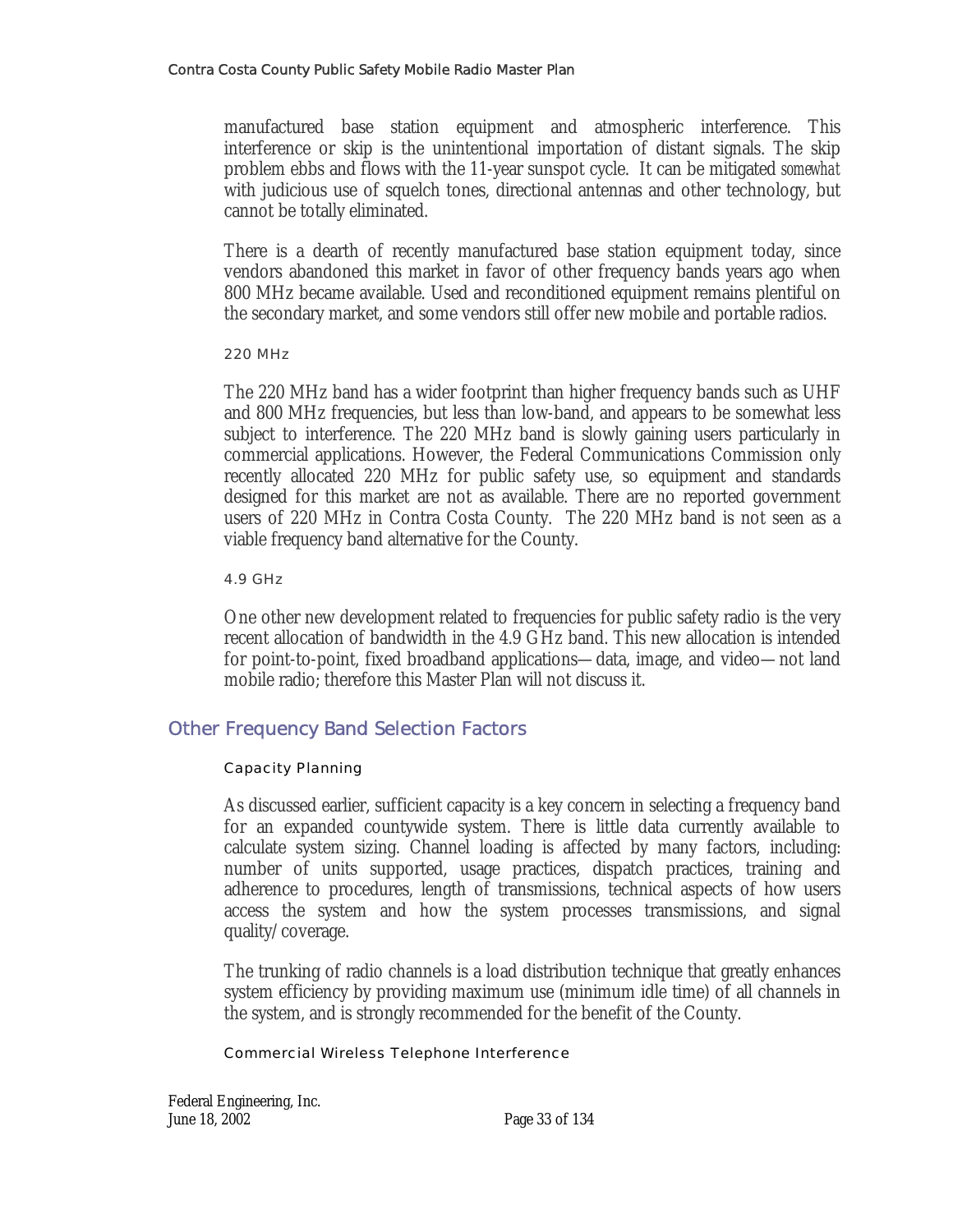When public safety agencies began to use 800 MHz extensively, commercial wireless telephone services known today were not anticipated. Certainly there were no precedents for the explosive growth of these technologies in the past decade. Commercial wireless telephone systems are licensed and operate in parts of the 800 MHz band, as well as other bands. In fact, both public safety systems and wireless telephone systems have experienced rapid growth, at a time when public safety systems are also being called upon to provide massive emergency response capabilities.

Interference with 800 MHz public safety communications from these commercial cellular/PCS systems is now well documented. In areas like Contra Costa County, where Nextel has a large user base, for example, public safety users have experienced marked degradation from previous service levels. Coverage losses may be audible in analog systems, or in digital systems may result in signal quality problems and/or problems when users try to access towers. For example:

The State Department of Transportation agency in Richmond reported problems in a study by the Association of Public Safety Communications Officials (APCO) in October 2001. They operate on an 800 MHz, trunked, analog system, and believe that the interference is due to Nextel operations. According to the report, their radios are unable to access their trunk site in Big Rock, and experience interference near Richmond/San Rafael Bridge.

For the many documented cases of interference with public safety communications, various causes are suggested. In general, however, the interference stems from differences in the ways these systems are designed.

- Public safety systems serve relatively few users across large areas. They use limited numbers of well-placed, powerful sites. Sites tend to be in remote locations, so users are often operating at the edges of their ranges. There is little overlap between footprints of adjacent sites—mobiles radios on these systems must be able to select signals from distant sites. Such systems maximize coverage and are cost-effective.
- Commercial wireless telephone systems, by contrast, consist of many smaller, less powerful transmitters, with considerable overlap in footprints, especially along streets and highways. Maximizing coverage is less important than maximizing use of the spectrum and ensuring a continuous hand-off from site to site; system designs ensure that a user is usually close to more than one transmitter. As this intention becomes fully realized, such systems are able to offer excellent service to their customers. Unfortunately, wireless telephone signals blanketing an area can affect public safety radios at the same time. The probability that a mobile radio will be near a wireless telephone site while being far from a public safety transmitter is high. It is in such locations that interference will most likely be experienced.
- Normally, the two-way radios used for public safety are able to select their own frequencies and ignore other signals. Interference occurs when the public safety radio is not able to select a signal from its own *remote* site, over the strong signal(s) from *nearby* wireless telephone site(s). From the user's viewpoint, loss of coverage is immediately apparent, and if the control channel of a trunked group of channels is disrupted, the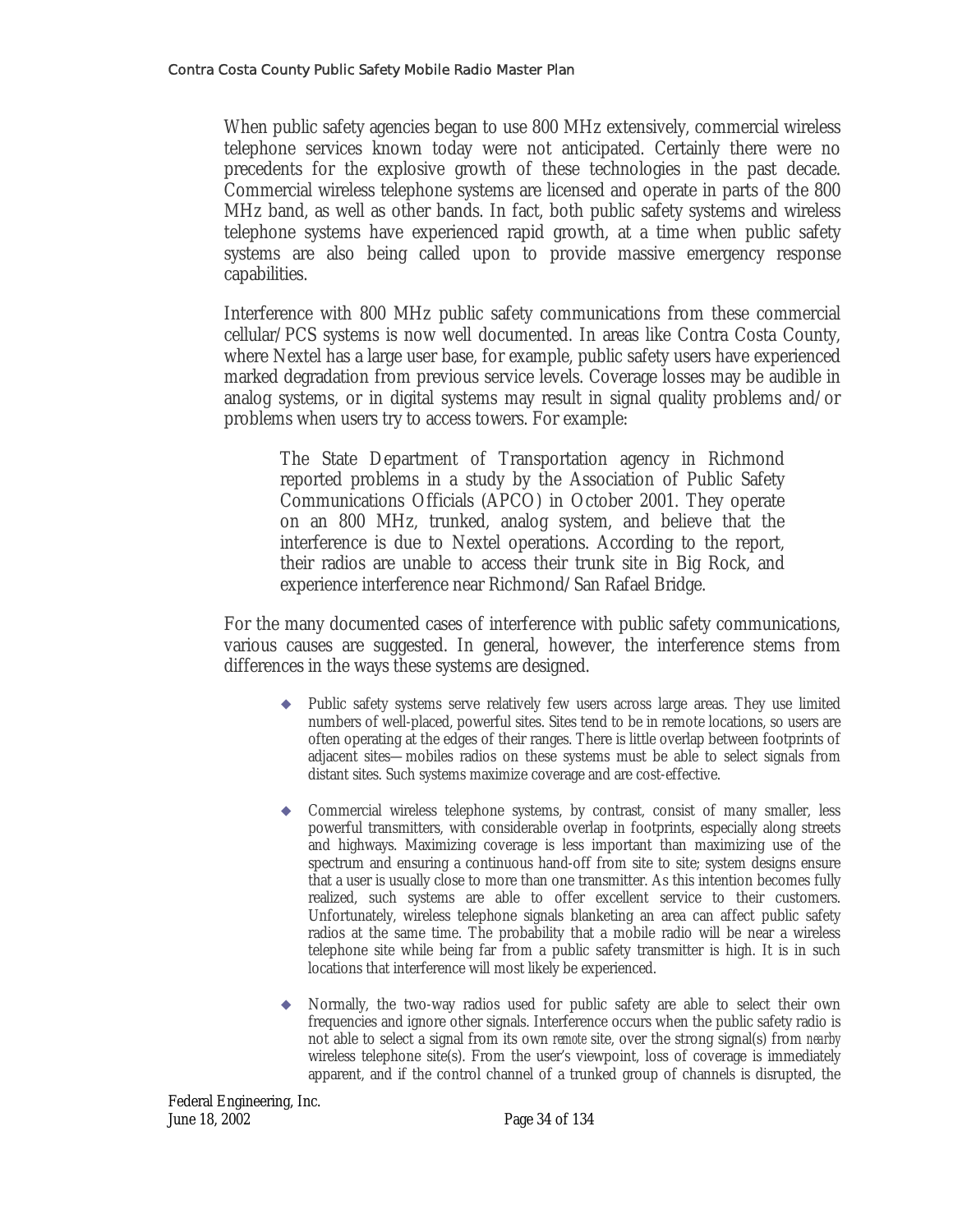radio may become totally inoperative. The problem becomes worse as public safety officials make more use of less-powerful handheld portable units instead of mobile (vehicular) units.

Interference of this type is occurring principally in the 800 MHz band. The use of 700 MHz for public safety is a recent development. Agencies planning to switch to frequencies in the 700 MHz range probably will not encounter 800 MHz-like interference problems, since the 700 MHz band plan was designed with no commercial interweaving and significant guardbands.

The Association of Public Safety Communications Officials (APCO) has identified this interference as a major concern, and has created Project 39 to investigate the extent of the problem and identify possible remedies. In March 2002, the Federal Communications Commission (FCC) also recognized the seriousness of the problem by initiating a rulemaking process. This process may result, among other things, in orders to reallocate 800 MHz frequencies used by public safety, commercial providers, or both. In the longer term, public safety may benefit, but coverage and interference problems may worsen for some time.

In addition, there are many complex technical issues having to do with the way private and commercial systems are designed. Some observers believe that there is no easy solution, given the escalating competition for frequency spectrum. There are two probably solutions: either (1) swap frequencies within the 800 MHz allocation to eliminate the interleaving of commercial and public safety licensees, or (2) the wholesale relocation of public safety licensees or the commercial interests to another band.

For existing 800 MHz users, the issue of who will pay for any changes is also still an open question. Nextel has written a white paper on their proposed solution, which is among those being considered by the FCC.

# Coverage and Availability Standards

**Coverage** deals with whether a mobile (or portable) radio is within range of a receiver<sup>14</sup> site, or the transmitter is within range of the mobile (or portable) radios. Coverage refers to the area surrounding a tower site within which a mobile or portable radio can receive a base transmitter and the mobile or portable transmitter can radiate to the base receiver. The discussion below explains general coverage issues in non-technical terms as much as possible.

A number of factors affect coverage, including but not limited to: frequency band, transmitter power, transmission line losses, antenna height, gain, antenna directional pattern, environmental losses,<sup>15</sup> terrain, receiver sensitivity, and frequency band.

Federal Engineering, Inc.

1

<span id="page-34-0"></span><sup>14</sup> Base station or repeater.

<span id="page-34-1"></span><sup>15</sup> Such as absorption by foliage or sand.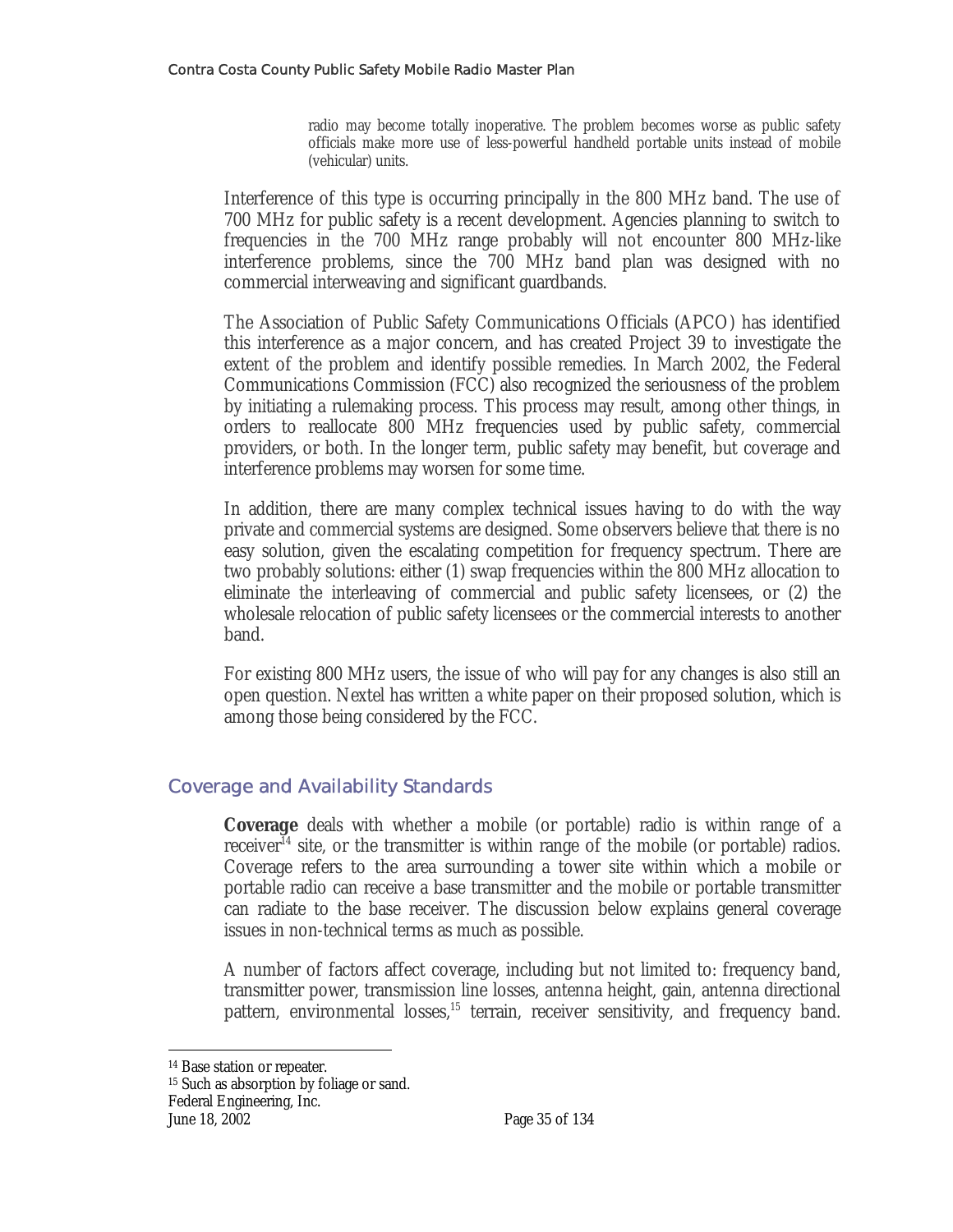Many of these factors are different for the various frequency bands, as discussed earlier. In hilly Contra Costa County, some degree of signal blockage is probably inevitable, and terrain dominates system design. In addition, the type of user radio unit affects coverage. Mobiles are more powerful than portables and antenna gain is higher, so coverage from a given site is significantly greater for mobiles. With portables, even the height at which the user wears the portable on the body affects coverage; it is greater for antennas<sup>16</sup> worn at shoulder height than at belt height.

**Propagation studies** intend to predict coverage. Complicated computer modeling techniques are used which take into account many or all of the factors mentioned above. These models predict the points at which a given signal level is met or exceeded and are predicted with various levels of probability, such as 80%, 90% or 95%. The points having the same signal strength probability form contours around the repeater site. Some models superimpose a grid on the area surrounding the proposed site and predict signal strength probability in each grid square. Squares can range in size from a few feet to a few miles, depending on how the model is constructed and used. These models are more precise, and can more realistically show predicted "holes" in coverage, for example, caused by landforms or large structures.

Models differ in level of detail—how many factors they can take into account—and in the way they analyze the detail. In addition, they are only models; there is no guarantee their predictions will match reality exactly. There are too many unknowns and variables in the geophysical "real world" to be precisely and accurately simulated.

*The system owners—with input from the user community—must specify the minimum geographical coverage percentage required of the system as the key performance factor for conceptual system design.*  Coverage percentage is the greatest factor affecting overall system cost. Between 90 and 100 percent coverage, the cost curve is practically exponential.

Once the coverage percentage (probability) has been specified, the outermost signal contour can be calculated by modeling software and plotted. For example, when a system is designed for 90% contour reliability, this actually means there is a 90% probability that the signal strength will be at least equal to a given value at the outermost edge of the calculated contour. Nearer and nearer the transmission site, the coverage probability approaches 100%.<sup>17</sup>

A different way to view coverage is to measure signal *availability* at points in the coverage area. Measurements are also in percentages, but availability measures the percentage of the points tested at which the signal strength met or exceeded the desired level. 90% availability, for example, means the signal strength met or exceeded the desired level at 9 out of every 10 points where measurements were made. Since actual measurements rather than predictions are taken throughout the area, a realistic contour map can be developed.

 $\overline{a}$ 

<span id="page-35-0"></span><sup>&</sup>lt;sup>16</sup> Some portable manufacturers offer epaulette microphones featuring extension antennas.

<span id="page-35-1"></span><sup>&</sup>lt;sup>17</sup> The probability approaches 100%, but never reaches it. Coverage of 100% is not possible.

Federal Engineering, Inc.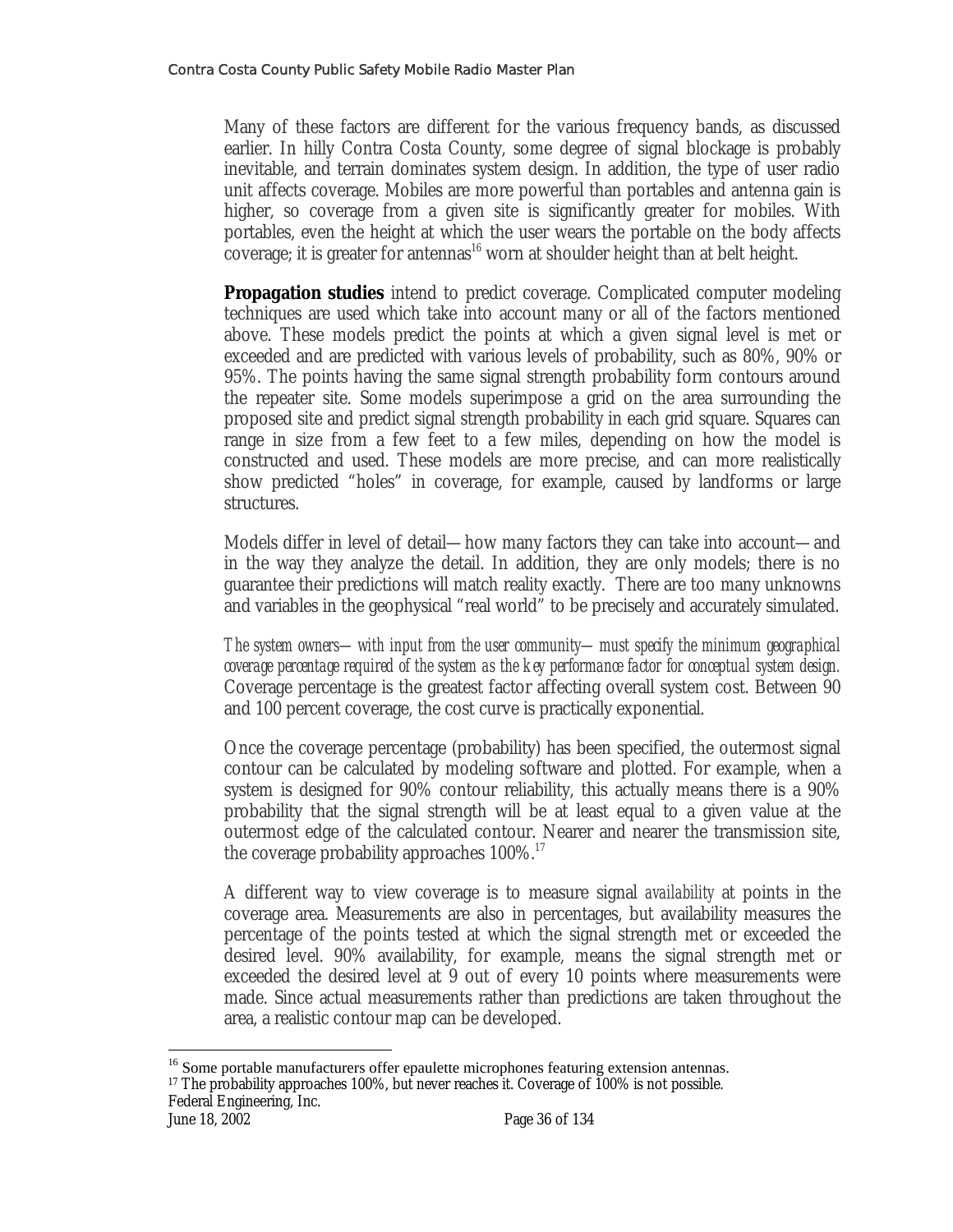Achieving the target geographical coverage is often an iterative process, particularly given the hilly County terrain. Even using the best available modeling software, actual performance of the initial system configuration will likely not exactly match the predicted coverage results. "Real world factors" including antenna gain, directionality, orientation and position on the support structure plus noise generated by other nearby transmitters affect coverage in ways that often defy theoretical prediction.

At the start of this project, the County identified an interest in planning for "97%" coverage as a required standard. This standard presumably follows conventional terminology and refers to the contour predictions for sites at their outermost edges. It is important to understand the implications of such a statement, and the variations in interpretation of such a figure.

- A contour prediction of 97%, as explained above, would actually result in a higher level of coverage across the area. This over-engineering comes with a huge price tag. In fact, the cost of achieving higher levels of coverage increases asymptotically as they approach 100%. It would take a theoretically infinite number of dollars to increase coverage from 99.99% to 100%--clearly impossible. Nor would enough channels be available to support the high degree of required overlap.
- Vendors naturally tend to maximize their offerings, promising ever-higher coverage figures to compete with each other. These are usually contour type predictions of coverage, rather than measured performance levels. However, the effect is to create a perception that very high coverage levels are needed, thus driving systems toward overengineering, and thus more revenue for the vendor.
- Measurements of the system after construction cannot be made along the predicted contours, which do not follow streets or highways. Nor can every building and corridor in a city be entered and tested. Thus it is literally not possible to determine if the specified level has been met. A coverage standard that cannot be measured or enforced has very little utility in ensuring vendor compliance with specifications.
- The real criterion for coverage is not directly related to either the predicted contour or the measured availability, but the perceptions of the system's users, and perhaps of decision-makers who may want to monitor the system. These perceptions are conditioned primarily by two factors: comparison with the perceived coverage level provided by whatever system was in place before; and whether or not the radio signal is sufficient at specific important locations, such as key public buildings or known crime areas. If an officer cannot use his or her radio in the hallway of police headquarters, or if he or she has to drive up and around a major freeway overpass to use the radio, coverage is clearly not sufficient regardless of the numbers.
- Perhaps most importantly, the same levels of coverage are actually not needed at all locations. As a result, many public safety systems are designed to provide different coverage levels—for example, 97% along major roadways, 95% in urbanized areas, and 90% in open countryside.

In conclusion, there is no single, clearly defined "standard" for coverage. Jurisdictions across the country use various levels of coverage and/or availability, with various interpretations and methods of measuring them. In addition, although good coverage is a top priority, there are clear tradeoffs between coverage and costs.

Page 37 of 134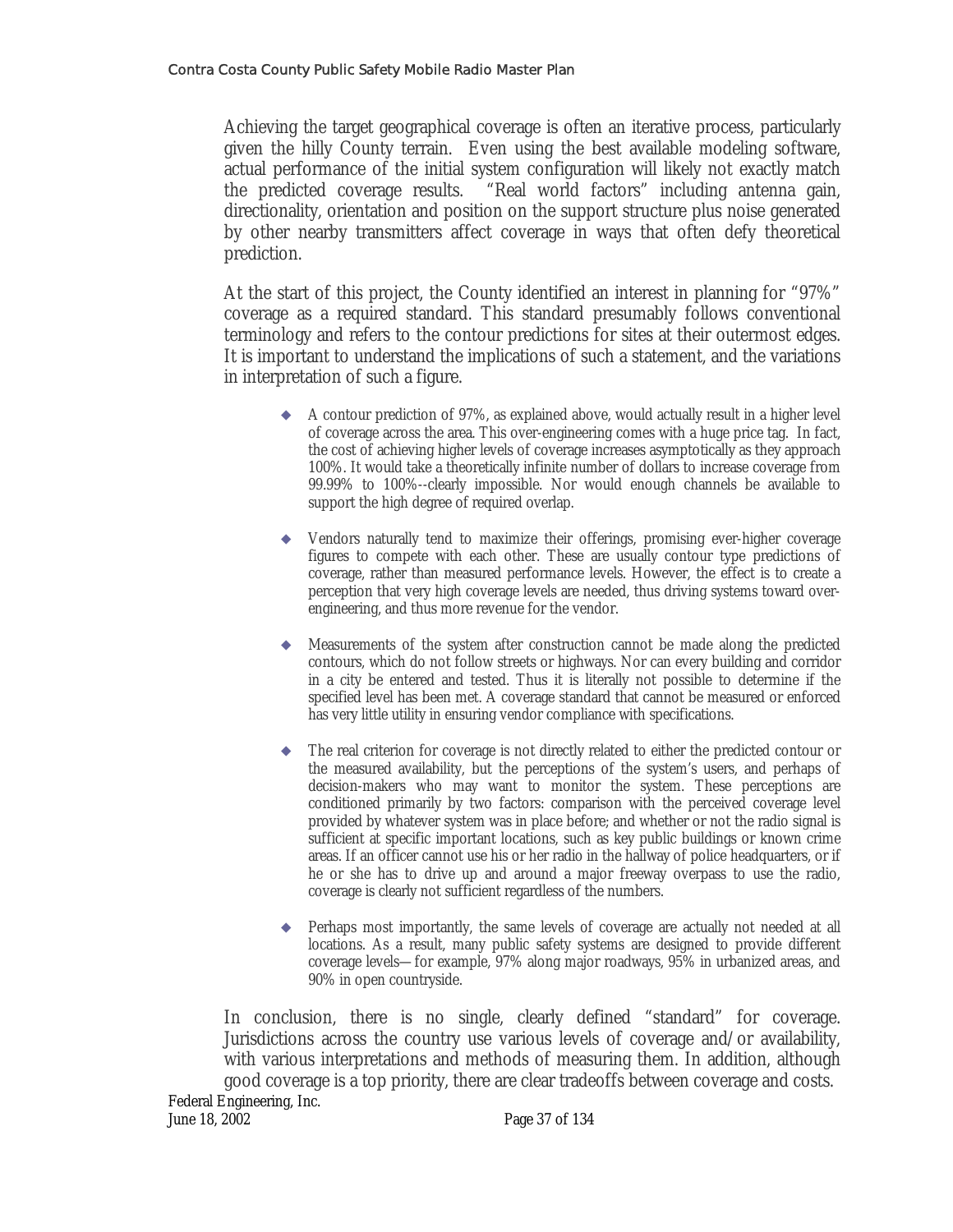# 3. Public Safety Radio Improvement Plan

This Section includes planned public safety radio enhancements and expansions that are designed to accomplish the planning goals established in Section 1 and within the constraints discussed in Section 2. Both technical and non-technical changes are considered.

#### Contents of Section 3

Challenges and Strategic Approach Long-Term System Replacement Plan Short/Mid-Term Improvement Plan

## Challenges and Overall Solution Approach

The strategic approach offered in this Master Plan charts a course among many challenges. This section draws key conclusions about the specific shortfalls of the existing countywide system. The following two sections outline technical and operating solutions in two distinct stages: first, the long-term replacement of this system with a new integrated, countywide system; and second, the short/mid-term developments to improve the existing system. Presenting long-term plans first emphasizes the need to prepare for system replacement *now* to take advantage of the next opportunity.

The situation in which Contra Costa public safety agencies find themselves now is a challenging one.

- Despite diligent effort by the County, Sheriff's Office and others, key opportunities to establish an effective, integrated countywide system have been unsuccessful to date.
- The countywide system as it exists is post-mature; having accumulated many technical and operational shortcomings, it is not capable of fulfilling today's or tomorrow's requirements. Technical solutions are not simple at this point. Inaction and funding shortfalls have blocked both upkeep of the current system and needed improvements.
- Scarcity of radio channels precludes most of the technology options in the short term. There appear to be good prospects for the future, although the eventual solution is not available yet.
- There is a long way to go to identify and resolve many pending issues—policy, financial, and technical—on the path toward creating a true countywide solution. Public safety communications as a whole are fragmented among many different systems, agencies, and overlapping jurisdictions. There are discrepancies in understanding what an integrated countywide system could or should be.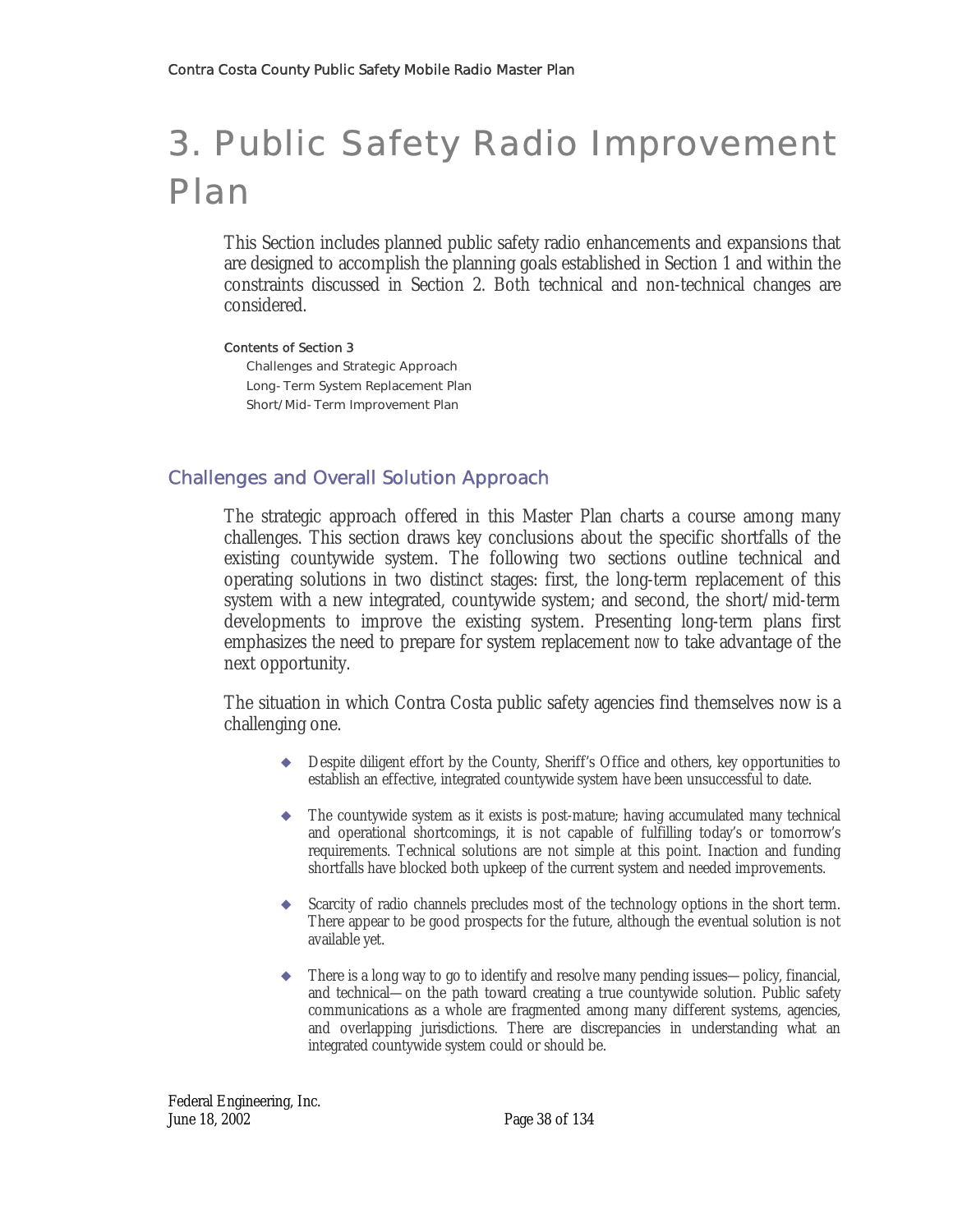#### Cumulative Effects of Under-funding and Postponed Decisions

Parts of the existing countywide system and many other local public safety systems are antiquated and marginally functional owing to historically low investments in mobile and portable radios, repeaters, buildings and towers. Three areas of concern now exist surrounding the existing countywide radio system: channel congestion, coverage gaps, and interoperability with other agencies. (Interference is also a concern, especially in connection with 800 MHz.)

Radio technology has an intended design life before it becomes functionally obsolete or simply worn out, a fact not taken into account in many cases when decisions were made surrounding system maintenance or capital replacement funding. Reliable funding for the costs of coordination among jurisdictions and training for officers and dispatchers has also apparently not been available. Lack of coordinated, centralized purchasing of radio equipment exacerbates the problem.

Key missed opportunities include: obtaining adequate channels in the 800 MHz band to support a unified system; building adequate microwave capacity to support a trunked radio system; and developing strong inter- and intra county agency alliances.

#### Scarcity of Frequencies

The recommendations made to and by Contra Costa County over the past two years[18](#page-38-0) have revolved primarily around the consideration of an 800 MHz system and around the question of frequency availability in general. Scarcity of channels is nothing new in the public safety arena, but the boom in wireless telephony coupled with Contra Costa's population growth have created a situation in which there are a limited number of realistic options for a state-of-the-art countywide system.

Figure 11 on the following page summarizes the characteristics of the four frequency options that were discussed in Section 2.

<span id="page-38-0"></span> $\overline{a}$ <sup>18</sup> Motorola's feasibility study dated December, 2000; CSI's White Paper reviewing this study, and Alan Burton's study dated June, 2001, which reviewed both of the others and considered many additional matters. These papers were provided as input to this Master Plan. A great deal of earlier material, including work from the County and the Sheriff's Office, was also reviewed for this Master Plan. Federal Engineering, the author of this Master Plan, also finds that the two consulting papers are creditable work products that drew reasonable conclusions. However, this Master Plan takes into account more recent technical information, later actions of the County and the Sheriff's Office, and the wealth of input provided by all the public safety agencies who participated in Needs Assessment.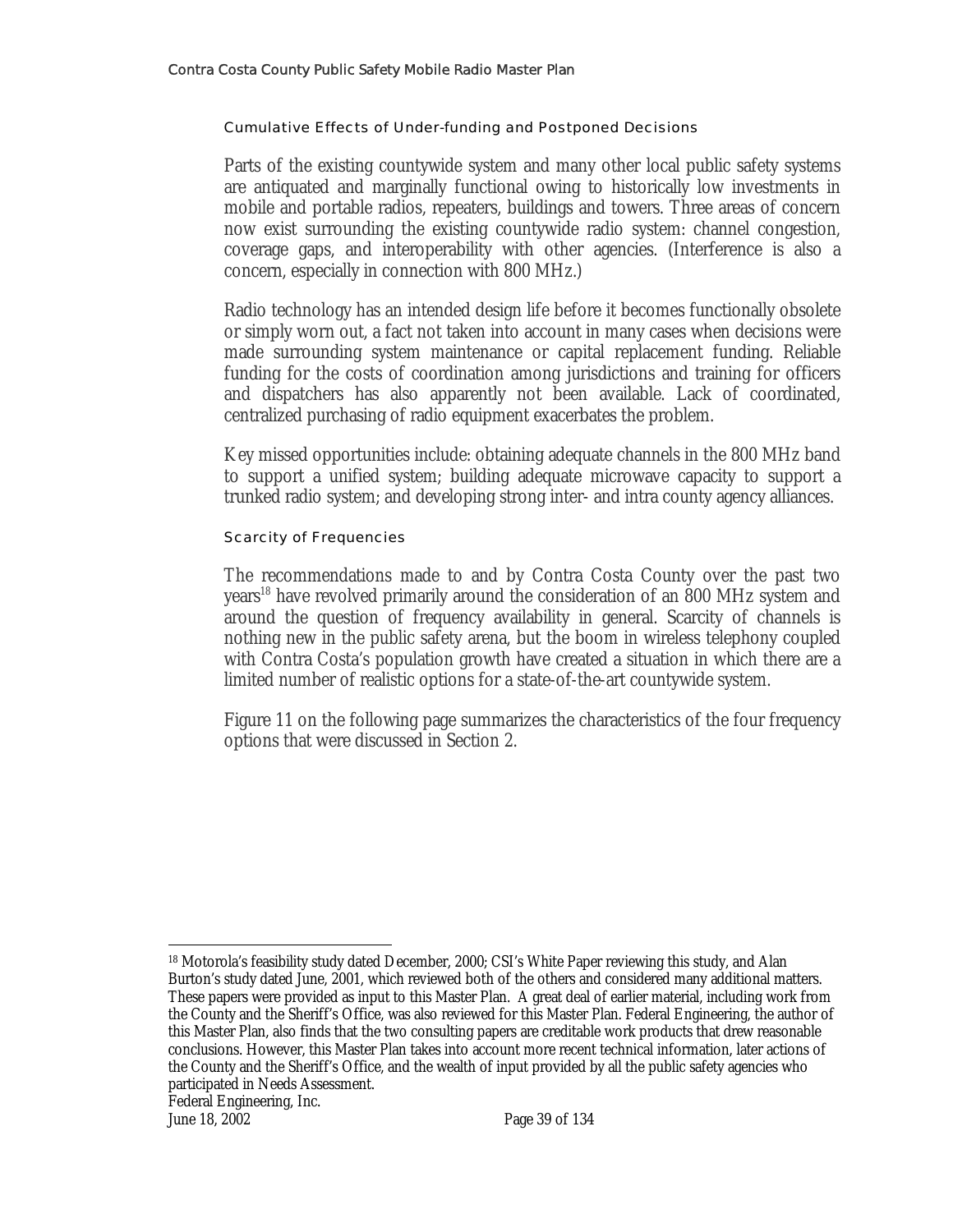| <b>Characteristics</b>                                         | <b>VHF</b>                                                                                                               | <b>UHF</b>                                                                              | <b>700 MHz</b>                                                    | <b>800 MHz</b>                                                                                                  |
|----------------------------------------------------------------|--------------------------------------------------------------------------------------------------------------------------|-----------------------------------------------------------------------------------------|-------------------------------------------------------------------|-----------------------------------------------------------------------------------------------------------------|
| Frequencies                                                    | 138-144 MHz,<br>148-174 MHz                                                                                              | 406-420 MHz,<br>450-494 MHz                                                             | 764-776 MHz.<br>794-806 MHz                                       | 806-824 MHz,<br>851-869 MHz                                                                                     |
| Equipment<br>Availability                                      | <b>Excellent</b>                                                                                                         | Good                                                                                    | Under<br>Development                                              | <b>Excellent</b>                                                                                                |
| <b>New Channel</b><br><b>Availability Generally</b>            | Yes. if<br>narrowband<br>and/or trunked                                                                                  | Yes. if<br>narrowband<br>and/or trunked                                                 | <b>Newly</b><br>allocated;<br>narrowband or<br>wideband           | No, unless part of<br>NPSPAC Plan                                                                               |
| <b>Channel Availability in</b><br>Contra Costa area            | Scarce and<br>fragmented; two<br>have been<br>identified                                                                 | Scarce and<br>fragmented                                                                | Theoretically<br>wide open                                        | Scarce and<br>fragmented                                                                                        |
| Interoperability<br>Potential in Contra<br><b>Costa County</b> | <b>Existing</b><br>countywide<br>system, other<br>local agencies,<br>State interop<br>channels, most<br>federal agencies | <b>Several</b><br>municipal<br>agencies in the<br>County and<br>surrounding<br>counties | 2.6 MHz set<br>aside for extra-<br>County<br>interoperability     | Several<br>surrounding<br>cities, counties,<br>Richmond<br>system; systems<br>have<br>incompatible<br>protocols |
| <b>Antenna Size</b>                                            | Larger than UHF                                                                                                          | Smaller than<br><b>VHF</b>                                                              | Similar to 800<br><b>MHz</b>                                      | <b>Smallest</b>                                                                                                 |
| Availability of<br>Trunking                                    | Yes                                                                                                                      | Yes                                                                                     | Yes                                                               | Yes                                                                                                             |
| Applicability of<br>Project 25 Standards                       | Yes                                                                                                                      | N <sub>o</sub>                                                                          | Yes                                                               | Yes                                                                                                             |
| Propagation/Coverage<br>(at a given power<br>level)            | Good. Wide<br>areas, states,<br>regions                                                                                  | Less than<br><b>VHF. Towns</b><br>and smaller<br>regions                                | Similar to 800<br><b>MHz</b>                                      | Metro areas and<br>urban counties                                                                               |
| <b>Building Penetration</b>                                    | Moderate                                                                                                                 | <b>Better</b>                                                                           | Similar to 800<br>MHz                                             | <b>Best</b>                                                                                                     |
| Interference and noise                                         | Little skip, less<br>noise than Low-<br>band                                                                             | No skip, less<br>noise than<br><b>VHF</b>                                               | <b>Essentially</b><br>none at this<br>time                        | Cellular/PCS<br>system<br>intermodulation<br>can be serious                                                     |
| <b>Data Capabilities</b>                                       | 9.6 kbps                                                                                                                 | 9.6 kbps                                                                                | 77-691 kbps <sup>19</sup>                                         | $+9.6$ kbps                                                                                                     |
| <b>Primary Usefulness</b>                                      | <b>Expand existing</b><br>systems, larger<br>areas, federal<br>agencies                                                  | <b>Expand</b><br>existing<br>systems,<br>smaller regional<br>systems                    | Supplement<br>800 MHz,<br>wideband data,<br>future new<br>systems | <b>Cities and</b><br>urbanized areas<br>where<br>VHF/UHF not<br>viable                                          |

**Figure 11: Summary of Frequency Band Characteristics** 

<span id="page-39-0"></span>Federal Engineering, Inc. <sup>19</sup> Depends on range (distance from repeater site) and number of 50 kHz channels used. Demonstration 700 MHz Project Greenhouse in Pinellas County, FL uses voice, data, and video over IP.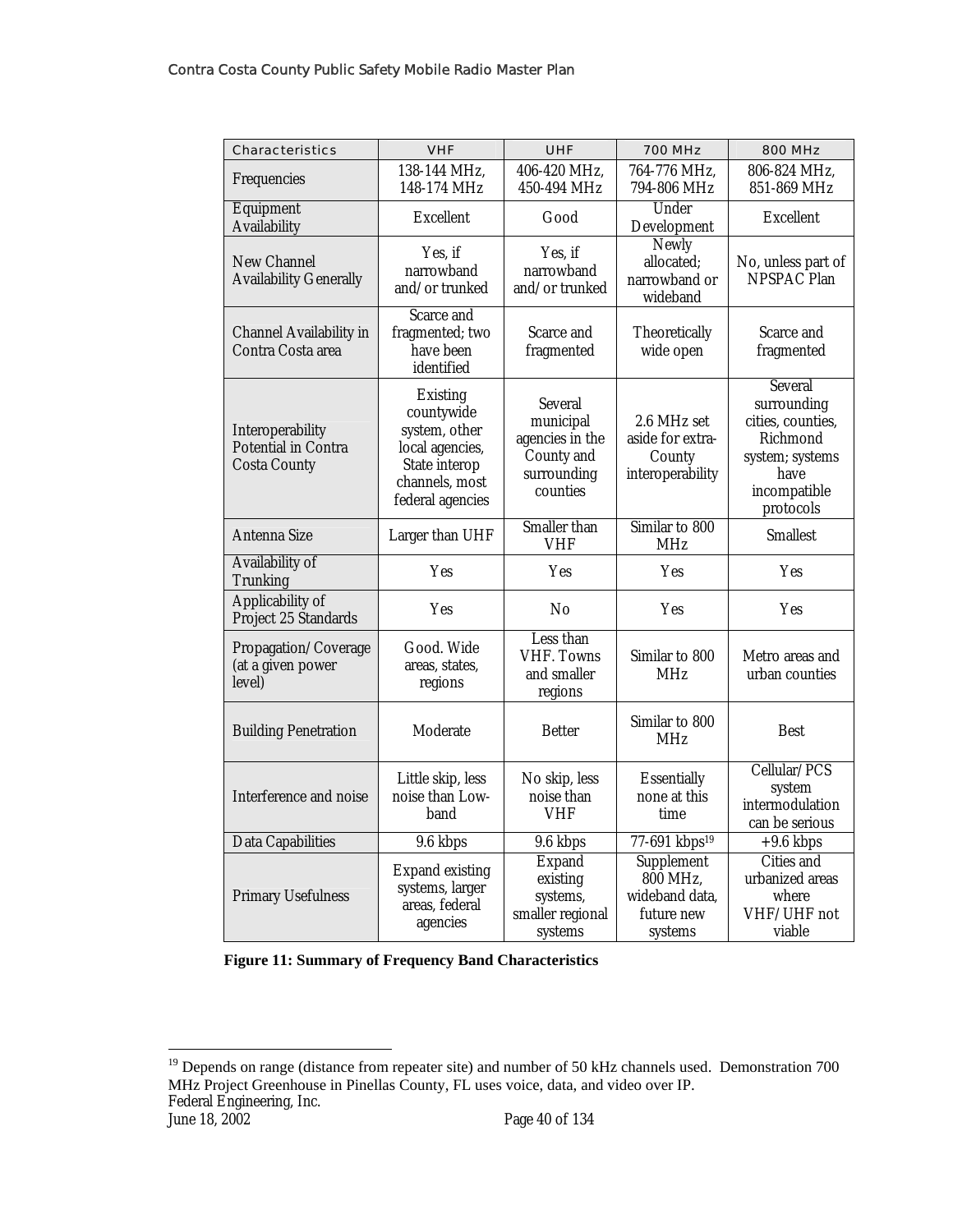#### Short/Mid-Term Frequency Solution

The recommended short/medium-term strategy to improve and expand the Sheriff's Office system is to retain VHF High-band and significantly upgrade system technology to: (1) improve coverage by filling gaps, (2) multiply channels through narrowband, trunked operation, (3) facilitate faster system access through simulcasting, and (4) pool municipal VHF frequencies to boost system channel capacity. The County would offer talk groups (trunking) to municipalities to create the functionality of independent systems for them, but with the added benefits of better system performance, distributed infrastructure cost, and greatly improved interoperability.

#### 800 MHz Issues

**Estimated channel requirements**. The charter of this Master Plan is to provide a roadmap to a comprehensive, countywide radio service for use by most or all County agencies in the long-term. **FE**'s experience—gained through analyzing and designing public safety radio systems for comparable municipalities, counties, and states; and studying other exemplary system designs throughout the U.S.—argues that between 40 and 50 channels would be required to adequately service the *long-term requirements of most or all of the constituent agency requirements of the County*.

**800 MHz Channels Potentially Available**. Sheriff's Office personnel reported twenty-one 800 MHz NPSPAC channels as technically available for use by the County. **FE** was asked to also consider incorporating the five 800 MHz channels licensed by the City of Richmond in the mix. Reportedly: (1) the Cities of San Francisco and Sacramento are using approximately seven of the NPSPAC channels for their systems, and (2) their radio traffic (interference) can be monitored on these channels in various areas of the County. Thus, the effective, *usable* number of 800 MHz NPSPAC channels *actually available for service* in the County is approximately thirteen.

**Re-use of West County Channels**. **FE** views as marginal the suggestion to include the five 800 MHz channels used by the City of Richmond in West County, because these channels are reportedly heavily used already; their inclusion in the mix would therefore not materially contribute net additional capacity to a countywide system. However, re-use of these same channels in East County might be viable pending an interference and adjacent licensure study.

**Motorola Engineering Study<sup>18</sup>.** FE believes the Motorola engineering study recommending a low-level 800 MHz system for use by the Sheriff's Office has limited technical and political merit. Successful implementation of this design requires construction of a cellular-like infrastructure, i.e., frequency re-use achieved through numerous low-level sites separated by natural topography. Clearly, this is a very costly approach, dictating many more transmitters. Even with the frequency re-use plan proposed in the study, **FE** believes the number of resultant available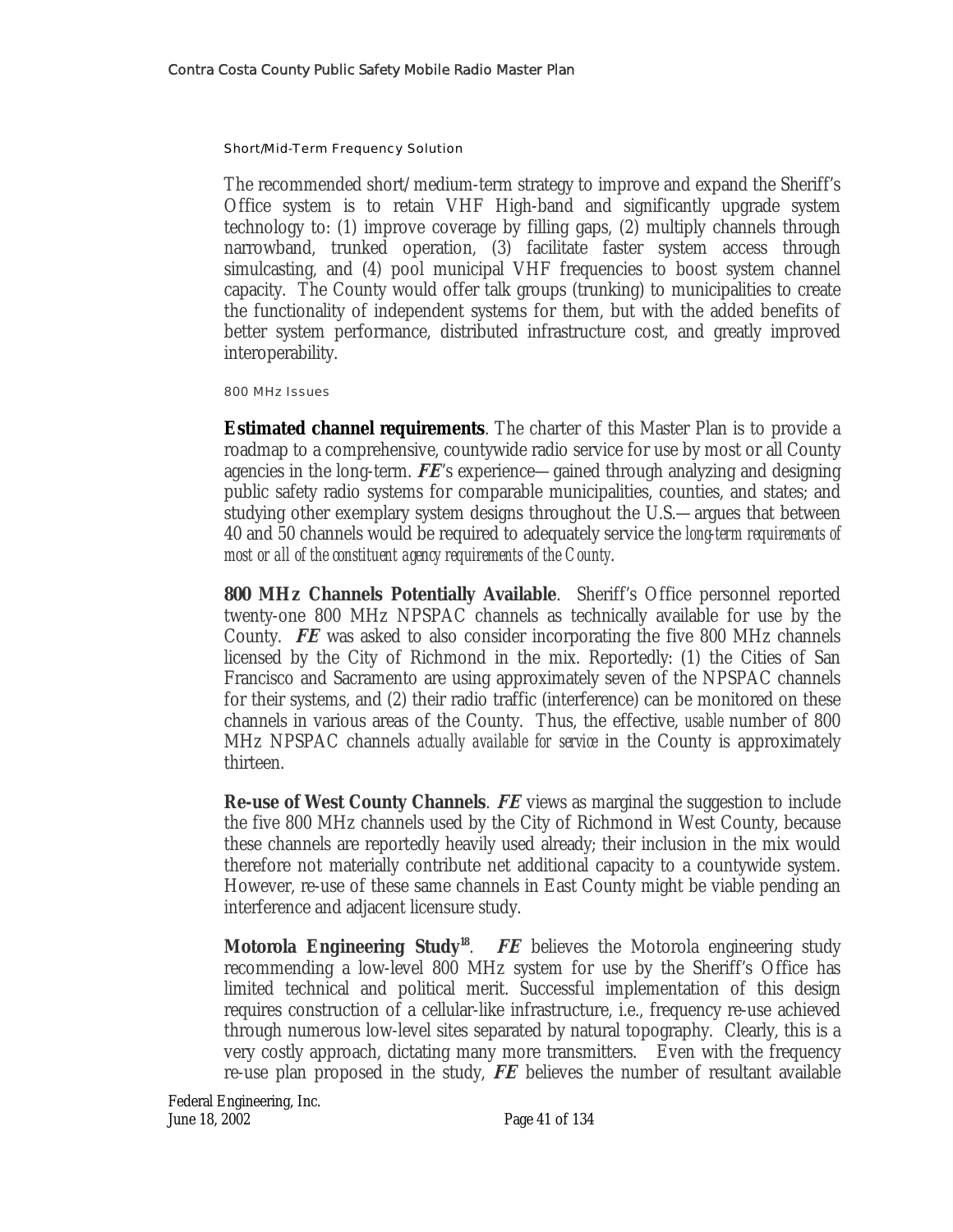channels (discussion above) is sub-critical mass when compared to the expected aggregate countywide channel requirement *in the long-term to service most or all county agencies*.

In addition, obtaining permits to construct the 29 or so low-level sites likely would most certainly be strenuous undertaking involving years of grueling combat with organized opposition from citizens and environmental groups—a well-known, modern fact of life throughout the U.S., manifested with particular vengeance in California. The schedule to implement such an approach would therefore stretch out into years.

Accordingly, the Motorola low-level 800 MHz design does not appear in **FE**'s judgment to satisfy the charter of this Master Plan because it does not appear uphold two key requirements of the Plan—technical and political practicality.

**Conclusion Regarding 800 MHz Viability**. Owing to: (1) the apparent lack of overall channel capacity, (2) diminished capacity due to interference problems from nearby cities, and (3) political issues pertaining to implementing low-level tower sites around the County, **FE** concludes that a low-level 800 MHz solution is not a viable short-, medium-, or long-term option for a countywide radio system intended to encompass most potential agency participants.

#### Long-Term Frequency Solution

No single frequency band selection is a clear and perfect choice for Contra Costa. Each band has its adherents and installed base, representing significant investments. Terrain considerations appear to favor VHF for a cost-effective long-term countywide implementation. The existing system is VHF, and—although as stated earlier—most of the existing system requires upgrade and replacement. Exhaustive frequency research reveals little or no prospect for garnering sufficient additional VHF capacity without frequency pooling by all PSMR participants.

UHF works well for the departments who use it, but the same frequency availability constraints apply as for VHF. Many of the existing UHF systems have also been in use for some time, and are nearing end-of-life.

For the longer term, possible solutions include both 700 and 800 MHz—but there is much about these options that is not known at this point, and neither will remain options unless the public safety community takes steps now to secure channels and be ready to use them.

## Multi-User System Issues

If multi-user and interoperability initiatives are to succeed, all participants must give them ongoing priority. Contra Costa's history illustrates this lesson—earlier studies recall attempts at joint use arrangements that ended after a few years.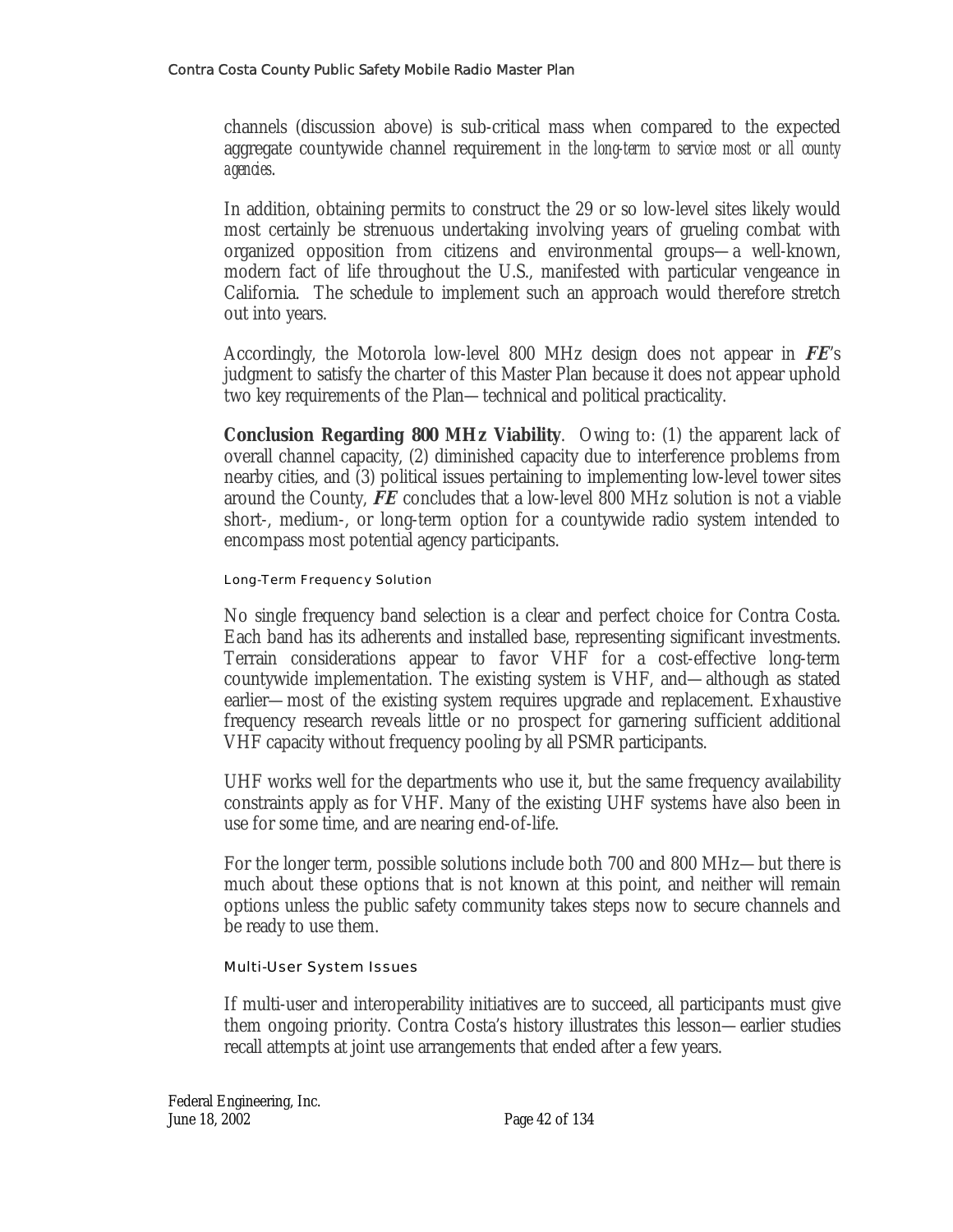Such joint use agreements are like all long-term contracts—they are a *means* of establishing mutually beneficial goal but they do not *guarantee* achievement of the goals. Parties to agreements still have different priorities and needs. Successful contract administration—or joint use governance—does not happen automatically but requires a continuous commitment of effort, time, and goodwill. Among pubic safety officials, goodwill is usually abundant. Nevertheless, competing priorities can overwhelm good intentions, confuse decisions, and drain needed resources.

## Short/Mid-Term Improvement Plan

In the near-term, improvements should be made to existing countywide radio systems to alleviate channel congestion, enhance coverage, and improve interoperability with other agencies.

#### Plan Element S-1[20:](#page-42-0) Realign Sheriff's Beat Boundaries

The Sheriff's patrol beat structure described in Section 2 is fragmented, and would benefit from recasting into contiguous areas. Such beat realignment will allow radio channel coverage to more closely match patrol beat communication requirements. Realigning beat boundaries is not a prerequisite but it would significantly improve communications efficiencies.

### Plan Element S-2: Add Two VHF Channels

The Sheriff's Office has had a long-standing request for two additional dispatched repeated channels for the existing countywide system. Federal Engineering assisted a group convened in early April 2002 to review the results of frequency research. This group was successful in discovering two frequency pairs potentially useful for the additional two channels sought by the Sheriff.<sup>21</sup> Adding these two VHF channels will increase the existing system capacity by 50% and should be accomplished as soon as possible.

- Suggesting replacement of the two County jail VHF systems with 800 MHz systems yielded the first new channel. The County jails use two simplex channels (155.625 and 159.150 MHz) for their low-power, short-range internal systems. Replacement of these VHF systems with self-contained, limited-range 800 MHz systems for internal use only would free the VHF frequencies for countywide use.
- ◆ Redeploying two other existing County frequencies provides the second channel.

<span id="page-42-0"></span> $20$  In the following discussion and also in Section 3, Plan Elements are designated either "L" for Long Term, or "S" for Short/Mid Term.

<span id="page-42-1"></span><sup>&</sup>lt;sup>21</sup> Following the discovery of the two new additional channels, Steve Overacker discovered a letter (see Appendix F) from his files dated August 27, 2001, which outlined a five-channel scheme for the Sheriff radio system. With minor changes, this earlier plan appears nearly identical to the plan derived from the day's meeting. This plan was shelved for lack of funding.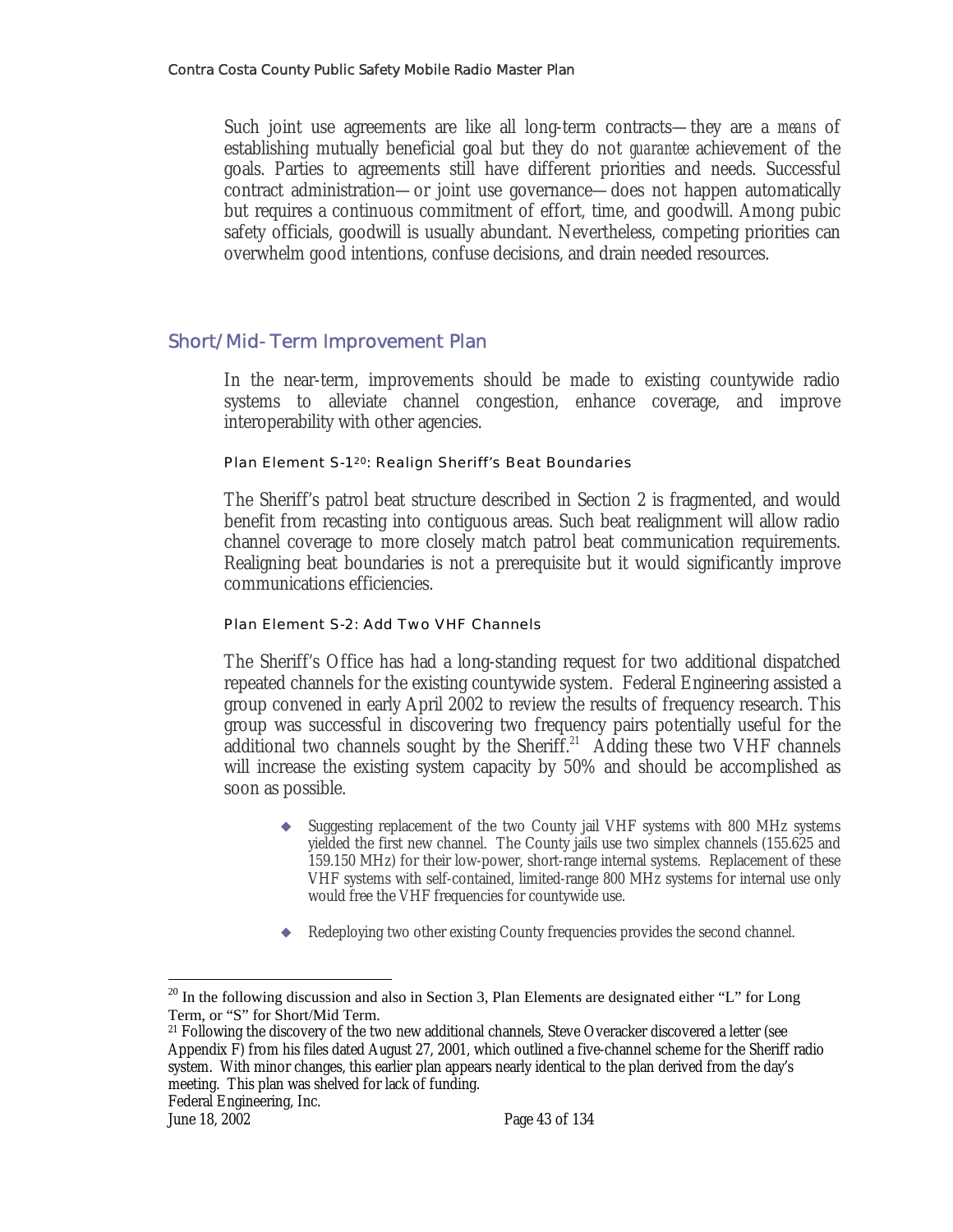In addition to re-dedicating frequencies to construct viable frequency pairs for repeater service, additional voting receivers are to be strategically located to improve portable talk-in performance, particularly in building basements and in the unincorporated brush areas.

The County has also debated implementing a separate channel for wants and warrants checking. This idea has merit as a method for taking some of the loading from the other dispatched channels. However, the increasing adoption of mobile and handheld data terminals by users of the existing countywide system have superceded its potential usefulness.

## Plan Element S-3: VHF System Simulcasting

As applicable to Private Land Mobile Radio (PLMR) systems, simulcasting means transmitting the same information, on the same frequency at the same time over two or more radio transmitters located in contiguous areas. The Sheriff's radio system does not presently simulcast its repeated dispatch channels. This will bring the benefits of significantly reducing channel overload and thus in a sense improving coverage.

### Plan Element S-4: System Microwave Interconnect

A replacement digital microwave system is currently under construction as a County DoIT project. The new system will provide DS-3 (28 T1s) capacity, $^{22}$  equivalent to the existing 600 channel analog system.

## REDACTED\*

PARS rings require 19 of the 28 T1 digital circuits. The proposed simulcast upgrade uses Interplex<sup>23</sup> multiplexing equipment and will consume 2 or 3 additional T1s, leaving 6 or 7 T1s for all future County expansion for whatever purpose. Trunking the radio system would require at least 10 T1 circuits, exceeding the capacity of the new microwave system.

## Plan Element S-5: VHF System Coverage/Capacity Improvements

*Community policing* requires officers to patrol on foot, emphasizing portable radio coverage in buildings and in the County's unincorporated areas, where coverage is reportedly marginal. Additional base stations and channels could ease congestion and improve coverage of the existing system.

For the City of Pittsburg (a contract dispatch municipality for the Sheriff's Office), serious coverage issues have raised officer safety concerns. Pittsburg owns and

<span id="page-43-0"></span> $\overline{a}$ 22 Equivalent to 28 DS-1 circuits. Each DS-1 (1.544 Mbps) is equivalent to 24 voice-grade channels; one T1. Therefore, a DS-3 is equivalent to 672 voice grade circuits. DS-3 is also referred to as T3.  $^{23}$  Equipment manufacturer

<span id="page-43-1"></span>

<sup>\*</sup>Redacted pursuant to Government Code Sections 6254(f) and 6254(aa).

Federal Engineering, Inc.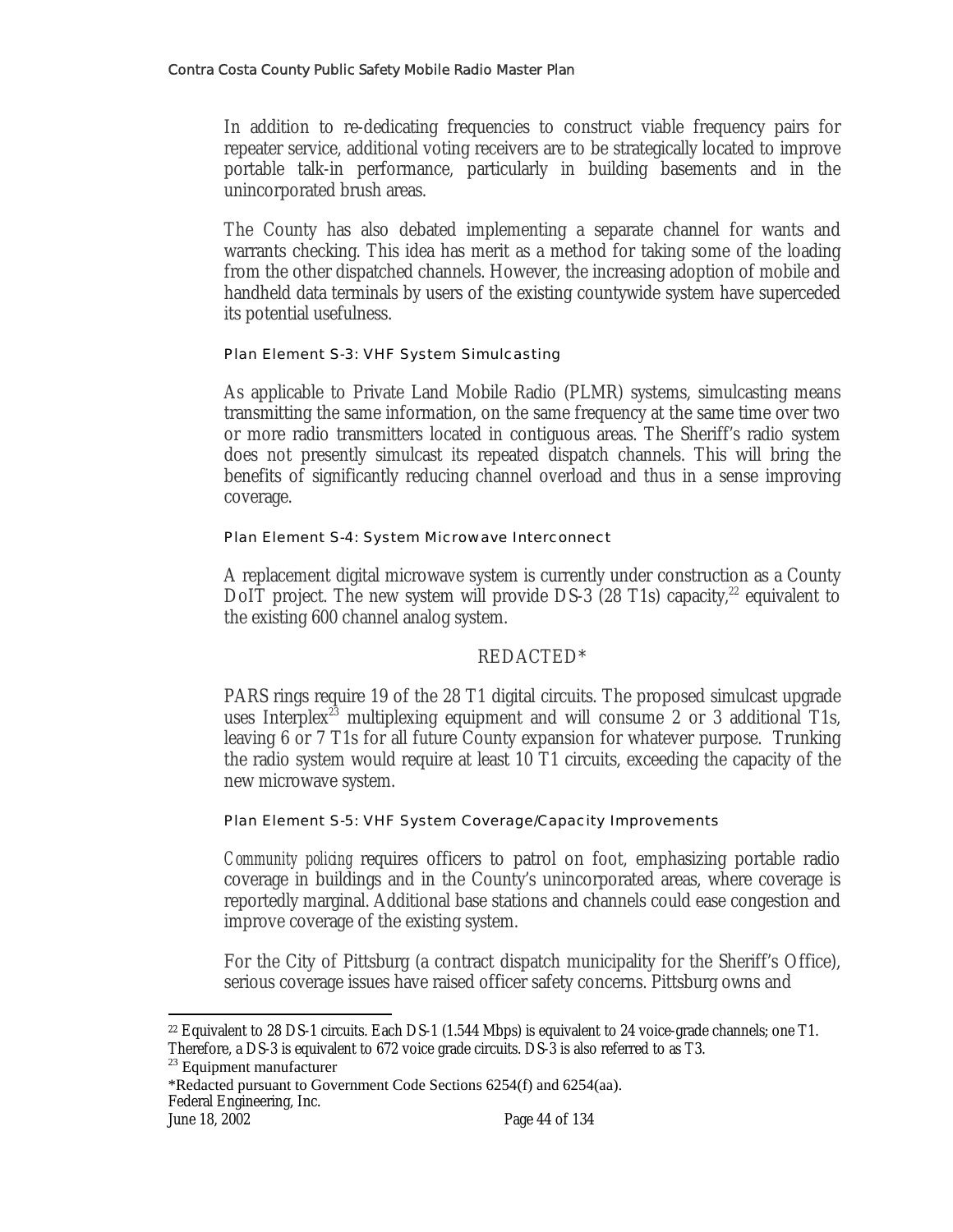operates a UHF radio system for its police department, consisting of primary and secondary simplex channels 460.375 and 460.175 MHz. The Sheriff's Office performs dispatch service for this system, as discussed previously. Furthermore, 1400 new houses are under construction in a valley just south of Highway 4, where coverage is virtually non-existent. To address this problem, The County Department of Information Technology (DoIT) has redesigned the system to improve function and coverage. The project will reverse the primary and secondary designations of these channels because of moderate existing interference from nearby co-channel licensees on the current primary channel.

Locating the main transmitters at a City Water Department site on a hill southeast of the new development will enhance coverage. This site will also cover Bailey Road to the south on the opposite side of the hill. The project will retain the present main site at the City fire station and will furnish new repeaters and antennas. The two sites will be linked and simulcast using Pittsburg's microwave link at Station 85 to the County microwave system and timing equipment. The City Water Department will share some costs as it expressed interest in using the new repeater system and abandoning the legacy VHF system that suffers from lack of maintenance.

The opportunity does not exist for the County to re-use these abandoned VHF channels on a high-level, countywide basis, due to interference considerations; currently these channels are used in the limited vicinity of Pittsburg on a low-level basis.

#### Plan Element S-6: Interoperability Improvements

It's noteworthy that although VHF interoperability channels exist throughout the County and State for fire<sup>24</sup> and law enforcement<sup>25</sup> (See Appendix D), widespread use is reportedly not made of them. These lightly used channels may be candidates for pooling into a trunked VHF system. The reason stems from traditional and customary patterns of police and fire agency operations. Many agency operations personnel prefer to relay messages through their respective dispatchers rather than communicate directly radio-to-radio. Procedural differences including "10" Codes and other issues appear to discourage direct interoperability although the technical capability exists. Pooling these frequencies, resolution of these differences and streamlining operations requires a specific initiative.

#### Plan Element S-7: Rationalized Funding

The Sheriff and other County officials lament about the lack of funding for repairs and systematic upgrade and replacement of radio system components. While vehicles, computers and phone systems are known to require upgrade and replacement, radio systems do not share that favor. A program of sustainable

<span id="page-44-0"></span><sup>&</sup>lt;sup>24</sup> The "white" channel

<span id="page-44-1"></span><sup>&</sup>lt;sup>25</sup> CLEMARS, others.

Federal Engineering, Inc.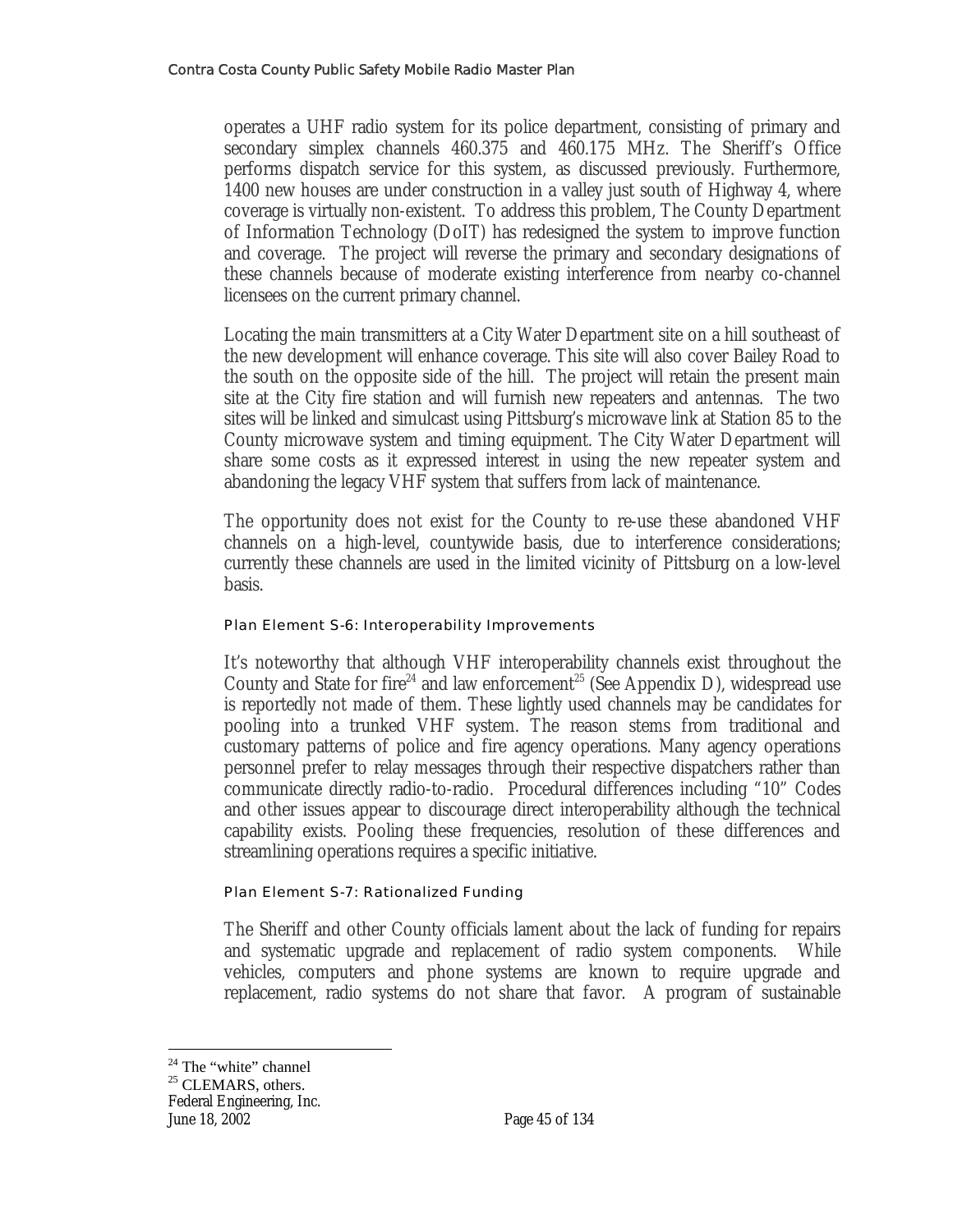funding is required to keep the radio system and allied systems evergreen. In addition, a mechanism must be put in place to generate the required funding.

#### Plan Element S-8: Mobile Data Deployment

The existing countywide system provides mobile data service to deputy patrol vehicles and participating contract city police departments via two 800 MHz channels. The Sheriff's Office contemplates conversion of this system to IP-based data within the year, driven by the requirement for 128-bit encryption imposed by one of the information database systems in use (the California Law Enforcement Telecommunications System, also known as CLETS).

In addition, the San Ramon Valley Fire District uses Cellular Digital Packet Data (CDPD) mobile data. CDPD is a commercial radio technology that supports data transmission at speeds up to 19.2 kbps over existing cellular facilities. The data is structured in packets that are sent during pauses in cellular conversations.

The CDPD system is now scheduled to be upgraded to General Packet Radio Service (GPRS) technology. GPRS is a packet-switched mobile data service now in use in Europe, to which commercial networks are converting. Eventually, it is expected deputies will use GPRS-based handheld data devices. With these portable data devices, deputies will have access to data both in their vehicles and while on foot. This should eliminate the need to dispatch messages verbally as well as in data format.

The Contra Costa County Fire District and San Ramon Valley Fire Districts use their legacy VHF Low-band radio systems to provide mobile data communications with their fire vehicles, and are examining their options to use the Sheriff's Office mobile data system. Consolidating and centralizing mobile data services countywide would provide the opportunity for technological uniformity and scale economies.

The County has already initiated a project to improve 800 MHz data coverage in the northwestern part of the county by adding a repeater site at Turquoise. The decision to proceed with this project is currently pending.

The above data changes will enhance current user performance and should allow for additional data users.

#### Plan Element S-9: Legacy Low-band Systems

The existing VHF system cannot be expanded to accommodate County agencies that presently rely on Low-band or Nextel services. However, the County could improve and enhance the various existing Low-band systems by converting them to repeater service to provide vehicle-to-vehicle and portable-to-portable communications. The County Animal Control agency, for example, could make use of repeated Low-band systems operating on already-licensed County frequencies to complement their cellular phones. Refurbishment and/or replacement of most existing Low-band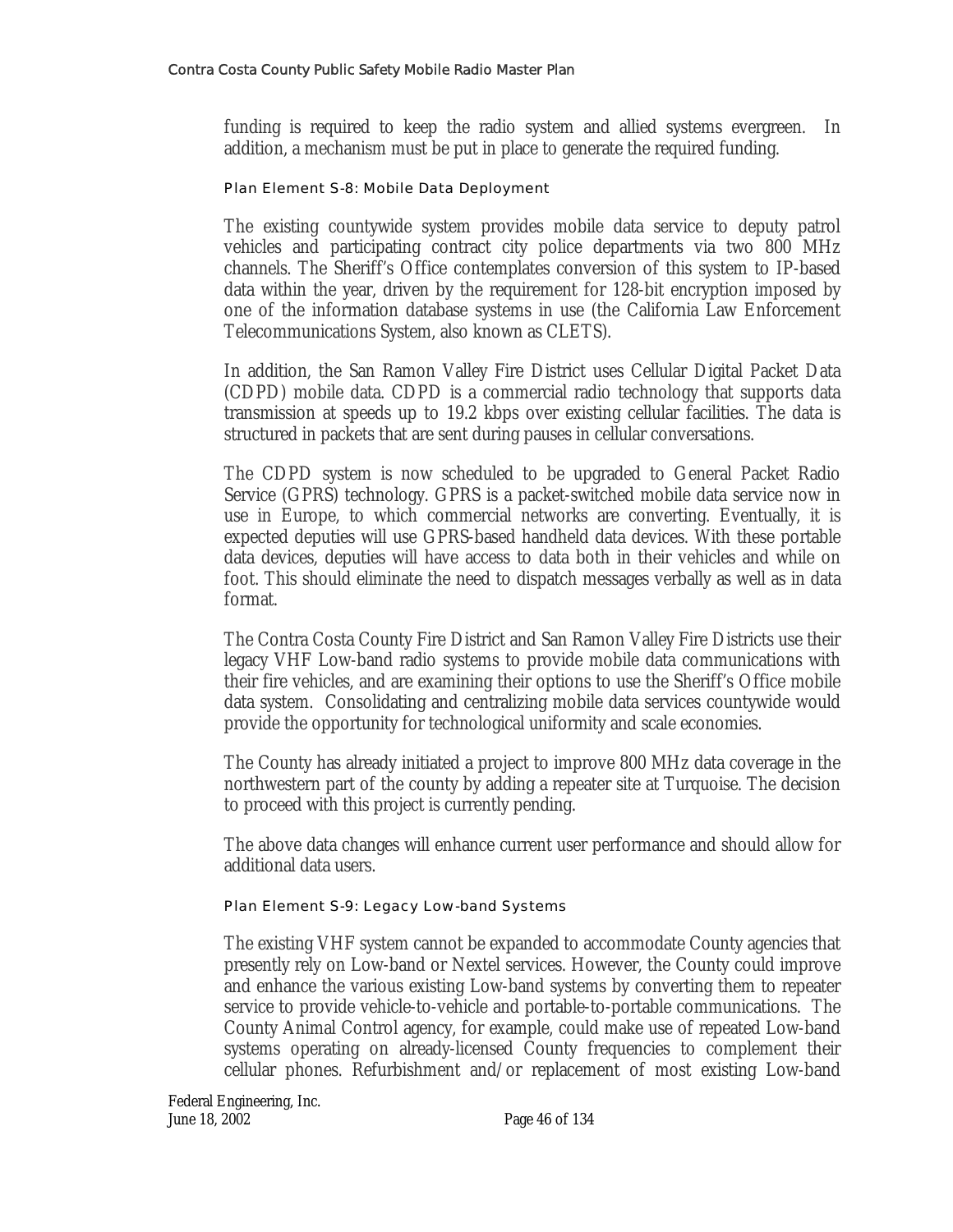components including base stations, antennas, and transmission lines would be required. A separate assessment of cost-effectiveness should be performed before moving forward with these changes.

#### Plan Element S-10: VHF Trunking, VHF Narrowband, and Project 25

 $\leftarrow$  Trunking

Conventional radio systems, including the existing countywide system in Contra Costa, use dedicated base stations or repeaters. They operate much like telephone party lines, in that any user who has access to the frequency can hear information transmitted, and must listen in to determine if the channel is available. Specific frequencies and repeaters correlate with specific agencies or users, and cannot be "borrowed" by other users. One side effect of this procedure is that some frequencies experience overload while others remain lightly used much of the time, a problem that characterizes Contra Costa's current system.

By contrast, trunking is a process originated in the telephone industry, whereby all users share a group of channels. Channels are dynamically allocated to users on demand by a computerized controller—the specific channel selected is transparent to the user, even when it changes during the course of a communication. Once the channel is allocated, the communication can be directed to small groups of users rather than being overheard by all users. Trunked systems can be set up to assign priorities to different users, allow certain users to pre-empt all other traffic, and permit automatic interconnection with the telephone network. In addition, trucking prevents users from "stepping on" each other on the air, which often happens with conventional systems when they become congested.

Since the controller selects the channels, it allocates usage evenly among all the channels in the group. As a result, trunking maximizes the system's capacity.[26](#page-46-0) The larger the group of channels, the more efficiently each channel can be used. Because radio frequency spectrum is a scarce resource, current FCC rules now require that any new system with five or more channels (ten frequency pairs) must be trunked<sup>27</sup>. Suppliers of trunked systems include Motorola, M/A-Com (Ericsson), and Transcrypt (EF Johnson). Unfortunately, the architectures of these systems and they ways they have implemented trunking are proprietary and largely incompatible. Thus, it may not help—or may even hinder—interoperability with agencies outside the trunked system.

Trunking would be the next logical level of improvement for the existing radio system. Typical trunking designs involve network controllers and T1 data channels in addition to voice channels. The dearth of remaining available channel capacity on the County microwave system precludes the support of trunking. Leasing landline T1 circuits from the telephone companies and other carrier-based services provides a technical alternative to the County microwave system, if available.

VHF Narrowband

Under the rationale of emerging technological advance promoted by the radio manufacturing industry, over a decade ago the FCC mandated splitting then-standard "wideband" VHF High-band 25 kHz channels into two "narrowband" 12.5 kHz

<span id="page-46-1"></span>Federal Engineering, Inc. 27 "Grandfathered" systems permit single repeaters.

<span id="page-46-0"></span><sup>26</sup> At sites with three or more repeaters.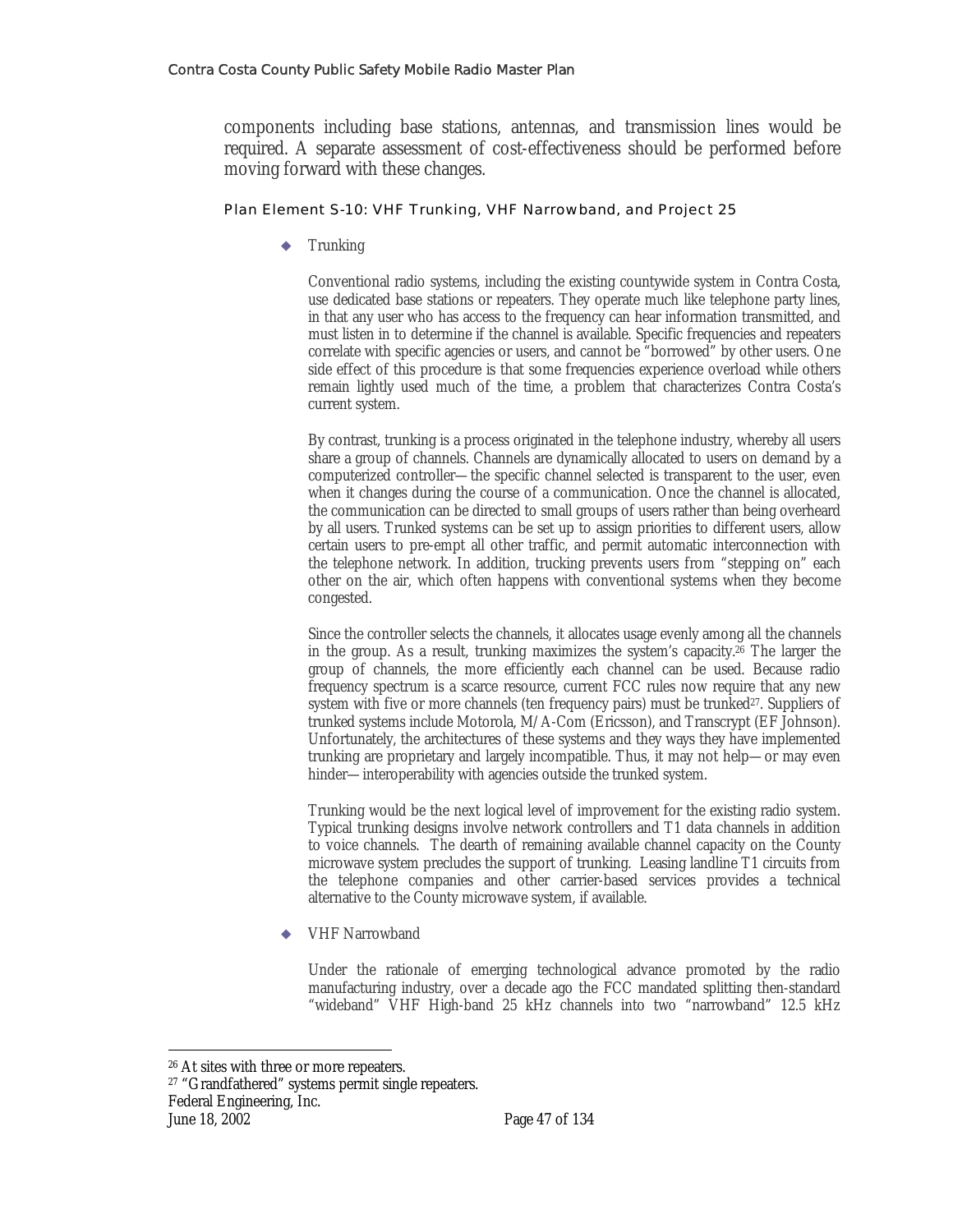channels[28.](#page-47-0) Known as refarming, the initiative applied to all High-band licensees. It was an un-funded mandate, and as such, it generated broad objection from government licensees concerned about stranding substantial investments in perfectly functional inplace systems. Because of the resistance encountered, the FCC revised its mandate to apply only to commercial licensees and expansion of existing public safety systems. Government licensees are now grandfathered as wideband users indefinitely. However, all new applications for VHF frequencies—government and commercial—are required to be narrowband assignments; no new wideband frequencies are licensable.

Changing to narrowband implies a doubling of available channels, but this is not the case. The state-of-the-art of modulation and filtering techniques incorporated into current equipment offerings does not permit using frequencies spaced literally side-byside. Such operation creates adjacent channel interference within the system itself. Modern radio receivers require a number of channels of separation to operate effectively. Thus, the challenge of narrowbanding consists of devising a frequency use plan to use the new narrowband frequencies without creating or receiving interference either from other licensees or the system itself. Changing to narrowband operation requires intensive frequency planning.

Project 25

Federal government agencies received a mandate to convert to narrowband operation by January 1, 2005. Large VHF users including the U.S. Departments of Justice, Treasury, Interior, and Agriculture are converting to narrowband systems to meet the deadline. Many individual Bureaus in these Departments have also adopted the P25 standard to be able to purchase equipment from a variety of manufacturers.

The P25 standard requires mobile and portable radios claiming to be "P25 compatible" to function as traditional wideband FM radios as well as offering the P25 feature set; the purpose is "backward compatibility" with existing infrastructures so the radios can be used prior to infrastructure conversions. Phase I of Project 25 has been implemented using frequency division multiplexing (FDMA). The FDMA-based P25 feature set includes narrowband (12.5 kHz) operation, true digital modulation, a variety of encryption schemes, improved analog-to-digital speech conversion for greater clarity ("vocoding"), and trunking. As the P25 standard evolves, Phase II will eventually include a second standard, time division multiplexing (TDMA) functionality. Currently, the technology to equip radios with both FDMA and TDMA over-the-air protocols is not ready for deployment.

The Federal government encourages state and local government VHF users to convert to narrowband operation and adopt the P25 standard to provide direct interoperability during incidents requiring combined agency operations. However, narrowband channels are a prerequisite to implement the P25 feature set.

## Long-Term System Replacement Plan

Suggested improvements, described in detail in the next section, to the Sheriff's VHF radio system will extend the useful service life of this system for an estimated five-toseven years. Beyond the seven-year mark, the system becomes inadequate due to capacity constraints based on projected population growth and related factors.

<span id="page-47-0"></span> $2<sup>28</sup>$  A further "narrowband" reduction under discussion is 6.25 kHz, although this is largely experimental at this time.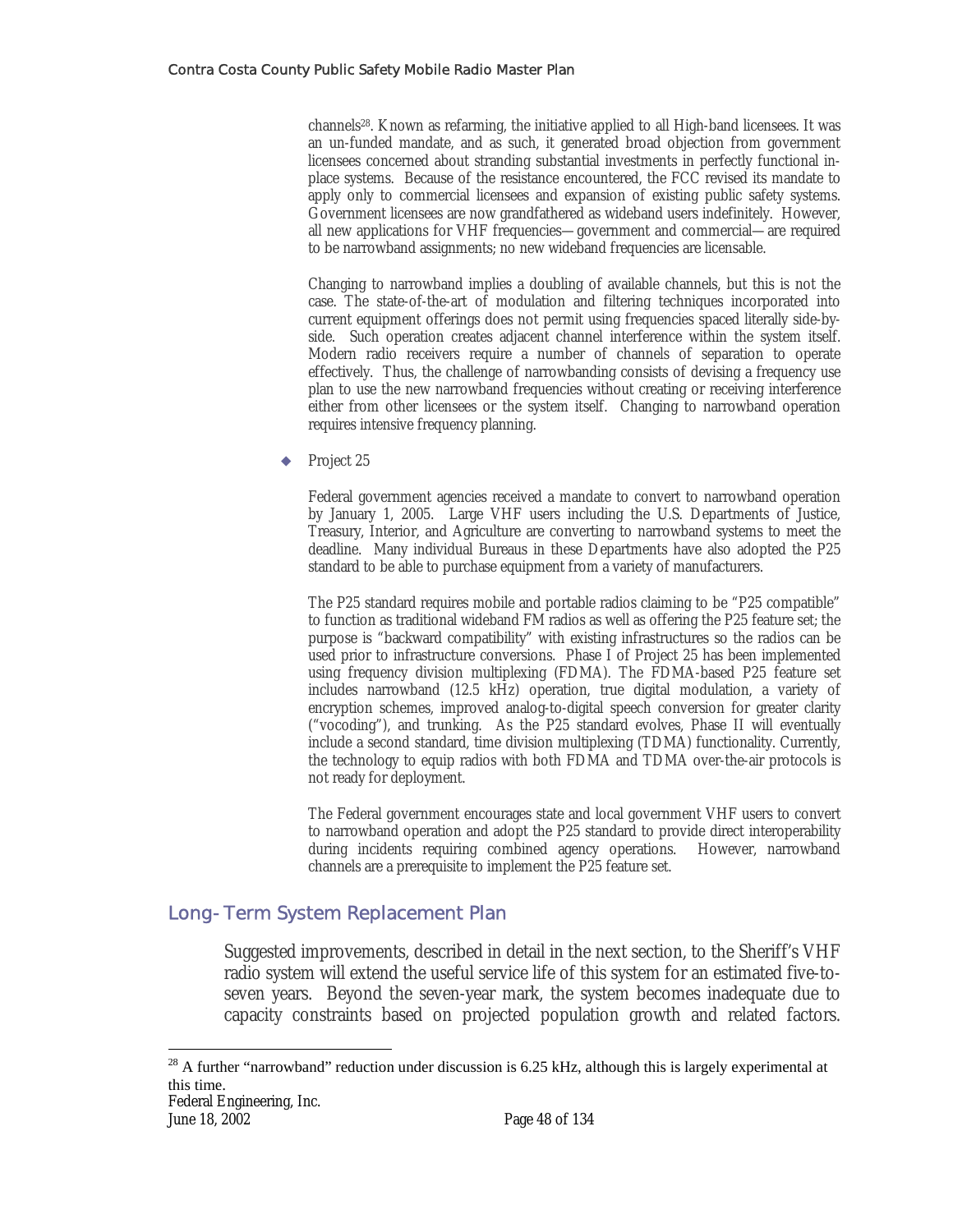Although modern replacement equipment will likely be available, channels will be even more congested and increasingly scarce.

The primary requirement for greater channel capacity and other requirements for modern technology such as trunking, digital modulation, encryption, and wideband mobile data applications (such as mug shots and fingerprints) dictate migrating to another frequency band where channels are more plentiful and high-speed data transmission will be available.

The following section reviews the prerequisite considerations for planning for a replacement system to provide countywide radio coverage for use by all entities desiring to participate. As discussed earlier, the likely alternative will be either 700 MHz or 800 MHz, depending largely upon the outcomes of pending regulatory and planning processes.

## Plan Element L-1[29:](#page-48-0) Permanent Contra Costa Public Safety Radio Board

Fundamental assumptions underlying the concept of a countywide public safety radio system are shared benefits and funding. The experience of other multijurisdictional systems clearly demonstrates that joint governance is the key to general acceptance and success. Although the County needs to provide leadership in starting the process, genuine shared governance must be a commitment.

County and municipal public safety officials are the ideal candidates for membership on a Contra Costa Public Safety Radio Board ("Radio Board"). The Radio Board should immediately begin the process of planning, system design; subsequent procurement and implementation. It would have ongoing roles to play in overseeing system operations and proportionate allocation of the system's resources.

Initially, the Radio Board would take on active spectrum management, coordination, and development of a shared view of the long-term integrated system. Public awareness efforts would be coordinated by the board, which would also discuss and resolve operational procedures and shared funding mechanisms. The strengths of the Radio Board will become most apparent in applying for necessary channel licenses, garnering political support for the new system, and making the numerous decisions needed during system design and installation.

## Plan Element L-2: Permanent Contra Costa Public Safety Radio Authority

Numerous persons interviewed in the course of this study cited the lack of consistently available funding as the reason for the antiquated and deteriorated condition of the several radio systems under the County's jurisdiction. Some assert that these systems were purchased and installed with no thought given to on-going upkeep and replacement of failed, aged units. While many demands compete for tax

<span id="page-48-0"></span> $29$  In the following discussion and also in Section 4, Plan Elements are designated either "L" for Long Term, or "S" for Short/Mid Term.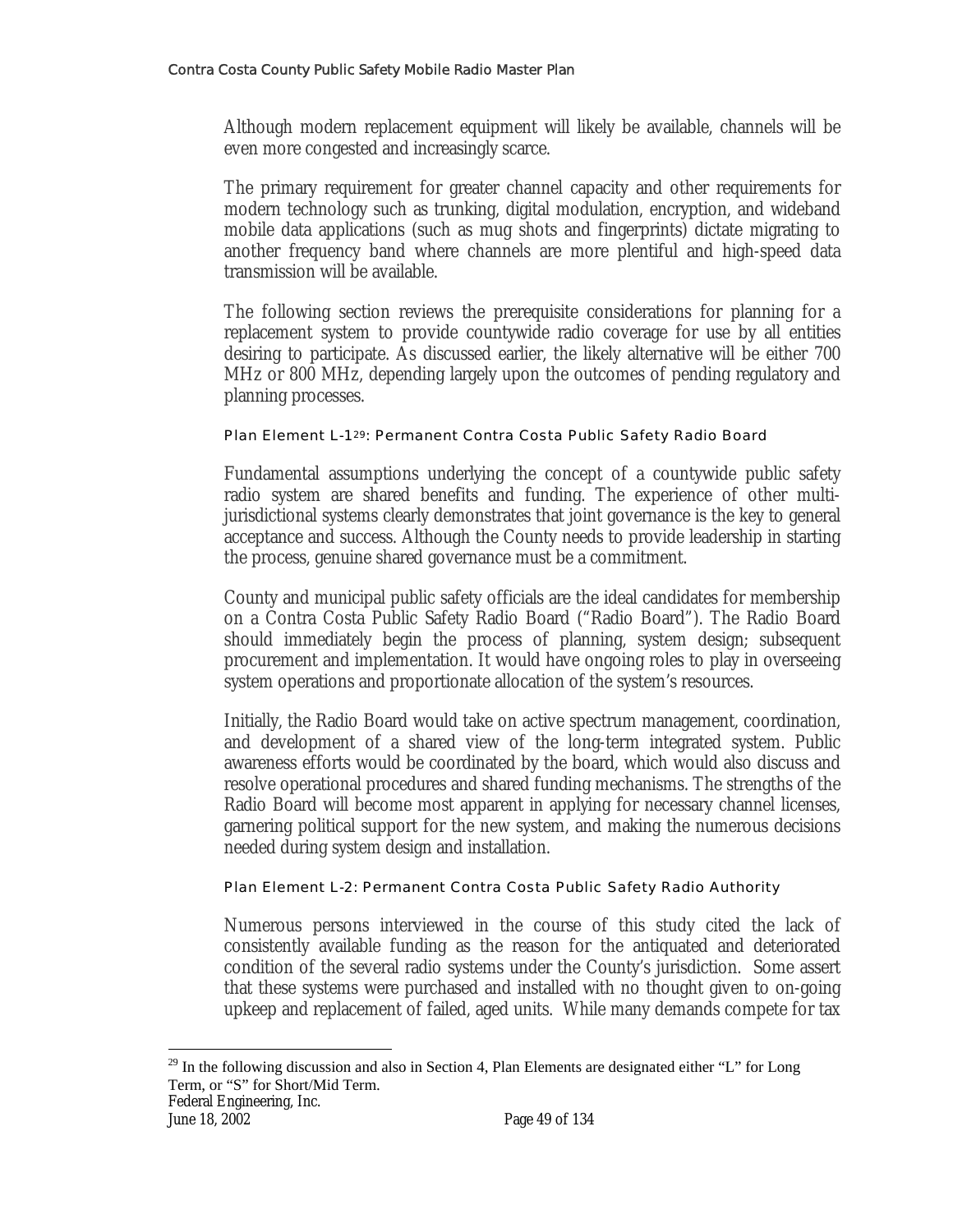dollars, other County resources such as vehicles, computers, weapons, and fire hoses, undergo scheduled maintenance and replacement in due course. *This strategy must be applied to County radio systems*.

The size and scope of countywide public safety radio communications systems are easily comparable to vehicle fleets and highway projects, and as such require analogous budgeting and funding. The County should establish a funding authority dedicated to the initial purchase and on-going maintenance and upgrade of existing and assumed eventual replacement radio systems. This funding authority should have boding authority in order to raise the significant funds required to support this effort.

#### Plan Element L-3: Active Spectrum Management & Participation

The next—and possibly last—major spectrum opportunity for the foreseeable future lies with the newly available 700 MHz band. County officials must aggressively pursue sufficient 700 MHz spectrum for a multi-user countywide replacement system. Overcoming multiple obstacles to implementation, including incumbent television stations and the current limited equipment offerings from traditional manufacturers will be required. In the ensuing five or more years, these television stations will be re-locating into other spectrum. Manufacturers are developing and marketing new radio equipment for this new band. With sufficient virgin 700 MHz spectrum, County hilltop transmitter sites now in use will likely be usable for 700 MHz service.

A possible alternative could emerge from the rulemaking process regarding 800 MHz interference. Among the proposals the FCC will consider would increase the number of channels available for public safety. Should one of these proposals become viable, Contra Costa might find itself in the position of having another chance to operate in this band. An 800 MHz solution for the County is moot at this point because of the dearth of adequate spectrum to fulfill expected channel capacity requirements for the long-term. In addition, the prospect of the 800 MHz band to provide high-speed data transmission does not look as promising as the 700 MHz band.

## Plan Element L-4: Detailed System Design Data Collection

Detailed design of a new countywide radio system requires vital data to plan the system scope, size, capacity, geographic coverage, technological features and other general capabilities. Costs are derivative of the foregoing.

Beginning with completion of the survey data started in this planning process, each public safety agency should develop comprehensive profiles of its existing systems including: number of channels, number of mobiles and portables, geographical coverage, channel traffic loading data, current costs, design life of existing components, and funding considerations.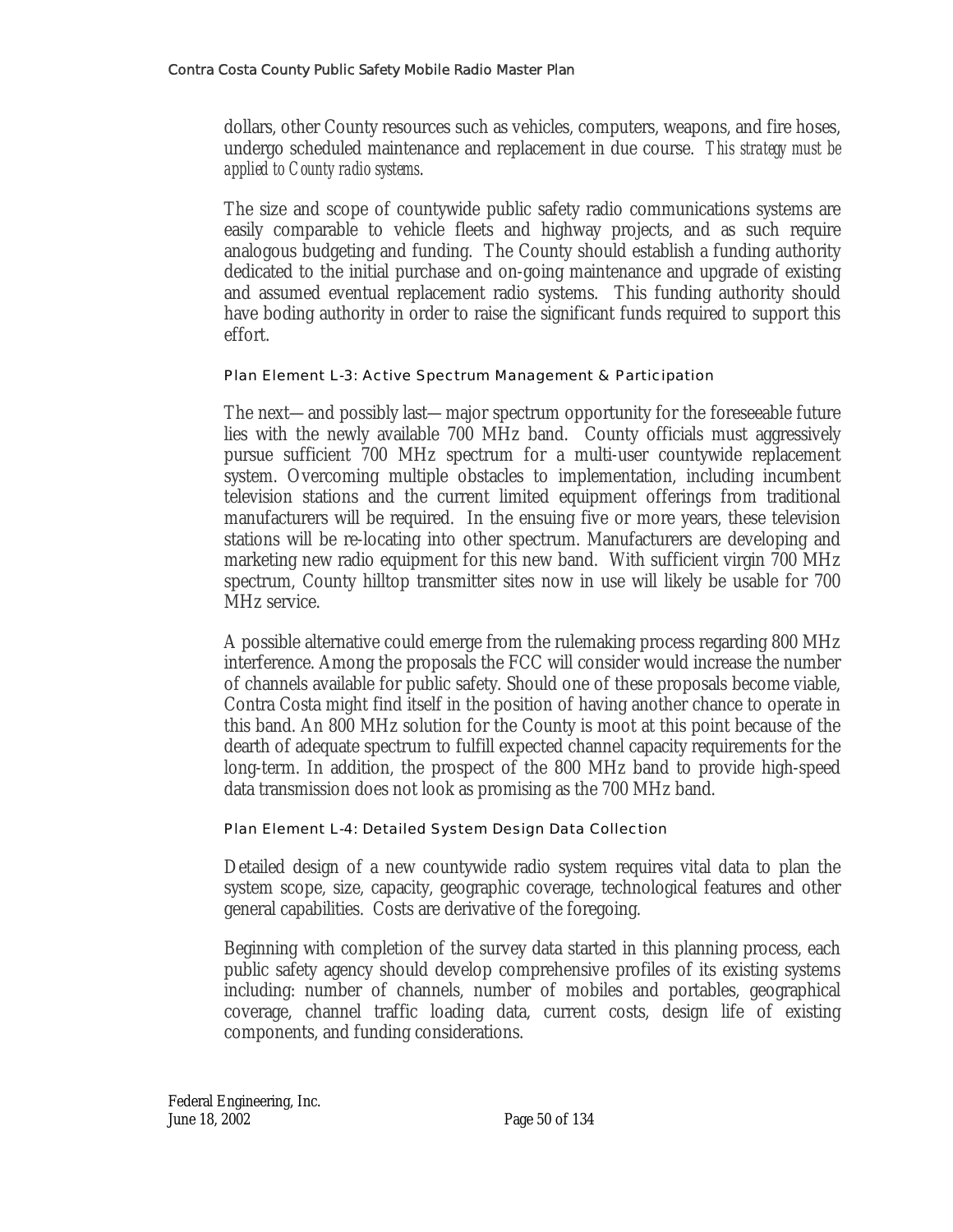A vital part of the data collection process should include a comprehensive review of interoperability needs. The three level model of requirements (day-to-day, mutual aid, and task force) identified by the Public Safety Wireless Advisory Committee<sup>30</sup> could serve as the basis for this database.

### Plan Element L-5: System Technical Specification

Key technical system design factors include: (1) the number of mobile and portable radios supported by the system, present and projected; (2) geographical system coverage expressed as a percentage; (3) system access reliability expressed as a percentage; (4) present and projected: (a) number of individual agencies/entities, (b) interoperability requirements with non-system agencies/entities, (c) data capability requirements, (d) microwave or other site interconnection requirements; (5) technological functions and features: (a) analog vs. digital modulation capabilities, (b) encryption, (c) conventional vs. trunked operation, (d) simulcast operation, and (e) capacity for unforeseen applications; (6) number of talk groups required, (7) number of dispatching entities, and (8) transmission site acquisitions.

Determining system capacity will be a challenge. The number of current and prospective user agencies includes approximately 54 district and municipal law enforcement; fire protection, school districts, transit and utility districts operate in the county boundaries, plus the County Sheriff's Office. Add to this the County government agencies with administrative radio requirements<sup>31</sup> and the 19 largest incorporated cities and towns, which may have administrative radio users.

A number of interacting factors determine capacity—the number of channels required—in addition to the number of users. These include the amount of usage or traffic generated by users, the call lengths, the methods used to access the system, and how users respond when the system is busy or unavailable. If sufficient data are available regarding the system and its usage patterns, mathematical calculations can estimate capacity requirements. The results of capacity analysis influence channel and component specifications and quantities. History's guide is to overbuild capacity; as with lessons from landline communications, ultimately there is never enough.

An alternative approach is to assume virtually unlimited capacity requirements. Stated another way, assume that the tolerance for channel unavailability in public safety is extremely low. Under this approach, the maximum number of users at any given time drives equipment specifications and quantities. Although this approach may result in some degree of over-engineering, this may be justified on two grounds: first, that spare capacity is required during major emergencies, which have become more common; and second, that it is good management practice to encourage, rather than discourage, use of the system by public safety officials when in the field.

<span id="page-50-0"></span><sup>30</sup> Described in the "2001 Study of Communications".

<span id="page-50-1"></span>Federal Engineering, Inc. 31 An earlier study estimated that there are 17 County departments with such requirements.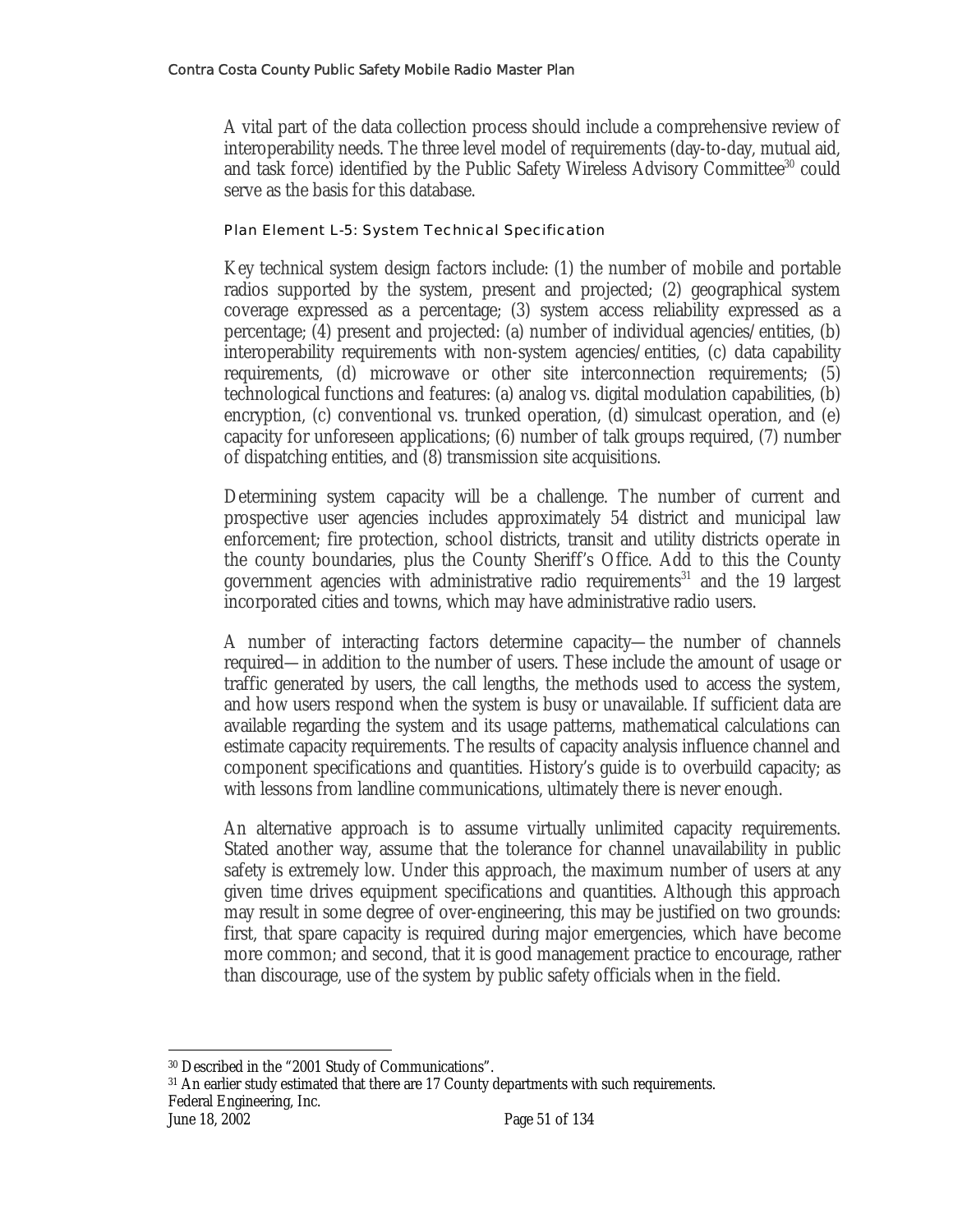Significant cost ramifications also surround the coverage issue. It is not simply a matter of defining the percentage of coverage. The County should empower the Radio Board with the tasks of (1) developing an understanding of the technical and cost ramifications of coverage, and (2) specifying the required coverage ultimately for use by a system supplier.

Mobile data deployment can affect capacity requirements in various ways. Since it adds usage to an existing system, it may increase congestion. This will be especially true when transmitting a large quantity of information, such as a mug shot or crime scene photograph. On the other hand, greater use of mobile data for quick transmissions of text information, such as license plate lookups or forms completions, can actually increase channel capacity by eliminating longer and often repeated voice messages. Mobile data is often—though not always—placed on separate channels.

Projected system design and projected costs would be a derivative of the planning process. Knowing legacy system original acquisition costs plus costs of maintenance, repair, and improvement in the ensuing years, adjusted for inflation, serves are a reference point for justifying replacement of otherwise sound existing systems.

#### Plan Element L-6: Operational Issues Resolution

**Autonomy in a shared environment**. Two apparently conflicting objectives of a consolidated countywide radio system are the requirement to preserve individual agency control and identity while also participating in a common communications medium. However, within a shared system, *users may continue to maintain autonomy and control over their radio communications needs and functionality*; separate talk groups are available and separate dispatching can persist. Furthermore, operations of participating agencies within a shared system can remain similar, if desired, to prior operations within the legacy systems.

**Joint operations**. For joint agency operations that take advantage of the shared system, some compromise is inevitable to provide seamless interoperability among the various users, including uniform codes, jargon, and standard operating procedures. System users must promulgate and adopt a common set of codes and procedures before system commissioning involving joint operations. User training is therefore a major requirement.

#### Plan Element L-7: Funding Mechanisms

One glaring discovery by the FE consulting team was the state of disrepair of many systems, particularly Low-band, throughout the County. As originally built, these systems used high quality, state-of-art components. However, according to agency representatives, little or no funding has been available for ongoing maintenance and repair of the radio systems as there is for vehicles, telephone systems, computers and other necessary technology of modern government.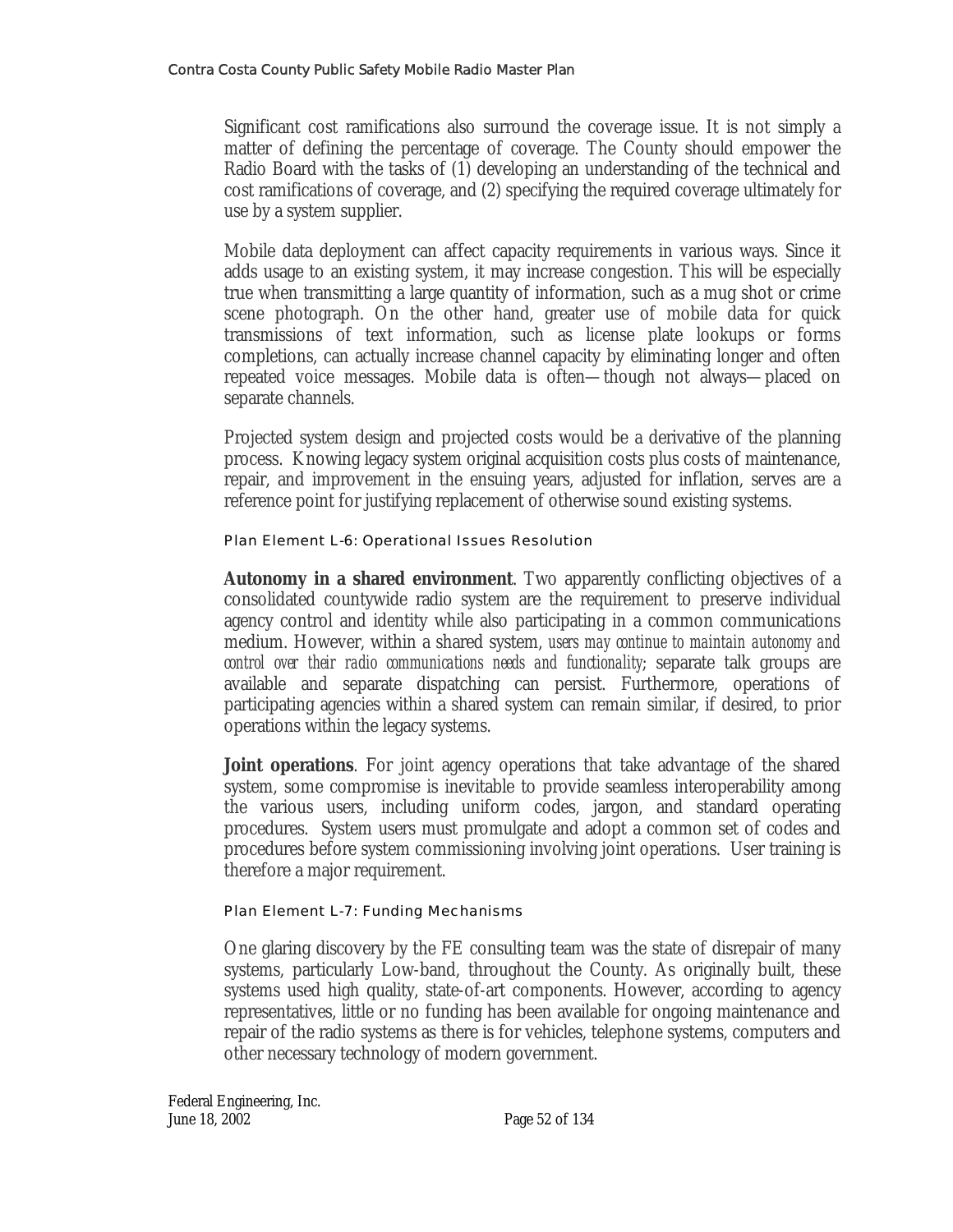Funding for the new countywide public safety radio system must depart from past County practice by providing: (1) adequate capital sources for system initial costs, and (2) programmatic funding for ongoing maintenance, repair, replacement and upgrade of system components and software over time. Law enforcement and fire fighting agencies have come to regard radio communications equipment on a par with guns, vehicles, and fire fighting apparatus in the effective execution of their respective missions.

Possible funding mechanisms vary. It is outside the scope of this report to analyze the county's funding structure and process. However, for the future, the Contra Costa Public Safety Radio Board should consider a program revenue supported operation. The County has experience in establishing such a revolving fund with the Wide Area Network operation administered by DoIT.

#### Plan Element L-8: Public Awareness Campaign

Successful construction, commissioning and on-going support of the new countywide radio system requires adequate initial and on-going programmatic funding. Such funding obviously places demands upon taxation and competing government budget priorities.

While taxes are almost universally disliked, polls taken around April 15<sup>th</sup> this year reportedly reflected positive public sentiment toward government—and taxes—in relation to the terrorist activities at the World Trade Center and Pentagon. Although surely fleeting, current public perception appears to favor government efforts in the public safety arena; "homeland security" has become a catchword for police, fire, and EMS activities.

A timely campaign to raise County citizen awareness for the need for expenditures (taxes, fees, or bonds) to provide vital public safety communications might potentially ease skepticism and resentment when plans for the new system are finally unveiled.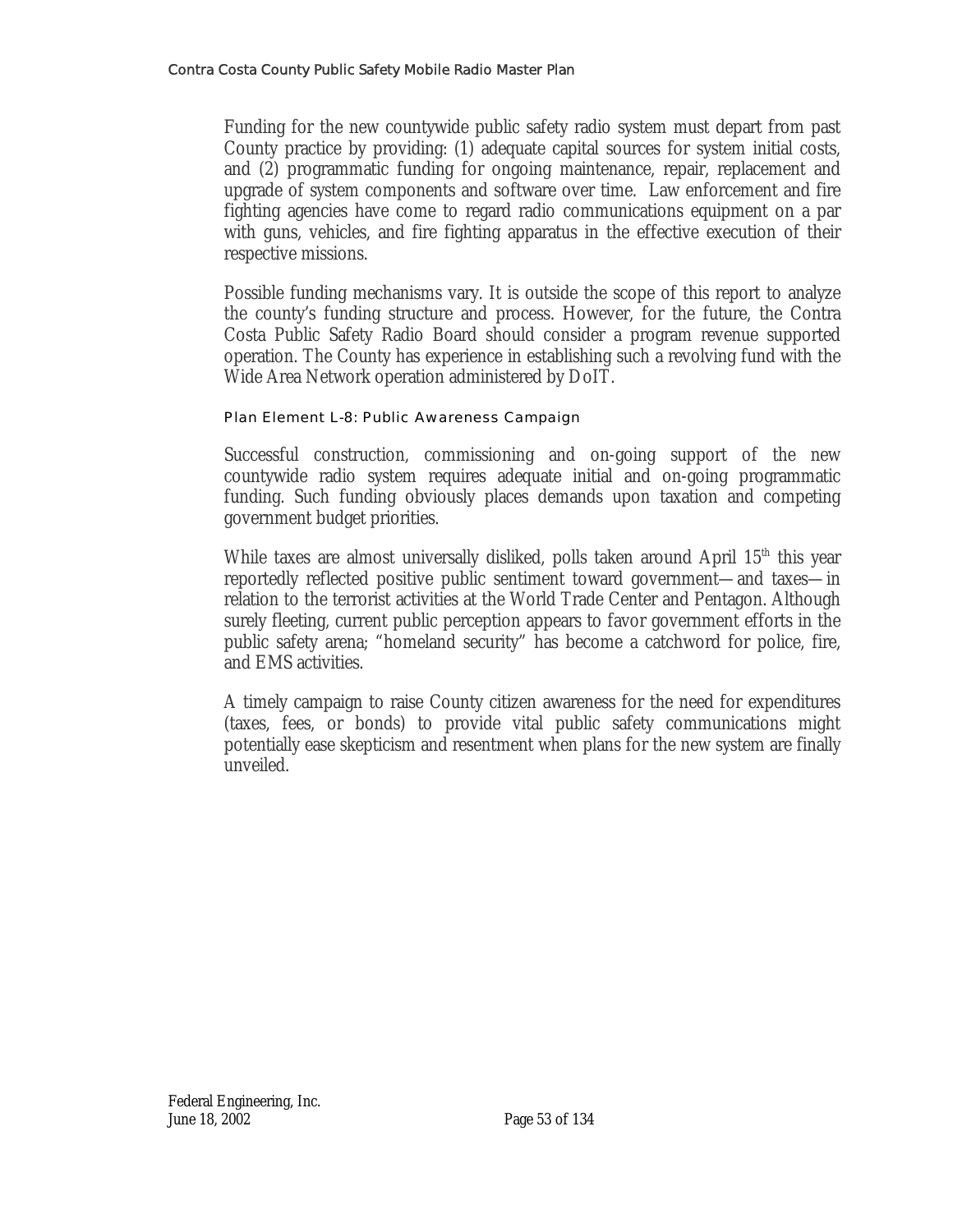# 4. Implementation Plan

This Section outlines specific action steps to support the planned system enhancements and changes, both in the short and long terms. A high-level timetable showing how these steps are linked is also included. Assumptions underlying each set of action steps are included in the following subsections.

#### Contents of Section 4

Steps Toward a Unified Countywide System (UCS) Steps To Optimize the Existing Countywide System Procurement and Performance Based Assessment Implementation Timetable

## Steps to Optimize Existing County Systems

#### Implementation of Plan Element S-1: Realign Sheriff's Beat Boundaries

- Status: A representative of the Sheriff's Office discussed revising the patrol beat structure.
- Contingencies & Resources: Success depends upon the Sheriff's Office willingness to accept modifications to the patrol beats structure. Resources are internal.
- Next Actions: Request the plan from the Sheriff's Office to optimize the patrol beats structure.
- Timetable: Change within one year of this report would be optimally beneficial to coincide with simulcasting and channel resource-loading plans under discussion.

#### Implementation of Plan Element S-2: Add Two VHF Channels

 Current Status: The new channel plan increases the total complement of repeated, dispatched Sheriff's Law Channels from three to five. The utility of this plan would be enhanced were the patrol beats to be revised, as discussed earlier. The Sheriff's Office dispatch center will monitor and dispatch all five channels; four will be simulcast.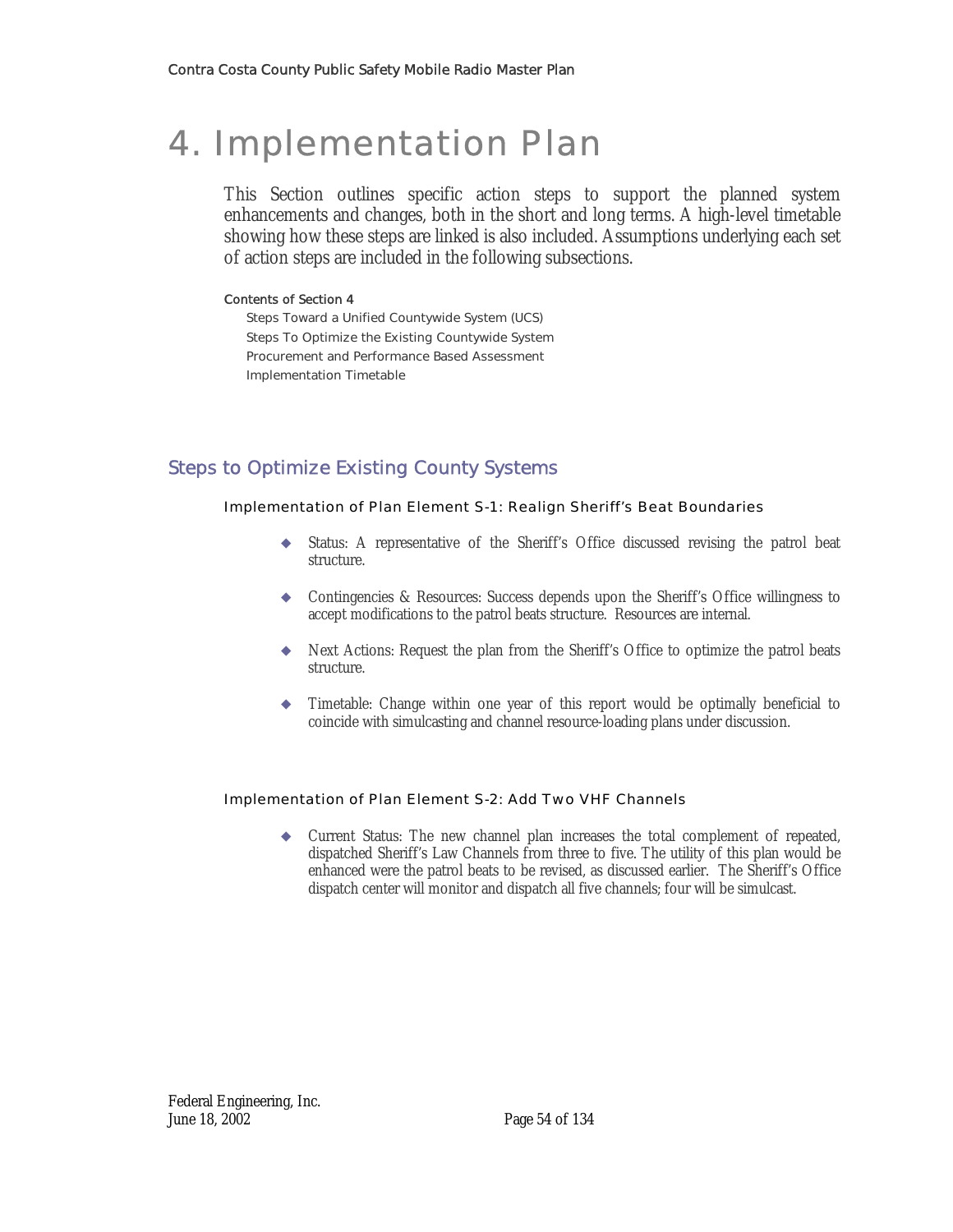| <b>New</b>             | Trans-     | Re-           | Simul-          | <b>Site</b>                                                     | <b>Revised</b>                                                                                            |
|------------------------|------------|---------------|-----------------|-----------------------------------------------------------------|-----------------------------------------------------------------------------------------------------------|
| <b>Channel</b>         | mit        | ceive         | cast            | <b>Names</b>                                                    | <b>Coverage Areas</b>                                                                                     |
| <b>Name</b>            | Freq.      | Freq.         |                 |                                                                 |                                                                                                           |
| P <sub>1</sub>         | 155.790    | 155.640       | <b>Yes</b>      | <b>Bald Peak,</b><br><b>Cummings Peak,</b><br>Nichol Knob       | <b>West County</b>                                                                                        |
| P <sub>2</sub>         | 155.115    | 159.150       | <b>Yes</b>      | <b>Bald Peak, Rocky</b><br>Ridge                                | <b>Southwest County:</b><br>Lafayette, Orinda,<br>Moraga areas                                            |
| $\overline{P3}$        | 155.190    | 155.640<br>32 | <b>Yes</b>      | <b>Cummings Peak,</b><br>Kregor Peak,<br><b>Highland Peak</b>   | <b>North Central County</b><br>to Bay Point                                                               |
| <b>P4</b>              | 155.790    | 154.755       | <b>Yes</b>      | Bald Peak, Highland<br>Peak, Kregor Peak,<br><b>Rocky Ridge</b> | <b>South Central County;</b><br>Danville, San Ramon,<br>Lafayette, Orinda,<br>Moraga                      |
| P <sub>5</sub>         | 155.625    | 159.150       | Maybe           | Oakley                                                          | Far East County                                                                                           |
| T <sub>4</sub>         | 155.040    | 155.040       | No              | All                                                             | For use by Law<br><b>Enforcement and Fire</b><br>Districts for<br>Countywide, simplex<br>interoperability |
| $\overline{\text{T5}}$ | <b>TBD</b> | <b>TBD</b>    | $\overline{No}$ | All                                                             | Countywide incident<br>channel                                                                            |

**Figure 12: New VHF Channel Plan** 

- Contingencies & Resources: Implementing the new channel is contingent upon: (1) replacing the County Jail radio systems so the presently-used frequencies may be reassigned for use; (2) licensing the second frequency pair for use with the Sheriff's Office, (3) adopting revisions of the Sheriff patrol beat structure. Resources required reside within the County and Sheriff technical departments.
- Next Actions: (1) Replace the County Jail radio systems, (2) license the two new frequency pairs, (3) adopt changes to the Sheriff patrol beat structure.
- Timetable: Sheriff's Office and County representatives estimate one year or less to accomplish the addition of the two channels to the existing system.

<span id="page-54-0"></span>Federal Engineering, Inc.<br>June 18, 2002 32 Using a different squelch tone from P1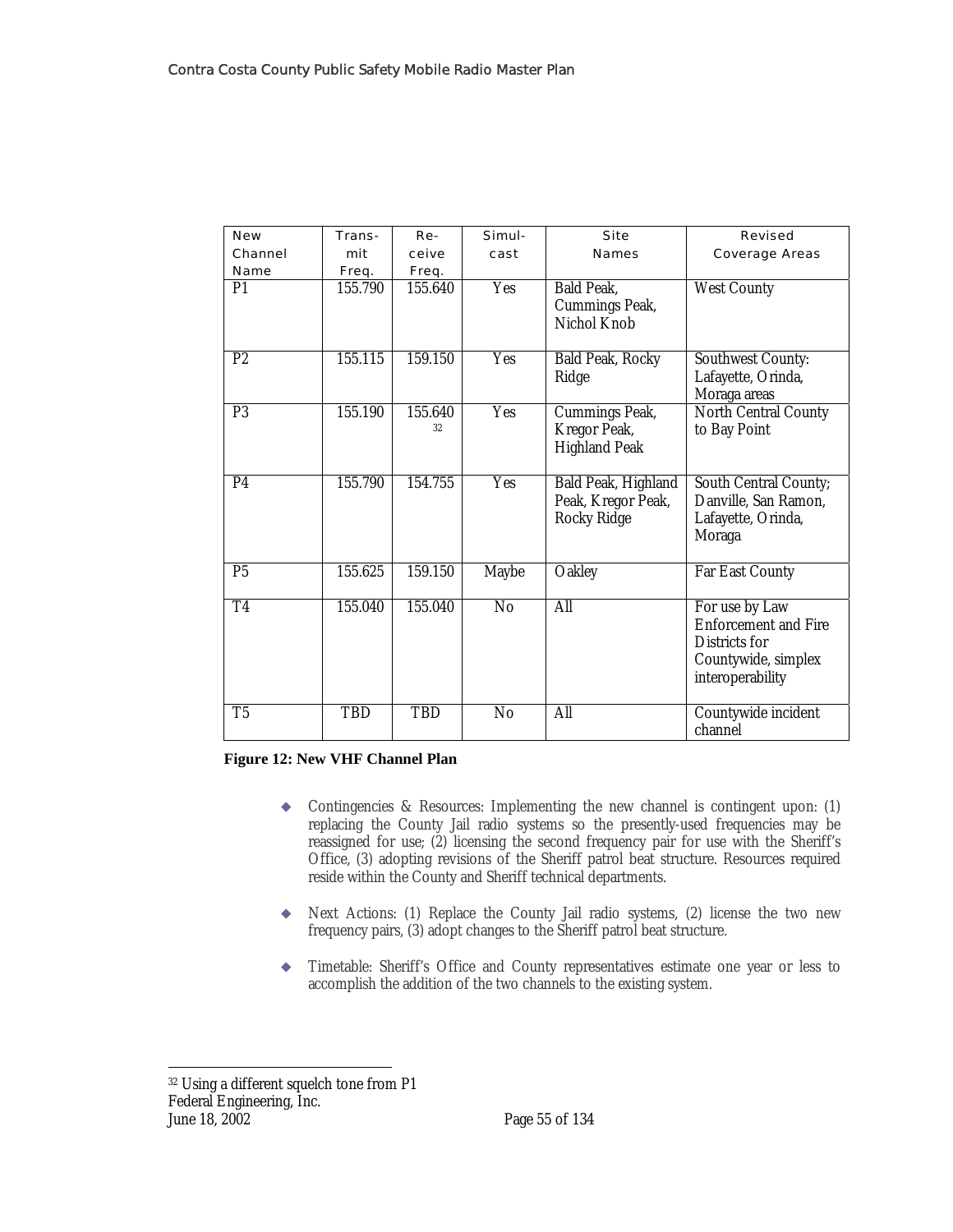#### Implementation of Plan Element S-3: VHF System Simulcasting

 Current Status: The County microwave system incorporates components to enable simulcasting. Both key Fire Districts have ordered simulcast-capable repeaters. The Sheriff Office must order required equipment to implement simulcast on its system; it should also be capable at least of narrowband operation, and optionally P25.

Implementing simulcasting presents the technical challenges of controlling and minimizing the mutual interference occurring in the overlapping signal zones, analogous to the area where the ever-widening circles intersect resultant of two stones tossed into a pond. This type of mutual signal interference in radio systems is called "simulcast noise" and appears as distortion in receivers operating in these zones. Unless simulcast noise is minimized, intelligibility suffers. Controlling simulcast noise requires precisely timing the output energy of each transmitter so the peaks and valleys of the signal waveforms mesh correctly when they meet in the overlap zones. An ultra-precise reference frequency standard plus a means of delaying the signal of each transmitter provides the control to optimize simulcast noise. Voting receivers are an integral part of the current system, and require accommodation in the simulcast design.

For Contra Costa County, Global Positioning System (GPS) receivers connected to the transmitters will furnish the frequency standard, and other equipment will provide the signal delay by manipulating the T1 path on the County microwave backbone delivering audio to the affected transmitters.

The County microwave system distributes audio and control signals between transmitters and dispatch centers owned and operated respectively by the Sheriff's Office and the two aforementioned Fire Districts. Although these three systems function separately and independently, simulcast technology will be selectively applied to each system, thereby deriving maximum benefit from the GPS and signal delay equipment to be installed. The table below shows the current plan for simulcasting County agency transmitters located at the listed tower sites.

| <b>Site Name</b>     | <b>Sheriff's</b>                                 | <b>CCC Fire</b>         | <b>SRV Fire</b> |
|----------------------|--------------------------------------------------|-------------------------|-----------------|
|                      | <b>Office</b>                                    | <b>District</b>         | <b>District</b> |
| Glacier              |                                                  | Central                 | --              |
| <b>Bald Peak</b>     | P1, P2, P4                                       | West                    | <b>Yes</b>      |
| <b>Cummings Peak</b> | P1                                               | West                    | --              |
| <b>Highland Peak</b> | P <sub>2</sub> , P <sub>3</sub> , P <sub>4</sub> | East                    | <b>Yes</b>      |
| <b>Kregor Peak</b>   | P <sub>2</sub> , P <sub>3</sub> , P <sub>4</sub> | <b>East and Central</b> | Yes             |
| Nichol Knob          | P1                                               | West                    | --              |
| <b>Pine Street</b>   | P2                                               |                         |                 |
| Rocky Ridge          | P1, P2, P4                                       | <b>West and Central</b> | --              |
| <b>Stoneman</b>      |                                                  | East                    | --              |

#### **Figure 13: New VHF Channel Alignment Required for Simulcasting**

 Contingencies & Resources: Implementation of simulcasting requires: (1) completion of the new County microwave system, (2) completion of the addition of two new channels for the Sheriff's radio system, (3) adopt revision of the Sheriff patrol beats structure. Resources required reside within the County and Sheriff technical departments.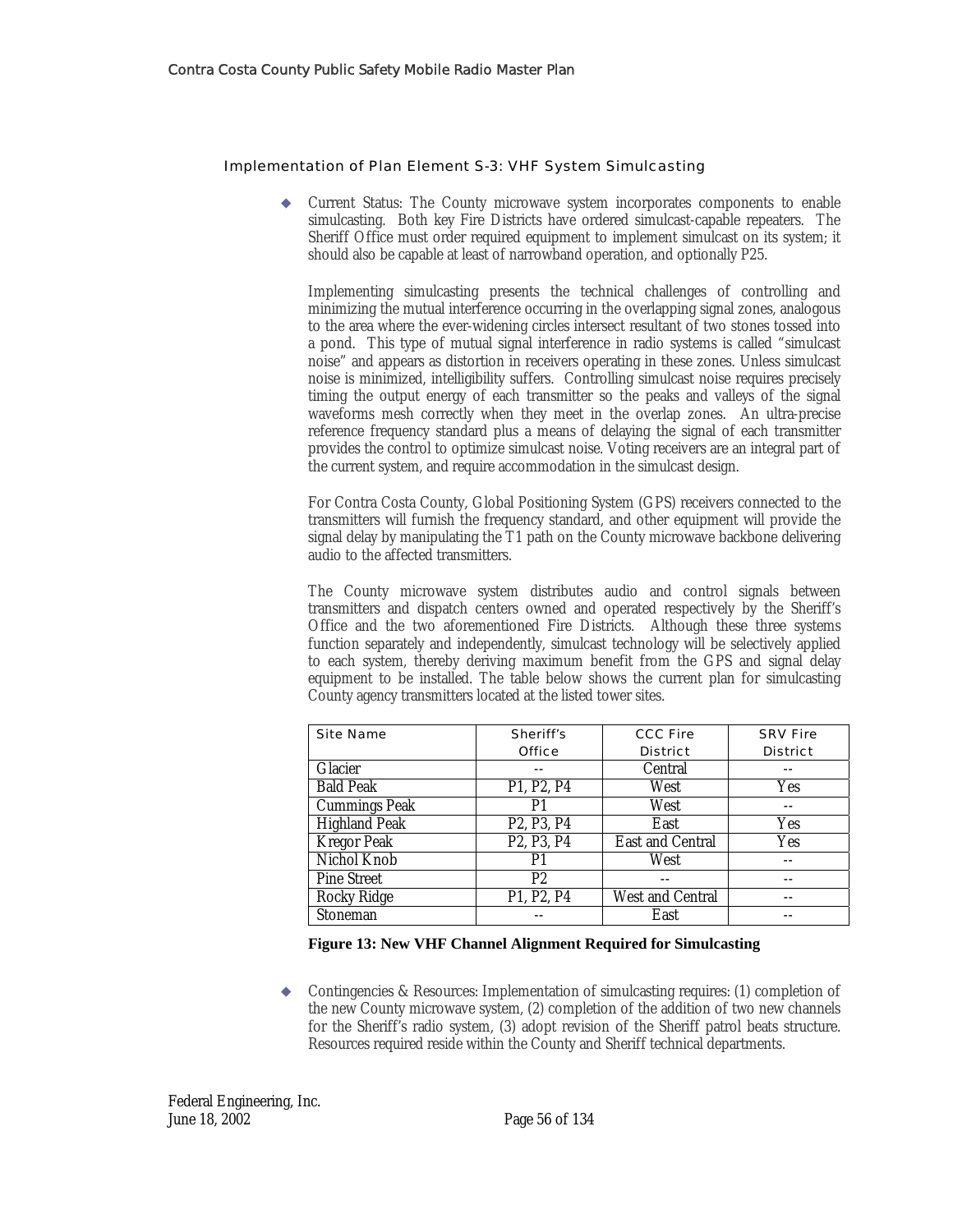- Next Actions: (1) Completion of the new County microwave system, (2) Completion of the addition of two new channels for the Sheriff's radio system, (3) Adoption of the suggested revision of the Sheriff patrol beats structure.
- Timetable: The Sheriff's Office suggests one year from now as the timeframe for implementation of the improvements to the radio system. Three key milestones to success: (1) implementing changes to Sheriff patrol beats structure, (2) upgrading the microwave system for simulcast, (3) obtaining and licensing the frequencies required for channels P5 and P6.

#### Implementation of Plan Element S-4: System Microwave Interconnect

- Status: The microwave transmitter/receiver, portion of the system is installed and functional. Bald Peak remains to be completed. Final network testing and vendor acceptance is scheduled for the August-September timeframe
- Contingencies & Resources: Bald Peak alone remains to be completed; the Emergency Board Order required seismic stability improvements. This work started at Bald Peak on April 29, 2002, and will require 60 working days to finish. Cutover to the new system requires completion of the Bald Peak site followed by vendor acceptance testing. Resources required reside within the County and Sheriff technical departments.
- Next Actions: Complete Bald Peak, perform acceptance testing, and commission system.
- Timetable The County microwave replacement and upgrade project should be complete before December 2002. When all digital circuits are completed, the vendor will perform acceptance testing. Testing is conducted on 28 T-1 circuits require 24 hours each, about 1.5 months total duration. The system could be commissioned by mid-September, 2002. At this point the conversion to simulcasting could begin.

#### Implementation of Plan Element S-5: VHF System Coverage Improvements

- Status: The addition of two new channels will provide coverage improvements.
- Contingencies & Resources: Implementation of simulcasting involves: (1) completion of the new County microwave system, (2) completion of the addition of two new channels for the existing Sheriff's radio system, (3) revision of the Sheriff patrol beat structure to optimize channel use efficiency. Resources required reside within the County and Sheriff technical departments.
- Next Actions: (1) Completion of the new County microwave system, (2) Completion of the addition of two new channels for the existing Sheriff's radio system, (3) Adoption of proposed revision of the Sheriff patrol beats structure.
- Timetable: The timeframe for the system upgrades is contingent on the completion of the County microwave system – possible commissioning in mid-September 2002, appropriations for purchases, plus lead-times from the electric utility to provide primary power to the hilltop site.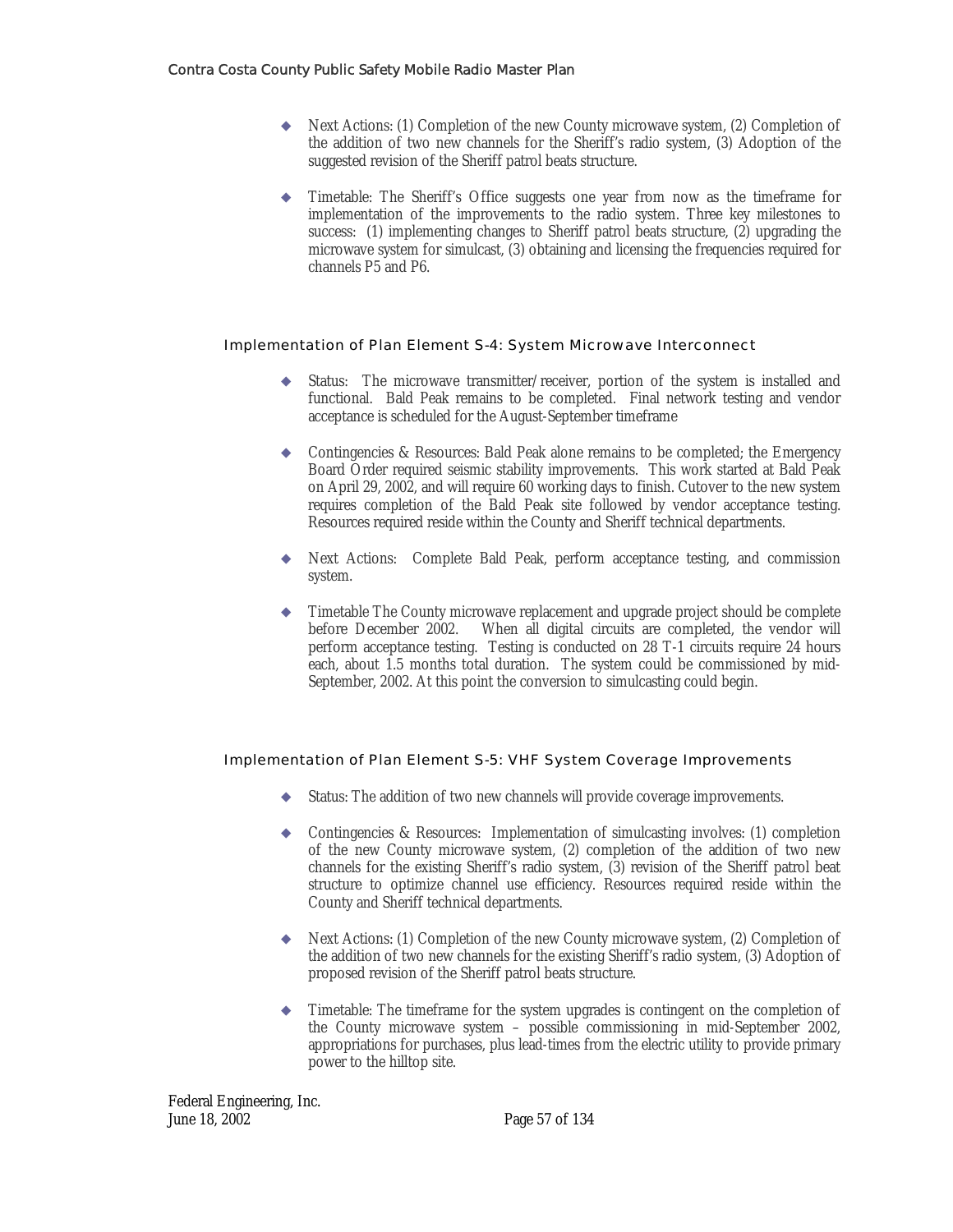#### Implementation of Plan Element S-6: Interoperability Improvements

- Current Status: A countywide channel, T5, is planned to provide interoperability between law enforcement agencies and fire agencies.
- Contingencies & Resources: This plan is contingent upon obtaining and licensing the simplex frequency proposed, followed by procurement and implementation of the required equipment
- Next Actions: Obtaining and licensing the frequency, installing the required transmitters to accomplish the task.
- Timetable: Ideally, by January, 2003

#### Implementation of Plan Element S-7: Rationalized Funding

- Status: No programmed funding mechanisms appear to exist within the County to provide on-going support for maintenance, repair, and upgrade of legacy systems.
- Contingencies & Resources: Providing programmed funding requires the County to budget for the on-going support for maintenance, repair, and upgrade of legacy systems.
- Next Actions: The County should propose a funding mechanism and associated budget for on-going support for maintenance, repair, and upgrade of legacy systems.
- Timetable: Within the upcoming FY 2003 budget cycle.

#### Implementation of Plan Element S-8: Mobile Data Deployment

- Status: The Sheriff's Office provides mobile (vehicle) data service using 800 MHz frequencies. The Sheriff plans portable devices for data service.
- Contingencies & Resources: It would seem data deployment to additional officers would at least require additional hardware be ordered and installed. If there are plans for portable devices, it stands to reason those units must be ordered. Both of these activities require funding.
- Next Actions: Implement portable data capability: portable units and necessary support infrastructure.
- Timetable: Within the year. Second Quarter 2003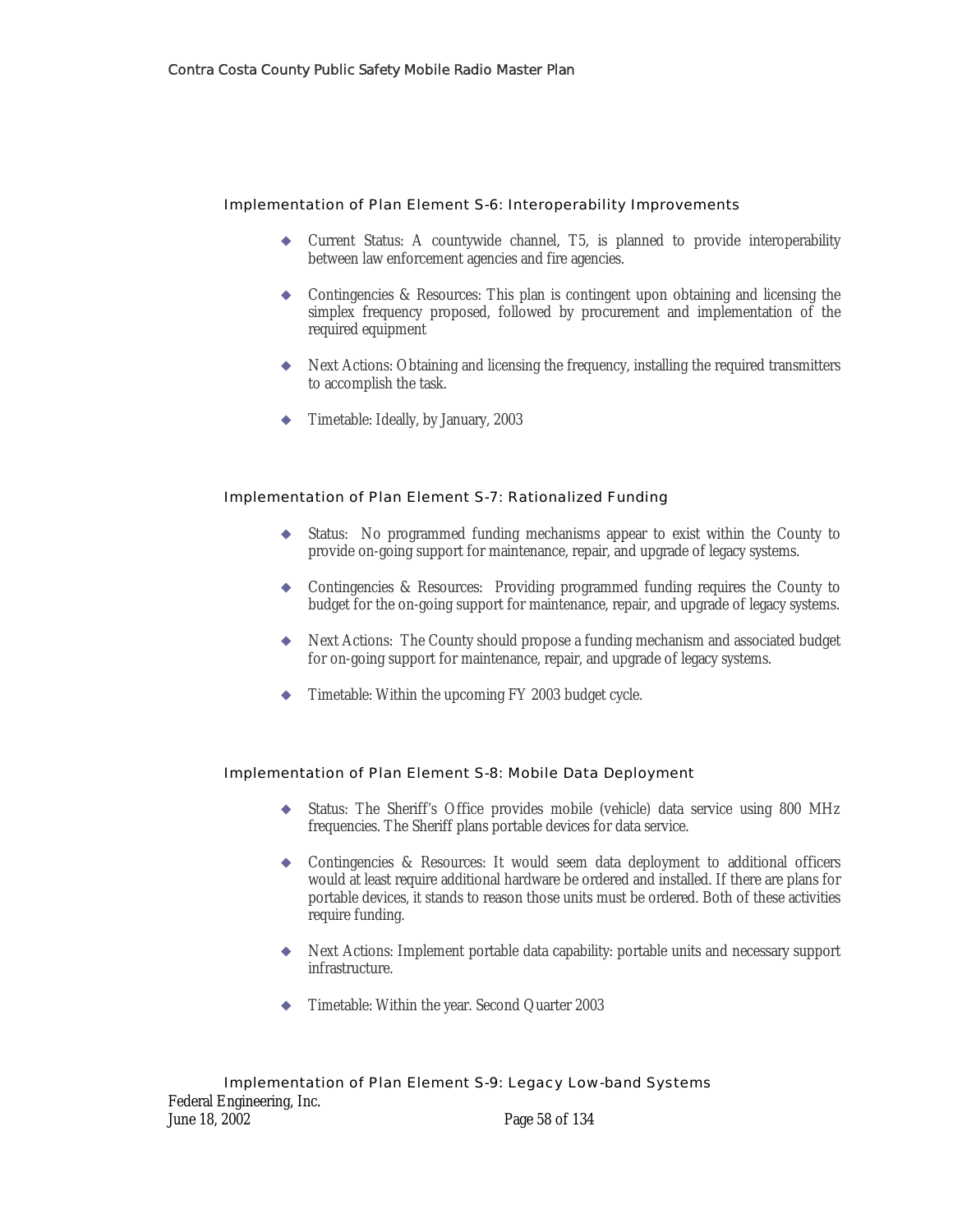- Status: Legacy Low-band VHF systems are in a state of disrepair and disuse.
- Contingencies & Resources: Improving existing County Low-band systems requires consensus to undertake such action, funding, and follow-through.
- Next Actions: Propose a Low-band improvement and enhancement project for County public service agency systems. Consider conversion to repeater service to provide unitto-unit communications.
- Timetable: Undetermined at this time.

#### Implementation of Plan Element S-10: Trunking, Narrowband, P25

- Status: Not under consideration at this time.
- Contingencies & Resources: Implementing trunking and other advanced system improvements require greater capacity than potential available on the digital microwave system in its present manifestation. All repeaters (base stations), portable and mobile radios must be capable of the improve technologies. A new band plan must be crafted.
- Next Actions: Design an expansion of the digital microwave system to accommodate trunking. Devise a narrowband band plan. Budget (but do not implement yet) for wholesale replacement of all VHF system components, including repeaters, portable and mobile radios.

## Steps Toward a Unified Countywide System (UCS)

#### Implementation of Plan Element L-1[33:](#page-58-0) Permanent Contra Costa Public Safety Radio Board

- Status: A loosely defined group of interested officials has supported communication studies in the past. Ideally, however, a permanent and authorized, formal board should be established.
- Contingencies & Resources: The experiences of other counties, such as San Diego County, should be taken as a model by the newly formed board. Resources required would be minimal, other than release time for the board members to participate.
- Next Actions: Create a statement of membership and functions to propose to the County Board.
- Timetable: As soon as possible; the board should be one of the first steps taken in implementing this plan.

<span id="page-58-0"></span><sup>&</sup>lt;sup>33</sup> In the following discussion (same in previous Section), Plan Elements are designated either "L" for Long Term, or "S" for Short/Mid Term.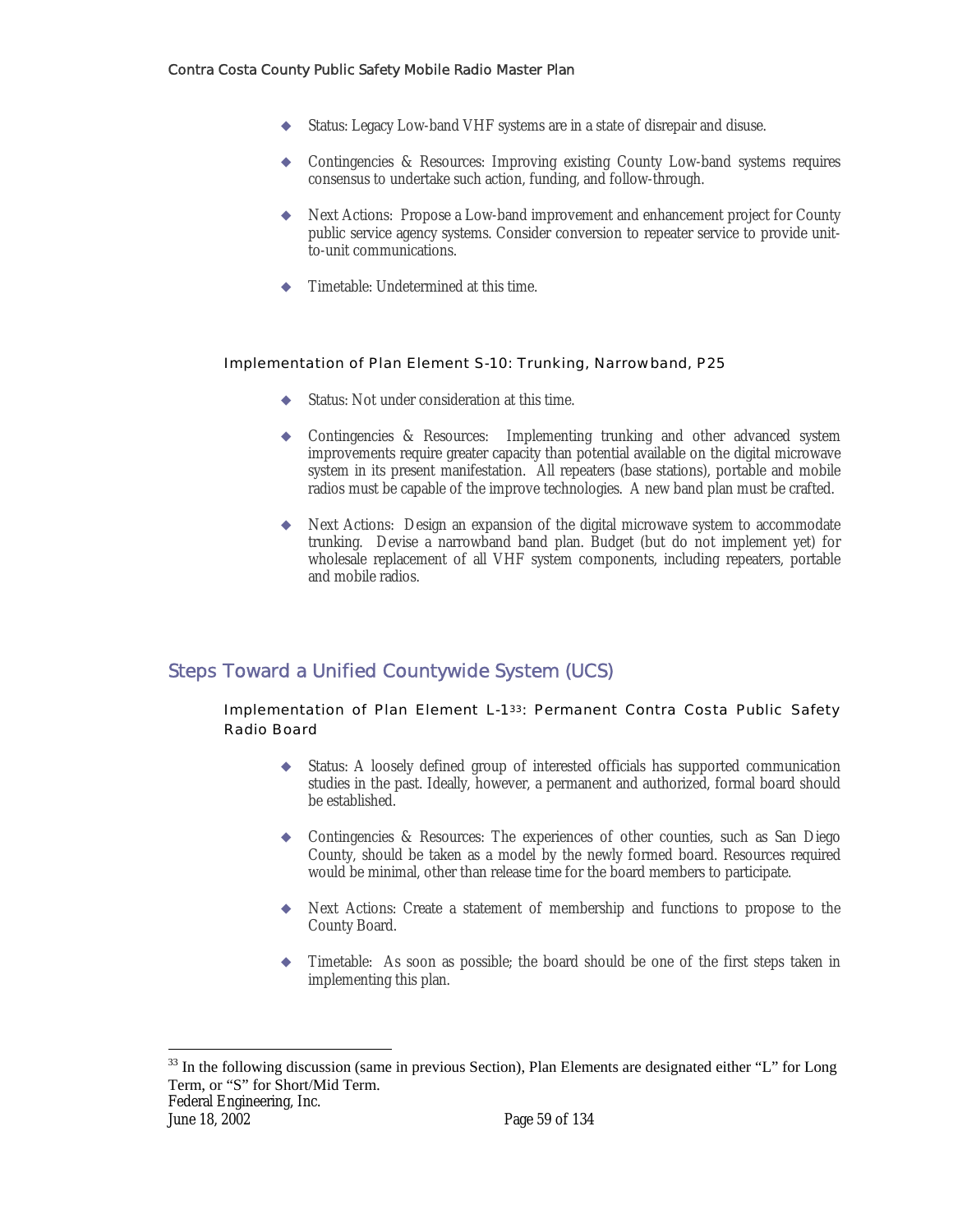#### Implementation of Plan Element L-2: Permanent Contra Costa Public Safety Radio Authority

- Status: A defined County agency having the power and purpose of providing reliable funding for the creation, maintenance, and continuing technical and performance upgrade and improvement of the countywide radio system.
- Contingencies & Resources: Requires the creation and staffing of a new County political entity.
- Next Actions: Create a statement of purpose and staffing requirements to propose to the County Board.
- Timetable: Creation of the Authority should be one of the first steps taken in the Plan.

#### Implementation of Plan Element L-3: Active Spectrum Management & Participation

- Status: There is no formal effort in-place to coordinate frequencies. This could be one of the first responsibilities of the Radio Board. In addition, participating in the processes regarding 700 and 800 MHz is a critical-path first step in developing a replacement system and locating additional VHF frequencies.
- Contingencies & Resources: Formal assignment of responsibilities; costs associated with full and active participation at the State, Regional, and FCC levels as required.
- Next Actions: Join the Region 6 700 MHz planning process. Develop a response to the 800 MHz rulemaking notice. It is highly preferable that both these should be joint responses for all public safety entities in the County.
- Timetable Immediate start; continuing activity.

#### Implementation of Plan Element L-4: Detailed System Design Data Collection

- Status: Some County agencies and departments have responded to the on-line survey. The County is pursuing additional responses as well.
- Contingencies & Resources: An outside consultant could take on the task of designing the data collection effort.
- Next Actions: The County can follow up to ensure all agencies complete basic surveys. Soon after the adoption of this Master Plan by the County, the current informal public safety committee or the new formal Board can develop a specification for the information needed, and resolve any barriers to accomplishing this task.
- Timetable: Immediate start for surveys. Data collection could be designed within the next few months and information collection could begin by the end of the year.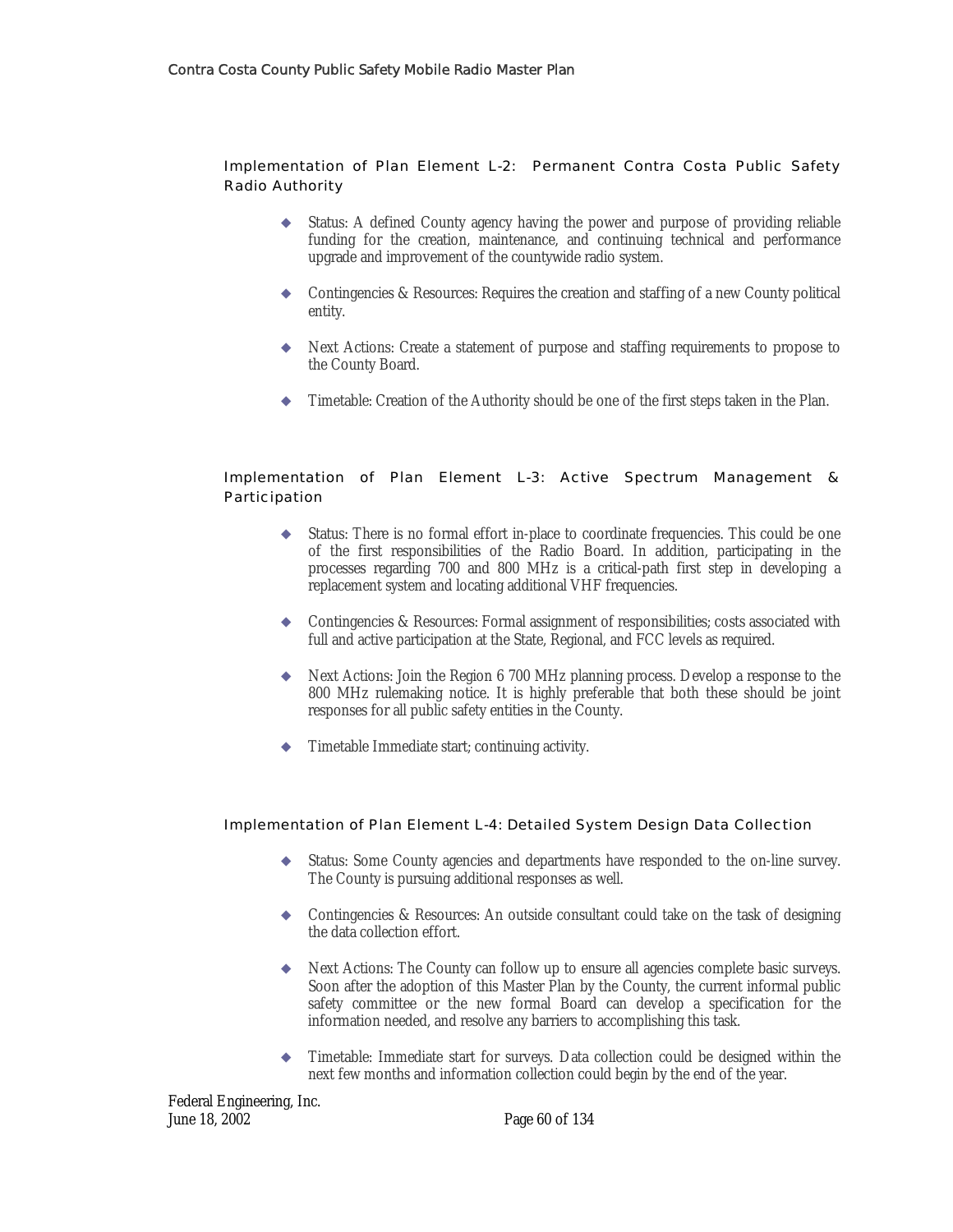#### Implementation of Plan Element L-5: System Technical Specification

- Status: All the information collected to date in this project will be of assistance when the time comes to create the technical specifications. Therefore, this effort is actually off to a healthy start.
- Contingencies & Resources: Development of procurement specifications will require the services of an objective expert consulting firm. This process would not start until about mid-2002, by which time the NPRM regarding 800 MHz and the initial plans for 700 MHz should be well along toward completion.
- Next Actions: The Radio Board should initiate discussions regarding coverage and availability alternatives.
- Timetable: January 2003. The study, design, and specification of a new system would start in about a year.

#### Implementation of Plan Element L-6: Operational Issues Resolution

- Status: Minimal development.
- Contingencies & Resources: Assignable to the Radio Board for consideration with key specifications such as coverage standards. There are close ties between system performance and operational practices.
- Next Actions: The Board needs to take on the arduous task of examining operating policies and procedures and reviewing training programs.
- Timetable: This is a continuous effort. The initial stages before new system specification may require at least a year.

#### Implementation of Plan Element L-7: Funding Mechanisms

- Status: No dedicated funding source or mechanisms have been uncovered to-date. Establishing a Public Safety Radio Authority would open new vistas on permanent system funding thereby enhancing system dependability and continuity.
- Contingencies & Resources: Consulting assistance could be applied, under Radio Board oversight.
- Next Actions: Preparation of appropriate funding requests.
- Timetable: Contingent on County budget cycle.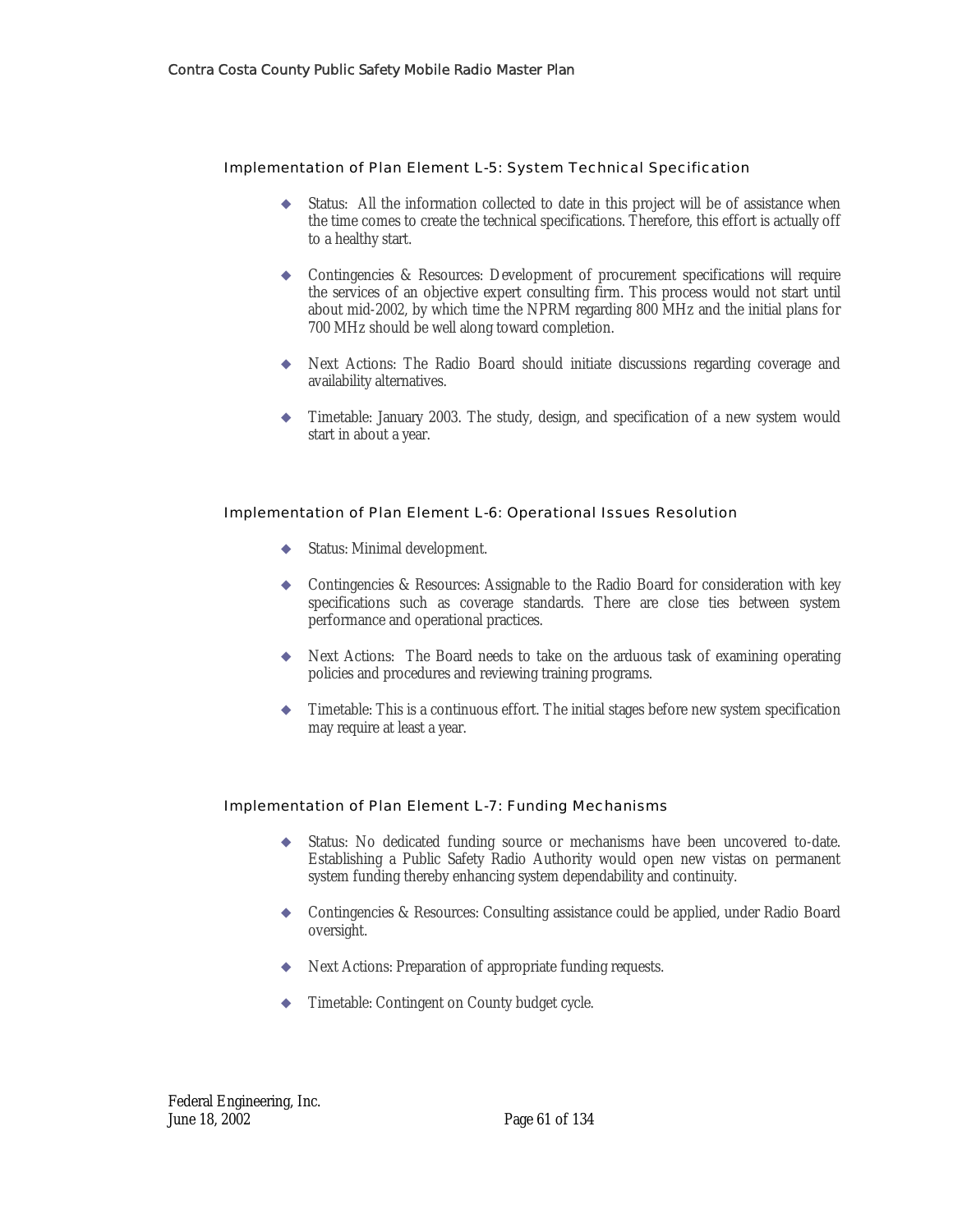#### Implementation of Plan Element L-8: Public Awareness Campaign

- Current Status: The lack of widespread support for the earlier 800 MHz proposal demonstrates that awareness of the benefits of a shared system has not been adequately communicated. Therefore, it could be said that the campaign is behind the curve.
- Contingencies & Resources: The Radio Board will be the key to an effective campaign to add all public safety users in the County to the new system. Efforts of the Board will be greatly enhanced by a specific program designed to inform both voters and county/city legislative bodies about the benefits and costs of the new system.
- Next Actions: Contingent on the appointment of the Radio Board.
- Timetable: Contingent on the appointment of the Radio Board. This should begin immediately.

#### Procurement and Performance Based Assessment

#### RFP Approaches

**Overview**. There are multitude approach options available to developing specifications for inclusion in requests for proposal (RFP). The risks and costs to the Contra Costa County can vary significantly depending upon the approach taken. In addition, the RFP approach to be used later impacts the current telecommunications planning process since the work performed during this phase will feed into the RFP development phase. In this section we discuss several RFP approaches and make recommendations as to the optimum methodology.

The "detailed design specifications" approach has been promoted in the past by several consulting firms. In this approach, a great deal of time, effort, and money are spent designing the system during the planning phase of the program. Theoretical coverage analyses are completed and verified by actual measurements in the field. Detailed equipment inventories are made and drawings depicting actual installation completed. New designs are than created with tradeoff analyses and rack level drawings. Equipment lists are than generated specifying specific systems and features. On the surface, this approach sounds very attractive because it generates very detailed specifications, which imply reduced risks to the County. It also happens to generate a great deal of revenue for the consulting firm performing the work.

History has taught us, unfortunately, that just the opposite actually occurs. When the County purchases a system via a detailed design RFP, the burden of risk immediately shifts from the equipment vendor to the County. For example, by performing a detailed coverage analysis and selecting the sites for the vendor, the County has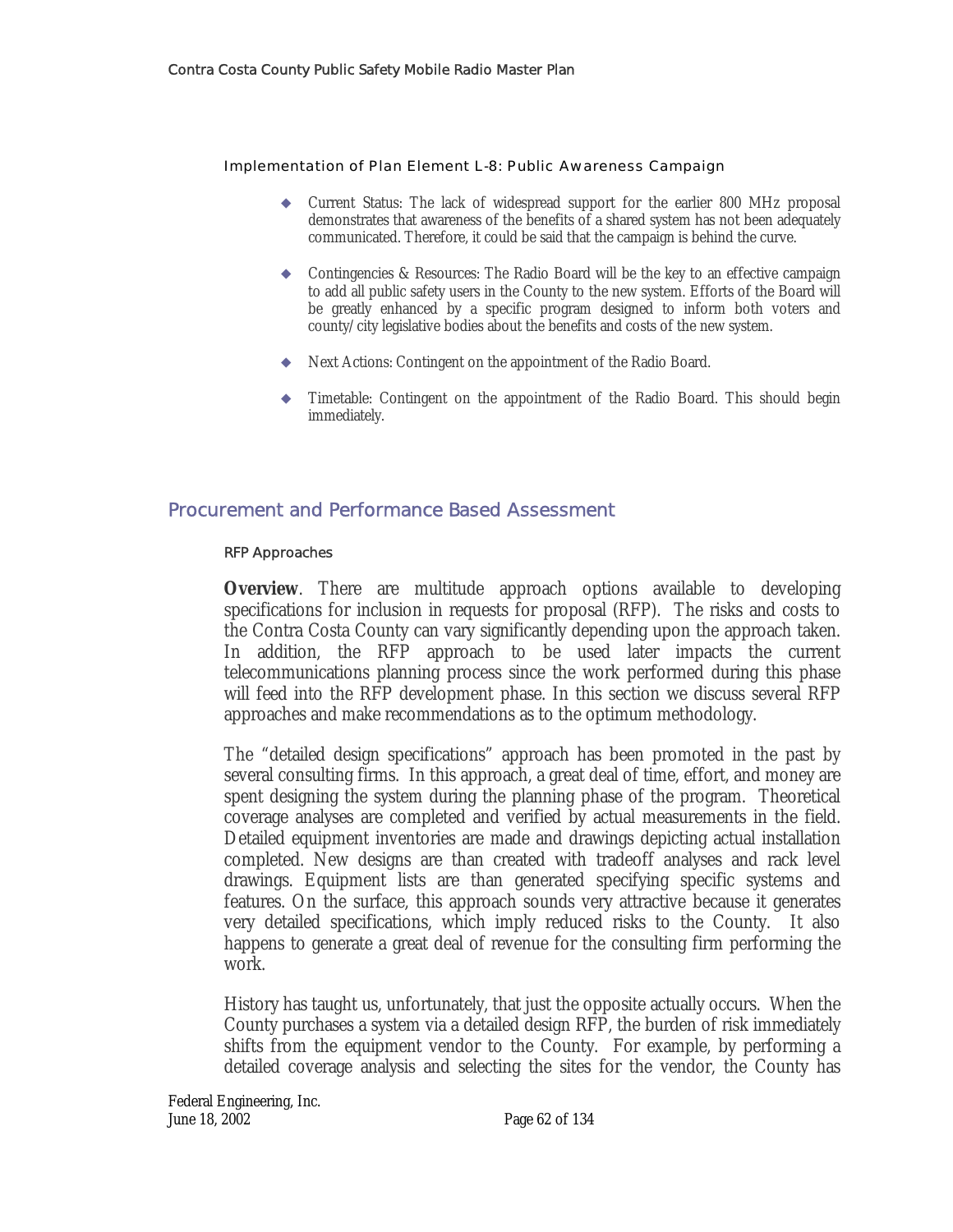accepted the burden for coverage. If the actual coverage is inferior, the vendor is not responsible since it was the County who dictated the tower sites. Likewise, should an equipment compatibility issue arise, it is again the County's problem since the County called out specific equipment rather than leaving such issues to the vendor.

Detailed specifications are counter-intuitive. They are limiting in nature, stifle creativity and have just the opposite consequences as originally intended. Detailed specifications tend to drive up system costs significantly. Innovation is suppressed, competition reduced, and the choice of equipment limited. Did you ever wonder how the Federal Government ended up with \$600 toilet seats in its airplanes?

**FE** is a strong proponent of a different approach to systems procurement, "functional specifications." We have found, based upon hundreds of state and local government engagements, that this approach minimizes costs during the planning phase of the program, reduces the resultant overall system cost, and keeps the burden of risk on the equipment vendor where it, in fact, belongs. When this approach is used, the work performed during the planning phase is to determine the requirements of the County and to establish budgetary costs. Coverage analyses would be performed to determine what the attainable coverage might be, to establish the number of new sites for budgeting purposes, and to serve as *suggested* new sites for the equipment vendors. It is presumed, however, that the equipment vendor will perform his own coverage analysis thereby take responsibility for final coverage. Likewise, equipment lists generated during the planning phase are used primarily for budgeting purposes and are not intended to be a design.

**Design-Build**. Properly developed functional specifications describe the functional and performance requirements of the system in sufficient detail to be verifiable through acceptance testing. The actual detailed design of the system is left to the vendor. Some vendors, therefore, refer to this approach as a "design-build" RFP. The specifications will also describe acceptance criteria but, again, leave the design of the acceptance test plan to the vendor. If the specifications are crafted properly, performance is tightly defined while at the same time encouraging competition and innovation.

**FE** consistently and successfully uses functional specifications and recommends this approach to Contra Costa County.

**RFP for Contra Costa County**. A Request for Proposals (RFP) should be the basis for the County to obtain the required system upgrades and enhancements, as well as the new replacement system. The RFP is a competitive procurement method that written correctly can address both costs and performance in evaluating vendor proposals. RFPs thus provide maximum flexibility in selecting the proposal that best meets the total requirements as defined in the specifications. However, expert assistance in the development of RFPs and evaluation methodologies is required.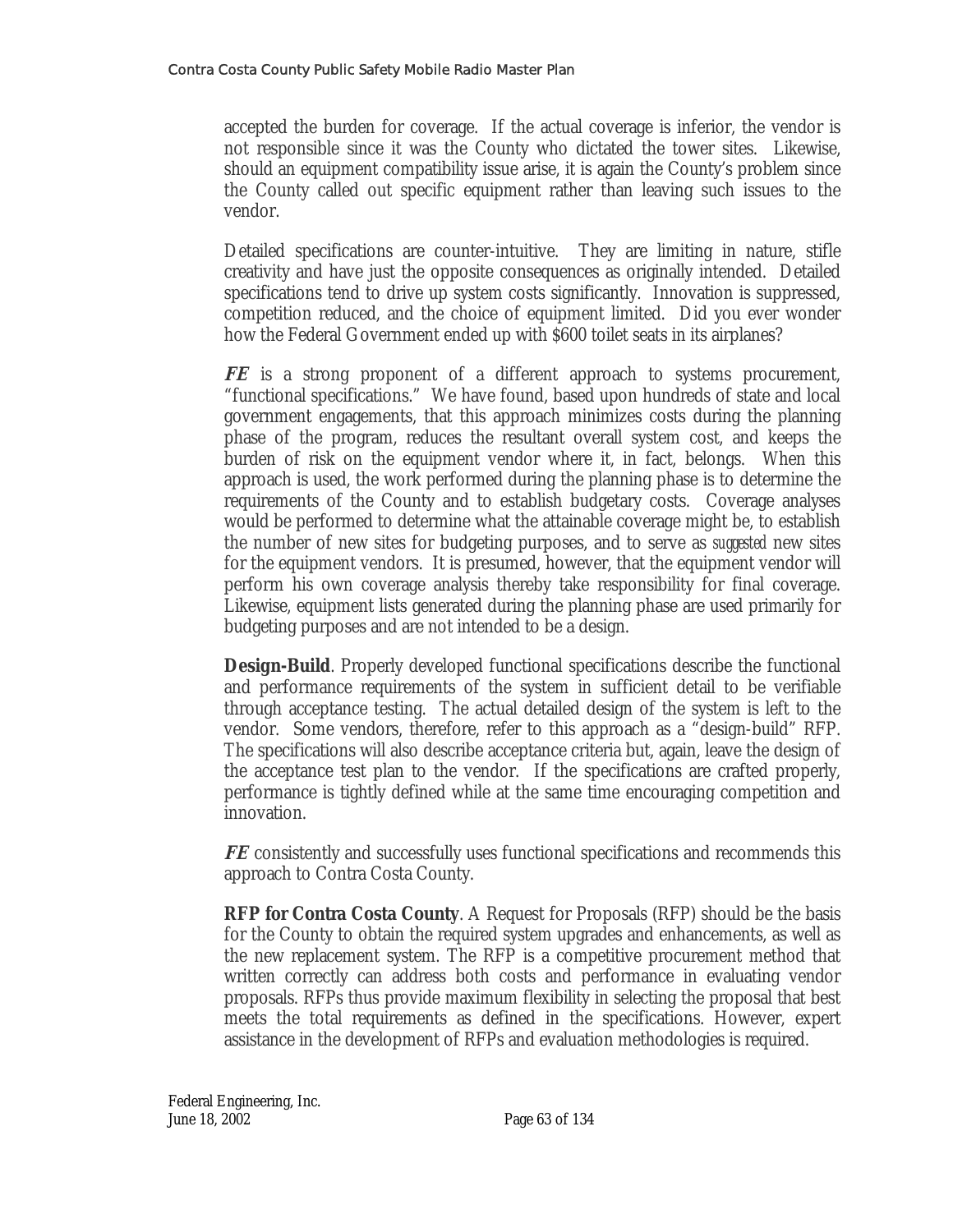An RFP is recommended because it is a powerful performance enforcement tool, after award has been made and the RFP specifications become part of a contract between the County and the selected vendor. It places responsibility for system performance on the vendor along with flexibility to engineer the solutions that best meet the County's requirements as specified.

Performance-based specifications for the replacement system will need to be carefully developed when sufficient design information has been collected. Again, professional consulting assistance is strongly recommended.

The most important of these specifications is **coverage**. As discussed in Section 2, traditional coverage specifications actually call for the results of statistical modeling techniques. The problem with these specifications is that they do not necessarily reflect coverage as it is implemented. A 95% outer contour, for example, could actually include dead spots, while other spots outside the contour could have 95% or even better coverage. Reliance on statistical predictions can thus lead to overengineering and thus over-spending, or simply not accomplish the real coverage goals of the buyer. Instead, coverage should be specified in terms of the performance measurements to be made during acceptance testing.

Coverage and reliability testing should be extensive. It should start as soon as each segment of the system has been completed, but before it has been placed in service. The specifications should include a detailed definition of the testing methodology to be used and the measurements to be taken. It is not possible to include the appropriate specifications here, since they need to be developed in conjunction with the Radio Board, representing the entire user group.

Standards appropriate to the requirements of Contra Costa County should be developed in the following context:

- In general, the County should aim for a multi-level standard, with different performance levels for areas with denser populations, higher crime rates, or more challenging terrain.
- Coverage standards that are expressed in terms of measurable performance often appear lower than traditional coverage specifications, because they are measurable across an entire area, rather than only along a hypothetical outer contour.
- The standards should also indicate where measurements can and should be taken. Measurements should be taken from a variety of real life situations and typically but not always from wide streets and major roads.
- Key locations, where particular hazards are present or coverage is especially important, are extremely important to define.

In the shorter term, the County should also consider making maximum use of all available government contracts. Centralized purchasing can also be implemented on a countywide basis by mutual agreement with all public safety jurisdictions. Alameda County is reported to have been exemplary in the centralized purchasing of radio equipment. In addition, the State of California maintains contracts for many types of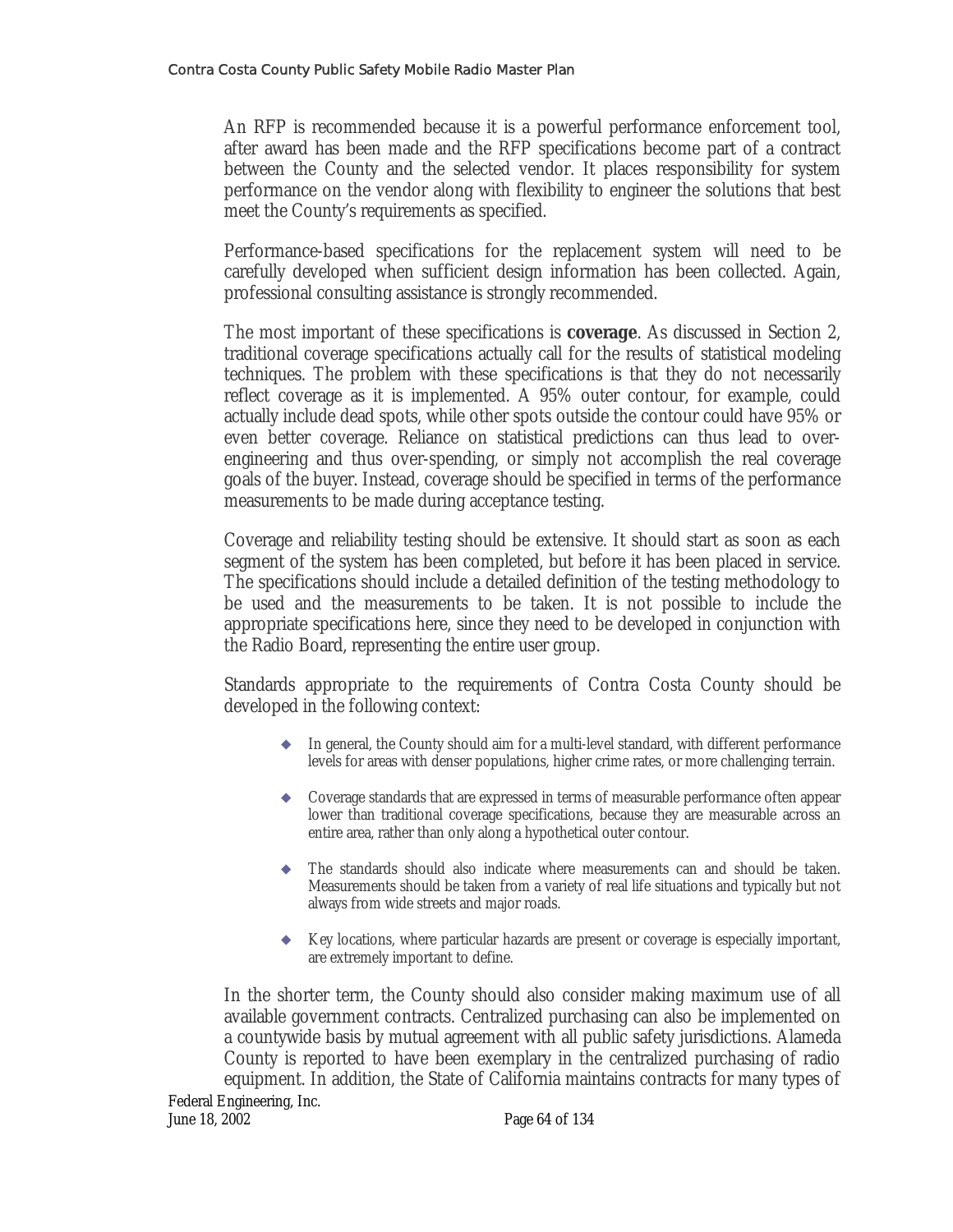radio equipment. Typically, these contracts offer more favorable prices, which can be extended to political subdivisions of the State.

## Implementation Timetable

Under ideal conditions, with both County funding approvals and regulatory changes being made expeditiously, the implementation of the long-term planning elements will extend through the decade. Figure 14 below summarizes the sequence of events. This chart assumes that the existing countywide system users will be initially placed on the new system, and that additional users will be added over a period of years.

| JU<br>02 | DE<br>02                                                        | JU<br>03 | DE<br>03 | JU<br>04 | DE<br>04 | JU<br>05 | DE<br>05 | JU<br>06 | DE<br>06 | JU<br>07 | DE<br>07 | JU<br>08 | DE<br>08                                                       | JU<br>09 | DE<br>09 |
|----------|-----------------------------------------------------------------|----------|----------|----------|----------|----------|----------|----------|----------|----------|----------|----------|----------------------------------------------------------------|----------|----------|
|          |                                                                 |          |          |          |          |          |          |          |          |          |          |          |                                                                |          |          |
|          |                                                                 |          |          |          |          |          |          |          |          |          |          |          | Resolve Funding, Operational, Awareness Issues [L-5, L-6, L-7] |          |          |
|          | New System Planning [L-1, L-2, L-3]<br><b>Procurement</b> [L-4] |          |          |          |          |          |          |          |          |          |          |          |                                                                |          |          |
|          | <b>Installation of New System</b>                               |          |          |          |          |          |          |          |          |          |          |          |                                                                |          |          |
|          |                                                                 |          |          |          |          |          |          |          |          |          |          |          | -->> Add Users to System                                       |          |          |
|          |                                                                 |          |          |          |          |          |          |          |          |          |          |          |                                                                |          |          |

**Figure 14: Long Term Plan Timetable** 

For the improvements to the existing countywide system in the short/mid term, the chart below in Figure 15 summarizes the estimated timeframes required.

| Jun                     | 02 | Sep | 02 | Dec 02               |                                          | Mar                   | 03 | Jun | 03 | <b>Sep</b>                   | 03 | Dec                    | 03 |
|-------------------------|----|-----|----|----------------------|------------------------------------------|-----------------------|----|-----|----|------------------------------|----|------------------------|----|
|                         |    |     |    |                      |                                          |                       |    |     |    |                              |    |                        |    |
|                         |    |     |    |                      |                                          |                       |    |     |    | <b>Beat Boundaries [S-1]</b> |    |                        |    |
|                         |    |     |    |                      |                                          |                       |    |     |    |                              |    | Add VHF Channels [S-2] |    |
|                         |    |     |    |                      |                                          |                       |    |     |    | Simulcasting ${S-3, S-5}$    |    |                        |    |
| Microwave Upgrade [S-4] |    |     |    |                      |                                          |                       |    |     |    |                              |    |                        |    |
|                         |    |     |    |                      |                                          | Add T-5 Channel [S-6] |    |     |    |                              |    |                        |    |
|                         |    |     |    | Budget/Funding [S-7] |                                          |                       |    |     |    |                              |    |                        |    |
|                         |    |     |    |                      | <b>Full Mobile Data Deployment [S-8]</b> |                       |    |     |    |                              |    |                        |    |

**Figure 15: Short/Mid Term Plan Timetable** 

Federal Engineering, Inc.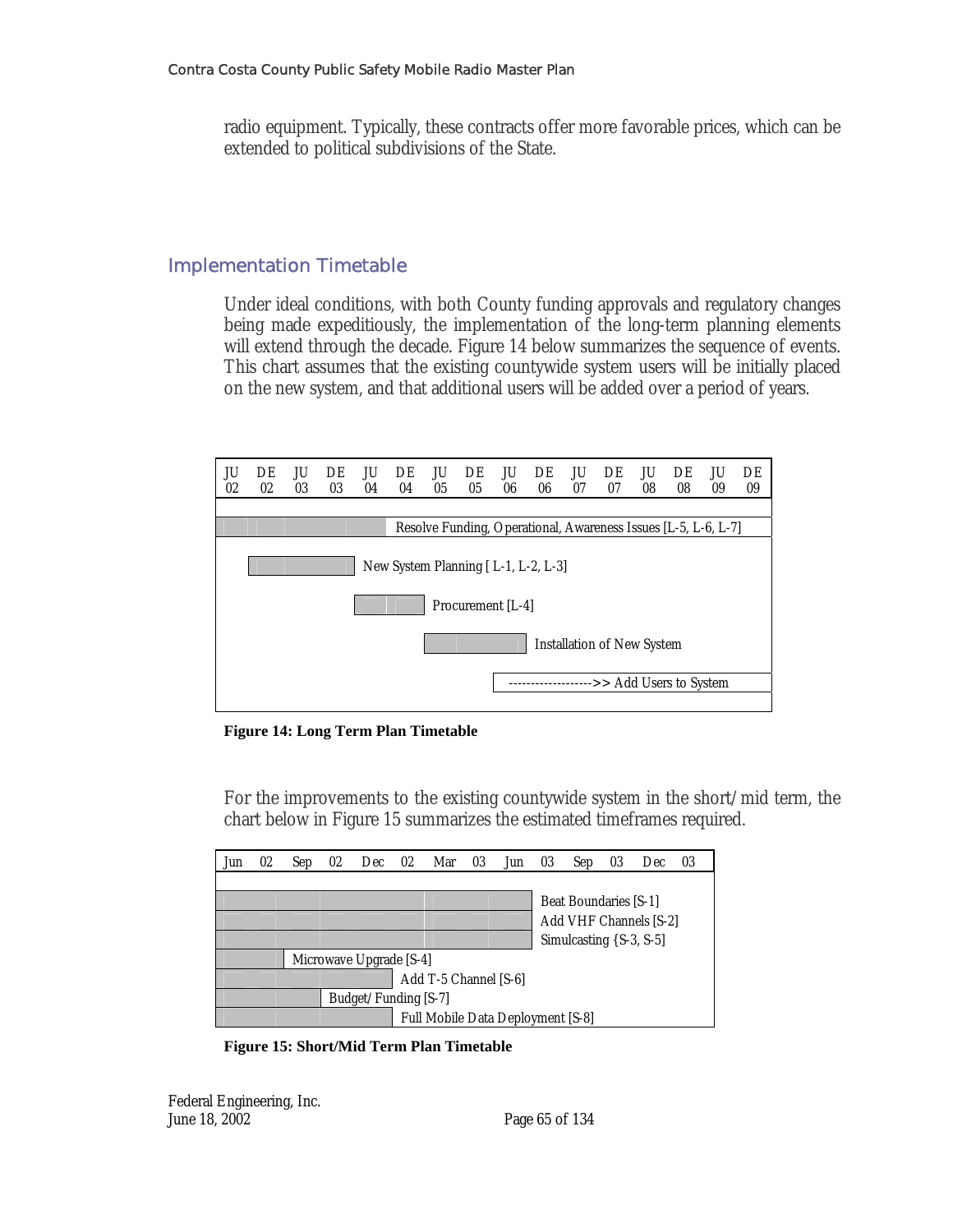# 5. Analysis of Benefits and Costs

Benefits of the plans presented previously are tied directly to the planning goals established in Section 1. Below, these benefits are explained in further detail. In addition, a projection of estimated costs to accomplish the planned changes is provided. This cost analysis is correlated to the implementation timetable in Section 4.

#### Contents of Section 5

State-of-the-Art System Climate for Continued Development Phased and Optimized Costs

The public safety community in Contra Costa County needs flexible, unified, costeffective radio communications systems in order to fulfill their missions. Postponed decisions and missed opportunities to obtain the needed channels have foreclosed the implementation of such a system for the time being. Furthermore, it is known that shared governance is the key ingredient for successful system development—a step that has yet to be taken in Contra Costa County. By implementing the planning elements in this Master Plan, the public safety community will accomplish the following benefits:

## State-of-the-Art System

The new countywide system $34$  herein recommended will be a state-of-the-art implementation—providing funding and cost sharing issues can be resolved. The Sheriff's Office priorities for coverage, capacity, reliability and interoperability can be satisfied, other users can be incorporated as necessary, and the system positioned to provide high-speed communications in the future can be realized.

Most of the individual public safety radio systems in the county range from state-ofthe-art to marginally satisfactory. The existing countywide system has shortfalls in coverage and capacity, but is undergoing constant improvements to keep it operational. Completion of the short/mid-term plan elements will fill the gaps in the existing system until a new, replacement system can be specified and developed.

## Estimated System Cost

 $\overline{a}$ 

Estimating the cost of a radio system accurately requires analysis of a detail system design from the base level to the apex of the system. This effort was NOT undertaken here; only general system blocks and top-level assumptions were made. Figure 17 shows an estimated system cost ranging from approximately \$40 million initially and \$62.2 million to fully implement.

<span id="page-65-0"></span>Federal Engineering, Inc.<br>June 18, 2002 Page 66 of 134  $34$  Distinguished from upgrades to the existing Sheriff's Office VHF System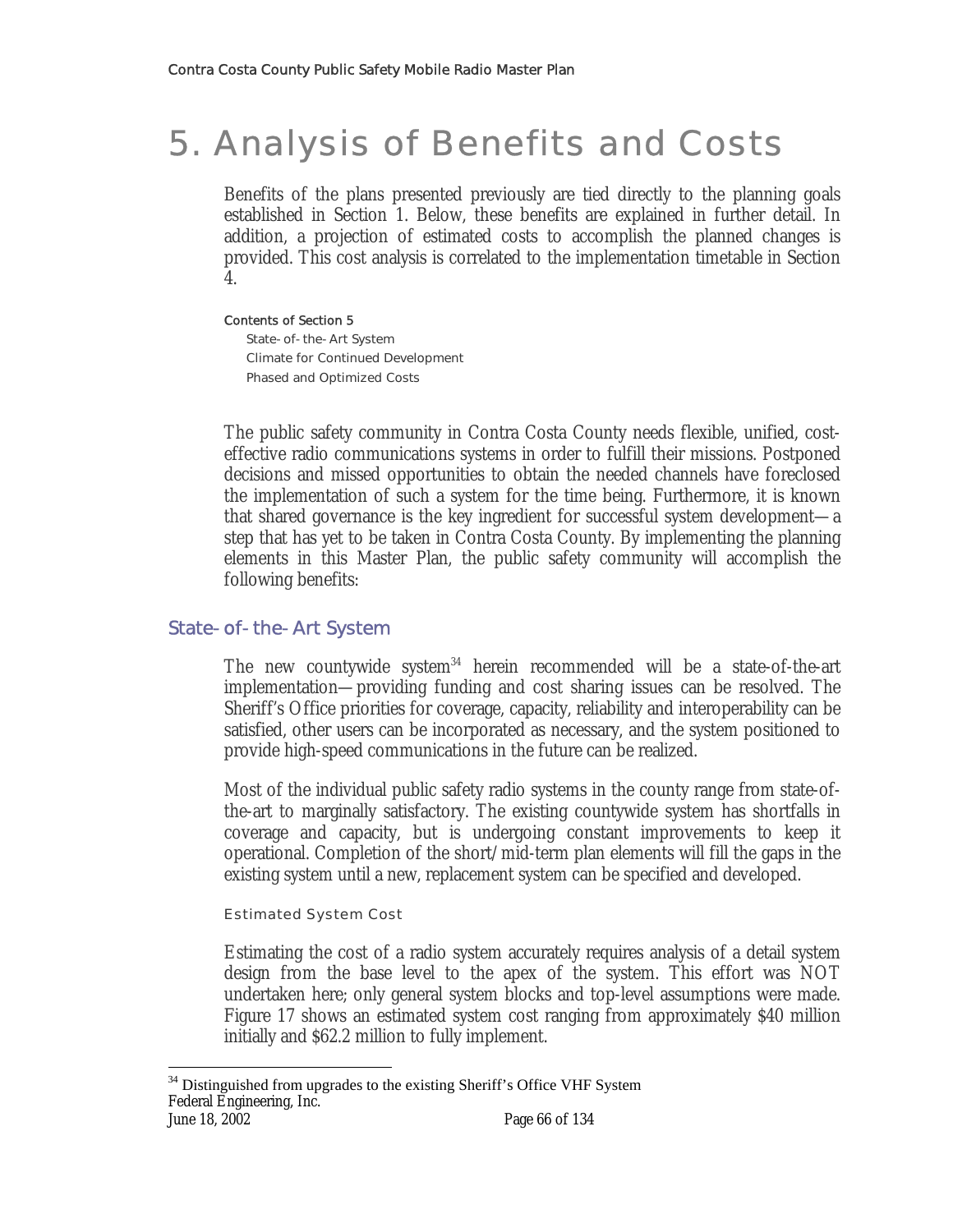**Working Assumptions**: No conceptual or detail system design was performed to derive the estimated cost figures shown in the tables below. Rather, known parameters for comparable systems around the U.S. plus **FE**'s experienced judgment were employed to provide *a broad estimate* of system cost and implementation timeframe. *These estimates are top-level only and should not be relied upon as "hard numbers;" a detail system design is the only reliable basis for cost estimation for budgetary purposes.*

**System.** A countywide 700 MHz trunked, simulcast radio system serving most constituent agencies. No salvage of existing sites or equipment was factored in.

**Number of Sites**: The number of tower sites required for 800 MHz systems—and presumably 700 MHz systems also—compared with VHF systems is approximately 2 to 2.5 times the comparable VHF system tower site count. Thus, sixteen 700 MHz sites are assumed to be the minimum, with twenty a more realistic fully capable system count.

**Elapsed Project Time**: Five years to complete startup system, typical; seven years to complete mature system.

**Unit Cost Basis**: Unit costs shown in Figure 16 are typical figures for components taken from other actual or proposed PSMR systems around the U.S.

**Labor Costs**: Costs for Project Management and Consultant were estimated using an average of \$200 per hour, 40 hours per week per full-time equivalent (FTE).

**Consultant Tasks**: Assumes a dotted-line relationship to the County's Program Management Officer. Responsibilities include project management and tracking project progress to completion, assisting in vendor dispute resolution, designing (and optionally conducting) user training, other appropriate independent third-party responsibilities.

| <b>Item or Element</b>                               | <b>Unit Cost</b> |
|------------------------------------------------------|------------------|
| Hilltop radio site: slab, tower, building, generator | \$175,000        |
| Site microwave equipment, 2 x DS3                    | \$150,000        |
| Repeater                                             | \$23,000         |
| Mobile radio                                         | 3,700<br>S       |
| Site antennas, combiners, duplexers, etc.            | \$100,000        |
| Satellite receiver site & equipment                  | 15,000           |
| Portable radio                                       | 3,700<br>S       |
| Control station                                      | 4,200<br>S       |
| Site, Zone controller                                | \$125,000        |
| <b>Network Operations Center</b>                     | \$550,000        |

**Figure 16: Estimated Unit Costs**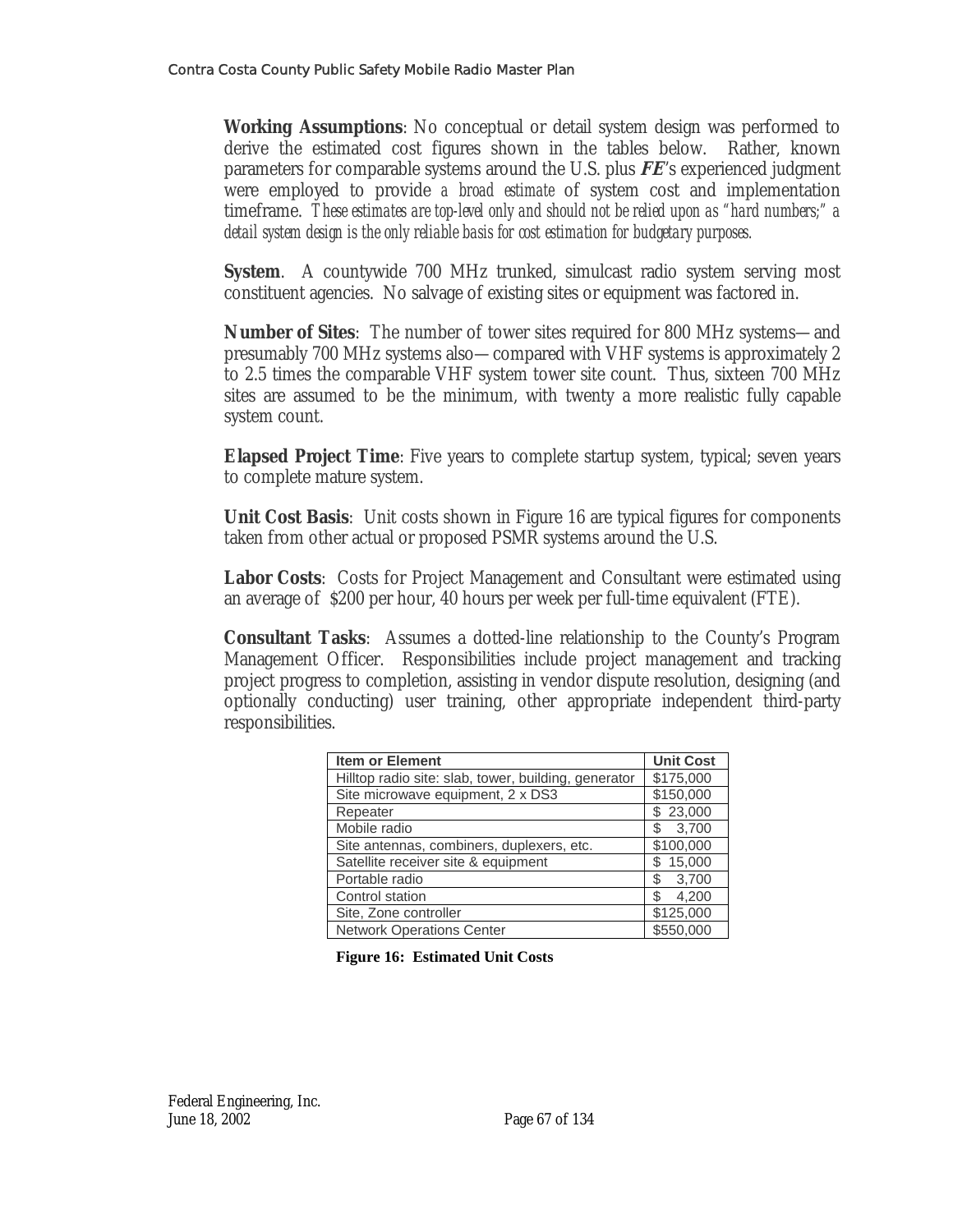| Item or<br><b>Element</b>              | <b>Quantities</b>          |                            |              | <b>Extended Unit Costs</b> |
|----------------------------------------|----------------------------|----------------------------|--------------|----------------------------|
|                                        | Startup                    | Mature                     | Startup      | Mature                     |
| <b>Sites</b>                           | 16                         | 20                         | \$2,800,000  | \$3,500,000                |
| Microwave<br>Equipment                 | 16                         | 20                         | 2,400,000    | 3,000,000                  |
| Antennas, etc.                         | 16                         | 29                         | 1,600,000    | 2,000,000                  |
| Repeaters/Site                         | 10                         | 15                         | 3,680,000    | 6,900,000                  |
| Mobiles                                | 1500                       | 2500                       | 5,550,000    | 9,250,000                  |
| Portables                              | 1500                       | 2500                       | 5,550,000    | 9,250,000                  |
| Control<br><b>Stations</b>             | 20                         | 35                         | 84,000       | 147,000                    |
| <b>Satellite</b><br><b>Receivers</b>   | $\overline{25}$            | 50                         | 375,000      | 750,000                    |
| Site/Zone<br>Controllers               | $\overline{4}$             | $\overline{7}$             | 500,000      | 875,000                    |
| <b>Network</b><br>Operations<br>Center | 1                          | $\overline{2}$             | 550,000      | 1,100,000                  |
| Subtotal-1                             |                            |                            | 23,089,000   | 36,772,000                 |
| <b>Direct Labor</b>                    |                            |                            | 2,308,900    | 3,677,200                  |
| Project<br>Management                  | 10 person-<br>yrs<br>2 FTE | 15 person-<br>yrs<br>2 FTE | 4,160,000    | 6,240,000                  |
| Consultant                             | 5 person-<br>yrs<br>1 FTE  | 7 person-<br>yrs<br>1 FTE  | 2,080,000    | 3,120,000                  |
| Subtotal-2                             |                            |                            | 31,637,900   | 49,809,200                 |
| 25% Contingency                        |                            |                            | 7,909,475    | 12,452,300                 |
| <b>Total</b>                           |                            |                            | \$39,547,375 | \$62,261,500               |

#### Contra Costa County Public Safety Mobile Radio Master Plan

**Figure 17: Estimated System Cost**

## Climate for Continued Development

By instituting a Radio Board and proceeding with coordinated planning, the stage will be set for expansion as agencies and communities are ready. Autonomy can be preserved, and communities are not forced to abandon investments prematurely. Shared governance also provides a mechanism for all members of the public safety community to participate in key policy decisions, cost sharing formulas, and operational planning.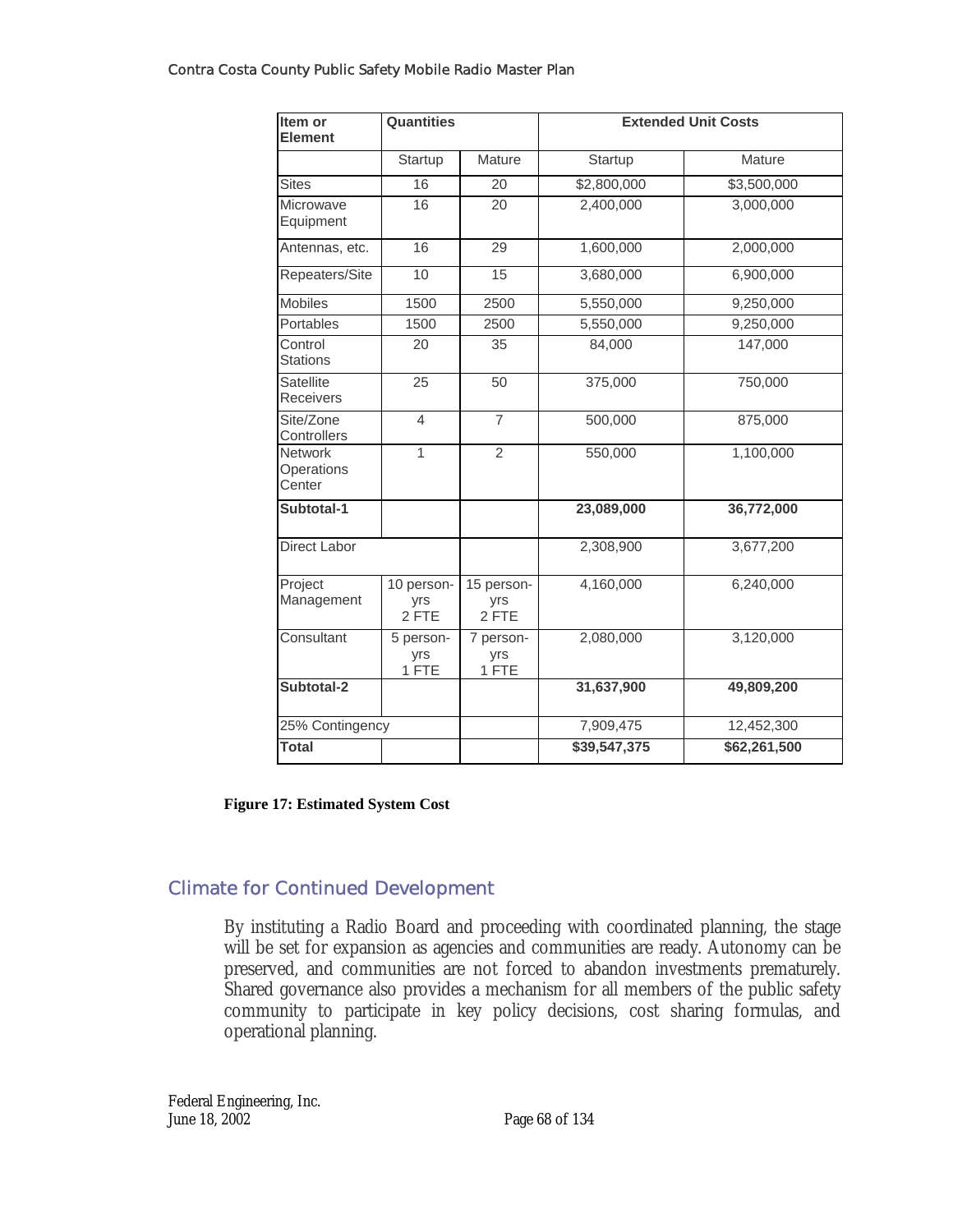## Phased and Optimized Costs

Although jurisdictions must ultimately provide the funding needed in order to obtain the kind of public safety communications they need, this Plan will phase investments as much as possible, and allow each jurisdiction to optimize its participation.

In the first stage, the Sheriff's Office will oversee improvements in the existing countywide system without making significant expansions. In the second stage of development, with the guidance of the Radio Board (presumably including representatives from the user community), the replacement system will be implemented primarily for the same set of users. Additional users can be accommodated at their option during the third stage, eventually culminating in the single unified system envisioned.

Cost estimates for the plan elements can be developed coincident with the detailed system design. At that time, a cost model can be developed that will permit various options to be evaluated for cost-effectiveness. Most of the steps leading up to that point—such as creation of a Radio Board and participation in regulatory proceedings—do not incur significant costs. However, professional consulting assistance would be of benefit in the following areas:

- Development of Radio Board responsibilities.
- Development of a funding mechanism including chargeback schemes and a cost recovery model.
- Development of budget proposals and public awareness campaign.
- Implementation of system information collection program and analysis of design information. Development of options and additional cost models can be included in this project.
- Preparation of system specifications and assistance with system procurement/contract negotiations.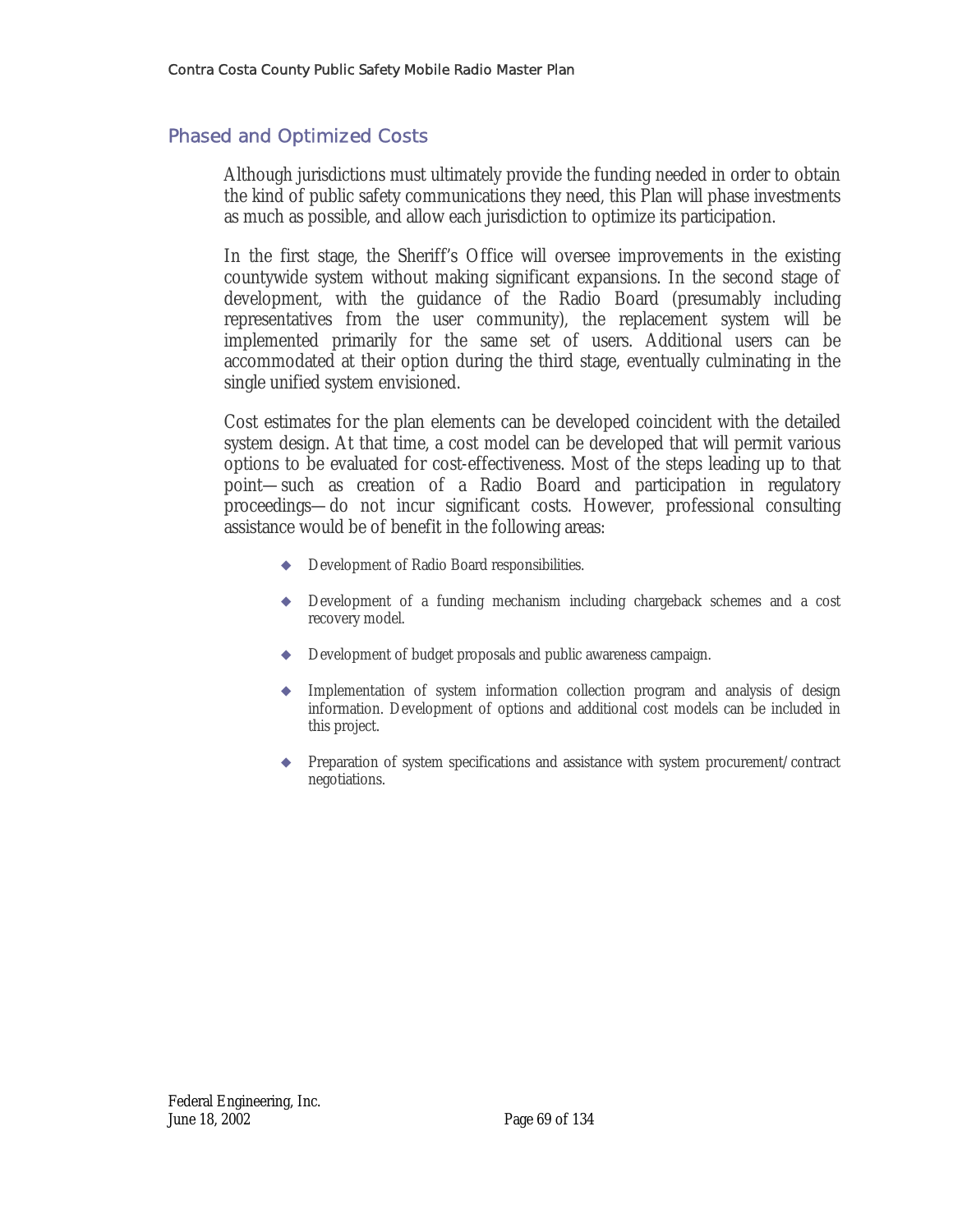## Appendix A: List of Municipal and Regional Public Safety Agencies in Contra Costa County

| <b>Police Departments</b>                 |                                     |                                    |
|-------------------------------------------|-------------------------------------|------------------------------------|
| Antioch                                   | Kensington                          | <b>Pittsburg</b>                   |
| <b>Brentwood</b>                          | Lafayette                           | <b>Pleasant Hill</b>               |
| Concord                                   | <b>Martinez</b>                     | Richmond                           |
| Danville                                  | Moraga                              | San Pablo                          |
| El Cerrito                                | Orinda                              | San Ramon                          |
| <b>Hercules</b>                           | Pinole                              | <b>Walnut Creek</b>                |
| <b>Fire Protection Districts or</b>       |                                     |                                    |
| <b>Authorities</b>                        |                                     |                                    |
| <b>Bethel Island</b>                      | Kensington                          | Rodeo-Hercules                     |
| <b>Contra Costa County</b>                | Moraga                              | <b>San Ramon Valley</b>            |
| Crockett                                  | Oakley-Knightsen                    | Pinole                             |
| Dougherty Regional Fire Authority         | Orinda                              | Moraga-Orinda                      |
| <b>East Diablo</b>                        |                                     |                                    |
|                                           |                                     |                                    |
|                                           |                                     |                                    |
| <b>Cities</b>                             |                                     |                                    |
| Antioch                                   | Lafayette                           | Pittsburg                          |
| <b>Brentwood</b>                          | <b>Martinez</b>                     | <b>Pleasant Hill</b>               |
| Clayton                                   | Moraga                              | Richmond                           |
| Concord                                   | Oakley                              | San Pablo                          |
| Danville                                  | Orinda                              | San Ramon                          |
| El Cerrito                                | Pinole                              | <b>Walnut Creek</b>                |
| <b>Hercules</b>                           |                                     |                                    |
|                                           |                                     |                                    |
| <b>School Districts</b>                   |                                     |                                    |
| Acalanes Union HSD, Lafayette             | John Swett Unified SD, Crockett     | Oakley Union SD, Oakley            |
| Antioch Unified SD, Antioch               | Knightsen SD, Knightsen             | Orinda SD, Orinda Pittsburg        |
| <b>Brentwood Union SD, Brentwood</b>      | Lafayette SD, Lafayette             | Unified SD, Pittsburg              |
| <b>Byron Union SD, Byron</b>              | Liberty Union HSD, Brentwood        | San Ramon Valley Unified SD        |
| Canyon SD, Canyon                         | Martinez Unified SD, Martinez       | Walnut Creek SD, Walnut Creek      |
| <b>Contra Costa Community College</b>     | Moraga SD, Moraga                   | West Contra County Unified SD,     |
| District, Martinez                        | Mt. Diablo Unified SD, Concord      | Richmond                           |
|                                           |                                     |                                    |
| <b>Other Districts</b>                    |                                     |                                    |
| <b>AC Transit District</b>                | East Bay Regional Parks District    | <b>Tri Delta Transit Authority</b> |
| <b>Bay Area Rapid Transit</b>             | East Bay Municipal Utility District | <b>WestCat Transit Authority</b>   |
| <b>Central Costa County Transit Dist.</b> |                                     |                                    |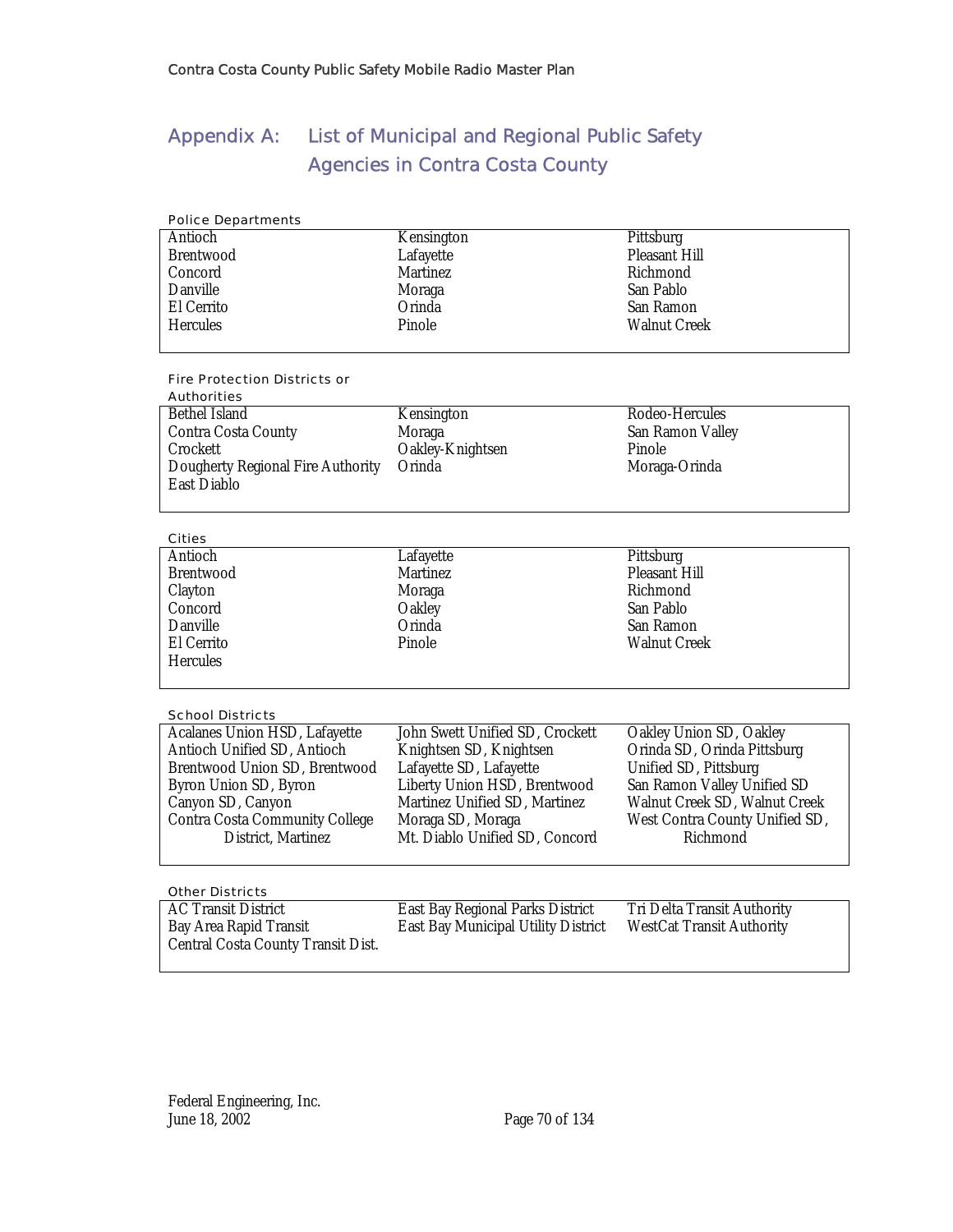## Appendix B: Public Safety Agencies Holding Frequencies in Contra Costa County

#### Low-band: 30-50 MHz

| <b>American National Red Cross</b>                  | <b>East Diablo Fire District</b>          |
|-----------------------------------------------------|-------------------------------------------|
| American Red Cross Bay Area                         | John Muir Medical Center                  |
| <b>CCC</b> (Building Inspections)                   | <b>Liberty Union High School</b>          |
| <b>CCC</b> (Communications Services)                | <b>Mount Diablo Hospital</b>              |
| <b>Central Contra Costa Sanitary District</b>       | Mount Diablo Unified School District      |
| <b>City of Pinole</b>                               | <b>Riverview Fire Protection District</b> |
| <b>City of Richmond</b>                             | Rodeo Fire District                       |
| <b>Contra Costa County</b>                          | San Ramon Valley Fire Protection District |
| <b>Contra Costa County Fire Protection District</b> | <b>State of California</b>                |
| Contra Costa County Water District                  | <b>Stege Sanitation District</b>          |
| Dublin-San Ramon Services District                  | Town of Moraga                            |
| East Bay Regional Park District                     | <b>West County Wastewater District</b>    |
|                                                     |                                           |

#### VHF: 138-144 MHz, 148-174 MHz

| California State University                         | <b>Dublin San Ramon Services District</b>     |
|-----------------------------------------------------|-----------------------------------------------|
| <b>Central Contra Costa Sanitary District</b>       | <b>East Bay Regional Park District</b>        |
| <b>City of Albany</b>                               | <b>East Diablo Fire District</b>              |
| <b>City of Antioch</b>                              | John Muir Medical Center                      |
| <b>City of Brentwood</b>                            | Kaiser Foundation Health Plan Inc.            |
| <b>City of Concord</b>                              | Los Medanos Community Hospital                |
| <b>City of Danville</b>                             | <b>Medic Ambulance Service</b>                |
| City of El Cerrito                                  | <b>Medical Center</b>                         |
| <b>City of Hercules</b>                             | Metrocall USA Inc.                            |
| <b>City of Lafayette</b>                            | Mount Diablo Hospital                         |
| <b>City of Los Angeles</b>                          | <b>Mount View Sanitary District</b>           |
| <b>City of Martinez</b>                             | Orinda Union School District                  |
| <b>City of Pinole</b>                               | <b>Pittsburg Unified School District</b>      |
| <b>City of Pittsburg</b>                            | <b>Riverview Fire Protection District</b>     |
| <b>City of Richmond</b>                             | San Francisco Bay Area Rapid Transit District |
| City of San Ramon                                   | (BART)                                        |
| <b>City of Walnut Creek</b>                         | San Ramon Regional Medical Center             |
| <b>Contra Costa Community College District</b>      | San Ramon Valley Fire Protection District     |
| <b>Contra Costa County</b>                          | <b>State of California</b>                    |
| <b>Contra Costa County Fire Protection District</b> | Tenet Health System Hospitals Inc.            |
| <b>Contra Costa County Hospital</b>                 | Town of Moraga                                |
| <b>Diablo Valley College</b>                        |                                               |
|                                                     |                                               |

#### 220: 220-222 MHz

No known users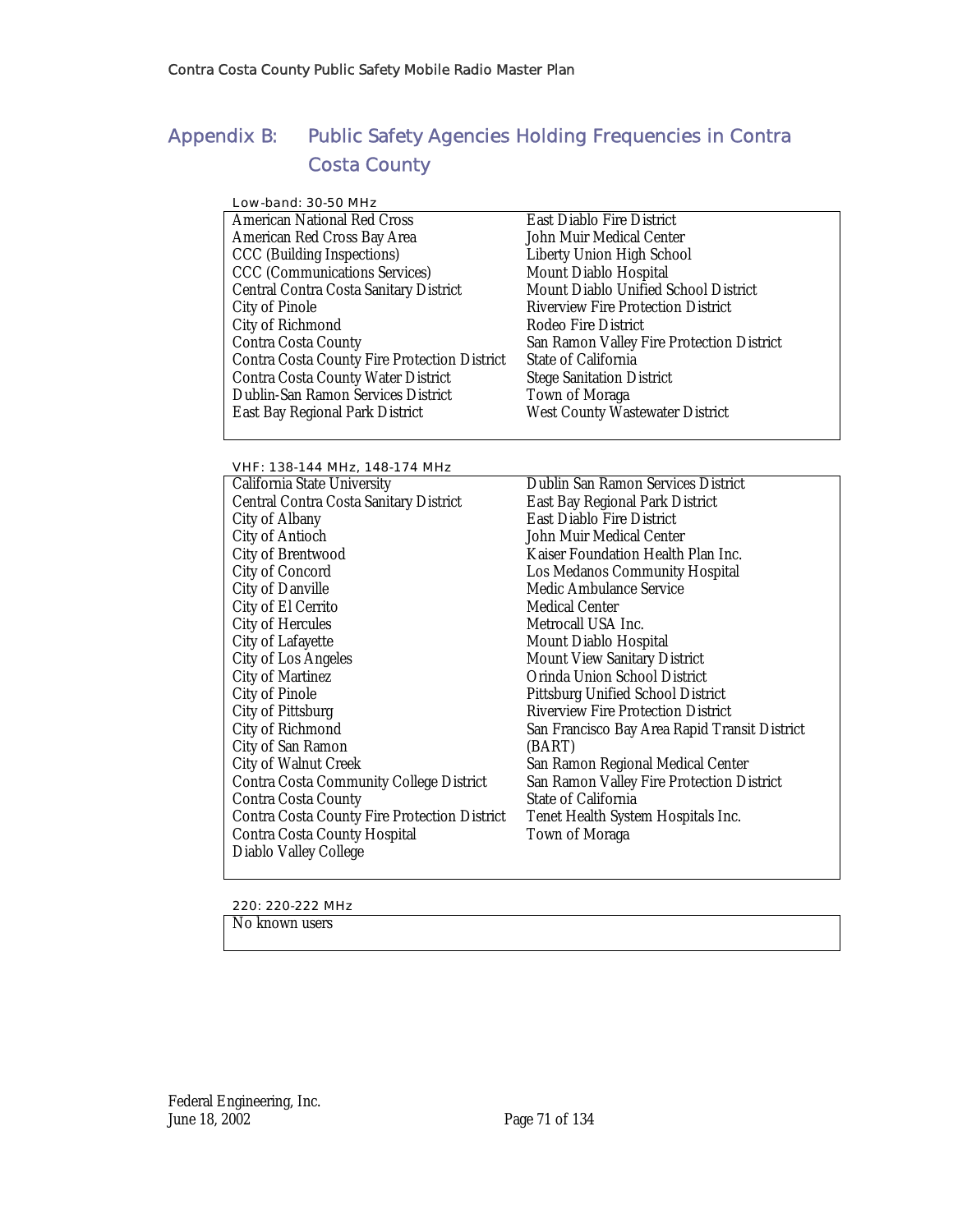#### UHF: 406-420 MHz, 450-494 MHz

| Alameda Contra Costa Transit District         | <b>City of Walnut Creek</b>                 |
|-----------------------------------------------|---------------------------------------------|
| <b>Central Contra Costa Sanitary District</b> | <b>Contra Costa County</b>                  |
| <b>Central Contra Costa Transit Authority</b> | <b>Contra Costa County Flood Control</b>    |
| <b>City of Antioch</b>                        | <b>Contra Costa County Hospital</b>         |
| City of Brentwood                             | Contra Costa Water District                 |
| <b>City of Concord</b>                        | <b>East Bay Municipal Utility District</b>  |
| <b>City of Danville</b>                       | Eastern Contra Costa Transit District       |
| City of El Cerrito                            | Golden Gate Bridge Highway & Transportation |
| <b>City of Hercules</b>                       | <b>District</b>                             |
| <b>City of Lafayette</b>                      | Kaiser Foundation Health Plan Inc.          |
| City of Martinez                              | Medic Ambulance Service                     |
| <b>City of Oakley</b>                         | Metrocall USA Inc.                          |
| <b>City of Pinole</b>                         | <b>Richmond Housing Authority</b>           |
| <b>City of Pleasant Hill</b>                  | Bay Area Rapid Transit District (BART)      |
| <b>City of Pittsburg</b>                      | San Ramon Valley Fire Protection District   |
| <b>City of Richmond</b>                       | <b>State of California</b>                  |
| City of San Pablo                             | West Contra Costa Unified School District   |
|                                               |                                             |

#### 700: 764-776 MHz, 794-806 MHz

No Users

#### 800: 806-824 MHz, 851-869 MHz

| Alameda County               | <b>City of Walnut Creek</b>                    |
|------------------------------|------------------------------------------------|
| American Red Cross Bay Area  | <b>Contra Costa Community College District</b> |
| <b>City of Antioch</b>       | <b>Contra Costa County</b>                     |
| <b>City of Concord</b>       | East Bay Municipal Utility District            |
| <b>City of Danville</b>      | Mount Diablo Unified School District           |
| <b>City of Oakland</b>       | Regents of the University of California        |
| <b>City of Pleasant Hill</b> | Bay Area Rapid Transit District (BART)         |
| <b>City of Richmond</b>      | State of California                            |
|                              |                                                |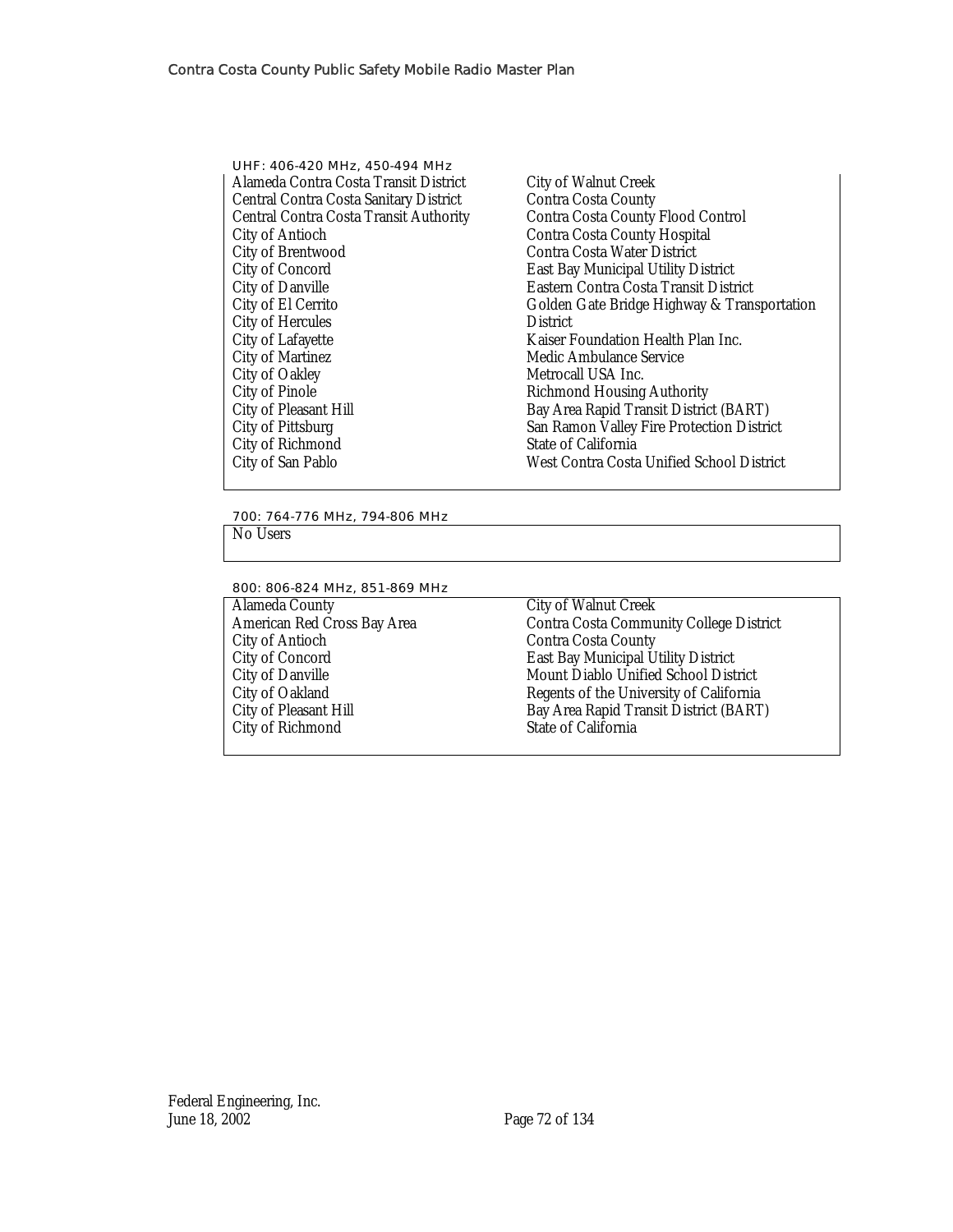# Appendix C: Roster of Public Safety Frequencies Licensed in Contra Costa County

Federal Engineering has performed a FCC database frequency search and developed a database of frequencies currently licensed in Contra Costa County. The database also includes a worksheet combining FCC information with data supplied by the County for VHF frequencies.

The resulting database is provided in electronic form. Below are the contents of the database and a summary of data on each page.

#### Contents of Worksheets

| Tab GF         | Public Safety National Plan, 821-824/866-869,                 |
|----------------|---------------------------------------------------------------|
| Tab GP         | Public Safety/Special Emergency 806-821/851-8.                |
| Tab PW         | Public Safety Pool, [AM, Low-band, VHF, UHF] Conventional.    |
| Tab YF         | Public Safety National Plan, 821-824/866-869, Trunked         |
| Tab YW         | Public Safety Pool, UHF, Trunked                              |
| Tab All        | Contra Costa County, CA - Public Safety, All Licensees.       |
| <b>Tab VHF</b> | Contra Costa County Public Safety VHF Licensees, 150-174 MHz. |

#### Summary of Information

| GF         | 20 frequencies in use, none are shared, 5 licensees                                                                                                                                                                  |
|------------|----------------------------------------------------------------------------------------------------------------------------------------------------------------------------------------------------------------------|
| GP         | 40 frequencies in use, 12 are shared, 11 licensees                                                                                                                                                                   |
| <b>PW</b>  | 277 frequencies in use, 109 are shared, 53 licensees                                                                                                                                                                 |
| YF         | 37 frequencies in use, none are shared, 3 licensees                                                                                                                                                                  |
| YW         | 13 frequencies in use, none are shared, 1 licensee                                                                                                                                                                   |
| <b>VHF</b> | 84 frequencies, 44 shared in FCC records<br>290 entries in combined $FCC + CCC$ records:<br>Unique frequencies $= 90$<br>$\bullet$<br>Shared frequencies $= 43$<br>$\bullet$<br>Unique Licensees $= 41$<br>$\bullet$ |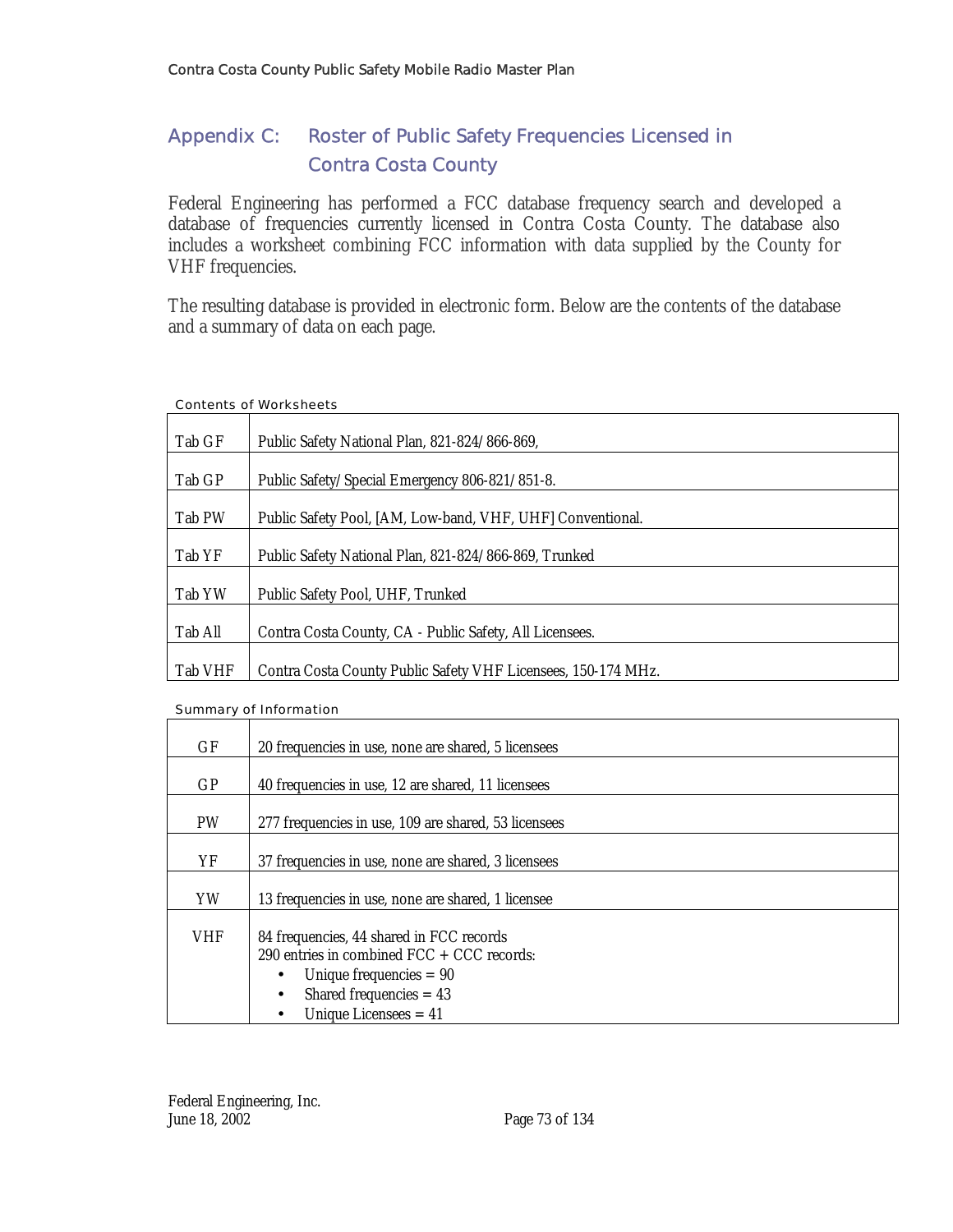| <b>Licensee Name</b>        | <b>Callsign / File</b><br><b>Number</b> | <b>Frequency</b> |
|-----------------------------|-----------------------------------------|------------------|
| CALIFORNIA, STATE OF        | <b>WPMH823</b>                          | 821.0125         |
| CALIFORNIA, STATE OF        | <b>WPMH823</b>                          | 821.2            |
| AMERICAN RED CROSS BAY AREA | <b>WPFS905</b>                          | 821.2875         |
| WALNUT CREEK, CITY OF       | <b>WNXE866</b>                          | 821.3375         |
| CALIFORNIA, STATE OF        | <b>WPMH823</b>                          | 821.5125         |
| CALIFORNIA. STATE OF        | <b>WPMH823</b>                          | 821.9125         |
| CALIFORNIA, STATE OF        | <b>WPMH823</b>                          | 822.0125         |
| CALIFORNIA. STATE OF        | <b>WPMH823</b>                          | 822.5125         |
| CALIFORNIA. STATE OF        | <b>WPMH823</b>                          | 823.0125         |
| CALIFORNIA, STATE OF        | WPEH575                                 | 823.3875         |
| CONTRA COSTA, COUNTY OF     | WPNT643                                 | 823.4125         |
| CALIFORNIA, STATE OF        | <b>WPMH823</b>                          | 823.5125         |
| CALIFORNIA, STATE OF        | <b>WPMH823</b>                          | 823.9875         |
| CALIFORNIA. STATE OF        | <b>WPMH823</b>                          | 866.0125         |
| AMERICAN RED CROSS BAY AREA | <b>WPFS905</b>                          | 866.2875         |
| WALNUT CREEK, CITY OF       | WNXE866                                 | 866.3375         |
| CALIFORNIA, STATE OF        | WPEH575                                 | 868.3875         |
| CONTRA COSTA, COUNTY OF     | WPNT643                                 | 868.4125         |
| CALIFORNIA, STATE OF        | <b>WPMH823</b>                          | 868.5125         |
| CALIFORNIA. STATE OF        | <b>WPMH823</b>                          | 868.9875         |

**Public Safety National Plan, 821-824/866-869 MHz, Conventional [GF]** 

Note: 20 frequencies in use, none are shared, 5 licensees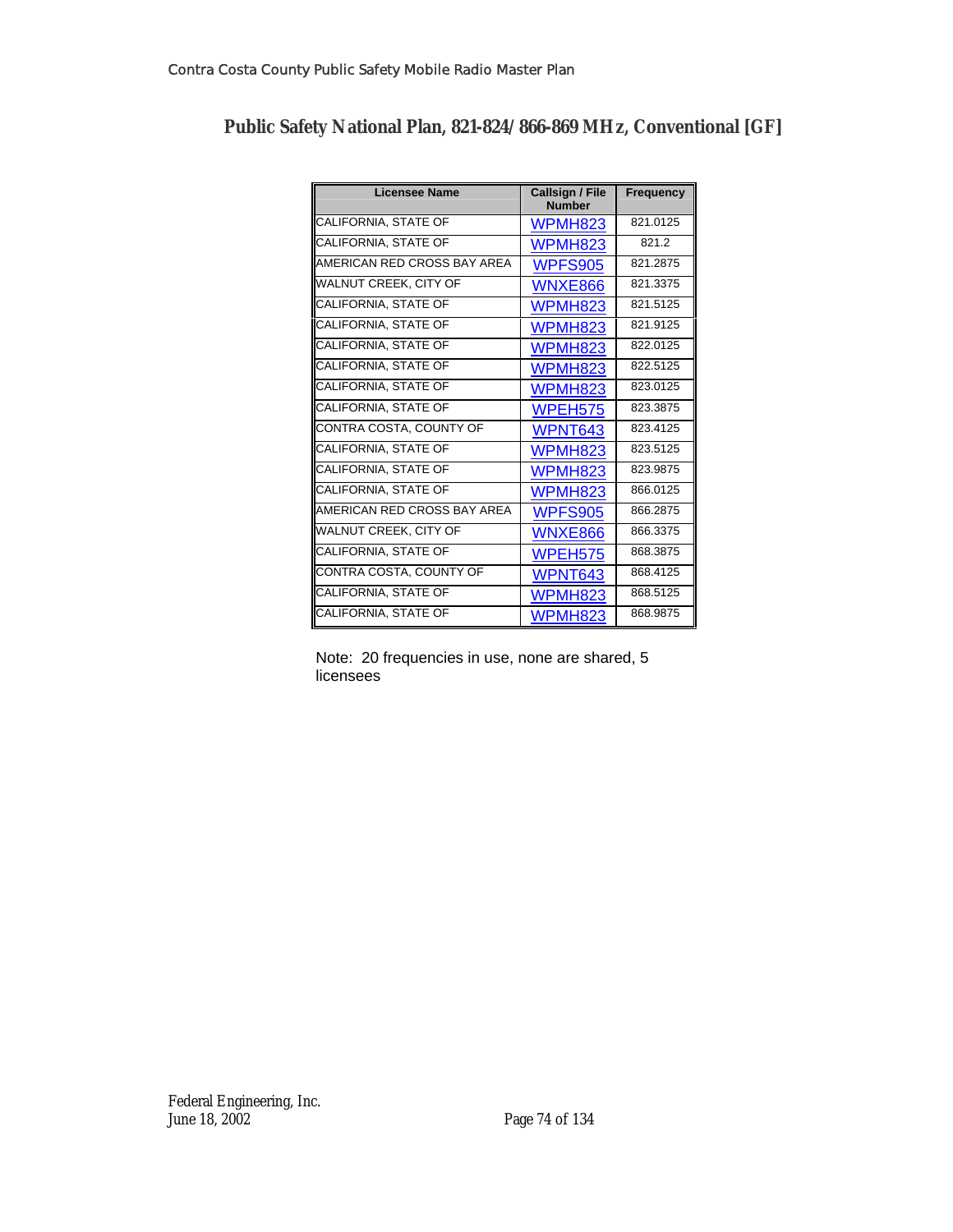| <b>Licensee Name</b>                              | <b>Callsign / File</b><br><b>Number</b> | <b>Frequency</b> |
|---------------------------------------------------|-----------------------------------------|------------------|
| CONTRA COSTA, COUNTY OF                           | <b>KNFW213</b>                          | 809.3375         |
| CONTRA COSTA, COUNTY OF                           | <b>WNFK308</b>                          | 809.3375         |
| MOUNT DIABLO UNIFIED SCHOOL<br>DISTRICT           | <b>WNBU652</b>                          | 809.9375         |
| EAST BAY MUNICIPAL UTILITY DISTRICT               | WNMC644                                 | 809.9625         |
| EAST BAY MUNICIPAL UTILITY DISTRICT               | WNMC646                                 | 809.9625         |
| EAST BAY MUNICIPAL UTILITY DISTRICT               | WNMC647                                 | 809.9625         |
| EAST BAY MUNICIPAL UTILITY DISTRICT               | WNMC648                                 | 809.9625         |
| EAST BAY MUNICIPAL UTILITY DISTRICT               | WNMC649                                 | 809.9625         |
| EAST BAY MUNICIPAL UTILITY DISTRICT               | <b>WNMC650</b>                          | 809.9625         |
| EAST BAY MUNICIPAL UTILITY DISTRICT               | WNMC644                                 | 810.2125         |
| EAST BAY MUNICIPAL UTILITY DISTRICT               | WNMC646                                 | 810.2125         |
| EAST BAY MUNICIPAL UTILITY DISTRICT               | WNMC647                                 | 810.2125         |
| EAST BAY MUNICIPAL UTILITY DISTRICT               | WNMC648                                 | 810.2125         |
| EAST BAY MUNICIPAL UTILITY DISTRICT               | WNMC649                                 | 810.2125         |
| EAST BAY MUNICIPAL UTILITY DISTRICT               | <b>WNMC650</b>                          | 810.2125         |
| EAST BAY MUNICIPAL UTILITY DISTRICT               | WNMC644                                 | 810.4875         |
| EAST BAY MUNICIPAL UTILITY DISTRICT               | WNMC646                                 | 810.4875         |
| EAST BAY MUNICIPAL UTILITY DISTRICT               | WNMC647                                 | 810.4875         |
| <b>EAST BAY MUNICIPAL UTILITY DISTRICT</b>        | <b>WNMC648</b>                          | 810.4875         |
| EAST BAY MUNICIPAL UTILITY DISTRICT               | WNMC649                                 | 810.4875         |
| EAST BAY MUNICIPAL UTILITY DISTRICT               | <b>WNMC650</b>                          | 810.4875         |
| CALIFORNIA, STATE OF                              | <b>KNCZ499</b>                          | 810.9625         |
| CALIFORNIA, STATE OF                              | KNEH721                                 | 810.9625         |
| CALIFORNIA, STATE OF                              | <b>WNFQ768</b>                          | 810.9625         |
| CALIFORNIA, STATE OF                              | <b>WPIW965</b>                          | 810.9625         |
| CONTRA COSTA, COUNTY OF                           | <b>WNKN697</b>                          | 810.9875         |
| WALNUT CREEK, CITY OF                             | 0000764137                              | 811.2625         |
| <b>ANTIOCH, CITY OF</b>                           | WPIR316                                 | 811.4875         |
| CALIFORNIA, STATE OF                              | KNEH765                                 | 811.9375         |
| CALIFORNIA, STATE OF                              | WPER997                                 | 811.9875         |
| CALIFORNIA, STATE OF                              | <b>KNEH790</b>                          | 812.9375         |
| CALIFORNIA, STATE OF                              | <b>WQO941</b>                           | 813.7375         |
| CONCORD, CITY OF                                  | WPKK795                                 | 814.4375         |
| RICHMOND, CITY OF                                 | <b>WPKG577</b>                          | 814.4625         |
| DANVILLE, TOWN OF                                 | WPFX881                                 | 814.9375         |
| CONTRA COSTA COMMUNITY COLLEGE<br>DISTRICT        | <b>WNMM865</b>                          | 815.2375         |
| CONTRA COSTA COMMUNITY COLLEGE<br><b>DISTRICT</b> | <b>WNMM866</b>                          | 815.2375         |
| PLEASANT HILL, CITY OF                            | <b>WNMP521</b>                          | 815.4375         |
| <b>CALIFORNIA, STATE OF</b>                       | WPER997                                 | 815.7625         |
| CONTRA COSTA, COUNTY OF                           | <b>KNFW213</b>                          | 854.3375         |
| CONTRA COSTA, COUNTY OF                           | <b>WNFK308</b>                          | 854.3375         |
| MOUNT DIABLO UNIFIED SCHOOL<br><b>DISTRICT</b>    | <b>WNBU652</b>                          | 854.9375         |
| EAST BAY MUNICIPAL UTILITY DISTRICT               | WNMC644                                 | 854.9625         |
| EAST BAY MUNICIPAL UTILITY DISTRICT               | WNMC646                                 | 854.9625         |

**Public Safety/Special Emergency, 806-821/851-866 MHz [GP]** 

Federal Engineering, Inc.

Page 75 of 134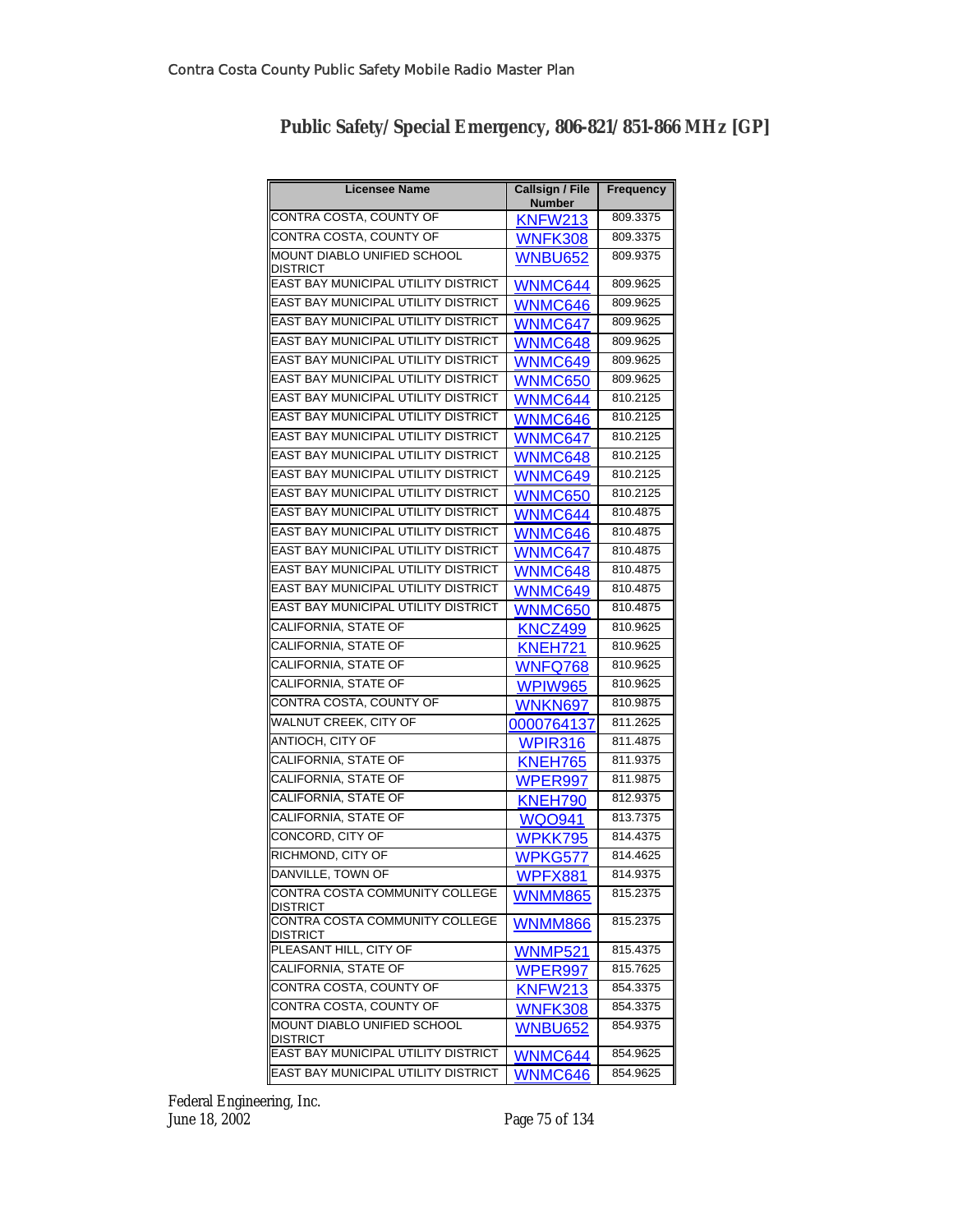| <b>EAST BAY MUNICIPAL UTILITY DISTRICT</b>        | WNMC647        | 854.9625 |
|---------------------------------------------------|----------------|----------|
| EAST BAY MUNICIPAL UTILITY DISTRICT               | WNMC648        | 854.9625 |
| EAST BAY MUNICIPAL UTILITY DISTRICT               | WNMC649        | 854.9625 |
| EAST BAY MUNICIPAL UTILITY DISTRICT               | <b>WNMC650</b> | 854.9625 |
| EAST BAY MUNICIPAL UTILITY DISTRICT               | WNMC644        | 855.2125 |
| EAST BAY MUNICIPAL UTILITY DISTRICT               | WNMC646        | 855.2125 |
| EAST BAY MUNICIPAL UTILITY DISTRICT               | WNMC647        | 855.2125 |
| EAST BAY MUNICIPAL UTILITY DISTRICT               | WNMC648        | 855.2125 |
| EAST BAY MUNICIPAL UTILITY DISTRICT               | WNMC649        | 855.2125 |
| EAST BAY MUNICIPAL UTILITY DISTRICT               | <b>WNMC650</b> | 855.2125 |
| EAST BAY MUNICIPAL UTILITY DISTRICT               | WNMC644        | 855.4875 |
| EAST BAY MUNICIPAL UTILITY DISTRICT               | WNMC646        | 855.4875 |
| EAST BAY MUNICIPAL UTILITY DISTRICT               | WNMC647        | 855.4875 |
| EAST BAY MUNICIPAL UTILITY DISTRICT               | WNMC648        | 855.4875 |
| EAST BAY MUNICIPAL UTILITY DISTRICT               | WNMC649        | 855.4875 |
| EAST BAY MUNICIPAL UTILITY DISTRICT               | <b>WNMC650</b> | 855.4875 |
| CALIFORNIA, STATE OF                              | <b>KNCZ499</b> | 855.9625 |
| CALIFORNIA, STATE OF                              | <b>KNEH721</b> | 855.9625 |
| <b>CALIFORNIA, STATE OF</b>                       | <b>WNFQ768</b> | 855.9625 |
| CALIFORNIA, STATE OF                              | <b>WPIW965</b> | 855.9625 |
| <b>CONTRA COSTA, COUNTY OF</b>                    | WNKN697        | 855.9875 |
| <b>WALNUT CREEK, CITY OF</b>                      | 0000764137     | 856.2625 |
| <b>ANTIOCH, CITY OF</b>                           | <b>WPIR316</b> | 856.4875 |
| CALIFORNIA, STATE OF                              | <b>KNEH765</b> | 856.9375 |
| <b>CALIFORNIA, STATE OF</b>                       | WPER997        | 856.9875 |
| CALIFORNIA, STATE OF                              | <b>WPAI466</b> | 857.7375 |
| CALIFORNIA, STATE OF                              | <b>KNEH790</b> | 857.9375 |
| <b>CALIFORNIA, STATE OF</b>                       | <b>WQO941</b>  | 858.7375 |
| <b>CALIFORNIA, STATE OF</b>                       | <b>WPAI465</b> | 858.9875 |
| CONCORD, CITY OF                                  | WPKK795        | 859.4375 |
| RICHMOND, CITY OF                                 | WPKG577        | 859.4625 |
| DANVILLE, TOWN OF                                 | <b>WPFX881</b> | 859.9375 |
| CONTRA COSTA COMMUNITY COLLEGE<br>DISTRICT        | <b>WNMM865</b> | 860.2375 |
| CONTRA COSTA COMMUNITY COLLEGE<br><b>DISTRICT</b> | <b>WNMM866</b> | 860.2375 |
| PLEASANT HILL, CITY OF                            | <b>WNMP521</b> | 860.4375 |
| CALIFORNIA, STATE OF                              | WPER997        | 860.7625 |

Note: 40 frequencies in use, 12 are shared, 11 licensees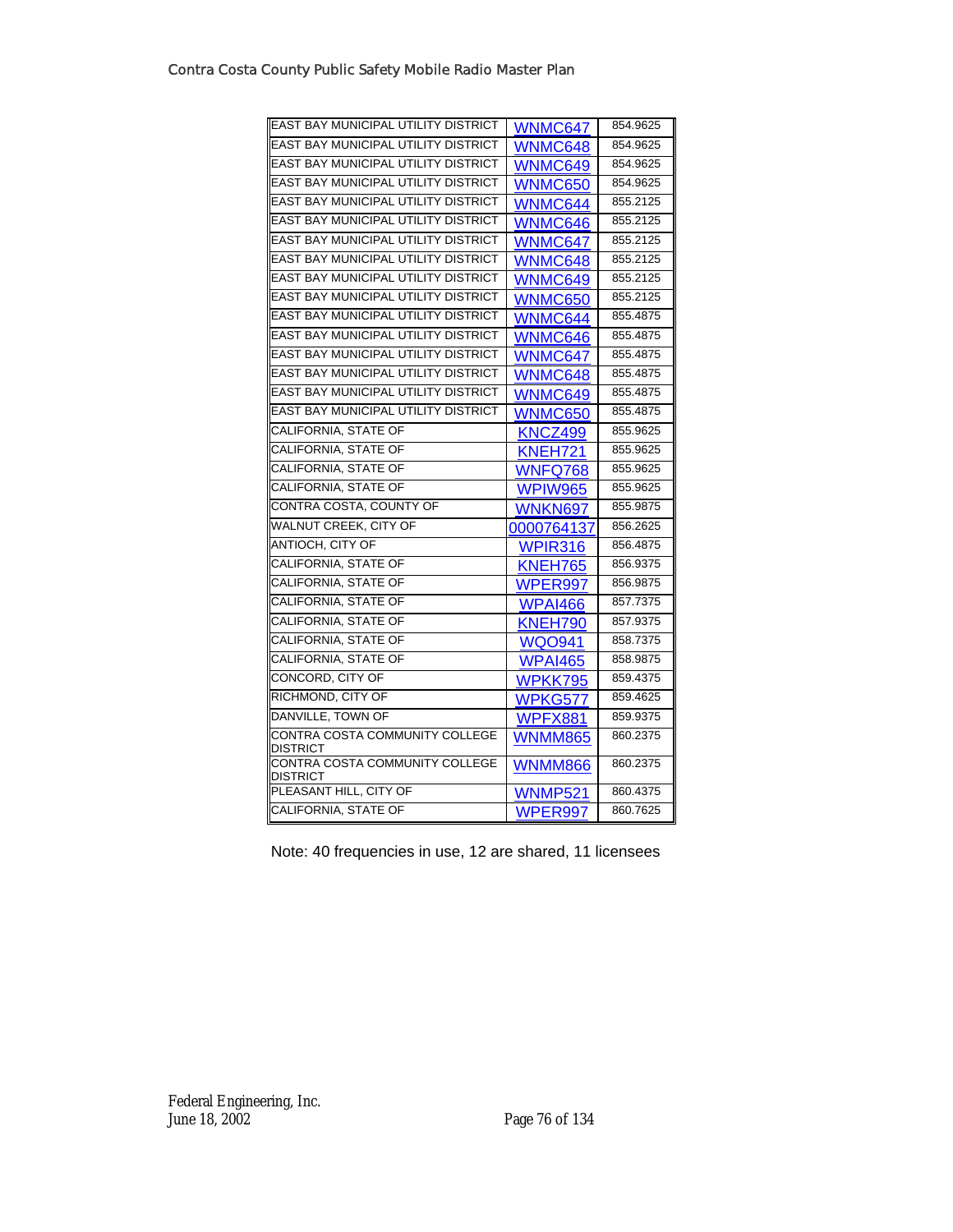### **Public Safety Pool, Conventional [PW]**

| <b>Licensee Name</b>               | Callsign / File<br><b>Number</b> | <b>Frequency</b> |
|------------------------------------|----------------------------------|------------------|
| MARTINEZ, CITY OF                  | WPTD253                          | 0.53             |
| MARTINEZ, CITY OF                  | WPTR552                          | 0.53             |
| RICHMOND, CITY OF                  | WPED339                          | 0.79             |
| PITTSBURG, CITY OF                 | <b>WPEI436</b>                   | 0.79             |
| CALIFORNIA, STATE OF               | <b>WNVQ787</b>                   | 0.84             |
| CALIFORNIA, STATE OF               | <b>WPEI434</b>                   | 0.84             |
| SAN RAMON, CITY OF                 | <b>WNUW920</b>                   | 1.61             |
| CONTRA COSTA, COUNTY OF            | <b>KMF371</b>                    | 33.44            |
| CONTRA COSTA, COUNTY OF            | <b>KA3744</b>                    | 33.48            |
| CONTRA COSTA, COUNTY OF            | <b>KMF371</b>                    | 33.48            |
| CONTRA COSTA, COUNTY OF            | WNCE416                          | 33.48            |
| RIVERVIEW FIRE PROTECTION DISTRICT | <b>WNKC953</b>                   | 33.48            |
| RIVERVIEW FIRE PROTECTION DISTRICT | <b>WNKJ969</b>                   | 33.48            |
| CONTRA COSTA, COUNTY OF            | <b>WNSS746</b>                   | 33.48            |
| <b>CALIFORNIA, STATE OF</b>        | <b>KZE65</b>                     | 33.66            |
| DUBLIN SAN RAMON SERVICES DISTRICT | <b>KJK522</b>                    | 33.92            |
| CALIFORNIA, STATE OF               | KZE65                            | 33.98            |
| MT DIABLO HOSPITAL                 | <b>KWI758</b>                    | 35.68            |
| CONTRA COSTA, COUNTY OF            | WPHG665                          | 37.12            |
| CALIFORNIA, STATE OF               | WPDA311                          | 37.14            |
| CONTRA COSTA, COUNTY OF            | <b>WPPV535</b>                   | 37.98            |
| CALIFORNIA, STATE OF               | <b>WNWH830</b>                   | 42.12            |
| CALIFORNIA, STATE OF               | <b>WNEA278</b>                   | 42.18            |
| <b>CALIFORNIA, STATE OF</b>        | <b>KMB442</b>                    | 42.34            |
| CALIFORNIA, STATE OF               | WNEA278                          | 42.34            |
| CALIFORNIA, STATE OF               | WPCZ972                          | 42.34            |
| CALIFORNIA, STATE OF               | WPDA311                          | 42.34            |
| CALIFORNIA, STATE OF               | <b>WYK572</b>                    | 42.34            |
| <b>CALIFORNIA, STATE OF</b>        | <b>WNVK355</b>                   | 42.44            |
| CALIFORNIA, STATE OF               | <b>WNUH520</b>                   | 42.62            |
| CALIFORNIA. STATE OF               | <b>WNEA278</b>                   | 42.74            |
| CALIFORNIA, STATE OF               | <b>KMB442</b>                    | 42.92            |
| <b>CALIFORNIA, STATE OF</b>        | <b>WNEA278</b>                   | 42.92            |
| CALIFORNIA, STATE OF               | WNVK354                          | 42.92            |
| JOHN MUIR MEDICAL CENTER           | <b>KSP200</b>                    | 43.68            |
| EAST BAY REGIONAL PARK DISTRICT    | <b>KBB840</b>                    | 44.64            |
| EAST BAY REGIONAL PARK DISTRICT    | <b>KNAH351</b>                   | 44.64            |
| EAST BAY REGIONAL PARK DISTRICT    | <b>KNGV248</b>                   | 44.64            |
| EAST BAY REGIONAL PARK DISTRICT    | <b>KRI536</b>                    | 44.64            |
| EAST BAY REGIONAL PARK DISTRICT    | <b>WNJR820</b>                   | 44.64            |
| EAST BAY REGIONAL PARK DISTRICT    | <b>WYP336</b>                    | 44.64            |
| EAST BAY REGIONAL PARK DISTRICT    | <b>WNVK857</b>                   | 44.68            |
| EAST BAY REGIONAL PARK DISTRICT    | <b>KBB840</b>                    | 44.76            |

Federal Engineering, Inc. June 18, 2002 Page 77 of 134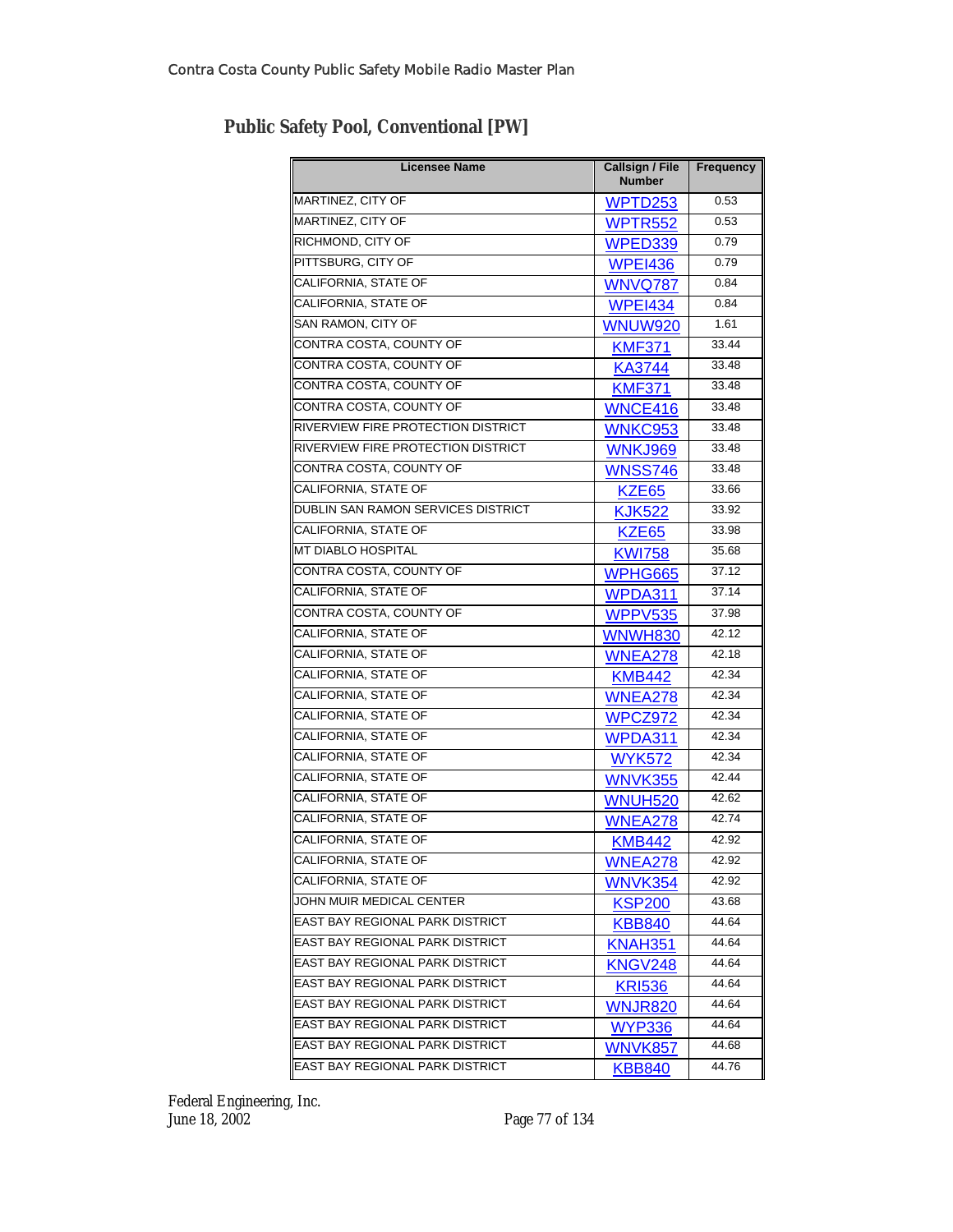| EAST BAY REGIONAL PARK DISTRICT  | <b>KNGV248</b> | 44.76 |
|----------------------------------|----------------|-------|
| EAST BAY REGIONAL PARK DISTRICT  | <b>WNJR820</b> | 44.76 |
| EAST BAY REGIONAL PARK DISTRICT  | <b>WYP336</b>  | 44.76 |
| EAST BAY REGIONAL PARK DISTRICT  | <b>KBB840</b>  | 44.96 |
| EAST BAY REGIONAL PARK DISTRICT  | <b>KNGV248</b> | 44.96 |
| EAST BAY REGIONAL PARK DISTRICT  | <b>KRI536</b>  | 44.96 |
| EAST BAY REGIONAL PARK DISTRICT  | <b>WNJR820</b> | 44.96 |
| EAST BAY REGIONAL PARK DISTRICT  | <b>WYP336</b>  | 44.96 |
| EAST BAY REGIONAL PARK DISTRICT  | WNVK857        | 45    |
| EAST BAY REGIONAL PARK DISTRICT  | <b>KBB840</b>  | 45.04 |
| MORAGA, TOWN OF                  | <b>KNFN709</b> | 45.08 |
| CONTRA COSTA, COUNTY OF          | <b>WNKB690</b> | 45.08 |
| CONTRA COSTA, COUNTY OF          | <b>WNLG669</b> | 45.08 |
| CONTRA COSTA, COUNTY OF          | KD8107         | 45.24 |
| CONTRA COSTA, COUNTY OF          | KDA346         | 45.24 |
| CONTRA COSTA, COUNTY OF          | <b>KMJ935</b>  | 45.24 |
| CONTRA COSTA, COUNTY OF          | <b>KNDV996</b> | 45.24 |
| CONTRA COSTA, COUNTY OF          | <b>KQT927</b>  | 45.24 |
| CONTRA COSTA, COUNTY OF          | <b>KTZ366</b>  | 45.24 |
| WEST COUNTY WASTEWATER DISTRICT  | <b>KML786</b>  | 45.28 |
| <b>STEGE SANITATION DISTRICT</b> | <b>WNLL530</b> | 45.28 |
| CONTRA COSTA, COUNTY OF          | KB32638        | 45.44 |
| CONTRA COSTA, COUNTY OF          | <b>KRO353</b>  | 45.56 |
| CONTRA COSTA, COUNTY OF          | <b>KBM806</b>  | 45.68 |
| CONTRA COSTA, COUNTY OF          | KF4115         | 45.68 |
| CONTRA COSTA, COUNTY OF          | <b>KIB411</b>  | 45.68 |
| CONTRA COSTA, COUNTY OF          | <b>KMJ939</b>  | 45.68 |
| CONTRA COSTA, COUNTY OF          | <b>KQT928</b>  | 45.68 |
| CONTRA COSTA, COUNTY OF          | <b>KTZ365</b>  | 45.68 |
| CONTRA COSTA, COUNTY OF          | <b>WNJS512</b> | 45.82 |
| CONTRA COSTA, COUNTY OF          | <b>WPDI316</b> | 45.82 |
| CONTRA COSTA, COUNTY OF          | WPDI317        | 45.82 |
| CONTRA COSTA, COUNTY OF          | WPDI318        | 45.82 |
| SAN RAMON VALLEY F P D           | <b>KMA635</b>  | 45.88 |
| SAN RAMON VALLEY FIRE DISTRICT   | <b>WNNV616</b> | 45.88 |
| SAN RAMON VALLEY FIRE DISTRICT   | <b>WNQW789</b> | 45.88 |
| <b>LIBERTY UNION HIGH SCHOOL</b> | KNHC279        | 46    |
| CONTRA COSTA, COUNTY OF          | WNCP387        | 46.04 |
| CONTRA COSTA, COUNTY OF          | KA3744         | 46.06 |
| CONTRA COSTA, COUNTY OF          | <b>KBQ628</b>  | 46.06 |
| CONTRA COSTA, COUNTY OF          | <b>KMA463</b>  | 46.06 |
| RICHMOND, CITY OF                | <b>KMB332</b>  | 46.06 |
| CONTRA COSTA, COUNTY OF          | <b>KMB591</b>  | 46.06 |
| CONTRA COSTA, COUNTY OF          | <b>KYG655</b>  | 46.06 |
| RICHMOND, CITY OF                | WPPF928        | 46.06 |
| RICHMOND, CITY OF                | WPPF929        | 46.06 |
| CONTRA COSTA, COUNTY OF          | KA3744         | 46.1  |
|                                  |                |       |

Federal Engineering, Inc. June 18, 2002 Page 78 of 134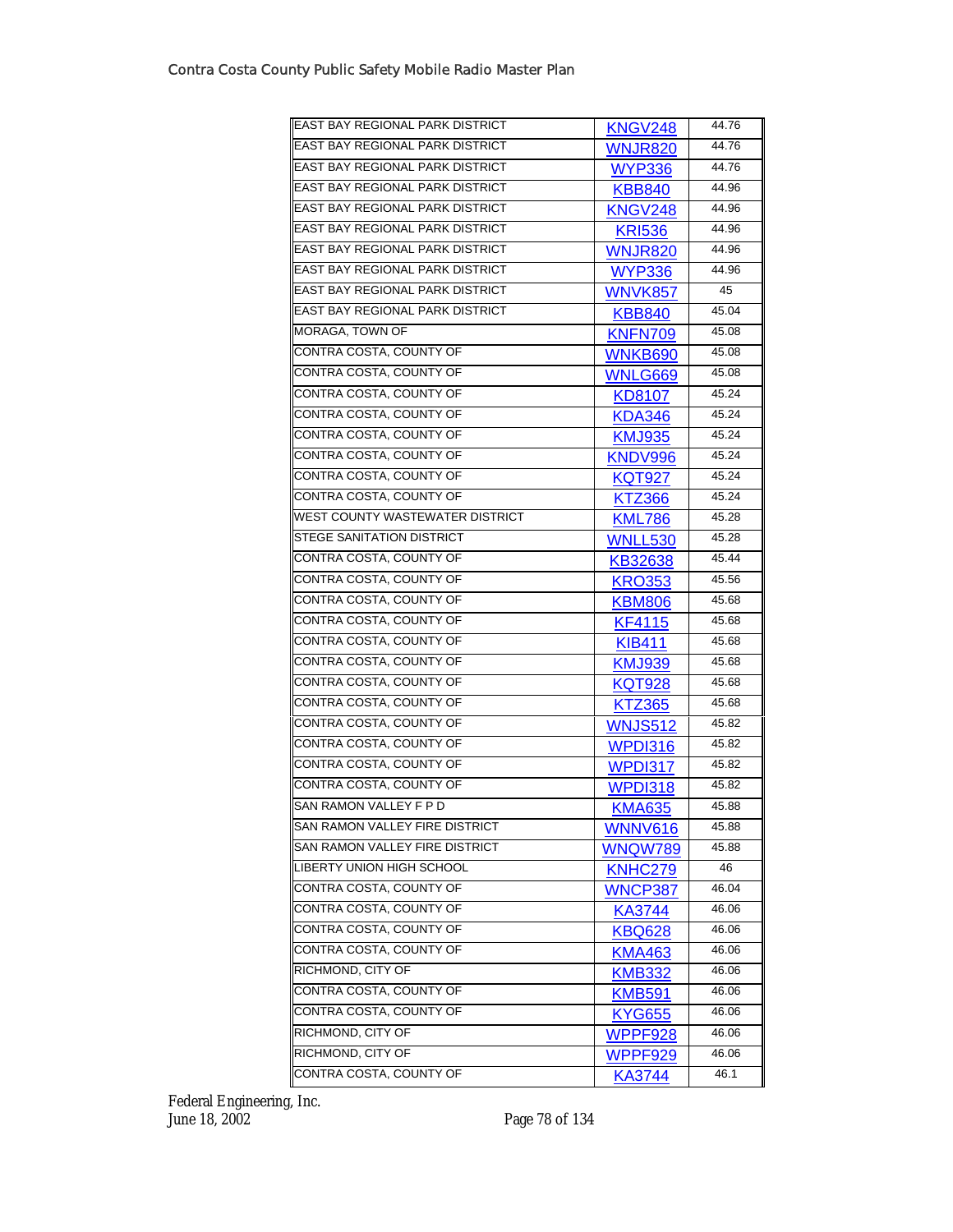| CONTRA COSTA, COUNTY OF                         | <b>KBQ628</b>  | 46.1 |
|-------------------------------------------------|----------------|------|
| CONTRA COSTA, COUNTY OF                         | <b>KDN478</b>  | 46.1 |
| CONTRA COSTA, COUNTY OF                         | <b>KDU876</b>  | 46.1 |
| CONTRA COSTA, COUNTY OF                         | <b>KEY923</b>  | 46.1 |
| CONTRA COSTA, COUNTY OF                         | <b>KEY924</b>  | 46.1 |
| CONTRA COSTA, COUNTY OF                         | <b>KJE268</b>  | 46.1 |
| CONTRA COSTA, COUNTY OF                         | <b>KMA463</b>  | 46.1 |
| CONTRA COSTA, COUNTY OF                         | <b>KMA470</b>  | 46.1 |
| SAN RAMON VALLEY F P D                          | <b>KMA635</b>  | 46.1 |
| RICHMOND, CITY OF                               | KMB332         | 46.1 |
| CONTRA COSTA, COUNTY OF                         | <b>KMB392</b>  | 46.1 |
| CONTRA COSTA, COUNTY OF                         | <b>KMB591</b>  | 46.1 |
| CONTRA COSTA, COUNTY OF                         | <b>KMB592</b>  | 46.1 |
| CONTRA COSTA, COUNTY OF                         | <b>KMD397</b>  | 46.1 |
| CONTRA COSTA, COUNTY OF                         | <b>KMD877</b>  | 46.1 |
| PINOLE, CITY OF                                 | <b>KME945</b>  | 46.1 |
| CONTRA COSTA, COUNTY OF                         | <b>KMF371</b>  | 46.1 |
| CONTRA COSTA, COUNTY OF                         | <b>KMG983</b>  | 46.1 |
| CONTRA COSTA, COUNTY OF                         | <b>KMH429</b>  | 46.1 |
| CONTRA COSTA, COUNTY OF                         | <b>KMK522</b>  | 46.1 |
| CONTRA COSTA, COUNTY OF                         | <b>KNAK321</b> | 46.1 |
| CONTRA COSTA, COUNTY OF                         | <b>KNGL582</b> | 46.1 |
| CONTRA COSTA, COUNTY OF                         | KNGL583        | 46.1 |
| RODEO FIRE DISTRICT                             | <b>KNIZ530</b> | 46.1 |
| CONTRA COSTA, COUNTY OF                         | <b>KTS610</b>  | 46.1 |
| CONTRA COSTA, COUNTY OF                         | <b>KYG655</b>  | 46.1 |
| CONTRA COSTA COUNTY FIRE PROTECTION<br>DISTRICT | WNCA815        | 46.1 |
| CONTRA COSTA, COUNTY OF                         | <b>WNHN757</b> | 46.1 |
| CONTRA COSTA, COUNTY OF                         | <b>WNHN758</b> | 46.1 |
| CONTRA COSTA, COUNTY OF                         | <b>WNHN759</b> | 46.1 |
| CONTRA COSTA, COUNTY OF                         | <b>WNHN760</b> | 46.1 |
| CONTRA COSTA, COUNTY OF                         | <b>WNHN761</b> | 46.1 |
| CONTRA COSTA, COUNTY OF                         | <b>WNHN762</b> | 46.1 |
| CONTRA COSTA, COUNTY OF                         | <b>WNHN763</b> | 46.1 |
| CONTRA COSTA, COUNTY OF                         | WNHN764        | 46.1 |
| CONTRA COSTA, COUNTY OF                         | <b>WNHN765</b> | 46.1 |
| CONTRA COSTA, COUNTY OF                         | <b>WNHN766</b> | 46.1 |
| CONTRA COSTA, COUNTY OF                         | WNHN767        | 46.1 |
| CONTRA COSTA, COUNTY OF                         | <b>WNHN768</b> | 46.1 |
| CONTRA COSTA, COUNTY OF                         | <b>WNHN769</b> | 46.1 |
| CONTRA COSTA, COUNTY OF                         | WNHN770        | 46.1 |
| CONTRA COSTA, COUNTY OF                         | <b>WNHN771</b> | 46.1 |
| CONTRA COSTA, COUNTY OF                         | WNHN772        | 46.1 |
| CONTRA COSTA, COUNTY OF                         | WNHN773        | 46.1 |
| CONTRA COSTA, COUNTY OF                         | WNHN774        | 46.1 |
| EAST DIABLO FIRE DISTRICT                       |                | 46.1 |

Federal Engineering, Inc. June 18, 2002 Page 79 of 134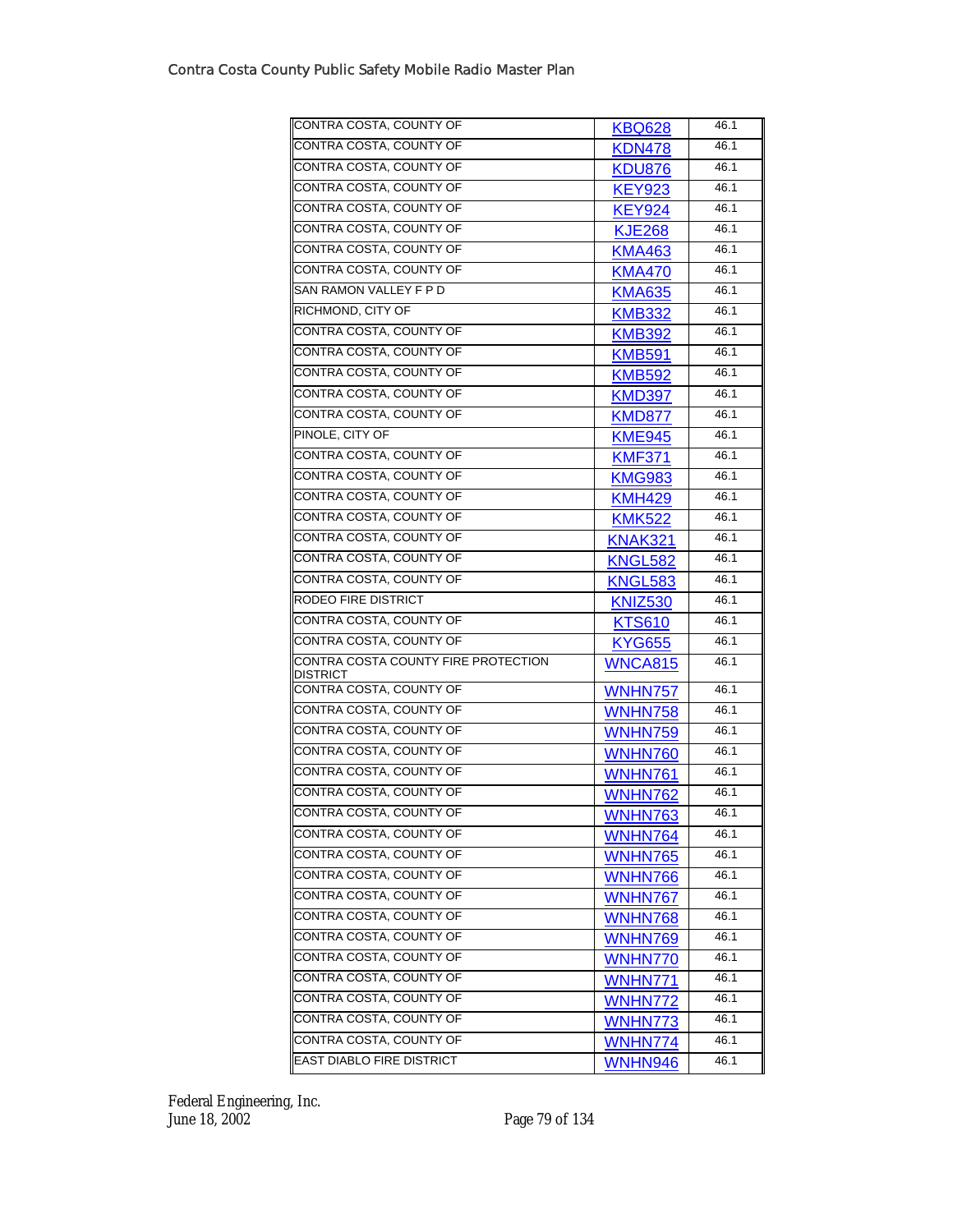| <b>RODEO FIRE DISTRICT</b>                             | <b>WNHN947</b> | 46.1  |
|--------------------------------------------------------|----------------|-------|
| CONTRA COSTA, COUNTY OF                                | <b>WNHV253</b> | 46.1  |
| RIVERVIEW FIRE PROTECTION DISTRICT                     | <b>WNKC953</b> | 46.1  |
| RIVERVIEW FIRE PROTECTION DISTRICT                     | <b>WNKJ969</b> | 46.1  |
| CONTRA COSTA, COUNTY OF                                | <b>WNNN497</b> | 46.1  |
| SAN RAMON VALLEY FIRE DISTRICT                         | <b>WNNV616</b> | 46.1  |
| CONTRA COSTA, COUNTY OF                                | <b>WNPL783</b> | 46.1  |
| CONTRA COSTA, COUNTY OF                                | WNQQ717        | 46.1  |
| CONTRA COSTA, COUNTY OF                                | WPLG973        | 46.1  |
| RICHMOND, CITY OF                                      | WPPF928        | 46.1  |
| RICHMOND, CITY OF                                      | WPPF929        | 46.1  |
| CONTRA COSTA, COUNTY OF                                | <b>WSY471</b>  | 46.1  |
| CONTRA COSTA, COUNTY OF                                | <b>WXP667</b>  | 46.1  |
| CONTRA COSTA, COUNTY OF                                | <b>KMF371</b>  | 46.14 |
| RIVERVIEW FIRE PROTECTION DISTRICT                     | <b>WNKC953</b> | 46.14 |
| RIVERVIEW FIRE PROTECTION DISTRICT                     | <b>WNKJ969</b> | 46.14 |
| CONTRA COSTA, COUNTY OF                                | <b>WNNN497</b> | 46.14 |
| CONTRA COSTA, COUNTY OF                                | <b>KA3744</b>  | 46.16 |
| CONTRA COSTA, COUNTY OF                                | <b>KMA470</b>  | 46.16 |
| CONTRA COSTA, COUNTY OF                                | <b>KMB592</b>  | 46.16 |
| PINOLE, CITY OF                                        | <b>KME945</b>  | 46.16 |
| RODEO FIRE DISTRICT                                    | <b>KNIZ530</b> | 46.16 |
| CONTRA COSTA, COUNTY OF                                | KA3744         | 46.18 |
| CONTRA COSTA, COUNTY OF                                | <b>KDU876</b>  | 46.18 |
| CONTRA COSTA, COUNTY OF                                | <b>KEY923</b>  | 46.18 |
| CONTRA COSTA, COUNTY OF                                | <b>KEY924</b>  | 46.18 |
| CONTRA COSTA, COUNTY OF                                | <b>KJE268</b>  | 46.18 |
| CONTRA COSTA, COUNTY OF                                | <b>KMB392</b>  | 46.18 |
| CONTRA COSTA, COUNTY OF                                | <b>KMF371</b>  | 46.18 |
| CONTRA COSTA, COUNTY OF                                | <b>KMH429</b>  | 46.18 |
| CONTRA COSTA, COUNTY OF                                | <b>KNGL582</b> | 46.18 |
| CONTRA COSTA, COUNTY OF                                | <b>KYS919</b>  | 46.18 |
| EAST DIABLO FIRE DISTRICT                              | <b>WNHN946</b> | 46.18 |
| <b>RIVERVIEW FIRE PROTECTION DISTRICT</b>              | <b>WNKC953</b> | 46.18 |
| RIVERVIEW FIRE PROTECTION DISTRICT                     | <b>WNKJ969</b> | 46.18 |
| CONTRA COSTA, COUNTY OF                                | <b>WNNN497</b> | 46.18 |
| CONTRA COSTA, COUNTY OF                                | <b>WSY471</b>  | 46.18 |
| CONTRA COSTA, COUNTY OF                                | KA3744         | 46.22 |
| CONTRA COSTA, COUNTY OF                                | <b>KMB392</b>  | 46.22 |
| CONTRA COSTA, COUNTY OF                                | <b>KMD877</b>  | 46.22 |
| CONTRA COSTA, COUNTY OF                                | <b>KMF371</b>  | 46.22 |
| CONTRA COSTA, COUNTY OF                                | <b>KMG983</b>  | 46.22 |
| CONTRA COSTA, COUNTY OF                                | KNAK321        | 46.22 |
| CONTRA COSTA, COUNTY OF                                | KNCZ430        | 46.22 |
| CONTRA COSTA, COUNTY OF                                | <b>KNGL583</b> | 46.22 |
| CONTRA COSTA COUNTY FIRE PROTECTION<br><b>DISTRICT</b> | <b>WNCA815</b> | 46.22 |

Federal Engineering, Inc. June 18, 2002 Page 80 of 134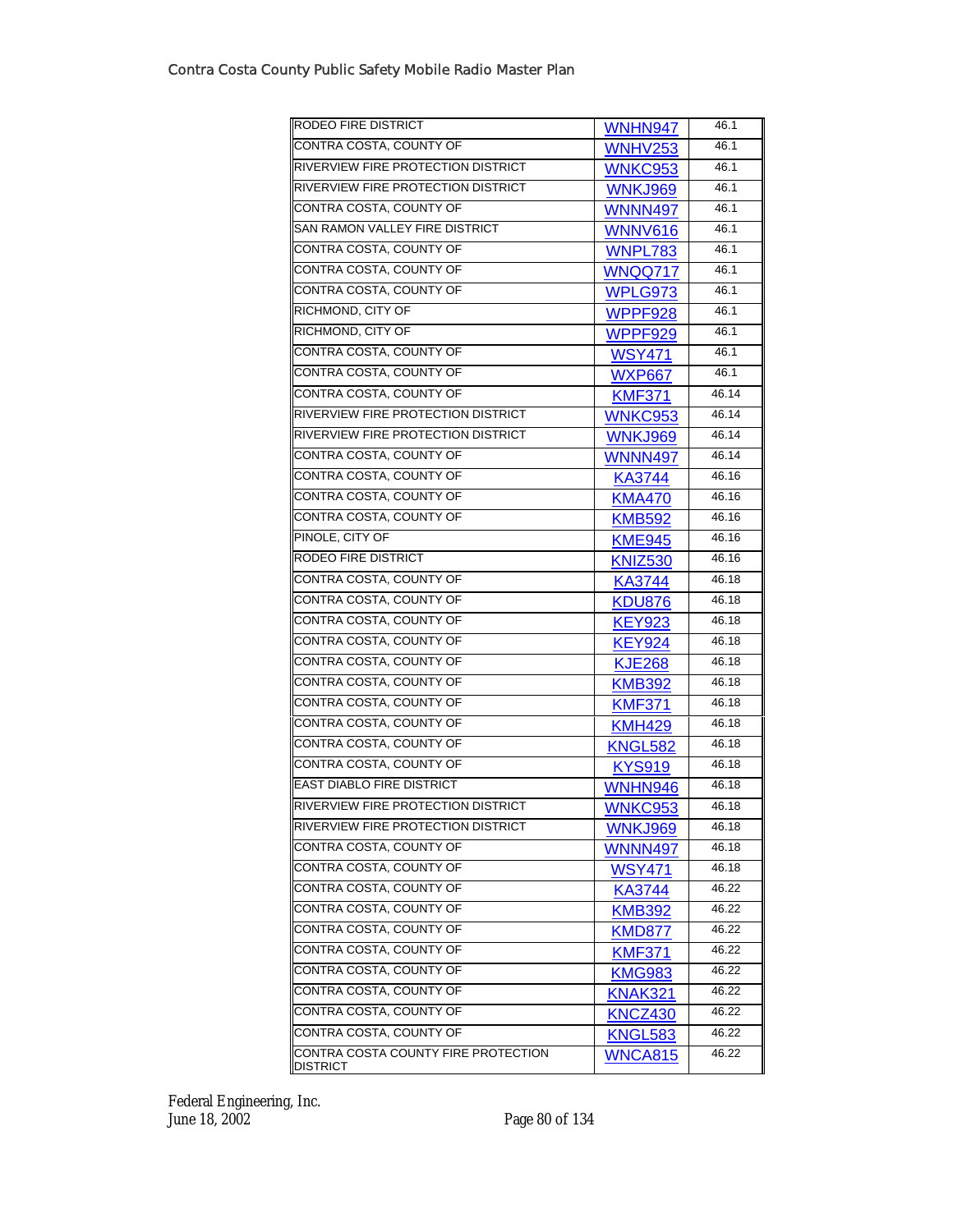| CONTRA COSTA, COUNTY OF            | <b>WNHN757</b> | 46.22 |
|------------------------------------|----------------|-------|
| CONTRA COSTA, COUNTY OF            | <b>WNHN758</b> | 46.22 |
| CONTRA COSTA, COUNTY OF            | <b>WNHN759</b> | 46.22 |
| CONTRA COSTA, COUNTY OF            | <b>WNHN760</b> | 46.22 |
| CONTRA COSTA, COUNTY OF            | <b>WNHN761</b> | 46.22 |
| CONTRA COSTA, COUNTY OF            | <b>WNHN762</b> | 46.22 |
| CONTRA COSTA, COUNTY OF            | <b>WNHN763</b> | 46.22 |
| CONTRA COSTA, COUNTY OF            | <b>WNHN764</b> | 46.22 |
| CONTRA COSTA, COUNTY OF            | <b>WNHN765</b> | 46.22 |
| CONTRA COSTA, COUNTY OF            | <b>WNHN766</b> | 46.22 |
| CONTRA COSTA, COUNTY OF            | <b>WNHN767</b> | 46.22 |
| CONTRA COSTA, COUNTY OF            | <b>WNHN768</b> | 46.22 |
| CONTRA COSTA, COUNTY OF            | <b>WNHN769</b> | 46.22 |
| CONTRA COSTA, COUNTY OF            | <b>WNHN770</b> | 46.22 |
| CONTRA COSTA, COUNTY OF            | WNHN771        | 46.22 |
| CONTRA COSTA, COUNTY OF            | WNHN772        | 46.22 |
| <b>CONTRA COSTA, COUNTY OF</b>     | <b>WNHN773</b> | 46.22 |
| CONTRA COSTA, COUNTY OF            | WNHN774        | 46.22 |
| CONTRA COSTA, COUNTY OF            | WNQQ717        | 46.22 |
| CONTRA COSTA, COUNTY OF            | WPLG973        | 46.22 |
| RICHMOND, CITY OF                  | WPPF929        | 46.22 |
| CONTRA COSTA, COUNTY OF            | <b>KA3744</b>  | 46.24 |
| CONTRA COSTA, COUNTY OF            | <b>KEY923</b>  | 46.24 |
| CONTRA COSTA, COUNTY OF            | <b>KEY924</b>  | 46.24 |
| CONTRA COSTA, COUNTY OF            | <b>KJE268</b>  | 46.24 |
| CONTRA COSTA, COUNTY OF            | <b>KMB392</b>  | 46.24 |
| CONTRA COSTA, COUNTY OF            | <b>KMF371</b>  | 46.24 |
| CONTRA COSTA, COUNTY OF            | <b>KMH429</b>  | 46.24 |
| CONTRA COSTA, COUNTY OF            | <b>KNGL582</b> | 46.24 |
| CONTRA COSTA, COUNTY OF            | <b>KYS919</b>  | 46.24 |
| <b>EAST DIABLO FIRE DISTRICT</b>   | <b>WNHN946</b> | 46.24 |
| RIVERVIEW FIRE PROTECTION DISTRICT | <b>WNKC953</b> | 46.24 |
| RIVERVIEW FIRE PROTECTION DISTRICT | <b>WNKJ969</b> | 46.24 |
| CONTRA COSTA, COUNTY OF            | <b>WNNN497</b> | 46.24 |
| CONTRA COSTA, COUNTY OF            | <b>KA3744</b>  | 46.26 |
| CONTRA COSTA, COUNTY OF            | <b>KMD877</b>  | 46.26 |
| CONTRA COSTA, COUNTY OF            | <b>KMF371</b>  | 46.26 |
| CONTRA COSTA, COUNTY OF            | <b>KMG983</b>  | 46.26 |
| CONTRA COSTA, COUNTY OF            | <b>KNCZ430</b> | 46.26 |
| CONTRA COSTA, COUNTY OF            | KNGL583        | 46.26 |
| CONTRA COSTA, COUNTY OF            | <b>KYS919</b>  | 46.26 |
| CONTRA COSTA, COUNTY OF            | <b>WNHN757</b> | 46.26 |
| CONTRA COSTA, COUNTY OF            | <b>WNHN758</b> | 46.26 |
| CONTRA COSTA, COUNTY OF            | <b>WNHN759</b> | 46.26 |
| CONTRA COSTA, COUNTY OF            | <b>WNHN760</b> | 46.26 |
| CONTRA COSTA, COUNTY OF            | <b>WNHN761</b> | 46.26 |
| CONTRA COSTA, COUNTY OF            | <b>WNHN762</b> | 46.26 |

Federal Engineering, Inc. June 18, 2002 Page 81 of 134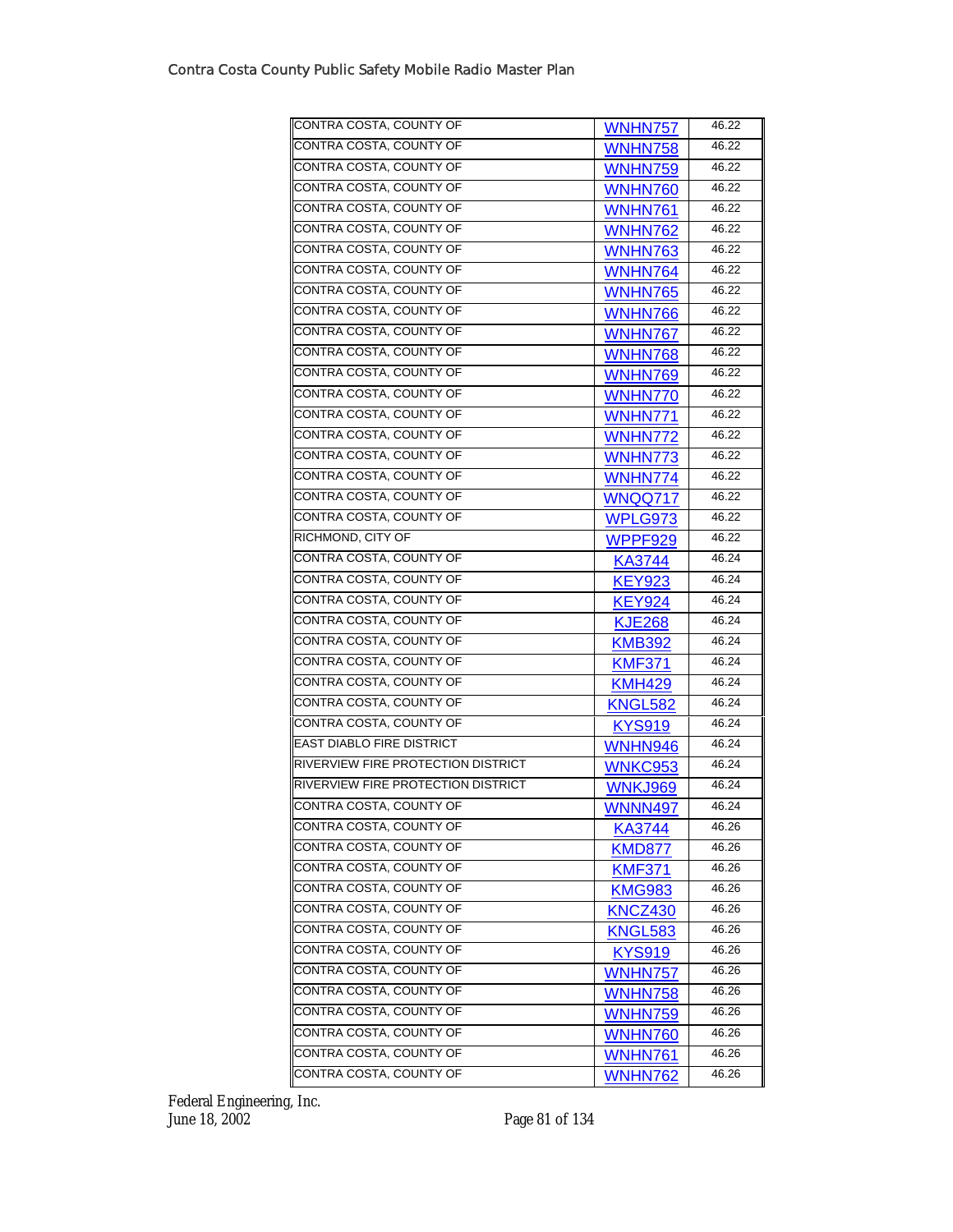| CONTRA COSTA, COUNTY OF                         | <b>WNHN763</b> | 46.26 |
|-------------------------------------------------|----------------|-------|
| CONTRA COSTA, COUNTY OF                         | <b>WNHN764</b> | 46.26 |
| CONTRA COSTA, COUNTY OF                         | <b>WNHN765</b> | 46.26 |
| CONTRA COSTA, COUNTY OF                         | <b>WNHN766</b> | 46.26 |
| CONTRA COSTA, COUNTY OF                         | WNHN767        | 46.26 |
| CONTRA COSTA, COUNTY OF                         | <b>WNHN768</b> | 46.26 |
| CONTRA COSTA, COUNTY OF                         | <b>WNHN769</b> | 46.26 |
| CONTRA COSTA, COUNTY OF                         | WNHN770        | 46.26 |
| CONTRA COSTA, COUNTY OF                         | <b>WNHN771</b> | 46.26 |
| CONTRA COSTA, COUNTY OF                         | <b>WNHN772</b> | 46.26 |
| CONTRA COSTA, COUNTY OF                         | <b>WNHN773</b> | 46.26 |
| CONTRA COSTA, COUNTY OF                         | WNHN774        | 46.26 |
| CONTRA COSTA, COUNTY OF                         | <b>WNQQ717</b> | 46.26 |
| CONTRA COSTA, COUNTY OF                         | WPLG973        | 46.26 |
| CONTRA COSTA, COUNTY OF                         | <b>KA3744</b>  | 46.32 |
| CONTRA COSTA, COUNTY OF                         | <b>KMB392</b>  | 46.32 |
| CONTRA COSTA, COUNTY OF                         | <b>KMD877</b>  | 46.32 |
| CONTRA COSTA, COUNTY OF                         | <b>KMF371</b>  | 46.32 |
| CONTRA COSTA, COUNTY OF                         | <b>KMG983</b>  | 46.32 |
| CONTRA COSTA, COUNTY OF                         | <b>KNAK321</b> | 46.32 |
| CONTRA COSTA, COUNTY OF                         | <b>KNGL583</b> | 46.32 |
| CONTRA COSTA COUNTY FIRE PROTECTION<br>DISTRICT | <b>WNCA815</b> | 46.32 |
| CONTRA COSTA, COUNTY OF                         | <b>WNHN757</b> | 46.32 |
| CONTRA COSTA, COUNTY OF                         | <b>WNHN758</b> | 46.32 |
| CONTRA COSTA, COUNTY OF                         | <b>WNHN759</b> | 46.32 |
| CONTRA COSTA, COUNTY OF                         | <b>WNHN760</b> | 46.32 |
| CONTRA COSTA, COUNTY OF                         | <b>WNHN761</b> | 46.32 |
| CONTRA COSTA, COUNTY OF                         | <b>WNHN762</b> | 46.32 |
| CONTRA COSTA, COUNTY OF                         | <b>WNHN763</b> | 46.32 |
| CONTRA COSTA, COUNTY OF                         | <b>WNHN764</b> | 46.32 |
| CONTRA COSTA, COUNTY OF                         | <b>WNHN765</b> | 46.32 |
| CONTRA COSTA, COUNTY OF                         | <b>WNHN766</b> | 46.32 |
| CONTRA COSTA, COUNTY OF                         | <b>WNHN767</b> | 46.32 |
| CONTRA COSTA, COUNTY OF                         | <b>WNHN768</b> | 46.32 |
| CONTRA COSTA, COUNTY OF                         | <b>WNHN769</b> | 46.32 |
| CONTRA COSTA, COUNTY OF                         | <b>WNHN770</b> | 46.32 |
| CONTRA COSTA, COUNTY OF                         | <b>WNHN771</b> | 46.32 |
| CONTRA COSTA, COUNTY OF                         | <b>WNHN772</b> | 46.32 |
| CONTRA COSTA, COUNTY OF                         | WNHN773        | 46.32 |
| CONTRA COSTA, COUNTY OF                         | WNHN774        | 46.32 |
| CONTRA COSTA, COUNTY OF                         | <b>WNNN497</b> | 46.32 |
| CONTRA COSTA, COUNTY OF                         | <b>WNQQ717</b> | 46.32 |
| CONTRA COSTA, COUNTY OF                         | WPLG973        | 46.32 |
| CONTRA COSTA, COUNTY OF                         | <b>KA3744</b>  | 46.34 |
| SAN RAMON VALLEY F P D                          | <b>KMA635</b>  | 46.34 |
| CONTRA COSTA, COUNTY OF                         | <b>KMK522</b>  | 46.34 |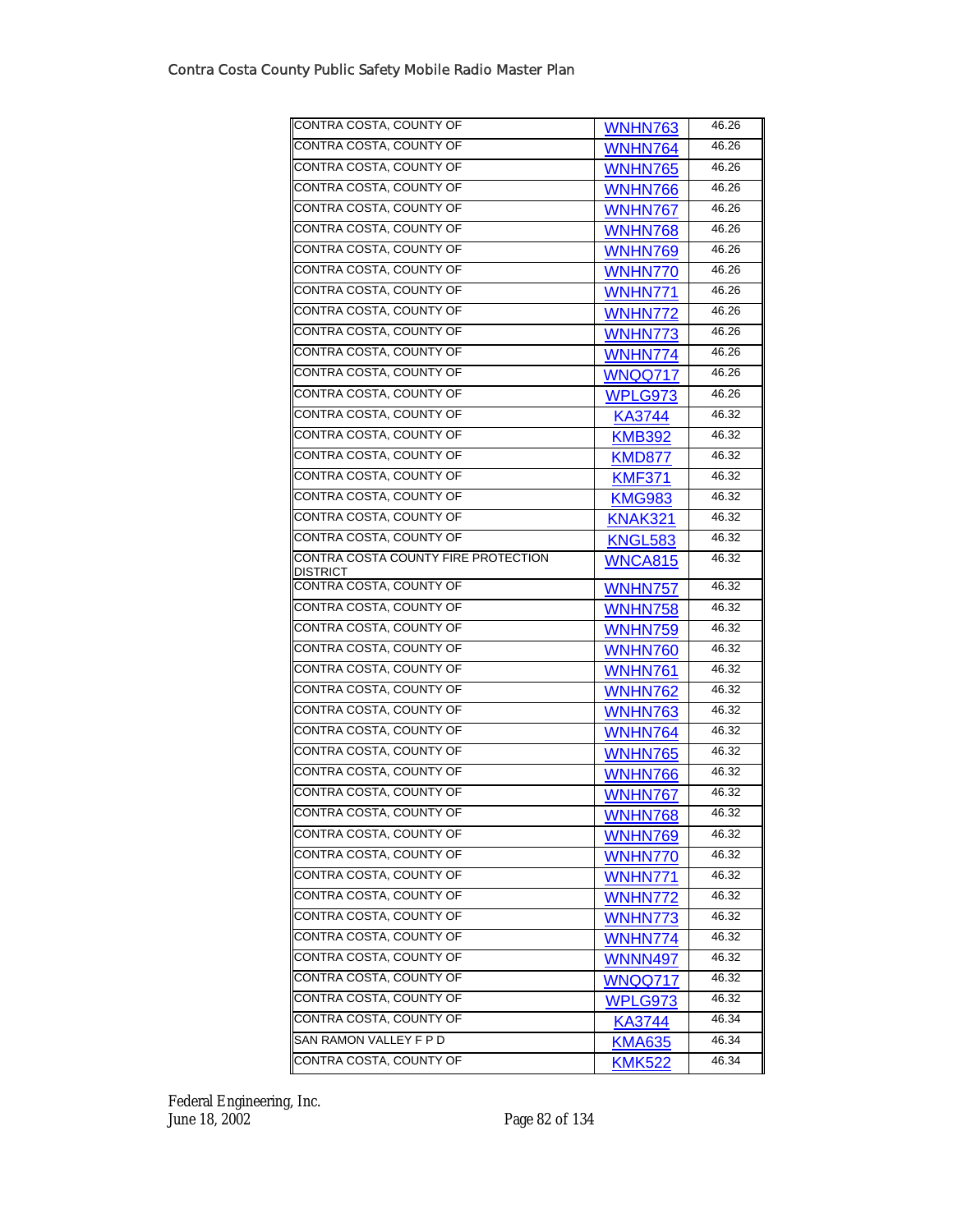| SAN RAMON VALLEY FIRE DISTRICT                         | <b>WNNV616</b> | 46.34 |
|--------------------------------------------------------|----------------|-------|
| CONTRA COSTA, COUNTY OF                                | <b>WXP667</b>  | 46.34 |
| CONTRA COSTA, COUNTY OF                                | <b>KA3744</b>  | 46.38 |
| CONTRA COSTA, COUNTY OF                                | <b>KBQ628</b>  | 46.38 |
| CONTRA COSTA, COUNTY OF                                | <b>KDN478</b>  | 46.38 |
| CONTRA COSTA, COUNTY OF                                | <b>KDU876</b>  | 46.38 |
| CONTRA COSTA, COUNTY OF                                | <b>KEY923</b>  | 46.38 |
| <b>CONTRA COSTA, COUNTY OF</b>                         | <b>KEY924</b>  | 46.38 |
| CONTRA COSTA, COUNTY OF                                | <b>KJE268</b>  | 46.38 |
| CONTRA COSTA, COUNTY OF                                | <b>KMA463</b>  | 46.38 |
| CONTRA COSTA, COUNTY OF                                | <b>KMA470</b>  | 46.38 |
| SAN RAMON VALLEY F P D                                 | <b>KMA635</b>  | 46.38 |
| RICHMOND, CITY OF                                      | <b>KMB332</b>  | 46.38 |
| CONTRA COSTA, COUNTY OF                                | <b>KMB392</b>  | 46.38 |
| CONTRA COSTA, COUNTY OF                                | <b>KMB591</b>  | 46.38 |
| CONTRA COSTA, COUNTY OF                                | <b>KMB592</b>  | 46.38 |
| CONTRA COSTA, COUNTY OF                                | <b>KMD397</b>  | 46.38 |
| CONTRA COSTA, COUNTY OF                                | <b>KMD877</b>  | 46.38 |
| PINOLE, CITY OF                                        | <b>KME945</b>  | 46.38 |
| CONTRA COSTA, COUNTY OF                                | <b>KMF371</b>  | 46.38 |
| CONTRA COSTA, COUNTY OF                                | <b>KMG983</b>  | 46.38 |
| CONTRA COSTA, COUNTY OF                                | <b>KMH429</b>  | 46.38 |
| CONTRA COSTA, COUNTY OF                                | <b>KMK522</b>  | 46.38 |
| CONTRA COSTA, COUNTY OF                                | <b>KNAK321</b> | 46.38 |
| CONTRA COSTA, COUNTY OF                                | <b>KNGL582</b> | 46.38 |
| CONTRA COSTA, COUNTY OF                                | <b>KNGL583</b> | 46.38 |
| RODEO FIRE DISTRICT                                    | <b>KNIZ530</b> | 46.38 |
| CONTRA COSTA, COUNTY OF                                | <b>KTS610</b>  | 46.38 |
| CONTRA COSTA, COUNTY OF                                | <b>KYG655</b>  | 46.38 |
| CONTRA COSTA COUNTY FIRE PROTECTION<br><b>DISTRICT</b> | <b>WNCA815</b> | 46.38 |
| CONTRA COSTA, COUNTY OF                                | <b>WNHN757</b> | 46.38 |
| CONTRA COSTA, COUNTY OF                                | WNHN758        | 46.38 |
| CONTRA COSTA, COUNTY OF                                | <b>WNHN759</b> | 46.38 |
| CONTRA COSTA, COUNTY OF                                | <b>WNHN760</b> | 46.38 |
| CONTRA COSTA, COUNTY OF                                | <b>WNHN761</b> | 46.38 |
| CONTRA COSTA, COUNTY OF                                | <b>WNHN762</b> | 46.38 |
| CONTRA COSTA, COUNTY OF                                | <b>WNHN763</b> | 46.38 |
| CONTRA COSTA, COUNTY OF                                | <b>WNHN764</b> | 46.38 |
| CONTRA COSTA, COUNTY OF                                | <b>WNHN765</b> | 46.38 |
| CONTRA COSTA, COUNTY OF                                | <b>WNHN766</b> | 46.38 |
| CONTRA COSTA, COUNTY OF                                | <b>WNHN767</b> | 46.38 |
| CONTRA COSTA, COUNTY OF                                | <b>WNHN768</b> | 46.38 |
| CONTRA COSTA, COUNTY OF                                | <b>WNHN769</b> | 46.38 |
| CONTRA COSTA, COUNTY OF                                | WNHN770        | 46.38 |
| CONTRA COSTA, COUNTY OF                                | <b>WNHN771</b> | 46.38 |
| CONTRA COSTA, COUNTY OF                                | WNHN772        | 46.38 |

Federal Engineering, Inc. June 18, 2002 Page 83 of 134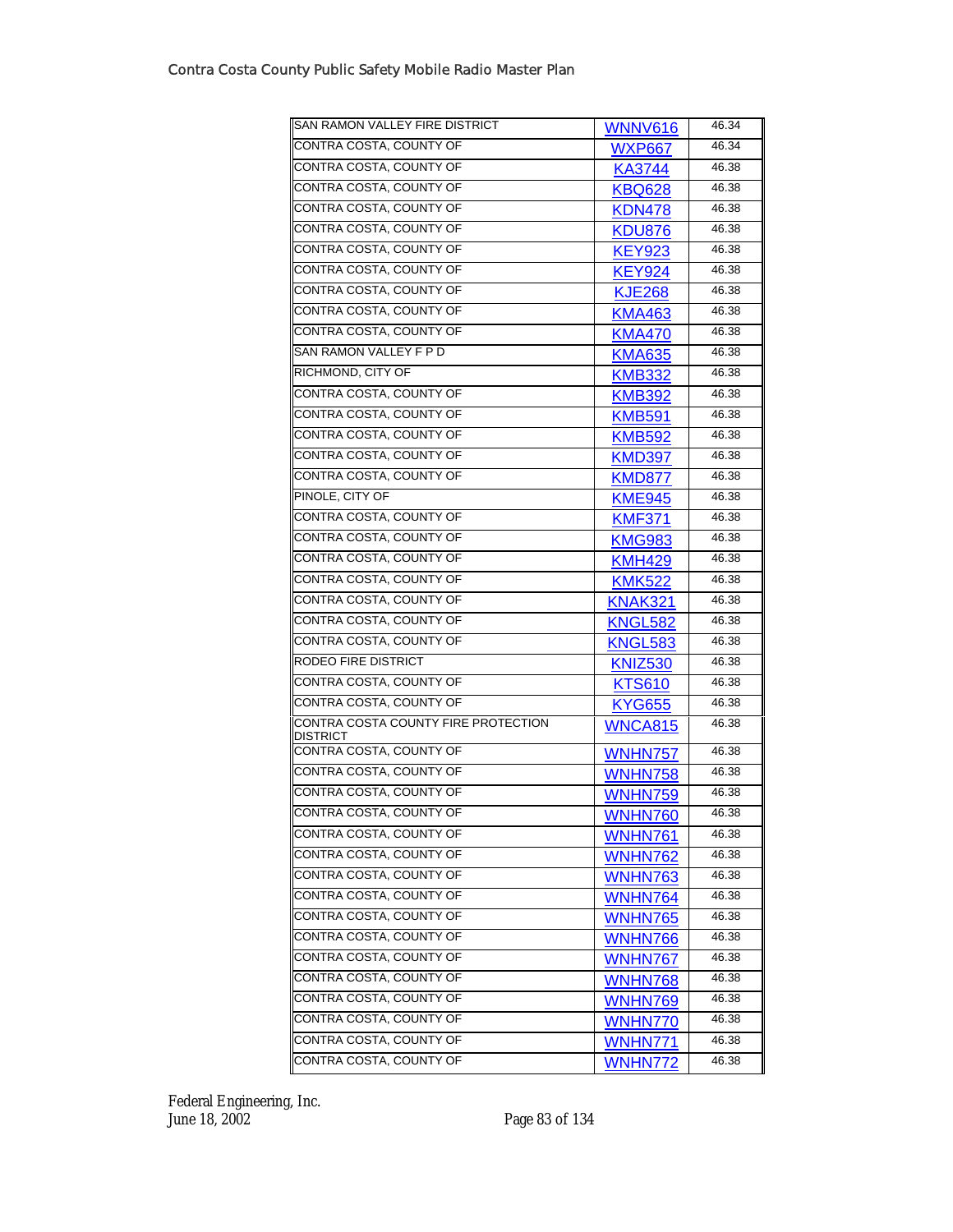| CONTRA COSTA, COUNTY OF            | WNHN773        | 46.38 |
|------------------------------------|----------------|-------|
| CONTRA COSTA, COUNTY OF            | <b>WNHN774</b> | 46.38 |
| EAST DIABLO FIRE DISTRICT          | <b>WNHN946</b> | 46.38 |
| RODEO FIRE DISTRICT                | <b>WNHN947</b> | 46.38 |
| CONTRA COSTA, COUNTY OF            | <b>WNHV253</b> | 46.38 |
| RIVERVIEW FIRE PROTECTION DISTRICT | WNKC953        | 46.38 |
| RIVERVIEW FIRE PROTECTION DISTRICT | <b>WNKJ969</b> | 46.38 |
| CONTRA COSTA, COUNTY OF            | <b>WNNN497</b> | 46.38 |
| SAN RAMON VALLEY FIRE DISTRICT     | <b>WNNV616</b> | 46.38 |
| CONTRA COSTA, COUNTY OF            | <b>WNPL783</b> | 46.38 |
| CONTRA COSTA, COUNTY OF            | WNQQ717        | 46.38 |
| CONTRA COSTA, COUNTY OF            | WPLG973        | 46.38 |
| RICHMOND, CITY OF                  | WPPF928        | 46.38 |
| RICHMOND, CITY OF                  | WPPF929        | 46.38 |
| CONTRA COSTA, COUNTY OF            | <b>WSY471</b>  | 46.38 |
| CONTRA COSTA, COUNTY OF            | <b>WXP667</b>  | 46.38 |
| CONTRA COSTA, COUNTY OF            | <b>KA3744</b>  | 46.42 |
| CONTRA COSTA, COUNTY OF            | <b>KBQ628</b>  | 46.42 |
| CONTRA COSTA, COUNTY OF            | <b>KMA463</b>  | 46.42 |
| RICHMOND, CITY OF                  | <b>KMB332</b>  | 46.42 |
| CONTRA COSTA, COUNTY OF            | <b>KMB591</b>  | 46.42 |
| CONTRA COSTA, COUNTY OF            | <b>KYG655</b>  | 46.42 |
| RICHMOND, CITY OF                  | WPPF928        | 46.42 |
| RICHMOND, CITY OF                  | WPPF929        | 46.42 |
| CONTRA COSTA, COUNTY OF            | KA3744         | 46.44 |
| CONTRA COSTA, COUNTY OF            | <b>KDN478</b>  | 46.44 |
| SAN RAMON VALLEY F P D             | <b>KMA635</b>  | 46.44 |
| CONTRA COSTA, COUNTY OF            | <b>KMK522</b>  | 46.44 |
| SAN RAMON VALLEY FIRE DISTRICT     | <b>WNQW789</b> | 46.44 |
| CONTRA COSTA, COUNTY OF            | <b>WXP667</b>  | 46.44 |
| CONTRA COSTA, COUNTY OF            | <b>KA3744</b>  | 46.48 |
| CONTRA COSTA, COUNTY OF            | <b>KMA470</b>  | 46.48 |
| RICHMOND, CITY OF                  | <b>KMB332</b>  | 46.48 |
| <b>CONTRA COSTA, COUNTY OF</b>     | <b>KMB592</b>  | 46.48 |
| PINOLE, CITY OF                    | <b>KME945</b>  | 46.48 |
| RODEO FIRE DISTRICT                | <b>KNIZ530</b> | 46.48 |
| RODEO FIRE DISTRICT                | WNHN947        | 46.48 |
| RICHMOND, CITY OF                  | WPPF929        | 46.48 |
| CALIFORNIA, STATE OF               | <b>KFR657</b>  | 47.02 |
| CALIFORNIA, STATE OF               | <b>KFR657</b>  | 47.04 |
| CALIFORNIA, STATE OF               | <b>KFR657</b>  | 47.06 |
| CALIFORNIA, STATE OF               | <b>KFR657</b>  | 47.08 |
| AMERICAN NATIONAL RED CROSS        | <b>KDQ287</b>  | 47.42 |
| AMERICAN RED CROSS BAY AREA        | <b>WPHI754</b> | 47.46 |
| AMERICAN RED CROSS BAY AREA        | <b>WPHI754</b> | 47.5  |
| AMERICAN RED CROSS BAY AREA        | <b>WPHI754</b> | 47.54 |
| AMERICAN RED CROSS BAY AREA        | <b>WPHI754</b> | 47.58 |

Federal Engineering, Inc. June 18, 2002 Page 84 of 134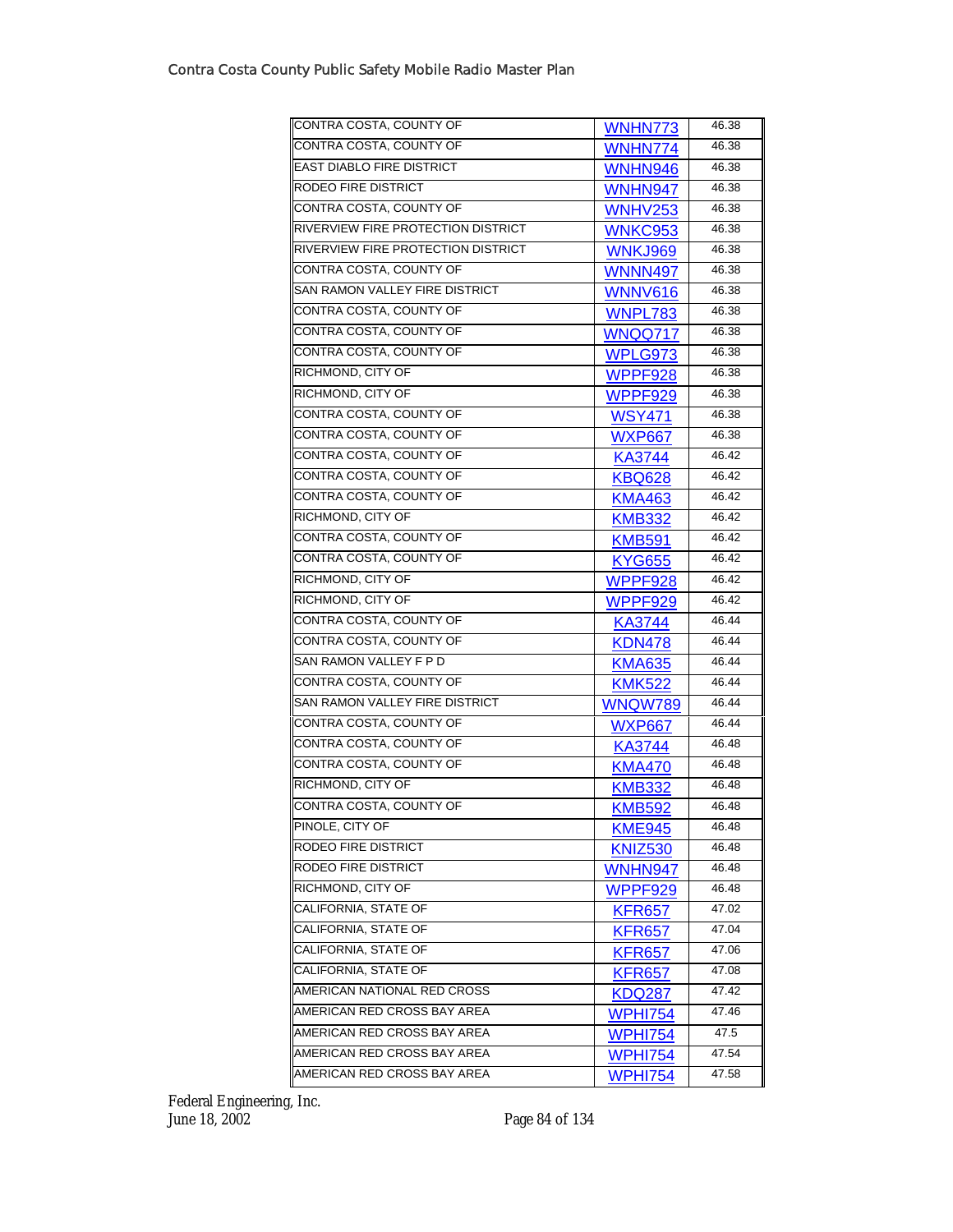| AMERICAN RED CROSS BAY AREA                            | <b>WPHI754</b>                | 47.62   |
|--------------------------------------------------------|-------------------------------|---------|
| AMERICAN RED CROSS BAY AREA                            | <b>WPHI754</b>                | 47.66   |
| MORAGA. TOWN OF                                        | <b>WPAU780</b>                | 150.995 |
| CONTRA COSTA COUNTY FIRE PROTECTION<br>DISTRICT        | <b>WNYM827</b>                | 151.025 |
| CONTRA COSTA COUNTY FIRE PROTECTION<br><b>DISTRICT</b> | <b>WNYM827/</b><br>0000767860 | 151.025 |
| CALIFORNIA, STATE OF                                   | <b>KIZ343</b>                 | 151.205 |
| CALIFORNIA, STATE OF                                   | <b>KMK913</b>                 | 151.205 |
| CALIFORNIA, STATE OF                                   | WPEM924                       | 151.205 |
| CALIFORNIA. STATE OF                                   | <b>WNKY521</b>                | 151.235 |
| CALIFORNIA, STATE OF                                   | WPDB986                       | 151.355 |
| CALIFORNIA, STATE OF                                   | <b>WPDB985</b>                | 151.415 |
| CALIFORNIA, STATE OF                                   | WPDB985                       | 151.43  |
| CALIFORNIA, STATE OF                                   | WPDB986                       | 151.445 |
| CALIFORNIA, STATE OF                                   | <b>KDJ572</b>                 | 153.74  |
| CALIFORNIA, STATE OF                                   | <b>KGR355</b>                 | 153.755 |
| CALIFORNIA, STATE OF                                   | <b>KYE982</b>                 | 153.755 |
| RICHMOND, CITY OF                                      | <b>KMM574</b>                 | 153.8   |
| CONCORD, CITY OF                                       | <b>KMK772</b>                 | 153.815 |
| CONCORD, CITY OF                                       | <b>KMK772</b>                 | 153.815 |
| CONTRA COSTA, COUNTY OF                                | <b>WPSP325</b>                | 153.815 |
| SAN RAMON VALLEY FIRE DISTRICT                         | WPUC470                       | 153.815 |
| CONTRA COSTA, COUNTY OF                                | KA3744                        | 153.83  |
| RICHMOND, CITY OF                                      | <b>KMB332</b>                 | 153.83  |
| PINOLE, CITY OF                                        | <b>KME945</b>                 | 153.83  |
| MT VIEW SANITARY DISTRICT                              | WPQY787                       | 153.965 |
| CONCORD, CITY OF                                       | <b>KMK772</b>                 | 153.995 |
| CONTRA COSTA, COUNTY OF                                | <b>WPSP325</b>                | 153.995 |
| SAN RAMON VALLEY FIRE DISTRICT                         | WPUC470                       | 153.995 |
| CONCORD, CITY OF                                       | <b>KMK772</b>                 | 154.025 |
| EAST BAY REGIONAL PARK DISTRICT                        | <b>WRL694</b>                 | 154.07  |
| CALIFORNIA, STATE OF                                   | <b>KMF694</b>                 | 154.16  |
| CONTRA COSTA, COUNTY OF                                | <b>KA3744</b>                 | 154.205 |
| CONTRA COSTA, COUNTY OF                                | <b>KBQ628</b>                 | 154.205 |
| CONTRA COSTA, COUNTY OF                                | <b>KDB502</b>                 | 154.205 |
| CONTRA COSTA, COUNTY OF                                | <b>KMF371</b>                 | 154.205 |
| CONTRA COSTA, COUNTY OF                                | KNCZ430                       | 154.205 |
| CONTRA COSTA, COUNTY OF                                | <b>KYG655</b>                 | 154.205 |
| CONTRA COSTA, COUNTY OF                                | <b>KYS919</b>                 | 154.205 |
| RIVERVIEW FIRE PROTECTION DISTRICT                     | WNKC953                       | 154.205 |
| DUBLIN SAN RAMON SERVICES DISTRICT                     | <b>KJK522</b>                 | 154.235 |
| EAST BAY REGIONAL PARK DISTRICT                        | <b>WRL694</b>                 | 154.235 |
| CONTRA COSTA, COUNTY OF                                | KA3744                        | 154.265 |
| PINOLE, CITY OF                                        | <b>KME945</b>                 | 154.265 |
| CONTRA COSTA, COUNTY OF                                | <b>KA3744</b>                 | 154.28  |
| CONTRA COSTA, COUNTY OF                                | <b>KDB502</b>                 | 154.28  |
| DUBLIN SAN RAMON SERVICES DISTRICT                     | <b>KJK522</b>                 | 154.28  |

Federal Engineering, Inc. June 18, 2002 Page 85 of 134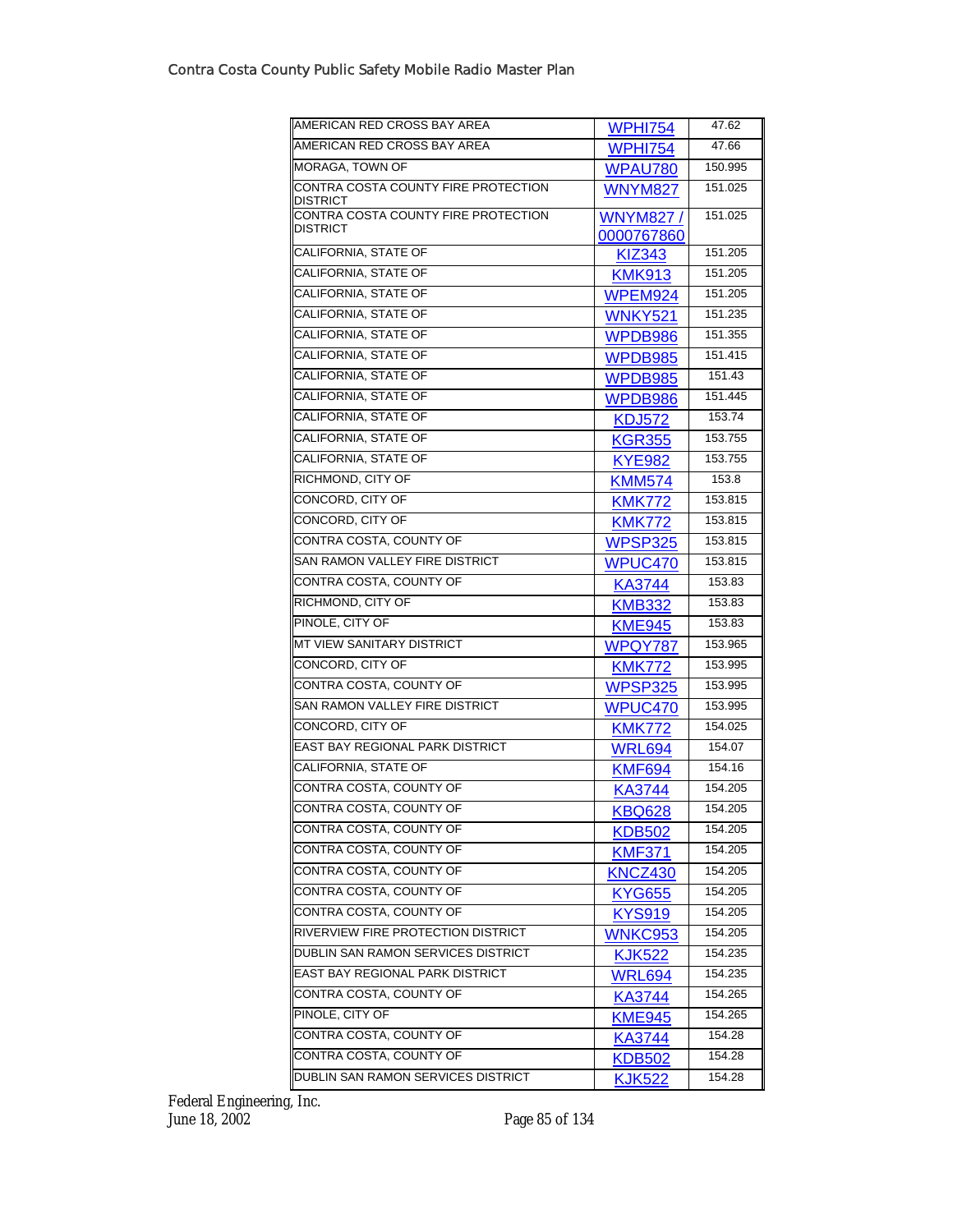| SAN RAMON VALLEY F P D                           | <b>KMA635</b>  | 154.28  |
|--------------------------------------------------|----------------|---------|
| RICHMOND, CITY OF                                | <b>KMB332</b>  | 154.28  |
| PINOLE, CITY OF                                  | <b>KME945</b>  | 154.28  |
| CONTRA COSTA, COUNTY OF                          | <b>KMF371</b>  | 154.28  |
| EAST BAY REGIONAL PARK DISTRICT                  | <b>WRL694</b>  | 154.28  |
| CONTRA COSTA, COUNTY OF                          | <b>KA3744</b>  | 154.295 |
| SAN FRANCISCO BAY AREA RAPID TRANSIT<br>DISTRICT | KNFZ630        | 154.295 |
| SAN FRANCISCO BAY AREA RAPID TRANSIT<br>DISTRICT | <b>WPII570</b> | 154.295 |
| EAST BAY REGIONAL PARK DISTRICT                  | <b>WRL694</b>  | 154.355 |
| CONTRA COSTA, COUNTY OF                          | KA3744         | 154.385 |
| CONTRA COSTA, COUNTY OF                          | <b>KBQ628</b>  | 154.385 |
| CONTRA COSTA, COUNTY OF                          | <b>KDB502</b>  | 154.385 |
| RICHMOND, CITY OF                                | <b>KMB332</b>  | 154.385 |
| CONTRA COSTA, COUNTY OF                          | <b>KMF371</b>  | 154.385 |
| CONTRA COSTA, COUNTY OF                          | <b>KYG655</b>  | 154.385 |
| CONTRA COSTA, COUNTY OF                          | <b>KYS919</b>  | 154.385 |
| EL CERRITO, CITY OF                              | WPJH417        | 154.385 |
| CALIFORNIA, STATE OF                             | <b>KMG445</b>  | 154.68  |
| CALIFORNIA, STATE OF                             | WPAD599        | 154.68  |
| CALIFORNIA, STATE OF                             | <b>KYE982</b>  | 154.71  |
| CONTRA COSTA, COUNTY OF                          | <b>KA2988</b>  | 154.755 |
| CONTRA COSTA, COUNTY OF                          | <b>KMG264</b>  | 154.755 |
| CONTRA COSTA, COUNTY OF                          | <b>KNCE507</b> | 154.755 |
| CONTRA COSTA, COUNTY OF                          | WNZF354        | 154.755 |
| CONTRA COSTA, COUNTY OF                          | WPKN371        | 154.755 |
| CONTRA COSTA, COUNTY OF                          | <b>WPKN372</b> | 154.755 |
| CONTRA COSTA, COUNTY OF                          | WPKN373        | 154.755 |
| CONTRA COSTA, COUNTY OF                          | WPKN374        | 154.755 |
| CONTRA COSTA, COUNTY OF                          | WPKN376        | 154.755 |
| ANTIOCH, CITY OF                                 | <b>WNSB257</b> | 154.845 |
| ANTIOCH, CITY OF                                 | WPOX277        | 154.845 |
| CALIFORNIA STATE UNIVERSITY                      | <b>KNNK407</b> | 154.89  |
| CALIFORNIA, STATE OF                             | <b>KLU341</b>  | 154.92  |
| CALIFORNIA, STATE OF                             | <b>KNHU669</b> | 154.92  |
| CALIFORNIA, STATE OF                             | <b>KNHU670</b> | 154.92  |
| CALIFORNIA, STATE OF                             | <b>KNHU671</b> | 154.92  |
| CALIFORNIA, STATE OF                             | <b>KNHU672</b> | 154.92  |
| CALIFORNIA, STATE OF                             | <b>KNHW257</b> | 154.92  |
| CALIFORNIA, STATE OF                             | KNHY376        | 154.92  |
| CALIFORNIA, STATE OF                             | KNHY377        | 154.92  |
| CALIFORNIA, STATE OF                             | <b>KNHY378</b> | 154.92  |
| CALIFORNIA, STATE OF                             | KNHY379        | 154.92  |
| CALIFORNIA, STATE OF                             | KNHY380        | 154.92  |
| CALIFORNIA, STATE OF                             | <b>KQR620</b>  | 154.92  |
| CALIFORNIA, STATE OF                             | <b>KRA565</b>  | 154.92  |
| CALIFORNIA, STATE OF                             | <b>KRO411</b>  | 154.92  |
|                                                  |                |         |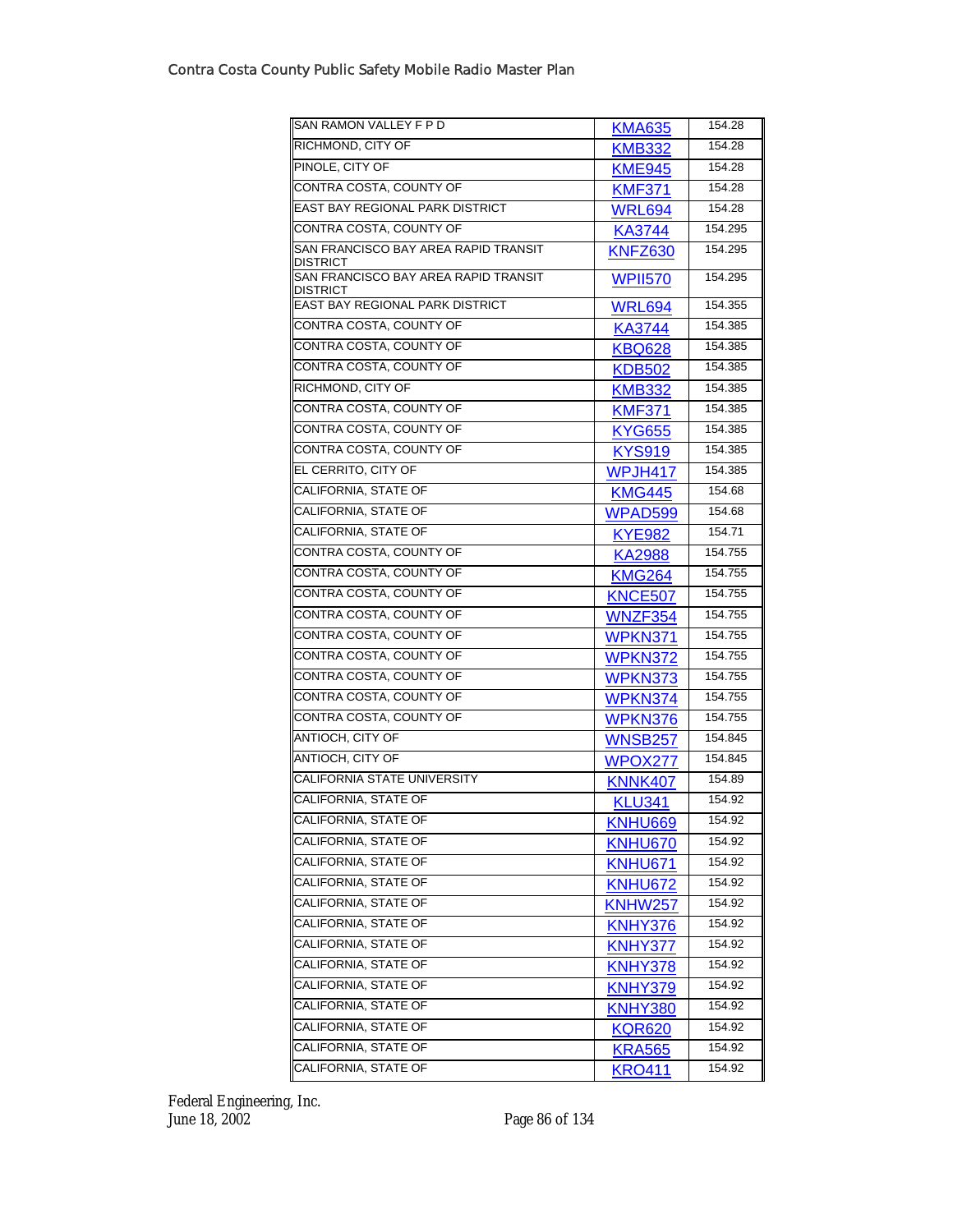| CALIFORNIA, STATE OF              | <b>KRZ240</b>       | 154.92  |
|-----------------------------------|---------------------|---------|
| CALIFORNIA, STATE OF              | <b>WNUX719</b>      | 154.92  |
| CALIFORNIA, STATE OF              | <b>WPBM353</b>      | 154.92  |
| CALIFORNIA, STATE OF              | <b>WPBM355</b>      | 154.92  |
| CALIFORNIA, STATE OF              | WPBM356             | 154.92  |
| CALIFORNIA, STATE OF              | <b>WYK436</b>       | 154.92  |
| CONTRA COSTA, COUNTY OF           | <b>KA2988</b>       | 154.95  |
| CONTRA COSTA, COUNTY OF           | <b>KMG264</b>       | 154.95  |
| CONTRA COSTA, COUNTY OF           | <b>KNCE507</b>      | 154.95  |
| CONTRA COSTA, COUNTY OF           | KNHP708             | 154.95  |
| CONTRA COSTA, COUNTY OF           | WNZF354             | 154.95  |
| CONTRA COSTA, COUNTY OF           | WPKN371             | 154.95  |
| CONTRA COSTA, COUNTY OF           | WPKN372             | 154.95  |
| CONTRA COSTA, COUNTY OF           | WPKN373             | 154.95  |
| CONTRA COSTA, COUNTY OF           | WPKN374             | 154.95  |
| CONTRA COSTA, COUNTY OF           | WPKN376             | 154.95  |
| CALIFORNIA, STATE OF              | <b>KGR355</b>       | 154.98  |
| CONCORD, CITY OF                  | <b>KMK772</b>       | 154.995 |
| CONTRA COSTA, COUNTY OF           | <b>WPSP325</b>      | 154.995 |
| SAN RAMON VALLEY FIRE DISTRICT    | WPUC470             | 154.995 |
| CONTRA COSTA, COUNTY OF           | <b>KNCR633</b>      | 155.04  |
| CONTRA COSTA, COUNTY OF           | <b>KYD927</b>       | 155.04  |
| CONTRA COSTA, COUNTY OF           | <b>WNPM636</b>      | 155.04  |
| CONTRA COSTA, COUNTY OF           | <b>WNPM681</b>      | 155.04  |
| CONTRA COSTA, COUNTY OF           | WPIR <sub>557</sub> | 155.04  |
| ANTIOCH, CITY OF                  | <b>WNSB257</b>      | 155.07  |
| ANTIOCH, CITY OF                  | WPMZ453             | 155.07  |
| ANTIOCH, CITY OF                  | WPOX277             | 155.07  |
| LAFAYETTE, CITY OF                | KNJP768             | 155.115 |
| ORINDA UNION SCHOOL DISTRICT      | <b>WNAD765</b>      | 155.16  |
| PITTSBURG UNIFIED SCHOOL DISTRICT | <b>WNJX883</b>      | 155.16  |
| CONTRA COSTA, COUNTY OF           | <b>KA2988</b>       | 155.19  |
| CONTRA COSTA, COUNTY OF           | <b>KMA371</b>       | 155.19  |
| CONTRA COSTA, COUNTY OF           | <b>KMA499</b>       | 155.19  |
| CONTRA COSTA, COUNTY OF           | <b>KMG264</b>       | 155.19  |
| CONTRA COSTA, COUNTY OF           | <b>KNCE507</b>      | 155.19  |
| CONTRA COSTA, COUNTY OF           | WNZF354             | 155.19  |
| CONTRA COSTA, COUNTY OF           | WPKN371             | 155.19  |
| CONTRA COSTA, COUNTY OF           | <b>WPKN372</b>      | 155.19  |
| CONTRA COSTA, COUNTY OF           | WPKN373             | 155.19  |
| CONTRA COSTA, COUNTY OF           | WPKN374             | 155.19  |
| CONTRA COSTA, COUNTY OF           | WPKN376             | 155.19  |
| KAISER FOUNDATION HEALTH PLAN INC | <b>KXC738</b>       | 155.22  |
| CONTRA COSTA, COUNTY OF           | KA2988              | 155.25  |
| CONTRA COSTA, COUNTY OF           | <b>KMA371</b>       | 155.25  |
| CONTRA COSTA, COUNTY OF           | <b>KMG264</b>       | 155.25  |
| CONTRA COSTA, COUNTY OF           | <b>KNCE507</b>      | 155.25  |

Federal Engineering, Inc. June 18, 2002 Page 87 of 134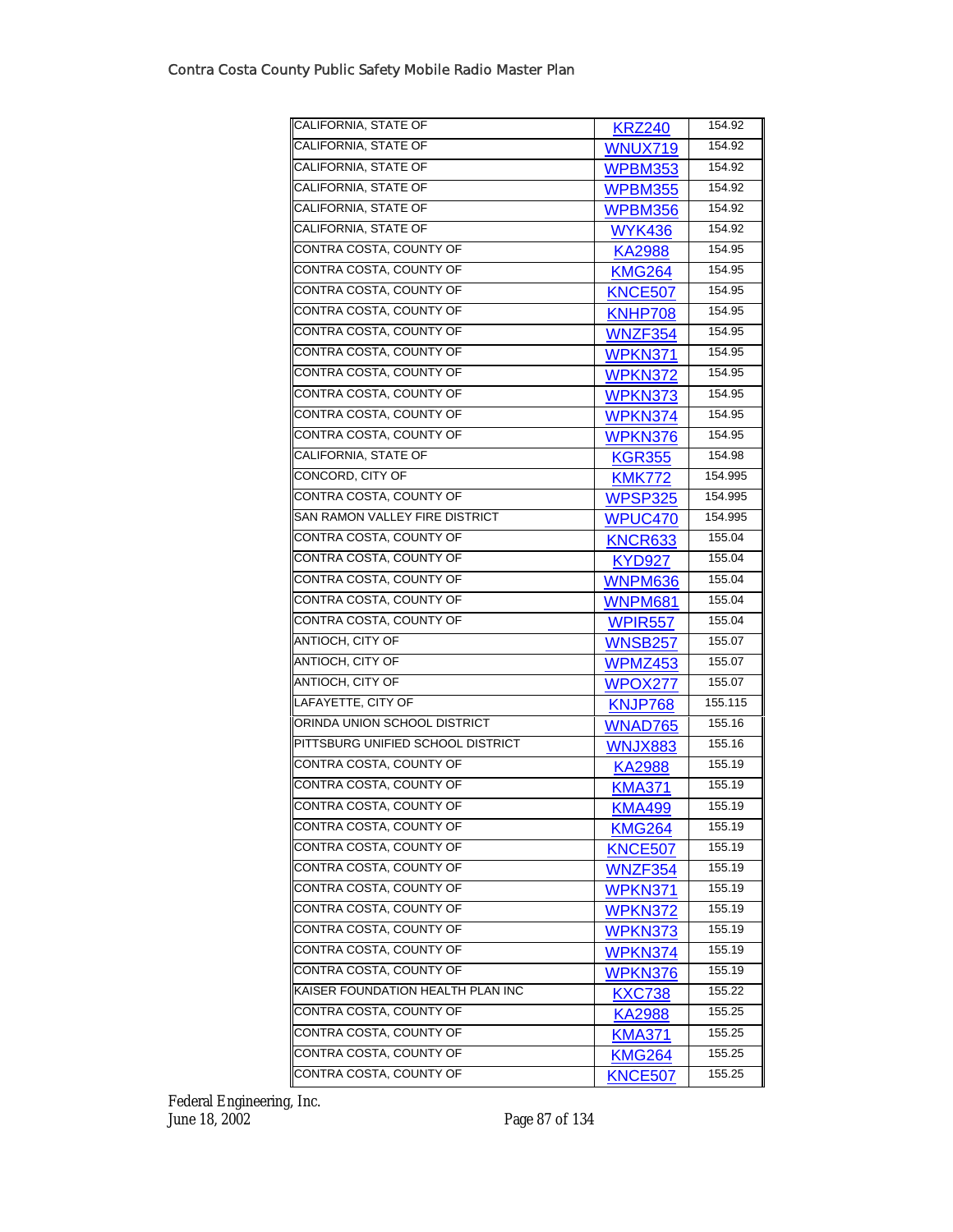| CONTRA COSTA, COUNTY OF           | WNZF354        | 155.25  |
|-----------------------------------|----------------|---------|
| CONTRA COSTA, COUNTY OF           | WPKN371        | 155.25  |
| CONTRA COSTA, COUNTY OF           | <b>WPKN372</b> | 155.25  |
| CONTRA COSTA, COUNTY OF           | WPKN373        | 155.25  |
| CONTRA COSTA, COUNTY OF           | WPKN374        | 155.25  |
| CONTRA COSTA, COUNTY OF           | WPKN376        | 155.25  |
| CONTRA COSTA, COUNTY OF           | <b>WPNU981</b> | 155.25  |
| CONTRA COSTA, COUNTY OF           | <b>KB27868</b> | 155.28  |
| JOHN MUIR MEDICAL CENTER          | <b>KSP200</b>  | 155.28  |
| CONTRA COSTA, COUNTY OF           | KA2988         | 155.31  |
| CONTRA COSTA, COUNTY OF           | <b>KMA371</b>  | 155.31  |
| CONTRA COSTA, COUNTY OF           | <b>KMA371</b>  | 155.31  |
| CONTRA COSTA, COUNTY OF           | <b>KMG264</b>  | 155.31  |
| CONTRA COSTA, COUNTY OF           | <b>KNCE507</b> | 155.31  |
| CONTRA COSTA, COUNTY OF           | <b>KNGL587</b> | 155.31  |
| WALNUT CREEK, CITY OF             | <b>KZE704</b>  | 155.31  |
| CONTRA COSTA, COUNTY OF           | WNZF354        | 155.31  |
| <b>CONTRA COSTA, COUNTY OF</b>    | WPKN371        | 155.31  |
| CONTRA COSTA, COUNTY OF           | WPKN372        | 155.31  |
| CONTRA COSTA, COUNTY OF           | WPKN373        | 155.31  |
| CONTRA COSTA, COUNTY OF           | WPKN374        | 155.31  |
| CONTRA COSTA, COUNTY OF           | WPKN376        | 155.31  |
| <b>MEDIC AMBULANCE SERVICE</b>    | KD50347        | 155.4   |
| TENET HEALTH SYSTEM HOSPITALS INC | <b>KQO219</b>  | 155.4   |
| JOHN MUIR MEDICAL CENTER          | <b>KSP200</b>  | 155.4   |
| MT DIABLO HOSPITAL                | <b>KWI758</b>  | 155.4   |
| LOS MEDANOS COMMUNITY HOSPITAL    | <b>KWJ288</b>  | 155.4   |
| CONTRA COSTA, COUNTY OF           | <b>KWO571</b>  | 155.4   |
| <b>COUNTY HOSPITAL</b>            | <b>KWO573</b>  | 155.4   |
| CONTRA COSTA, COUNTY OF           | <b>KWO574</b>  | 155.4   |
| SAN RAMON REGIONAL MEDICAL CENTER | <b>WNQW992</b> | 155.4   |
| <b>MEDICAL CENTER</b>             | <b>WSZ655</b>  | 155.4   |
| <b>BRENTWOOD, CITY OF</b>         | <b>KMA691</b>  | 155.55  |
| ANTIOCH, CITY OF                  | <b>WPMZ453</b> | 155.55  |
| ANTIOCH, CITY OF                  | WPOX277        | 155.55  |
| ANTIOCH, CITY OF                  | <b>WNSB257</b> | 155.61  |
| ANTIOCH, CITY OF                  | WPOX277        | 155.61  |
| CONTRA COSTA, COUNTY OF           | KA2988         | 155.625 |
| CONTRA COSTA, COUNTY OF           | <b>KMA499</b>  | 155.625 |
| CONTRA COSTA, COUNTY OF           | <b>WNQE218</b> | 155.625 |
| CONTRA COSTA, COUNTY OF           | <b>WRU892</b>  | 155.625 |
| CONTRA COSTA, COUNTY OF           | <b>KA2988</b>  | 155.64  |
| CONTRA COSTA, COUNTY OF           | <b>KMA499</b>  | 155.64  |
| CONTRA COSTA, COUNTY OF           | <b>KMG264</b>  | 155.64  |
| CONTRA COSTA, COUNTY OF           | <b>KNCE507</b> | 155.64  |
| CONTRA COSTA, COUNTY OF           | WNZF354        | 155.64  |
| CONTRA COSTA, COUNTY OF           | WPKN371        | 155.64  |

Federal Engineering, Inc. June 18, 2002 Page 88 of 134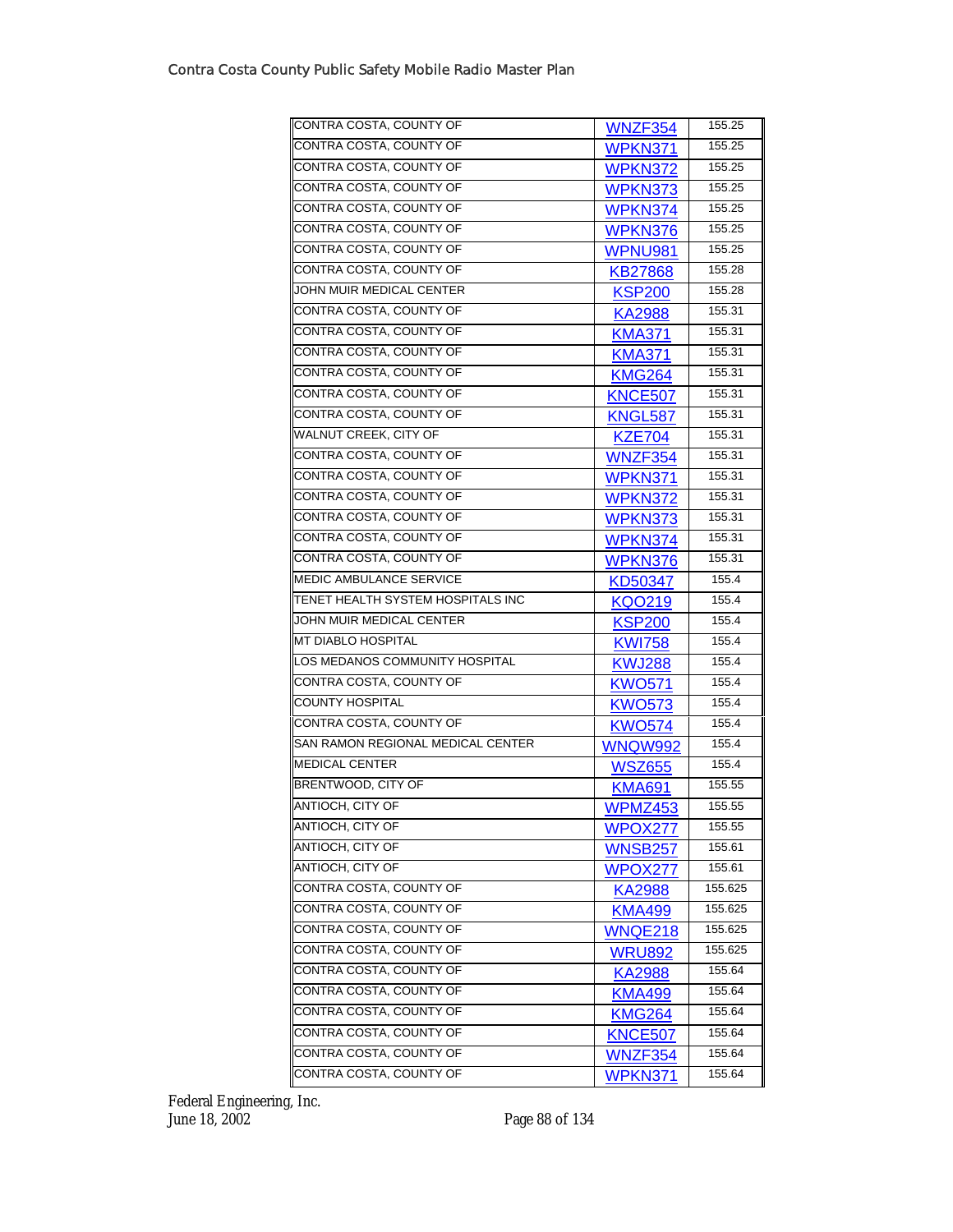| CONTRA COSTA, COUNTY OF                         | <b>WPKN372</b> | 155.64  |
|-------------------------------------------------|----------------|---------|
| CONTRA COSTA, COUNTY OF                         | WPKN373        | 155.64  |
| CONTRA COSTA, COUNTY OF                         | WPKN374        | 155.64  |
| CONTRA COSTA, COUNTY OF                         | WPKN376        | 155.64  |
| RICHMOND, CITY OF                               | <b>KMA358</b>  | 155.67  |
| PITTSBURG, CITY OF                              | <b>KMA779</b>  | 155.67  |
| CONCORD, CITY OF                                | <b>KMC308</b>  | 155.67  |
| PINOLE, CITY OF                                 | <b>KMJ446</b>  | 155.67  |
| <b>CALIFORNIA, STATE OF</b>                     | <b>KYE982</b>  | 155.67  |
| <b>WALNUT CREEK, CITY OF</b>                    | <b>KZE704</b>  | 155.67  |
| CONTRA COSTA, COUNTY OF                         | <b>WCH762</b>  | 155.67  |
| DANVILLE, CITY OF                               | <b>KNGN893</b> | 155.79  |
| RICHMOND, CITY OF                               | <b>KMM574</b>  | 155.82  |
| ANTIOCH, CITY OF                                | <b>KIZ211</b>  | 155.88  |
| CONCORD, CITY OF                                | <b>KMK772</b>  | 155.88  |
| MARTINEZ, CITY OF                               | <b>KML203</b>  | 155.88  |
| LAFAYETTE, CITY OF                              | <b>KNJP768</b> | 155.88  |
| PINOLE, CITY OF                                 | <b>KRM778</b>  | 155.88  |
| PITTSBURG, CITY OF                              | <b>KVJ754</b>  | 155.88  |
| EL CERRITO, CITY OF                             | <b>KXA218</b>  | 155.88  |
| HERCULES, CITY OF                               | <b>WNVX752</b> | 155.88  |
| ANTIOCH, CITY OF                                | <b>WPNX326</b> | 155.88  |
| EL CERRITO, CITY OF                             | <b>WYZ469</b>  | 155.88  |
| CONTRA COSTA, COUNTY OF                         | <b>KA2988</b>  | 155.955 |
| CONTRA COSTA, COUNTY OF                         | <b>KMG264</b>  | 155.955 |
| CONTRA COSTA, COUNTY OF                         | <b>KNCE507</b> | 155.955 |
| CONTRA COSTA, COUNTY OF                         | WNZF354        | 155.955 |
| CONTRA COSTA, COUNTY OF                         | WPKN371        | 155.955 |
| CONTRA COSTA, COUNTY OF                         | WPKN372        | 155.955 |
| CONTRA COSTA, COUNTY OF                         | WPKN373        | 155.955 |
| CONTRA COSTA, COUNTY OF                         | WPKN374        | 155.955 |
| CONTRA COSTA, COUNTY OF                         | WPKN376        | 155.955 |
| CONTRA COSTA, COUNTY OF                         | <b>KD8107</b>  | 156     |
| CONTRA COSTA, COUNTY OF                         | <b>KD8107</b>  | 156.015 |
| CONTRA COSTA COUNTY FIRE PROTECTION<br>DISTRICT | <b>WNYM827</b> | 156.045 |
| CONTRA COSTA COUNTY FIRE PROTECTION             | WNYM827 /      | 156.045 |
| <b>DISTRICT</b>                                 | 0000767860     |         |
| MORAGA, TOWN OF                                 | <b>WPAU780</b> | 156.06  |
| WALNUT CREEK, CITY OF                           | <b>WYK413</b>  | 156.165 |
| CONTRA COSTA, COUNTY OF                         | <b>KF4115</b>  | 156.195 |
| SAN RAMON, CITY OF                              | <b>WNMG614</b> | 156.225 |
| ANTIOCH, CITY OF                                | <b>WNUK908</b> | 156.225 |
| ANTIOCH, CITY OF                                | <b>WPNX326</b> | 156.225 |
| JOHN MUIR MEDICAL CENTER                        | <b>KNFC871</b> | 157.45  |
| ANTIOCH, CITY OF                                | WPOX277        | 158.76  |
| MT VIEW SANITARY DISTRICT                       | <b>WPFS279</b> | 158.805 |
| ANTIOCH, CITY OF                                | <b>WNUK908</b> | 158.985 |

Federal Engineering, Inc. June 18, 2002 Page 89 of 134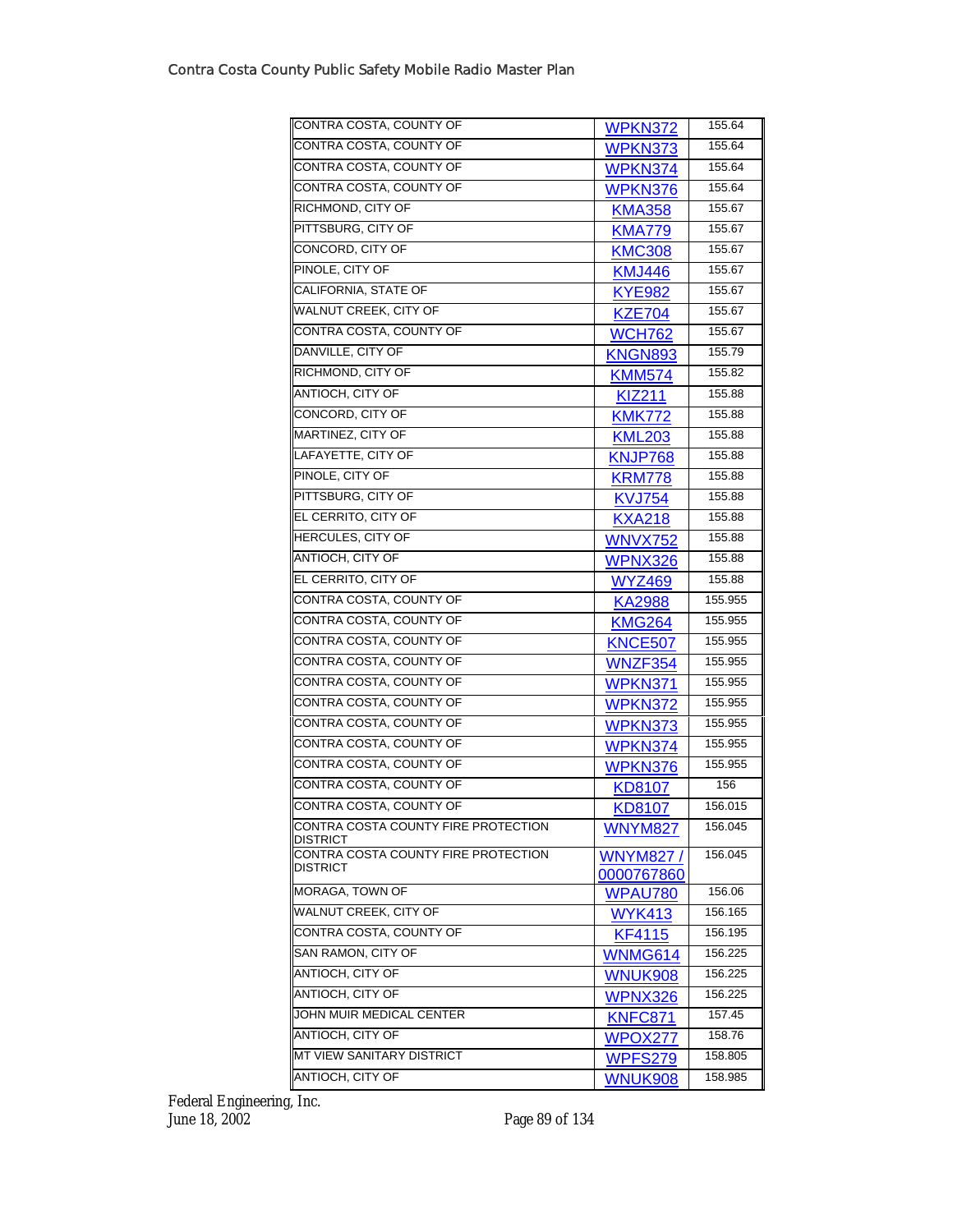| ANTIOCH, CITY OF                                                    | <b>WPNX326</b> | 158.985   |
|---------------------------------------------------------------------|----------------|-----------|
| WALNUT CREEK, CITY OF                                               | <b>WYK413</b>  | 159.12    |
| <b>CALIFORNIA, STATE OF</b>                                         | <b>KZE65</b>   | 159.135   |
| CONTRA COSTA, COUNTY OF                                             | <b>WNQE218</b> | 159.15    |
| SAN RAMON, CITY OF                                                  | <b>WNMG614</b> | 159.165   |
| CALIFORNIA, STATE OF                                                | <b>KZE65</b>   | 159.195   |
| CALIFORNIA, STATE OF                                                | <b>KIZ343</b>  | 159.24    |
| CALIFORNIA, STATE OF                                                | WPEM924        | 159.24    |
| EAST BAY REGIONAL PARK DISTRICT                                     | <b>KBB840</b>  | 159.255   |
| CALIFORNIA, STATE OF                                                | <b>KIZ343</b>  | 159.255   |
| CALIFORNIA, STATE OF                                                | <b>WPEM924</b> | 159.255   |
| CALIFORNIA, STATE OF                                                | <b>WNYS818</b> | 159.285   |
| CALIFORNIA, STATE OF                                                | WDK23          | 159.3     |
| CALIFORNIA, STATE OF                                                | <b>WNYS818</b> | 159.3     |
| CALIFORNIA, STATE OF                                                | WDK23          | 159.345   |
| CALIFORNIA, STATE OF                                                | <b>WNYS818</b> | 159.345   |
| CALIFORNIA, STATE OF                                                | KNGG687        | 159.435   |
| CALIFORNIA, STATE OF                                                | <b>KIZ343</b>  | 159.465   |
| CALIFORNIA, STATE OF                                                | WPEM924        | 159.465   |
| CONTRA COSTA, COUNTY OF                                             | WPLT748        | 159.615   |
| CONTRA COSTA, COUNTY OF                                             | WPLT747        | 159.735   |
| CONTRA COSTA, COUNTY OF                                             | WPLT749        | 160.11    |
| METROCALL USA INC                                                   | <b>WNAF392</b> | 163.25    |
| METROCALL USA INC                                                   | WNJG997        | 163.25    |
| METROCALL USA INC                                                   | <b>WNJH205</b> | 163.25    |
| METROCALL USA INC                                                   | <b>WNXU925</b> | 163.25    |
| METROCALL USA INC                                                   | WPQD743        | 163.25    |
| CALIFORNIA, STATE OF                                                | <b>WRV51</b>   | 169.575   |
| CALIFORNIA, STATE OF                                                | <b>WRV52</b>   | 169.575   |
| CALIFORNIA, STATE OF                                                | <b>WPDW790</b> | 171.825   |
| CALIFORNIA, STATE OF                                                | <b>WPJI545</b> | 171.825   |
| CALIFORNIA, STATE OF                                                | <b>WPJM984</b> | 171.825   |
| LOS ANGELES, CITY OF                                                | WPQG846        | 173.075   |
| CONTRA COSTA, COUNTY OF                                             | <b>WGI954</b>  | 173.39625 |
| CONTRA COSTA, COUNTY OF                                             | WNDT949        | 453.025   |
| KAISER FOUNDATION HEALTH PLAN INC                                   | <b>WNSC442</b> | 453.025   |
| CONTRA COSTA, COUNTY OF                                             | KD30519        | 453.05    |
| RICHMOND HOUSING AUTHORITY                                          | WPLU389        | 453.05    |
| CONTRA COSTA, COUNTY OF                                             | WPRH384        | 453.075   |
| SAN FRANCISCO BAY AREA RAPID TRANSIT                                | <b>KRB579</b>  | 453.15    |
| <b>DISTRICT</b><br>SAN FRANCISCO BAY AREA RAPID TRANSIT<br>DISTRICT | <b>WPAT712</b> | 453.15    |
| SAN FRANCISCO BAY AREA RAPID TRANSIT<br>DISTRICT                    | WPAT714        | 453.15    |
| SAN FRANCISCO BAY AREA RAPID TRANSIT<br>DISTRICT                    | WPAT715        | 453.15    |
| SAN FRANCISCO BAY AREA RAPID TRANSIT<br>DISTRICT                    | WPIP224        | 453.15    |
| PLEASANT HILL, CITY OF                                              | <b>WPRI244</b> | 453.175   |

Federal Engineering, Inc. June 18, 2002 Page 90 of 134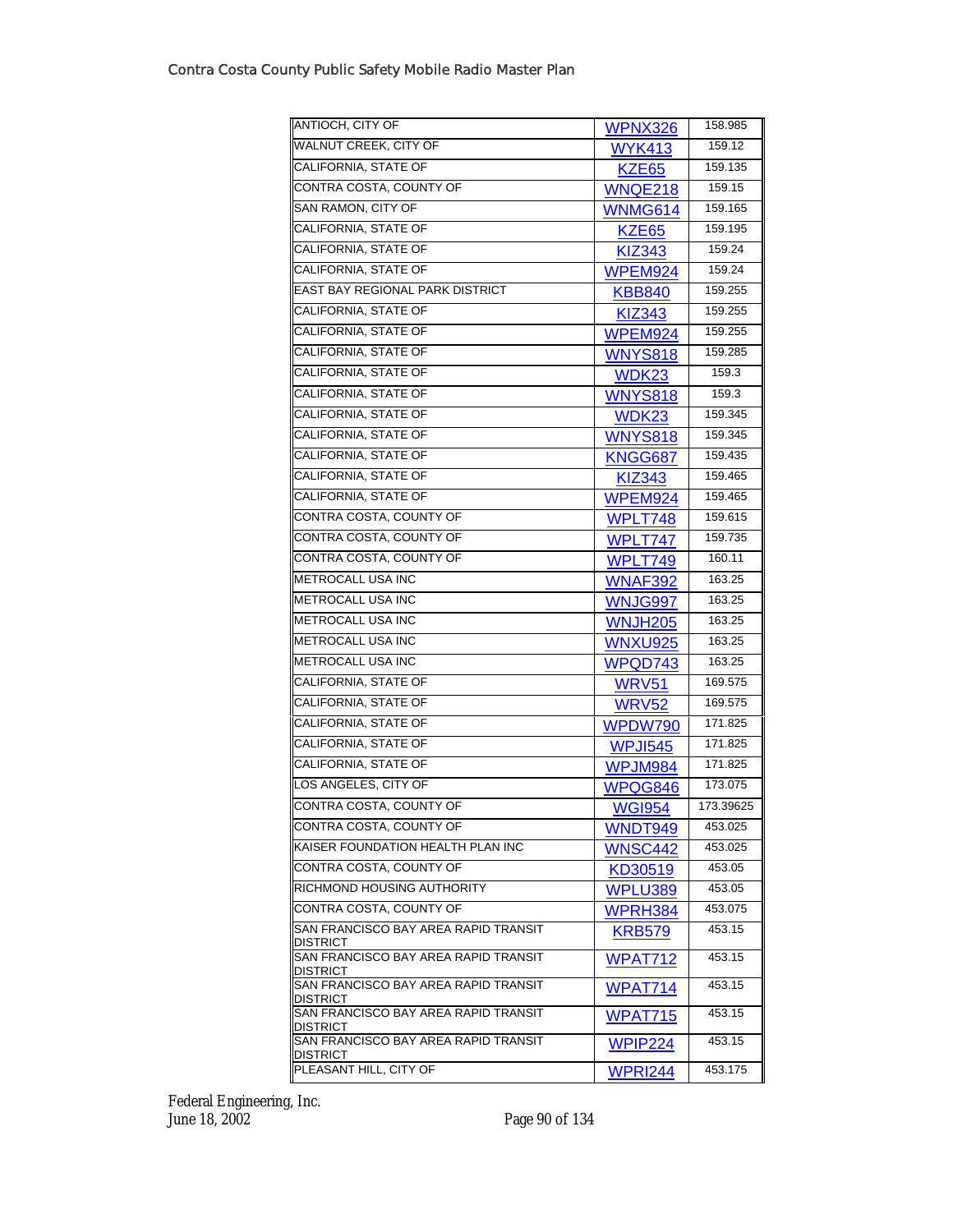| <b>WNUP633</b> | 453.1875 |
|----------------|----------|
| <b>WPGU707</b> | 453.2    |
| KD52959        | 453.2125 |
| WPMM874        | 453.225  |
| WPFE269        | 453.2375 |
| <b>WPMM874</b> | 453.3    |
| KD52959        | 453.3625 |
| WPQG744        | 453.3625 |
| <b>WPRG951</b> | 453.425  |
| WPMM874        | 453.525  |
| WPGA994        | 453.5375 |
| <b>KLE677</b>  | 453.6    |
| WPLP534        | 453.65   |
| WPMM874        | 453.675  |
| <b>WPMG808</b> | 453.7    |
| WPLD261        | 453.7125 |
| <b>KYJ333</b>  | 453.825  |
| <b>WNXN534</b> | 453.8375 |
| WPPD860        | 453.9    |
| KB92941        | 453.9125 |
| WPTP981        | 453.9625 |
| <b>WNQO261</b> | 453.975  |
| <b>WNDT949</b> | 458.025  |
| KD30519        | 458.05   |
| WPLU389        | 458.05   |
| KB45832        | 458.075  |
| <b>WPMI229</b> | 458.1125 |
| <b>WPTS924</b> | 458.1125 |
| WPAT714        | 458.15   |
| <b>WPRI244</b> | 458.175  |
|                |          |
| <b>WNUP633</b> | 458.1875 |
| WPGU707        | 458.2    |
| KD52959        | 458.2125 |
| WPMM874        | 458.225  |
| WPFE269        | 458.2375 |
| <b>WPMM874</b> | 458.3    |
| KD52959        | 458.3625 |
| WPQG744        | 458.3625 |
| <b>WPRG951</b> | 458.425  |
| <b>WPMM874</b> | 458.525  |
| WPGA994        | 458.5375 |
| KD35239        | 458.5875 |
| <b>KLE677</b>  | 458.6    |
| WPLP534        | 458.65   |
| WPMM874        | 458.675  |
|                |          |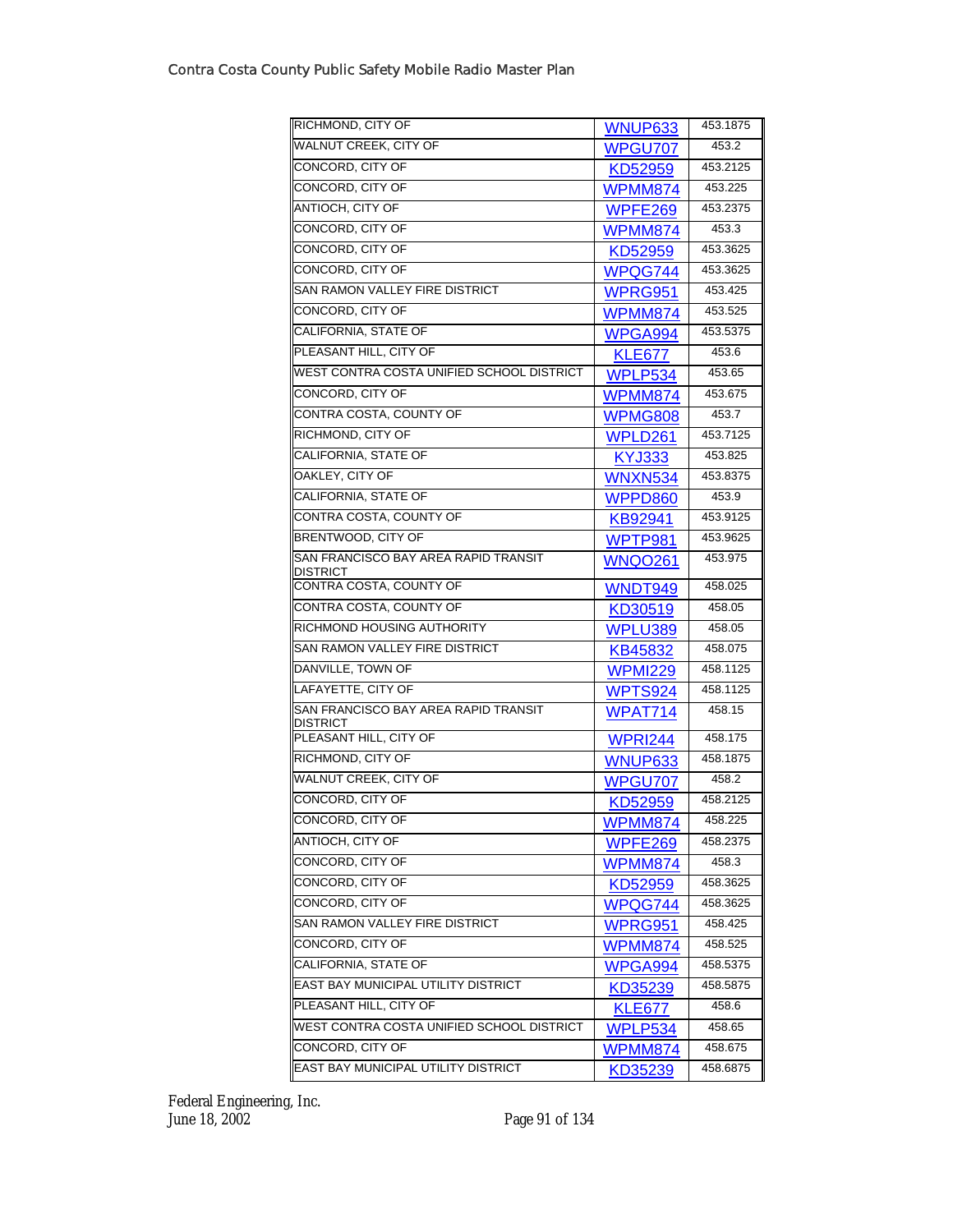| OAKLEY, CITY OF<br>458.8375<br><b>WNXN534</b><br>CALIFORNIA, STATE OF<br>458.9<br>WPPD860<br>CONTRA COSTA, COUNTY OF<br>458.9125<br>KD20127<br>SAN FRANCISCO BAY AREA RAPID TRANSIT<br>458.975<br><b>WNQO261</b><br><b>DISTRICT</b><br>CALIFORNIA, STATE OF<br>460.025<br><b>KNAK237</b><br>CALIFORNIA, STATE OF<br>460.025<br>KNFF498<br>CALIFORNIA, STATE OF<br>460.025<br><b>KRX568</b><br><b>CALIFORNIA, STATE OF</b><br>460.025<br><b>KWX458</b><br>CALIFORNIA, STATE OF<br>460.025<br><b>KZO392</b><br>WALNUT CREEK, CITY OF<br>460.0625<br><b>WNPQ684</b><br>CONTRA COSTA, COUNTY OF<br>460.1<br>KA84976<br>CONTRA COSTA, COUNTY OF<br>460.1<br><b>KNCM852</b><br>CONTRA COSTA, COUNTY OF<br>460.1<br><b>KNCM853</b><br><b>CONTRA COSTA, COUNTY OF</b><br>460.1<br><b>KNCM854</b><br>CONTRA COSTA, COUNTY OF<br>460.1<br><b>KNCM855</b><br>CONTRA COSTA, COUNTY OF<br>460.1<br><b>KNCM856</b><br>CONTRA COSTA, COUNTY OF<br>460.1<br><b>KNCM857</b><br>CONTRA COSTA, COUNTY OF<br>460.1<br><b>KNCM858</b><br>CONTRA COSTA, COUNTY OF<br>460.1<br><b>KNCM860</b><br>CONTRA COSTA, COUNTY OF<br>460.1<br><b>KNCM862</b><br>CONCORD, CITY OF<br>460.15<br><b>KLP745</b><br>SAN PABLO, CITY OF<br>460.15<br><b>WXA612</b><br>CONTRA COSTA, COUNTY OF<br>460.175<br><b>KNEQ466</b><br>CONCORD, CITY OF<br>460.25<br><b>KLP745</b><br>CONTRA COSTA, COUNTY OF<br>460.275<br><b>WNVK325</b><br>RICHMOND, CITY OF<br>460.3<br><b>KMA358</b><br>PLEASANT HILL, CITY OF<br>460.3<br><b>KQS776</b><br>PINOLE, CITY OF<br>460.325<br><b>KMJ446</b><br>WALNUT CREEK, CITY OF<br>460.325<br><b>KZE704</b><br>HERCULES, CITY OF<br>460.325<br><b>WYC681</b><br>PITTSBURG, CITY OF<br>460.375<br><b>KM6564</b><br>PITTSBURG, CITY OF<br>460.375<br><b>KMA779</b><br>EL CERRITO, CITY OF<br>460.375<br><b>KTU275</b><br>RICHMOND, CITY OF<br>460.4<br>KMA358<br>EL CERRITO, CITY OF<br>460.4<br><b>KTU275</b><br>WALNUT CREEK, CITY OF<br>460.425<br><b>KZE704</b><br><b>HERCULES, CITY OF</b><br>460.425<br><b>WPAM865</b><br>CONTRA COSTA, COUNTY OF<br>460.4375<br>KD24230<br>CALIFORNIA, STATE OF<br>460.45<br><b>KYJ333</b><br>CALIFORNIA, STATE OF<br>460.45<br><b>WBC384</b><br>RICHMOND, CITY OF<br>460.475<br><b>KMA358</b><br>MARTINEZ, CITY OF<br>460.475<br><b>KMG537</b><br>CONTRA COSTA, COUNTY OF<br>460.4875<br><u>KB80939</u><br>PLEASANT HILL, CITY OF<br>460.5<br><b>KQS776</b><br>CONCORD, CITY OF<br>460.55 | CONTRA COSTA, COUNTY OF | <b>WPMG808</b> | 458.7 |
|------------------------------------------------------------------------------------------------------------------------------------------------------------------------------------------------------------------------------------------------------------------------------------------------------------------------------------------------------------------------------------------------------------------------------------------------------------------------------------------------------------------------------------------------------------------------------------------------------------------------------------------------------------------------------------------------------------------------------------------------------------------------------------------------------------------------------------------------------------------------------------------------------------------------------------------------------------------------------------------------------------------------------------------------------------------------------------------------------------------------------------------------------------------------------------------------------------------------------------------------------------------------------------------------------------------------------------------------------------------------------------------------------------------------------------------------------------------------------------------------------------------------------------------------------------------------------------------------------------------------------------------------------------------------------------------------------------------------------------------------------------------------------------------------------------------------------------------------------------------------------------------------------------------------------------------------------------------------------------------------------------------------------------------------------------------------------------------------------------------------------------------------------------------------------------------------------------------------------------------------------------------------------------------------------------------------------------------------------------------------------------------------------------------------|-------------------------|----------------|-------|
|                                                                                                                                                                                                                                                                                                                                                                                                                                                                                                                                                                                                                                                                                                                                                                                                                                                                                                                                                                                                                                                                                                                                                                                                                                                                                                                                                                                                                                                                                                                                                                                                                                                                                                                                                                                                                                                                                                                                                                                                                                                                                                                                                                                                                                                                                                                                                                                                                        |                         |                |       |
|                                                                                                                                                                                                                                                                                                                                                                                                                                                                                                                                                                                                                                                                                                                                                                                                                                                                                                                                                                                                                                                                                                                                                                                                                                                                                                                                                                                                                                                                                                                                                                                                                                                                                                                                                                                                                                                                                                                                                                                                                                                                                                                                                                                                                                                                                                                                                                                                                        |                         |                |       |
|                                                                                                                                                                                                                                                                                                                                                                                                                                                                                                                                                                                                                                                                                                                                                                                                                                                                                                                                                                                                                                                                                                                                                                                                                                                                                                                                                                                                                                                                                                                                                                                                                                                                                                                                                                                                                                                                                                                                                                                                                                                                                                                                                                                                                                                                                                                                                                                                                        |                         |                |       |
|                                                                                                                                                                                                                                                                                                                                                                                                                                                                                                                                                                                                                                                                                                                                                                                                                                                                                                                                                                                                                                                                                                                                                                                                                                                                                                                                                                                                                                                                                                                                                                                                                                                                                                                                                                                                                                                                                                                                                                                                                                                                                                                                                                                                                                                                                                                                                                                                                        |                         |                |       |
|                                                                                                                                                                                                                                                                                                                                                                                                                                                                                                                                                                                                                                                                                                                                                                                                                                                                                                                                                                                                                                                                                                                                                                                                                                                                                                                                                                                                                                                                                                                                                                                                                                                                                                                                                                                                                                                                                                                                                                                                                                                                                                                                                                                                                                                                                                                                                                                                                        |                         |                |       |
|                                                                                                                                                                                                                                                                                                                                                                                                                                                                                                                                                                                                                                                                                                                                                                                                                                                                                                                                                                                                                                                                                                                                                                                                                                                                                                                                                                                                                                                                                                                                                                                                                                                                                                                                                                                                                                                                                                                                                                                                                                                                                                                                                                                                                                                                                                                                                                                                                        |                         |                |       |
|                                                                                                                                                                                                                                                                                                                                                                                                                                                                                                                                                                                                                                                                                                                                                                                                                                                                                                                                                                                                                                                                                                                                                                                                                                                                                                                                                                                                                                                                                                                                                                                                                                                                                                                                                                                                                                                                                                                                                                                                                                                                                                                                                                                                                                                                                                                                                                                                                        |                         |                |       |
|                                                                                                                                                                                                                                                                                                                                                                                                                                                                                                                                                                                                                                                                                                                                                                                                                                                                                                                                                                                                                                                                                                                                                                                                                                                                                                                                                                                                                                                                                                                                                                                                                                                                                                                                                                                                                                                                                                                                                                                                                                                                                                                                                                                                                                                                                                                                                                                                                        |                         |                |       |
|                                                                                                                                                                                                                                                                                                                                                                                                                                                                                                                                                                                                                                                                                                                                                                                                                                                                                                                                                                                                                                                                                                                                                                                                                                                                                                                                                                                                                                                                                                                                                                                                                                                                                                                                                                                                                                                                                                                                                                                                                                                                                                                                                                                                                                                                                                                                                                                                                        |                         |                |       |
|                                                                                                                                                                                                                                                                                                                                                                                                                                                                                                                                                                                                                                                                                                                                                                                                                                                                                                                                                                                                                                                                                                                                                                                                                                                                                                                                                                                                                                                                                                                                                                                                                                                                                                                                                                                                                                                                                                                                                                                                                                                                                                                                                                                                                                                                                                                                                                                                                        |                         |                |       |
|                                                                                                                                                                                                                                                                                                                                                                                                                                                                                                                                                                                                                                                                                                                                                                                                                                                                                                                                                                                                                                                                                                                                                                                                                                                                                                                                                                                                                                                                                                                                                                                                                                                                                                                                                                                                                                                                                                                                                                                                                                                                                                                                                                                                                                                                                                                                                                                                                        |                         |                |       |
|                                                                                                                                                                                                                                                                                                                                                                                                                                                                                                                                                                                                                                                                                                                                                                                                                                                                                                                                                                                                                                                                                                                                                                                                                                                                                                                                                                                                                                                                                                                                                                                                                                                                                                                                                                                                                                                                                                                                                                                                                                                                                                                                                                                                                                                                                                                                                                                                                        |                         |                |       |
|                                                                                                                                                                                                                                                                                                                                                                                                                                                                                                                                                                                                                                                                                                                                                                                                                                                                                                                                                                                                                                                                                                                                                                                                                                                                                                                                                                                                                                                                                                                                                                                                                                                                                                                                                                                                                                                                                                                                                                                                                                                                                                                                                                                                                                                                                                                                                                                                                        |                         |                |       |
|                                                                                                                                                                                                                                                                                                                                                                                                                                                                                                                                                                                                                                                                                                                                                                                                                                                                                                                                                                                                                                                                                                                                                                                                                                                                                                                                                                                                                                                                                                                                                                                                                                                                                                                                                                                                                                                                                                                                                                                                                                                                                                                                                                                                                                                                                                                                                                                                                        |                         |                |       |
|                                                                                                                                                                                                                                                                                                                                                                                                                                                                                                                                                                                                                                                                                                                                                                                                                                                                                                                                                                                                                                                                                                                                                                                                                                                                                                                                                                                                                                                                                                                                                                                                                                                                                                                                                                                                                                                                                                                                                                                                                                                                                                                                                                                                                                                                                                                                                                                                                        |                         |                |       |
|                                                                                                                                                                                                                                                                                                                                                                                                                                                                                                                                                                                                                                                                                                                                                                                                                                                                                                                                                                                                                                                                                                                                                                                                                                                                                                                                                                                                                                                                                                                                                                                                                                                                                                                                                                                                                                                                                                                                                                                                                                                                                                                                                                                                                                                                                                                                                                                                                        |                         |                |       |
|                                                                                                                                                                                                                                                                                                                                                                                                                                                                                                                                                                                                                                                                                                                                                                                                                                                                                                                                                                                                                                                                                                                                                                                                                                                                                                                                                                                                                                                                                                                                                                                                                                                                                                                                                                                                                                                                                                                                                                                                                                                                                                                                                                                                                                                                                                                                                                                                                        |                         |                |       |
|                                                                                                                                                                                                                                                                                                                                                                                                                                                                                                                                                                                                                                                                                                                                                                                                                                                                                                                                                                                                                                                                                                                                                                                                                                                                                                                                                                                                                                                                                                                                                                                                                                                                                                                                                                                                                                                                                                                                                                                                                                                                                                                                                                                                                                                                                                                                                                                                                        |                         |                |       |
|                                                                                                                                                                                                                                                                                                                                                                                                                                                                                                                                                                                                                                                                                                                                                                                                                                                                                                                                                                                                                                                                                                                                                                                                                                                                                                                                                                                                                                                                                                                                                                                                                                                                                                                                                                                                                                                                                                                                                                                                                                                                                                                                                                                                                                                                                                                                                                                                                        |                         |                |       |
|                                                                                                                                                                                                                                                                                                                                                                                                                                                                                                                                                                                                                                                                                                                                                                                                                                                                                                                                                                                                                                                                                                                                                                                                                                                                                                                                                                                                                                                                                                                                                                                                                                                                                                                                                                                                                                                                                                                                                                                                                                                                                                                                                                                                                                                                                                                                                                                                                        |                         |                |       |
|                                                                                                                                                                                                                                                                                                                                                                                                                                                                                                                                                                                                                                                                                                                                                                                                                                                                                                                                                                                                                                                                                                                                                                                                                                                                                                                                                                                                                                                                                                                                                                                                                                                                                                                                                                                                                                                                                                                                                                                                                                                                                                                                                                                                                                                                                                                                                                                                                        |                         |                |       |
|                                                                                                                                                                                                                                                                                                                                                                                                                                                                                                                                                                                                                                                                                                                                                                                                                                                                                                                                                                                                                                                                                                                                                                                                                                                                                                                                                                                                                                                                                                                                                                                                                                                                                                                                                                                                                                                                                                                                                                                                                                                                                                                                                                                                                                                                                                                                                                                                                        |                         |                |       |
|                                                                                                                                                                                                                                                                                                                                                                                                                                                                                                                                                                                                                                                                                                                                                                                                                                                                                                                                                                                                                                                                                                                                                                                                                                                                                                                                                                                                                                                                                                                                                                                                                                                                                                                                                                                                                                                                                                                                                                                                                                                                                                                                                                                                                                                                                                                                                                                                                        |                         |                |       |
|                                                                                                                                                                                                                                                                                                                                                                                                                                                                                                                                                                                                                                                                                                                                                                                                                                                                                                                                                                                                                                                                                                                                                                                                                                                                                                                                                                                                                                                                                                                                                                                                                                                                                                                                                                                                                                                                                                                                                                                                                                                                                                                                                                                                                                                                                                                                                                                                                        |                         |                |       |
|                                                                                                                                                                                                                                                                                                                                                                                                                                                                                                                                                                                                                                                                                                                                                                                                                                                                                                                                                                                                                                                                                                                                                                                                                                                                                                                                                                                                                                                                                                                                                                                                                                                                                                                                                                                                                                                                                                                                                                                                                                                                                                                                                                                                                                                                                                                                                                                                                        |                         |                |       |
|                                                                                                                                                                                                                                                                                                                                                                                                                                                                                                                                                                                                                                                                                                                                                                                                                                                                                                                                                                                                                                                                                                                                                                                                                                                                                                                                                                                                                                                                                                                                                                                                                                                                                                                                                                                                                                                                                                                                                                                                                                                                                                                                                                                                                                                                                                                                                                                                                        |                         |                |       |
|                                                                                                                                                                                                                                                                                                                                                                                                                                                                                                                                                                                                                                                                                                                                                                                                                                                                                                                                                                                                                                                                                                                                                                                                                                                                                                                                                                                                                                                                                                                                                                                                                                                                                                                                                                                                                                                                                                                                                                                                                                                                                                                                                                                                                                                                                                                                                                                                                        |                         |                |       |
|                                                                                                                                                                                                                                                                                                                                                                                                                                                                                                                                                                                                                                                                                                                                                                                                                                                                                                                                                                                                                                                                                                                                                                                                                                                                                                                                                                                                                                                                                                                                                                                                                                                                                                                                                                                                                                                                                                                                                                                                                                                                                                                                                                                                                                                                                                                                                                                                                        |                         |                |       |
|                                                                                                                                                                                                                                                                                                                                                                                                                                                                                                                                                                                                                                                                                                                                                                                                                                                                                                                                                                                                                                                                                                                                                                                                                                                                                                                                                                                                                                                                                                                                                                                                                                                                                                                                                                                                                                                                                                                                                                                                                                                                                                                                                                                                                                                                                                                                                                                                                        |                         |                |       |
|                                                                                                                                                                                                                                                                                                                                                                                                                                                                                                                                                                                                                                                                                                                                                                                                                                                                                                                                                                                                                                                                                                                                                                                                                                                                                                                                                                                                                                                                                                                                                                                                                                                                                                                                                                                                                                                                                                                                                                                                                                                                                                                                                                                                                                                                                                                                                                                                                        |                         |                |       |
|                                                                                                                                                                                                                                                                                                                                                                                                                                                                                                                                                                                                                                                                                                                                                                                                                                                                                                                                                                                                                                                                                                                                                                                                                                                                                                                                                                                                                                                                                                                                                                                                                                                                                                                                                                                                                                                                                                                                                                                                                                                                                                                                                                                                                                                                                                                                                                                                                        |                         |                |       |
|                                                                                                                                                                                                                                                                                                                                                                                                                                                                                                                                                                                                                                                                                                                                                                                                                                                                                                                                                                                                                                                                                                                                                                                                                                                                                                                                                                                                                                                                                                                                                                                                                                                                                                                                                                                                                                                                                                                                                                                                                                                                                                                                                                                                                                                                                                                                                                                                                        |                         |                |       |
|                                                                                                                                                                                                                                                                                                                                                                                                                                                                                                                                                                                                                                                                                                                                                                                                                                                                                                                                                                                                                                                                                                                                                                                                                                                                                                                                                                                                                                                                                                                                                                                                                                                                                                                                                                                                                                                                                                                                                                                                                                                                                                                                                                                                                                                                                                                                                                                                                        |                         |                |       |
|                                                                                                                                                                                                                                                                                                                                                                                                                                                                                                                                                                                                                                                                                                                                                                                                                                                                                                                                                                                                                                                                                                                                                                                                                                                                                                                                                                                                                                                                                                                                                                                                                                                                                                                                                                                                                                                                                                                                                                                                                                                                                                                                                                                                                                                                                                                                                                                                                        |                         |                |       |
|                                                                                                                                                                                                                                                                                                                                                                                                                                                                                                                                                                                                                                                                                                                                                                                                                                                                                                                                                                                                                                                                                                                                                                                                                                                                                                                                                                                                                                                                                                                                                                                                                                                                                                                                                                                                                                                                                                                                                                                                                                                                                                                                                                                                                                                                                                                                                                                                                        |                         |                |       |
|                                                                                                                                                                                                                                                                                                                                                                                                                                                                                                                                                                                                                                                                                                                                                                                                                                                                                                                                                                                                                                                                                                                                                                                                                                                                                                                                                                                                                                                                                                                                                                                                                                                                                                                                                                                                                                                                                                                                                                                                                                                                                                                                                                                                                                                                                                                                                                                                                        |                         |                |       |
|                                                                                                                                                                                                                                                                                                                                                                                                                                                                                                                                                                                                                                                                                                                                                                                                                                                                                                                                                                                                                                                                                                                                                                                                                                                                                                                                                                                                                                                                                                                                                                                                                                                                                                                                                                                                                                                                                                                                                                                                                                                                                                                                                                                                                                                                                                                                                                                                                        |                         |                |       |
|                                                                                                                                                                                                                                                                                                                                                                                                                                                                                                                                                                                                                                                                                                                                                                                                                                                                                                                                                                                                                                                                                                                                                                                                                                                                                                                                                                                                                                                                                                                                                                                                                                                                                                                                                                                                                                                                                                                                                                                                                                                                                                                                                                                                                                                                                                                                                                                                                        |                         |                |       |
|                                                                                                                                                                                                                                                                                                                                                                                                                                                                                                                                                                                                                                                                                                                                                                                                                                                                                                                                                                                                                                                                                                                                                                                                                                                                                                                                                                                                                                                                                                                                                                                                                                                                                                                                                                                                                                                                                                                                                                                                                                                                                                                                                                                                                                                                                                                                                                                                                        |                         |                |       |
|                                                                                                                                                                                                                                                                                                                                                                                                                                                                                                                                                                                                                                                                                                                                                                                                                                                                                                                                                                                                                                                                                                                                                                                                                                                                                                                                                                                                                                                                                                                                                                                                                                                                                                                                                                                                                                                                                                                                                                                                                                                                                                                                                                                                                                                                                                                                                                                                                        |                         |                |       |
|                                                                                                                                                                                                                                                                                                                                                                                                                                                                                                                                                                                                                                                                                                                                                                                                                                                                                                                                                                                                                                                                                                                                                                                                                                                                                                                                                                                                                                                                                                                                                                                                                                                                                                                                                                                                                                                                                                                                                                                                                                                                                                                                                                                                                                                                                                                                                                                                                        |                         |                |       |
|                                                                                                                                                                                                                                                                                                                                                                                                                                                                                                                                                                                                                                                                                                                                                                                                                                                                                                                                                                                                                                                                                                                                                                                                                                                                                                                                                                                                                                                                                                                                                                                                                                                                                                                                                                                                                                                                                                                                                                                                                                                                                                                                                                                                                                                                                                                                                                                                                        |                         |                |       |
|                                                                                                                                                                                                                                                                                                                                                                                                                                                                                                                                                                                                                                                                                                                                                                                                                                                                                                                                                                                                                                                                                                                                                                                                                                                                                                                                                                                                                                                                                                                                                                                                                                                                                                                                                                                                                                                                                                                                                                                                                                                                                                                                                                                                                                                                                                                                                                                                                        |                         |                |       |
|                                                                                                                                                                                                                                                                                                                                                                                                                                                                                                                                                                                                                                                                                                                                                                                                                                                                                                                                                                                                                                                                                                                                                                                                                                                                                                                                                                                                                                                                                                                                                                                                                                                                                                                                                                                                                                                                                                                                                                                                                                                                                                                                                                                                                                                                                                                                                                                                                        |                         |                |       |
|                                                                                                                                                                                                                                                                                                                                                                                                                                                                                                                                                                                                                                                                                                                                                                                                                                                                                                                                                                                                                                                                                                                                                                                                                                                                                                                                                                                                                                                                                                                                                                                                                                                                                                                                                                                                                                                                                                                                                                                                                                                                                                                                                                                                                                                                                                                                                                                                                        |                         | <b>WPKV955</b> |       |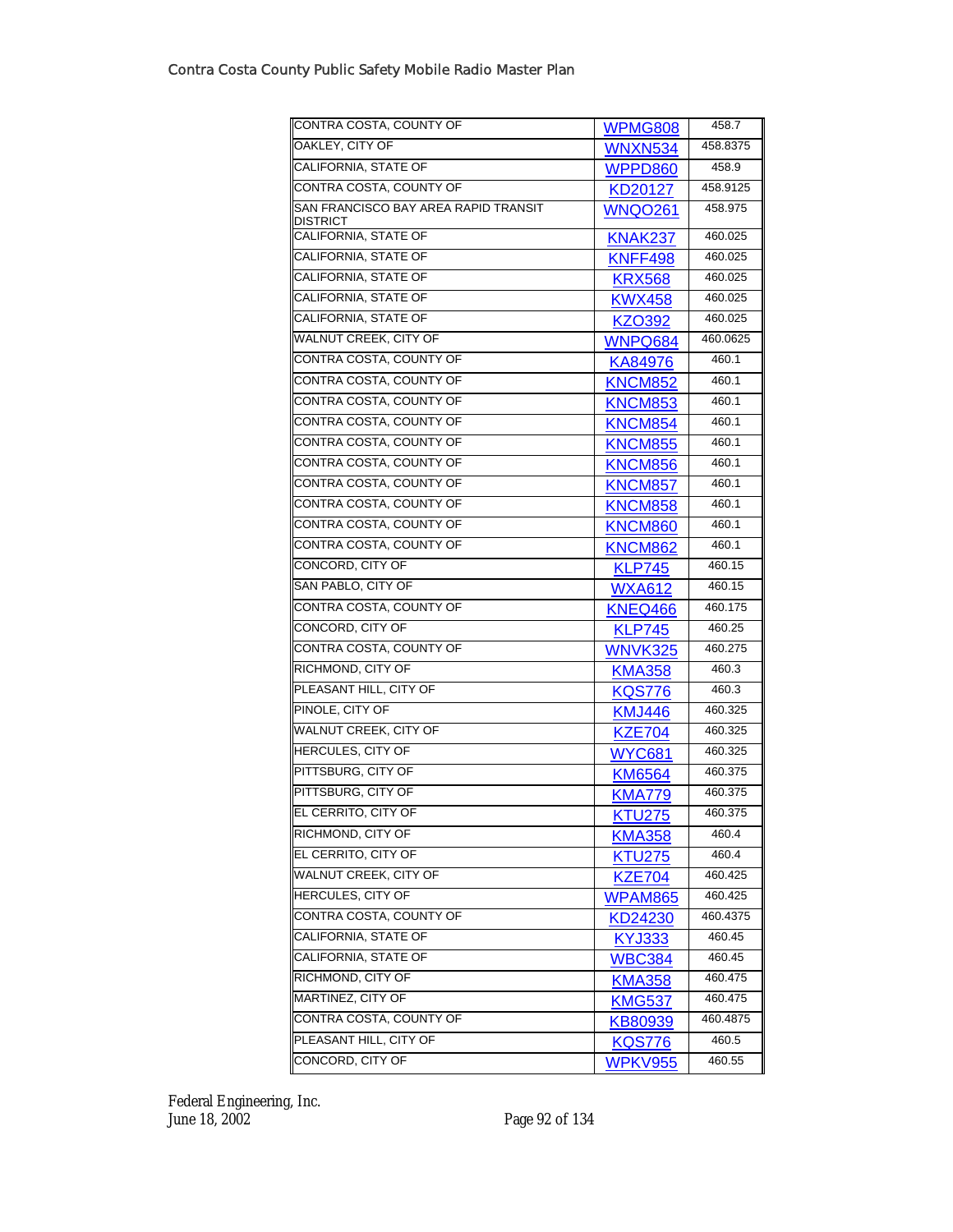| <b>METROCALL USA INC</b>       | <b>WNXU925</b> | 460.5625 |
|--------------------------------|----------------|----------|
| SAN RAMON VALLEY F P D         | <b>KMA635</b>  | 460.575  |
| CONTRA COSTA, COUNTY OF        | <b>WNZP225</b> | 460.575  |
| <b>MEDIC AMBULANCE SERVICE</b> | KD50347        | 463      |
| <b>MEDIC AMBULANCE SERVICE</b> | KD50347        | 463.025  |
| <b>MEDIC AMBULANCE SERVICE</b> | KD50347        | 463.05   |
| <b>MEDIC AMBULANCE SERVICE</b> | KD50347        | 463.075  |
| MEDIC AMBULANCE SERVICE        | KD50347        | 463.1    |
| <b>MEDIC AMBULANCE SERVICE</b> | KD50347        | 463.125  |
| <b>MEDIC AMBULANCE SERVICE</b> | KD50347        | 463.15   |
| <b>MEDIC AMBULANCE SERVICE</b> | KD50347        | 463.175  |
| CALIFORNIA, STATE OF           | <b>KLU341</b>  | 465.025  |
| <b>CALIFORNIA, STATE OF</b>    | <b>KNAK237</b> | 465.025  |
| WALNUT CREEK, CITY OF          | WNPQ684        | 465.0625 |
| CONCORD, CITY OF               | <b>KLP745</b>  | 465.15   |
| CONTRA COSTA, COUNTY OF        | <b>KM6567</b>  | 465.15   |
| SAN PABLO, CITY OF             | <b>WXA612</b>  | 465.15   |
| CONCORD, CITY OF               | <b>KLP745</b>  | 465.25   |
| CONTRA COSTA, COUNTY OF        | <b>KM6567</b>  | 465.25   |
| CONTRA COSTA, COUNTY OF        | <b>WNVK325</b> | 465.275  |
| CONTRA COSTA, COUNTY OF        | <b>KM6567</b>  | 465.3    |
| RICHMOND, CITY OF              | <b>KMA358</b>  | 465.3    |
| PLEASANT HILL, CITY OF         | <b>KQS776</b>  | 465.3    |
| CONTRA COSTA, COUNTY OF        | <b>KM6567</b>  | 465.325  |
| PINOLE, CITY OF                | <b>KMJ446</b>  | 465.325  |
| WALNUT CREEK, CITY OF          | <b>KZE704</b>  | 465.325  |
| <b>HERCULES, CITY OF</b>       | <b>WYC681</b>  | 465.325  |
| PITTSBURG, CITY OF             | <b>KM6564</b>  | 465.375  |
| CONTRA COSTA, COUNTY OF        | <b>KM6567</b>  | 465.375  |
| EL CERRITO, CITY OF            | <b>KTU275</b>  | 465.375  |
| CONTRA COSTA, COUNTY OF        | <b>KM6567</b>  | 465.4    |
| RICHMOND, CITY OF              | <b>KMA358</b>  | 465.4    |
| EL CERRITO, CITY OF            | <b>KTU275</b>  | 465.4    |
| CONTRA COSTA, COUNTY OF        | <b>KM6567</b>  | 465.425  |
| WALNUT CREEK, CITY OF          | <b>KZE704</b>  | 465.425  |
| <b>HERCULES, CITY OF</b>       | <b>WPAM865</b> | 465.425  |
| CALIFORNIA, STATE OF           | <b>WBC384</b>  | 465.45   |
| CONTRA COSTA, COUNTY OF        | <b>KM6567</b>  | 465.475  |
| RICHMOND, CITY OF              | <b>KMA358</b>  | 465.475  |
| PLEASANT HILL, CITY OF         | <b>KQS776</b>  | 465.5    |
| METROCALL USA INC              | <b>WNXU925</b> | 465.5375 |
| CONCORD, CITY OF               | <b>WPKV955</b> | 465.55   |
| SAN RAMON VALLEY F P D         | <b>KMA635</b>  | 465.575  |
| <b>MEDIC AMBULANCE SERVICE</b> | KD50347        | 467.95   |
| MEDIC AMBULANCE SERVICE        | KD50347        | 467.975  |
| <b>MEDIC AMBULANCE SERVICE</b> | KD50347        | 468      |
| MEDIC AMBULANCE SERVICE        | KD50347        | 468.025  |

Federal Engineering, Inc. June 18, 2002 Page 93 of 134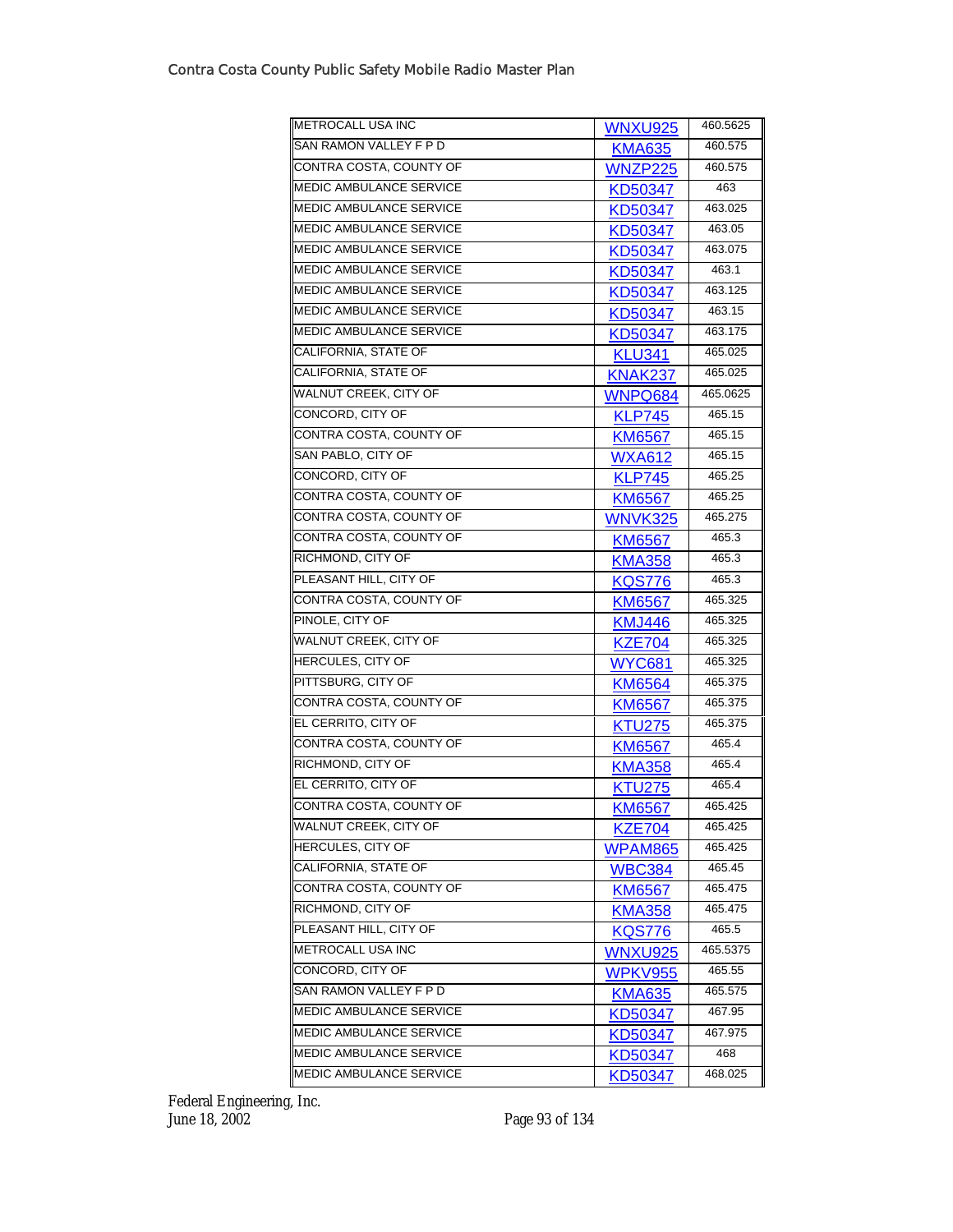| MEDIC AMBULANCE SERVICE                                                   | KD50347        | 468.05   |
|---------------------------------------------------------------------------|----------------|----------|
| <b>MEDIC AMBULANCE SERVICE</b>                                            | KD50347        | 468.075  |
| MEDIC AMBULANCE SERVICE                                                   | KD50347        | 468.1    |
| MEDIC AMBULANCE SERVICE                                                   | KD50347        | 468.125  |
| <b>MEDIC AMBULANCE SERVICE</b>                                            | KD50347        | 468.15   |
| MEDIC AMBULANCE SERVICE                                                   | KD50347        | 468.175  |
| GOLDEN GATE BRIDGE HIGHWAY &<br>TRANSPORTATION DISTRICT                   | <b>KYF631</b>  | 482.3875 |
| CENTRAL CONTRA COSTA TRANSIT AUTHORITY                                    | <b>WIE818</b>  | 482.4375 |
| <b>GOLDEN GATE BRIDGE HIGHWAY &amp;</b><br>TRANSPORTATION DISTRICT        | <b>WII639</b>  | 482.5375 |
| <b>GOLDEN GATE BRIDGE HIGHWAY &amp;</b><br>TRANSPORTATION DISTRICT        | <b>WII640</b>  | 482.6875 |
| <b>GOLDEN GATE BRIDGE HIGHWAY &amp;</b><br>TRANSPORTATION DISTRICT        | <b>WII641</b>  | 482.8375 |
| MARTINEZ, CITY OF                                                         | <b>WIM386</b>  | 484.3625 |
| MARTINEZ, CITY OF                                                         | <b>WIM386</b>  | 484.6375 |
| <b>GOLDEN GATE BRIDGE HIGHWAY &amp;</b>                                   | <b>KYF631</b>  | 485.3875 |
| TRANSPORTATION DISTRICT<br>CENTRAL CONTRA COSTA TRANSIT AUTHORITY         |                | 485.4375 |
| <b>GOLDEN GATE BRIDGE HIGHWAY &amp;</b>                                   | <b>WIE818</b>  |          |
| TRANSPORTATION DISTRICT                                                   | <b>WII639</b>  | 485.5375 |
| <b>GOLDEN GATE BRIDGE HIGHWAY &amp;</b><br>TRANSPORTATION DISTRICT        | <b>WII640</b>  | 485.6875 |
| <b>GOLDEN GATE BRIDGE HIGHWAY &amp;</b><br><b>TRANSPORTATION DISTRICT</b> | <b>WII641</b>  | 485.8375 |
| MARTINEZ, CITY OF                                                         | <b>WIM386</b>  | 487.3625 |
| MARTINEZ, CITY OF                                                         | <b>WIM386</b>  | 487.6375 |
| CONTRA COSTA, COUNTY OF                                                   | <b>KBF738</b>  | 488.4375 |
| CONTRA COSTA, COUNTY OF                                                   | <b>KBF740</b>  | 488.4375 |
| CONTRA COSTA, COUNTY OF                                                   | KT2538         | 488.4375 |
| CONTRA COSTA, COUNTY OF                                                   | <b>KWX592</b>  | 488.4375 |
| CONTRA COSTA, COUNTY OF                                                   | <b>KWX593</b>  | 488.4375 |
| CONTRA COSTA, COUNTY OF                                                   | <b>KWX594</b>  | 488.4375 |
| CONTRA COSTA, COUNTY OF                                                   | <b>KZD410</b>  | 488.4375 |
| CONTRA COSTA, COUNTY OF                                                   | <b>KZD412</b>  | 488.4375 |
| CONTRA COSTA, COUNTY OF                                                   | <b>WIK382</b>  | 488.4375 |
| CONTRA COSTA, COUNTY OF                                                   | <b>WIK592</b>  | 488.6125 |
| CONTRA COSTA, COUNTY OF                                                   | <b>WIK866</b>  | 488.6125 |
| EASTERN CONTRA COSTA TRANSIT DISTRICT                                     | <b>WPMV757</b> | 488.6375 |
| CONTRA COSTA, COUNTY OF                                                   | <b>WIK592</b>  | 488.6625 |
| CONTRA COSTA, COUNTY OF                                                   | <b>KBF738</b>  | 488.9125 |
| CONTRA COSTA, COUNTY OF                                                   | <b>KBF739</b>  | 488.9125 |
| CONTRA COSTA, COUNTY OF                                                   | <b>KBF740</b>  | 488.9125 |
| CONTRA COSTA, COUNTY OF                                                   | <b>KBF741</b>  | 488.9125 |
| CONTRA COSTA, COUNTY OF                                                   | <b>KNS654</b>  | 488.9125 |
| CONTRA COSTA, COUNTY OF                                                   | <b>KT2538</b>  | 488.9125 |
| CONTRA COSTA, COUNTY OF                                                   | <b>KWX591</b>  | 488.9125 |
| CONTRA COSTA, COUNTY OF                                                   | <b>KWX592</b>  | 488.9125 |
| CONTRA COSTA, COUNTY OF                                                   | <b>KWX593</b>  | 488.9125 |
| CONTRA COSTA, COUNTY OF                                                   | <b>KWX594</b>  | 488.9125 |
| CONTRA COSTA, COUNTY OF                                                   | KZD403         | 488.9125 |
|                                                                           |                |          |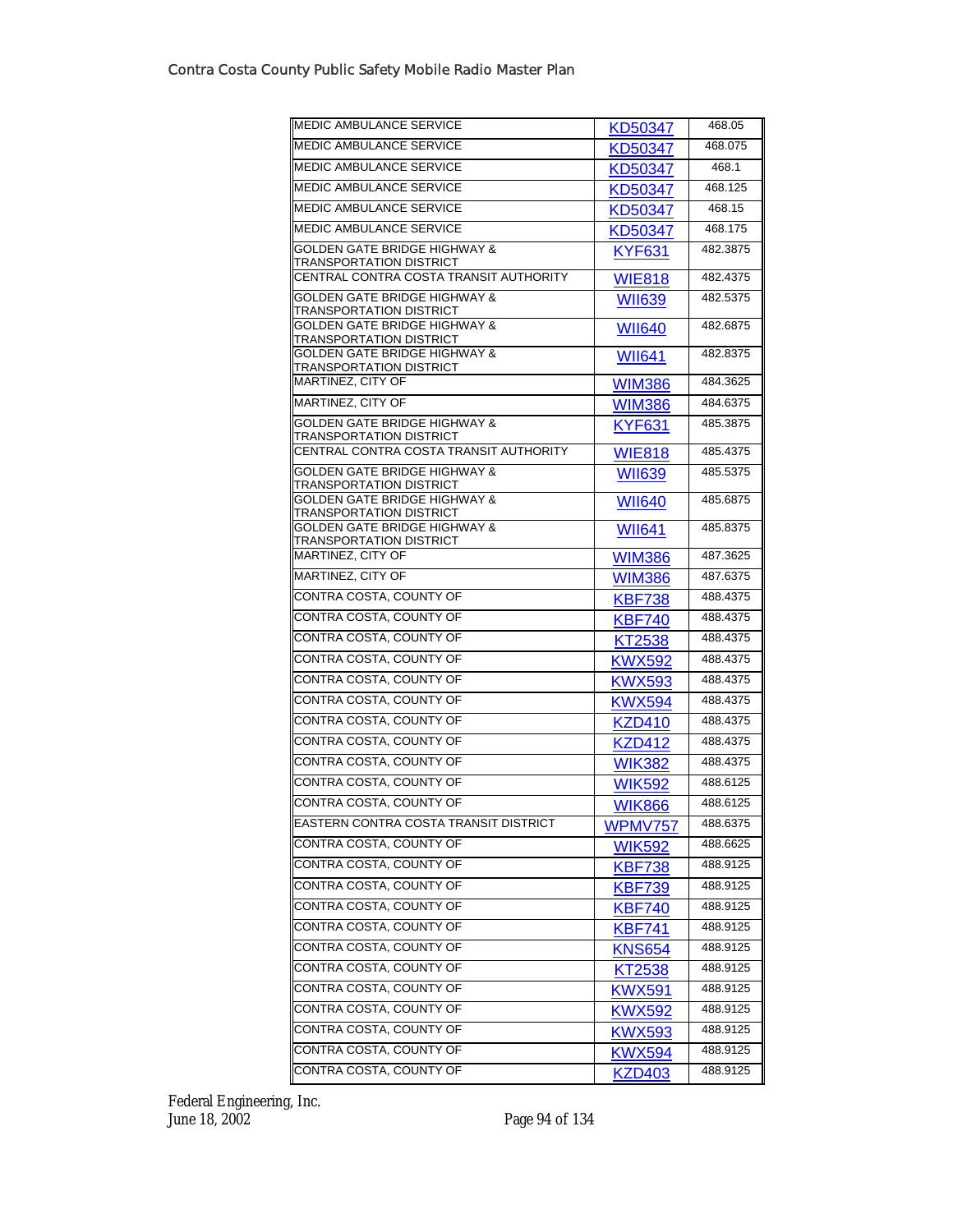| CONTRA COSTA, COUNTY OF                | <b>KZD404</b>   | 488.9125 |
|----------------------------------------|-----------------|----------|
| <b>CONTRA COSTA, COUNTY OF</b>         | <b>KZD406</b>   | 488.9125 |
| CONTRA COSTA, COUNTY OF                | <b>KZD407</b>   | 488.9125 |
| CONTRA COSTA, COUNTY OF                | <b>KZD408</b>   | 488.9125 |
| CONTRA COSTA, COUNTY OF                | KZD409          | 488.9125 |
| CONTRA COSTA, COUNTY OF                | <b>KZD410</b>   | 488.9125 |
| CONTRA COSTA, COUNTY OF                | <b>KZD411</b>   | 488.9125 |
| CONTRA COSTA, COUNTY OF                | <b>KZD412</b>   | 488.9125 |
| CONTRA COSTA, COUNTY OF                | <b>WIK382</b>   | 488.9125 |
| CONTRA COSTA, COUNTY OF                | <b>WIL202</b>   | 488.9125 |
| CONTRA COSTA, COUNTY OF                | <b>WNAS446</b>  | 488.9125 |
| CENTRAL CONTRA COSTA TRANSIT AUTHORITY | <b>WIE818</b>   | 489.9625 |
| CONTRA COSTA, COUNTY OF                | <b>KT2538</b>   | 491.4375 |
| <b>CONTRA COSTA, COUNTY OF</b>         | <b>WIK382</b>   | 491.4375 |
| CONTRA COSTA, COUNTY OF                | <b>WPMV687</b>  | 491.4375 |
| CONTRA COSTA, COUNTY OF                | <b>WIK592</b>   | 491.6125 |
| EASTERN CONTRA COSTA TRANSIT DISTRICT  | <b>WPMV757</b>  | 491.6375 |
| EASTERN CONTRA COSTA TRANSIT DISTRICT  | <b>WPMV757/</b> | 491.6375 |
|                                        | 0000765482      |          |
| CONTRA COSTA, COUNTY OF                | <b>WIK592</b>   | 491.6625 |
| CONTRA COSTA, COUNTY OF                | <b>WIL309</b>   | 491.6625 |
| CONTRA COSTA, COUNTY OF                | <b>KT2538</b>   | 491.9125 |
| <b>CONTRA COSTA, COUNTY OF</b>         | <b>WAL251</b>   | 491.9125 |
| CONTRA COSTA, COUNTY OF                | <b>WAL252</b>   | 491.9125 |
| CONTRA COSTA, COUNTY OF                | <b>WAL254</b>   | 491.9125 |
| CONTRA COSTA, COUNTY OF                | <b>WBL497</b>   | 491.9125 |
| CONTRA COSTA, COUNTY OF                | <b>WBL498</b>   | 491.9125 |
| <b>CONTRA COSTA, COUNTY OF</b>         | <b>WBL500</b>   | 491.9125 |
| <b>CONTRA COSTA, COUNTY OF</b>         | <b>WBL501</b>   | 491.9125 |
| CONTRA COSTA, COUNTY OF                | <b>WBL502</b>   | 491.9125 |
| CONTRA COSTA, COUNTY OF                | <b>WBL503</b>   | 491.9125 |
| CONTRA COSTA, COUNTY OF                | <b>WBL504</b>   | 491.9125 |
| CONTRA COSTA, COUNTY OF                | <b>WBL505</b>   | 491.9125 |
| CONTRA COSTA, COUNTY OF                | <b>WBL506</b>   | 491.9125 |
| CONTRA COSTA, COUNTY OF                | <b>WIK382</b>   | 491.9125 |
| CONTRA COSTA, COUNTY OF                | <b>WNAS446</b>  | 491.9125 |
| CONTRA COSTA, COUNTY OF                | WPMV687         | 491.9125 |
| CENTRAL CONTRA COSTA TRANSIT AUTHORITY | <b>WIE818</b>   | 492.9625 |

Note: Totals - 277 frequencies in use, 109 are shared, 53 licensees By band: AM: 4 frequencies, 3 shared 30-50: 58 frequencies, 26 shared 150-174: 84 frequencies, 44 shared 450-500: 131 frequencies, 36 shared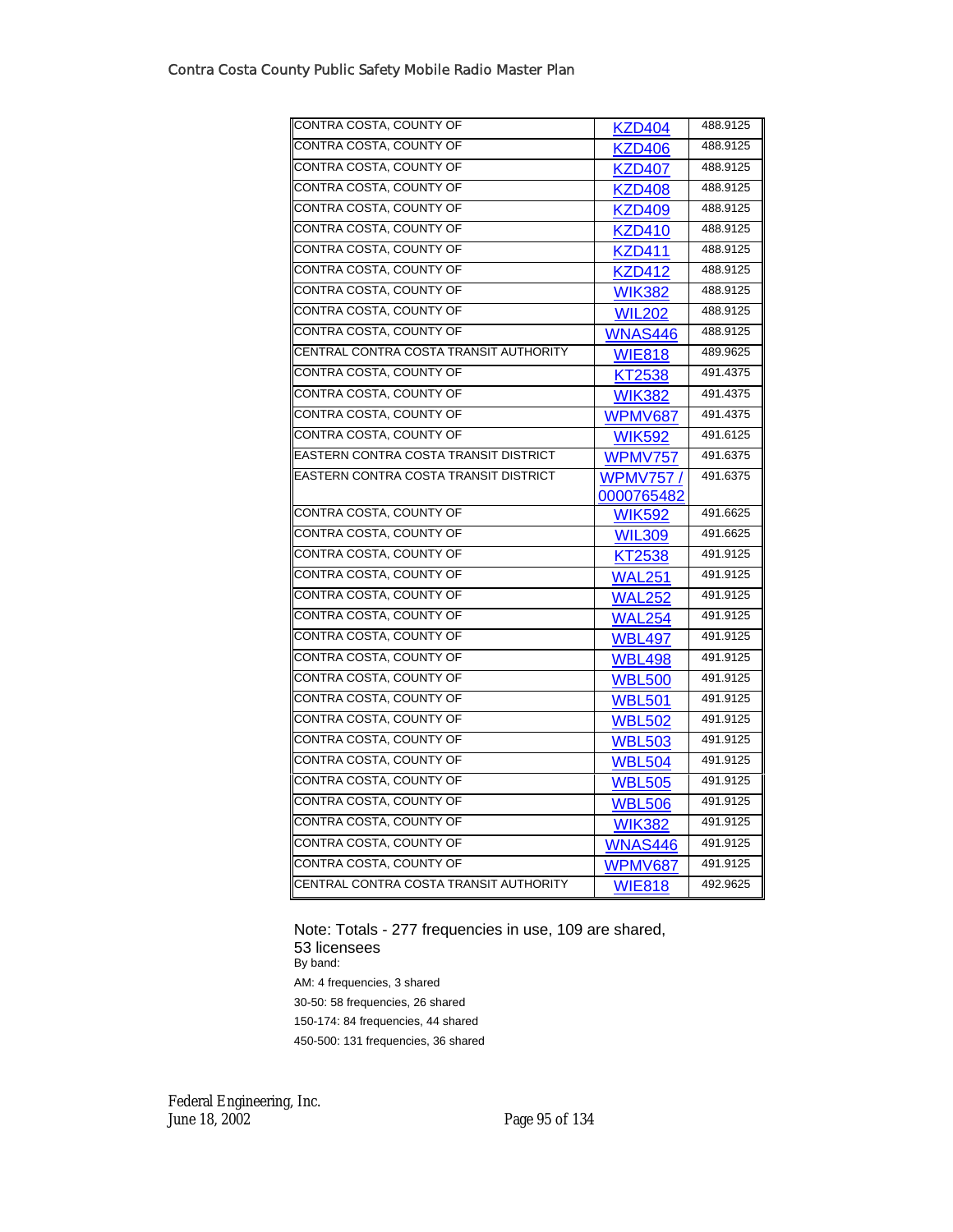| <b>Licensee Name</b>                          | Callsign / File<br><b>Number</b> | <b>Frequency</b> |
|-----------------------------------------------|----------------------------------|------------------|
| RICHMOND, CITY OF                             | WPGR333                          | 821.1            |
| REGENTS OF THE UNIVERSITY OF CALIFORNIA       | <b>WNWX384</b>                   | 821.175          |
| REGENTS OF THE UNIVERSITY OF CALIFORNIA       | WNWX384                          | 821.4875         |
| RICHMOND, CITY OF                             | WPGR333                          | 821.75           |
| REGENTS OF THE UNIVERSITY OF CALIFORNIA       | <b>WNWX384</b>                   | 821.9875         |
| RICHMOND, CITY OF                             | WPGR333                          | 822.1            |
| REGENTS OF THE UNIVERSITY OF CALIFORNIA       | WNWX384                          | 822.4875         |
| RICHMOND, CITY OF                             | WPGR333                          | 822.625          |
| SAN FRANCISCO BAY AREA RAPID TRANSIT DISTRICT | <b>WPSH605</b>                   | 822.75           |
| REGENTS OF THE UNIVERSITY OF CALIFORNIA       | WNWX384                          | 822.9875         |
| REGENTS OF THE UNIVERSITY OF CALIFORNIA       | WNWX384                          | 823.4875         |
| RICHMOND, CITY OF                             | WPGR333                          | 823.6125         |
| REGENTS OF THE UNIVERSITY OF CALIFORNIA       | <b>WNWX384</b>                   | 823.8625         |
| SAN FRANCISCO BAY AREA RAPID TRANSIT DISTRICT | <b>WPPF534</b>                   | 866.075          |
| RICHMOND, CITY OF                             | WPGR333                          | 866.1            |
| REGENTS OF THE UNIVERSITY OF CALIFORNIA       | WNWX384                          | 866.175          |
| REGENTS OF THE UNIVERSITY OF CALIFORNIA       | WNWX384                          | 866.4875         |
| SAN FRANCISCO BAY AREA RAPID TRANSIT DISTRICT | WPPF534                          | 866.725          |
| RICHMOND, CITY OF                             | WPGR333                          | 866.75           |
| SAN FRANCISCO BAY AREA RAPID TRANSIT DISTRICT | WPPF534                          | 866.8875         |
| REGENTS OF THE UNIVERSITY OF CALIFORNIA       | WNWX384                          | 866.9875         |
| RICHMOND, CITY OF                             | WPGR333                          | 867.1            |
| SAN FRANCISCO BAY AREA RAPID TRANSIT DISTRICT | WPPF534                          | 867.375          |
| REGENTS OF THE UNIVERSITY OF CALIFORNIA       | <b>WNWX384</b>                   | 867.4875         |
| SAN FRANCISCO BAY AREA RAPID TRANSIT DISTRICT | WPPF534                          | 867.6            |
| RICHMOND, CITY OF                             | <b>WPGR333</b>                   | 867.625          |
| SAN FRANCISCO BAY AREA RAPID TRANSIT DISTRICT | <b>WPSH605</b>                   | 867.75           |
| SAN FRANCISCO BAY AREA RAPID TRANSIT DISTRICT | WPPF534                          | 867.8            |
| SAN FRANCISCO BAY AREA RAPID TRANSIT DISTRICT | WPPF534                          | 867.85           |
| SAN FRANCISCO BAY AREA RAPID TRANSIT DISTRICT | WPPF534                          | 867.9625         |
| REGENTS OF THE UNIVERSITY OF CALIFORNIA       | WNWX384                          | 867.9875         |
| RICHMOND, CITY OF                             | WPGR333                          | 868.1            |
| SAN FRANCISCO BAY AREA RAPID TRANSIT DISTRICT | WPPF534                          | 868.15           |
| REGENTS OF THE UNIVERSITY OF CALIFORNIA       | WNWX384                          | 868.4875         |
| RICHMOND, CITY OF                             | WPGR333                          | 868.6125         |
| SAN FRANCISCO BAY AREA RAPID TRANSIT DISTRICT | WPPF534                          | 868.6875         |
| REGENTS OF THE UNIVERSITY OF CALIFORNIA       | <b>WNWX384</b>                   | 868.8625         |

**Public Safety National Plan, 821-824/866-869, Trunked [YF]** 

Note: 37 frequencies in use, none are shared, 3 licensees

Federal Engineering, Inc.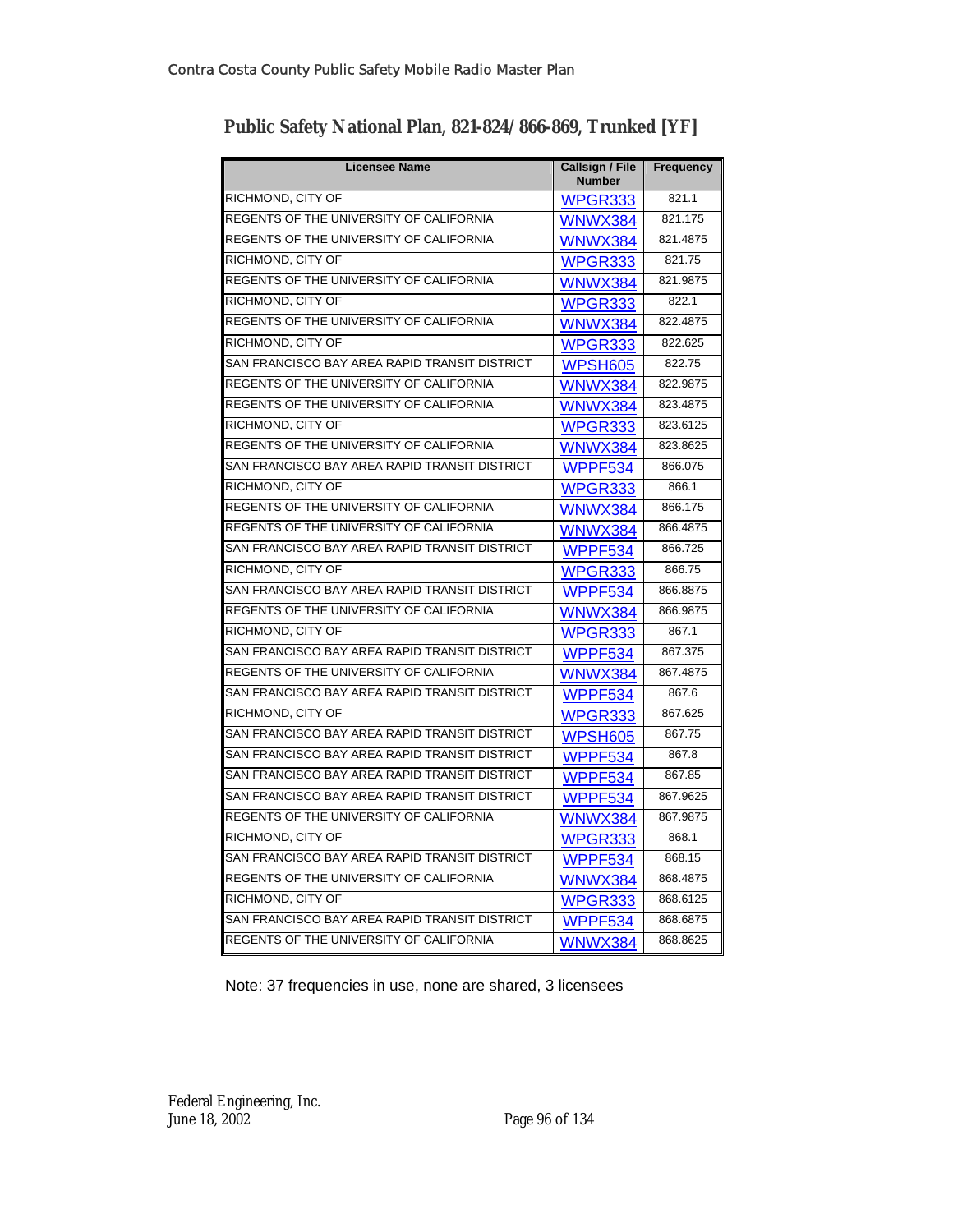## **Public Safety Pool, UHF, Trunked [YW]**

| <b>Licensee Name</b>                   | <b>Callsign / File</b><br><b>Number</b> | <b>Frequency</b> |
|----------------------------------------|-----------------------------------------|------------------|
| ALAMEDA CONTRA COSTA TRANSIT DISTRICT  | <b>WPNT785</b>                          | 488.3625         |
| ALAMEDA CONTRA COSTA TRANSIT DISTRICT  | <b>WPNT785</b>                          | 488.7            |
| ALAMEDA CONTRA COSTA TRANSIT DISTRICT  | <b>WPNT785</b>                          | 488.7625         |
| ALAMEDA CONTRA COSTA TRANSIT DISTRICT  | <b>WPNT785</b>                          | 490.4625         |
| IALAMEDA CONTRA COSTA TRANSIT DISTRICT | <b>WPNT785</b>                          | 490.5625         |
| ALAMEDA CONTRA COSTA TRANSIT DISTRICT  | <b>WPNT785</b>                          | 490.6125         |
| ALAMEDA CONTRA COSTA TRANSIT DISTRICT  | <b>WPNT785</b>                          | 490.6625         |
| ALAMEDA CONTRA COSTA TRANSIT DISTRICT  | <b>WPNT785</b>                          | 491.3625         |
| IALAMEDA CONTRA COSTA TRANSIT DISTRICT | <b>WPNT785</b>                          | 491.7625         |
| IALAMEDA CONTRA COSTA TRANSIT DISTRICT | <b>WPNT785</b>                          | 493.4625         |
| IALAMEDA CONTRA COSTA TRANSIT DISTRICT | <b>WPNT785</b>                          | 493.5625         |
| ALAMEDA CONTRA COSTA TRANSIT DISTRICT  | <b>WPNT785</b>                          | 493.6125         |
| IALAMEDA CONTRA COSTA TRANSIT DISTRICT | WPNT785                                 | 493.6625         |

Note: 13 frequencies in use, none are shared, 1 licensee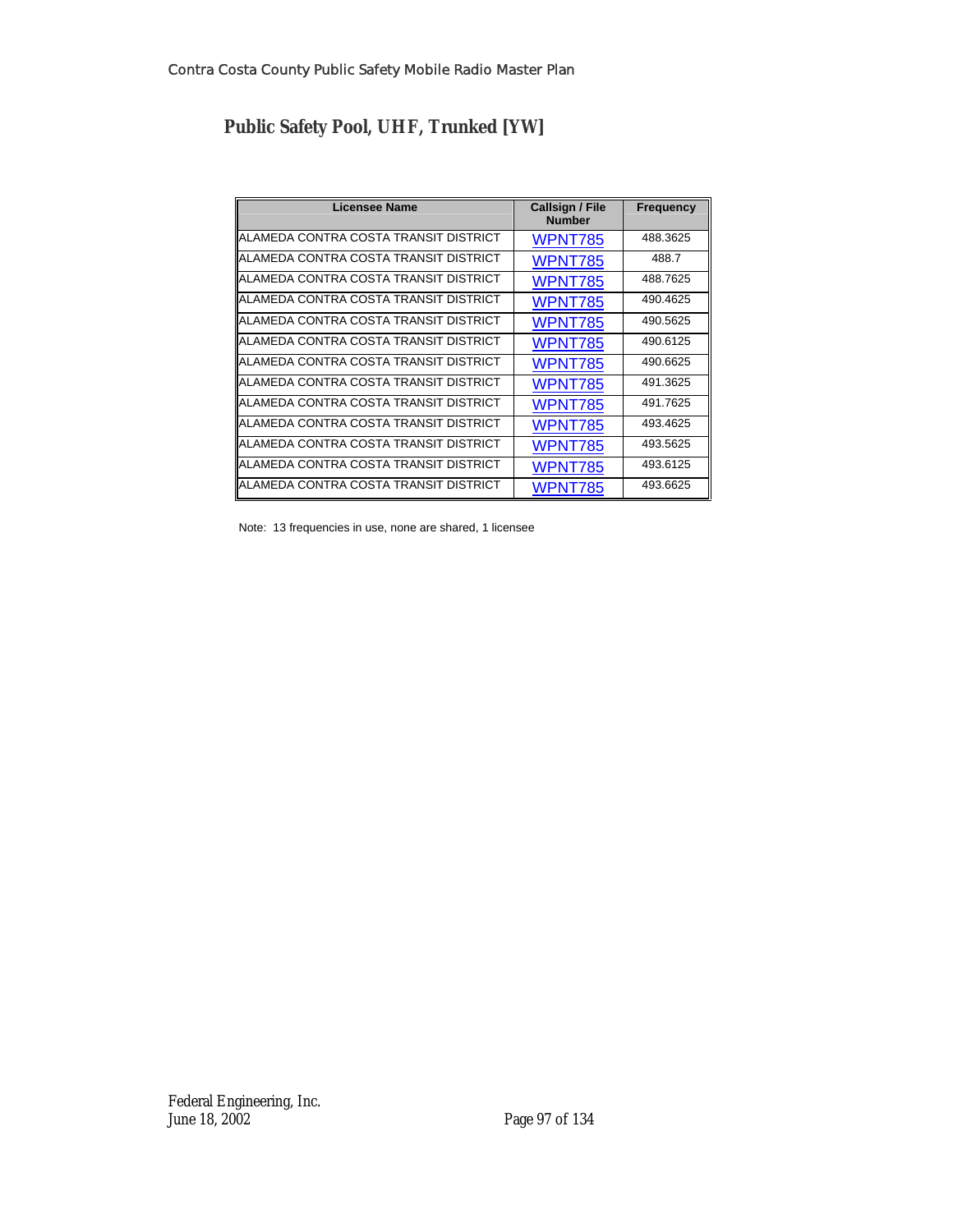| <b>Licensee Name</b>                      | <b>Callsign / File</b><br><b>Number</b> | <b>Service</b><br>Code | <b>Frequency</b> |
|-------------------------------------------|-----------------------------------------|------------------------|------------------|
| MARTINEZ, CITY OF                         | WPTD253                                 | PW                     | 0.53             |
| MARTINEZ, CITY OF                         | <b>WPTR552</b>                          | <b>PW</b>              | 0.53             |
| PITTSBURG, CITY OF                        | <b>WPEI436</b>                          | <b>PW</b>              | 0.79             |
| RICHMOND, CITY OF                         | WPED339                                 | <b>PW</b>              | 0.79             |
| CALIFORNIA, STATE OF                      | <b>WNVQ787</b>                          | <b>PW</b>              | 0.84             |
| CALIFORNIA, STATE OF                      | <b>WPEI434</b>                          | <b>PW</b>              | 0.84             |
| SAN RAMON, CITY OF                        | <b>WNUW920</b>                          | <b>PW</b>              | 1.61             |
| CONTRA COSTA, COUNTY OF                   | <b>KMF371</b>                           | <b>PW</b>              | 33.44            |
| CONTRA COSTA, COUNTY OF                   | <b>KA3744</b>                           | <b>PW</b>              | 33.48            |
| CONTRA COSTA, COUNTY OF                   | <b>KMF371</b>                           | <b>PW</b>              | 33.48            |
| CONTRA COSTA, COUNTY OF                   | WNCE416                                 | <b>PW</b>              | 33.48            |
| CONTRA COSTA, COUNTY OF                   | <b>WNSS746</b>                          | <b>PW</b>              | 33.48            |
| RIVERVIEW FIRE PROTECTION DISTRICT        | WNKC953                                 | PW                     | 33.48            |
| <b>RIVERVIEW FIRE PROTECTION DISTRICT</b> | <b>WNKJ969</b>                          | <b>PW</b>              | 33.48            |
| CALIFORNIA, STATE OF                      | <b>KZE65</b>                            | <b>PW</b>              | 33.66            |
| <b>DUBLIN SAN RAMON SERVICES DISTRICT</b> | <b>KJK522</b>                           | <b>PW</b>              | 33.92            |
| CALIFORNIA, STATE OF                      | <b>KZE65</b>                            | <b>PW</b>              | 33.98            |
| <b>MT DIABLO HOSPITAL</b>                 | <b>KWI758</b>                           | <b>PW</b>              | 35.68            |
| CONTRA COSTA, COUNTY OF                   | WPHG665                                 | <b>PW</b>              | 37.12            |
| <b>CALIFORNIA, STATE OF</b>               | WPDA311                                 | <b>PW</b>              | 37.14            |
| CONTRA COSTA, COUNTY OF                   | <b>WPPV535</b>                          | <b>PW</b>              | 37.98            |
| CALIFORNIA, STATE OF                      | <b>WNWH830</b>                          | <b>PW</b>              | 42.12            |
| CALIFORNIA, STATE OF                      | WNEA278                                 | <b>PW</b>              | 42.18            |
| CALIFORNIA, STATE OF                      | <b>KMB442</b>                           | <b>PW</b>              | 42.34            |
| CALIFORNIA, STATE OF                      | WNEA278                                 | <b>PW</b>              | 42.34            |
| <b>CALIFORNIA, STATE OF</b>               | WPCZ972                                 | <b>PW</b>              | 42.34            |
| CALIFORNIA, STATE OF                      | WPDA311                                 | <b>PW</b>              | 42.34            |
| CALIFORNIA, STATE OF                      | <b>WYK572</b>                           | <b>PW</b>              | 42.34            |
| CALIFORNIA, STATE OF                      | <b>WNVK355</b>                          | <b>PW</b>              | 42.44            |
| CALIFORNIA, STATE OF                      | <b>WNUH520</b>                          | <b>PW</b>              | 42.62            |
| CALIFORNIA, STATE OF                      | WNEA278                                 | <b>PW</b>              | 42.74            |
| CALIFORNIA, STATE OF                      | <b>KMB442</b>                           | <b>PW</b>              | 42.92            |
| CALIFORNIA, STATE OF                      | <b>WNEA278</b>                          | PW                     | 42.92            |
| CALIFORNIA, STATE OF                      | WNVK354                                 | <b>PW</b>              | 42.92            |
| JOHN MUIR MEDICAL CENTER                  | <b>KSP200</b>                           | PW                     | 43.68            |
| EAST BAY REGIONAL PARK DISTRICT           | <b>KBB840</b>                           | PW                     | 44.64            |
| <b>EAST BAY REGIONAL PARK DISTRICT</b>    | <b>KNAH351</b>                          | <b>PW</b>              | 44.64            |
| EAST BAY REGIONAL PARK DISTRICT           | <b>KNGV248</b>                          | PW                     | 44.64            |
| <b>EAST BAY REGIONAL PARK DISTRICT</b>    | <b>KRI536</b>                           | <b>PW</b>              | 44.64            |
| EAST BAY REGIONAL PARK DISTRICT           | <b>WNJR820</b>                          | PW                     | 44.64            |
| EAST BAY REGIONAL PARK DISTRICT           | <b>WYP336</b>                           | PW                     | 44.64            |
| <b>EAST BAY REGIONAL PARK DISTRICT</b>    | WNVK857                                 | PW.                    | 44.68            |
| EAST BAY REGIONAL PARK DISTRICT           | <b>KBB840</b>                           | PW                     | 44.76            |

### **Contra Costa County Public Safety, All Licensees**

Federal Engineering, Inc. June 18, 2002 Page 98 of 134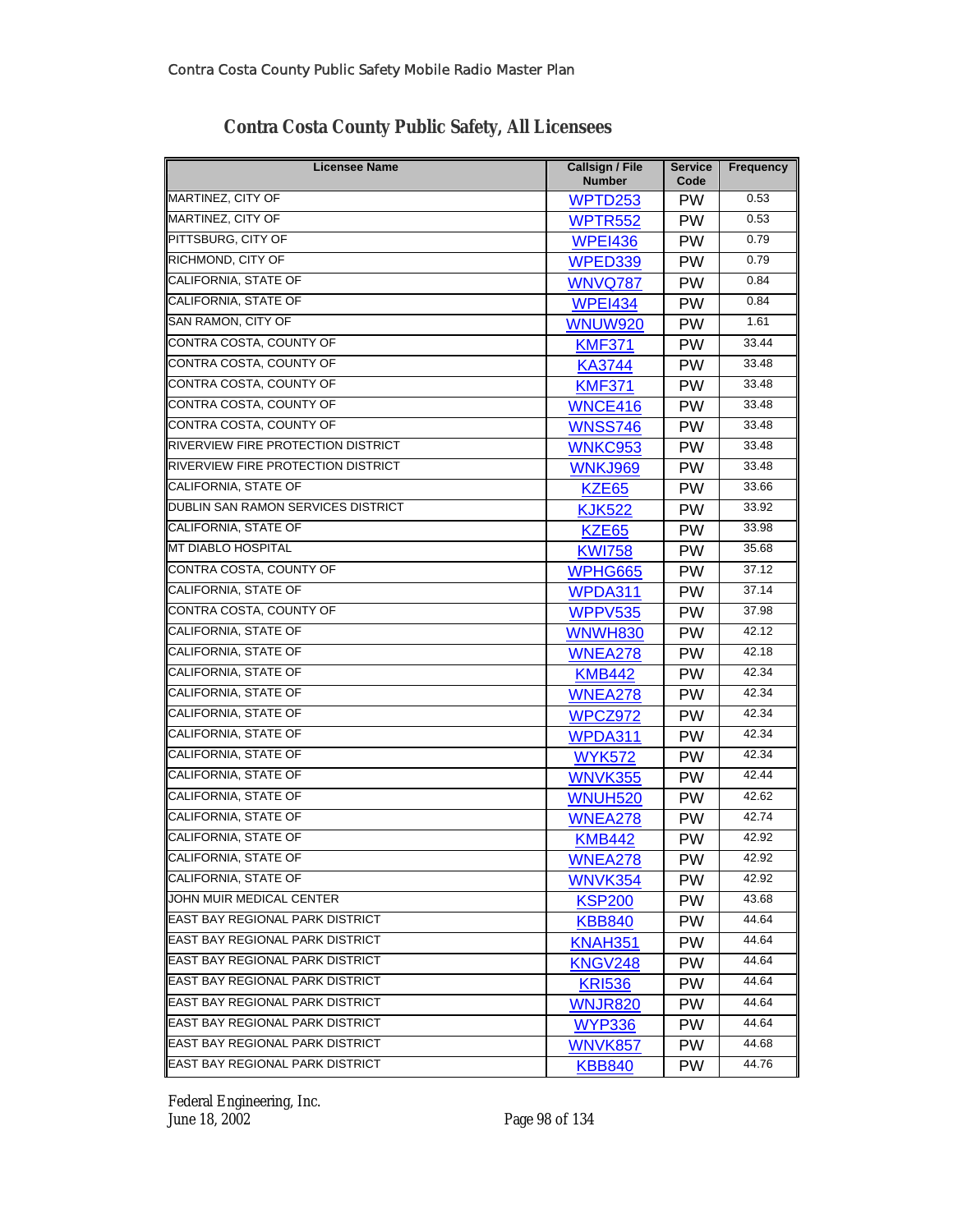| <b>EAST BAY REGIONAL PARK DISTRICT</b>       | <b>KNGV248</b> | <b>PW</b>       | 44.76 |
|----------------------------------------------|----------------|-----------------|-------|
| <b>EAST BAY REGIONAL PARK DISTRICT</b>       | <b>WNJR820</b> | <b>PW</b>       | 44.76 |
| EAST BAY REGIONAL PARK DISTRICT              | <b>WYP336</b>  | <b>PW</b>       | 44.76 |
| EAST BAY REGIONAL PARK DISTRICT              | <b>KBB840</b>  | <b>PW</b>       | 44.96 |
| EAST BAY REGIONAL PARK DISTRICT              | <b>KNGV248</b> | <b>PW</b>       | 44.96 |
| EAST BAY REGIONAL PARK DISTRICT              | <b>KRI536</b>  | PW.             | 44.96 |
| <b>EAST BAY REGIONAL PARK DISTRICT</b>       | <b>WNJR820</b> | <b>PW</b>       | 44.96 |
| EAST BAY REGIONAL PARK DISTRICT              | <b>WYP336</b>  | <b>PW</b>       | 44.96 |
| EAST BAY REGIONAL PARK DISTRICT              | WNVK857        | <b>PW</b>       | 45    |
| EAST BAY REGIONAL PARK DISTRICT              | <b>KBB840</b>  | <b>PW</b>       | 45.04 |
| CONTRA COSTA, COUNTY OF                      | <b>WNKB690</b> | <b>PW</b>       | 45.08 |
| CONTRA COSTA, COUNTY OF                      | <b>WNLG669</b> | <b>PW</b>       | 45.08 |
| MORAGA, TOWN OF                              | <b>KNFN709</b> | PW              | 45.08 |
| CONTRA COSTA, COUNTY OF                      | <b>KD8107</b>  | <b>PW</b>       | 45.24 |
| CONTRA COSTA, COUNTY OF                      | <b>KDA346</b>  | <b>PW</b>       | 45.24 |
| CONTRA COSTA, COUNTY OF                      | <b>KMJ935</b>  | <b>PW</b>       | 45.24 |
| CONTRA COSTA, COUNTY OF                      | <b>KNDV996</b> | <b>PW</b>       | 45.24 |
| CONTRA COSTA, COUNTY OF                      | <b>KQT927</b>  | <b>PW</b>       | 45.24 |
| CONTRA COSTA, COUNTY OF                      | <b>KTZ366</b>  | <b>PW</b>       | 45.24 |
| <b>STEGE SANITATION DISTRICT</b>             | <b>WNLL530</b> | <b>PW</b>       | 45.28 |
| WEST COUNTY WASTEWATER DISTRICT              | <b>KML786</b>  | <b>PW</b>       | 45.28 |
| CONTRA COSTA, COUNTY OF                      | <b>KB32638</b> | <b>PW</b>       | 45.44 |
| CONTRA COSTA, COUNTY OF                      | <b>KRO353</b>  | <b>PW</b>       | 45.56 |
| CONTRA COSTA, COUNTY OF                      | <b>KBM806</b>  | <b>PW</b>       | 45.68 |
| CONTRA COSTA, COUNTY OF                      | <b>KF4115</b>  | <b>PW</b>       | 45.68 |
| CONTRA COSTA, COUNTY OF                      | <b>KIB411</b>  | <b>PW</b>       | 45.68 |
| CONTRA COSTA, COUNTY OF                      | <b>KMJ939</b>  | <b>PW</b>       | 45.68 |
| CONTRA COSTA, COUNTY OF                      | <b>KQT928</b>  | <b>PW</b>       | 45.68 |
| CONTRA COSTA, COUNTY OF                      | <b>KTZ365</b>  | <b>PW</b>       | 45.68 |
| CONTRA COSTA, COUNTY OF                      | <b>WNJS512</b> | <b>PW</b>       | 45.82 |
| CONTRA COSTA, COUNTY OF                      | <b>WPDI316</b> | <b>PW</b>       | 45.82 |
| CONTRA COSTA, COUNTY OF                      | WPDI317        | <b>PW</b>       | 45.82 |
| CONTRA COSTA, COUNTY OF                      | <b>WPDI318</b> | <b>PW</b>       | 45.82 |
| SAN RAMON VALLEY F P D                       | <b>KMA635</b>  | $\overline{PW}$ | 45.88 |
| SAN RAMON VALLEY FIRE DISTRICT               | <b>WNNV616</b> | PW              | 45.88 |
| SAN RAMON VALLEY FIRE DISTRICT               | <b>WNQW789</b> | PW              | 45.88 |
| LIBERTY UNION HIGH SCHOOL                    | <b>KNHC279</b> | PW              | 46    |
| CONTRA COSTA, COUNTY OF                      | WNCP387        | PW              | 46.04 |
| CONTRA COSTA, COUNTY OF                      | <b>KA3744</b>  | <b>PW</b>       | 46.06 |
| CONTRA COSTA, COUNTY OF                      | <b>KBQ628</b>  | <b>PW</b>       | 46.06 |
| CONTRA COSTA, COUNTY OF                      | <b>KMA463</b>  | PW              | 46.06 |
| CONTRA COSTA, COUNTY OF                      | <b>KMB591</b>  | PW              | 46.06 |
| CONTRA COSTA, COUNTY OF                      | <b>KYG655</b>  | <b>PW</b>       | 46.06 |
| RICHMOND, CITY OF                            | <b>KMB332</b>  | PW              | 46.06 |
| RICHMOND, CITY OF                            | WPPF928        | <b>PW</b>       | 46.06 |
| RICHMOND, CITY OF                            | WPPF929        | PW              | 46.06 |
| CONTRA COSTA COUNTY FIRE PROTECTION DISTRICT | <b>WNCA815</b> | <b>PW</b>       | 46.1  |

Federal Engineering, Inc. June 18, 2002 Page 99 of 134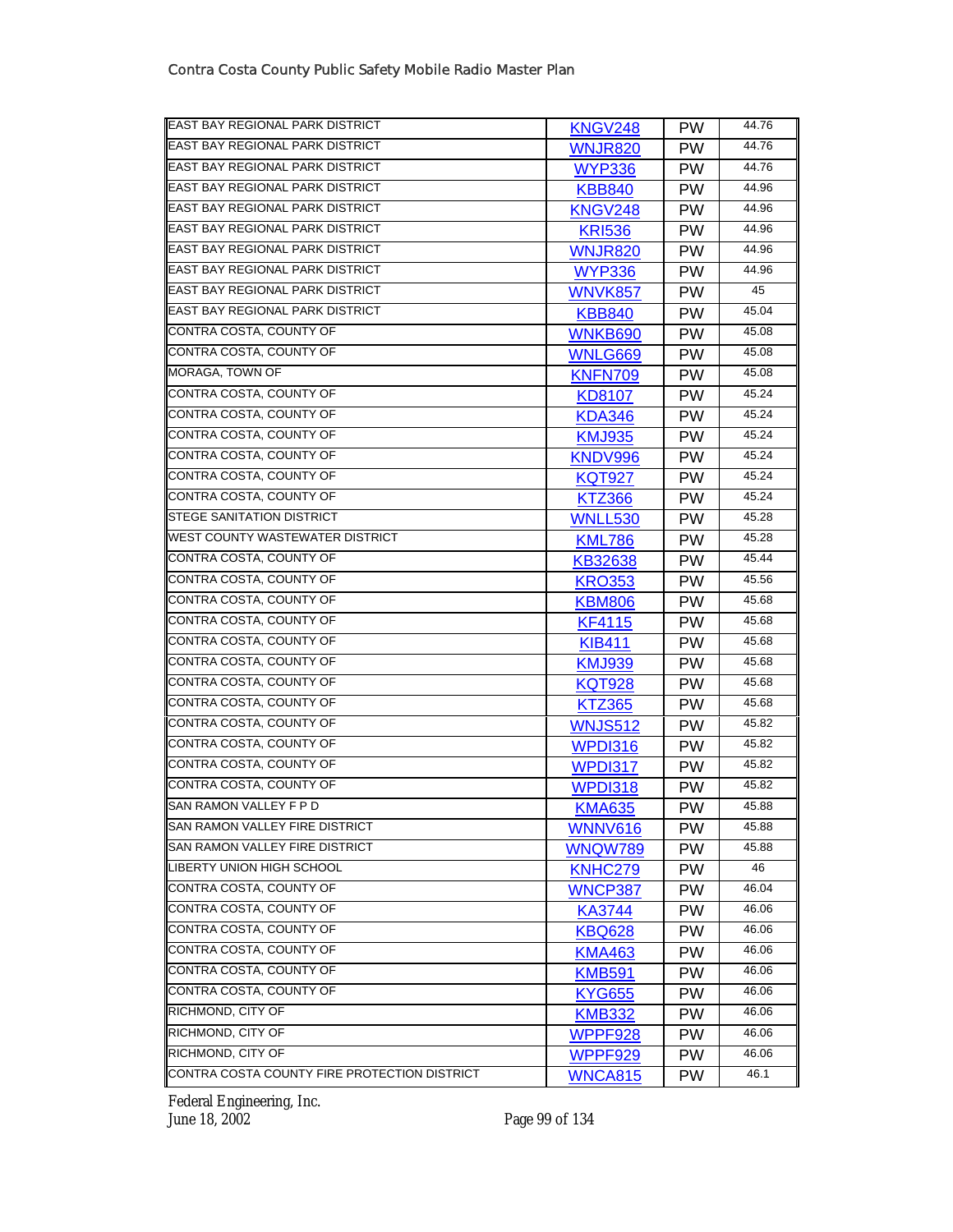| CONTRA COSTA, COUNTY OF | <b>KA3744</b>  | <b>PW</b> | 46.1 |
|-------------------------|----------------|-----------|------|
| CONTRA COSTA, COUNTY OF | <b>KBQ628</b>  | <b>PW</b> | 46.1 |
| CONTRA COSTA, COUNTY OF | <b>KDN478</b>  | <b>PW</b> | 46.1 |
| CONTRA COSTA, COUNTY OF | <b>KDU876</b>  | <b>PW</b> | 46.1 |
| CONTRA COSTA, COUNTY OF | <b>KEY923</b>  | <b>PW</b> | 46.1 |
| CONTRA COSTA, COUNTY OF | <b>KEY924</b>  | <b>PW</b> | 46.1 |
| CONTRA COSTA, COUNTY OF | <b>KJE268</b>  | <b>PW</b> | 46.1 |
| CONTRA COSTA, COUNTY OF | <b>KMA463</b>  | <b>PW</b> | 46.1 |
| CONTRA COSTA, COUNTY OF | <b>KMA470</b>  | <b>PW</b> | 46.1 |
| CONTRA COSTA, COUNTY OF | <b>KMB392</b>  | <b>PW</b> | 46.1 |
| CONTRA COSTA, COUNTY OF | <b>KMB591</b>  | <b>PW</b> | 46.1 |
| CONTRA COSTA, COUNTY OF | <b>KMB592</b>  | <b>PW</b> | 46.1 |
| CONTRA COSTA, COUNTY OF | <b>KMD397</b>  | <b>PW</b> | 46.1 |
| CONTRA COSTA, COUNTY OF | <b>KMD877</b>  | <b>PW</b> | 46.1 |
| CONTRA COSTA, COUNTY OF | <b>KMF371</b>  | <b>PW</b> | 46.1 |
| CONTRA COSTA, COUNTY OF | <b>KMG983</b>  | <b>PW</b> | 46.1 |
| CONTRA COSTA, COUNTY OF | <b>KMH429</b>  | <b>PW</b> | 46.1 |
| CONTRA COSTA, COUNTY OF | <b>KMK522</b>  | <b>PW</b> | 46.1 |
| CONTRA COSTA, COUNTY OF | <b>KNAK321</b> | <b>PW</b> | 46.1 |
| CONTRA COSTA, COUNTY OF | <b>KNGL582</b> | <b>PW</b> | 46.1 |
| CONTRA COSTA, COUNTY OF | <b>KNGL583</b> | <b>PW</b> | 46.1 |
| CONTRA COSTA, COUNTY OF | <b>KTS610</b>  | PW        | 46.1 |
| CONTRA COSTA, COUNTY OF | <b>KYG655</b>  | <b>PW</b> | 46.1 |
| CONTRA COSTA, COUNTY OF | <b>WNHN757</b> | <b>PW</b> | 46.1 |
| CONTRA COSTA, COUNTY OF | <b>WNHN758</b> | <b>PW</b> | 46.1 |
| CONTRA COSTA, COUNTY OF | <b>WNHN759</b> | <b>PW</b> | 46.1 |
| CONTRA COSTA, COUNTY OF | <b>WNHN760</b> | <b>PW</b> | 46.1 |
| CONTRA COSTA, COUNTY OF | <b>WNHN761</b> | <b>PW</b> | 46.1 |
| CONTRA COSTA, COUNTY OF | <b>WNHN762</b> | <b>PW</b> | 46.1 |
| CONTRA COSTA, COUNTY OF | <b>WNHN763</b> | <b>PW</b> | 46.1 |
| CONTRA COSTA, COUNTY OF | <b>WNHN764</b> | PW        | 46.1 |
| CONTRA COSTA, COUNTY OF | <b>WNHN765</b> | <b>PW</b> | 46.1 |
| CONTRA COSTA, COUNTY OF | <b>WNHN766</b> | <b>PW</b> | 46.1 |
| CONTRA COSTA, COUNTY OF | <b>WNHN767</b> | <b>PW</b> | 46.1 |
| CONTRA COSTA, COUNTY OF | <b>WNHN768</b> | <b>PW</b> | 46.1 |
| CONTRA COSTA, COUNTY OF | <b>WNHN769</b> | <b>PW</b> | 46.1 |
| CONTRA COSTA, COUNTY OF | <b>WNHN770</b> | <b>PW</b> | 46.1 |
| CONTRA COSTA, COUNTY OF | <b>WNHN771</b> | <b>PW</b> | 46.1 |
| CONTRA COSTA, COUNTY OF | WNHN772        | <b>PW</b> | 46.1 |
| CONTRA COSTA, COUNTY OF | <b>WNHN773</b> | <b>PW</b> | 46.1 |
| CONTRA COSTA, COUNTY OF | WNHN774        | <b>PW</b> | 46.1 |
| CONTRA COSTA, COUNTY OF | <b>WNHV253</b> | <b>PW</b> | 46.1 |
| CONTRA COSTA, COUNTY OF | <b>WNNN497</b> | <b>PW</b> | 46.1 |
| CONTRA COSTA, COUNTY OF | WNPL783        | <b>PW</b> | 46.1 |
| CONTRA COSTA, COUNTY OF | WNQQ717        | <b>PW</b> | 46.1 |
| CONTRA COSTA, COUNTY OF | WPLG973        | <b>PW</b> | 46.1 |
| CONTRA COSTA, COUNTY OF | <b>WSY471</b>  | PW        | 46.1 |

Federal Engineering, Inc. June 18, 2002 Page 100 of 134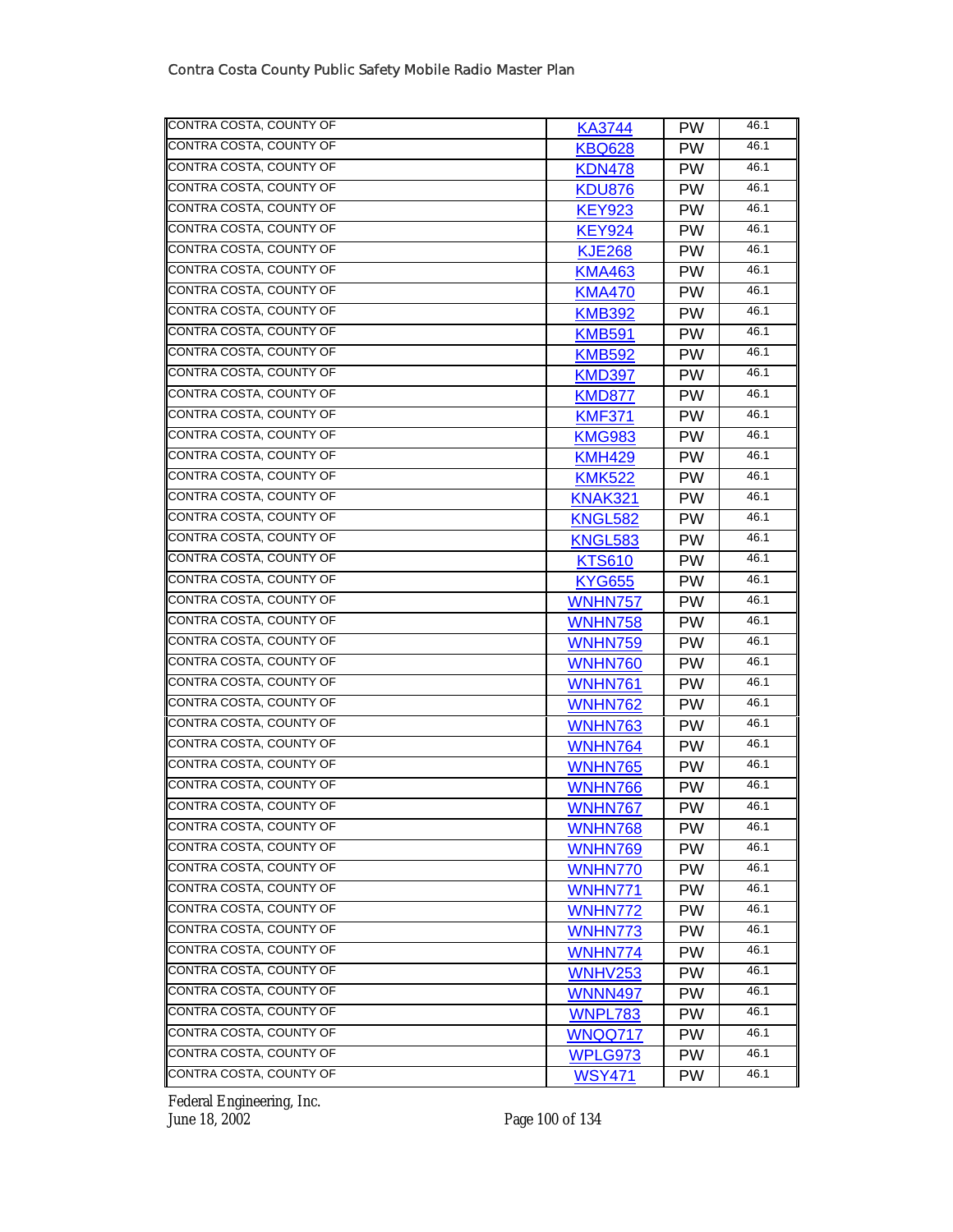| CONTRA COSTA, COUNTY OF                      | <b>WXP667</b>  | <b>PW</b>              | 46.1  |
|----------------------------------------------|----------------|------------------------|-------|
| <b>EAST DIABLO FIRE DISTRICT</b>             | <b>WNHN946</b> | <b>PW</b>              | 46.1  |
| PINOLE, CITY OF                              | <b>KME945</b>  | <b>PW</b>              | 46.1  |
| RICHMOND, CITY OF                            | <b>KMB332</b>  | <b>PW</b>              | 46.1  |
| RICHMOND, CITY OF                            | WPPF928        | PW                     | 46.1  |
| RICHMOND, CITY OF                            | WPPF929        | <b>PW</b>              | 46.1  |
| RIVERVIEW FIRE PROTECTION DISTRICT           | <b>WNKC953</b> | <b>PW</b>              | 46.1  |
| RIVERVIEW FIRE PROTECTION DISTRICT           | <b>WNKJ969</b> | <b>PW</b>              | 46.1  |
| <b>RODEO FIRE DISTRICT</b>                   | <b>KNIZ530</b> | <b>PW</b>              | 46.1  |
| <b>RODEO FIRE DISTRICT</b>                   | WNHN947        | <b>PW</b>              | 46.1  |
| SAN RAMON VALLEY F P D                       | <b>KMA635</b>  | PW                     | 46.1  |
| SAN RAMON VALLEY FIRE DISTRICT               | <b>WNNV616</b> | <b>PW</b>              | 46.1  |
| CONTRA COSTA, COUNTY OF                      | <b>KMF371</b>  | PW                     | 46.14 |
| CONTRA COSTA, COUNTY OF                      | <b>WNNN497</b> | <b>PW</b>              | 46.14 |
| RIVERVIEW FIRE PROTECTION DISTRICT           | <b>WNKC953</b> | <b>PW</b>              | 46.14 |
| <b>RIVERVIEW FIRE PROTECTION DISTRICT</b>    | <b>WNKJ969</b> | <b>PW</b>              | 46.14 |
| CONTRA COSTA, COUNTY OF                      | <b>KA3744</b>  | <b>PW</b>              | 46.16 |
| CONTRA COSTA, COUNTY OF                      | <b>KMA470</b>  | <b>PW</b>              | 46.16 |
| CONTRA COSTA, COUNTY OF                      | <b>KMB592</b>  | <b>PW</b>              | 46.16 |
| PINOLE, CITY OF                              | <b>KME945</b>  | <b>PW</b>              | 46.16 |
| RODEO FIRE DISTRICT                          | <b>KNIZ530</b> | <b>PW</b>              | 46.16 |
| CONTRA COSTA, COUNTY OF                      | <b>KA3744</b>  | $\overline{\text{PW}}$ | 46.18 |
| CONTRA COSTA, COUNTY OF                      | <b>KDU876</b>  | <b>PW</b>              | 46.18 |
| CONTRA COSTA, COUNTY OF                      | <b>KEY923</b>  | PW                     | 46.18 |
| CONTRA COSTA, COUNTY OF                      | <b>KEY924</b>  | <b>PW</b>              | 46.18 |
| CONTRA COSTA, COUNTY OF                      | <b>KJE268</b>  | <b>PW</b>              | 46.18 |
| CONTRA COSTA, COUNTY OF                      | <b>KMB392</b>  | <b>PW</b>              | 46.18 |
| CONTRA COSTA, COUNTY OF                      | <b>KMF371</b>  | <b>PW</b>              | 46.18 |
| CONTRA COSTA, COUNTY OF                      | <b>KMH429</b>  | PW                     | 46.18 |
| CONTRA COSTA, COUNTY OF                      | <b>KNGL582</b> | <b>PW</b>              | 46.18 |
| CONTRA COSTA, COUNTY OF                      | <b>KYS919</b>  | <b>PW</b>              | 46.18 |
| CONTRA COSTA, COUNTY OF                      | <b>WNNN497</b> | <b>PW</b>              | 46.18 |
| CONTRA COSTA, COUNTY OF                      | <b>WSY471</b>  | <b>PW</b>              | 46.18 |
| <b>EAST DIABLO FIRE DISTRICT</b>             | WNHN946        | <b>PW</b>              | 46.18 |
| <b>RIVERVIEW FIRE PROTECTION DISTRICT</b>    | WNKC953        | PW                     | 46.18 |
| RIVERVIEW FIRE PROTECTION DISTRICT           | <b>WNKJ969</b> | PW                     | 46.18 |
| CONTRA COSTA COUNTY FIRE PROTECTION DISTRICT | <b>WNCA815</b> | PW                     | 46.22 |
| CONTRA COSTA, COUNTY OF                      | <b>KA3744</b>  | PW                     | 46.22 |
| CONTRA COSTA, COUNTY OF                      | <b>KMB392</b>  | PW                     | 46.22 |
| CONTRA COSTA, COUNTY OF                      | <b>KMD877</b>  | PW                     | 46.22 |
| CONTRA COSTA, COUNTY OF                      | <b>KMF371</b>  | PW                     | 46.22 |
| CONTRA COSTA, COUNTY OF                      | <b>KMG983</b>  | PW                     | 46.22 |
| CONTRA COSTA, COUNTY OF                      | <b>KNAK321</b> | PW                     | 46.22 |
| CONTRA COSTA, COUNTY OF                      | <b>KNCZ430</b> | PW                     | 46.22 |
| CONTRA COSTA, COUNTY OF                      | <b>KNGL583</b> | PW                     | 46.22 |
| CONTRA COSTA, COUNTY OF                      | <b>WNHN757</b> | <b>PW</b>              | 46.22 |
| CONTRA COSTA, COUNTY OF                      | <b>WNHN758</b> | <b>PW</b>              | 46.22 |

Federal Engineering, Inc. June 18, 2002 Page 101 of 134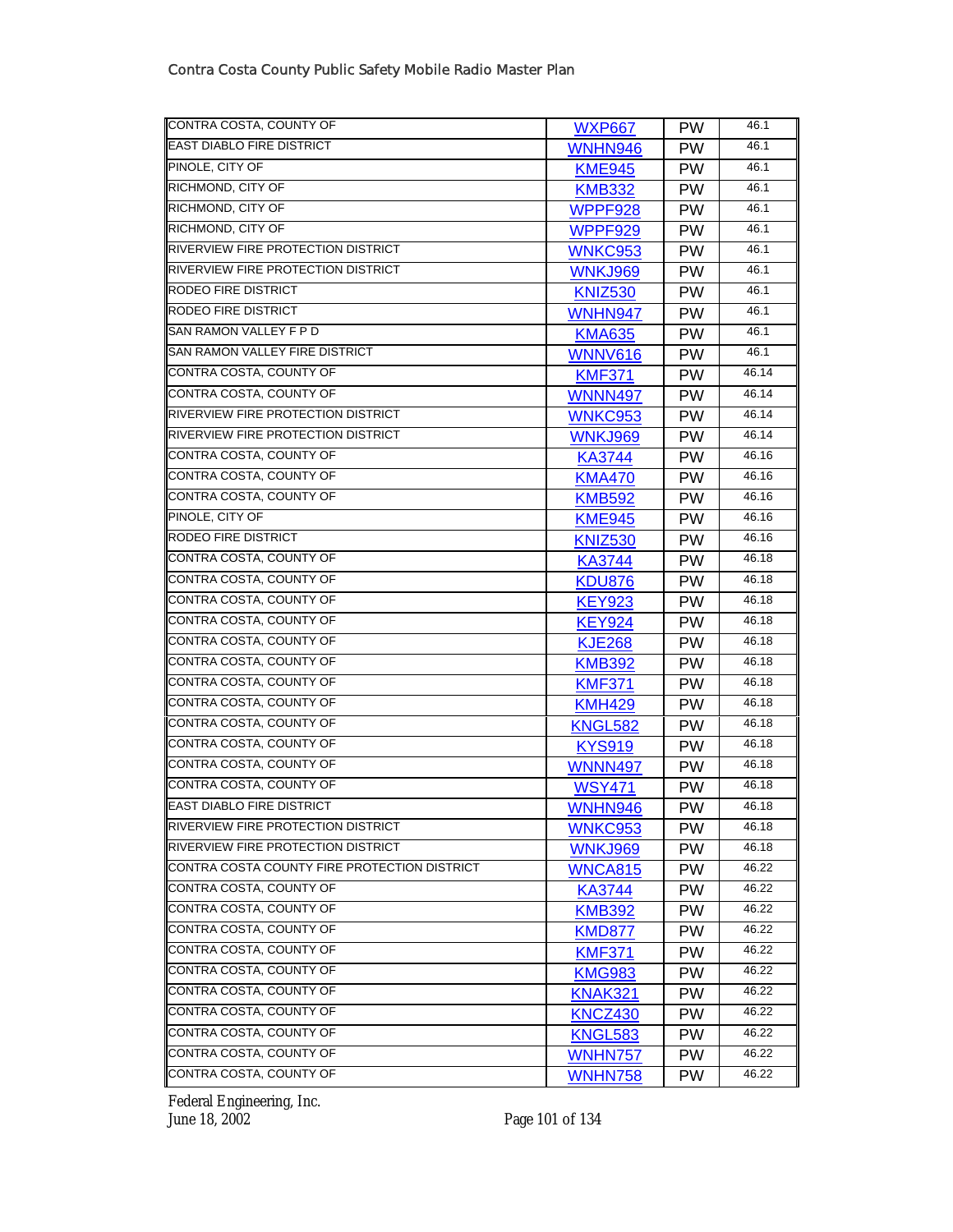| CONTRA COSTA, COUNTY OF            | WNHN759        | <b>PW</b> | 46.22 |
|------------------------------------|----------------|-----------|-------|
| CONTRA COSTA, COUNTY OF            | <b>WNHN760</b> | <b>PW</b> | 46.22 |
| CONTRA COSTA, COUNTY OF            | WNHN761        | <b>PW</b> | 46.22 |
| CONTRA COSTA, COUNTY OF            | <b>WNHN762</b> | <b>PW</b> | 46.22 |
| CONTRA COSTA, COUNTY OF            | <b>WNHN763</b> | <b>PW</b> | 46.22 |
| CONTRA COSTA, COUNTY OF            | <b>WNHN764</b> | <b>PW</b> | 46.22 |
| CONTRA COSTA, COUNTY OF            | <b>WNHN765</b> | PW        | 46.22 |
| CONTRA COSTA, COUNTY OF            | <b>WNHN766</b> | <b>PW</b> | 46.22 |
| CONTRA COSTA, COUNTY OF            | <b>WNHN767</b> | <b>PW</b> | 46.22 |
| CONTRA COSTA, COUNTY OF            | <b>WNHN768</b> | PW        | 46.22 |
| CONTRA COSTA, COUNTY OF            | <b>WNHN769</b> | <b>PW</b> | 46.22 |
| CONTRA COSTA, COUNTY OF            | <b>WNHN770</b> | <b>PW</b> | 46.22 |
| CONTRA COSTA, COUNTY OF            | WNHN771        | <b>PW</b> | 46.22 |
| CONTRA COSTA, COUNTY OF            | WNHN772        | <b>PW</b> | 46.22 |
| CONTRA COSTA, COUNTY OF            | WNHN773        | <b>PW</b> | 46.22 |
| CONTRA COSTA, COUNTY OF            | WNHN774        | <b>PW</b> | 46.22 |
| CONTRA COSTA, COUNTY OF            | WNQQ717        | <b>PW</b> | 46.22 |
| CONTRA COSTA, COUNTY OF            | WPLG973        | <b>PW</b> | 46.22 |
| RICHMOND, CITY OF                  | WPPF929        | <b>PW</b> | 46.22 |
| CONTRA COSTA, COUNTY OF            | <b>KA3744</b>  | <b>PW</b> | 46.24 |
| CONTRA COSTA, COUNTY OF            | <b>KEY923</b>  | <b>PW</b> | 46.24 |
| CONTRA COSTA, COUNTY OF            | <b>KEY924</b>  | <b>PW</b> | 46.24 |
| CONTRA COSTA, COUNTY OF            | <b>KJE268</b>  | <b>PW</b> | 46.24 |
| CONTRA COSTA, COUNTY OF            | <b>KMB392</b>  | <b>PW</b> | 46.24 |
| CONTRA COSTA, COUNTY OF            | <b>KMF371</b>  | <b>PW</b> | 46.24 |
| CONTRA COSTA, COUNTY OF            | <b>KMH429</b>  | <b>PW</b> | 46.24 |
| CONTRA COSTA, COUNTY OF            | <b>KNGL582</b> | <b>PW</b> | 46.24 |
| CONTRA COSTA, COUNTY OF            | <b>KYS919</b>  | <b>PW</b> | 46.24 |
| CONTRA COSTA, COUNTY OF            | <b>WNNN497</b> | <b>PW</b> | 46.24 |
| <b>EAST DIABLO FIRE DISTRICT</b>   | <b>WNHN946</b> | <b>PW</b> | 46.24 |
| RIVERVIEW FIRE PROTECTION DISTRICT | WNKC953        | PW        | 46.24 |
| RIVERVIEW FIRE PROTECTION DISTRICT | <b>WNKJ969</b> | <b>PW</b> | 46.24 |
| CONTRA COSTA, COUNTY OF            | <b>KA3744</b>  | PW        | 46.26 |
| CONTRA COSTA, COUNTY OF            | <b>KMD877</b>  | PW        | 46.26 |
| CONTRA COSTA, COUNTY OF            | <b>KMF371</b>  | <b>PW</b> | 46.26 |
| CONTRA COSTA, COUNTY OF            | <b>KMG983</b>  | <b>PW</b> | 46.26 |
| CONTRA COSTA, COUNTY OF            | <b>KNCZ430</b> | <b>PW</b> | 46.26 |
| CONTRA COSTA, COUNTY OF            | <b>KNGL583</b> | <b>PW</b> | 46.26 |
| CONTRA COSTA, COUNTY OF            | <b>KYS919</b>  | <b>PW</b> | 46.26 |
| CONTRA COSTA, COUNTY OF            | <b>WNHN757</b> | <b>PW</b> | 46.26 |
| CONTRA COSTA, COUNTY OF            | <b>WNHN758</b> | <b>PW</b> | 46.26 |
| CONTRA COSTA, COUNTY OF            | <b>WNHN759</b> | <b>PW</b> | 46.26 |
| CONTRA COSTA, COUNTY OF            | <b>WNHN760</b> | <b>PW</b> | 46.26 |
| CONTRA COSTA, COUNTY OF            | WNHN761        | <b>PW</b> | 46.26 |
| CONTRA COSTA, COUNTY OF            | <b>WNHN762</b> | <b>PW</b> | 46.26 |
| CONTRA COSTA, COUNTY OF            | <b>WNHN763</b> | <b>PW</b> | 46.26 |
| CONTRA COSTA, COUNTY OF            | <b>WNHN764</b> | PW        | 46.26 |

Federal Engineering, Inc. June 18, 2002 Page 102 of 134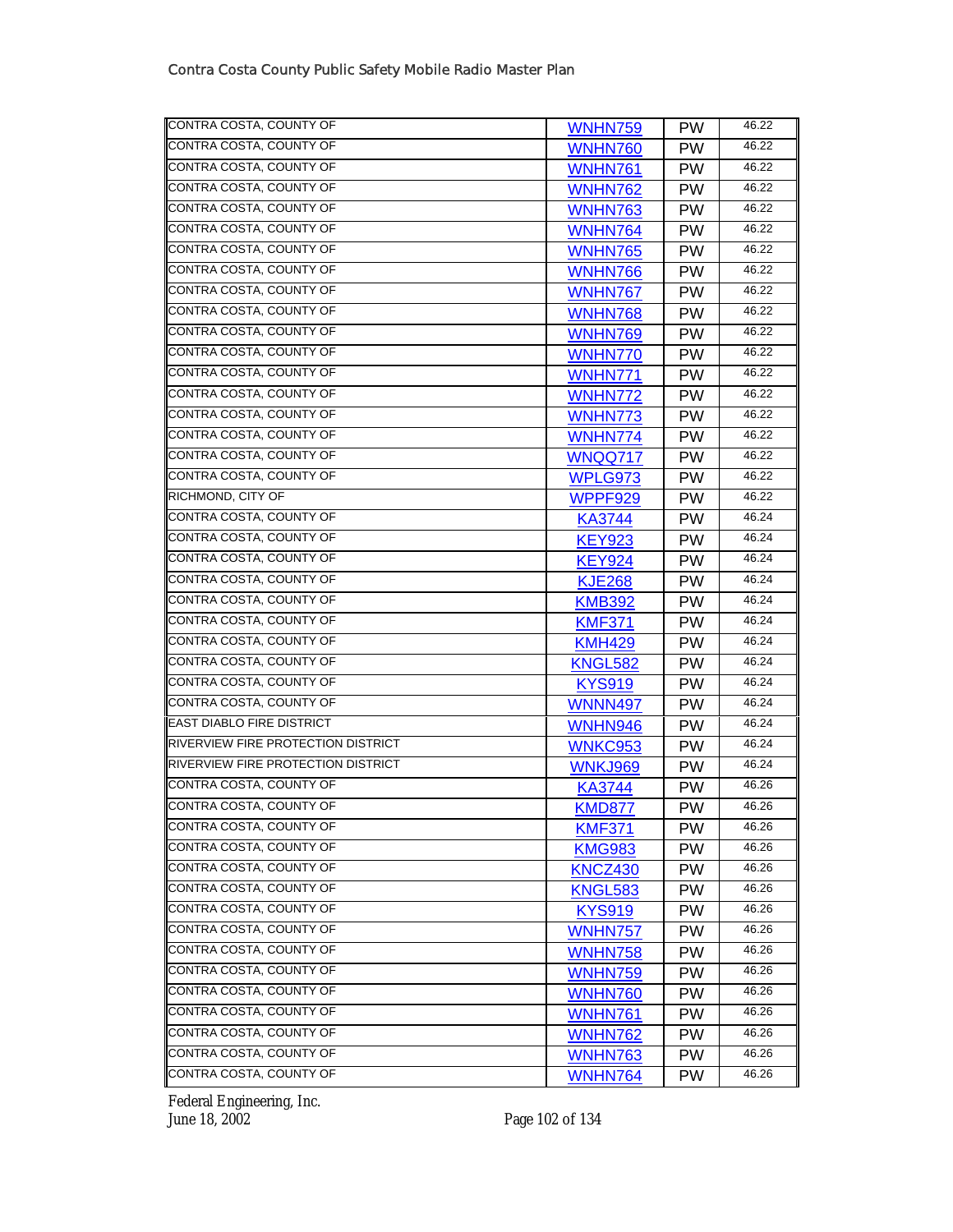| CONTRA COSTA, COUNTY OF                      | <b>WNHN765</b> | <b>PW</b> | 46.26 |
|----------------------------------------------|----------------|-----------|-------|
| CONTRA COSTA, COUNTY OF                      | <b>WNHN766</b> | <b>PW</b> | 46.26 |
| CONTRA COSTA, COUNTY OF                      | <b>WNHN767</b> | <b>PW</b> | 46.26 |
| CONTRA COSTA, COUNTY OF                      | <b>WNHN768</b> | PW        | 46.26 |
| CONTRA COSTA, COUNTY OF                      | <b>WNHN769</b> | <b>PW</b> | 46.26 |
| CONTRA COSTA, COUNTY OF                      | WNHN770        | <b>PW</b> | 46.26 |
| CONTRA COSTA, COUNTY OF                      | <b>WNHN771</b> | <b>PW</b> | 46.26 |
| CONTRA COSTA, COUNTY OF                      | <b>WNHN772</b> | <b>PW</b> | 46.26 |
| CONTRA COSTA, COUNTY OF                      | WNHN773        | <b>PW</b> | 46.26 |
| CONTRA COSTA, COUNTY OF                      | WNHN774        | PW        | 46.26 |
| CONTRA COSTA, COUNTY OF                      | WNQQ717        | <b>PW</b> | 46.26 |
| CONTRA COSTA, COUNTY OF                      | WPLG973        | <b>PW</b> | 46.26 |
| CONTRA COSTA COUNTY FIRE PROTECTION DISTRICT | <b>WNCA815</b> | PW        | 46.32 |
| CONTRA COSTA, COUNTY OF                      | <b>KA3744</b>  | <b>PW</b> | 46.32 |
| CONTRA COSTA, COUNTY OF                      | <b>KMB392</b>  | <b>PW</b> | 46.32 |
| CONTRA COSTA, COUNTY OF                      | <b>KMD877</b>  | PW        | 46.32 |
| CONTRA COSTA, COUNTY OF                      | <b>KMF371</b>  | <b>PW</b> | 46.32 |
| CONTRA COSTA, COUNTY OF                      | <b>KMG983</b>  | <b>PW</b> | 46.32 |
| CONTRA COSTA, COUNTY OF                      | <b>KNAK321</b> | <b>PW</b> | 46.32 |
| CONTRA COSTA, COUNTY OF                      | <b>KNGL583</b> | <b>PW</b> | 46.32 |
| CONTRA COSTA, COUNTY OF                      | <b>WNHN757</b> | <b>PW</b> | 46.32 |
| CONTRA COSTA, COUNTY OF                      | <b>WNHN758</b> | PW        | 46.32 |
| CONTRA COSTA, COUNTY OF                      | <b>WNHN759</b> | <b>PW</b> | 46.32 |
| CONTRA COSTA, COUNTY OF                      | <b>WNHN760</b> | <b>PW</b> | 46.32 |
| CONTRA COSTA, COUNTY OF                      | <b>WNHN761</b> | <b>PW</b> | 46.32 |
| CONTRA COSTA, COUNTY OF                      | <b>WNHN762</b> | <b>PW</b> | 46.32 |
| CONTRA COSTA, COUNTY OF                      | <b>WNHN763</b> | <b>PW</b> | 46.32 |
| CONTRA COSTA, COUNTY OF                      | <b>WNHN764</b> | <b>PW</b> | 46.32 |
| CONTRA COSTA, COUNTY OF                      | <b>WNHN765</b> | <b>PW</b> | 46.32 |
| CONTRA COSTA, COUNTY OF                      | <b>WNHN766</b> | <b>PW</b> | 46.32 |
| CONTRA COSTA, COUNTY OF                      | <b>WNHN767</b> | PW        | 46.32 |
| CONTRA COSTA, COUNTY OF                      | <b>WNHN768</b> | <b>PW</b> | 46.32 |
| CONTRA COSTA, COUNTY OF                      | <b>WNHN769</b> | <b>PW</b> | 46.32 |
| CONTRA COSTA, COUNTY OF                      | WNHN770        | PW        | 46.32 |
| CONTRA COSTA, COUNTY OF                      | WNHN771        | <b>PW</b> | 46.32 |
| CONTRA COSTA, COUNTY OF                      | <b>WNHN772</b> | PW        | 46.32 |
| CONTRA COSTA, COUNTY OF                      | <b>WNHN773</b> | <b>PW</b> | 46.32 |
| CONTRA COSTA, COUNTY OF                      | WNHN774        | <b>PW</b> | 46.32 |
| CONTRA COSTA, COUNTY OF                      | <b>WNNN497</b> | <b>PW</b> | 46.32 |
| CONTRA COSTA, COUNTY OF                      | <b>WNQQ717</b> | <b>PW</b> | 46.32 |
| CONTRA COSTA, COUNTY OF                      | WPLG973        | <b>PW</b> | 46.32 |
| CONTRA COSTA, COUNTY OF                      | <b>KA3744</b>  | PW        | 46.34 |
| CONTRA COSTA, COUNTY OF                      | <b>KMK522</b>  | <b>PW</b> | 46.34 |
| CONTRA COSTA, COUNTY OF                      | <b>WXP667</b>  | PW        | 46.34 |
| SAN RAMON VALLEY F P D                       | <b>KMA635</b>  | <b>PW</b> | 46.34 |
| SAN RAMON VALLEY FIRE DISTRICT               | <b>WNNV616</b> | <b>PW</b> | 46.34 |
| CONTRA COSTA COUNTY FIRE PROTECTION DISTRICT | <b>WNCA815</b> | <b>PW</b> | 46.38 |

Federal Engineering, Inc. June 18, 2002 Page 103 of 134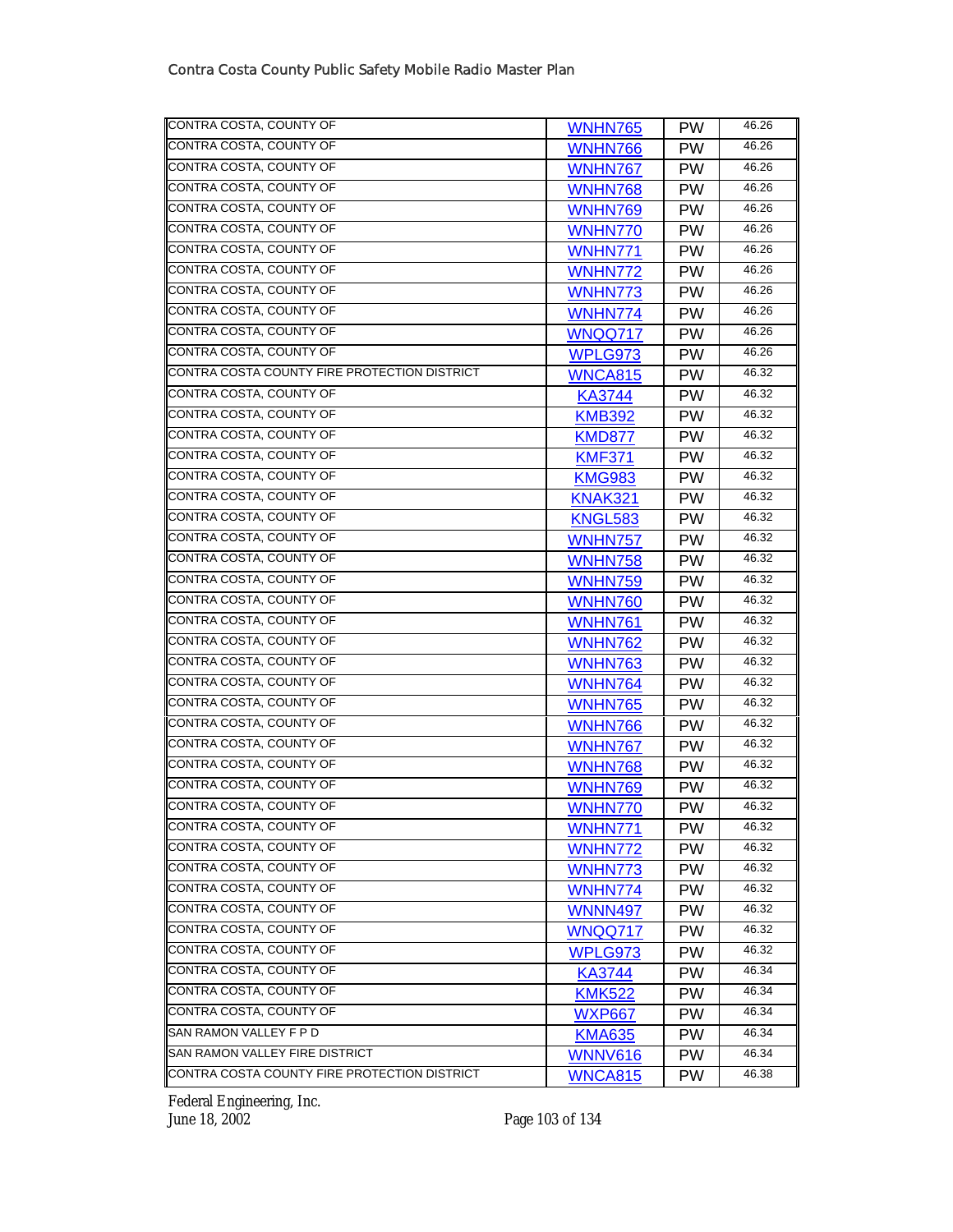| CONTRA COSTA, COUNTY OF | <b>KA3744</b>  | PW        | 46.38 |
|-------------------------|----------------|-----------|-------|
| CONTRA COSTA, COUNTY OF | <b>KBQ628</b>  | <b>PW</b> | 46.38 |
| CONTRA COSTA, COUNTY OF | <b>KDN478</b>  | <b>PW</b> | 46.38 |
| CONTRA COSTA, COUNTY OF | <b>KDU876</b>  | <b>PW</b> | 46.38 |
| CONTRA COSTA, COUNTY OF | <b>KEY923</b>  | <b>PW</b> | 46.38 |
| CONTRA COSTA, COUNTY OF | <b>KEY924</b>  | <b>PW</b> | 46.38 |
| CONTRA COSTA, COUNTY OF | <b>KJE268</b>  | <b>PW</b> | 46.38 |
| CONTRA COSTA, COUNTY OF | <b>KMA463</b>  | <b>PW</b> | 46.38 |
| CONTRA COSTA, COUNTY OF | <b>KMA470</b>  | <b>PW</b> | 46.38 |
| CONTRA COSTA, COUNTY OF | <b>KMB392</b>  | PW        | 46.38 |
| CONTRA COSTA, COUNTY OF | <b>KMB591</b>  | <b>PW</b> | 46.38 |
| CONTRA COSTA, COUNTY OF | <b>KMB592</b>  | <b>PW</b> | 46.38 |
| CONTRA COSTA, COUNTY OF | <b>KMD397</b>  | PW        | 46.38 |
| CONTRA COSTA, COUNTY OF | <b>KMD877</b>  | <b>PW</b> | 46.38 |
| CONTRA COSTA, COUNTY OF | <b>KMF371</b>  | <b>PW</b> | 46.38 |
| CONTRA COSTA, COUNTY OF | <b>KMG983</b>  | <b>PW</b> | 46.38 |
| CONTRA COSTA, COUNTY OF | <b>KMH429</b>  | <b>PW</b> | 46.38 |
| CONTRA COSTA, COUNTY OF | <b>KMK522</b>  | <b>PW</b> | 46.38 |
| CONTRA COSTA, COUNTY OF | <b>KNAK321</b> | <b>PW</b> | 46.38 |
| CONTRA COSTA, COUNTY OF | <b>KNGL582</b> | <b>PW</b> | 46.38 |
| CONTRA COSTA, COUNTY OF | <b>KNGL583</b> | <b>PW</b> | 46.38 |
| CONTRA COSTA, COUNTY OF | <b>KTS610</b>  | PW        | 46.38 |
| CONTRA COSTA, COUNTY OF | <b>KYG655</b>  | <b>PW</b> | 46.38 |
| CONTRA COSTA, COUNTY OF | <b>WNHN757</b> | PW        | 46.38 |
| CONTRA COSTA, COUNTY OF | <b>WNHN758</b> | <b>PW</b> | 46.38 |
| CONTRA COSTA, COUNTY OF | <b>WNHN759</b> | <b>PW</b> | 46.38 |
| CONTRA COSTA, COUNTY OF | <b>WNHN760</b> | PW        | 46.38 |
| CONTRA COSTA, COUNTY OF | WNHN761        | <b>PW</b> | 46.38 |
| CONTRA COSTA, COUNTY OF | <b>WNHN762</b> | PW        | 46.38 |
| CONTRA COSTA, COUNTY OF | WNHN763        | PW        | 46.38 |
| CONTRA COSTA, COUNTY OF | <b>WNHN764</b> | PW        | 46.38 |
| CONTRA COSTA, COUNTY OF | <b>WNHN765</b> | PW        | 46.38 |
| CONTRA COSTA, COUNTY OF | <b>WNHN766</b> | <b>PW</b> | 46.38 |
| CONTRA COSTA, COUNTY OF | WNHN767        | <b>PW</b> | 46.38 |
| CONTRA COSTA, COUNTY OF | <b>WNHN768</b> | PW        | 46.38 |
| CONTRA COSTA, COUNTY OF | <b>WNHN769</b> | PW        | 46.38 |
| CONTRA COSTA, COUNTY OF | <b>WNHN770</b> | <b>PW</b> | 46.38 |
| CONTRA COSTA, COUNTY OF | <b>WNHN771</b> | PW        | 46.38 |
| CONTRA COSTA, COUNTY OF | WNHN772        | <b>PW</b> | 46.38 |
| CONTRA COSTA, COUNTY OF | WNHN773        | <b>PW</b> | 46.38 |
| CONTRA COSTA, COUNTY OF | <b>WNHN774</b> | PW        | 46.38 |
| CONTRA COSTA, COUNTY OF | <b>WNHV253</b> | PW        | 46.38 |
| CONTRA COSTA, COUNTY OF | <b>WNNN497</b> | <b>PW</b> | 46.38 |
| CONTRA COSTA, COUNTY OF | WNPL783        | PW        | 46.38 |
| CONTRA COSTA, COUNTY OF | WNQQ717        | <b>PW</b> | 46.38 |
| CONTRA COSTA, COUNTY OF | WPLG973        | PW        | 46.38 |
| CONTRA COSTA, COUNTY OF | <b>WSY471</b>  | <b>PW</b> | 46.38 |

Federal Engineering, Inc. June 18, 2002 Page 104 of 134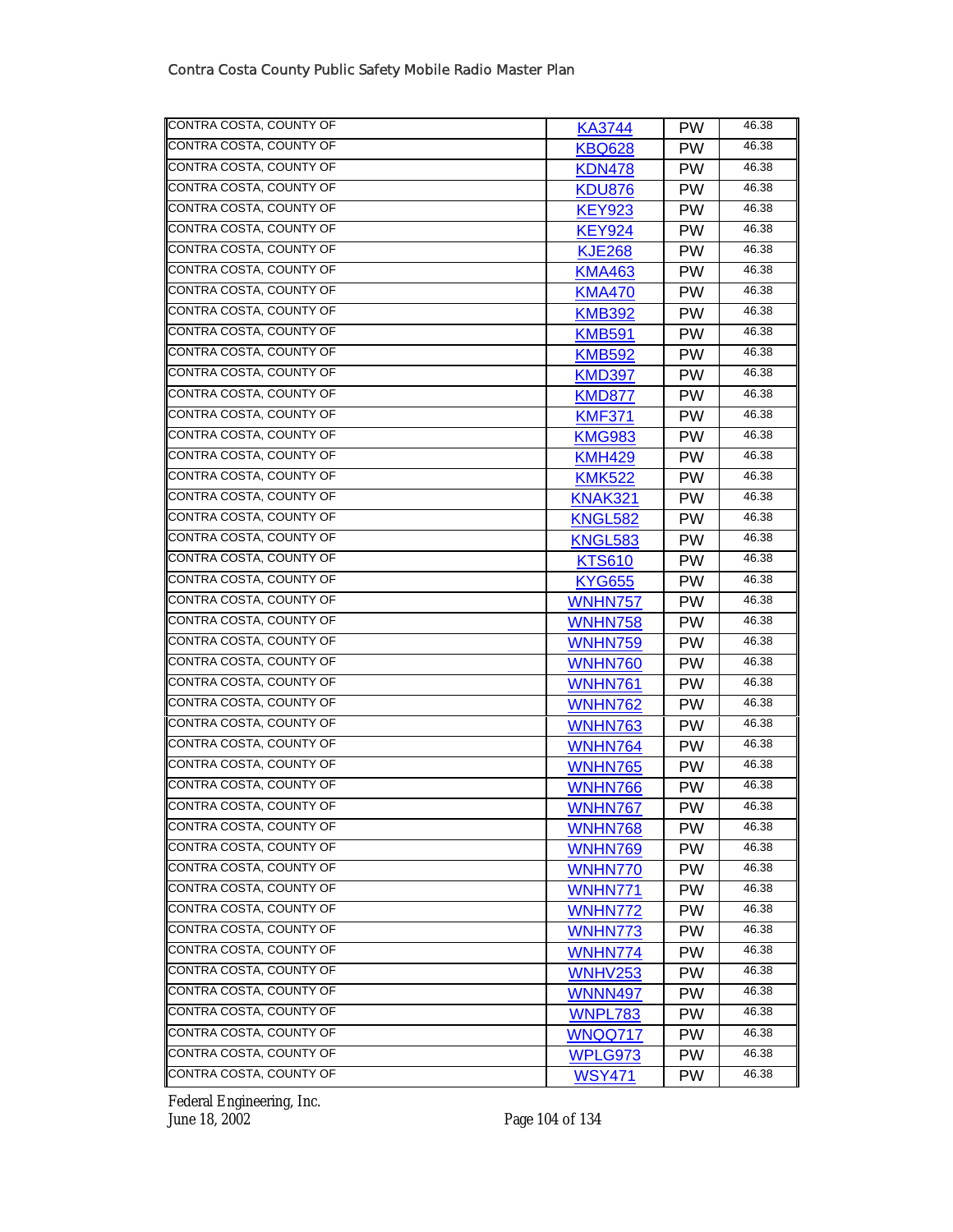| CONTRA COSTA, COUNTY OF                      | <b>WXP667</b>  | <b>PW</b> | 46.38   |
|----------------------------------------------|----------------|-----------|---------|
| EAST DIABLO FIRE DISTRICT                    | <b>WNHN946</b> | <b>PW</b> | 46.38   |
| PINOLE, CITY OF                              | <b>KME945</b>  | <b>PW</b> | 46.38   |
| RICHMOND, CITY OF                            | <b>KMB332</b>  | <b>PW</b> | 46.38   |
| RICHMOND, CITY OF                            | WPPF928        | <b>PW</b> | 46.38   |
| RICHMOND, CITY OF                            | WPPF929        | <b>PW</b> | 46.38   |
| RIVERVIEW FIRE PROTECTION DISTRICT           | <b>WNKC953</b> | <b>PW</b> | 46.38   |
| RIVERVIEW FIRE PROTECTION DISTRICT           | <b>WNKJ969</b> | <b>PW</b> | 46.38   |
| RODEO FIRE DISTRICT                          | <b>KNIZ530</b> | <b>PW</b> | 46.38   |
| <b>RODEO FIRE DISTRICT</b>                   | <b>WNHN947</b> | <b>PW</b> | 46.38   |
| SAN RAMON VALLEY F P D                       | <b>KMA635</b>  | <b>PW</b> | 46.38   |
| SAN RAMON VALLEY FIRE DISTRICT               | <b>WNNV616</b> | <b>PW</b> | 46.38   |
| CONTRA COSTA, COUNTY OF                      | <b>KA3744</b>  | <b>PW</b> | 46.42   |
| CONTRA COSTA, COUNTY OF                      | <b>KBQ628</b>  | <b>PW</b> | 46.42   |
| CONTRA COSTA, COUNTY OF                      | <b>KMA463</b>  | <b>PW</b> | 46.42   |
| CONTRA COSTA, COUNTY OF                      | <b>KMB591</b>  | <b>PW</b> | 46.42   |
| CONTRA COSTA, COUNTY OF                      | <b>KYG655</b>  | <b>PW</b> | 46.42   |
| RICHMOND, CITY OF                            | <b>KMB332</b>  | <b>PW</b> | 46.42   |
| RICHMOND, CITY OF                            | WPPF928        | <b>PW</b> | 46.42   |
| RICHMOND, CITY OF                            | WPPF929        | <b>PW</b> | 46.42   |
| CONTRA COSTA, COUNTY OF                      | <b>KA3744</b>  | <b>PW</b> | 46.44   |
| CONTRA COSTA, COUNTY OF                      | <b>KDN478</b>  | <b>PW</b> | 46.44   |
| CONTRA COSTA, COUNTY OF                      | <b>KMK522</b>  | <b>PW</b> | 46.44   |
| CONTRA COSTA, COUNTY OF                      | <b>WXP667</b>  | <b>PW</b> | 46.44   |
| SAN RAMON VALLEY F P D                       | <b>KMA635</b>  | <b>PW</b> | 46.44   |
| SAN RAMON VALLEY FIRE DISTRICT               | <b>WNQW789</b> | <b>PW</b> | 46.44   |
| CONTRA COSTA, COUNTY OF                      | <b>KA3744</b>  | <b>PW</b> | 46.48   |
| CONTRA COSTA, COUNTY OF                      | <b>KMA470</b>  | <b>PW</b> | 46.48   |
| CONTRA COSTA, COUNTY OF                      | <b>KMB592</b>  | <b>PW</b> | 46.48   |
| PINOLE, CITY OF                              | <b>KME945</b>  | <b>PW</b> | 46.48   |
| RICHMOND, CITY OF                            | <b>KMB332</b>  | <b>PW</b> | 46.48   |
| RICHMOND, CITY OF                            | WPPF929        | <b>PW</b> | 46.48   |
| RODEO FIRE DISTRICT                          | <b>KNIZ530</b> | <b>PW</b> | 46.48   |
| <b>RODEO FIRE DISTRICT</b>                   | <b>WNHN947</b> | <b>PW</b> | 46.48   |
| CALIFORNIA, STATE OF                         | <b>KFR657</b>  | <b>PW</b> | 47.02   |
| CALIFORNIA, STATE OF                         | <b>KFR657</b>  | <b>PW</b> | 47.04   |
| CALIFORNIA, STATE OF                         | <b>KFR657</b>  | <b>PW</b> | 47.06   |
| CALIFORNIA, STATE OF                         | <b>KFR657</b>  | <b>PW</b> | 47.08   |
| AMERICAN NATIONAL RED CROSS                  | <b>KDQ287</b>  | <b>PW</b> | 47.42   |
| AMERICAN RED CROSS BAY AREA                  | <b>WPHI754</b> | <b>PW</b> | 47.46   |
| AMERICAN RED CROSS BAY AREA                  | <b>WPHI754</b> | <b>PW</b> | 47.5    |
| AMERICAN RED CROSS BAY AREA                  | <b>WPHI754</b> | <b>PW</b> | 47.54   |
| AMERICAN RED CROSS BAY AREA                  | <b>WPHI754</b> | <b>PW</b> | 47.58   |
| AMERICAN RED CROSS BAY AREA                  | <b>WPHI754</b> | <b>PW</b> | 47.62   |
| AMERICAN RED CROSS BAY AREA                  | <b>WPHI754</b> | <b>PW</b> | 47.66   |
| MORAGA, TOWN OF                              | <b>WPAU780</b> | <b>PW</b> | 150.995 |
| CONTRA COSTA COUNTY FIRE PROTECTION DISTRICT | WNYM827        | <b>PW</b> | 151.025 |

Federal Engineering, Inc. June 18, 2002 Page 105 of 134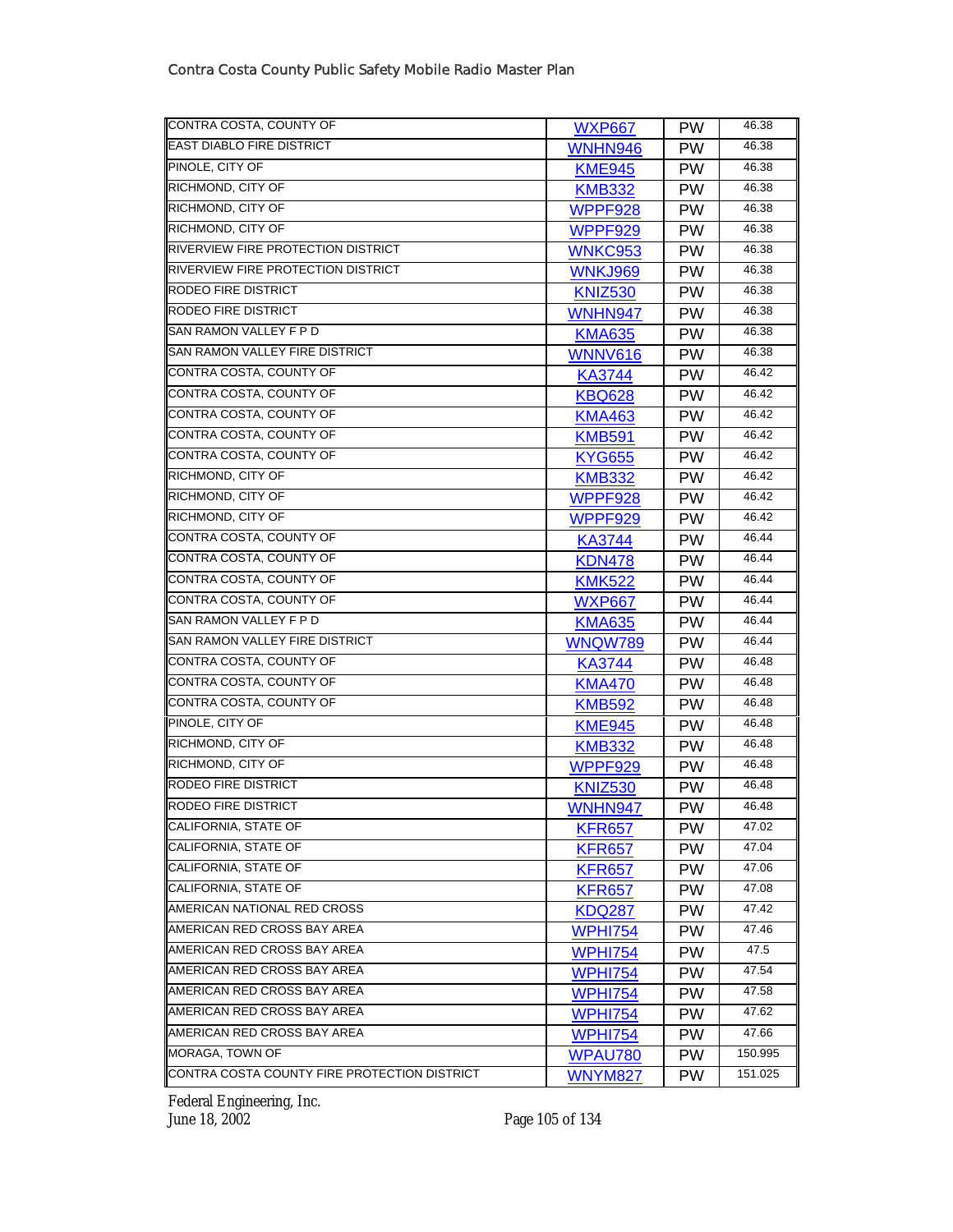| CALIFORNIA, STATE OF                      | <b>KIZ343</b>  | <b>PW</b> | 151.205 |
|-------------------------------------------|----------------|-----------|---------|
| CALIFORNIA, STATE OF                      | <b>KMK913</b>  | <b>PW</b> | 151.205 |
| CALIFORNIA, STATE OF                      | <b>WPEM924</b> | <b>PW</b> | 151.205 |
| <b>CALIFORNIA, STATE OF</b>               | <b>WNKY521</b> | <b>PW</b> | 151.235 |
| CALIFORNIA, STATE OF                      | WPDB986        | <b>PW</b> | 151.355 |
| CALIFORNIA, STATE OF                      | WPDB985        | PW        | 151.415 |
| CALIFORNIA, STATE OF                      | WPDB985        | <b>PW</b> | 151.43  |
| CALIFORNIA, STATE OF                      | <b>WPDB986</b> | <b>PW</b> | 151.445 |
| CALIFORNIA, STATE OF                      | <b>KDJ572</b>  | <b>PW</b> | 153.74  |
| CALIFORNIA, STATE OF                      | <b>KGR355</b>  | <b>PW</b> | 153.755 |
| CALIFORNIA, STATE OF                      | <b>KYE982</b>  | <b>PW</b> | 153.755 |
| RICHMOND, CITY OF                         | <b>KMM574</b>  | <b>PW</b> | 153.8   |
| CONCORD, CITY OF                          | <b>KMK772</b>  | <b>PW</b> | 153.815 |
| CONCORD, CITY OF                          | <b>KMK772</b>  | <b>PW</b> | 153.815 |
| CONTRA COSTA, COUNTY OF                   | <b>WPSP325</b> | <b>PW</b> | 153.815 |
| SAN RAMON VALLEY FIRE DISTRICT            | WPUC470        | <b>PW</b> | 153.815 |
| CONTRA COSTA, COUNTY OF                   | <b>KA3744</b>  | <b>PW</b> | 153.83  |
| PINOLE, CITY OF                           | <b>KME945</b>  | <b>PW</b> | 153.83  |
| RICHMOND, CITY OF                         | <b>KMB332</b>  | <b>PW</b> | 153.83  |
| MT VIEW SANITARY DISTRICT                 | <b>WPQY787</b> | <b>PW</b> | 153.965 |
| CONCORD, CITY OF                          | <b>KMK772</b>  | <b>PW</b> | 153.995 |
| CONTRA COSTA, COUNTY OF                   | <b>WPSP325</b> | PW        | 153.995 |
| SAN RAMON VALLEY FIRE DISTRICT            | <b>WPUC470</b> | <b>PW</b> | 153.995 |
| CONCORD, CITY OF                          | <b>KMK772</b>  | <b>PW</b> | 154.025 |
| EAST BAY REGIONAL PARK DISTRICT           | <b>WRL694</b>  | <b>PW</b> | 154.07  |
| CALIFORNIA, STATE OF                      | <b>KMF694</b>  | <b>PW</b> | 154.16  |
| CONTRA COSTA, COUNTY OF                   | <b>KA3744</b>  | <b>PW</b> | 154.205 |
| CONTRA COSTA, COUNTY OF                   | <b>KBQ628</b>  | <b>PW</b> | 154.205 |
| CONTRA COSTA, COUNTY OF                   | <b>KDB502</b>  | <b>PW</b> | 154.205 |
| CONTRA COSTA, COUNTY OF                   | <b>KMF371</b>  | <b>PW</b> | 154.205 |
| CONTRA COSTA, COUNTY OF                   | <b>KNCZ430</b> | <b>PW</b> | 154.205 |
| CONTRA COSTA, COUNTY OF                   | <b>KYG655</b>  | <b>PW</b> | 154.205 |
| CONTRA COSTA, COUNTY OF                   | <b>KYS919</b>  | <b>PW</b> | 154.205 |
| <b>RIVERVIEW FIRE PROTECTION DISTRICT</b> | <b>WNKC953</b> | <b>PW</b> | 154.205 |
| DUBLIN SAN RAMON SERVICES DISTRICT        | <b>KJK522</b>  | <b>PW</b> | 154.235 |
| EAST BAY REGIONAL PARK DISTRICT           | <b>WRL694</b>  | <b>PW</b> | 154.235 |
| CONTRA COSTA, COUNTY OF                   | <b>KA3744</b>  | <b>PW</b> | 154.265 |
| PINOLE, CITY OF                           | <b>KME945</b>  | <b>PW</b> | 154.265 |
| CONTRA COSTA, COUNTY OF                   | <b>KA3744</b>  | <b>PW</b> | 154.28  |
| CONTRA COSTA, COUNTY OF                   | <b>KDB502</b>  | <b>PW</b> | 154.28  |
| CONTRA COSTA, COUNTY OF                   | <b>KMF371</b>  | <b>PW</b> | 154.28  |
| DUBLIN SAN RAMON SERVICES DISTRICT        | <b>KJK522</b>  | <b>PW</b> | 154.28  |
| EAST BAY REGIONAL PARK DISTRICT           | <b>WRL694</b>  | <b>PW</b> | 154.28  |
| PINOLE, CITY OF                           | <b>KME945</b>  | <b>PW</b> | 154.28  |
| RICHMOND, CITY OF                         | <b>KMB332</b>  | <b>PW</b> | 154.28  |
| SAN RAMON VALLEY F P D                    | <b>KMA635</b>  | <b>PW</b> | 154.28  |
| CONTRA COSTA, COUNTY OF                   | <b>KA3744</b>  | <b>PW</b> | 154.295 |

Federal Engineering, Inc. June 18, 2002 Page 106 of 134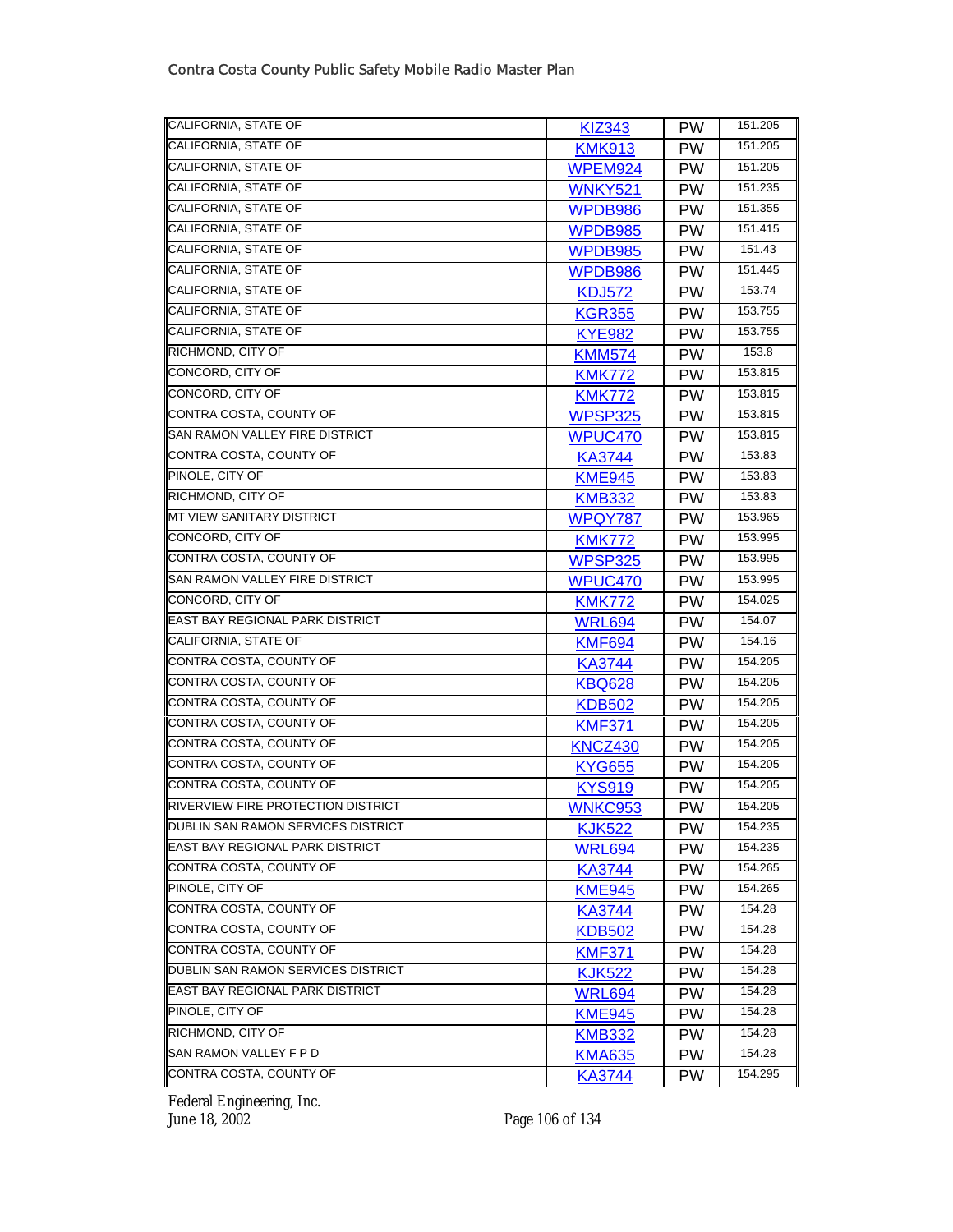| SAN FRANCISCO BAY AREA RAPID TRANSIT DISTRICT | KNFZ630        | <b>PW</b> | 154.295 |
|-----------------------------------------------|----------------|-----------|---------|
| SAN FRANCISCO BAY AREA RAPID TRANSIT DISTRICT | <b>WPII570</b> | <b>PW</b> | 154.295 |
| EAST BAY REGIONAL PARK DISTRICT               | <b>WRL694</b>  | <b>PW</b> | 154.355 |
| CONTRA COSTA, COUNTY OF                       | <b>KA3744</b>  | <b>PW</b> | 154.385 |
| CONTRA COSTA, COUNTY OF                       | <b>KBQ628</b>  | <b>PW</b> | 154.385 |
| CONTRA COSTA, COUNTY OF                       | <b>KDB502</b>  | <b>PW</b> | 154.385 |
| CONTRA COSTA, COUNTY OF                       | <b>KMF371</b>  | <b>PW</b> | 154.385 |
| CONTRA COSTA, COUNTY OF                       | <b>KYG655</b>  | <b>PW</b> | 154.385 |
| CONTRA COSTA, COUNTY OF                       | <b>KYS919</b>  | <b>PW</b> | 154.385 |
| EL CERRITO, CITY OF                           | WPJH417        | <b>PW</b> | 154.385 |
| RICHMOND, CITY OF                             | <b>KMB332</b>  | <b>PW</b> | 154.385 |
| CALIFORNIA, STATE OF                          | <b>KMG445</b>  | <b>PW</b> | 154.68  |
| CALIFORNIA, STATE OF                          | WPAD599        | <b>PW</b> | 154.68  |
| CALIFORNIA, STATE OF                          | <b>KYE982</b>  | <b>PW</b> | 154.71  |
| CONTRA COSTA, COUNTY OF                       | <b>KA2988</b>  | <b>PW</b> | 154.755 |
| CONTRA COSTA, COUNTY OF                       | <b>KMG264</b>  | <b>PW</b> | 154.755 |
| CONTRA COSTA, COUNTY OF                       | <b>KNCE507</b> | <b>PW</b> | 154.755 |
| CONTRA COSTA, COUNTY OF                       | WNZF354        | <b>PW</b> | 154.755 |
| CONTRA COSTA, COUNTY OF                       | WPKN371        | <b>PW</b> | 154.755 |
| CONTRA COSTA, COUNTY OF                       | WPKN372        | <b>PW</b> | 154.755 |
| CONTRA COSTA, COUNTY OF                       | WPKN373        | <b>PW</b> | 154.755 |
| CONTRA COSTA, COUNTY OF                       | WPKN374        | <b>PW</b> | 154.755 |
| CONTRA COSTA, COUNTY OF                       | WPKN376        | <b>PW</b> | 154.755 |
| ANTIOCH, CITY OF                              | <b>WNSB257</b> | <b>PW</b> | 154.845 |
| ANTIOCH, CITY OF                              | WPOX277        | <b>PW</b> | 154.845 |
| CALIFORNIA STATE UNIVERSITY                   | <b>KNNK407</b> | <b>PW</b> | 154.89  |
| CALIFORNIA, STATE OF                          | <b>KLU341</b>  | <b>PW</b> | 154.92  |
| CALIFORNIA, STATE OF                          | <b>KNHU669</b> | <b>PW</b> | 154.92  |
| CALIFORNIA, STATE OF                          | <b>KNHU670</b> | <b>PW</b> | 154.92  |
| CALIFORNIA, STATE OF                          | <b>KNHU671</b> | <b>PW</b> | 154.92  |
| CALIFORNIA, STATE OF                          | <b>KNHU672</b> | <b>PW</b> | 154.92  |
| CALIFORNIA, STATE OF                          | <b>KNHW257</b> | <b>PW</b> | 154.92  |
| CALIFORNIA, STATE OF                          | KNHY376        | <b>PW</b> | 154.92  |
| <b>CALIFORNIA, STATE OF</b>                   | KNHY377        | <b>PW</b> | 154.92  |
| CALIFORNIA, STATE OF                          | KNHY378        | <b>PW</b> | 154.92  |
| CALIFORNIA, STATE OF                          | KNHY379        | <b>PW</b> | 154.92  |
| CALIFORNIA, STATE OF                          | <b>KNHY380</b> | <b>PW</b> | 154.92  |
| CALIFORNIA, STATE OF                          | <b>KQR620</b>  | <b>PW</b> | 154.92  |
| CALIFORNIA, STATE OF                          | <b>KRA565</b>  | <b>PW</b> | 154.92  |
| CALIFORNIA, STATE OF                          | <b>KRO411</b>  | <b>PW</b> | 154.92  |
| CALIFORNIA, STATE OF                          | <b>KRZ240</b>  | <b>PW</b> | 154.92  |
| CALIFORNIA, STATE OF                          | <b>WNUX719</b> | <b>PW</b> | 154.92  |
| CALIFORNIA, STATE OF                          | <b>WPBM353</b> | <b>PW</b> | 154.92  |
| CALIFORNIA, STATE OF                          | <b>WPBM355</b> | <b>PW</b> | 154.92  |
| CALIFORNIA, STATE OF                          | WPBM356        | <b>PW</b> | 154.92  |
| CALIFORNIA, STATE OF                          | <b>WYK436</b>  | <b>PW</b> | 154.92  |
| CONTRA COSTA, COUNTY OF                       | <b>KA2988</b>  | PW        | 154.95  |

Federal Engineering, Inc. June 18, 2002 Page 107 of 134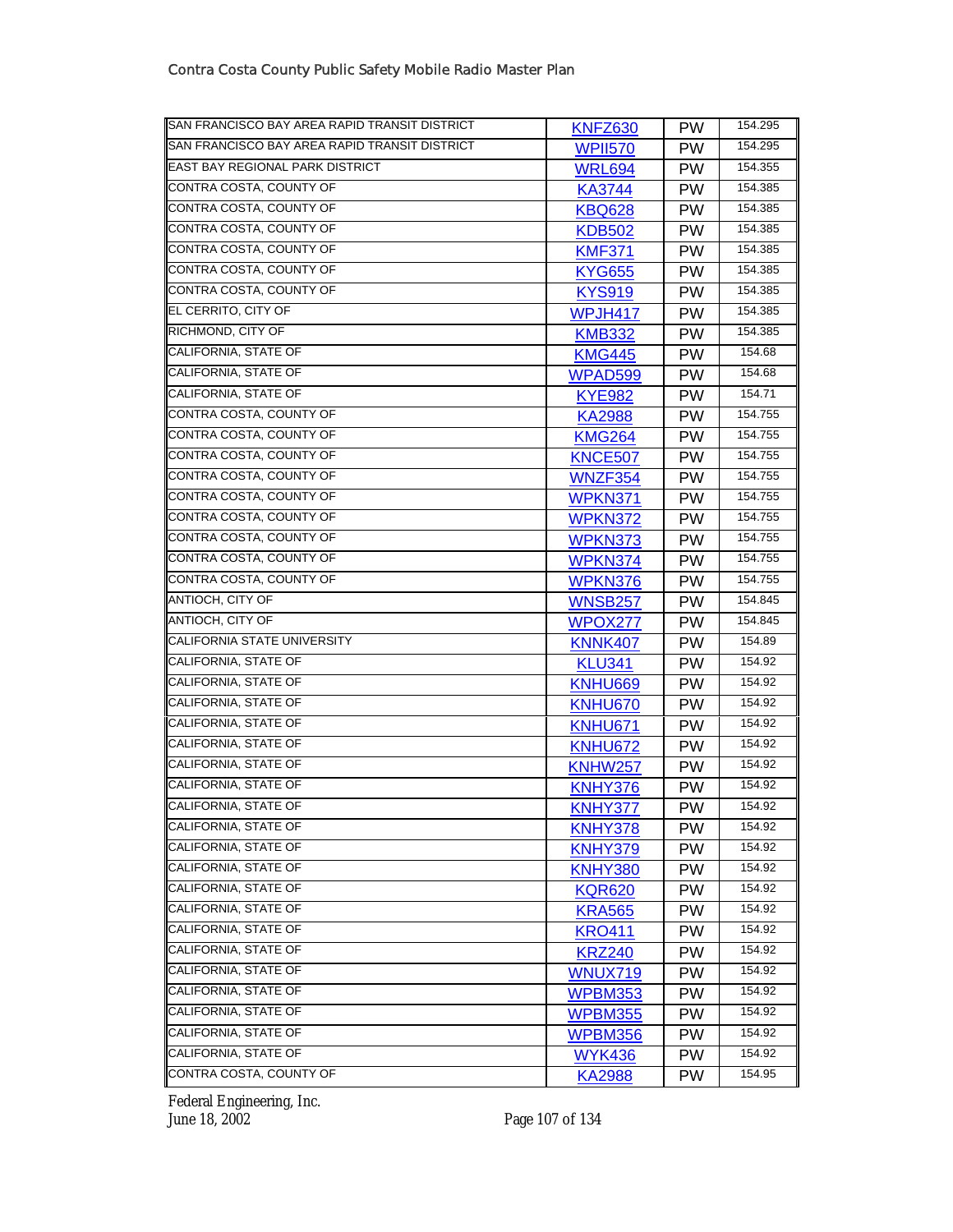| CONTRA COSTA, COUNTY OF           | <b>KMG264</b>  | <b>PW</b>        | 154.95  |
|-----------------------------------|----------------|------------------|---------|
| CONTRA COSTA, COUNTY OF           | <b>KNCE507</b> | <b>PW</b>        | 154.95  |
| CONTRA COSTA, COUNTY OF           | KNHP708        | <b>PW</b>        | 154.95  |
| CONTRA COSTA, COUNTY OF           | WNZF354        | <b>PW</b>        | 154.95  |
| CONTRA COSTA, COUNTY OF           | WPKN371        | PW               | 154.95  |
| CONTRA COSTA, COUNTY OF           | WPKN372        | <b>PW</b>        | 154.95  |
| CONTRA COSTA, COUNTY OF           | WPKN373        | <b>PW</b>        | 154.95  |
| CONTRA COSTA, COUNTY OF           | WPKN374        | <b>PW</b>        | 154.95  |
| CONTRA COSTA, COUNTY OF           | WPKN376        | PW               | 154.95  |
| CALIFORNIA, STATE OF              | <b>KGR355</b>  | <b>PW</b>        | 154.98  |
| CONCORD, CITY OF                  | <b>KMK772</b>  | <b>PW</b>        | 154.995 |
| CONTRA COSTA, COUNTY OF           | <b>WPSP325</b> | <b>PW</b>        | 154.995 |
| SAN RAMON VALLEY FIRE DISTRICT    | <b>WPUC470</b> | <b>PW</b>        | 154.995 |
| CONTRA COSTA, COUNTY OF           | <b>KNCR633</b> | <b>PW</b>        | 155.04  |
| CONTRA COSTA, COUNTY OF           | <b>KYD927</b>  | <b>PW</b>        | 155.04  |
| CONTRA COSTA, COUNTY OF           | <b>WNPM636</b> | <b>PW</b>        | 155.04  |
| CONTRA COSTA, COUNTY OF           | <b>WNPM681</b> | <b>PW</b>        | 155.04  |
| CONTRA COSTA, COUNTY OF           | <b>WPIR557</b> | <b>PW</b>        | 155.04  |
| ANTIOCH, CITY OF                  | <b>WNSB257</b> | <b>PW</b>        | 155.07  |
| ANTIOCH, CITY OF                  | WPMZ453        | <b>PW</b>        | 155.07  |
| ANTIOCH, CITY OF                  | WPOX277        | PW               | 155.07  |
| LAFAYETTE, CITY OF                | <b>KNJP768</b> | <b>PW</b>        | 155.115 |
| ORINDA UNION SCHOOL DISTRICT      | <b>WNAD765</b> | <b>PW</b>        | 155.16  |
| PITTSBURG UNIFIED SCHOOL DISTRICT | <b>WNJX883</b> | <b>PW</b>        | 155.16  |
| CONTRA COSTA, COUNTY OF           | <b>KA2988</b>  | <b>PW</b>        | 155.19  |
| CONTRA COSTA, COUNTY OF           | <b>KMA371</b>  | <b>PW</b>        | 155.19  |
| CONTRA COSTA, COUNTY OF           | <b>KMA499</b>  | <b>PW</b>        | 155.19  |
| CONTRA COSTA, COUNTY OF           | <b>KMG264</b>  | <b>PW</b>        | 155.19  |
| CONTRA COSTA, COUNTY OF           | KNCE507        | <b>PW</b>        | 155.19  |
| CONTRA COSTA, COUNTY OF           | WNZF354        | <b>PW</b>        | 155.19  |
| CONTRA COSTA, COUNTY OF           | WPKN371        | PW               | 155.19  |
| CONTRA COSTA, COUNTY OF           | WPKN372        | <b>PW</b>        | 155.19  |
| CONTRA COSTA, COUNTY OF           | WPKN373        | PW               | 155.19  |
| CONTRA COSTA, COUNTY OF           | WPKN374        | $PW\overline{V}$ | 155.19  |
| CONTRA COSTA, COUNTY OF           | WPKN376        | <b>PW</b>        | 155.19  |
| KAISER FOUNDATION HEALTH PLAN INC | <b>KXC738</b>  | <b>PW</b>        | 155.22  |
| CONTRA COSTA, COUNTY OF           | <b>KA2988</b>  | <b>PW</b>        | 155.25  |
| CONTRA COSTA, COUNTY OF           | <b>KMA371</b>  | PW               | 155.25  |
| CONTRA COSTA, COUNTY OF           | <b>KMG264</b>  | <b>PW</b>        | 155.25  |
| CONTRA COSTA, COUNTY OF           | <b>KNCE507</b> | PW               | 155.25  |
| CONTRA COSTA, COUNTY OF           | WNZF354        | <b>PW</b>        | 155.25  |
| CONTRA COSTA, COUNTY OF           | WPKN371        | <b>PW</b>        | 155.25  |
| CONTRA COSTA, COUNTY OF           | WPKN372        | <b>PW</b>        | 155.25  |
| CONTRA COSTA, COUNTY OF           | WPKN373        | <b>PW</b>        | 155.25  |
| CONTRA COSTA, COUNTY OF           | WPKN374        | <b>PW</b>        | 155.25  |
| CONTRA COSTA, COUNTY OF           | WPKN376        | PW               | 155.25  |
| CONTRA COSTA, COUNTY OF           | <b>WPNU981</b> | PW               | 155.25  |

Federal Engineering, Inc. June 18, 2002 Page 108 of 134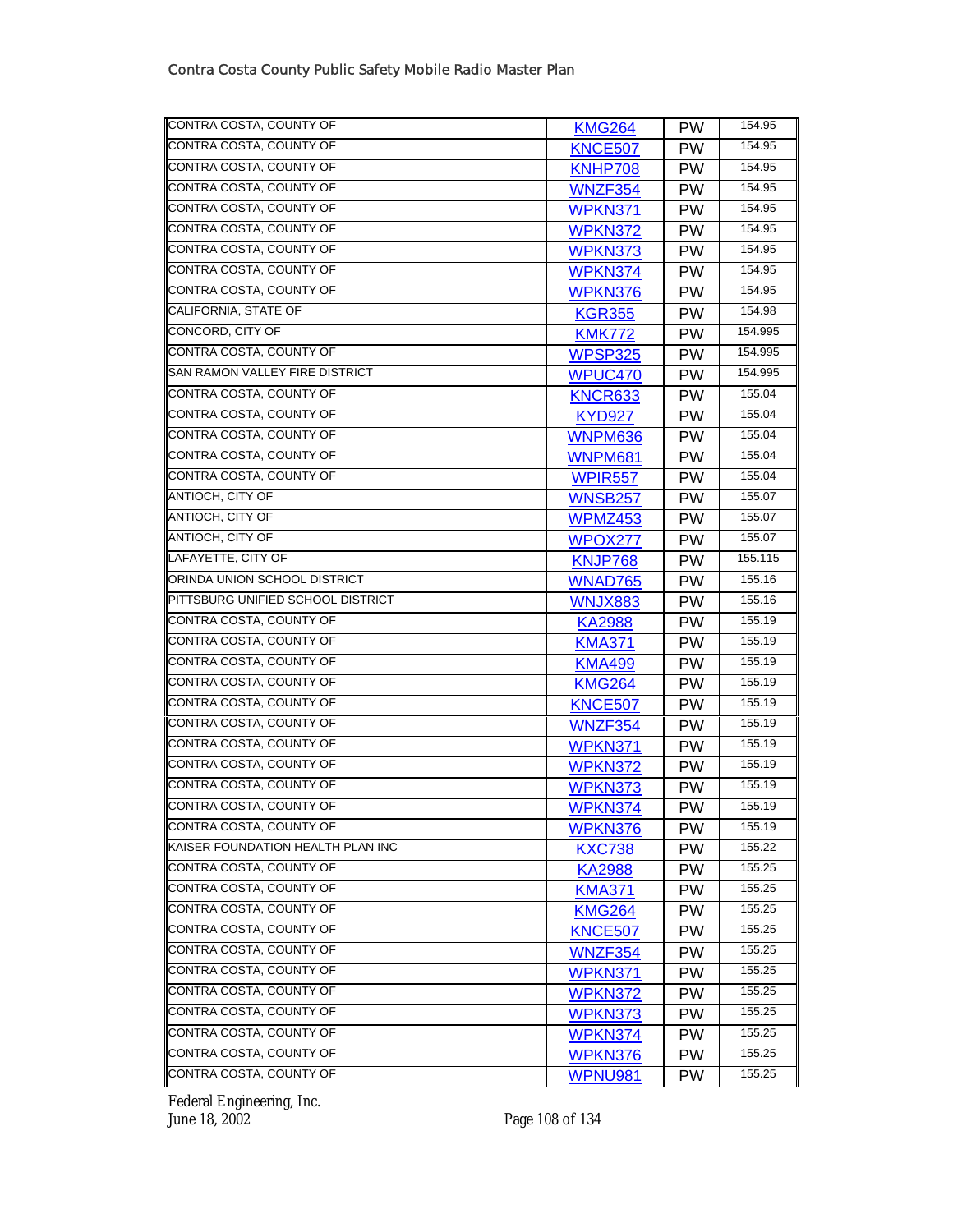| CONTRA COSTA, COUNTY OF           | <b>KB27868</b> | <b>PW</b> | 155.28  |
|-----------------------------------|----------------|-----------|---------|
| JOHN MUIR MEDICAL CENTER          | <b>KSP200</b>  | <b>PW</b> | 155.28  |
| CONTRA COSTA, COUNTY OF           | <b>KA2988</b>  | <b>PW</b> | 155.31  |
| CONTRA COSTA, COUNTY OF           | <b>KMA371</b>  | <b>PW</b> | 155.31  |
| CONTRA COSTA, COUNTY OF           | <b>KMA371</b>  | <b>PW</b> | 155.31  |
| CONTRA COSTA, COUNTY OF           | <b>KMG264</b>  | <b>PW</b> | 155.31  |
| CONTRA COSTA, COUNTY OF           | <b>KNCE507</b> | <b>PW</b> | 155.31  |
| CONTRA COSTA, COUNTY OF           | <b>KNGL587</b> | <b>PW</b> | 155.31  |
| CONTRA COSTA, COUNTY OF           | WNZF354        | <b>PW</b> | 155.31  |
| CONTRA COSTA, COUNTY OF           | WPKN371        | <b>PW</b> | 155.31  |
| CONTRA COSTA, COUNTY OF           | WPKN372        | <b>PW</b> | 155.31  |
| CONTRA COSTA, COUNTY OF           | WPKN373        | <b>PW</b> | 155.31  |
| CONTRA COSTA, COUNTY OF           | WPKN374        | PW        | 155.31  |
| CONTRA COSTA, COUNTY OF           | WPKN376        | <b>PW</b> | 155.31  |
| WALNUT CREEK, CITY OF             | <b>KZE704</b>  | <b>PW</b> | 155.31  |
| CONTRA COSTA, COUNTY OF           | <b>KWO571</b>  | <b>PW</b> | 155.4   |
| CONTRA COSTA, COUNTY OF           | <b>KWO574</b>  | <b>PW</b> | 155.4   |
| <b>COUNTY HOSPITAL</b>            | <b>KWO573</b>  | <b>PW</b> | 155.4   |
| JOHN MUIR MEDICAL CENTER          | <b>KSP200</b>  | <b>PW</b> | 155.4   |
| LOS MEDANOS COMMUNITY HOSPITAL    | <b>KWJ288</b>  | <b>PW</b> | 155.4   |
| MEDIC AMBULANCE SERVICE           | KD50347        | <b>PW</b> | 155.4   |
| <b>MEDICAL CENTER</b>             | <b>WSZ655</b>  | PW        | 155.4   |
| MT DIABLO HOSPITAL                | <b>KWI758</b>  | <b>PW</b> | 155.4   |
| SAN RAMON REGIONAL MEDICAL CENTER | <b>WNQW992</b> | <b>PW</b> | 155.4   |
| TENET HEALTH SYSTEM HOSPITALS INC | <b>KQO219</b>  | <b>PW</b> | 155.4   |
| ANTIOCH, CITY OF                  | WPMZ453        | <b>PW</b> | 155.55  |
| ANTIOCH, CITY OF                  | WPOX277        | <b>PW</b> | 155.55  |
| <b>BRENTWOOD, CITY OF</b>         | <b>KMA691</b>  | <b>PW</b> | 155.55  |
| ANTIOCH, CITY OF                  | <b>WNSB257</b> | <b>PW</b> | 155.61  |
| ANTIOCH, CITY OF                  | WPOX277        | <b>PW</b> | 155.61  |
| CONTRA COSTA, COUNTY OF           | <b>KA2988</b>  | <b>PW</b> | 155.625 |
| CONTRA COSTA, COUNTY OF           | <b>KMA499</b>  | <b>PW</b> | 155.625 |
| CONTRA COSTA, COUNTY OF           | <b>WNQE218</b> | <b>PW</b> | 155.625 |
| CONTRA COSTA, COUNTY OF           | <b>WRU892</b>  | <b>PW</b> | 155.625 |
| CONTRA COSTA, COUNTY OF           | <b>KA2988</b>  | <b>PW</b> | 155.64  |
| CONTRA COSTA, COUNTY OF           | <b>KMA499</b>  | <b>PW</b> | 155.64  |
| CONTRA COSTA, COUNTY OF           | <b>KMG264</b>  | <b>PW</b> | 155.64  |
| CONTRA COSTA, COUNTY OF           | <b>KNCE507</b> | <b>PW</b> | 155.64  |
| CONTRA COSTA, COUNTY OF           | WNZF354        | <b>PW</b> | 155.64  |
| CONTRA COSTA, COUNTY OF           | <b>WPKN371</b> | <b>PW</b> | 155.64  |
| CONTRA COSTA, COUNTY OF           | WPKN372        | <b>PW</b> | 155.64  |
| CONTRA COSTA, COUNTY OF           | WPKN373        | <b>PW</b> | 155.64  |
| CONTRA COSTA, COUNTY OF           | WPKN374        | <b>PW</b> | 155.64  |
| CONTRA COSTA, COUNTY OF           | WPKN376        | <b>PW</b> | 155.64  |
| CALIFORNIA, STATE OF              | <b>KYE982</b>  | <b>PW</b> | 155.67  |
| CONCORD, CITY OF                  | <b>KMC308</b>  | <b>PW</b> | 155.67  |
| CONTRA COSTA, COUNTY OF           | <b>WCH762</b>  | PW        | 155.67  |

Federal Engineering, Inc. June 18, 2002 Page 109 of 134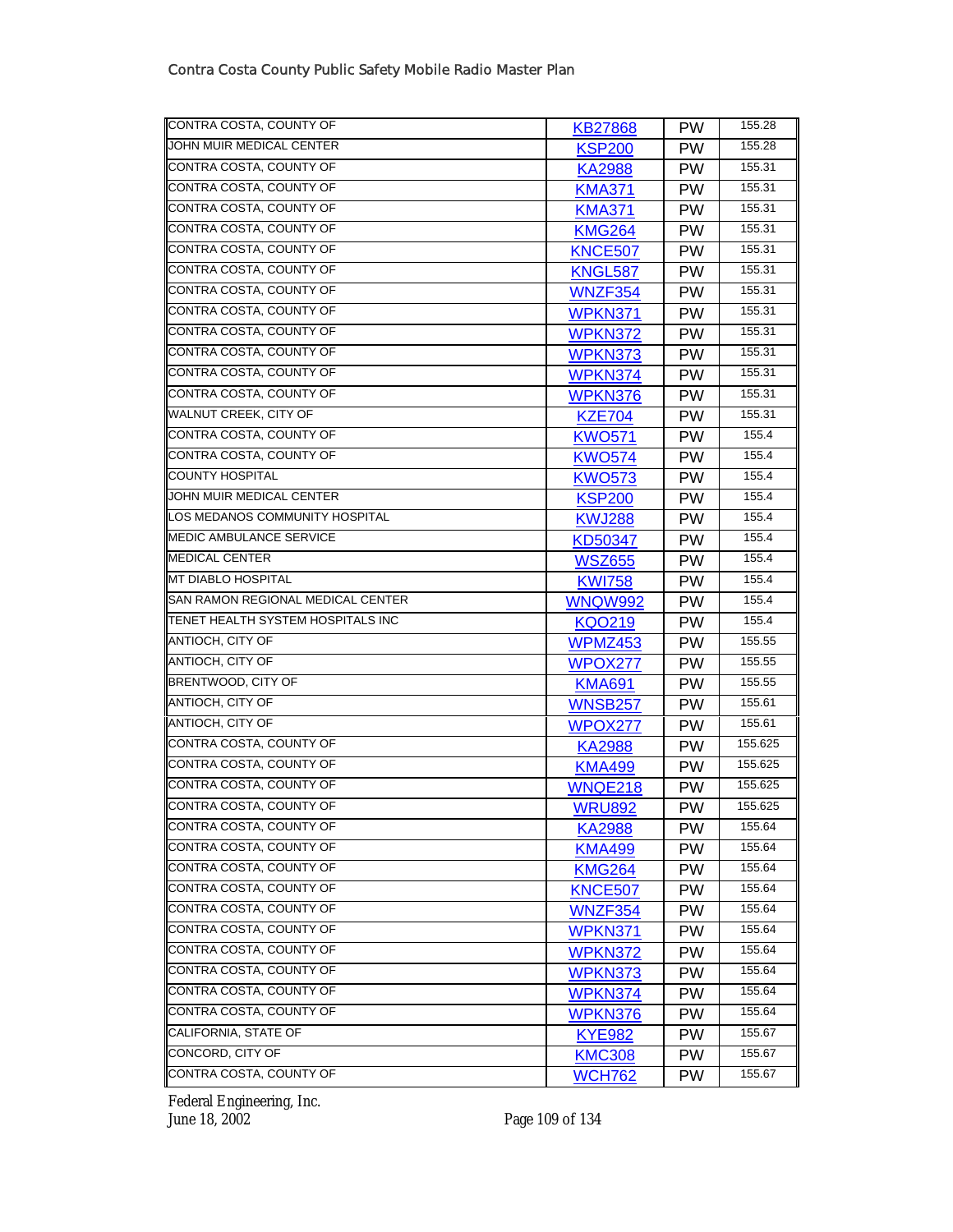| PINOLE, CITY OF                              | <b>KMJ446</b>  | <b>PW</b> | 155.67  |
|----------------------------------------------|----------------|-----------|---------|
| PITTSBURG, CITY OF                           | <b>KMA779</b>  | <b>PW</b> | 155.67  |
| RICHMOND, CITY OF                            | <b>KMA358</b>  | <b>PW</b> | 155.67  |
| WALNUT CREEK, CITY OF                        | <b>KZE704</b>  | <b>PW</b> | 155.67  |
| DANVILLE, CITY OF                            | <b>KNGN893</b> | <b>PW</b> | 155.79  |
| RICHMOND, CITY OF                            | <b>KMM574</b>  | <b>PW</b> | 155.82  |
| ANTIOCH, CITY OF                             | <b>KIZ211</b>  | PW        | 155.88  |
| ANTIOCH, CITY OF                             | <b>WPNX326</b> | <b>PW</b> | 155.88  |
| CONCORD, CITY OF                             | <b>KMK772</b>  | <b>PW</b> | 155.88  |
| EL CERRITO, CITY OF                          | <b>KXA218</b>  | <b>PW</b> | 155.88  |
| EL CERRITO, CITY OF                          | <b>WYZ469</b>  | <b>PW</b> | 155.88  |
| HERCULES, CITY OF                            | <b>WNVX752</b> | <b>PW</b> | 155.88  |
| LAFAYETTE, CITY OF                           | <b>KNJP768</b> | <b>PW</b> | 155.88  |
| MARTINEZ, CITY OF                            | <b>KML203</b>  | <b>PW</b> | 155.88  |
| PINOLE, CITY OF                              | <b>KRM778</b>  | <b>PW</b> | 155.88  |
| PITTSBURG, CITY OF                           | <b>KVJ754</b>  | PW        | 155.88  |
| CONTRA COSTA, COUNTY OF                      | <b>KA2988</b>  | <b>PW</b> | 155.955 |
| CONTRA COSTA, COUNTY OF                      | <b>KMG264</b>  | <b>PW</b> | 155.955 |
| CONTRA COSTA, COUNTY OF                      | <b>KNCE507</b> | <b>PW</b> | 155.955 |
| CONTRA COSTA, COUNTY OF                      | WNZF354        | <b>PW</b> | 155.955 |
| CONTRA COSTA, COUNTY OF                      | WPKN371        | <b>PW</b> | 155.955 |
| CONTRA COSTA, COUNTY OF                      | WPKN372        | <b>PW</b> | 155.955 |
| CONTRA COSTA, COUNTY OF                      | WPKN373        | <b>PW</b> | 155.955 |
| CONTRA COSTA, COUNTY OF                      | WPKN374        | <b>PW</b> | 155.955 |
| CONTRA COSTA, COUNTY OF                      | WPKN376        | <b>PW</b> | 155.955 |
| CONTRA COSTA, COUNTY OF                      | <b>KD8107</b>  | <b>PW</b> | 156     |
| CONTRA COSTA, COUNTY OF                      | <b>KD8107</b>  | <b>PW</b> | 156.015 |
| CONTRA COSTA COUNTY FIRE PROTECTION DISTRICT | <b>WNYM827</b> | <b>PW</b> | 156.045 |
| MORAGA, TOWN OF                              | <b>WPAU780</b> | <b>PW</b> | 156.06  |
| WALNUT CREEK, CITY OF                        | <b>WYK413</b>  | <b>PW</b> | 156.165 |
| CONTRA COSTA, COUNTY OF                      | <b>KF4115</b>  | PW        | 156.195 |
| ANTIOCH, CITY OF                             | <b>WNUK908</b> | <b>PW</b> | 156.225 |
| ANTIOCH, CITY OF                             | WPNX326        | <b>PW</b> | 156.225 |
| SAN RAMON, CITY OF                           | <b>WNMG614</b> | <b>PW</b> | 156.225 |
| JOHN MUIR MEDICAL CENTER                     | <b>KNFC871</b> | <b>PW</b> | 157.45  |
| ANTIOCH, CITY OF                             | WPOX277        | <b>PW</b> | 158.76  |
| MT VIEW SANITARY DISTRICT                    | WPFS279        | <b>PW</b> | 158.805 |
| ANTIOCH, CITY OF                             | <b>WNUK908</b> | <b>PW</b> | 158.985 |
| ANTIOCH, CITY OF                             | <b>WPNX326</b> | <b>PW</b> | 158.985 |
| WALNUT CREEK, CITY OF                        | <b>WYK413</b>  | <b>PW</b> | 159.12  |
| CALIFORNIA, STATE OF                         | <b>KZE65</b>   | <b>PW</b> | 159.135 |
| CONTRA COSTA, COUNTY OF                      | <b>WNQE218</b> | <b>PW</b> | 159.15  |
| SAN RAMON, CITY OF                           | <b>WNMG614</b> | <b>PW</b> | 159.165 |
| CALIFORNIA, STATE OF                         | <b>KZE65</b>   | <b>PW</b> | 159.195 |
| CALIFORNIA, STATE OF                         | <b>KIZ343</b>  | <b>PW</b> | 159.24  |
| CALIFORNIA, STATE OF                         | WPEM924        | <b>PW</b> | 159.24  |
| CALIFORNIA, STATE OF                         | <b>KIZ343</b>  | <b>PW</b> | 159.255 |

Federal Engineering, Inc. June 18, 2002 Page 110 of 134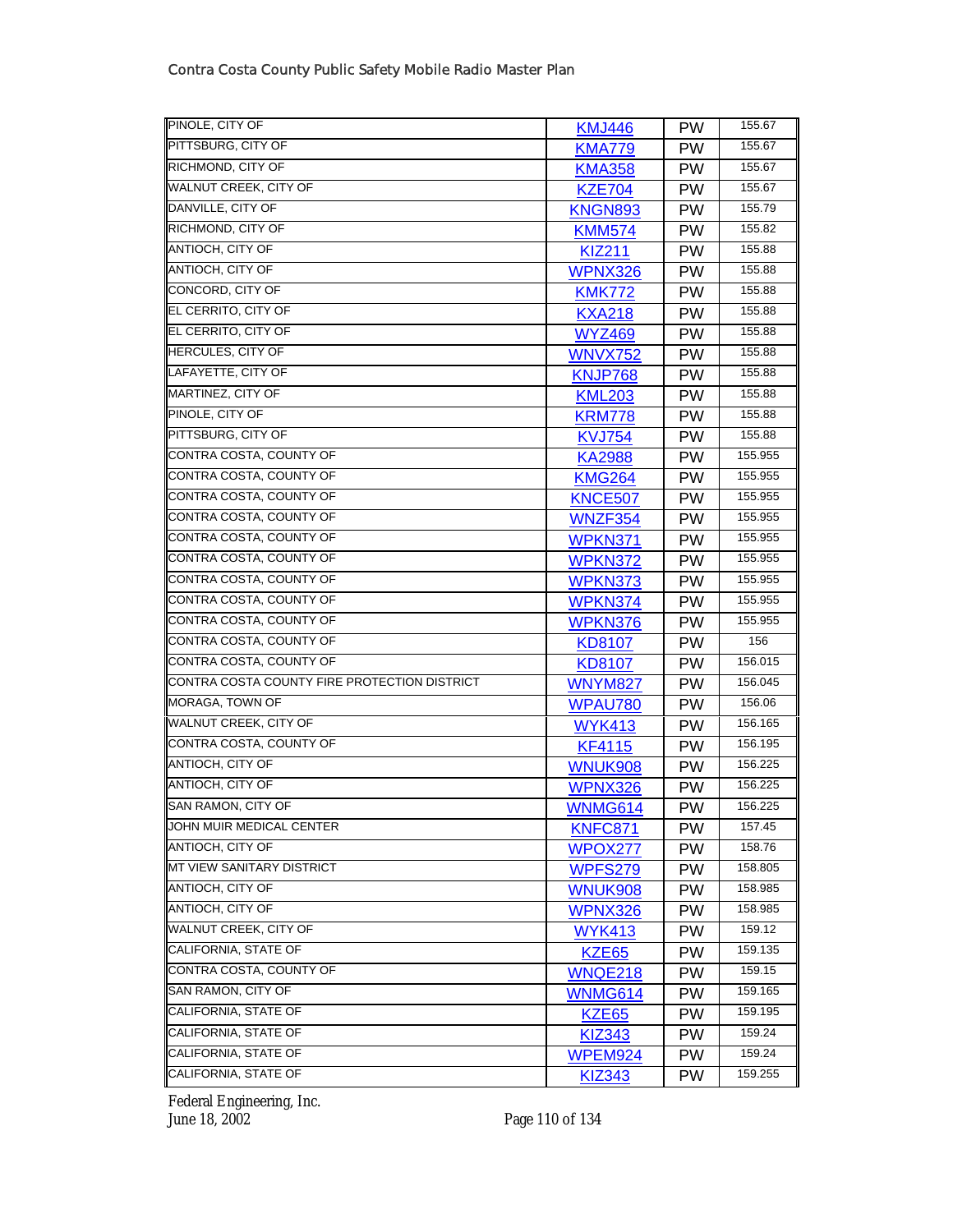| CALIFORNIA, STATE OF                          | <b>WPEM924</b> | <b>PW</b> | 159.255   |
|-----------------------------------------------|----------------|-----------|-----------|
| EAST BAY REGIONAL PARK DISTRICT               | <b>KBB840</b>  | <b>PW</b> | 159.255   |
| CALIFORNIA, STATE OF                          | <b>WNYS818</b> | <b>PW</b> | 159.285   |
| CALIFORNIA, STATE OF                          | WDK23          | <b>PW</b> | 159.3     |
| CALIFORNIA, STATE OF                          | <b>WNYS818</b> | <b>PW</b> | 159.3     |
| CALIFORNIA, STATE OF                          | WDK23          | <b>PW</b> | 159.345   |
| CALIFORNIA, STATE OF                          | <b>WNYS818</b> | <b>PW</b> | 159.345   |
| CALIFORNIA, STATE OF                          | KNGG687        | <b>PW</b> | 159.435   |
| CALIFORNIA, STATE OF                          | <b>KIZ343</b>  | <b>PW</b> | 159.465   |
| CALIFORNIA, STATE OF                          | WPEM924        | <b>PW</b> | 159.465   |
| CONTRA COSTA, COUNTY OF                       | WPLT748        | <b>PW</b> | 159.615   |
| CONTRA COSTA, COUNTY OF                       | WPLT747        | <b>PW</b> | 159.735   |
| CONTRA COSTA, COUNTY OF                       | WPLT749        | <b>PW</b> | 160.11    |
| METROCALL USA INC                             | <b>WNAF392</b> | <b>PW</b> | 163.25    |
| <b>METROCALL USA INC</b>                      | WNJG997        | <b>PW</b> | 163.25    |
| <b>METROCALL USA INC</b>                      | <b>WNJH205</b> | <b>PW</b> | 163.25    |
| METROCALL USA INC                             | <b>WNXU925</b> | <b>PW</b> | 163.25    |
| METROCALL USA INC                             | WPQD743        | <b>PW</b> | 163.25    |
| CALIFORNIA, STATE OF                          | <b>WRV51</b>   | <b>PW</b> | 169.575   |
| CALIFORNIA, STATE OF                          | <b>WRV52</b>   | <b>PW</b> | 169.575   |
| CALIFORNIA, STATE OF                          | <b>WPDW790</b> | <b>PW</b> | 171.825   |
| CALIFORNIA, STATE OF                          | <b>WPJI545</b> | <b>PW</b> | 171.825   |
| CALIFORNIA, STATE OF                          | WPJM984        | <b>PW</b> | 171.825   |
| LOS ANGELES, CITY OF                          | WPQG846        | <b>PW</b> | 173.075   |
| CONTRA COSTA, COUNTY OF                       | <b>WGI954</b>  | <b>PW</b> | 173.39625 |
| CONTRA COSTA, COUNTY OF                       | WNDT949        | <b>PW</b> | 453.025   |
| KAISER FOUNDATION HEALTH PLAN INC             | <b>WNSC442</b> | <b>PW</b> | 453.025   |
| CONTRA COSTA, COUNTY OF                       | KD30519        | <b>PW</b> | 453.05    |
| <b>RICHMOND HOUSING AUTHORITY</b>             | WPLU389        | <b>PW</b> | 453.05    |
| CONTRA COSTA, COUNTY OF                       | WPRH384        | <b>PW</b> | 453.075   |
| SAN FRANCISCO BAY AREA RAPID TRANSIT DISTRICT | <b>KRB579</b>  | <b>PW</b> | 453.15    |
| SAN FRANCISCO BAY AREA RAPID TRANSIT DISTRICT | WPAT712        | <b>PW</b> | 453.15    |
| SAN FRANCISCO BAY AREA RAPID TRANSIT DISTRICT | WPAT714        | <b>PW</b> | 453.15    |
| SAN FRANCISCO BAY AREA RAPID TRANSIT DISTRICT | <b>WPAT715</b> | <b>PW</b> | 453.15    |
| SAN FRANCISCO BAY AREA RAPID TRANSIT DISTRICT | WPIP224        | <b>PW</b> | 453.15    |
| PLEASANT HILL, CITY OF                        | <b>WPRI244</b> | <b>PW</b> | 453.175   |
| RICHMOND, CITY OF                             | <b>WNUP633</b> | <b>PW</b> | 453.1875  |
| <b>WALNUT CREEK, CITY OF</b>                  | WPGU707        | <b>PW</b> | 453.2     |
| CONCORD, CITY OF                              | KD52959        | <b>PW</b> | 453.2125  |
| CONCORD, CITY OF                              | <b>WPMM874</b> | PW        | 453.225   |
| ANTIOCH, CITY OF                              | WPFE269        | PW        | 453.2375  |
| CONCORD, CITY OF                              | WPMM874        | <b>PW</b> | 453.3     |
| CONCORD, CITY OF                              | KD52959        | <b>PW</b> | 453.3625  |
| CONCORD, CITY OF                              | WPQG744        | <b>PW</b> | 453.3625  |
| SAN RAMON VALLEY FIRE DISTRICT                | <b>WPRG951</b> | <b>PW</b> | 453.425   |
| CONCORD, CITY OF                              | <b>WPMM874</b> | PW        | 453.525   |
| CALIFORNIA, STATE OF                          | WPGA994        | <b>PW</b> | 453.5375  |

Federal Engineering, Inc. June 18, 2002 Page 111 of 134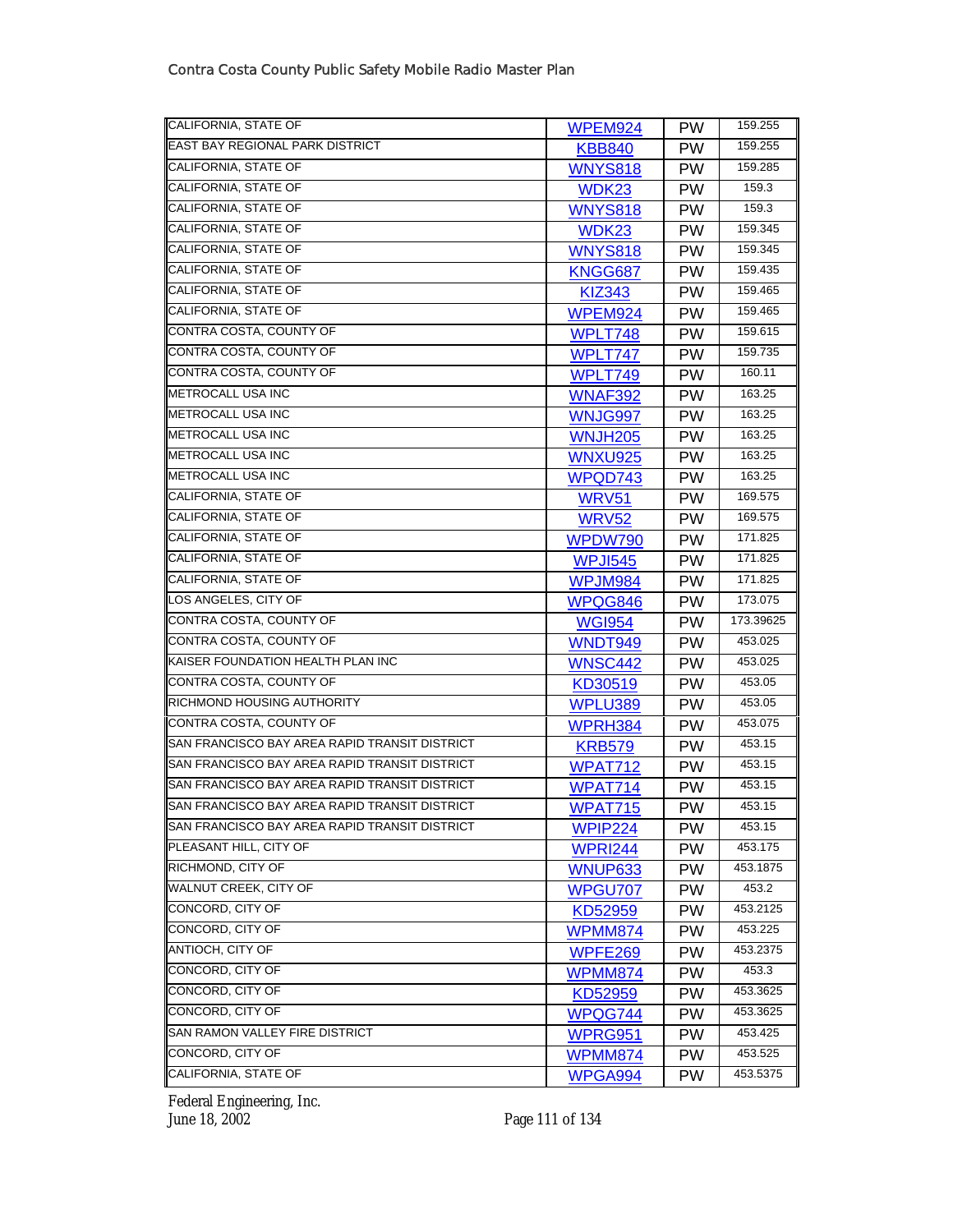| PLEASANT HILL, CITY OF                           | <b>KLE677</b>  | <b>PW</b> | 453.6    |
|--------------------------------------------------|----------------|-----------|----------|
| WEST CONTRA COSTA UNIFIED SCHOOL DISTRICT        | WPLP534        | <b>PW</b> | 453.65   |
| CONCORD, CITY OF                                 | <b>WPMM874</b> | <b>PW</b> | 453.675  |
| CONTRA COSTA, COUNTY OF                          | <b>WPMG808</b> | <b>PW</b> | 453.7    |
| RICHMOND, CITY OF                                | WPLD261        | <b>PW</b> | 453.7125 |
| CALIFORNIA, STATE OF                             | <b>KYJ333</b>  | <b>PW</b> | 453.825  |
| OAKLEY, CITY OF                                  | <b>WNXN534</b> | <b>PW</b> | 453.8375 |
| CALIFORNIA, STATE OF                             | <b>WPPD860</b> | <b>PW</b> | 453.9    |
| CONTRA COSTA, COUNTY OF                          | <b>KB92941</b> | <b>PW</b> | 453.9125 |
| BRENTWOOD, CITY OF                               | WPTP981        | <b>PW</b> | 453.9625 |
| SAN FRANCISCO BAY AREA RAPID TRANSIT DISTRICT    | <b>WNQO261</b> | <b>PW</b> | 453.975  |
| CONTRA COSTA, COUNTY OF                          | <b>WNDT949</b> | <b>PW</b> | 458.025  |
| CONTRA COSTA, COUNTY OF                          | KD30519        | <b>PW</b> | 458.05   |
| RICHMOND HOUSING AUTHORITY                       | WPLU389        | <b>PW</b> | 458.05   |
| SAN RAMON VALLEY FIRE DISTRICT                   | <b>KB45832</b> | <b>PW</b> | 458.075  |
| DANVILLE, TOWN OF                                | <b>WPMI229</b> | <b>PW</b> | 458.1125 |
| LAFAYETTE, CITY OF                               | <b>WPTS924</b> | <b>PW</b> | 458.1125 |
| SAN FRANCISCO BAY AREA RAPID TRANSIT DISTRICT    | WPAT714        | <b>PW</b> | 458.15   |
| PLEASANT HILL, CITY OF                           | <b>WPRI244</b> | <b>PW</b> | 458.175  |
| RICHMOND, CITY OF                                | WNUP633        | <b>PW</b> | 458.1875 |
| WALNUT CREEK, CITY OF                            | WPGU707        | <b>PW</b> | 458.2    |
| CONCORD, CITY OF                                 | KD52959        | PW        | 458.2125 |
| CONCORD, CITY OF                                 | WPMM874        | <b>PW</b> | 458.225  |
| ANTIOCH, CITY OF                                 | WPFE269        | <b>PW</b> | 458.2375 |
| CONCORD, CITY OF                                 | <b>WPMM874</b> | <b>PW</b> | 458.3    |
| CONCORD, CITY OF                                 | KD52959        | <b>PW</b> | 458.3625 |
| CONCORD, CITY OF                                 | WPQG744        | <b>PW</b> | 458.3625 |
| SAN RAMON VALLEY FIRE DISTRICT                   | <b>WPRG951</b> | <b>PW</b> | 458.425  |
| CONCORD, CITY OF                                 | WPMM874        | <b>PW</b> | 458.525  |
| CALIFORNIA, STATE OF                             | WPGA994        | <b>PW</b> | 458.5375 |
| EAST BAY MUNICIPAL UTILITY DISTRICT              | KD35239        | <b>PW</b> | 458.5875 |
| PLEASANT HILL, CITY OF                           | <b>KLE677</b>  | <b>PW</b> | 458.6    |
| <b>WEST CONTRA COSTA UNIFIED SCHOOL DISTRICT</b> | WPLP534        | <b>PW</b> | 458.65   |
| CONCORD, CITY OF                                 | <b>WPMM874</b> | <b>PW</b> | 458.675  |
| <b>EAST BAY MUNICIPAL UTILITY DISTRICT</b>       | KD35239        | <b>PW</b> | 458.6875 |
| CONTRA COSTA, COUNTY OF                          | <b>WPMG808</b> | <b>PW</b> | 458.7    |
| OAKLEY, CITY OF                                  | <b>WNXN534</b> | <b>PW</b> | 458.8375 |
| CALIFORNIA, STATE OF                             | WPPD860        | <b>PW</b> | 458.9    |
| CONTRA COSTA, COUNTY OF                          | KD20127        | <b>PW</b> | 458.9125 |
| SAN FRANCISCO BAY AREA RAPID TRANSIT DISTRICT    | <b>WNQO261</b> | <b>PW</b> | 458.975  |
| CALIFORNIA, STATE OF                             | <b>KNAK237</b> | <b>PW</b> | 460.025  |
| CALIFORNIA, STATE OF                             | <b>KNFF498</b> | <b>PW</b> | 460.025  |
| CALIFORNIA, STATE OF                             | <b>KRX568</b>  | <b>PW</b> | 460.025  |
| CALIFORNIA, STATE OF                             | <b>KWX458</b>  | <b>PW</b> | 460.025  |
| CALIFORNIA, STATE OF                             | <b>KZO392</b>  | <b>PW</b> | 460.025  |
| WALNUT CREEK, CITY OF                            | <b>WNPQ684</b> | PW        | 460.0625 |
| CONTRA COSTA, COUNTY OF                          | KA84976        | <b>PW</b> | 460.1    |

Federal Engineering, Inc. June 18, 2002 Page 112 of 134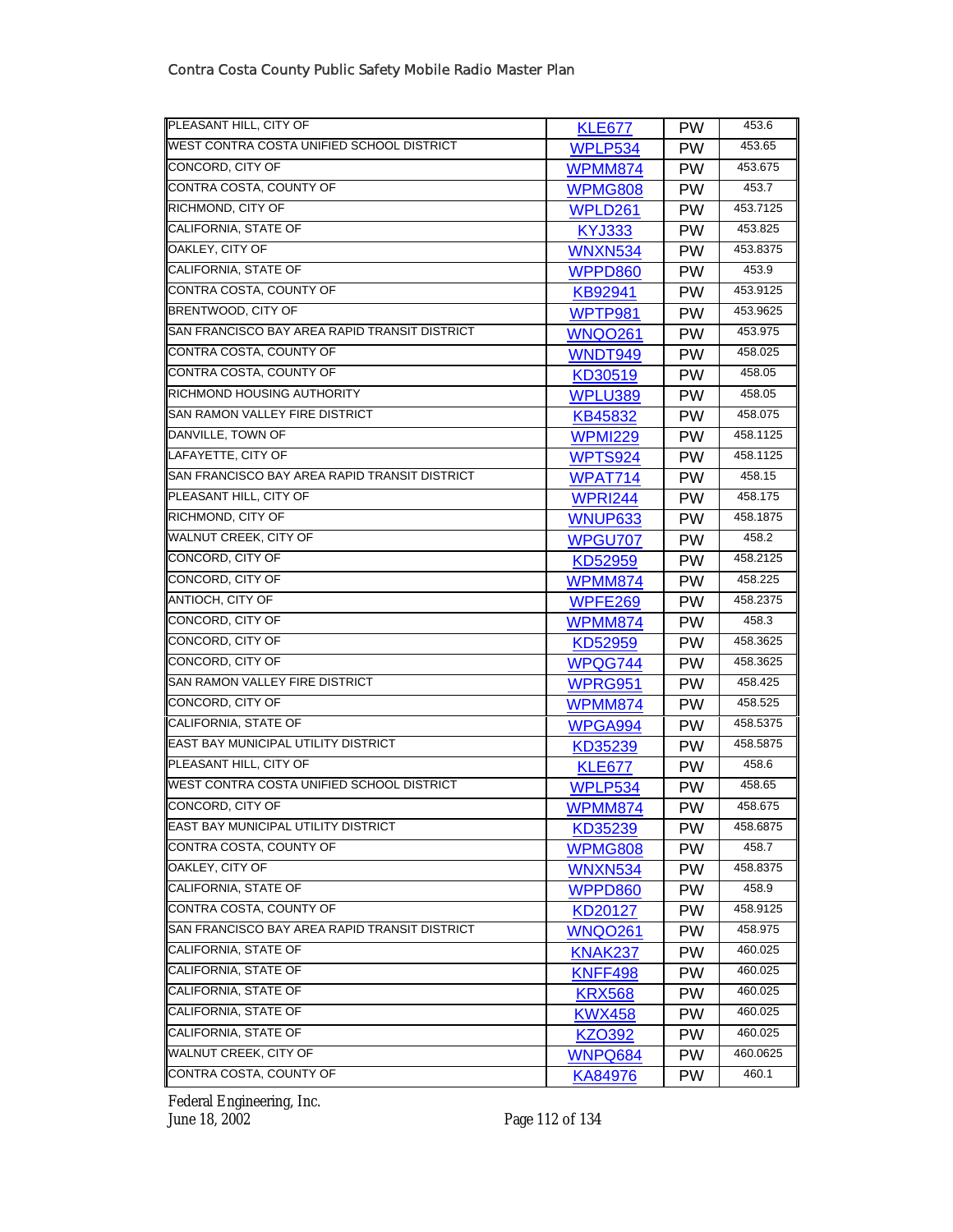| CONTRA COSTA, COUNTY OF        | <b>KNCM852</b> | <b>PW</b> | 460.1    |
|--------------------------------|----------------|-----------|----------|
| CONTRA COSTA, COUNTY OF        | <b>KNCM853</b> | <b>PW</b> | 460.1    |
| CONTRA COSTA, COUNTY OF        | <b>KNCM854</b> | <b>PW</b> | 460.1    |
| CONTRA COSTA, COUNTY OF        | <b>KNCM855</b> | <b>PW</b> | 460.1    |
| CONTRA COSTA, COUNTY OF        | <b>KNCM856</b> | <b>PW</b> | 460.1    |
| CONTRA COSTA, COUNTY OF        | <b>KNCM857</b> | <b>PW</b> | 460.1    |
| CONTRA COSTA, COUNTY OF        | <b>KNCM858</b> | <b>PW</b> | 460.1    |
| CONTRA COSTA, COUNTY OF        | <b>KNCM860</b> | <b>PW</b> | 460.1    |
| CONTRA COSTA, COUNTY OF        | <b>KNCM862</b> | <b>PW</b> | 460.1    |
| CONCORD, CITY OF               | <b>KLP745</b>  | <b>PW</b> | 460.15   |
| SAN PABLO, CITY OF             | <b>WXA612</b>  | <b>PW</b> | 460.15   |
| CONTRA COSTA, COUNTY OF        | <b>KNEQ466</b> | <b>PW</b> | 460.175  |
| CONCORD, CITY OF               | <b>KLP745</b>  | <b>PW</b> | 460.25   |
| CONTRA COSTA, COUNTY OF        | <b>WNVK325</b> | <b>PW</b> | 460.275  |
| PLEASANT HILL, CITY OF         | <b>KQS776</b>  | <b>PW</b> | 460.3    |
| RICHMOND, CITY OF              | <b>KMA358</b>  | <b>PW</b> | 460.3    |
| HERCULES, CITY OF              | <b>WYC681</b>  | <b>PW</b> | 460.325  |
| PINOLE, CITY OF                | <b>KMJ446</b>  | <b>PW</b> | 460.325  |
| <b>WALNUT CREEK, CITY OF</b>   | <b>KZE704</b>  | <b>PW</b> | 460.325  |
| EL CERRITO, CITY OF            | <b>KTU275</b>  | <b>PW</b> | 460.375  |
| PITTSBURG, CITY OF             | <b>KM6564</b>  | <b>PW</b> | 460.375  |
| PITTSBURG, CITY OF             | <b>KMA779</b>  | PW        | 460.375  |
| EL CERRITO, CITY OF            | <b>KTU275</b>  | <b>PW</b> | 460.4    |
| RICHMOND, CITY OF              | <b>KMA358</b>  | <b>PW</b> | 460.4    |
| <b>HERCULES, CITY OF</b>       | WPAM865        | <b>PW</b> | 460.425  |
| <b>WALNUT CREEK, CITY OF</b>   | <b>KZE704</b>  | PW        | 460.425  |
| CONTRA COSTA, COUNTY OF        | KD24230        | <b>PW</b> | 460.4375 |
| <b>CALIFORNIA, STATE OF</b>    | <b>KYJ333</b>  | <b>PW</b> | 460.45   |
| CALIFORNIA, STATE OF           | <b>WBC384</b>  | <b>PW</b> | 460.45   |
| MARTINEZ, CITY OF              | <b>KMG537</b>  | <b>PW</b> | 460.475  |
| RICHMOND, CITY OF              | <b>KMA358</b>  | PW        | 460.475  |
| CONTRA COSTA, COUNTY OF        | <b>KB80939</b> | <b>PW</b> | 460.4875 |
| PLEASANT HILL, CITY OF         | <b>KQS776</b>  | <b>PW</b> | 460.5    |
| CONCORD, CITY OF               | <b>WPKV955</b> | <b>PW</b> | 460.55   |
| METROCALL USA INC              | <b>WNXU925</b> | <b>PW</b> | 460.5625 |
| CONTRA COSTA, COUNTY OF        | WNZP225        | <b>PW</b> | 460.575  |
| SAN RAMON VALLEY F P D         | <b>KMA635</b>  | <b>PW</b> | 460.575  |
| MEDIC AMBULANCE SERVICE        | KD50347        | <b>PW</b> | 463      |
| MEDIC AMBULANCE SERVICE        | KD50347        | <b>PW</b> | 463.025  |
| MEDIC AMBULANCE SERVICE        | KD50347        | <b>PW</b> | 463.05   |
| MEDIC AMBULANCE SERVICE        | KD50347        | <b>PW</b> | 463.075  |
| MEDIC AMBULANCE SERVICE        | KD50347        | <b>PW</b> | 463.1    |
| <b>MEDIC AMBULANCE SERVICE</b> | KD50347        | PW        | 463.125  |
| MEDIC AMBULANCE SERVICE        | KD50347        | <b>PW</b> | 463.15   |
| MEDIC AMBULANCE SERVICE        | KD50347        | <b>PW</b> | 463.175  |
| CALIFORNIA, STATE OF           | <b>KLU341</b>  | <b>PW</b> | 465.025  |
| CALIFORNIA, STATE OF           | <b>KNAK237</b> | <b>PW</b> | 465.025  |

Federal Engineering, Inc. June 18, 2002 Page 113 of 134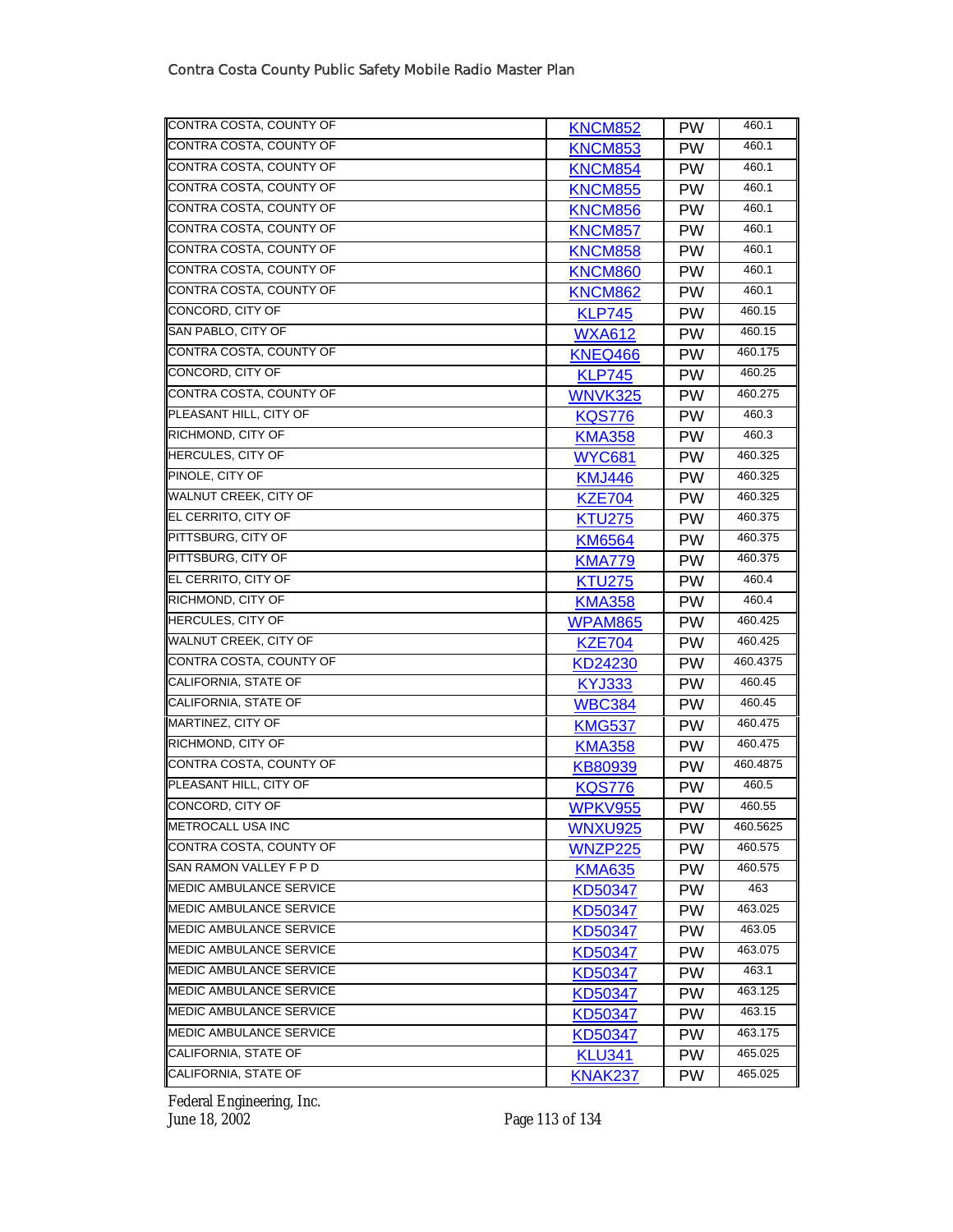| <b>WALNUT CREEK, CITY OF</b>                         | <b>WNPQ684</b> | <b>PW</b> | 465.0625 |
|------------------------------------------------------|----------------|-----------|----------|
| CONCORD, CITY OF                                     | <b>KLP745</b>  | <b>PW</b> | 465.15   |
| CONTRA COSTA, COUNTY OF                              | <b>KM6567</b>  | <b>PW</b> | 465.15   |
| SAN PABLO, CITY OF                                   | <b>WXA612</b>  | PW        | 465.15   |
| CONCORD, CITY OF                                     | <b>KLP745</b>  | <b>PW</b> | 465.25   |
| CONTRA COSTA, COUNTY OF                              | <b>KM6567</b>  | <b>PW</b> | 465.25   |
| CONTRA COSTA, COUNTY OF                              | <b>WNVK325</b> | <b>PW</b> | 465.275  |
| CONTRA COSTA, COUNTY OF                              | <b>KM6567</b>  | <b>PW</b> | 465.3    |
| PLEASANT HILL, CITY OF                               | <b>KQS776</b>  | <b>PW</b> | 465.3    |
| RICHMOND, CITY OF                                    | <b>KMA358</b>  | <b>PW</b> | 465.3    |
| CONTRA COSTA, COUNTY OF                              | <b>KM6567</b>  | <b>PW</b> | 465.325  |
| HERCULES, CITY OF                                    | <b>WYC681</b>  | <b>PW</b> | 465.325  |
| PINOLE, CITY OF                                      | <b>KMJ446</b>  | PW        | 465.325  |
| WALNUT CREEK, CITY OF                                | <b>KZE704</b>  | <b>PW</b> | 465.325  |
| CONTRA COSTA, COUNTY OF                              | <b>KM6567</b>  | <b>PW</b> | 465.375  |
| EL CERRITO, CITY OF                                  | <b>KTU275</b>  | PW        | 465.375  |
| PITTSBURG, CITY OF                                   | <b>KM6564</b>  | <b>PW</b> | 465.375  |
| CONTRA COSTA, COUNTY OF                              | <b>KM6567</b>  | <b>PW</b> | 465.4    |
| EL CERRITO, CITY OF                                  | <b>KTU275</b>  | PW        | 465.4    |
| RICHMOND, CITY OF                                    | <b>KMA358</b>  | <b>PW</b> | 465.4    |
| CONTRA COSTA, COUNTY OF                              | <b>KM6567</b>  | <b>PW</b> | 465.425  |
| HERCULES, CITY OF                                    | <b>WPAM865</b> | <b>PW</b> | 465.425  |
| WALNUT CREEK, CITY OF                                | <b>KZE704</b>  | <b>PW</b> | 465.425  |
| CALIFORNIA, STATE OF                                 | <b>WBC384</b>  | <b>PW</b> | 465.45   |
| CONTRA COSTA, COUNTY OF                              | <b>KM6567</b>  | <b>PW</b> | 465.475  |
| RICHMOND, CITY OF                                    | <b>KMA358</b>  | <b>PW</b> | 465.475  |
| PLEASANT HILL, CITY OF                               | <b>KQS776</b>  | PW        | 465.5    |
| <b>METROCALL USA INC</b>                             | <b>WNXU925</b> | PW        | 465.5375 |
| CONCORD, CITY OF                                     | <b>WPKV955</b> | <b>PW</b> | 465.55   |
| SAN RAMON VALLEY F P D                               | <b>KMA635</b>  | <b>PW</b> | 465.575  |
| <b>MEDIC AMBULANCE SERVICE</b>                       | KD50347        | <b>PW</b> | 467.95   |
| MEDIC AMBULANCE SERVICE                              | KD50347        | <b>PW</b> | 467.975  |
| MEDIC AMBULANCE SERVICE                              | KD50347        | <b>PW</b> | 468      |
| <b>MEDIC AMBULANCE SERVICE</b>                       | KD50347        | <b>PW</b> | 468.025  |
| <b>MEDIC AMBULANCE SERVICE</b>                       | KD50347        | PW        | 468.05   |
| <b>MEDIC AMBULANCE SERVICE</b>                       | KD50347        | <b>PW</b> | 468.075  |
| <b>MEDIC AMBULANCE SERVICE</b>                       | KD50347        | PW.       | 468.1    |
| MEDIC AMBULANCE SERVICE                              | KD50347        | PW.       | 468.125  |
| <b>MEDIC AMBULANCE SERVICE</b>                       | KD50347        | PW        | 468.15   |
| MEDIC AMBULANCE SERVICE                              | KD50347        | <b>PW</b> | 468.175  |
| GOLDEN GATE BRIDGE HIGHWAY & TRANSPORTATION DISTRICT | <b>KYF631</b>  | PW        | 482.3875 |
| CENTRAL CONTRA COSTA TRANSIT AUTHORITY               | <b>WIE818</b>  | PW        | 482.4375 |
| GOLDEN GATE BRIDGE HIGHWAY & TRANSPORTATION DISTRICT | <b>WII639</b>  | <b>PW</b> | 482.5375 |
| GOLDEN GATE BRIDGE HIGHWAY & TRANSPORTATION DISTRICT | <b>WII640</b>  | PW.       | 482.6875 |
| GOLDEN GATE BRIDGE HIGHWAY & TRANSPORTATION DISTRICT | <b>WII641</b>  | <b>PW</b> | 482.8375 |
| MARTINEZ, CITY OF                                    | <b>WIM386</b>  | <b>PW</b> | 484.3625 |
| MARTINEZ, CITY OF                                    | <b>WIM386</b>  | PW.       | 484.6375 |

Federal Engineering, Inc. June 18, 2002 Page 114 of 134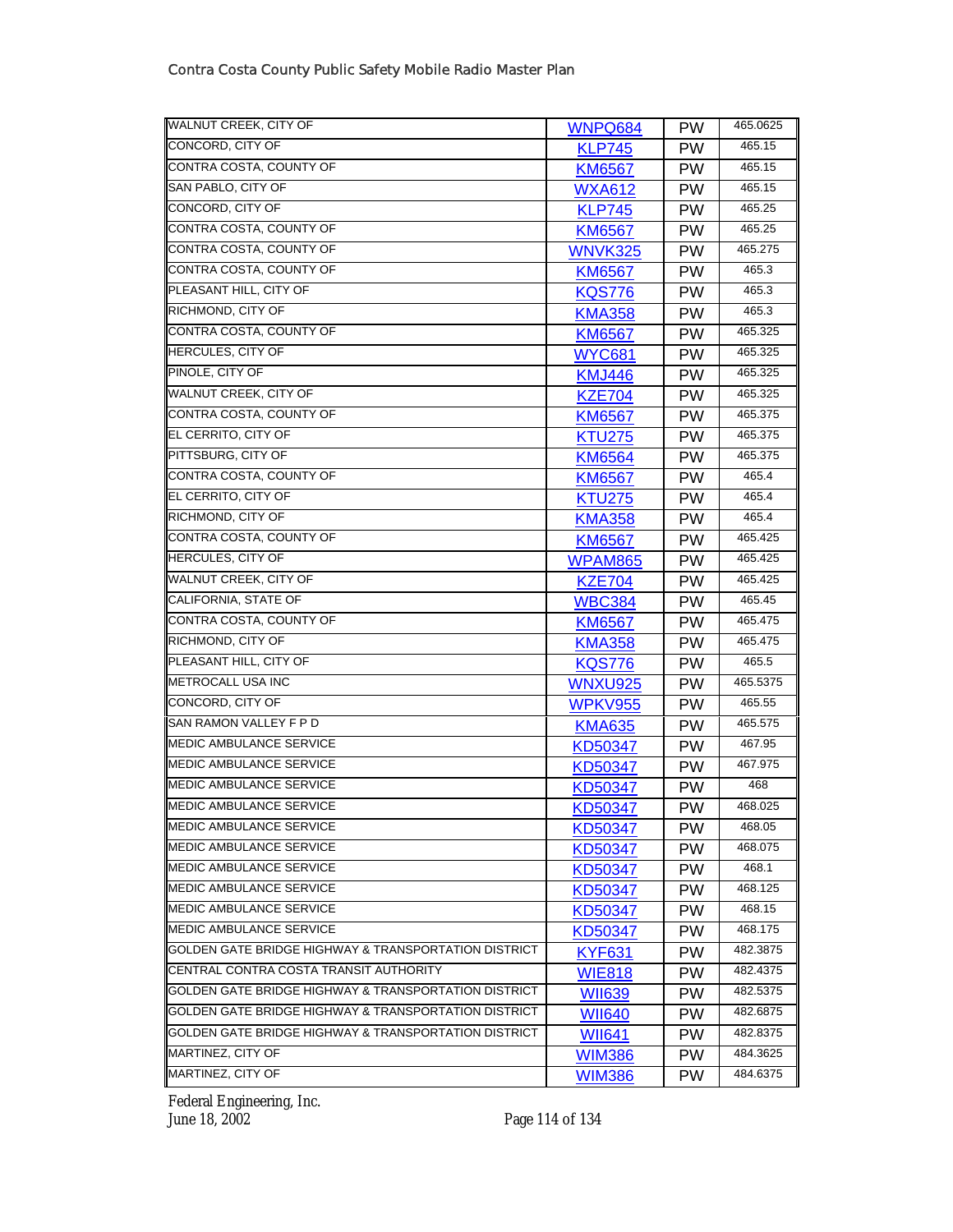| GOLDEN GATE BRIDGE HIGHWAY & TRANSPORTATION DISTRICT | <b>KYF631</b>  | <b>PW</b> | 485.3875             |
|------------------------------------------------------|----------------|-----------|----------------------|
| CENTRAL CONTRA COSTA TRANSIT AUTHORITY               | <b>WIE818</b>  | <b>PW</b> | 485.4375             |
| GOLDEN GATE BRIDGE HIGHWAY & TRANSPORTATION DISTRICT | <b>WII639</b>  | <b>PW</b> | 485.5375             |
| GOLDEN GATE BRIDGE HIGHWAY & TRANSPORTATION DISTRICT | <b>WII640</b>  | <b>PW</b> | 485.6875             |
| GOLDEN GATE BRIDGE HIGHWAY & TRANSPORTATION DISTRICT | <b>WII641</b>  | <b>PW</b> | 485.8375             |
| MARTINEZ, CITY OF                                    | <b>WIM386</b>  | <b>PW</b> | 487.3625             |
| <b>MARTINEZ, CITY OF</b>                             | <b>WIM386</b>  | <b>PW</b> | 487.6375             |
| ALAMEDA CONTRA COSTA TRANSIT DISTRICT                | <b>WPNT785</b> | YM        | 488.3625             |
| CONTRA COSTA, COUNTY OF                              | <b>KBF738</b>  | <b>PW</b> | 488.4375             |
| CONTRA COSTA, COUNTY OF                              | <b>KBF740</b>  | PW        | 488.4375             |
| CONTRA COSTA, COUNTY OF                              | <b>KT2538</b>  | <b>PW</b> | 488.4375             |
| CONTRA COSTA, COUNTY OF                              | <b>KWX592</b>  | <b>PW</b> | 488.4375             |
| CONTRA COSTA, COUNTY OF                              | <b>KWX593</b>  | <b>PW</b> | 488.4375             |
| CONTRA COSTA, COUNTY OF                              | <b>KWX594</b>  | <b>PW</b> | 488.4375             |
| CONTRA COSTA, COUNTY OF                              | <b>KZD410</b>  | <b>PW</b> | 488.4375             |
| CONTRA COSTA, COUNTY OF                              | <b>KZD412</b>  | <b>PW</b> | 488.4375             |
| CONTRA COSTA, COUNTY OF                              | <b>WIK382</b>  | <b>PW</b> | 488.4375             |
| CONTRA COSTA, COUNTY OF                              | <b>WIK592</b>  | <b>PW</b> | 488.6125             |
| CONTRA COSTA, COUNTY OF                              | <b>WIK866</b>  | PW        | 488.6125             |
| EASTERN CONTRA COSTA TRANSIT DISTRICT                | <b>WPMV757</b> | <b>PW</b> | 488.6375             |
| CONTRA COSTA, COUNTY OF                              | <b>WIK592</b>  | <b>PW</b> | 488.6625             |
| ALAMEDA CONTRA COSTA TRANSIT DISTRICT                | <b>WPNT785</b> | YM        | 488.7                |
| ALAMEDA CONTRA COSTA TRANSIT DISTRICT                | <b>WPNT785</b> | YM        | 488.7625             |
| CONTRA COSTA, COUNTY OF                              | <b>KBF738</b>  | <b>PW</b> | 488.9125             |
| CONTRA COSTA, COUNTY OF                              | <b>KBF739</b>  | <b>PW</b> | 488.9125             |
| CONTRA COSTA, COUNTY OF                              | <b>KBF740</b>  | <b>PW</b> | 488.9125             |
| CONTRA COSTA, COUNTY OF                              | <b>KBF741</b>  | <b>PW</b> | 488.9125             |
| CONTRA COSTA, COUNTY OF                              | <b>KNS654</b>  | <b>PW</b> | 488.9125             |
| CONTRA COSTA, COUNTY OF                              | <b>KT2538</b>  | <b>PW</b> | 488.9125             |
| CONTRA COSTA, COUNTY OF                              | <b>KWX591</b>  | <b>PW</b> | 488.9125             |
| CONTRA COSTA, COUNTY OF                              | <b>KWX592</b>  | <b>PW</b> | 488.9125             |
| CONTRA COSTA, COUNTY OF                              | <b>KWX593</b>  | <b>PW</b> | 488.9125             |
| CONTRA COSTA, COUNTY OF                              | <b>KWX594</b>  | <b>PW</b> | 488.9125             |
| CONTRA COSTA, COUNTY OF                              | <b>KZD403</b>  | PW        | 488.9125             |
| CONTRA COSTA, COUNTY OF                              | <b>KZD404</b>  | <b>PW</b> | 488.9125             |
| CONTRA COSTA, COUNTY OF                              | <b>KZD406</b>  | <b>PW</b> | 488.9125             |
| CONTRA COSTA, COUNTY OF                              | <b>KZD407</b>  | <b>PW</b> | 488.9125             |
| CONTRA COSTA, COUNTY OF                              | <b>KZD408</b>  | <b>PW</b> | 488.9125             |
| CONTRA COSTA, COUNTY OF                              | <b>KZD409</b>  | <b>PW</b> | 488.9125             |
| CONTRA COSTA, COUNTY OF                              | <b>KZD410</b>  | PW        | 488.9125             |
| CONTRA COSTA, COUNTY OF                              | <b>KZD411</b>  | <b>PW</b> | 488.9125             |
| CONTRA COSTA, COUNTY OF                              | <b>KZD412</b>  | <b>PW</b> | 488.9125             |
| CONTRA COSTA, COUNTY OF<br>CONTRA COSTA, COUNTY OF   | <b>WIK382</b>  | <b>PW</b> | 488.9125             |
| CONTRA COSTA, COUNTY OF                              | <b>WIL202</b>  | PW        | 488.9125             |
| CENTRAL CONTRA COSTA TRANSIT AUTHORITY               | <b>WNAS446</b> | PW        | 488.9125<br>489.9625 |
| ALAMEDA CONTRA COSTA TRANSIT DISTRICT                | <b>WIE818</b>  | <b>PW</b> |                      |
|                                                      | <b>WPNT785</b> | YM        | 490.4625             |

Federal Engineering, Inc. June 18, 2002 Page 115 of 134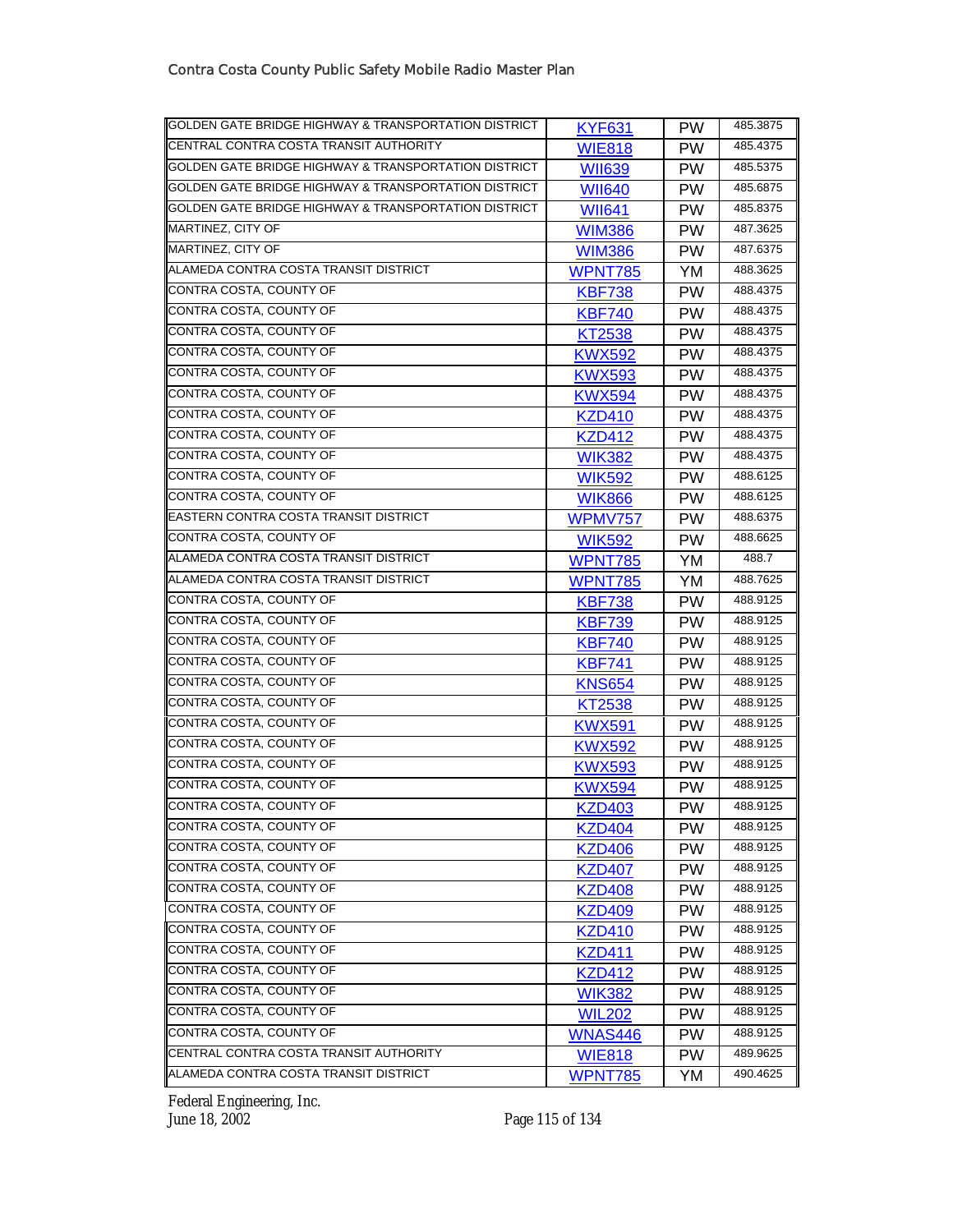| ALAMEDA CONTRA COSTA TRANSIT DISTRICT  | <b>WPNT785</b> | YM.       | 490.5625 |
|----------------------------------------|----------------|-----------|----------|
| ALAMEDA CONTRA COSTA TRANSIT DISTRICT  | <b>WPNT785</b> | YM        | 490.6125 |
| ALAMEDA CONTRA COSTA TRANSIT DISTRICT  | <b>WPNT785</b> | YM        | 490.6625 |
| ALAMEDA CONTRA COSTA TRANSIT DISTRICT  | <b>WPNT785</b> | YM        | 491.3625 |
| CONTRA COSTA, COUNTY OF                | <b>KT2538</b>  | <b>PW</b> | 491.4375 |
| CONTRA COSTA, COUNTY OF                | <b>WIK382</b>  | <b>PW</b> | 491.4375 |
| CONTRA COSTA, COUNTY OF                | <b>WPMV687</b> | <b>PW</b> | 491.4375 |
| CONTRA COSTA, COUNTY OF                | <b>WIK592</b>  | <b>PW</b> | 491.6125 |
| EASTERN CONTRA COSTA TRANSIT DISTRICT  | WPMV757        | <b>PW</b> | 491.6375 |
| CONTRA COSTA, COUNTY OF                | <b>WIK592</b>  | <b>PW</b> | 491.6625 |
| CONTRA COSTA, COUNTY OF                | <b>WIL309</b>  | <b>PW</b> | 491.6625 |
| ALAMEDA CONTRA COSTA TRANSIT DISTRICT  | <b>WPNT785</b> | YM        | 491.7625 |
| CONTRA COSTA, COUNTY OF                | <b>KT2538</b>  | <b>PW</b> | 491.9125 |
| CONTRA COSTA, COUNTY OF                | <b>WAL251</b>  | <b>PW</b> | 491.9125 |
| CONTRA COSTA, COUNTY OF                | <b>WAL252</b>  | <b>PW</b> | 491.9125 |
| CONTRA COSTA, COUNTY OF                | <b>WAL254</b>  | <b>PW</b> | 491.9125 |
| CONTRA COSTA, COUNTY OF                | <b>WBL497</b>  | <b>PW</b> | 491.9125 |
| CONTRA COSTA, COUNTY OF                | <b>WBL498</b>  | <b>PW</b> | 491.9125 |
| CONTRA COSTA, COUNTY OF                | <b>WBL500</b>  | <b>PW</b> | 491.9125 |
| CONTRA COSTA, COUNTY OF                | <b>WBL501</b>  | <b>PW</b> | 491.9125 |
| CONTRA COSTA, COUNTY OF                | <b>WBL502</b>  | <b>PW</b> | 491.9125 |
| CONTRA COSTA, COUNTY OF                | <b>WBL503</b>  | <b>PW</b> | 491.9125 |
| CONTRA COSTA, COUNTY OF                | <b>WBL504</b>  | <b>PW</b> | 491.9125 |
| CONTRA COSTA, COUNTY OF                | <b>WBL505</b>  | <b>PW</b> | 491.9125 |
| CONTRA COSTA, COUNTY OF                | <b>WBL506</b>  | <b>PW</b> | 491.9125 |
| CONTRA COSTA, COUNTY OF                | <b>WIK382</b>  | <b>PW</b> | 491.9125 |
| CONTRA COSTA, COUNTY OF                | WNAS446        | <b>PW</b> | 491.9125 |
| CONTRA COSTA, COUNTY OF                | <b>WPMV687</b> | <b>PW</b> | 491.9125 |
| CENTRAL CONTRA COSTA TRANSIT AUTHORITY | <b>WIE818</b>  | <b>PW</b> | 492.9625 |
| ALAMEDA CONTRA COSTA TRANSIT DISTRICT  | <b>WPNT785</b> | YM.       | 493.4625 |
| ALAMEDA CONTRA COSTA TRANSIT DISTRICT  | <b>WPNT785</b> | YM        | 493.5625 |
| ALAMEDA CONTRA COSTA TRANSIT DISTRICT  | <b>WPNT785</b> | YM.       | 493.6125 |
| ALAMEDA CONTRA COSTA TRANSIT DISTRICT  | <b>WPNT785</b> | YM        | 493.6625 |
| CONTRA COSTA, COUNTY OF                | <b>KNFW213</b> | GP        | 809.3375 |
| CONTRA COSTA, COUNTY OF                | <b>WNFK308</b> | GP        | 809.3375 |
| MOUNT DIABLO UNIFIED SCHOOL DISTRICT   | <b>WNBU652</b> | GP        | 809.9375 |
| EAST BAY MUNICIPAL UTILITY DISTRICT    | WNMC644        | GP.       | 809.9625 |
| EAST BAY MUNICIPAL UTILITY DISTRICT    | <b>WNMC646</b> | GP        | 809.9625 |
| EAST BAY MUNICIPAL UTILITY DISTRICT    | WNMC647        | GP        | 809.9625 |
| EAST BAY MUNICIPAL UTILITY DISTRICT    | <b>WNMC648</b> | GP        | 809.9625 |
| EAST BAY MUNICIPAL UTILITY DISTRICT    | <b>WNMC649</b> | GP        | 809.9625 |
| EAST BAY MUNICIPAL UTILITY DISTRICT    | WNMC650        | GP        | 809.9625 |
| EAST BAY MUNICIPAL UTILITY DISTRICT    | WNMC644        | GP.       | 810.2125 |
| EAST BAY MUNICIPAL UTILITY DISTRICT    | WNMC646        | GP        | 810.2125 |
| EAST BAY MUNICIPAL UTILITY DISTRICT    | WNMC647        | GP.       | 810.2125 |
| EAST BAY MUNICIPAL UTILITY DISTRICT    | WNMC648        | <b>GP</b> | 810.2125 |

Federal Engineering, Inc. June 18, 2002 Page 116 of 134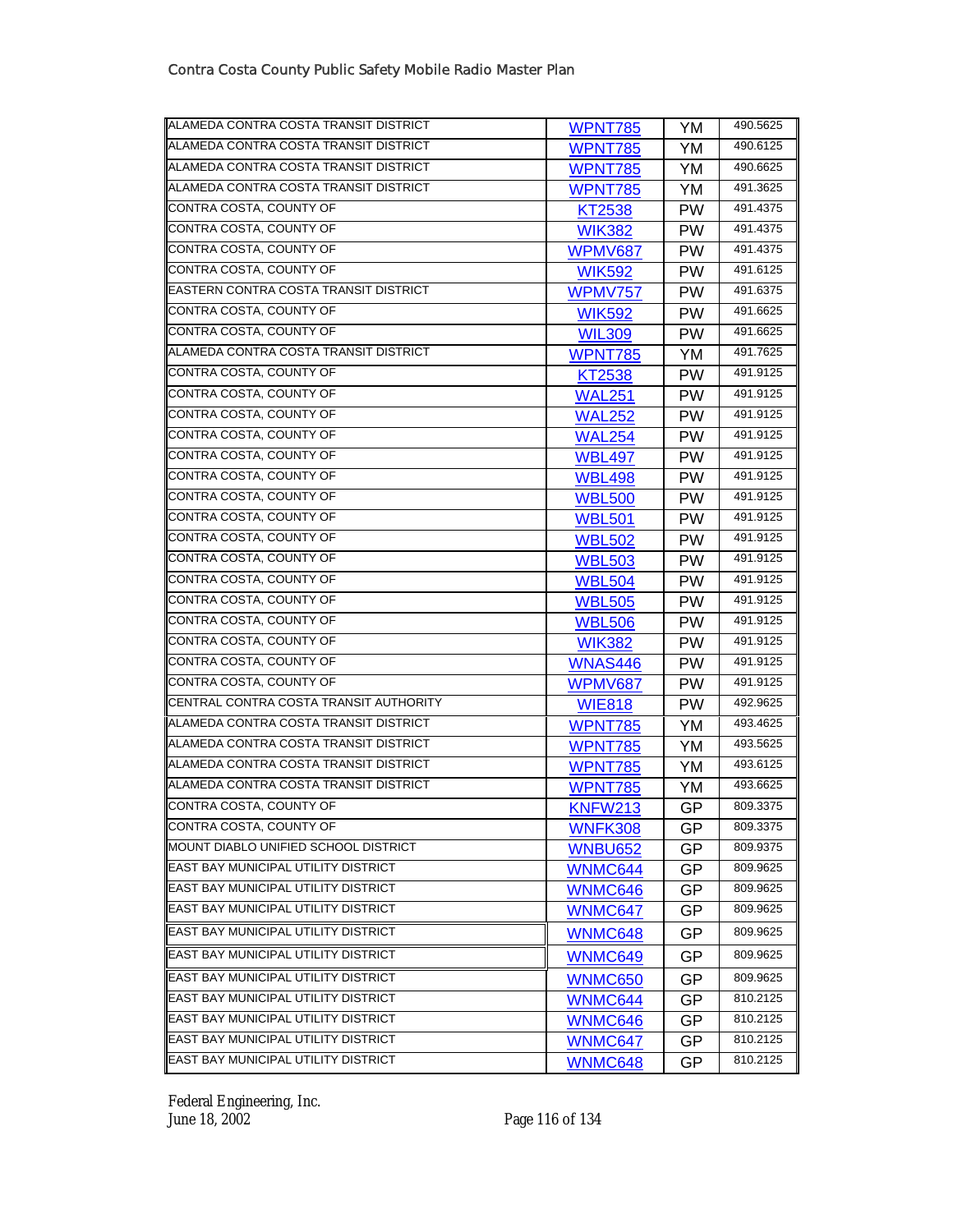| <b>LEAST BAY MUNICIPAL UTILITY DISTRICT</b>   | <b>WNMC649</b>            | GP              | 810.2125 |
|-----------------------------------------------|---------------------------|-----------------|----------|
| <b>EAST BAY MUNICIPAL UTILITY DISTRICT</b>    | <b>WNMC650</b>            | GP              | 810.2125 |
| EAST BAY MUNICIPAL UTILITY DISTRICT           | WNMC644                   | GP              | 810.4875 |
| EAST BAY MUNICIPAL UTILITY DISTRICT           | WNMC646                   | GP              | 810.4875 |
| EAST BAY MUNICIPAL UTILITY DISTRICT           | WNMC647                   | GP              | 810.4875 |
| EAST BAY MUNICIPAL UTILITY DISTRICT           | <b>WNMC648</b>            | GP              | 810.4875 |
| EAST BAY MUNICIPAL UTILITY DISTRICT           | WNMC649                   | GP              | 810.4875 |
| EAST BAY MUNICIPAL UTILITY DISTRICT           | <b>WNMC650</b>            | GP              | 810.4875 |
| CALIFORNIA, STATE OF                          | <b>KNCZ499</b>            | GP              | 810.9625 |
| CALIFORNIA, STATE OF                          | <b>KNEH721</b>            | GP              | 810.9625 |
| CALIFORNIA, STATE OF                          | <b>WNFQ768</b>            | GP              | 810.9625 |
| CALIFORNIA, STATE OF                          | <b>WPIW965</b>            | <b>GP</b>       | 810.9625 |
| CONTRA COSTA, COUNTY OF                       | <b>WNKN697</b>            | GP              | 810.9875 |
| WALNUT CREEK, CITY OF                         | 0000764137                | GP              | 811.2625 |
| ANTIOCH, CITY OF                              | <b>WPIR316</b>            | GP              | 811.4875 |
| CALIFORNIA, STATE OF                          |                           |                 | 811.9375 |
| <b>CALIFORNIA, STATE OF</b>                   | <b>KNEH765</b>            | GP              | 811.9875 |
| CALIFORNIA, STATE OF                          | WPER997<br><b>KNEH790</b> | GP<br><b>GP</b> | 812.9375 |
| CALIFORNIA, STATE OF                          |                           | GP              | 813.7375 |
| CONCORD, CITY OF                              | <b>WQO941</b>             |                 | 814.4375 |
| RICHMOND, CITY OF                             | WPKK795                   | GP              | 814.4625 |
| DANVILLE, TOWN OF                             | WPKG577                   | GP              | 814.9375 |
| CONTRA COSTA COMMUNITY COLLEGE DISTRICT       | <b>WPFX881</b>            | GP              | 815.2375 |
| CONTRA COSTA COMMUNITY COLLEGE DISTRICT       | <b>WNMM865</b>            | GP              | 815.2375 |
| PLEASANT HILL, CITY OF                        | <b>WNMM866</b>            | GP              |          |
|                                               | <b>WNMP521</b>            | GP              | 815.4375 |
| CALIFORNIA, STATE OF                          | WPER997                   | GP              | 815.7625 |
| CALIFORNIA, STATE OF                          | WPMH823                   | GF              | 821.0125 |
| RICHMOND, CITY OF                             | WPGR333                   | YF              | 821.1    |
| REGENTS OF THE UNIVERSITY OF CALIFORNIA       | WNWX384                   | YF              | 821.175  |
| CALIFORNIA, STATE OF                          | WPMH823                   | <b>GF</b>       | 821.2    |
| AMERICAN RED CROSS BAY AREA                   | <b>WPFS905</b>            | GF              | 821.2875 |
| WALNUT CREEK, CITY OF                         | <b>WNXE866</b>            | GF              | 821.3375 |
| REGENTS OF THE UNIVERSITY OF CALIFORNIA       | <b>WNWX384</b>            | YF              | 821.4875 |
| CALIFORNIA, STATE OF                          | <b>WPMH823</b>            | GF              | 821.5125 |
| RICHMOND, CITY OF                             | WPGR333                   | YF              | 821.75   |
| CALIFORNIA, STATE OF                          | WPMH823                   | GF              | 821.9125 |
| REGENTS OF THE UNIVERSITY OF CALIFORNIA       | WNWX384                   | YF              | 821.9875 |
| CALIFORNIA, STATE OF                          | WPMH823                   | GF              | 822.0125 |
| RICHMOND, CITY OF                             | WPGR333                   | YF              | 822.1    |
| REGENTS OF THE UNIVERSITY OF CALIFORNIA       | WNWX384                   | YF              | 822.4875 |
| CALIFORNIA, STATE OF                          | WPMH823                   | GF              | 822.5125 |
| RICHMOND, CITY OF                             | WPGR333                   | YF              | 822.625  |
| SAN FRANCISCO BAY AREA RAPID TRANSIT DISTRICT | <b>WPSH605</b>            | YF              | 822.75   |
| REGENTS OF THE UNIVERSITY OF CALIFORNIA       | WNWX384                   | YF              | 822.9875 |
| CALIFORNIA, STATE OF                          | WPMH823                   | <b>GF</b>       | 823.0125 |
| CALIFORNIA, STATE OF                          | WPEH575                   | <b>GF</b>       | 823.3875 |

Federal Engineering, Inc. June 18, 2002 Page 117 of 134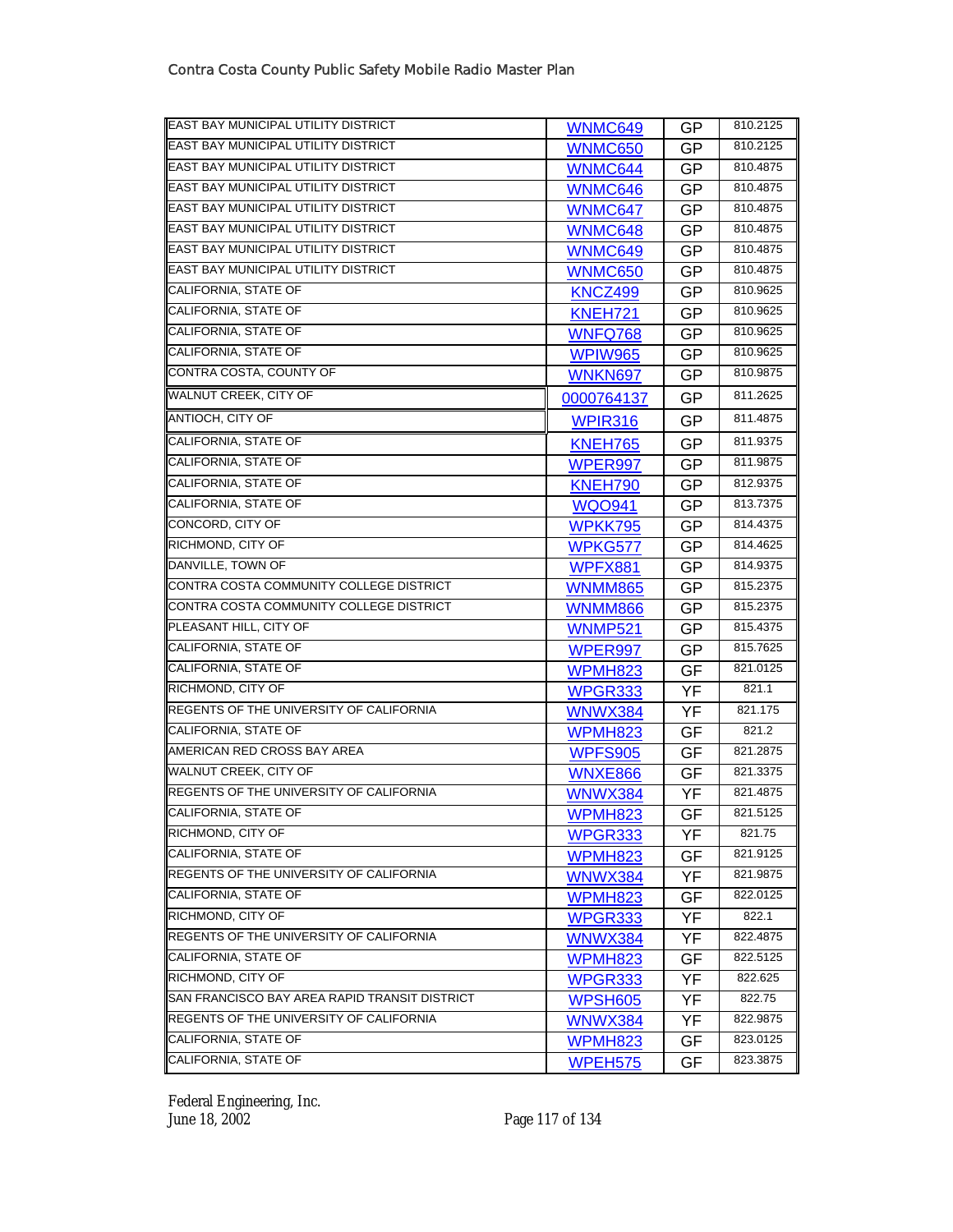| CONTRA COSTA, COUNTY OF                 | WPNT643        | GF        | 823.4125 |
|-----------------------------------------|----------------|-----------|----------|
| REGENTS OF THE UNIVERSITY OF CALIFORNIA | <b>WNWX384</b> | YF        | 823.4875 |
| CALIFORNIA, STATE OF                    | <b>WPMH823</b> | GF        | 823.5125 |
| RICHMOND, CITY OF                       | WPGR333        | YF        | 823.6125 |
| REGENTS OF THE UNIVERSITY OF CALIFORNIA | <b>WNWX384</b> | YF        | 823.8625 |
| CALIFORNIA, STATE OF                    | WPMH823        | GF        | 823.9875 |
| CONTRA COSTA, COUNTY OF                 | <b>KNFW213</b> | GP        | 854.3375 |
| CONTRA COSTA, COUNTY OF                 | <b>WNFK308</b> | GP        | 854.3375 |
| MOUNT DIABLO UNIFIED SCHOOL DISTRICT    | <b>WNBU652</b> | GP        | 854.9375 |
| EAST BAY MUNICIPAL UTILITY DISTRICT     | WNMC644        | GP        | 854.9625 |
| EAST BAY MUNICIPAL UTILITY DISTRICT     | <b>WNMC646</b> | GP        | 854.9625 |
| EAST BAY MUNICIPAL UTILITY DISTRICT     | WNMC647        | GP        | 854.9625 |
| EAST BAY MUNICIPAL UTILITY DISTRICT     | WNMC648        | GP        | 854.9625 |
| EAST BAY MUNICIPAL UTILITY DISTRICT     | <b>WNMC649</b> | GP        | 854.9625 |
| EAST BAY MUNICIPAL UTILITY DISTRICT     | <b>WNMC650</b> | GP        | 854.9625 |
| EAST BAY MUNICIPAL UTILITY DISTRICT     | WNMC644        | GP        | 855.2125 |
| EAST BAY MUNICIPAL UTILITY DISTRICT     | WNMC646        | GP        | 855.2125 |
| EAST BAY MUNICIPAL UTILITY DISTRICT     | WNMC647        | GP        | 855.2125 |
| EAST BAY MUNICIPAL UTILITY DISTRICT     | WNMC648        | GP        | 855.2125 |
| EAST BAY MUNICIPAL UTILITY DISTRICT     | WNMC649        | GP        | 855.2125 |
| EAST BAY MUNICIPAL UTILITY DISTRICT     | <b>WNMC650</b> | GP        | 855.2125 |
| EAST BAY MUNICIPAL UTILITY DISTRICT     | WNMC644        | GP        | 855.4875 |
| EAST BAY MUNICIPAL UTILITY DISTRICT     | <b>WNMC646</b> | GP        | 855.4875 |
| EAST BAY MUNICIPAL UTILITY DISTRICT     | WNMC647        | GP        | 855.4875 |
| EAST BAY MUNICIPAL UTILITY DISTRICT     | <b>WNMC648</b> | GP        | 855.4875 |
| EAST BAY MUNICIPAL UTILITY DISTRICT     | <b>WNMC649</b> | GP        | 855.4875 |
| EAST BAY MUNICIPAL UTILITY DISTRICT     | <b>WNMC650</b> | GP        | 855.4875 |
| <b>CALIFORNIA, STATE OF</b>             | <b>KNCZ499</b> | GP        | 855.9625 |
| CALIFORNIA, STATE OF                    | <b>KNEH721</b> | GP        | 855.9625 |
| CALIFORNIA, STATE OF                    | <b>WNFQ768</b> | GP        | 855.9625 |
| CALIFORNIA, STATE OF                    | <b>WPIW965</b> | GP        | 855.9625 |
| CONTRA COSTA, COUNTY OF                 | <b>WNKN697</b> | GP        | 855.9875 |
| WALNUT CREEK, CITY OF                   | 0000764137     | GP        | 856.2625 |
| ANTIOCH, CITY OF                        | <b>WPIR316</b> | GP        | 856.4875 |
| CALIFORNIA, STATE OF                    | <b>KNEH765</b> | GP        | 856.9375 |
| CALIFORNIA, STATE OF                    | WPER997        | GP        | 856.9875 |
| CALIFORNIA, STATE OF                    | <b>WPAI466</b> | GP        | 857.7375 |
| CALIFORNIA, STATE OF                    | <b>KNEH790</b> | <b>GP</b> | 857.9375 |
| CALIFORNIA, STATE OF                    | <b>WQO941</b>  | GP        | 858.7375 |
| CALIFORNIA, STATE OF                    | <b>WPAI465</b> | GP        | 858.9875 |
| CONCORD, CITY OF                        | WPKK795        | GP        | 859.4375 |
| RICHMOND, CITY OF                       | WPKG577        | GP        | 859.4625 |
| DANVILLE, TOWN OF                       | WPFX881        | GP        | 859.9375 |
| CONTRA COSTA COMMUNITY COLLEGE DISTRICT | <b>WNMM865</b> | GP        | 860.2375 |
| CONTRA COSTA COMMUNITY COLLEGE DISTRICT | <b>WNMM866</b> | GP        | 860.2375 |
| PLEASANT HILL, CITY OF                  | <b>WNMP521</b> | <b>GP</b> | 860.4375 |
| CALIFORNIA, STATE OF                    | WPER997        | <b>GP</b> | 860.7625 |

Federal Engineering, Inc. June 18, 2002 Page 118 of 134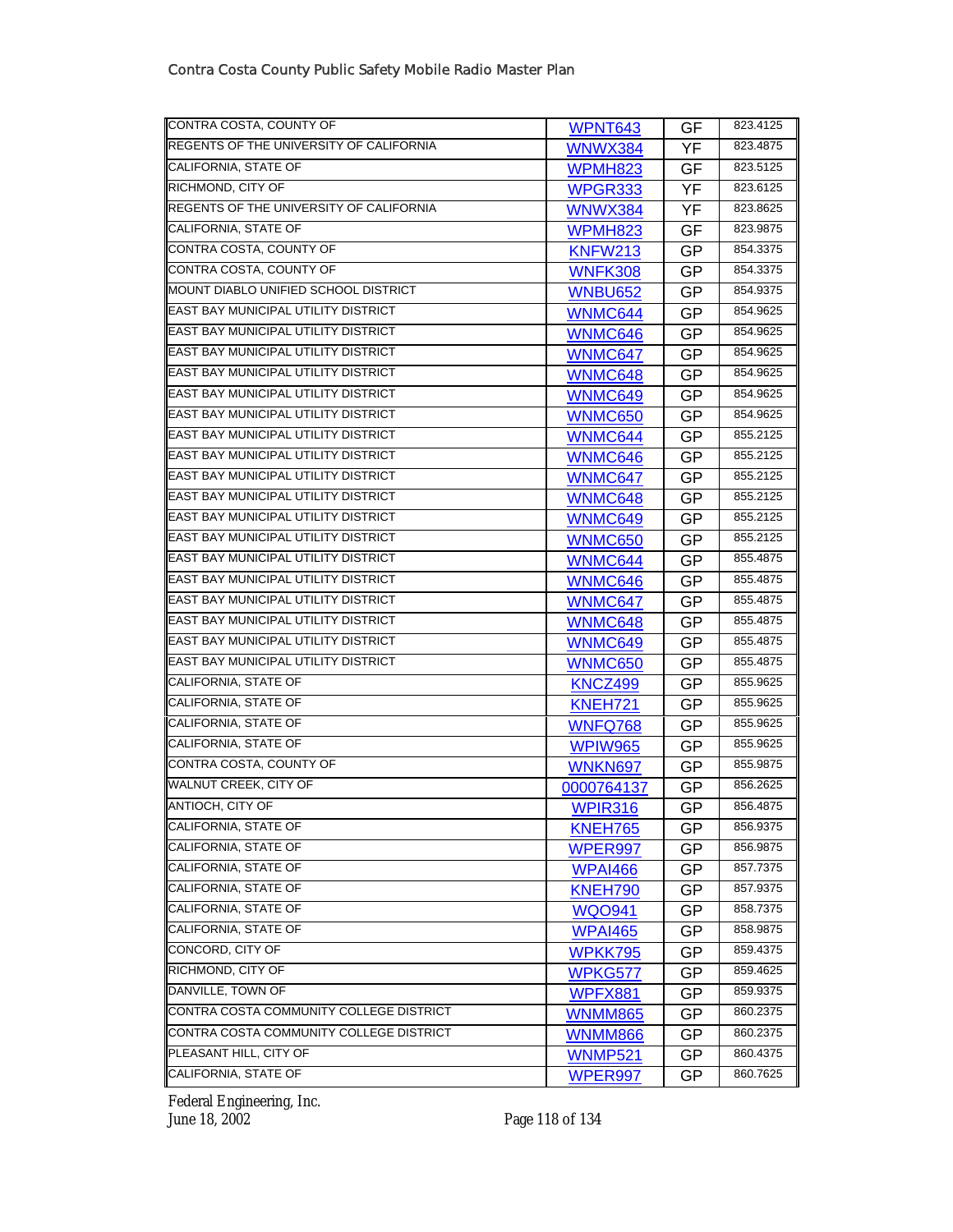| CALIFORNIA, STATE OF                          | WPMH823        | GF        | 866.0125 |
|-----------------------------------------------|----------------|-----------|----------|
| SAN FRANCISCO BAY AREA RAPID TRANSIT DISTRICT | WPPF534        | YF.       | 866.075  |
| RICHMOND, CITY OF                             | WPGR333        | YF.       | 866.1    |
| REGENTS OF THE UNIVERSITY OF CALIFORNIA       | <b>WNWX384</b> | YF        | 866.175  |
| AMERICAN RED CROSS BAY AREA                   | <b>WPFS905</b> | GF        | 866.2875 |
| WALNUT CREEK, CITY OF                         | <b>WNXE866</b> | <b>GF</b> | 866.3375 |
| REGENTS OF THE UNIVERSITY OF CALIFORNIA       | <b>WNWX384</b> | YF        | 866.4875 |
| SAN FRANCISCO BAY AREA RAPID TRANSIT DISTRICT | WPPF534        | YF        | 866.725  |
| RICHMOND, CITY OF                             | <b>WPGR333</b> | YF        | 866.75   |
| SAN FRANCISCO BAY AREA RAPID TRANSIT DISTRICT | WPPF534        | YF        | 866.8875 |
| REGENTS OF THE UNIVERSITY OF CALIFORNIA       | <b>WNWX384</b> | YF        | 866.9875 |
| RICHMOND, CITY OF                             | WPGR333        | YF        | 867.1    |
| SAN FRANCISCO BAY AREA RAPID TRANSIT DISTRICT | WPPF534        | YF.       | 867.375  |
| REGENTS OF THE UNIVERSITY OF CALIFORNIA       | <b>WNWX384</b> | YF        | 867.4875 |
| SAN FRANCISCO BAY AREA RAPID TRANSIT DISTRICT | WPPF534        | YF        | 867.6    |
| RICHMOND, CITY OF                             | WPGR333        | YF        | 867.625  |
| SAN FRANCISCO BAY AREA RAPID TRANSIT DISTRICT | <b>WPSH605</b> | YF        | 867.75   |
| SAN FRANCISCO BAY AREA RAPID TRANSIT DISTRICT | WPPF534        | YF        | 867.8    |
| SAN FRANCISCO BAY AREA RAPID TRANSIT DISTRICT | WPPF534        | YF        | 867.85   |
| SAN FRANCISCO BAY AREA RAPID TRANSIT DISTRICT | WPPF534        | YF        | 867.9625 |
| REGENTS OF THE UNIVERSITY OF CALIFORNIA       | <b>WNWX384</b> | YF        | 867.9875 |
| RICHMOND, CITY OF                             | WPGR333        | YF        | 868.1    |
| SAN FRANCISCO BAY AREA RAPID TRANSIT DISTRICT | WPPF534        | YF        | 868.15   |
| CALIFORNIA, STATE OF                          | WPEH575        | <b>GF</b> | 868.3875 |
| CONTRA COSTA, COUNTY OF                       | WPNT643        | <b>GF</b> | 868.4125 |
| REGENTS OF THE UNIVERSITY OF CALIFORNIA       | WNWX384        | YF        | 868.4875 |
| CALIFORNIA, STATE OF                          | <b>WPMH823</b> | GF        | 868.5125 |
| RICHMOND, CITY OF                             | WPGR333        | YF        | 868.6125 |
| SAN FRANCISCO BAY AREA RAPID TRANSIT DISTRICT | WPPF534        | YF        | 868.6875 |
| REGENTS OF THE UNIVERSITY OF CALIFORNIA       | <b>WNWX384</b> | YF        | 868.8625 |
| CALIFORNIA, STATE OF                          | WPMH823        | GF        | 868.9875 |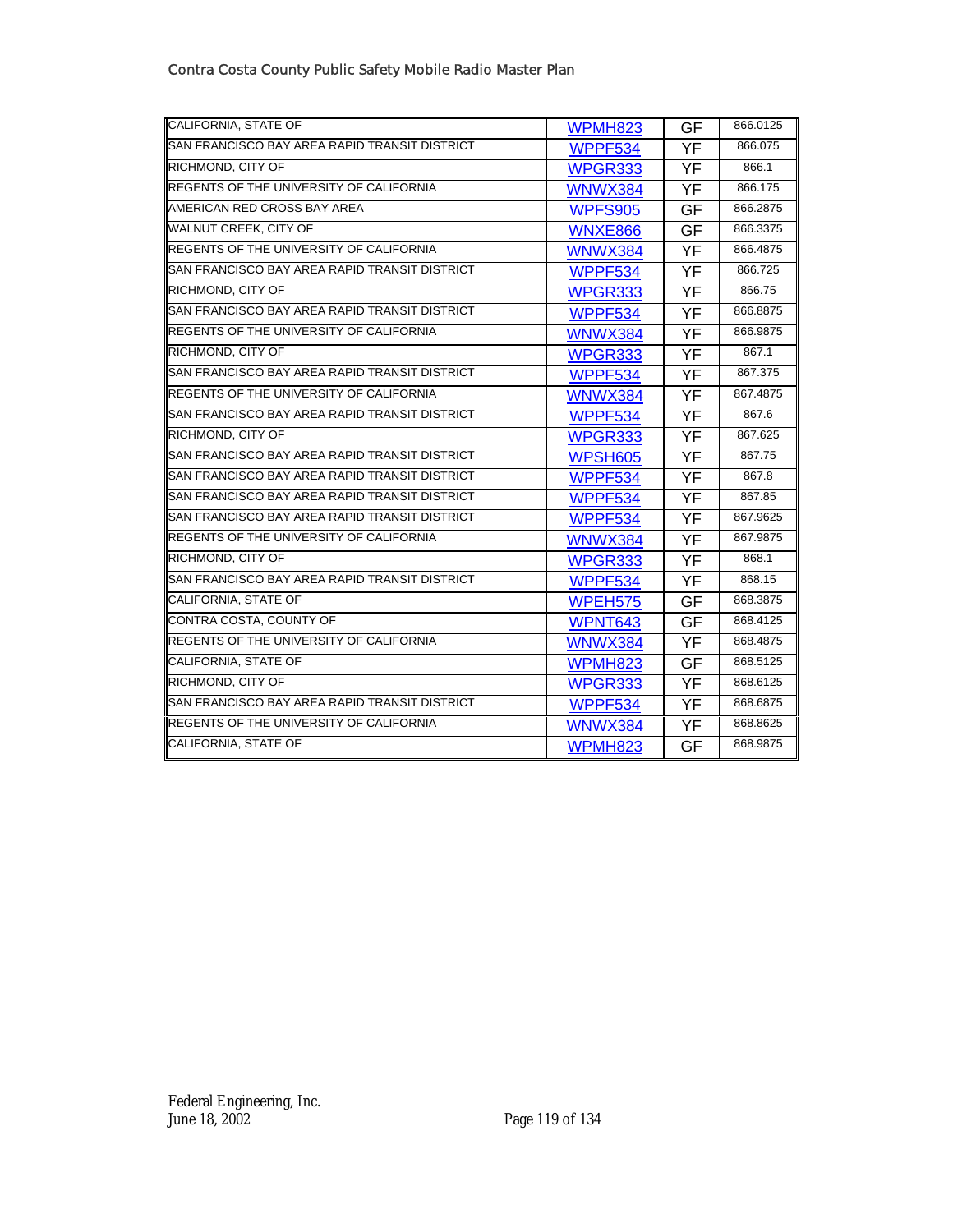# **Contra Costa County Public Safety, VHF Licensees**

| <b>Licensee Name</b>                         | <b>Callsign / File</b><br><b>Number</b> | Code      | Service   Frequency<br>(MHz) |
|----------------------------------------------|-----------------------------------------|-----------|------------------------------|
| MORAGA, TOWN OF                              | <b>WPAU780</b>                          |           | PW/PH 150.995                |
| CONTRA COSTA COUNTY FIRE PROTECTION DISTRICT | <b>WNYM827</b>                          |           | PW/PH 151.025                |
| CALIFORNIA, STATE OF                         | <b>KIZ343</b>                           | <b>PW</b> | 151.205                      |
| CALIFORNIA, STATE OF                         | <b>KMK913</b>                           | <b>PW</b> | 151.205                      |
| CALIFORNIA, STATE OF                         | WPEM924                                 | <b>PW</b> | 151.205                      |
| CALIFORNIA, STATE OF                         | <b>WNKY521</b>                          | <b>PW</b> | 151.235                      |
| <b>CALIFORNIA, STATE OF</b>                  | <b>WPDB986</b>                          | <b>PW</b> | 151.355                      |
| CALIFORNIA, STATE OF                         | <b>WPDB985</b>                          | <b>PW</b> | 151.415                      |
| CALIFORNIA, STATE OF                         | <b>WPDB985</b>                          | <b>PW</b> | 151.43                       |
| CALIFORNIA, STATE OF                         | WPDB986                                 | <b>PW</b> | 151.445                      |
| CENTRAL CONTRA COSTA SANITARY DISTRICT       | <b>KA80144</b>                          | IW        | 153.665                      |
| CALIFORNIA, STATE OF                         | <b>KDJ572</b>                           | PW        | 153.74                       |
| <b>CALIFORNIA, STATE OF</b>                  | <b>KGR355</b>                           | PW/PL     | 153.755                      |
| CALIFORNIA, STATE OF                         | <b>KYE982</b>                           | PW        | 153.755                      |
| RICHMOND, CITY OF                            | <b>KMM574</b>                           | <b>PW</b> | 153.8                        |
| CONCORD, CITY OF                             | <b>KMK772</b>                           | <b>PW</b> | 153.815                      |
| CONCORD, CITY OF                             | <b>WNJM788</b>                          | <b>PL</b> | 153.815                      |
| CONTRA COSTA, COUNTY OF                      | <b>WPSP325</b>                          | <b>PW</b> | 153.815                      |
| SAN RAMON VALLEY FIRE PROTECTION DISTRICT    | <b>WPUC470</b>                          | <b>PW</b> | 153.815                      |
| <b>CONTRA COSTA, COUNTY OF</b>               | <b>KA3744</b>                           | PW/PF     | 153.83                       |
| RICHMOND, CITY OF                            | <b>KMB332</b>                           | <b>PW</b> | 153.83                       |
| PINOLE, CITY OF                              | <b>KME945</b>                           | <b>PW</b> | 153.83                       |
| MT VIEW SANITARY DISTRICT                    | WPQY787                                 | <b>PW</b> | 153.965                      |
| CONCORD, CITY OF                             | <b>KMK772</b>                           | <b>PW</b> | 153.995                      |
| CONCORD, CITY OF                             | <b>WNJM788</b>                          | <b>PL</b> | 153.995                      |
| CONTRA COSTA, COUNTY OF                      | <b>WPSP325</b>                          | <b>PW</b> | 153.995                      |
| SAN RAMON VALLEY FIRE PROTECTION DISTRICT    | <b>WPUC470</b>                          | <b>PW</b> | 153.995                      |
| CONCORD, CITY OF                             | <b>KMK772</b>                           | PW        | 154.025                      |
| EAST BAY REGIONAL PARK DISTRICT              | <b>WRL694</b>                           | PW/PF     | 154.07                       |
| CALIFORNIA, STATE OF                         | <b>KMF694</b>                           | <b>PW</b> | 154.16                       |
| CONTRA COSTA, COUNTY OF                      | <b>KA3744</b>                           | PW/PF     | 154.205                      |
| CONTRA COSTA, COUNTY OF                      | <b>KBQ628</b>                           | PW/PF     | 154.205                      |
| CONTRA COSTA, COUNTY OF                      | <b>KDB502</b>                           | PW/PF     | 154.205                      |
| CONTRA COSTA, COUNTY OF                      | <b>KMF371</b>                           | PW/PF     | 154.205                      |
| CONTRA COSTA COUNTY FIRE PROTECTION DISTRICT | <b>KNCZ430</b>                          | PW/PF     | 154.205                      |
| CONTRA COSTA, COUNTY OF                      | <b>KYG655</b>                           | <b>PW</b> | 154.205                      |
| CONTRA COSTA, COUNTY OF                      | <u>KYS918</u>                           | PF        | 154.205                      |
| CONTRA COSTA, COUNTY OF                      | <b>KYS919</b>                           | PW/PF     | 154.205                      |
| RIVERVIEW FIRE PROTECTION DISTRICT           | <b>WNKC953</b>                          | PW/PF     | 154.205                      |
| DUBLIN SAN RAMON SERVICES DISTRICT           | <b>KJK522</b>                           | <b>PW</b> | 154.235                      |
| EAST BAY REGIONAL PARK DISTRICT              | <b>WRL694</b>                           | PW/PF     | 154.235                      |
| CONTRA COSTA, COUNTY OF                      | <b>KA3744</b>                           | PW        | 154.265                      |
| PINOLE, CITY OF                              | <b>KME945</b>                           | PW        | 154.265                      |
| CONTRA COSTA, COUNTY OF                      | <b>KA3744</b>                           | PW/PF     | 154.28                       |
| CONTRA COSTA, COUNTY OF                      | <b>KDB502</b>                           | PW/PF     | 154.28                       |
| ALBANY, CITY OF                              | <b>KFO541</b>                           | PF        | 154.28                       |
| ALBANY, CITY OF                              | <b>KG3347</b>                           | PF        | 154.28                       |

Federal Engineering, Inc. June 18, 2002 Page 120 of 134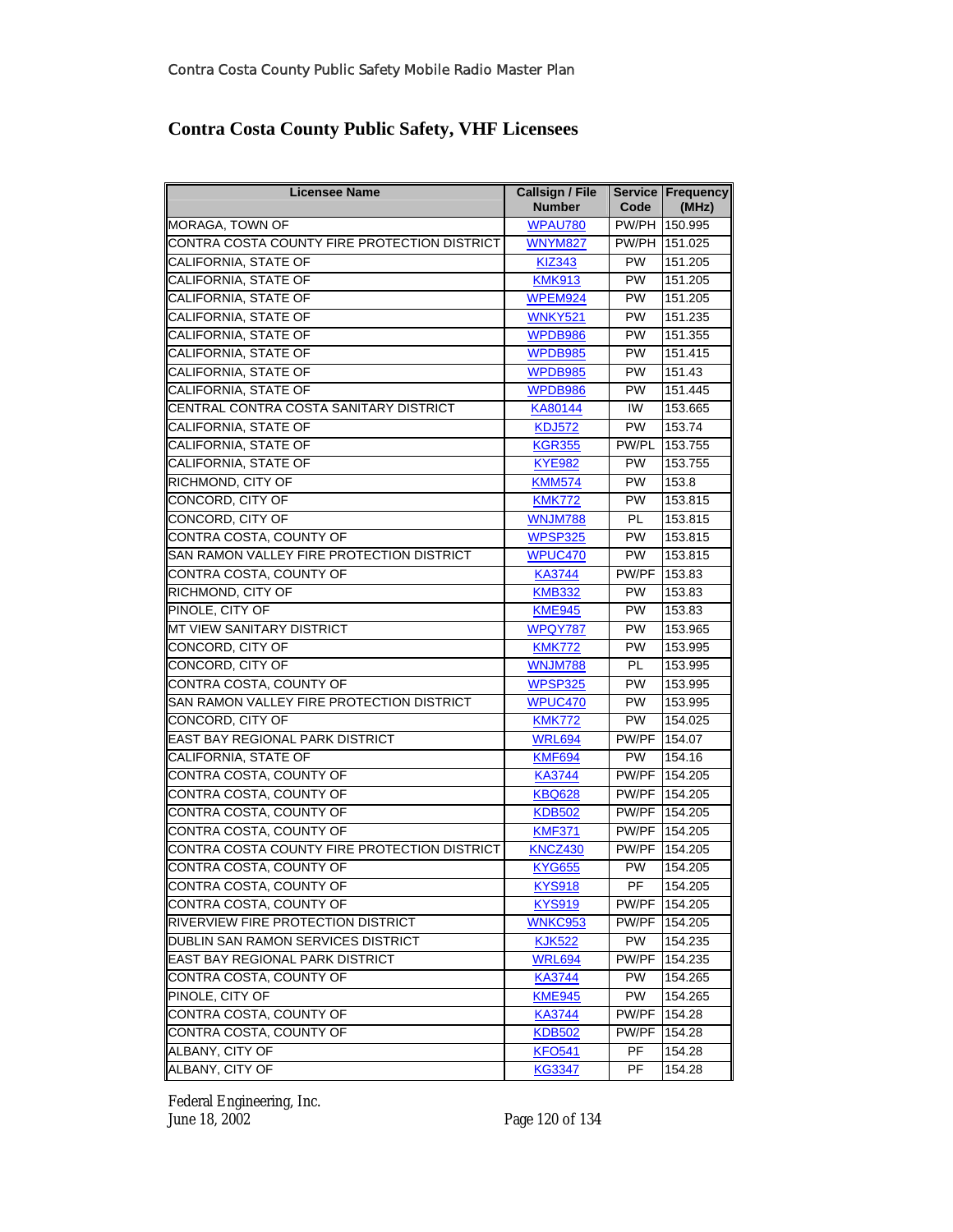### DUBLIN SAN RAMON SERVICES DISTRICT FOR THE KJK522 PW 154.28 SAN RAMON VALLEY FIRE PROTECTION DISTRICT **KMA635** PW 154.28 RICHMOND, CITY OF KMB332 PW 154.28 PINOLE, CITY OF THE RESERVE THAT THE RESERVE THAT A RESERVE THAT A RESERVE THAT A RESERVE THAT A RESERVE THAT A CONTRA COSTA, COUNTY OF **KMF371** PW/PF 154.28 CONTRA COSTA, COUNTY OF KYS918 PF 154.28 EAST BAY REGIONAL PARK DISTRICT WRL694 PW/PF 154.28 CONTRA COSTA, COUNTY OF **KA3744** PW/PF 154.295 SAN FRANCISCO BAY AREA RAPID TRANSIT DISTRICT KNFZ630 PW 154.295 SAN FRANCISCO BAY AREA RAPID TRANSIT DISTRICT | WPII570 | PW | 154.295 EAST BAY REGIONAL PARK DISTRICT MET WRL694 PW/PF 154.355 CONTRA COSTA, COUNTY OF KA3744 PW/PF 154.385 CONTRA COSTA, COUNTY OF KBQ628 PW/PF 154.385 CONTRA COSTA, COUNTY OF **KDB502** PW/PF 154.385 ALBANY, CITY OF **KEOS41** PF 154.385 ALBANY, CITY OF **KG3347** PF 154.385 RICHMOND, CITY OF **KMB332** PW 154.385 CONTRA COSTA, COUNTY OF KMF371 PW/PF 154.385 CONTRA COSTA, COUNTY OF **KYG655** PW/PF 154.385 CONTRA COSTA, COUNTY OF **KYS918** PF 154.385 CONTRA COSTA, COUNTY OF **KYS919** PW/PF 154.385 EL CERRITO, CITY OF **WPJH417** PW 154.385 CONTRA COSTA COMMUNITY COLLEGE DIST. KUX587 IB 154.515 DIABLO VALLEY COLLEGE **KA9906** IB 154.57 CALIFORNIA, STATE OF KMG445 PW 154.68 CALIFORNIA, STATE OF **WEADFILL** WPAD599 PW 154.68 CALIFORNIA, STATE OF THE CONSTRUCTION OF THE RESERVED BY A RESERVED OF THE RESERVED OF THE RESERVED OF THE RES CONTRA COSTA, COUNTY OF KA2988 PW/PP 154.755 CONTRA COSTA, COUNTY OF KMG264 PW/PP 154.755 CONTRA COSTA, COUNTY OF **KNCE507** PW/PP 154.755 CONTRA COSTA, COUNTY OF WINZF354 PW/PP 154.755 CONTRA COSTA, COUNTY OF WPKN371 PW/PP 154.755 CONTRA COSTA, COUNTY OF WPKN372 PW/PP 154.755 CONTRA COSTA, COUNTY OF WPKN373 PW/PP 154.755 CONTRA COSTA, COUNTY OF **Example 20 YO ME** WORKN374 PW/PP 154.755 CONTRA COSTA, COUNTY OF WPKN375 PP 154.755 CONTRA COSTA, COUNTY OF WPKN376 PW/PP 154.755 ANTIOCH, CITY OF **WINSB257** PW/PP 154.845 ANTIOCH, CITY OF WPOX277 PW 154.845 CALIFORNIA STATE UNIVERSITY KNNK407 PW 154.89 CALIFORNIA, STATE OF KLU341 PW 154.92 CALIFORNIA, STATE OF **CALIFORNIA, STATE OF CALIFORNIA**, STATE OF CALIFORNIA, STATE OF KNHU670 PW 154.92 CALIFORNIA, STATE OF **KNHU671** PW 154.92 CALIFORNIA, STATE OF **KNHU672** PW 154.92 CALIFORNIA, STATE OF **Example 20 and STATE OF A CONSTRUCT 1** RNHW257 PW 154.92 CALIFORNIA, STATE OF **KNHY376** PW 154.92 CALIFORNIA, STATE OF **Example 20 Set Alice 20 Set AN ACCES 20 SET AT ACCES 20 SET AT ACCES 20 SET ACCES 20 SET ACCES** CALIFORNIA, STATE OF KNHY378 PW 154.92 CALIFORNIA, STATE OF **KNHY379** PW 154.92 CALIFORNIA, STATE OF **KNHY380** PW 154.92 CALIFORNIA, STATE OF **KOR620** PW 154.92 CALIFORNIA, STATE OF **EXAMPLE 19** KRA565 PW 154.92

#### Contra Costa County Public Safety Mobile Radio Master Plan

Federal Engineering, Inc.

Page 121 of 134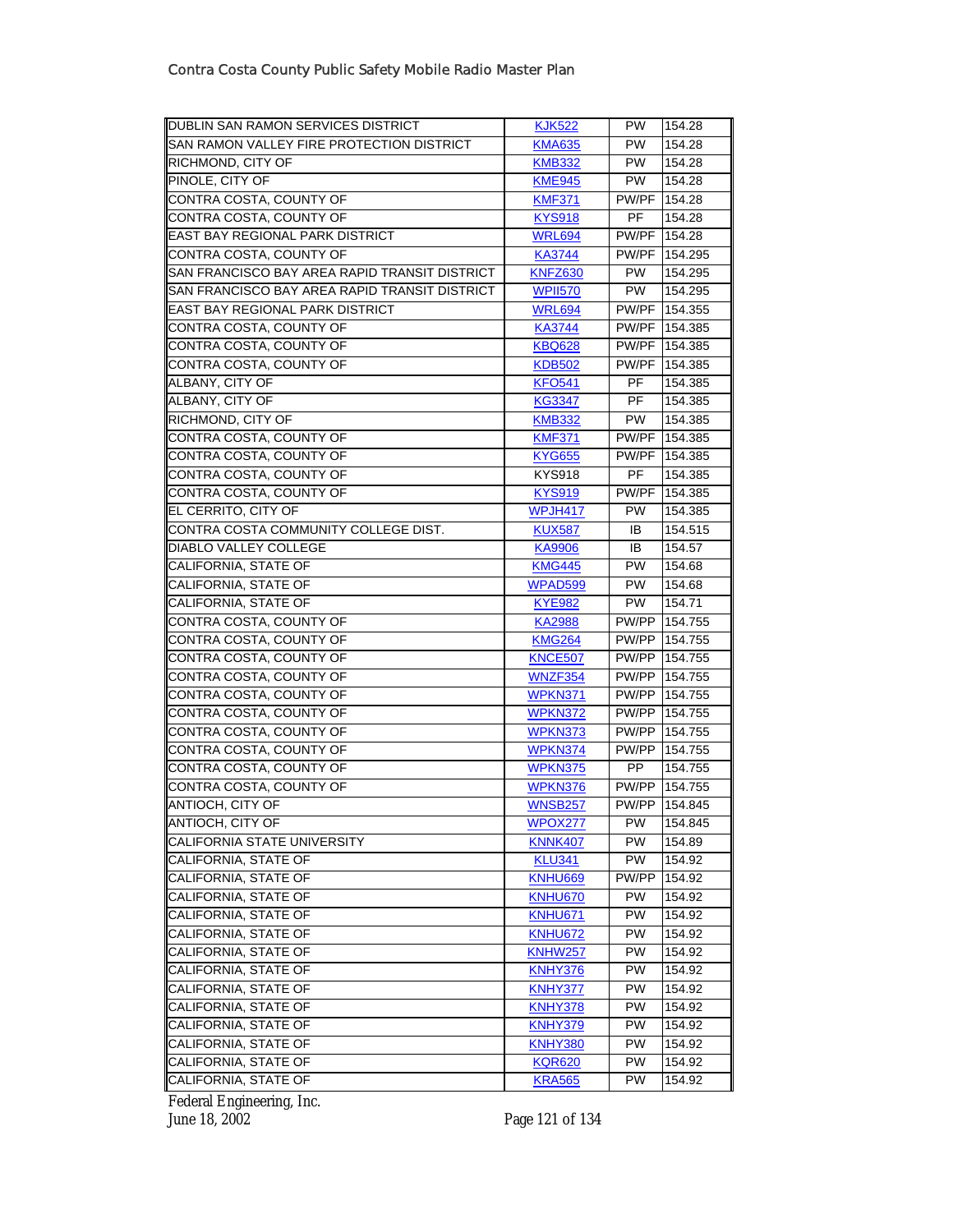| CALIFORNIA, STATE OF                      | <b>KRO411</b>                  | <b>PW</b>    | 154.92           |
|-------------------------------------------|--------------------------------|--------------|------------------|
| CALIFORNIA, STATE OF                      | <b>KRZ240</b>                  | <b>PW</b>    | 154.92           |
| CALIFORNIA, STATE OF                      | <b>WNUX719</b>                 | <b>PW</b>    | 154.92           |
| CALIFORNIA, STATE OF                      | <b>WPBM353</b>                 | PW/PP        | 154.92           |
| CALIFORNIA, STATE OF                      | <b>WPBM355</b>                 | PW/PP        | 154.92           |
| CALIFORNIA, STATE OF                      | <b>WPBM356</b>                 | PW/PP        | 154.92           |
| CALIFORNIA, STATE OF                      | <b>WYK436</b>                  | PW           | 154.92           |
| CONTRA COSTA, COUNTY OF                   | <b>KA2988</b>                  | PW/PP        | 154.95           |
| CONTRA COSTA, COUNTY OF                   | <b>KMG264</b>                  | PW/PP        | 154.95           |
| CONTRA COSTA, COUNTY OF                   | <b>KNCE507</b>                 | PW/PP        | 154.95           |
| CONTRA COSTA, COUNTY OF                   | <b>KNHP708</b>                 | PW/PP        | 154.95           |
| CONTRA COSTA, COUNTY OF                   | <b>WNZF354</b>                 | PW/PP        | 154.95           |
| CONTRA COSTA, COUNTY OF                   | <b>WPKN371</b>                 | PW/PP        | 154.95           |
| CONTRA COSTA, COUNTY OF                   | <b>WPKN372</b>                 | PW/PP 154.95 |                  |
| CONTRA COSTA, COUNTY OF                   | <b>WPKN373</b>                 | PW/PP        | 154.95           |
| CONTRA COSTA, COUNTY OF                   | <b>WPKN374</b>                 | PW/PP        | 154.95           |
| CONTRA COSTA, COUNTY OF                   | <b>WPKN376</b>                 | PW/PP        | 154.95           |
| <b>CALIFORNIA, STATE OF</b>               | <b>KGR355</b>                  | PW/PF        | 154.98           |
| CONCORD, CITY OF                          | <b>KMK772</b>                  | <b>PW</b>    | 154.995          |
| CONTRA COSTA, COUNTY OF                   | <b>WPSP325</b>                 | <b>PW</b>    | 154.995          |
| SAN RAMON VALLEY FIRE PROTECTION DISTRICT | WPUC470                        | <b>PW</b>    | 154.995          |
| CONTRA COSTA, COUNTY OF                   | <b>KNCR633</b>                 | PW/PL        | 155.04           |
| CONTRA COSTA, COUNTY OF                   |                                |              |                  |
| CONTRA COSTA, COUNTY OF                   | <b>KV2192</b><br><b>KYD927</b> | PL<br>PW/PL  | 155.04<br>155.04 |
|                                           |                                |              |                  |
| CONTRA COSTA, COUNTY OF                   | <b>WNPM636</b>                 | PW/PL        | 155.04           |
| CONTRA COSTA, COUNTY OF                   | <b>WNPM681</b>                 | PW/PL        | 155.04           |
| CONTRA COSTA, COUNTY OF                   | <b>WPIR557</b>                 | PW/PL        | 155.04           |
| ANTIOCH, CITY OF                          | <b>WNSB257</b>                 | PW/PL        | 155.07           |
| <b>ANTIOCH, CITY OF</b>                   | WPMZ453                        | PW           | 155.07           |
| ANTIOCH, CITY OF                          | WPOX277                        | PW/PL        | 155.07           |
| LAFAYETTE, CITY OF                        | <b>KNJP768</b>                 | PW/PL        | 155.115          |
| ORINDA UNION SCHOOL DISTRICT              | <b>WNAD765</b>                 | <b>PW</b>    | 155.16           |
| PITTSBURG UNIFIED SCHOOL DISTRICT         | <b>WNJX883</b>                 | <b>PW</b>    | 155.16           |
| CONTRA COSTA, COUNTY OF                   | <b>KA2988</b>                  | PW/PP        | 155.19           |
| CONTRA COSTA, COUNTY OF                   | <b>KJC967</b>                  | <b>PP</b>    | 155.19           |
| CONTRA COSTA, COUNTY OF                   | <b>KMA371</b>                  | PW/PP        | 155.19           |
| CONTRA COSTA, COUNTY OF                   | <b>KMA499</b>                  | PW/PP        | 155.19           |
| CONTRA COSTA, COUNTY OF                   | <b>KMG264</b>                  | PW/PP 155.19 |                  |
| CONTRA COSTA, COUNTY OF                   | <b>KNCE507</b>                 | PW/PP        | 155.19           |
| CONTRA COSTA, COUNTY OF                   | <b>WNZF354</b>                 | PW/PP        | 155.19           |
| CONTRA COSTA, COUNTY OF                   | <b>WPKN371</b>                 | PW/PP        | 155.19           |
| CONTRA COSTA, COUNTY OF                   | <b>WPKN372</b>                 | PW/PP        | 155.19           |
| CONTRA COSTA, COUNTY OF                   | <b>WPKN373</b>                 | PW/PP        | 155.19           |
| CONTRA COSTA, COUNTY OF                   | <b>WPKN374</b>                 | PW/PP        | 155.19           |
| CONTRA COSTA, COUNTY OF                   | WPKN375                        | PP           | 155.19           |
| CONTRA COSTA, COUNTY OF                   | WPKN376                        | PW/PP        | 155.19           |
| KAISER FOUNDATION HEALTH PLAN INC         | <b>KXC738</b>                  | <b>PW</b>    | 155.22           |
| CONTRA COSTA, COUNTY OF                   | <b>KA2988</b>                  | PW/PP        | 155.25           |
| CONTRA COSTA, COUNTY OF                   | <b>KMA371</b>                  | PW/PP        | 155.25           |
| CONTRA COSTA, COUNTY OF                   | <b>KMG264</b>                  | PW/PP        | 155.25           |
| CONTRA COSTA, COUNTY OF                   | <b>KNCE507</b>                 | PW/PP        | 155.25           |
| CONTRA COSTA, COUNTY OF                   | WNZF354                        | PW/PP        | 155.25           |
| CONTRA COSTA, COUNTY OF                   | WPKN371                        | PW/PP        | 155.25           |

Federal Engineering, Inc. June 18, 2002 Page 122 of 134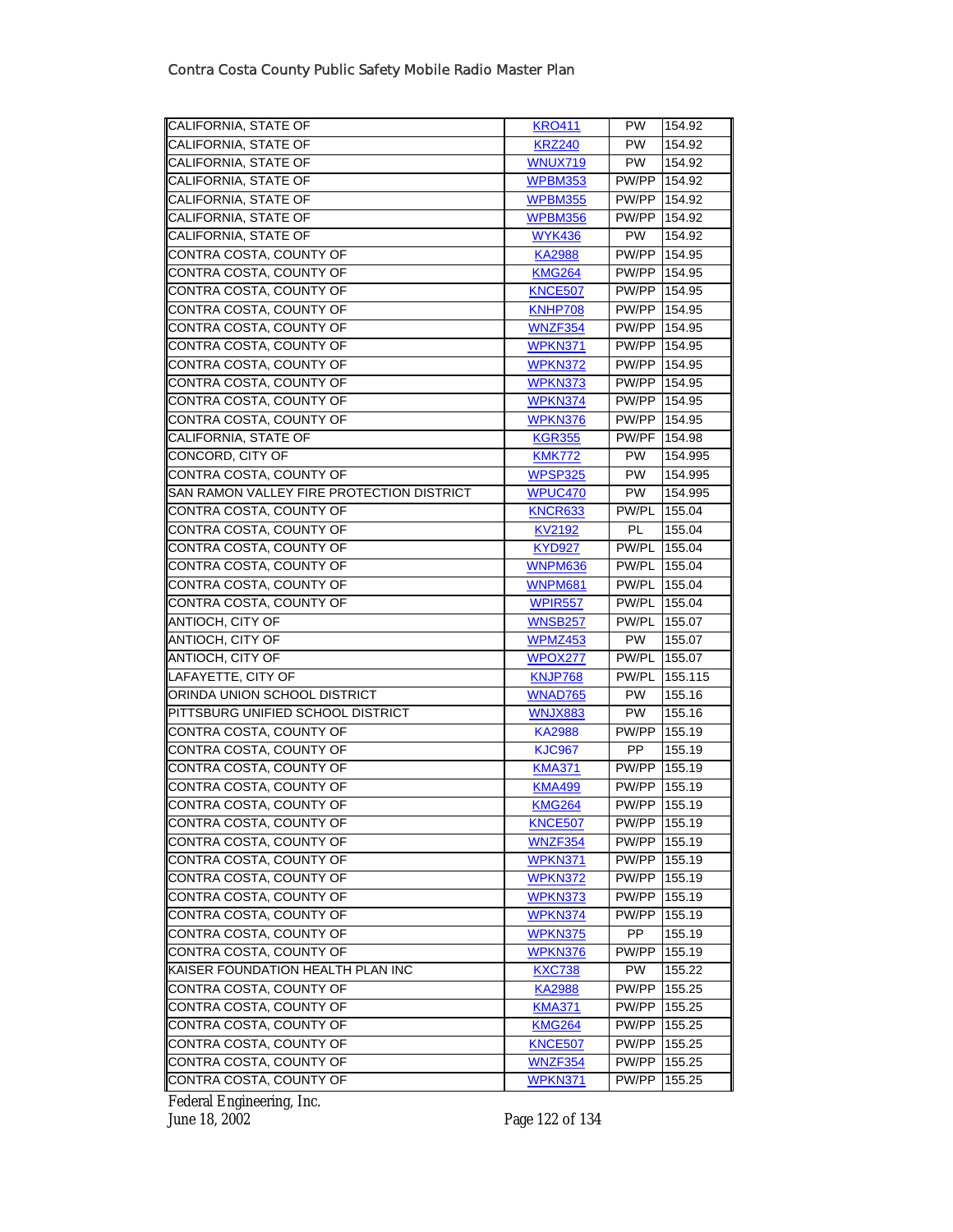| CONTRA COSTA, COUNTY OF           | <b>WPKN372</b> | PW/PP 155.25 |               |
|-----------------------------------|----------------|--------------|---------------|
| CONTRA COSTA, COUNTY OF           | WPKN373        | PW/PP        | 155.25        |
| <b>CONTRA COSTA, COUNTY OF</b>    | <b>WPKN374</b> | PW/PP        | 155.25        |
| CONTRA COSTA, COUNTY OF           | WPKN375        | <b>PP</b>    | 155.25        |
| CONTRA COSTA, COUNTY OF           | <b>WPKN376</b> | PW/PP        | 155.25        |
| CONTRA COSTA, COUNTY OF           | <b>WPNU981</b> | <b>PW</b>    | 155.25        |
| CONTRA COSTA, COUNTY OF           | <b>KB27868</b> | PW/PS        | 155.28        |
| JOHN MUIR MEDICAL CENTER          | <b>KSP200</b>  | <b>PW</b>    | 155.28        |
| CONTRA COSTA, COUNTY OF           | <b>KA2988</b>  | PW/PP        | 155.31        |
| CONTRA COSTA, COUNTY OF           | <b>KJC967</b>  | <b>PP</b>    | 155.31        |
| CONTRA COSTA, COUNTY OF           | <b>KMA371</b>  | PW/PP        | 155.31        |
| CONTRA COSTA, COUNTY OF           | <b>KMG264</b>  | PW/PP        | 155.31        |
| CONTRA COSTA, COUNTY OF           | <b>KNCE507</b> | PW/PP        | 155.31        |
| CONTRA COSTA, COUNTY OF           | <b>KNGL587</b> | PW/PP        | 155.31        |
| WALNUT CREEK, CITY OF             | <b>KZE704</b>  | <b>PW</b>    | 155.31        |
| CONTRA COSTA, COUNTY OF           | WNZF354        | PW/PP 155.31 |               |
| CONTRA COSTA, COUNTY OF           | <b>WPKN371</b> | PW/PP        | 155.31        |
| <b>CONTRA COSTA, COUNTY OF</b>    | <b>WPKN372</b> | PW/PP 155.31 |               |
| CONTRA COSTA, COUNTY OF           | WPKN373        | PW/PP 155.31 |               |
| CONTRA COSTA, COUNTY OF           | <b>WPKN374</b> | PW/PP        | 155.31        |
| CONTRA COSTA, COUNTY OF           | <b>WPKN375</b> | <b>PP</b>    | 155.31        |
| CONTRA COSTA, COUNTY OF           | WPKN376        | PW/PP        | 155.31        |
| <b>MEDIC AMBULANCE SERVICE</b>    | KD50347        | <b>PW</b>    | 155.4         |
| TENET HEALTH SYSTEM HOSPITALS INC | <b>KQO219</b>  | <b>PW</b>    | 155.4         |
| JOHN MUIR MEDICAL CENTER          | <b>KSP200</b>  | <b>PW</b>    | 155.4         |
| MT DIABLO HOSPITAL                | <b>KWI758</b>  | <b>PW</b>    | 155.4         |
| LOS MEDANOS COMMUNITY HOSPITAL    | <b>KWJ288</b>  | PW/PS        | 155.4         |
| CONTRA COSTA, COUNTY OF           | <b>KWO571</b>  | PW/PS        | 155.4         |
| <b>COUNTY HOSPITAL</b>            | <b>KWO573</b>  | PW/PS        | 155.4         |
| CONTRA COSTA, COUNTY OF           | <b>KWO574</b>  | PW/PS        | 155.4         |
| SAN RAMON REGIONAL MEDICAL CENTER | <b>WNQW992</b> | PW           | 155.4         |
| <b>MEDICAL CENTER</b>             | <b>WSZ655</b>  | PW/PS        | 155.4         |
| <b>BRENTWOOD, CITY OF</b>         | <b>KMA691</b>  | <b>PW</b>    | 155.55        |
| ANTIOCH, CITY OF                  | <b>WPMZ453</b> | <b>PW</b>    | 155.55        |
| ANTIOCH, CITY OF                  | <b>WPOX277</b> | PW           | 155.55        |
| ANTIOCH, CITY OF                  | <b>WNSB257</b> | PW/PP        | 155.61        |
| ANTIOCH, CITY OF                  | <b>WPOX277</b> | <b>PW</b>    | 155.61        |
| CONTRA COSTA, COUNTY OF           | <b>KA2988</b>  |              | PW/PP 155.625 |
| CONTRA COSTA, COUNTY OF           | <b>KMA499</b>  | PW/PP        | 155.625       |
| CONTRA COSTA, COUNTY OF           | <b>WNQE218</b> | PW           | 155.625       |
| CONTRA COSTA, COUNTY OF           | <b>WRU892</b>  | PW/PP        | 155.625       |
| CONTRA COSTA, COUNTY OF           | <b>KA2988</b>  | PW/PP        | 155.64        |
| CONTRA COSTA, COUNTY OF           | <b>KJC967</b>  | PP           | 155.64        |
| CONTRA COSTA, COUNTY OF           | <b>KMA499</b>  | PW/PP        | 155.64        |
| CONTRA COSTA, COUNTY OF           | <b>KMG264</b>  | PW/PP        | 155.64        |
| CONTRA COSTA, COUNTY OF           | <b>KNCE507</b> | PW/PP        | 155.64        |
| CONTRA COSTA, COUNTY OF           | WNZF354        | PW/PP        | 155.64        |
| CONTRA COSTA, COUNTY OF           | <b>WPKN371</b> | PW/PP        | 155.64        |
| CONTRA COSTA, COUNTY OF           | <b>WPKN372</b> | PW/PP        | 155.64        |
| CONTRA COSTA, COUNTY OF           | WPKN373        | PW/PP        | 155.64        |
| CONTRA COSTA, COUNTY OF           | WPKN374        | PW/PP        | 155.64        |
| CONTRA COSTA, COUNTY OF           | WPKN375        | PP           | 155.64        |
| CONTRA COSTA, COUNTY OF           | WPKN376        | PW/PP        | 155.64        |

Federal Engineering, Inc. June 18, 2002 Page 123 of 134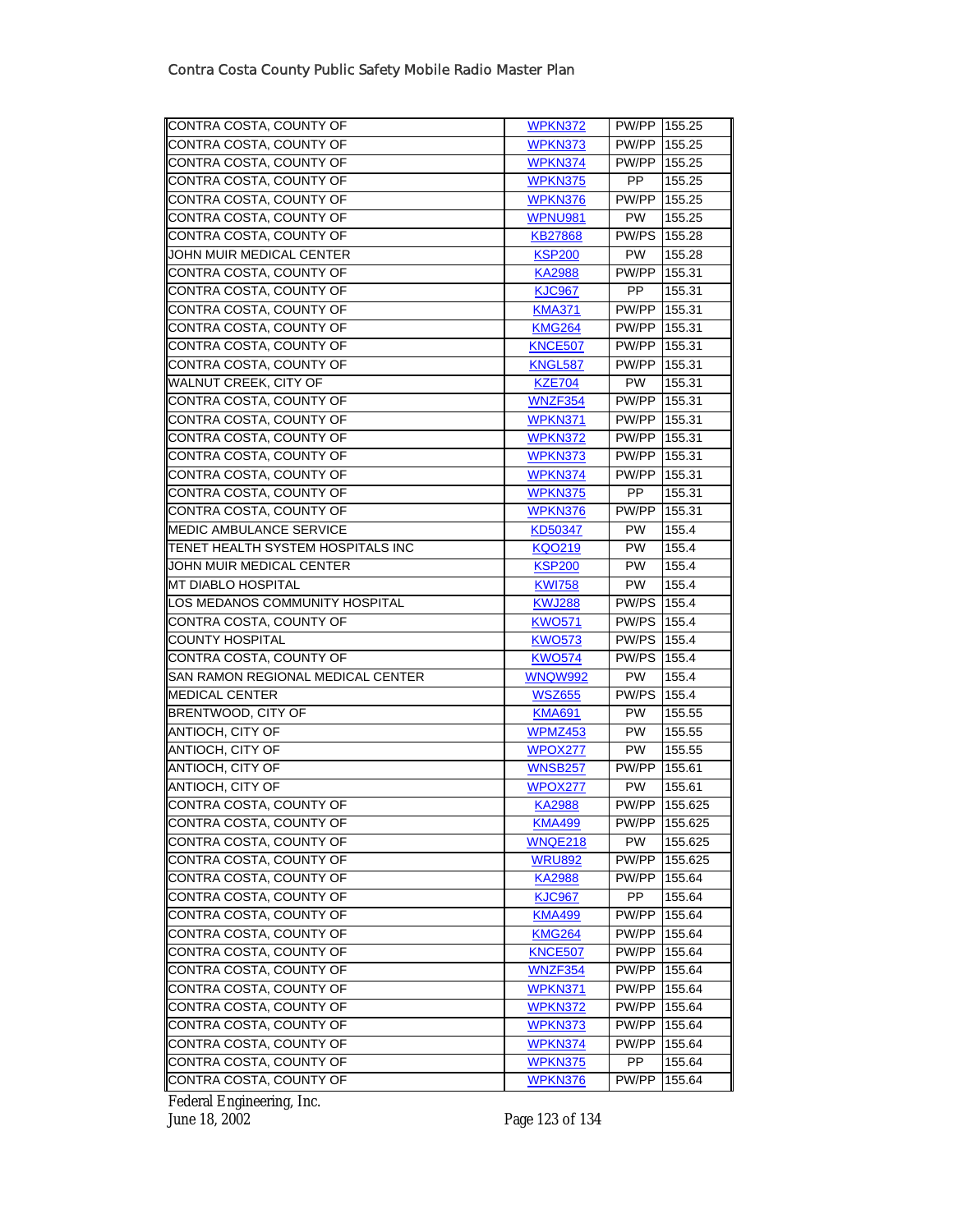| CONTRA COSTA, COUNTY OF                      | <b>KJC967</b>  | PP.          | 155.67        |
|----------------------------------------------|----------------|--------------|---------------|
| RICHMOND, CITY OF                            | <b>KMA358</b>  | <b>PW</b>    | 155.67        |
| PITTSBURG, CITY OF                           | <b>KMA779</b>  | PW/PP        | 155.67        |
| CONCORD, CITY OF                             | <b>KMC308</b>  | <b>PW</b>    | 155.67        |
| PINOLE, CITY OF                              | <b>KMJ446</b>  | <b>PW</b>    | 155.67        |
| CALIFORNIA, STATE OF                         | <b>KYE982</b>  | <b>PW</b>    | 155.67        |
| WALNUT CREEK, CITY OF                        | <b>KZE704</b>  | PW           | 155.67        |
| CONTRA COSTA, COUNTY OF                      | <b>WCH762</b>  | PW/PP        | 155.67        |
| CONTRA COSTA, COUNTY OF                      | <b>WCL694</b>  | <b>PP</b>    | 155.67        |
| DANVILLE, CITY OF                            | <b>KNGN893</b> | PW/PP        | 155.79        |
| RICHMOND, CITY OF                            | <b>KMM574</b>  | <b>PW</b>    | 155.82        |
| EL CERRITO, CITY OF                          | KA48230        | PL           | 155.88        |
| ANTIOCH, CITY OF                             | <b>KIZ211</b>  | PW/PL        | 155.88        |
| CONCORD, CITY OF                             | <b>KMK772</b>  | <b>PW</b>    | 155.88        |
| MARTINEZ, CITY OF                            | <b>KML203</b>  | <b>PW</b>    | 155.88        |
| LAFAYETTE, CITY OF                           | <b>KNJP768</b> | PW/PL        | 155.88        |
| PINOLE, CITY OF                              | <b>KRM778</b>  | <b>PW</b>    | 155.88        |
| PITTSBURG, CITY OF                           | <b>KVJ754</b>  | PW/PL        | 155.88        |
| EL CERRITO, CITY OF                          | <b>KXA218</b>  | PW/PL        | 155.88        |
| <b>HERCULES, CITY OF</b>                     | <b>WNVX752</b> | <b>PW</b>    | 155.88        |
| ANTIOCH, CITY OF                             | <b>WPNX326</b> | <b>PW</b>    | 155.88        |
| EL CERRITO, CITY OF                          | <b>WYZ469</b>  | PW/PL        | 155.88        |
| CONTRA COSTA, COUNTY OF                      | <b>KA2988</b>  |              | PW/PP 155.955 |
| CONTRA COSTA, COUNTY OF                      | <b>KMG264</b>  | PW/PP        | 155.955       |
| CONTRA COSTA, COUNTY OF                      | <b>KNCE507</b> | PW/PP        | 155.955       |
| CONTRA COSTA, COUNTY OF                      | WNZF354        | PW/PP        | 155.955       |
| CONTRA COSTA, COUNTY OF                      | WPKN371        | PW/PP        | 155.955       |
| CONTRA COSTA, COUNTY OF                      | WPKN372        | PW/PP        | 155.955       |
| CONTRA COSTA, COUNTY OF                      | WPKN373        | PW/PP        | 155.955       |
| CONTRA COSTA, COUNTY OF                      | WPKN374        | PW/PP        | 155.955       |
| CONTRA COSTA, COUNTY OF                      | WPKN375        | <b>PP</b>    | 155.955       |
| CONTRA COSTA, COUNTY OF                      | WPKN376        | PW/PP        | 155.955       |
| CONTRA COSTA, COUNTY OF                      | <b>KD8107</b>  | PW/PL        | 156           |
| CONTRA COSTA, COUNTY OF                      | <b>WO6421</b>  | Shp          | 156           |
| CONTRA COSTA, COUNTY OF                      | <b>WRQ4098</b> | Shp          | 156           |
| CONTRA COSTA, COUNTY OF                      | <b>KD8107</b>  | PW/PL        | 156.015       |
| CONTRA COSTA COUNTY FIRE PROTECTION DISTRICT | <b>WNYM827</b> |              | PW/PH 156.045 |
| MORAGA, TOWN OF                              | <b>WPAU780</b> | PW/PH 156.06 |               |
| WALNUT CREEK, CITY OF                        | <b>WYK413</b>  | PW           | 156.165       |
| CONTRA COSTA, COUNTY OF                      | <b>KF4115</b>  | PW/PH        | 156.195       |
| SAN RAMON, CITY OF                           | <b>WNMG614</b> | PW           | 156.225       |
| ANTIOCH, CITY OF                             | <b>WNUK908</b> | PW/PH        | 156.225       |
| ANTIOCH, CITY OF                             | <b>WPNX326</b> | <b>PW</b>    | 156.225       |
| CONTRA COSTA, COUNTY OF                      | <b>WHU432</b>  | МC           | 156.45        |
| CONTRA COSTA, COUNTY OF                      | <b>WHU432</b>  | МC           | 156.8         |
| CONTRA COSTA, COUNTY OF                      | <b>WHU432</b>  | МC           | 156.925       |
| JOHN MUIR MEDICAL CENTER                     | <b>KNFC871</b> | <b>PW</b>    | 157.45        |
| ANTIOCH, CITY OF                             | WPOX277        | PW           | 158.76        |
| MT VIEW SANITARY DISTRICT                    | <b>WPFS279</b> | PW           | 158.805       |
| ANTIOCH, CITY OF                             | <b>WNUK908</b> | PW/PH        | 158.985       |
| ANTIOCH, CITY OF                             | <b>WPNX326</b> | PW           | 158.985       |
| <b>WALNUT CREEK, CITY OF</b>                 | <b>WYK413</b>  | PW           | 159.12        |
| CALIFORNIA, STATE OF                         | KZE65          | PW           | 159.135       |

Federal Engineering, Inc. June 18, 2002 Page 124 of 134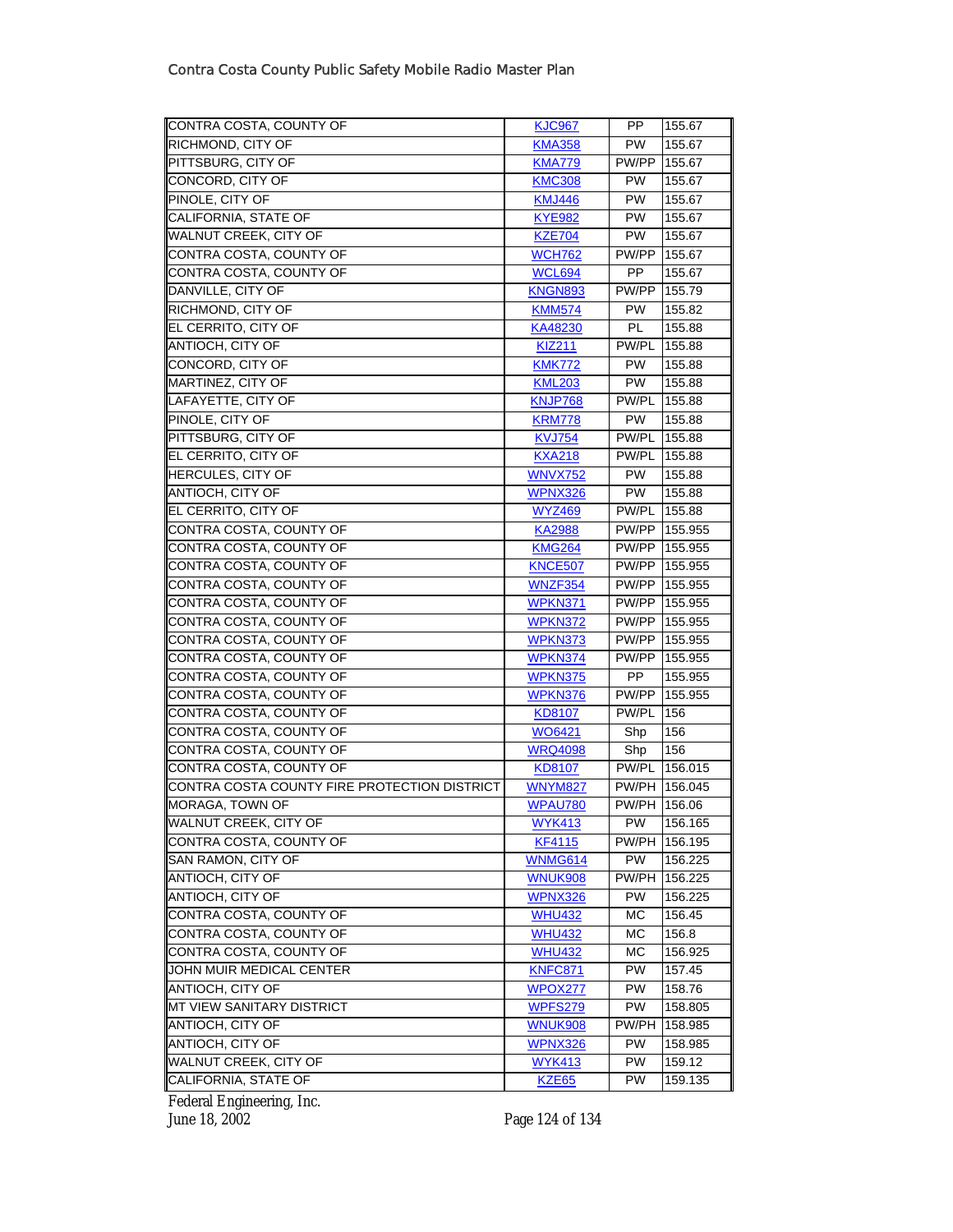| CONTRA COSTA, COUNTY OF                | <b>WNQE218</b> | PW/PP 159.15 |           |
|----------------------------------------|----------------|--------------|-----------|
| SAN RAMON, CITY OF                     | <b>WNMG614</b> | <b>PW</b>    | 159.165   |
| CALIFORNIA, STATE OF                   | <b>KZE65</b>   | <b>PW</b>    | 159.195   |
| CALIFORNIA, STATE OF                   | <b>KIZ343</b>  | <b>PW</b>    | 159.24    |
| CALIFORNIA, STATE OF                   | <b>WPEM924</b> | <b>PW</b>    | 159.24    |
| <b>EAST BAY REGIONAL PARK DISTRICT</b> | <b>KBB840</b>  | <b>PW</b>    | 159.255   |
| CALIFORNIA, STATE OF                   | <b>KIZ343</b>  | <b>PW</b>    | 159.255   |
| CALIFORNIA, STATE OF                   | WPEM924        | <b>PW</b>    | 159.255   |
| CALIFORNIA, STATE OF                   | <b>WNYS818</b> | PW           | 159.285   |
| CALIFORNIA, STATE OF                   | WDK23          | PW           | 159.3     |
| CALIFORNIA, STATE OF                   | <b>WNYS818</b> | <b>PW</b>    | 159.3     |
| CALIFORNIA, STATE OF                   | WDK23          | <b>PW</b>    | 159.345   |
| CALIFORNIA, STATE OF                   | <b>WNYS818</b> | <b>PW</b>    | 159.345   |
| CALIFORNIA, STATE OF                   | KNGG687        | <b>PW</b>    | 159.435   |
| CALIFORNIA, STATE OF                   | <b>KIZ343</b>  | <b>PW</b>    | 159.465   |
| CALIFORNIA, STATE OF                   | WPEM924        | <b>PW</b>    | 159.465   |
| CONTRA COSTA, COUNTY OF                | <b>WPLT748</b> | <b>PW</b>    | 159.615   |
| CONTRA COSTA, COUNTY OF                | WPLT747        | <b>PW</b>    | 159.735   |
| CONTRA COSTA, COUNTY OF                | WPLT749        | PW/MO        | 160.11    |
| <b>METROCALL USA INC</b>               | <b>WNAF392</b> | <b>PW</b>    | 163.25    |
| <b>METROCALL USA INC</b>               | <b>WNJG997</b> | <b>PW</b>    | 163.25    |
| METROCALL USA INC                      | <b>WNJH205</b> | <b>PW</b>    | 163.25    |
| <b>METROCALL USA INC</b>               | <b>WNXU925</b> | <b>PW</b>    | 163.25    |
| <b>METROCALL USA INC</b>               | WPQD743        | PW           | 163.25    |
| CALIFORNIA, STATE OF                   | <b>WRV51</b>   | <b>PW</b>    | 169.575   |
| CALIFORNIA, STATE OF                   | <b>WRV52</b>   | <b>PW</b>    | 169.575   |
| CALIFORNIA, STATE OF                   | <b>WPDW790</b> | <b>PW</b>    | 171.825   |
| CALIFORNIA, STATE OF                   | <b>WPJI545</b> | <b>PW</b>    | 171.825   |
| CALIFORNIA, STATE OF                   | <b>WPJM984</b> | <b>PW</b>    | 171.825   |
| LOS ANGELES, CITY OF                   | WPQG846        | <b>PW</b>    | 173.075   |
| CONTRA COSTA, COUNTY OF                | <b>WGI954</b>  | <b>PWPL</b>  | 173.39625 |

Notes:<br>Shared = Multiple Licensees or Call signs<br>Totals:<br>Entries = 290<br>Unique frequencies = 90<br>Shared frequencies = 43<br>Unique Licensees = 41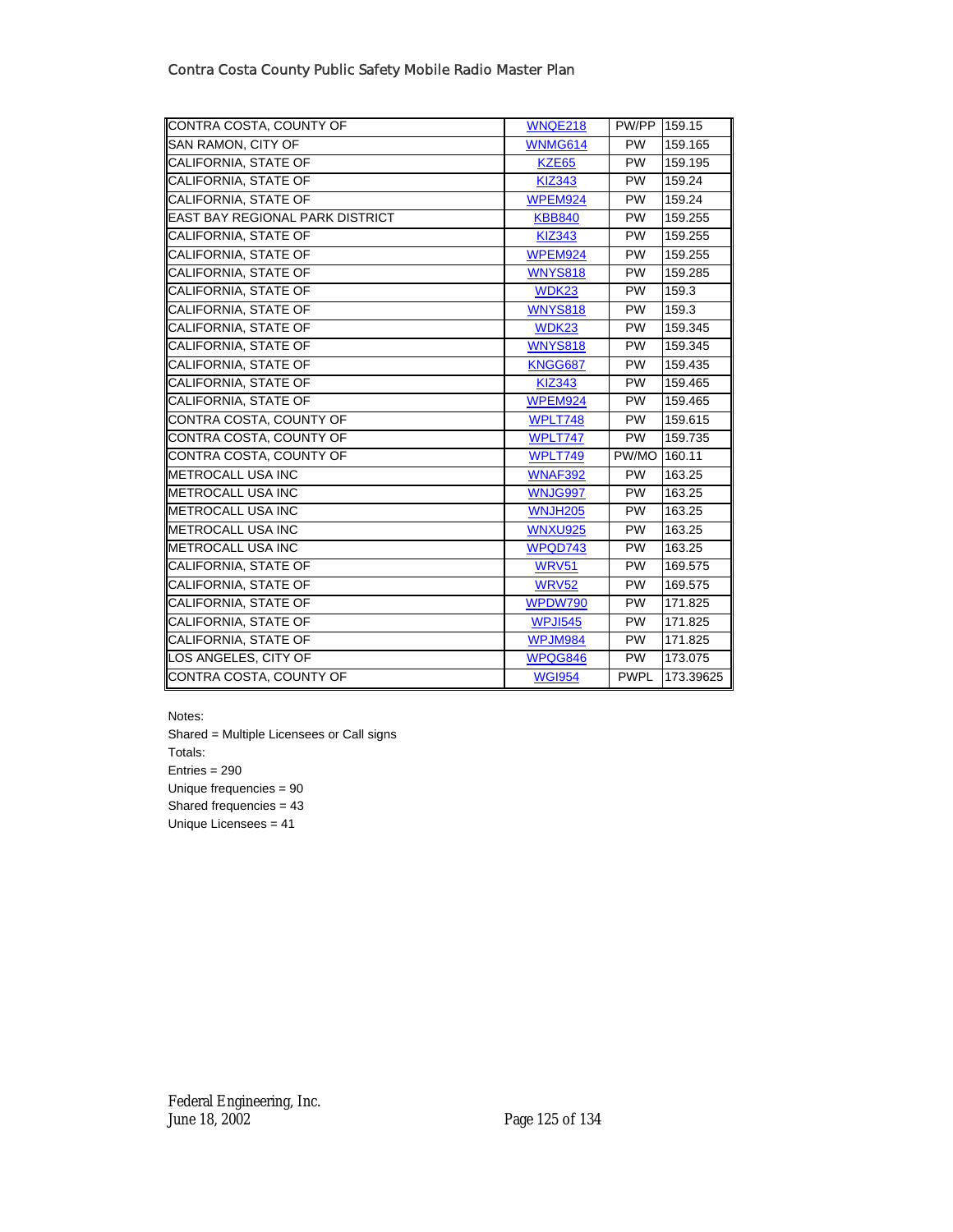# Appendix D. Channel Variety for Interoperability and Tactical Information

The following table contains a roster of channels as they are currently assigned and used by public safety agencies in the County. It does not contain all the individual VHF frequencies licensed in the County, which are presented in Appendix C.

| <b>Channel</b>           | <b>Receive</b> | <b>Transmit</b> | <b>Channel</b>      | <b>Channel Use</b>                          |
|--------------------------|----------------|-----------------|---------------------|---------------------------------------------|
| <b>Number</b>            | Frequency      | Frequency       | <b>Name</b>         |                                             |
|                          |                |                 |                     |                                             |
| $\mathbf{1}$             | 155.310        | 154.755         | <b>WEST P1</b>      | Countywide system dispatch channel          |
| $\overline{2}$           | 155.250        | 155.955         | <b>CENT P2</b>      | Countywide system dispatch channel          |
| 3                        | 155.190        | 155.640         | <b>EAST P3</b>      | Countywide system dispatch channel          |
| $\boldsymbol{4}$         | 154.920        | 154.920         | <b>CLEMARS</b>      | California law enforcement interoperability |
| $\mathbf 5$              | 154.950        | 154.950         | TAC WT1             | County tactical channel                     |
| 6                        | 155.790        | 155.790         | TAC CT <sub>2</sub> | County tactical channel                     |
| $\overline{\mathcal{U}}$ | 155.625        | 155.625         | TAC E T3            | County tactical channel                     |
| $\overline{8}$           | 155.040        | 155.040         | <b>TAC CNTY</b>     | County tactical channel                     |
| $\overline{9}$           | 155.280        | 155.280         | <b>SAR P22</b>      | Search and rescue channel                   |
| 10                       | 156.075        | 156.075         | <b>CALCORD</b>      | California coordination channel             |
| $\overline{11}$          | 154.935        | 154.935         | <b>CLEMARS2</b>     | California law enforcement interoperability |
| $\overline{12}$          | 154.280        | 154.280         | <b>FIRE WT1</b>     | Fire protection "white" channel             |
| 13                       | 154.265        | 154.265         | FIRE WT2            | Fire protection "white" channel             |
| $\overline{14}$          | 155.160        | 155.160         | <b>MRA</b>          | Mountain rescue association                 |
| $\overline{15}$          | 153.755        | 153.755         | <b>OES SIMP</b>     | Office of emergency services channel        |
| 16                       | 153.755        | 154.980         | <b>OES DIAB</b>     | Office of emergency services channel        |
| 17                       | 153.755        | 154.980         | <b>OESTAM</b>       | Office of emergency services channel        |
| $\overline{18}$          | 153.755        | 154.980         | <b>OES LOMA</b>     | Office of emergency services channel        |
| $\overline{19}$          | 153.755        | 154.980         | <b>OES HELE</b>     | Office of emergency services channel        |
| $\overline{20}$          | 153.755        | 154.980         | <b>OES ZION</b>     | Office of emergency services channel        |
| 21                       | 154.845        | 155.610         | <b>ANTIOCH</b>      | Antioch police dispatch channel             |
| $\overline{22}$          | 155.070        | 155.070         | <b>ANT TAC</b>      | Antioch police tactical channel             |
| 23                       | 155.910        | 155.010         | <b>VALLEJO</b>      | Border area channel                         |
| $\overline{24}$          | 155.775        | 154.815         | <b>BENICIA</b>      | Border area channel                         |
| 25                       | 155.490        | 158.790         | <b>SOLANO</b>       | Border area channel                         |
| 26                       | 151.580        | 158.190         | <b>CCWD</b>         | County water district channel               |
| $\overline{27}$          | 154.905        | 154.905         | <b>CHP EXT</b>      | California highway patrol channel           |
| 28                       | 157.050        | 157.050         | <b>USCG 21</b>      | US coast guard channel                      |
| 29                       | 157.100        | 157.100         | USCG22              | US coast guard channel                      |
| 30                       | 157.150        | 157.150         | USCG23              | US coast guard channel                      |
| 31                       | 157.175        | 157.175         | <b>USCG 83</b>      | US coast guard channel                      |
| $\overline{32}$          | 162.550        |                 | 162.55WX            | <b>Weather frequency</b>                    |
| 33                       | 162.400        |                 | 162.40WX            | <b>Weather frequency</b>                    |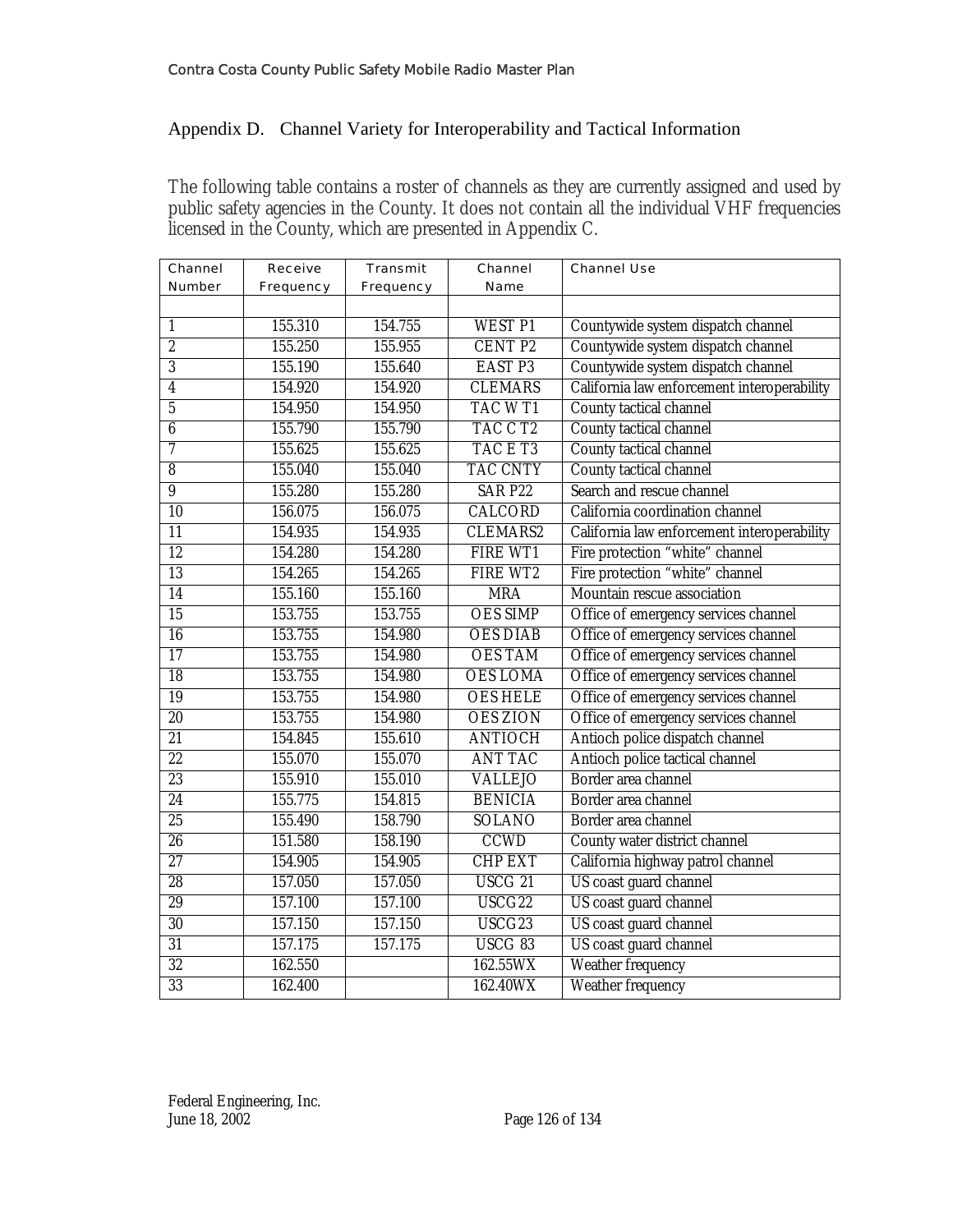# Appendix E. Contra Costa County Public Safety Radio Needs Assessment Report, Federal Engineering, April 2000 (Table of Contents only)

This needs assessment report is the result of the first part of this Master Planning project. Contents of the report appear below. The entire report and its attachments are available in electronic form.

| 1. Executive Summary                                         | 2              | 5. Preliminary Recommendations                              | 38 |
|--------------------------------------------------------------|----------------|-------------------------------------------------------------|----|
| 2. Information Gathering Approach                            | 6              | Short Term Dispatching<br>Improvements                      | 38 |
| Key Assumptions                                              | 6              | Short-Term Channel Traffic<br>Redistribution                | 38 |
| Survey of Public Safety Community                            | 6              | Medium-Term Mobile Data<br>Deployments                      | 39 |
| <b>Agency Interviews</b>                                     | $\overline{7}$ | Medium-Term Refinement of Shared<br>Priorities              | 39 |
| Dispatch Center Site Visits                                  | 8              | Long-Term Development of a Shared<br>Public Safety Vision   | 39 |
| Nearby and Comparable County<br>Systems Research             | 8              | Long-Term Response to Regulatory<br>and Standards Evolution | 40 |
| 3. Summary of Major Findings                                 | 10             |                                                             |    |
| Key Interview Findings                                       | 10             |                                                             |    |
| <b>Baseline Information Survey Results</b>                   | 14             | <b>Attachments</b>                                          |    |
| <b>Dispatch Center Findings</b>                              | 17             | Roster of Agency Interviews                                 | A  |
| Findings from California Counties                            | 22             | Roster of Survey Respondents                                | B  |
| 4. Analysis of Requirements                                  | 28             | Agency Reaction to Single<br>Countywide System              | C  |
| Satisfaction Indexed Against Desire<br>for Change            | 29             | Agency Radio System Self-Ratings                            | D  |
| <b>Differences Among Users</b>                               | 31             | On-Line Public Safety Radio System<br><b>Survey Form</b>    | E  |
| Lessons Learned by California<br>Counties                    | 33             | <b>Interview Summaries</b>                                  | F  |
| <b>Consolidation Issues</b>                                  | 34             | <b>Survey Results Database</b>                              | G  |
| Additional Common and Specific<br><b>System Requirements</b> | 35             |                                                             |    |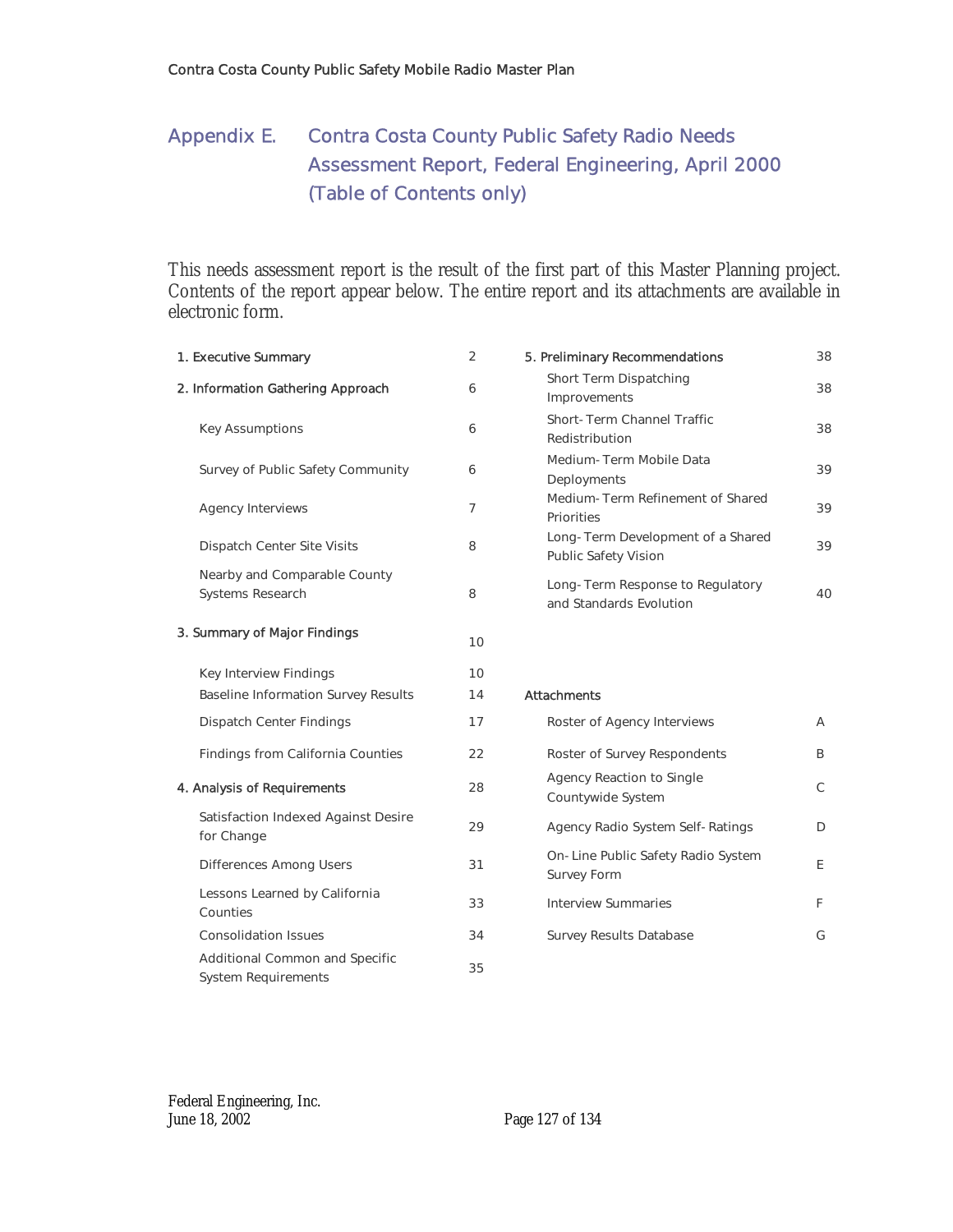### Appendix F. Letter from Steve Overacker to Terry Betts, 8/27/2001

### **Contra Costa County**

**Department of Information Technology** 30 Douglas Drive Martinez, California 94553-4068 V: 925-313-1200 F: 925-313-1459

**TeleCommunications** 

2467 Waterbird Way<br>Martinez, California 94553-1457 V: 925-957-7700 F: 925-646-2111

August 27, 2001

Mr. Terry Betts Communications Manager Contra Costa Sheriff's Office 30 Glacier Drive Martinez, CA 94553

Dear Terry,

After further discussion we revised the frequencies for your project. Randy found that Lafayette no longer uses 155.115 MHz and there is a potential to pick up that frequency for the Sheriff's Office. Here are the results of our discussions:

|           | Hilltop Frequency             |            |                            |                            |
|-----------|-------------------------------|------------|----------------------------|----------------------------|
| CН        | Transmit                      | Receive    | <b>Transmit Sites</b>      | Coverage Area              |
| ΡI        | 155.310(e)                    | 155.625(n) | Nichol, Cummings           | West County                |
| <b>P2</b> | 155.115(n)                    | 159.150(n) | Bald (directional antenna) | LaMorinda Area             |
| <b>P3</b> | 155.190(e)                    | 155.640(e) | Kregor, Cummings,          | North Central to Bay Point |
|           |                               |            | Highland                   |                            |
| P4        | 155,250(e)                    | 155.955(c) | Highland, Rocky, Kregor,   | Central County South       |
|           |                               |            | Bald                       |                            |
| <b>P5</b> | 154.755(n)                    | 159.150(n) | Oakley                     | Far East County            |
|           | $(n)$ = new, $(e)$ = existing |            |                            |                            |

Some qualifications besides getting 155.115 MHz. Note we are receiving on adjacent channels 155.625 and 155.640 MHz. It may be best to receive P3 at Pine Street or 40 Glacier and not at Cummings to minimize self-interference. We suggest that jail frequencies be moved from 159.150 MHz to 154.95 MHz. 154.95 (TAC WEST, T1), 155.79 (TAC CENT, T2) and 155.04 (TAC CNTY, L5) would still be available as they are today. There is a potential of co-channel interference between P2 in and P5 in (even with different DPL). The solution may require all low level receive sites for P2. All of this is subject to coordination.

Please look over this information and see if it meets the Sheriff's needs. Please respond as quickly as possible so I can get design and licensing work started.

Sincerely,

Steve Overacker Telecommunication Manager

Federal Engineering, Inc.

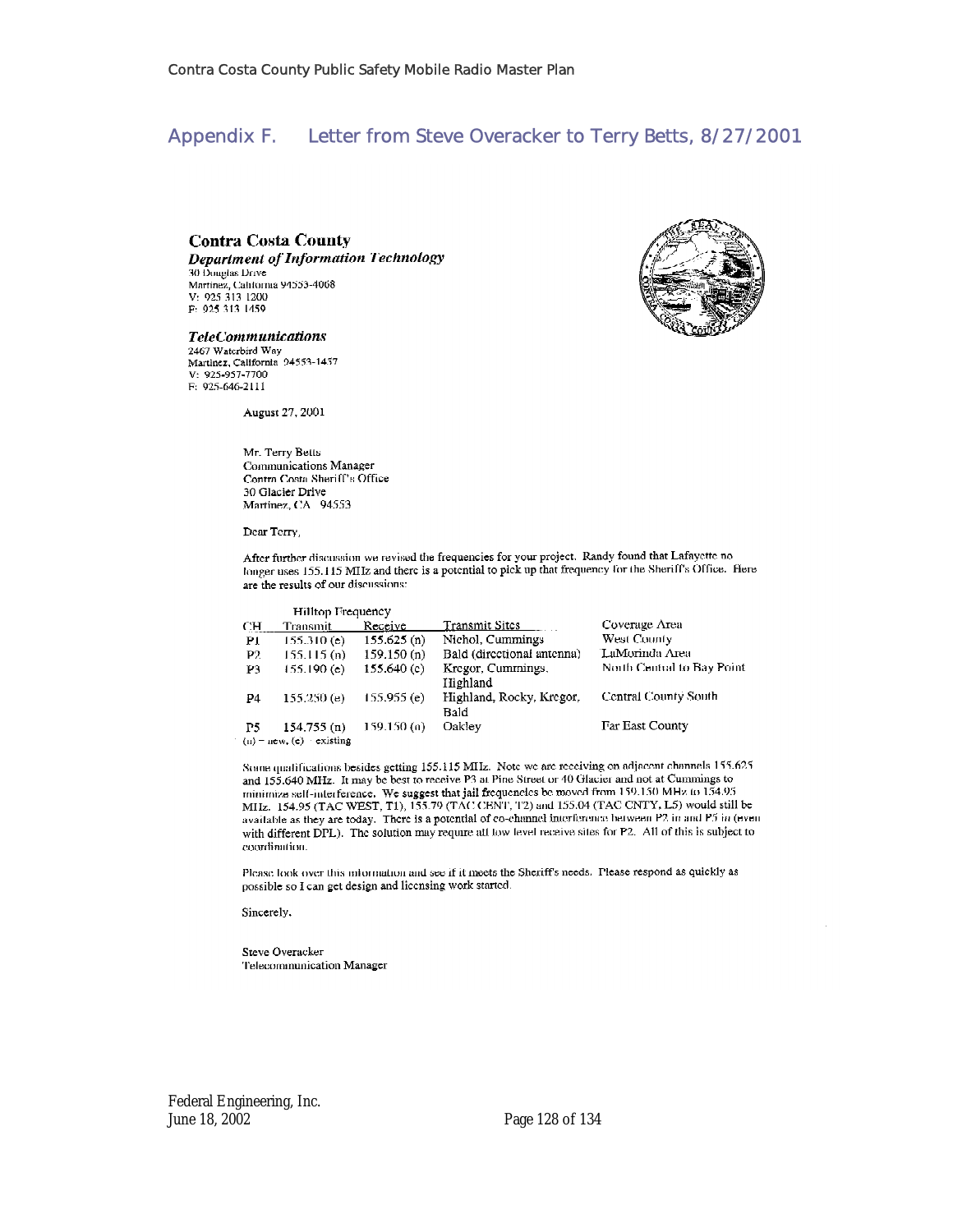# Appendix G. County-Owned Microwave Interconnect

Supplied in a separate electronic file are three diagrams that reflect the current Countyowned microwave system.

- System Layout, Rev. 12/23/99. This is a network diagram showing the locations of loop sites, spur sites, dispatch locations, and T-carrier links.
- ◆ 19Loops Diagram, Rev. 7/18/00. This diagrams the multiplexed loops extending from the main hub at the Glacier site to the remaining repeater sites, and shows spurs from those points.
- T-1 Plan, Rev. 12/23/99. This diagram shows the landlines interconnecting the microwave sites.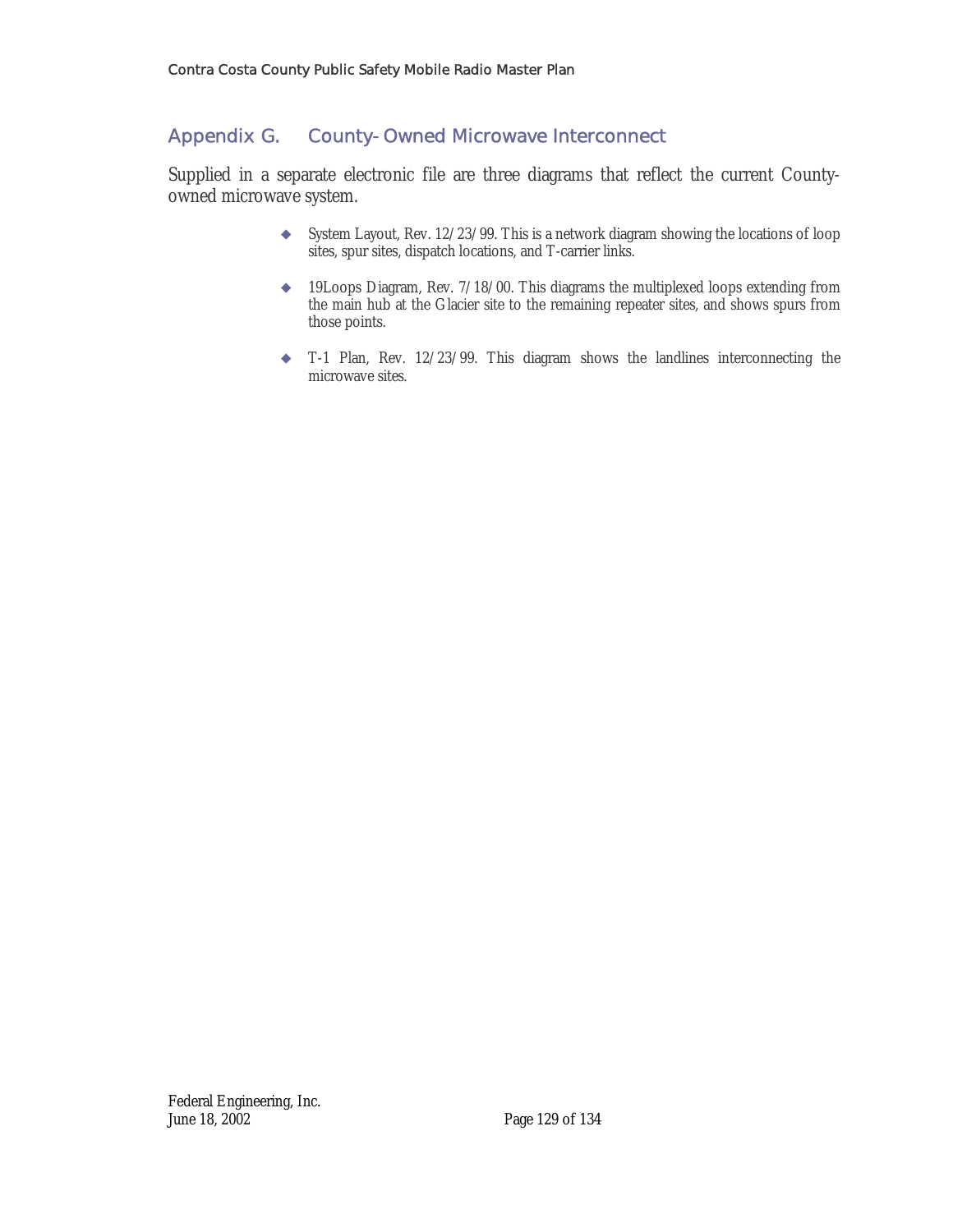# Appendix H. Analysis of Sheriff's Office Radio Traffic Statistics

Sheriff's Office officials supplied statistical data in tabular form describing radio dispatch activity for the existing countywide system. Of particular interest is the count of dispatcher microphone key actions for 187 consecutive days from Saturday, October 14, 2001 through Wednesday, April 18, 2002. The collection of this data was recommended in the "Communications Study for 2001" paper presented by Alan Burton. Channels studied are designated P1, P2, P3, and P7, providing coverage as shown below:

- $\blacktriangleright$  P1 = West County
- $\rightarrow$  P2 = Central County
- $\rightarrow$  P3 = East County
- $\rightarrow$  P7 = City of Pittsburg

### Source of the Data

The data represent each instance where the dispatcher activated the push-to-talk (PTT) switch to speak to a unit in the field. The duration of the transmission is unknown. Data was generated by electronic counters connected to the console positions for each channel. Data for Channels P1 and P2 were accepted as presented. Data for P3 was halved because of double counting by the electronic counter. Data for P7 was reduced by the halved P3 data because the electronic counter combines the two Channels when dispatched from the same console.

### Interpretation of the Data

This data may be used to represent the relative volume of traffic dispatched on each channel and the total for the dispatch center. Channel loading cannot be estimated from this data, however, since the corresponding duration of speech is unknown. Also unknown is the quantity and duration of the field unit Nor can any conclusions be drawn regarding the urgency or priority of the communications, the number of field units involved, the time to clear an incident, etc. Basic statistical analysis was preformed on the corrected data as shown below:

|           | P1      | P <sub>2</sub> | P3      | P7      | <b>Total</b> |
|-----------|---------|----------------|---------|---------|--------------|
| Sum       | 439,437 | 523,692        | 538,178 | 409,126 | 1,910,433    |
| Mean      | 2,350   | 2,800          | 2,878   | 2,188   | 10,216       |
| Median    | 2,302   | 2,813          | 2,891   | 2,182   | 10,102       |
| Mode      | 2,328   | 2,692          | 2,736   | 2,157   | 10,815       |
| Std. Dev. | 571     | 493            | 517     | 528     | 1,620        |
| Low       |         | 1,723          | 882     | 329     | 6,749        |
| High      | 7,797   | 5,916          | 6,321   | 5,153   | 22,063       |

 The sum is the total dispatcher microphone key actions per channel for the 187-day period.

Mean is the common average, a number that might not actually be present in the data.

Federal Engineering, Inc.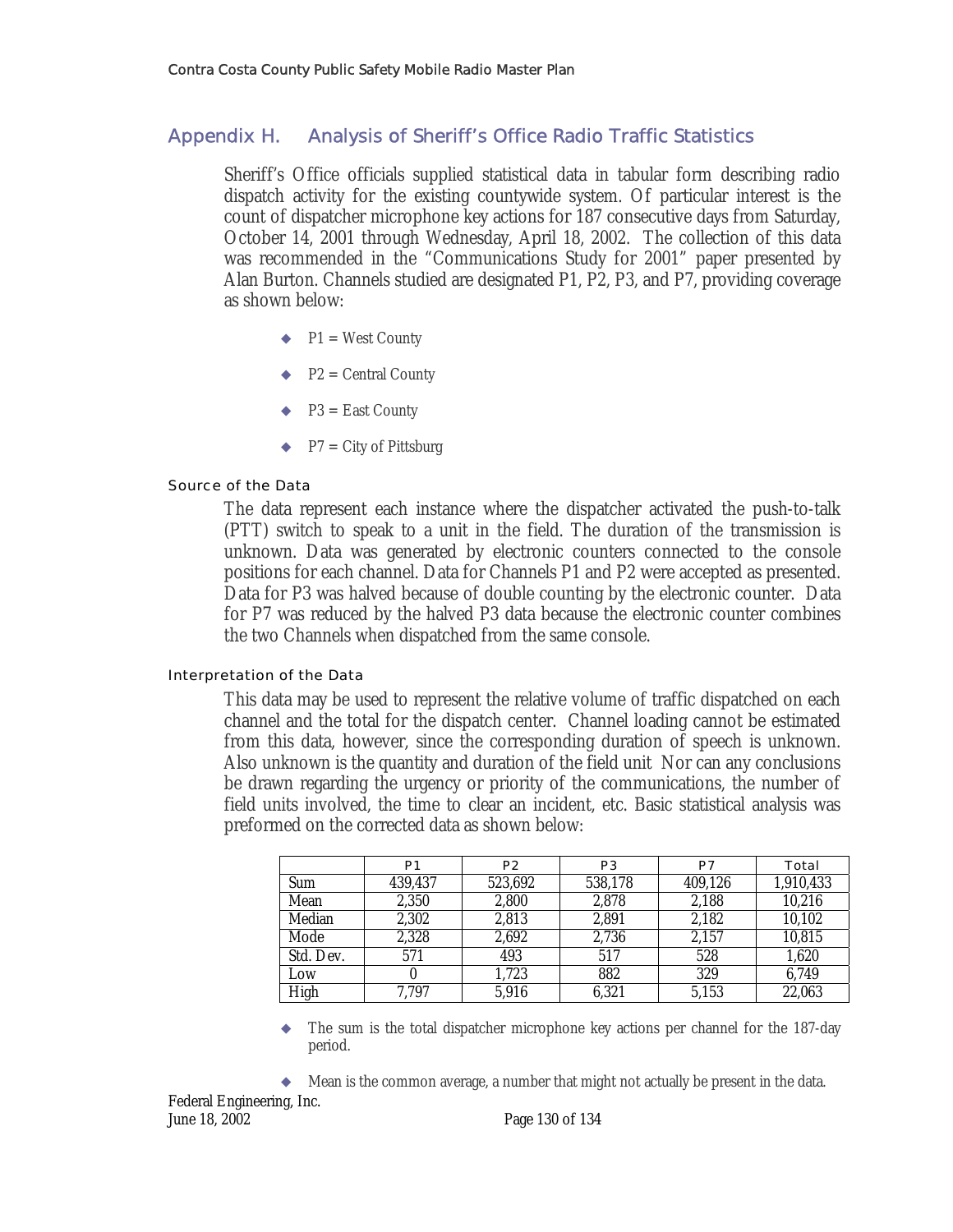- Median is the most central number actually contained in the data table.
- Mode is the most frequently represented actual number.
- Standard Deviation is a measure of dispersion around the Mean value; approximately  $2/3$  of the data points occur within  $\frac{1}{2}$  of the Standard Deviation of the Mean. Larger standard deviation values relative to the mean imply the data is spread-out; smaller values imply the data is more tightly confined to the mean value.
- The lowest and highest occurring data points are also shown. The zero shown for P1 is probably an anomaly of the data.

### Summary Conclusions

 $\overline{a}$ 

Channels P1, P2, and P3 provide communications for 32 Sheriff patrol beats as well as seven local police departments<sup>35</sup> including five contract municipalities. The shapes of the Sheriff patrol beats exhibit an amoeba-like appearance on the map, with several seriously fragmented throughout the County geography. Given these facts, the statistics for the four channels are remarkably similar to each other. The close statistical similarities suggest two conclusions: (1) message dispatch activity appears balanced channel-to-channel, and (3) similar levels of police activity appear to occur throughout the County



<span id="page-130-0"></span>Federal Engineering, Inc. Page 131 of 134 <sup>35</sup> Danville, Lafayette, Moraga, Oakley, Orinda, Pittsburg, and San Ramon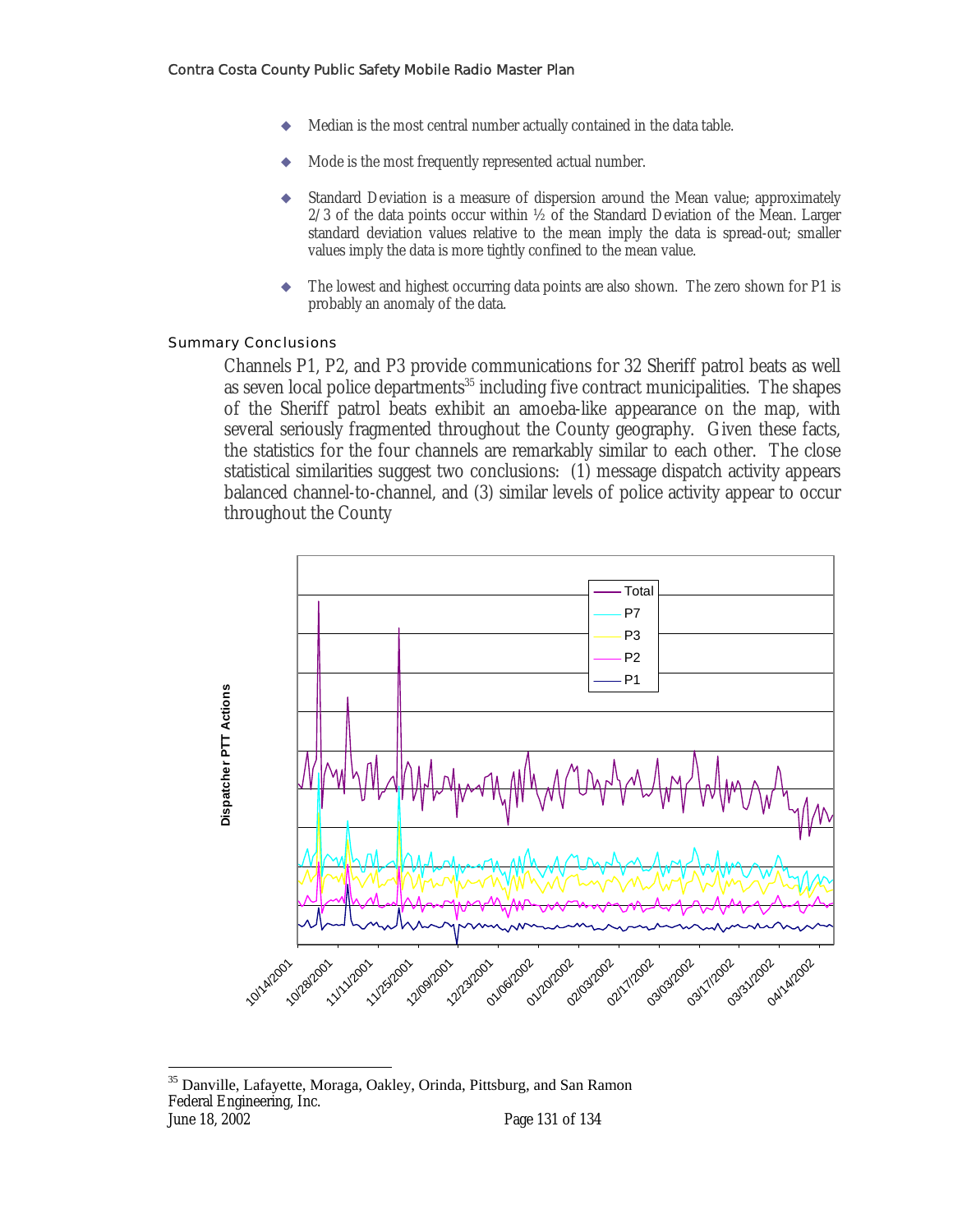The graphical representation of the data shown on the above chart confirms the numerical statistics. Most of the data points do not appear to deviate significantly far above or below the average level of activity. Furthermore, the level of dispatch activity appears relatively constant day-to-day. The fall-off of total activity from the end of March of 2002 may be the result of separating P3 from P7 dispatch functions or an anomaly in the data. Reasons for the three peak activity spikes noted from October through November of last year are unknown.

### Individual Channel Analysis

The top 20 peak and low daily figures are shown for each channel. The data points appear to be randomly distributed without apparent correlation to the date or day of the week.

### Channel P1

| Peak           | <b>PTT-1</b> | <b>Date</b> | Day | Low            | PTT-1 | <b>Date</b> | Day |
|----------------|--------------|-------------|-----|----------------|-------|-------------|-----|
| 1              | 7797         | 10/31/01    | Wed |                | 0     | 12/08/01    | Sat |
| $\overline{2}$ | 4790         | 11/18/01    | Sun | $\overline{2}$ | 1633  | 12/26/01    | Wed |
| 3              | 4673         | 10/21/01    | Sun | 3              | 1633  | 03/11/02    | Mon |
| 4              | 3111         | 10/17/01    | Wed | 4              | 1775  | 02/04/02    | Mon |
| 5              | 3082         | 11/01/01    | Thu | 5              | 1780  | 04/07/02    | Sun |
| 6              | 2995         | 11/25/01    | Sun | 6              | 1856  | 12/24/01    | Mon |
| 7              | 2930         | 11/08/01    | Thu | 7              | 1866  | 01/28/02    | Mon |
| 8              | 2892         | 11/10/01    | Sat | 8              | 1875  | 02/05/02    | Tue |
| 9              | 2883         | 11/21/01    | Wed | 9              | 1877  | 11/13/01    | Tue |
| 10             | 2871         | 03/30/02    | Sat | 10             | 1886  | 03/08/02    | Fri |
| 11             | 2849         | 12/04/01    | Tue | 11             | 1897  | 01/25/02    | Fri |
| 12             | 2785         | 03/23/02    | Sat | 12             | 1897  | 03/04/02    | Mon |
| 13             | 2775         | 01/21/02    | Mon | 13             | 1909  | 10/22/01    | Mon |
| 14             | 2769         | 12/05/01    | Wed | 14             | 1911  | 12/29/01    | Sat |
| 15             | 2746         | 12/12/01    | Wed | 15             | 1926  | 11/23/01    | Fri |
| 16             | 2738         | 04/13/02    | Sat | 16             | 1926  | 02/13/02    | Wed |
| 17             | 2735         | 02/16/02    | Sat | 17             | 1943  | 12/14/01    | Fri |
| 18             | 2734         | 03/31/02    | Sun | 18             | 1943  | 01/27/02    | Sun |
| 19             | 2728         | 03/09/02    | Sat | 19             | 1952  | 03/13/02    | Wed |
| 20             | 2714         | 01/01/02    | Tue | 20             | 1955  | 04/08/02    | Mon |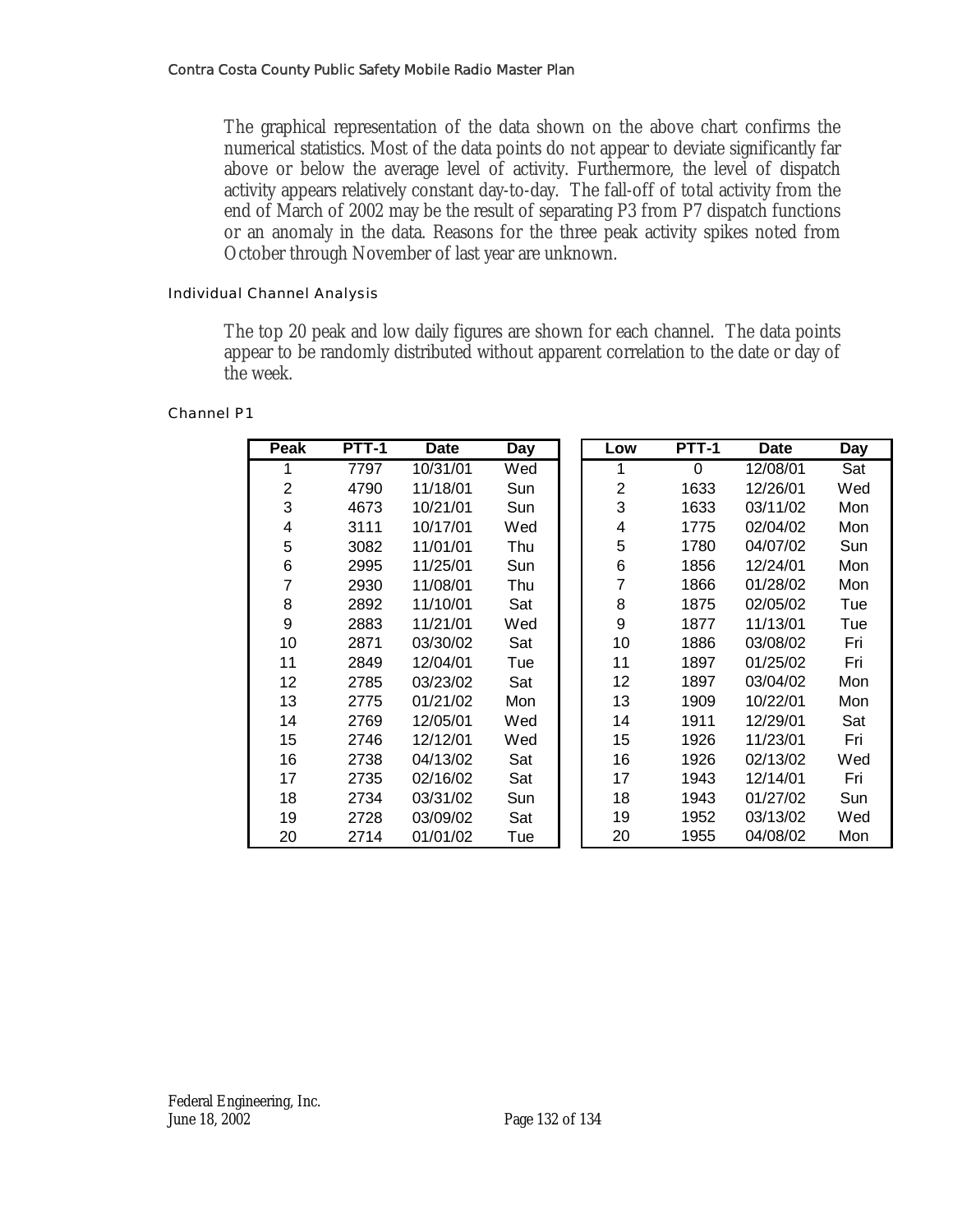### Channel P2

| <b>Peak</b>    | <b>PTT-2</b> | <b>Date</b> | <b>Day</b> | Low            | <b>PTT-2</b> | <b>Date</b> | Day |
|----------------|--------------|-------------|------------|----------------|--------------|-------------|-----|
| 1              | 5916         | 10/21/01    | Sun        | 1              | 1732         | 02/25/02    | Mon |
| $\overline{2}$ | 5202         | 11/18/01    | Sun        | $\overline{2}$ | 1766         | 12/26/01    | Wed |
| 3              | 3749         | 12/20/01    | Thu        | 3              | 1791         | 03/25/02    | Mon |
| 4              | 3672         | 10/29/01    | Mon        | 4              | 1861         | 03/18/02    | Mon |
| 5              | 3631         | 11/10/01    | Sat        | 5              | 1867         | 01/07/02    | Mon |
| 6              | 3572         | 12/28/01    | Fri        | 6              | 1972         | 02/11/02    | Mon |
| 7              | 3485         | 10/18/01    | Thu        | 7              | 1982         | 03/26/02    | Tue |
| 8              | 3476         | 12/23/01    | Sun        | 8              | 2048         | 11/19/01    | Mon |
| 9              | 3450         | 03/14/02    | Thu        | 9              | 2050         | 12/10/01    | Mon |
| 10             | 3436         | 03/30/02    | Sat        | 10             | 2055         | 03/04/02    | Mon |
| 11             | 3434         | 12/22/01    | Sat        | 11             | 2064         | 11/26/01    | Mon |
| 12             | 3427         | 03/09/02    | Sat        | 12             | 2066         | 10/22/01    | Mon |
| 13             | 3403         | 01/18/02    | Fri        | 13             | 2067         | 02/20/02    | Wed |
| 14             | 3364         | 04/13/02    | Sat        | 14             | 2116         | 04/08/02    | Mon |
| 15             | 3362         | 11/16/01    | Fri        | 15             | 2136         | 12/17/01    | Mon |
| 16             | 3360         | 10/27/01    | Sat        | 16             | 2162         | 12/11/01    | Tue |
| 17             | 3358         | 04/06/02    | Sat        | 17             | 2183         | 03/11/02    | Mon |
| 18             | 3349         | 02/09/02    | Sat        | 18             | 2184         | 01/14/02    | Mon |
| 19             | 3329         | 03/17/02    | Sun        | 19             | 2211         | 02/26/02    | Tue |
| 20             | 3292         | 12/14/01    | Fri        | 20             | 2217         | 01/08/02    | Tue |

### Channel P3

| Peak           | PTT-3 | <b>Date</b> | Day | Low | PTT-3 | <b>Date</b> | Day |
|----------------|-------|-------------|-----|-----|-------|-------------|-----|
|                | 6321  | 10/21/01    | Sun |     | 882   | 04/10/02    | Wed |
| $\overline{2}$ | 5816  | 11/18/01    | Sun | 2   | 1707  | 04/18/02    | Thu |
| 3              | 3870  | 03/01/02    | Fri | 3   | 1741  | 04/17/02    | Wed |
| 4              | 3676  | 01/02/02    | Wed | 4   | 1801  | 04/11/02    | Thu |
| 5              | 3558  | 10/24/01    | Wed | 5   | 1828  | 04/12/02    | Fri |
| 6              | 3555  | 02/01/02    | Fri | 6   | 1921  | 04/07/02    | Sun |
| 7              | 3552  | 01/17/02    | Thu | 7   | 1962  | 04/13/02    | Sat |
| 8              | 3435  | 10/23/01    | Tue | 8   | 2040  | 04/06/02    | Sat |
| 9              | 3418  | 10/20/01    | Sat | 9   | 2080  | 04/16/02    | Tue |
| 10             | 3389  | 03/27/02    | Wed | 10  | 2141  | 04/14/02    | Sun |
| 11             | 3367  | 10/17/01    | Wed | 11  | 2196  | 04/04/02    | Thu |
| 12             | 3365  | 02/16/02    | Sat | 12  | 2279  | 02/18/02    | Mon |
| 13             | 3345  | 11/27/01    | Tue | 13  | 2287  | 01/06/02    | Sun |
| 14             | 3343  | 11/22/01    | Thu | 14  | 2323  | 04/05/02    | Fri |
| 15             | 3328  | 01/19/02    | Sat | 15  | 2337  | 12/23/01    | Sun |
| 16             | 3328  | 03/09/02    | Sat | 16  | 2369  | 10/18/01    | Thu |
| 17             | 3323  | 02/26/02    | Tue | 17  | 2382  | 10/30/01    | Tue |
| 18             | 3306  | 02/28/02    | Thu | 18  | 2383  | 04/15/02    | Mon |
| 19             | 3287  | 11/15/01    | Thu | 19  | 2391  | 12/26/01    | Wed |
| 20             | 3272  | 02/27/02    | Wed | 20  | 2396  | 04/03/02    | Wed |

Federal Engineering, Inc. June 18, 2002 Page 133 of 134